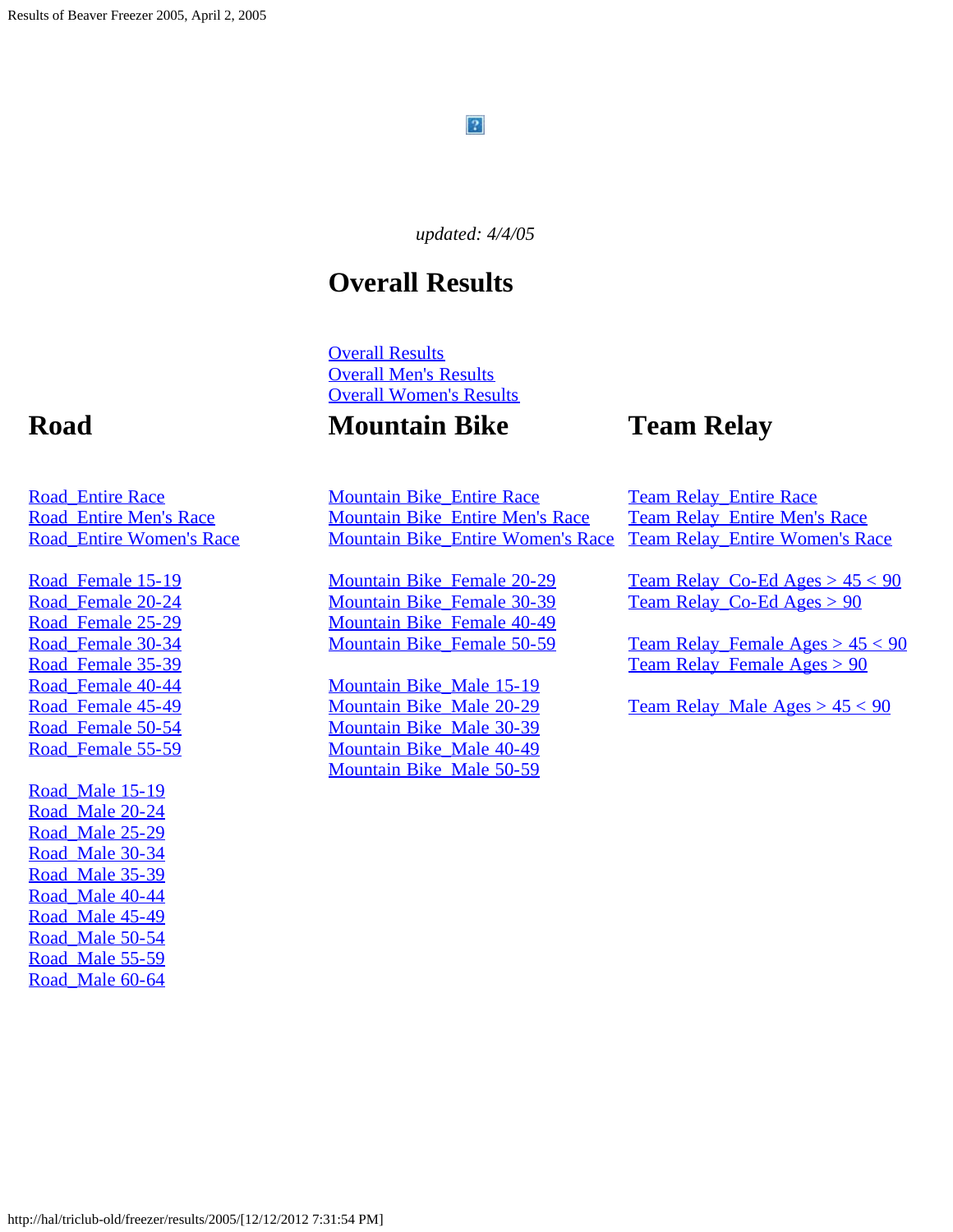### **All Results for Entire Race April 2, 2005**

<span id="page-1-0"></span>

|              | Place Name                          | Town                                      |           | <b>Bib#Race</b> | Category        | <b>Overall</b><br>Time | Swim<br>$(500 \text{ yds})$ T1 |          | <b>Bike</b><br>$(12.0 \text{ mi})$ T2 |          | <b>Run</b> (3.1<br>mi)  |  |
|--------------|-------------------------------------|-------------------------------------------|-----------|-----------------|-----------------|------------------------|--------------------------------|----------|---------------------------------------|----------|-------------------------|--|
| $\vert$ 1    | Nathan<br>Smith                     | Corvallis,<br>OR                          | 16        | Road            | M30-34          | 00:56:07               | 00:06:09<br>(1:13.8)           | 00:00:58 | 00:30:37<br>(23.5)                    | 00:01:07 | 00:17:16<br>(5:34.2)    |  |
| 2            | <b>Bill Fleck</b>                   | Philomath,<br><b>OR</b>                   | 10        | Road            | M30-34          | 00:56:17               | 00:06:14<br>(1:14.8)           | 00:01:10 | 00:30:30<br>(23.6)                    | 00:00:58 | 00:17:25<br>(5:37.1)    |  |
| 3            | Scott<br>McMillan                   | Vancouver,<br>WA                          | 15        | Road            | M30-34          | 00:58:28               | 00:06:19<br>(1:15.8)           | 00:01:12 | 00:31:05<br>(23.2)                    | 00:01:16 | 00:18:36<br>(6:00.0)    |  |
| 4            | Gabe<br>Doebler                     | Fairview, OR 63                           |           | Road            | $M25-29$        | 01:00:42               | 00:07:34<br>(1:30.8)           | 00:01:42 | 00:32:47<br>(22.0)                    | 00:01:57 | 00:16:42<br>(5:23.2)    |  |
| $5-T$        | Tom Lyttle                          | Forest Grove, $\vert$ <sub>3</sub><br> OR |           | Road            | M20-24          | 01:01:23               | 00:05:42<br>(1:08.4)           | 00:01:05 | 00:31:00<br>(23.2)                    | 00:01:19 | 00:22:17<br>(7:11.3)    |  |
| $5-T$        | Nat<br>Hunnicutt                    | Portland, OR 154                          |           | Road            | $M25-29$        | [01:01:23]             | 00:07:26<br>(1:29.2)           | 00:01:41 | 00:31:48<br>(22.6)                    | 00:01:17 | 00:19:11<br>(6:11.3)    |  |
| 17           | Richard<br>Earle                    | Salem, OR                                 | 54        | Road            | M45-49          | 01:01:43               | 00:07:48<br>(1:33.6)           | 00:01:45 | 00:30:10<br>(23.9)                    | 00:01:28 | 00:20:32<br>(6:37.4)    |  |
| $\vert 8$    | George<br>Modini                    | Beaverton,<br> OR                         | 19        | Road            | M40-44          | 01:02:23               | 00:06:06<br>(1:13.2)           | 00:01:15 | 00:33:02<br>(21.8)                    | 00:01:27 | 00:20:33<br>(6:37.7)    |  |
| þ.           | Emily<br>Herndon                    | Missoula,<br>$\operatorname{MT}$          | $\beta$ 1 | Road            | $F25-29$        | 01:02:39               | 00:07:14<br>(1:26.8)           | 00:01:18 | 00:32:41<br>(22.0)                    | 00:01:21 | 0.20:05<br>(6:28.7)     |  |
| 10           | Robyn<br>Wangberg                   | Corvallis,<br>OR                          | 39        | Road            | $\text{F25-29}$ | 01:02:44               | 0.07:18<br>(1:27.6)            | 00:01:33 | 00:33:44<br>(21.3)                    | 00:01:28 | 00:18:41<br>(6:01.6)    |  |
| 11           | Brian Silva                         | Ashland, OR 88                            |           | Road            | M20-24          | 01:02:58               | 00:07:43<br>(1:32.6)           | 00:02:06 | $\overline{00:31:37}$<br>(22.8)       | 00:01:31 | 00:20:01<br>(6:27.4)    |  |
| $ 12\rangle$ | Tom Cordier $\overline{\bigcirc_R}$ | Corvallis,                                | 102       | Road            | M40-44          | 01:03:05               | 00:08:05<br>(1:37.0)           | 00:01:26 | 00:31:41<br>(22.7)                    | 00:01:33 | 00:20:20<br>(6:33.5)    |  |
| $ 13\rangle$ | Bob<br>Croucher                     | <b>Brush</b><br>Prairie, WA               | 104       | Road            | M40-44          | 01:03:14               | 00:08:40<br>(1:44.0)           | 00:00:58 | 00:33:26<br>(21.5)                    | 00:01:11 | 00:18:59<br>(6:07.4)    |  |
| 14           | Aaron Moss                          | Kenmore,<br>WA                            | 167       | Road            | $M25-29$        | 01:03:25               | 00:07:59<br>(1:35.8)           | 00:01:44 | 00:33:14<br>(21.7)                    | 00:01:16 | 00:19:12<br>(6:11.6)    |  |
|              | <b>Place</b> Name                   | Town                                      |           | <b>Bib#Race</b> | Category        | <b>Overall</b><br>Time | Swim<br>$(500 \text{ yds})$ T1 |          | Bike<br>$(12.0 \text{ mi})$ T2        |          | <b>Run</b> (3.1)<br>mi) |  |
| 15           | Jesse<br>Hickerson                  | Corvallis,<br>OR                          | 5         | Road            | M50-54          | [01:03:28]             | 00:06:05<br>(1:13.0)           | 00:01:30 | 00:33:48<br>(21.3)                    | 00:01:34 | 00:20:31<br>(6:37.1)    |  |
| 16           | Charles<br>Warner                   | Vancouver,<br>WA                          | 45        | Road            | M25-29          | [01:03:30]             | 00:07:13<br>(1:26.6)           | 00:02:03 | 00:30:24<br>(23.7)                    | 00:01:50 | 00:22:00<br>(7:05.8)    |  |
| 17           | Spencer<br>Bushnell                 | Ashland, OR 77                            |           | Road            | $M20-24$        | 01:03:32               | 00:07:59<br>(1:35.8)           | 00:01:41 | 00:34:18<br>(21.0)                    | 00:01:10 | 00:18:24<br>(5:56.1)    |  |
| 18           | John Powell                         | Corvallis,<br><b>OR</b>                   | 27        | Road            | M45-49          | 01:04:25               | 00:06:40<br>(1:20.0)           | 00:02:28 | 00:33:58<br>(21.2)                    | 00:01:28 | 00:19:51<br>(6:24.2)    |  |
| 19           | Michael<br>Fletcher                 | Eugene, OR                                | 71        | Road            | $M35-39$        | [01:04:31]             | 00:06:46<br>(1:21.2)           | 00:01:26 | 00:34:27<br>(20.9)                    | 00:01:07 | 00:20:45<br>(6:41.6)    |  |
| 20           | Matt<br><b>Brischetto</b>           | Portland, OR 95                           |           | Road            | M25-29          | [01:05:01              | 00:08:50<br>(1:46.0)           | 00:02:16 | 00:33:50<br>(21.3)                    | 00:01:44 | 00:18:21<br>(5:55.2)    |  |
| $ 21-T$      | Noah                                | Lake                                      | 48        | Road            | M30-34          | [01:05:06]             | 00:07:40                       | 00:02:17 | 00:34:47                              | 00:01:55 | 00:18:27                |  |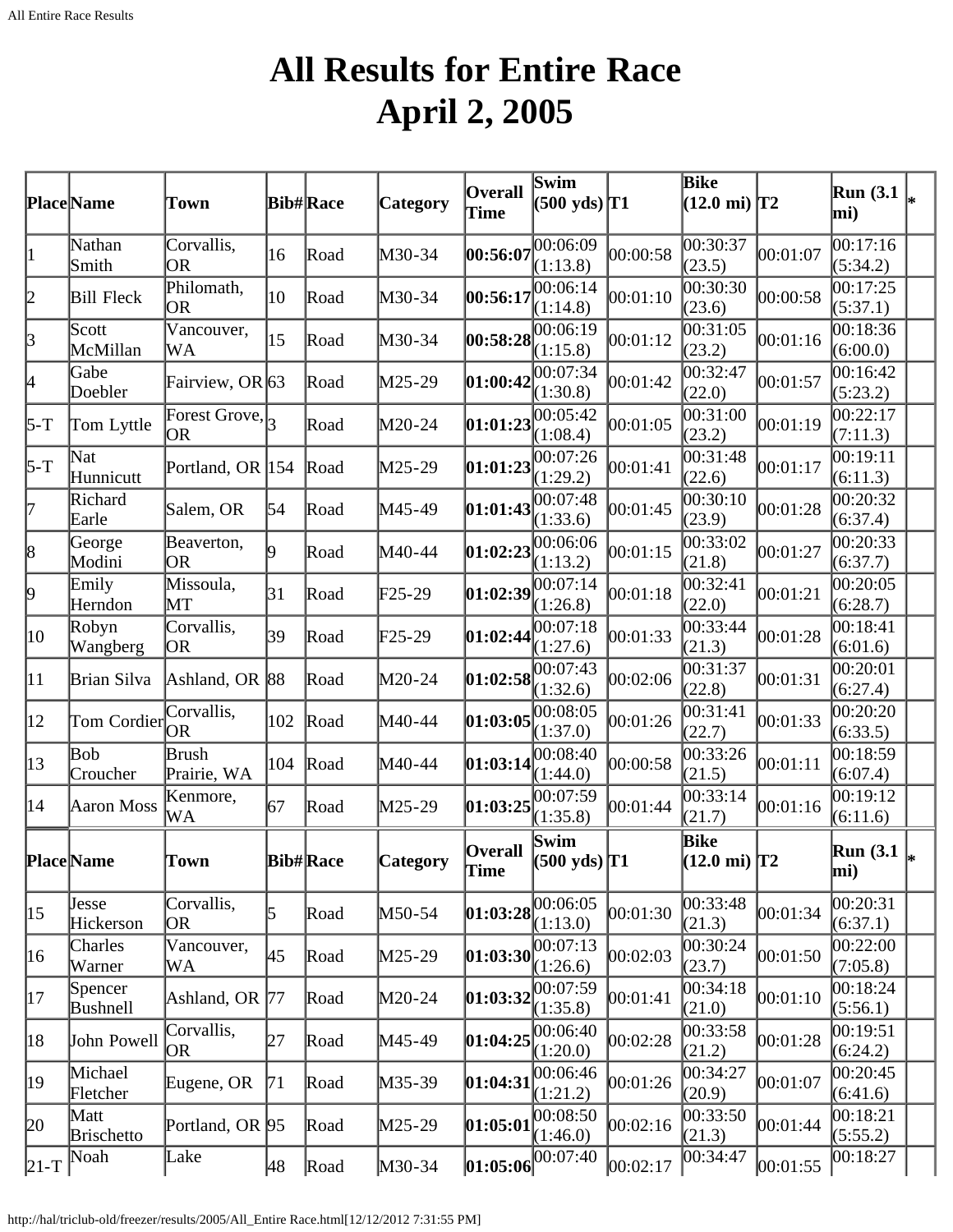All Entire Race Results

|              | Megowan                | Oswego, OR              |                  |                                                           |                 |                                 | (1:32.0)                       |           | (20.7)                                |          | (5:57.1)                |  |
|--------------|------------------------|-------------------------|------------------|-----------------------------------------------------------|-----------------|---------------------------------|--------------------------------|-----------|---------------------------------------|----------|-------------------------|--|
| $21-T$       | Josiah<br>Mueller      | Portland, OR 84         |                  | Road                                                      | M20-24          | 01:05:06                        | 00:08:05<br>(1:37.0)           | 00:01:48  | 00:34:13<br>(21.0)                    | 00:01:29 | 00:19:31<br>(6:17.7)    |  |
|              | Brian                  |                         |                  |                                                           |                 |                                 | 00:07:55                       |           | 00:32:55                              |          | 00:20:45                |  |
| 23           | Schultz                | Portland, OR 177        |                  | Road                                                      | M25-29          | 01:05:12                        | (1:35.0)                       | 00:02:00  | (21.9)                                | 00:01:37 | (6:41.6)                |  |
| 24           | Michael<br>Gilbert     | Vancouver,<br>WA        | 206              | Road                                                      | M40-44          | 01:05:25                        | 00:09:19<br>(1:51.8)           | 00:01:09  | 00:34:59<br>(20.6)                    | 00:01:34 | 00:18:24<br>(5:56.1)    |  |
| $ 25\rangle$ | Craig Egner            | Milwaukie,<br> OR       | 18               | Road                                                      | M40-44          | 01:05:30                        | 00:06:35<br>(1:19.0)           | 00:02:11  | 00:34:32<br>(20.8)                    | 00:01:31 | 00:20:41<br>(6:40.3)    |  |
| 26           | John Mark<br>Torres    | Eugene, OR              | 38               | Road                                                      | M20-24          | 01:05:52                        | 00:07:40<br>(1:32.0)           | 00:01:17  | 00:34:27<br>(20.9)                    | 00:01:24 | 00:21:04<br>(6:47.7)    |  |
| 27           | Robert<br>Fahey        | Corvallis,<br><b>OR</b> | $ 12\rangle$     | Road                                                      | M25-29          | 01:05:57                        | 00:06:08<br>(1:13.6)           | 00:02:20  | 00:35:24<br>(20.3)                    | 00:01:59 | 00:20:06<br>(6:29.0)    |  |
| 28           | Louis<br>Maurer        | Corvallis,<br>OR        | 129              | Road                                                      | M20-24          | 01:06:16                        | 00:08:38<br>(1:43.6)           | 00:02:13  | $\overline{0}0:35:40$<br>(20.2)       | 00:01:16 | 00:18:29<br>(5:57.7)    |  |
| 29           | Mike<br>Cowden         | Portland, OR 124        |                  | Road                                                      | M45-49          | 01:06:40                        | 00:06:58?<br>(1:23.6)          | 00:02:30? | 00:33:27<br>(21.5)                    | 00:01:31 | 00:22:14<br>(7:10.3)    |  |
|              | <b>Place</b> Name      | Town                    |                  | <b>Bib#Race</b>                                           | <b>Category</b> | <b>Overall</b><br>Time          | Swim<br>$(500 \text{ yds})$ T1 |           | <b>Bike</b><br>$(12.0 \text{ mi})$ T2 |          | <b>Run</b> (3.1<br>mi)  |  |
| 30           | Roger<br>Nyquist       | Albany, OR              | $ 60\rangle$     | Road                                                      | M40-44          | 01:06:51                        | 00:07:25<br>(1:29.0)           | 00:01:28  | 00:36:11<br>(19.9)                    | 00:00:49 | 00:20:58<br>(6:45.8)    |  |
| $\beta$ 1    | Tim Nord               | Junction<br>City, OR    | 116              | Road                                                      | M40-44          | 01:06:56                        | 00:08:38<br>(1:43.6)           | 00:01:25  | 00:33:19<br>(21.6)                    | 00:01:29 | 00:22:05<br>(7:07.4)    |  |
| 32           | Kelly<br>Hovland       | Portland, OR 68         |                  | Road                                                      | F30-34          | 01:07:02                        | 00:08:05<br>(1:37.0)           | 00:01:36  | 00:36:10<br>(19.9)                    | 00:01:36 | 00:19:35<br>(6:19.0)    |  |
| $ 33\rangle$ | Andrew<br>Kroeker      | Corvallis,<br>OR        | 25               | $\boxed{\text{Mountain}}$ $\boxed{\text{M20-29}}$<br>Bike |                 | 01:07:10                        | 00:06:38<br>(1:19.6)           | 00:02:18  | 00:35:30<br>(20.3)                    | 00:01:10 | 00:21:34<br>(6:57.4)    |  |
| 34           | Lauren<br>Thies        | Portland, OR  4         |                  | Road                                                      | F25-29          | 01:07:29                        | 00:05:36<br>(1:07.2)           | 00:02:35  | 00:35:51<br>(20.1)                    | 00:01:38 | 00:21:49<br>(7:02.3)    |  |
| 35           | Megan<br>Banks         | Eugene, OR              | 101              | Road                                                      | F35-39          | 01:07:34                        | 00:08:09<br>(1:37.8)           | 00:02:03  | 00:34:18<br>(21.0)                    | 00:01:45 | 00:21:19<br>(6:52.6)    |  |
| 36           | Daniel<br>Heineck      | Corvallis,<br>OR        | 78               | Road                                                      | M20-24          | $\left 01:07:39\right 00:08:18$ | (1:39.6)                       | 00:02:25  | 00:34:11<br>(21.1)                    | 00:01:31 | 00:21:14<br>(6:51.0)    |  |
| 37           | Duane<br>Esselstrom    | Camas, WA               | $\vert 55 \vert$ | Road                                                      | M15-19          | 01:07:47                        | 00:07:51<br>(1:34.2)           | 00:01:43  | 00:37:45<br>(19.1)                    | 00:01:46 | 00:18:42<br>(6:01.9)    |  |
| 38           | Jane Higdon Eugene, OR |                         | $\vert 51 \vert$ | Road                                                      | F45-49          | 01:07:48                        | 00:07:46<br>(1:33.2)           | 00:02:05  | 00:34:39<br>(20.8)                    | 00:02:16 | 00:21:02<br>(6:47.1)    |  |
| 39           | Susanna<br>Julber      | Springfield,<br>OR      | $ 99\rangle$     | Road                                                      | F35-39          | 01:07:52                        | 00:08:20<br>(1:40.0)           | 00:01:45  | 00:33:56<br>(21.2)                    | 00:01:40 | 00:22:11<br>(7:09.4)    |  |
| 40           | Josh<br>Masterson      | Eugene, OR              | $\vert$ 59       | Road                                                      | M25-29          | [01:08:00]                      | 00:07:21<br>(1:28.2)           | 00:02:54  | 00:36:13<br>(19.9)                    | 00:01:44 | 00:19:48<br>(6:23.2)    |  |
| 41           | Tom<br>Pritchard       | Portland, OR 93         |                  | Road                                                      | M20-24          | [01:08:01                       | 00:07:42<br>(1:32.4)           | 00:02:33  | 00:36:06<br>(19.9)                    | 00:02:01 | 00:19:39<br>(6:20.3)    |  |
| 42           | Lane Olson             | Corvallis,<br>OR        | 85               | Road                                                      | M20-24          | [01:08:08]                      | 00:07:43<br>(1:32.6)           | 00:02:29  | 00:33:03<br>(21.8)                    | 00:01:14 | 00:23:39<br>(7:37.7)    |  |
| 43           | Trevor<br>Davies       | Corvallis,<br>OR        | 106              | Road                                                      | M25-29          | [01:08:23]                      | 00:08:00<br>(1:36.0)           | 00:01:41  | 00:34:23<br>(20.9)                    | 00:01:15 | 00:23:04<br>(7:26.5)    |  |
| 44           | Sandra<br>Uesugi       | Corvallis,<br>OR        | 23               | Road                                                      | F30-34          | 01:08:24                        | 00:06:55<br>(1:23.0)           | 00:01:07  | 00:35:02<br>(20.6)                    | 00:01:20 | 00:24:00<br>(7:44.5)    |  |
|              | <b>Place</b> Name      | Town                    |                  | <b>Bib#Race</b>                                           | <b>Category</b> | Overall<br>Time                 | Swim<br>$(500 \text{ yds})$ T1 |           | Bike<br>$(12.0 \text{ mi})$ T2        |          | <b>Run</b> (3.1)<br>mi) |  |
|              |                        |                         |                  |                                                           |                 |                                 |                                |           |                                       |          |                         |  |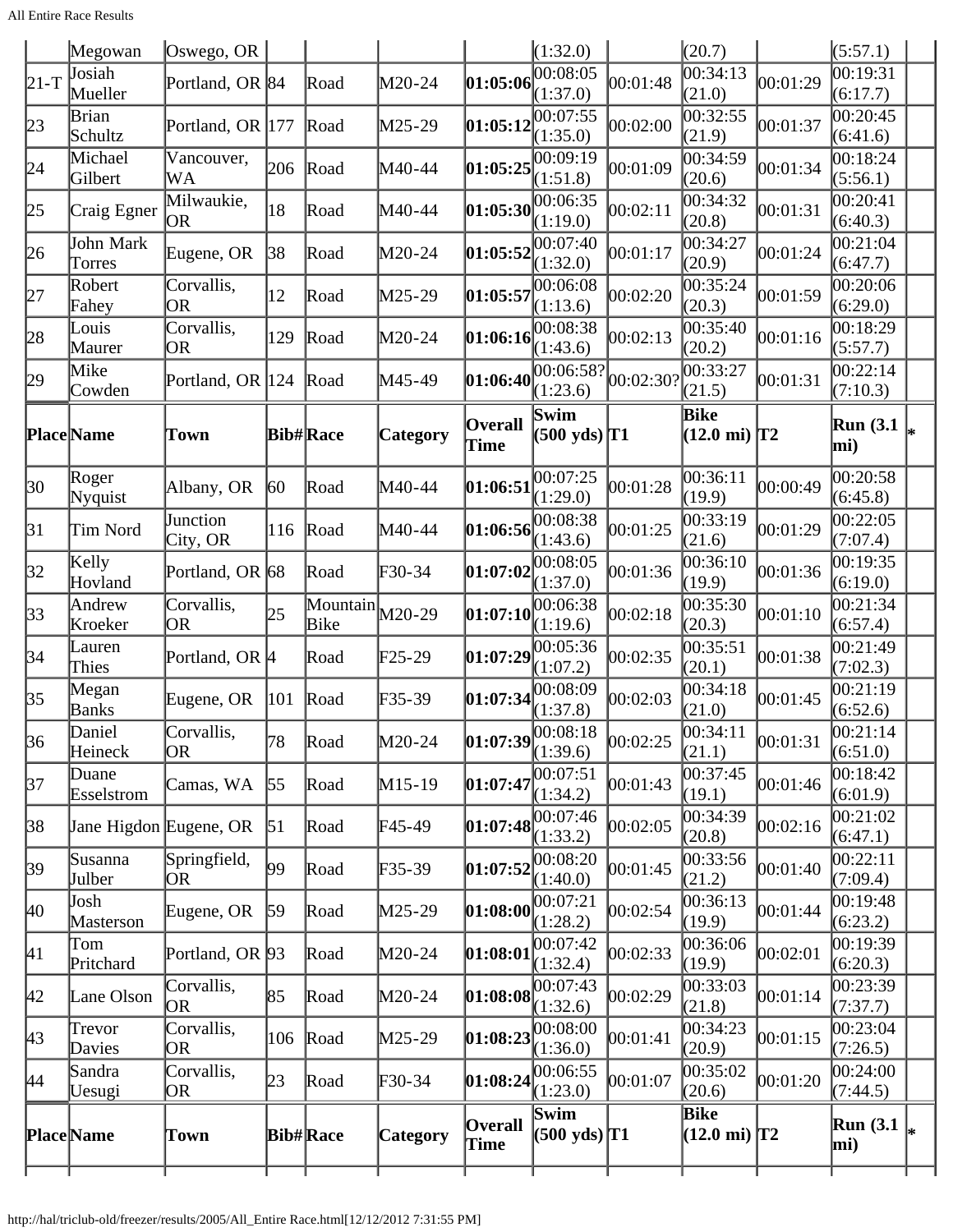| 45                 | Jake Adams                  | Philomath,<br>OR                               | 73           | Road            | M25-29   | $\left 01:08:43\right \overline{00:07:36}$ | (1:31.2)                                  | 00:02:24  | 00:36:52<br>(19.5)             | 00:00:53 | 00:20:58<br>(6:45.8)    |  |
|--------------------|-----------------------------|------------------------------------------------|--------------|-----------------|----------|--------------------------------------------|-------------------------------------------|-----------|--------------------------------|----------|-------------------------|--|
| 46                 | Kirk Rose                   | Albany, OR                                     | 44           | Road            | M55-59   | $\left 01:08:59\right ^{00:07:35}$         | (1:31.0)                                  | 00:02:15  | 00:35:48<br>(20.1)             | 00:01:31 | 00:21:50<br>(7:02.6)    |  |
| 47                 | Darren<br>Smith             | Corvallis,<br><b>OR</b>                        | 89           | Road            | M25-29   | $\ket{01:09:07}$                           | 00:08:02<br>(1:36.4)                      | 00:02:27  | 00:34:53<br>(20.6)             | 00:01:54 | 00:21:51<br>(7:02.9)    |  |
| 48                 | Todd Inman                  | Springfield,<br> OR                            | 40           | Road            | M30-34   | $\left 01:09:25\right $                    | (1:28.8)                                  | 00:01:45  | 00:33:04<br>(21.8)             | 00:01:51 | 00:25:21<br>(8:10.6)    |  |
| 49                 | Patrick<br>Erwert           | Bend, OR                                       | 41           | Road            | M50-54   | $\left 01:09:33\right 00:08:06$            | (1:37.2)                                  | 00:01:35  | 00:35:13<br>(20.4)             | 00:01:35 | 00:23:04<br>(7:26.5)    |  |
| 50                 |                             | Steven Hyde Portland, OR 66                    |              | Road            | M20-24   | $\left 01:09:39\right \overline{00:08:22}$ | (1:40.4)                                  | 00:02:01  | 00:37:59<br>(19.0)             | 00:01:42 | 00:19:35<br>(6:19.0)    |  |
| $\vert 51 \vert$   | <b>Joe Barrett</b>          | Bend, OR                                       | $\sqrt{53}$  | Road            | M40-44   | 01:09:50                                   | 00:07:47<br>(1:33.4)                      | 00:02:16  | 00:35:20<br>(20.4)             | 00:02:06 | 00:22:21<br>(7:12.6)    |  |
| $\sqrt{52}$        | <b>Branden</b><br>Edmiston  | Brush<br>Prairie, WA                           | 144          | Road            | M35-39   | 01:09:51                                   | 00:07:40<br>(1:32.0)                      | 00:01:58  | 00:35:32<br>(20.3)             | 00:01:51 | 00:22:50<br>(7:21.9)    |  |
| 53                 | Jonathan<br>Muirhead        | Tualatin, OR 36                                |              | Road            | M25-29   | $\left 01:09:53\right 00:08:16$            | (1:39.2)                                  | 00:01:57  | 00:36:26<br>(19.8)             | 00:01:37 | 00:21:37<br>(6:58.4)    |  |
| 54                 | Dan Barrett                 | Corvallis,<br>OR.                              | 74           | Road            | M35-39   | $\left 01:09:55\right 00:08:13$            | (1:38.6)                                  | 00:02:53  | 00:33:52<br>(21.3)             | 00:02:52 | 00:22:05<br>(7:07.4)    |  |
| 55                 | Stephanie<br>Snyder         | Salem, OR                                      | 158          | Road            | $F35-39$ | 01:10:15                                   | 00:08:45<br>(1:45.0)                      | 00:03:33  | 00:36:12<br>(19.9)             | 00:02:30 | 00:19:15<br>(6:12.6)    |  |
| 56                 | Allison<br>Schaub           | Portland, OR 96                                |              | Road            | F25-29   | 01:10:19                                   | (1:41.4)                                  | 00:02:37  | 00:35:47<br>(20.1)             | 00:01:41 | 00:21:47<br>(7:01.6)    |  |
| 57                 | Brad St<br>Clair            | Philomath,<br>OR                               | 52           | Road            | M45-49   | 01:10:34                                   | 00:07:36<br>(1:31.2)                      | 00:01:46  | 00:34:53<br>(20.6)             | 00:01:27 | 00:24:52<br>(8:01.3)    |  |
| 58                 | Kathryn<br>Stevenson        | Lake<br>Oswego, OR                             | 14           | Road            | $F15-19$ | 01:10:39                                   | (1:13.4)                                  | 00:01:19  | 00:36:49<br>(19.6)             | 00:01:31 | 00:24:53<br>(8:01.6)    |  |
| 59                 | Dustin<br>Moyer             | Missoula,<br>MТ                                | 130          | Road            | M20-24   | 01:10:40                                   | 00:08:36<br>(1:43.2)                      | 00:01:14  | 00:34:43<br>(20.7)             | 00:01:02 | 00:25:05<br>(8:05.5)    |  |
|                    | <b>Place</b> Name           | Town                                           |              | <b>Bib#Race</b> | Category | <b>Overall</b><br>Time                     | Swim<br>$(500 \text{ yds})$ <sup>T1</sup> |           | Bike<br>$(12.0 \text{ mi})$ T2 |          | <b>Run</b> (3.1)<br>mi) |  |
| $ 60\rangle$       | Marjon<br>Walrod            | Portland, OR 231                               |              | Road            | $F25-29$ | 01:10:43                                   | 00:08:28<br>(1:41.6)                      | 00:02:25  | 00:33:26<br>(21.5)             | 00:02:38 | 00:23:46<br>(7:40.0)    |  |
| 61                 | Lauren<br>Murphy            | Eugene, OR                                     | $ 43\rangle$ | Road            | F20-24   | $\left 01:10:52\right 00:07:31$            |                                           | 00:01:37  | 00:37:30<br>(19.2)             | 00:01:50 | 00:22:24<br>(7:13.5)    |  |
| 62                 | Mary                        |                                                |              |                 |          |                                            | (1:30.2)                                  |           |                                |          |                         |  |
|                    | Leedahl                     | Crescent<br>City, CA                           | 19           | Road            | F20-24   | 01:10:56                                   | 00:06:17<br>(1:15.4)                      | 00:02:12  | 00:37:19<br>(19.3)             | 00:01:49 | 00:23:19<br>(7:31.3)    |  |
|                    | Kevin<br>McCabe             | Portland, OR 42                                |              | Road            | M25-29   | 01:10:57                                   | 00:07:57<br>(1:35.4)                      | 00:02:40  | 00:36:34<br>(19.7)             | 00:01:34 | 00:22:12<br>(7:09.7)    |  |
| $\sqrt{63}$<br> 64 | Jesse<br>Schonau-<br>Taylor | Newport, OR $ 157 $                            |              | Road            | M20-24   | 01:11:25                                   | 00:09:04<br>(1:48.8)                      | 00:02:52  | 00:38:02<br>(18.9)             | 00:01:31 | 00:19:56<br>(6:25.8)    |  |
| $65-T$             | Zuzana<br>Vejlupkova        | Corvallis,<br> OR                              | 98           | Road            | F35-39   | $\left 01:11:29\right ^{00:07:53}$         | (1:34.6)                                  | 00:02:27  | 00:38:28<br>(18.7)             | 00:01:07 | 00:21:34<br>(6:57.4)    |  |
|                    |                             | $\overline{65}$ -T Jim Gulskey Lebanon, OR 110 |              | Road            | M60-64   | 01:11:29                                   | 00:08:07<br>(1:37.4)                      | 00:01:46  | 00:36:34<br>(19.7)             | 00:02:02 | 00:23:00<br>(7:25.2)    |  |
| $67-T$             | Denise<br>Croucher          | <b>Brush</b><br>Prairie, WA                    | 105          | Road            | F40-44   | 01:11:41                                   | 00:08:07?<br>(1:37.4)                     | 00:02:301 | 00:34:59<br>(20.6)             | 00:02:03 | 00:24:02<br>(7:45.2)    |  |
| $ 67-T$            | Kristina<br>Rand            | Eugene, OR                                     | 125          | Road            | F20-24   | [01:11:41]<br> 01:11:53 00:09:16           | 00:08:33<br>(1:42.6)                      | 00:01:35  | 00:39:20<br>(18.3)             | 00:01:40 | 00:20:33<br>(6:37.7)    |  |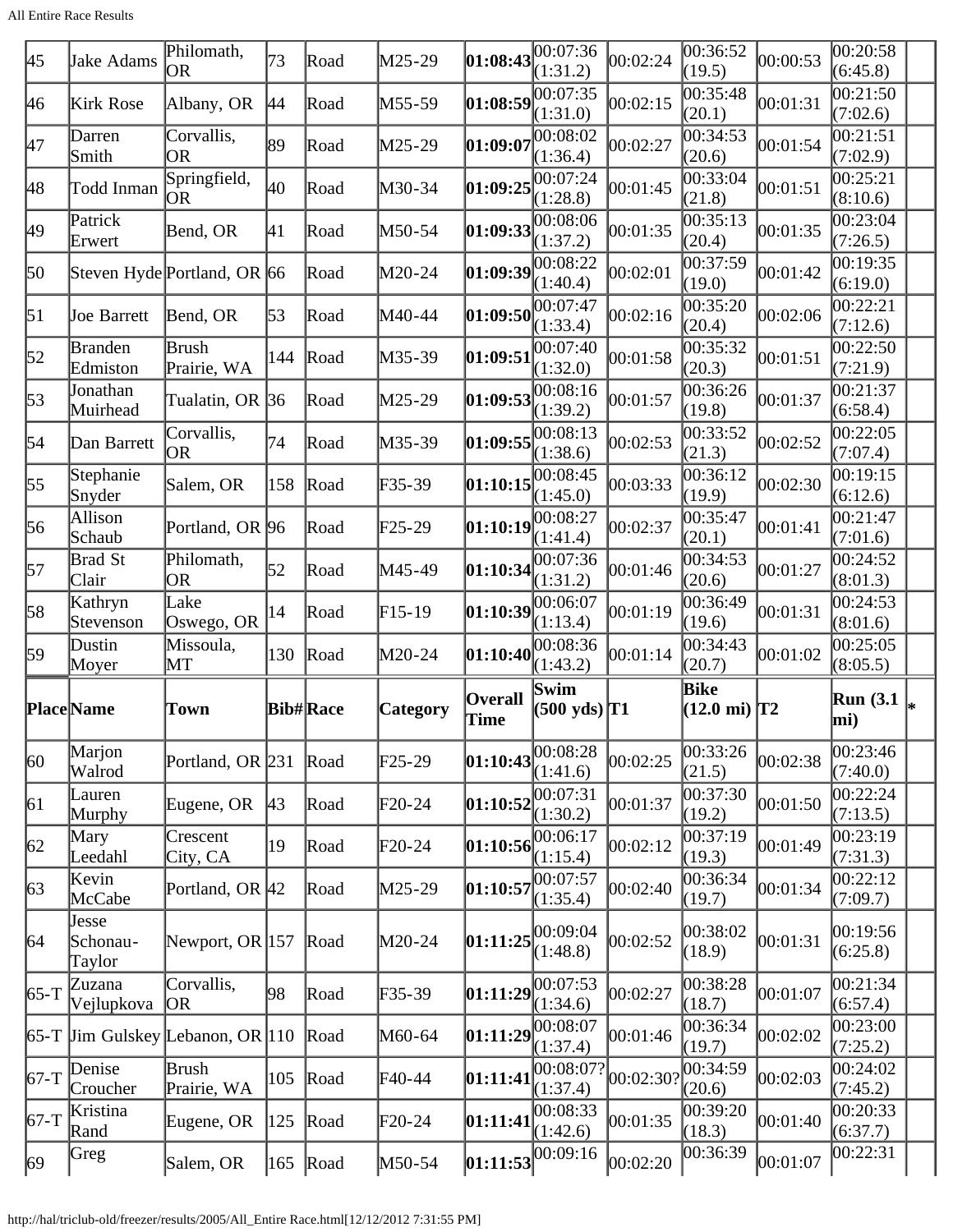|              | Oldham                  |                                 |              |                                               |                          |                                        | (1:51.2)                                                           |           | (19.6)                                |          | (7:15.8)               |  |
|--------------|-------------------------|---------------------------------|--------------|-----------------------------------------------|--------------------------|----------------------------------------|--------------------------------------------------------------------|-----------|---------------------------------------|----------|------------------------|--|
| 70           | Matea<br>Haugen         | Eugene, OR                      | 207          | Road                                          | F20-24                   | $ 01:11:54 $ $\overline{00:08:57}$     | (1:47.4)                                                           | 00:02:06  | 00:38:38<br>(18.6)                    | 00:01:39 | 00:20:34<br>(6:38.1)   |  |
| 71           | David<br>Auerbach       | Salem, OR                       | 194          | Road                                          | M20-24                   | 01:11:57                               | 00:08:46<br>(1:45.2)                                               | 00:03:01  | 00:36:24<br>(19.8)                    | 00:01:39 | 00:22:07<br>(7:08.1)   |  |
| 72           | Janna<br>Hickerson      | Corvallis,<br>OR                | 13           | Road                                          | $F20-24$                 | 01:12:00                               | 00:06:31<br>(1:18.2)                                               | 00:01:27  | 00:38:21<br>(18.8)                    | 00:01:34 | 00:24:07<br>(7:46.8)   |  |
| 73           | Steve Jones             | Camas, OR                       | 225          | Road                                          | M35-39                   | 01:12:02                               | (1:55.0)                                                           | 00:02:57  | 00:36:34<br>(19.7)                    | 00:01:42 | 00:21:14<br>(6:51.0)   |  |
| 74           | KC Frederic             | Corvallis,<br> OR               | 46           | Road                                          | F20-24                   | 01:12:03                               | 00:07:58<br>(1:35.6)                                               | 00:02:08  | 00:39:35<br>(18.2)                    | 00:01:03 | 00:21:19<br>(6:52.6)   |  |
|              | <b>Place</b> Name       | Town                            |              | <b>Bib#Race</b>                               | Category                 | <b>Overall</b><br>Time                 | Swim<br>$(500 \text{ yds})$ T1                                     |           | <b>Bike</b><br>$(12.0 \text{ mi})$ T2 |          | <b>Run</b> (3.1<br>mi) |  |
| $75-T$       | Uwe<br>Hermes           | Portland, OR 79                 |              | Road                                          | M30-34                   | 01:12:05                               | 00:08:04<br>(1:36.8)                                               | 00:02:57  | 00:36:22<br>(19.8)                    | 00:02:13 | 00:22:29<br>(7:15.2)   |  |
| 75-T         | Matt Wessel Camas, WA   |                                 | 92           | Road                                          | M35-39                   | $\left 01:12:05\right ^{00:07:42}_{0}$ | (1:32.4)                                                           | 00:02:20  | 00:36:18<br>(19.8)                    | 00:02:16 | 00:23:29<br>(7:34.5)   |  |
| 77           | Joanna<br>Mensher       | Portland, OR 164                |              | Road                                          | F25-29                   | 01:12:07                               | 00:08:57<br>(1:47.4)                                               | 00:01:59  | 00:37:27<br>(19.2)                    | 00:01:55 | 00:21:49<br>(7:02.3)   |  |
| 78           |                         | James Frost Portland, OR 109    |              | Road                                          | M35-39                   |                                        | 01:12:24 <br>(1:27.8)                                              | 00:02:30? | 00:36:33<br>(19.7)                    | 00:02:04 | 00:23:58<br>(7:43.9)   |  |
| 79           | Gloria Califf Camas, WA |                                 | 65           | Road                                          | F50-54                   | 01:12:29 00:08:22                      | (1:40.4)                                                           | 00:02:12  | 00:36:22<br>(19.8)                    | 00:01:56 | 00:23:37<br>(7:37.1)   |  |
| $ 80\rangle$ | Chris Hoops Camas, WA   |                                 | 152          | Road                                          | M50-54                   | 01:12:30                               | (1:47.2)                                                           | 00:03:33  | 00:34:18<br>(21.0)                    | 00:02:10 | 00:23:33<br>(7:35.8)   |  |
| 81           | Kyle Snider Albany, OR  |                                 | $\mathbb{D}$ | Road                                          | M15-19                   | $ 01:12:35 ^{00:05:41}_{0}$            | (1:08.2)                                                           | 00:02:51  | 00:38:20<br>(18.8)                    | 00:01:41 | 00:24:02<br>(7:45.2)   |  |
| $ 82-T$      | Denny<br>Burnett        | Corvallis,<br>OR.               | 76           | Road                                          | M25-29                   | 01:12:51                               | 00:08:28<br>(1:41.6)                                               | 00:02:20  | 00:33:49<br>(21.3)                    | 00:03:21 | 00:24:53<br>(8:01.6)   |  |
| $82-T$       | Reyna and<br>Nick       | Beaverton,<br>OR                | 126          | Team<br>Relay                                 | CA>45<90 <b>01:12:51</b> |                                        | 00:08:54<br>(1:46.8)                                               | 00:01:07  | 00:39:09<br>(18.4)                    | 00:01:03 | 00:22:38<br>(7:18.1)   |  |
| 84           | Tia<br>Williams         | Corvallis,<br>OR.               | 49           | Road                                          | $\text{F}20-24$          |                                        | $\boxed{01:13:02\begin{bmatrix} 00:08:06\\(1:37.2) \end{bmatrix}}$ | 00:01:46  | 00:38:03<br>(18.9)                    | 00:01:31 | 00:23:36<br>(7:36.8)   |  |
| 85           | Martin Snell Camas, WA  |                                 | 94           | Road                                          | M35-39                   | 01:13:17                               | 00:07:56<br>(1:35.2)                                               | 00:03:08  | 00:36:25<br>(19.8)                    | 00:02:39 | 00:23:09<br>(7:28.1)   |  |
| 86           | Julian<br>Lipscombe     | Portland, OR 210                |              | Road                                          | M35-39                   | 01:13:24                               | 00:09:04<br>(1:48.8)                                               | 00:03:04  | 00:39:11<br>(18.4)                    | 00:01:51 | 00:20:14<br>(6:31.6)   |  |
| 87           | Courtney<br>Niesent     | Forest Grove, $_{20}$<br>WА     |              | Road                                          | $\text{F20-24}$          | 01:13:35                               | (1:19.6)                                                           | 00:02:40  | 00:39:15<br>(18.3)                    | 00:01:11 | 00:23:51<br>(7:41.6)   |  |
| 88           | Guy<br>Boulanger        | Corvallis,<br>OR.               | 75           | $\overline{\text{Mountain}}$ $M40-49$<br>Bike |                          | [01:13:36]                             | 00:08:48<br>(1:45.6)                                               | 00:03:01  | 00:39:42<br>(18.1)                    | 00:01:29 | 00:20:36<br>(6:38.7)   |  |
| $89-T$       | <b>Jasmine Fry</b>      | Corvallis,<br> OR               | 56           | Road                                          | F20-24                   | 01:13:37                               | 00:07:08<br>(1:25.6)                                               | 00:01:50  | 00:37:22<br>(19.3)                    | 00:01:57 | 00:25:20<br>(8:10.3)   |  |
|              | <b>Place</b> Name       | Town                            |              | <b>Bib#Race</b>                               | <b>Category</b>          | <b>Overall</b><br>Time                 | Swim<br>$(500 \text{ yds})$ T1                                     |           | Bike<br>$(12.0 \text{ mi})$ T2        |          | <b>Run</b> (3.1<br>mi) |  |
|              | 89-T Mel Long           | Oregon City, $\vert_{58}$<br>OR |              | Road                                          | M40-44                   | 01:13:37                               | 00:07:28<br>(1:29.6)                                               | 00:01:49  | 00:37:41<br>(19.1)                    | 00:01:52 | 00:24:47<br>(7:59.7)   |  |
| 91           | John<br>Shoemaker       | Camas, WA                       | 97           | Road                                          | M45-49                   |                                        | 01:13:38 <br>(1:39.0)                                              | 00:02:47  | 00:35:44<br>(20.1)                    | 00:01:55 | 00:24:57<br>(8:02.9)   |  |
| $92-T$       | Katie<br>Collins        | Corvallis,<br>OR                | 140          | Road                                          | $\mathbb{F}25-29$        | 01:13:47                               | 00:09:30<br>(1:54.0)                                               | 00:04:51  | 00:34:36<br>(20.8)                    | 00:01:50 | 00:23:00 <br>(7:25.2)  |  |
|              |                         |                                 |              |                                               |                          |                                        |                                                                    |           |                                       |          |                        |  |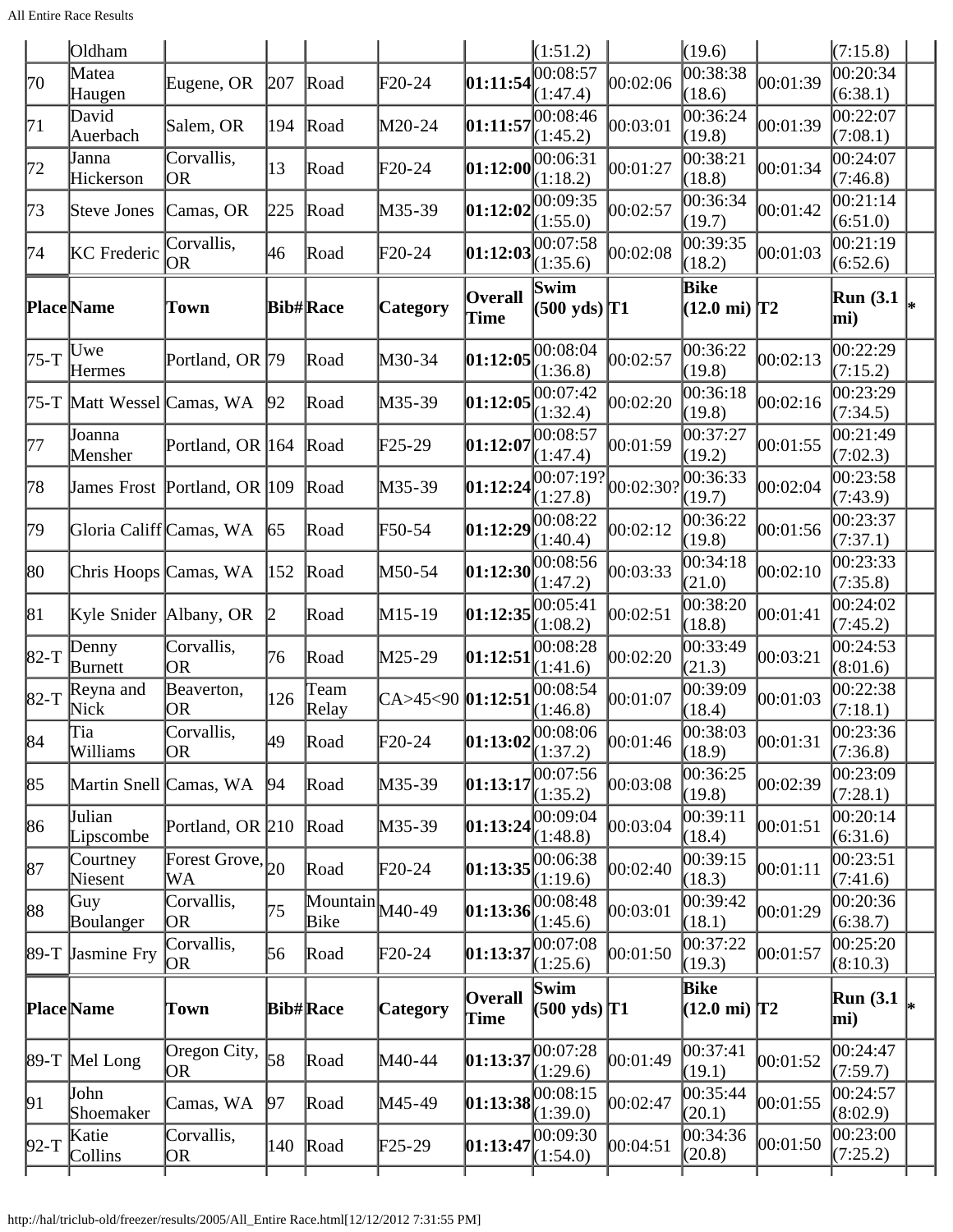All Entire Race Results

|               | $92-T$ Joe Tysoe              | Beaverton,<br>OR         | 219           | Road                                          | M30-34          | 01:13:47                                                                               | 00:09:34<br>(1:54.8)             | 00:01:42  | 00:42:16<br>(17.0)              | 00:01:19 | 00:18:56<br>(6:06.5)             |  |
|---------------|-------------------------------|--------------------------|---------------|-----------------------------------------------|-----------------|----------------------------------------------------------------------------------------|----------------------------------|-----------|---------------------------------|----------|----------------------------------|--|
| 94            | Scott Kruis                   | Corvallis,<br> OR        | 237           | Road                                          | M40-44          | 01:13:50                                                                               | [00:10:56]<br>(2:11.2)           | 00:02:44  | 00:36:01<br>(20.0)              | 00:01:50 | 00:22:19<br>(7:11.9)             |  |
| 95            | Kristin<br>Boock              | Corvallis,<br><b>OR</b>  | 22            | Road                                          | $F30-34$        | 01:14:00                                                                               | 00:06:06<br>(1:13.2)             | 00:02:21  | 00:39:30<br>(18.2)              | 00:01:46 | 00:24:17<br>(7:50.0)             |  |
| 96            | John<br>Williamson            | Corvallis,<br> OR        | 250           | $\overline{\text{Mountain}}$ $M20-29$<br>Bike |                 | $\bm{01:14:08}$                                                                        | 00:10:48<br>(2:09.6)             | 00:02:18  | 0.37:28<br>(19.2)               | 00:01:06 | 00:22:28<br>(7:14.8)             |  |
| 97            | Jeni<br>Chambers              | Eugene, OR               | 197           | Road                                          | $F30-34$        | 01:14:09                                                                               | 00:09:51<br>(1:58.2)             | 00:02:31  | $\overline{00:}37:39$<br>(19.1) | 00:02:17 | 00:21:51<br>(7:02.9)             |  |
| 98            | Alison Hyde                   | Corvallis,<br>OR         | 30            | Road                                          | $F20-24$        | 01:14:14                                                                               | 00:06:29<br>(1:17.8)             | 00:02:27  | 00:40:59<br>(17.6)              | 00:01:11 | 00:23:08<br>(7:27.7)             |  |
| 99            | Brianna<br>Hoffman            | Corvallis,<br>OR         | 34            | Road                                          | $F15-19$        | 01:14:17                                                                               | 00:06:51<br>(1:22.2)             | 00:02:14  | 00:39:06<br>(18.4)              | 00:01:16 | 00:24:50<br>(8:00.6)             |  |
| 100           | Robert<br>Peattie             | Corvallis,<br>OR         | 86            | Road                                          | M45-49          | 01:14:21                                                                               | 00:08:02<br>(1:36.4)             | 00:02:37  | 00:42:49<br>(16.8)              | 00:02:20 | 00:18:33<br>(5:59.0)             |  |
| 101-<br>T     | Chuck Croal Bend, OR          |                          | 103           | Road                                          | M55-59          | 01:14:26                                                                               | 00:07:51<br>(1:34.2)             | 00:02:22  | 00:37:07<br>(19.4)              | 00:01:41 | 00:25:25<br>(8:11.9)             |  |
| 101-<br>Γ     | Vern Hee                      | Vancouver,<br>WA         | 162           | Road                                          | M50-54          | 01:14:26                                                                               | 00:09:51<br>(1:58.2)             | 00:02:30  | 00:35:46?<br>(20.1)             | 00:02:08 | 00:24:11<br>(7:48.1)             |  |
| 103           | Colleen<br>Sullivan-<br>Price | Seattle, WA              | 132           | Road                                          | $F35-39$        | 01:14:27                                                                               | 00:08:33<br>(1:42.6)             | 00:03:06  | 00:37:18<br>(19.3)              | 00:02:15 | 00:23:15<br>(7:30.0)             |  |
| 104           | Kat Narus                     | Central<br>Point, OR     | 122           | Road                                          | $F20-24$        | 01:14:38                                                                               | 00:08:07?<br>(1:37.4)            | 00:02:30? | 00:38:19<br>(18.8)              | 00:01:23 | 00:24:19<br>(7:50.6)             |  |
| Place Name    |                               | Town                     |               |                                               |                 | <b>Overall</b>                                                                         | Swim                             |           | Bike                            |          | <b>Run</b> (3.1)                 |  |
|               |                               |                          |               | <b>Bib#Race</b>                               | <b>Category</b> | Time                                                                                   | $(500 \text{ yds})$ T1           |           | $(12.0 \text{ mi})$ T2          |          | mi)                              |  |
| 105           | Bryan Mann Eugene, OR         |                          | 314           | Road                                          | $M20-24$        | 01:14:55                                                                               |                                  | 00:02:39  | 00:40:45                        | 00:02:08 | 00:20:50                         |  |
| 106           | Pamela                        | Valparaiso,<br>ΙN        | 35            | Road                                          | F15-19          | 01:14:58                                                                               | (1:42.6)<br>00:06:44<br>(1:20.8) | 00:02:00  | (17.7)<br>00:39:51<br>(18.1)    | 00:01:38 | (6:43.2)<br>00:24:45             |  |
| $ 107 -$      | Johnson<br>Dave               | Springfield,<br>OR       | $ 161\rangle$ | Road                                          | M50-54          |                                                                                        |                                  | 00:02:18  | 00:37:32                        | 00:01:56 | (7:59.0)<br> 00:23:45            |  |
| T<br>$ 107 -$ | Chapman<br>Eric               | Corvallis,               | 193           | Road                                          | M25-29          | $\left  \begin{matrix} 01:15:08 \ 00:09:37 \ 1:55.4 \end{matrix} \right $<br> 01:15:08 |                                  | 00:04:10  | (19.2)<br>00:35:28              | 00:02:42 | (7:39.7)<br>00:24:16             |  |
| Τ<br>109      | Altendorf<br>Jesse            | OR<br>Portland, OR 37    |               | Road                                          | M25-29          | 01:15:10                                                                               | (1:42.4)<br>00:07:06             | 00:01:29  | (20.3)<br> 00:39:23             | 00:01:05 | (7:49.7)<br> 00:26:07            |  |
| $ 110\rangle$ | Raskaukas<br>Alison<br>Weber  | Lake                     | 168           | Road                                          | $\text{F20-24}$ | 01:15:14                                                                               | (1:25.2)                         | 00:03:06  | (18.3)<br>00:38:52              | 00:01:49 | (8:25.5)<br>00:22:07             |  |
| 111           | MacDonald                     | Oswego, OR<br>Corvallis, | 80            | Road                                          | M30-34          | 01:15:17                                                                               | (1:52.0)<br> 00:08:15            | 00:02:37  | (18.5)<br>00:36:16              | 00:02:12 | (7:08.1)<br>00:25:57             |  |
| $ 112\rangle$ | Jackson<br>Melissa            | OR<br>Corvallis,<br> OR  | 147           | Road                                          | F25-29          | 01:15:24                                                                               | (1:39.0)                         | 00:01:46  | (19.9)<br>00:38:47              | 00:01:41 | (8:22.3)<br>00:24:26             |  |
| $ 113\rangle$ | Feldberg<br>Dylan<br>Goldey   | Ashland, OR 150          |               | $\overline{\text{Mountain}}$ $M20-29$<br>Bike |                 | 01:15:26                                                                               | (1:44.8)<br>00:10:24             | 00:03:50  | (18.6)<br>00:37:51<br>(19.0)    | 00:03:06 | (7:52.9)<br>00:20:15<br>(6:31.9) |  |
| 114           | <b>Justin Fay</b>             | Corvallis,<br>OR         | 146           | Road                                          | M20-24          | $\left 01:15:36\right ^{00:08:29}$                                                     | (2:04.8)<br>(1:41.8)             | 00:02:00  | 00:40:49<br>(17.6)              | 00:01:29 | 00:22:49<br>(7:21.6)             |  |
| 115           | Tim<br>Shillinge              | Vancouver,<br>WA         | 215           | Road                                          | M40-44          | [01:15:41]                                                                             | 00:09:32<br>(1:54.4)             | 00:03:09  | 00:37:04<br>(19.4)              | 00:03:32 | 00:22:24<br>(7:13.5)             |  |
| 116           | Dave Yarger                   | Corvallis,<br>OR.        | 121           | Road                                          | M20-24          | 01:15:44 <br>$ 01:15:55 $ <sup>00:08:32</sup>                                          | (1:50.6)                         | 00:02:24  | 00:37:40<br>(19.1)              | 00:01:47 | 00:24:40<br>(7:57.4)             |  |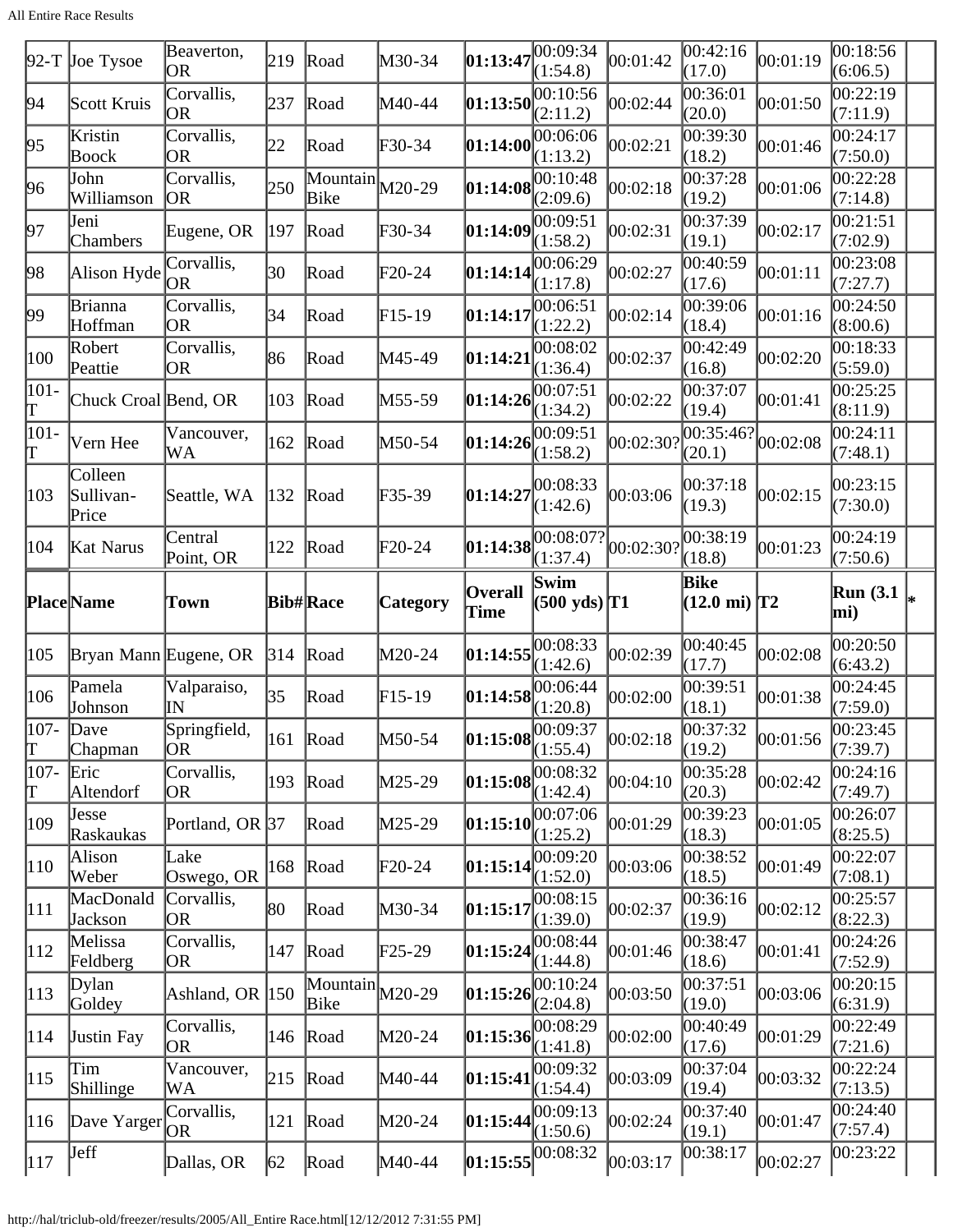|                   | Bemrose                          |                              |     |                                               |                            |                                           | (1:42.4)                                                             |          | (18.8)                                |          | (7:32.3)                |  |
|-------------------|----------------------------------|------------------------------|-----|-----------------------------------------------|----------------------------|-------------------------------------------|----------------------------------------------------------------------|----------|---------------------------------------|----------|-------------------------|--|
| 118               | Bill Partin                      | Vancouver,<br>WA             | 213 | Road                                          | M40-44                     | 01:15:58                                  | 00:09:37<br>(1:55.4)                                                 | 00:02:20 | 00:38:39<br>(18.6)                    | 00:02:51 | 00:22:31<br>(7:15.8)    |  |
| 119               | Henry<br>Alaman                  | Philomath,<br>OR             | 191 | Road                                          | M40-44                     | 01:16:09                                  | 00:11:27<br>(2:17.4)                                                 | 00:01:59 | 00:37:42<br>(19.1)                    | 00:01:33 | 00:23:28<br>(7:34.2)    |  |
|                   | <b>Place</b> Name                | Town                         |     | <b>Bib#Race</b>                               | <b>Category</b>            | Overall<br>Time                           | Swim<br>$(500 \text{ yds})$ T1                                       |          | <b>Bike</b><br>$(12.0 \text{ mi})$ T2 |          | <b>Run</b> (3.1<br>mi)  |  |
| 120               | Bryan<br>Reichert                | Seattle, WA                  | 176 | Road                                          | M35-39                     | 01:16:11                                  | 00:09:35<br>(1:55.0)                                                 | 00:03:42 | 00:36:33<br>(19.7)                    | 00:01:43 | 00:24:38<br>(7:56.8)    |  |
| $ 121 -$<br>Τ     | Jack Pendell Eugene, OR          |                              | 135 | Road                                          | M35-39                     | 01:16:12                                  | 00:08:05<br>(1:37.0)                                                 | 00:02:53 | 00:37:26<br>(19.2)                    | 00:01:56 | 00:25:52<br>(8:20.6)    |  |
| $121 -$<br>Τ      | Brian<br>Valazquez               | Tualatin, OR  178            |     | Road                                          | M25-29                     | 01:16:12                                  | 00:08:39<br>(1:43.8)                                                 | 00:02:55 | 00:38:06<br>(18.9)                    | 00:01:42 | 00:24:50<br>(8:00.6)    |  |
| $121 -$<br>Τ      | David<br>Hiassen                 | Mill City,<br>OR             | 208 | Road                                          | M45-49                     | 01:16:12                                  | 00:08:46<br>(1:45.2)                                                 | 00:03:00 | 00:37:27<br>(19.2)                    | 00:01:32 | 00:25:27<br>(8:12.6)    |  |
| 124               | Courtney<br>Ries                 | Portland, OR 234             |     | Road                                          | $\text{F}20-24$            | 01:16:22                                  | 00:08:55<br>(1:47.0)                                                 | 00:02:40 | 00:36:28<br>(19.7)                    | 00:02:36 | 00:25:43<br>(8:17.7)    |  |
| 125               | Matt Hogge                       | Ashland, OR 209              |     | Road                                          | $M20-24$                   | 01:16:29                                  | 00:10:34<br>(2:06.8)                                                 | 00:02:27 | 00:39:52<br>(18.1)                    | 00:00:52 | 00:22:44<br>(7:20.0)    |  |
| 126               | Sarah<br>Cypher                  | Portland, OR 141             |     | Road                                          | $\text{F}20-24$            | 01:16:45                                  | 00:09:15<br>(1:51.0)                                                 | 00:02:57 | 00:36:19<br>(19.8)                    | 00:01:51 | 00:26:23<br>(8:30.6)    |  |
| $127 -$<br>ſΓ     | Keith<br>Pepsny                  | Corvallis,<br>OR             | 227 | $\overline{\text{Mountain}}$ $M20-29$<br>Bike |                            | 01:16:49                                  | 00:09:11<br>(1:50.2)                                                 | 00:01:51 | 00:41:32<br>(17.3)                    | 00:01:06 | 00:23:09<br>(7:28.1)    |  |
| $127 -$<br>Τ      |                                  | Ryan Hunter Tualatin, OR 269 |     | Road                                          | $M20-24$                   | 01:16:49                                  | 00:08:54<br>(1:46.8)                                                 | 00:02:51 | 00:38:54<br>(18.5)                    | 00:01:45 | 00:24:25<br>(7:52.6)    |  |
| $129-$<br>Τ       | Sarah Mollet Eugene, OR          |                              | 83  | Road                                          | $\text{F}20-24$            | 01:17:00                                  | 00:08:36<br>(1:43.2)                                                 | 00:01:10 | 00:41:23<br>(17.4)                    | 00:01:41 | 00:24:10<br>(7:47.7)    |  |
| $129-$<br>Τ       | Zach<br>Hausken                  | Corvallis,<br><b>OR</b>      | 163 | $\overline{\text{Mountain}}$ $M30-39$<br>Bike |                            | $\bm{01:17:00}$                           | 00:08:45<br>(1:45.0)                                                 | 00:02:46 | 00:36:40<br>(19.6)                    | 00:02:31 | 00:26:18<br>(8:29.0)    |  |
| 131               | Robert<br>Joerger                | Salem, OR                    | 172 | Road                                          | M55-59                     | 01:17:05                                  | 00:08:49<br>(1:45.8)                                                 | 00:04:02 | 00:38:24<br>(18.8)                    | 00:01:36 | 00:24:14<br>(7:49.0)    |  |
| 132               | $\mathbb{R}^{ob}$<br>Williams    | Camas, WA                    |     | $275$ Road                                    | $M35-39$                   |                                           | <b>01:17:13</b> $\begin{bmatrix} 00:09:12 \\ (1:50.4) \end{bmatrix}$ | 00:02:32 | 00:38:40<br>(18.6)                    | 00:01:52 | 00:24:57<br>(8:02.9)    |  |
| $\vert$ 133       | John<br>Condon                   | Vancouver,<br>WA             | 288 | Road                                          | M40-44                     | 01:17:19                                  | 00:11:34<br>(2:18.8)                                                 | 00:03:35 | 00:36:11<br>(19.9)                    | 00:02:17 | 00:23:42<br>(7:38.7)    |  |
| 134               | Ron Petti                        | Forest Grove, $ 175 $<br>OR  |     | Road                                          | M45-49                     | 01:17:22                                  | 00:10:03<br>(2:00.6)                                                 | 00:03:09 | 00:37:06<br>(19.4)                    | 00:02:03 | 00:25:01<br>(8:04.2)    |  |
|                   | <b>Place</b> Name                | Town                         |     | <b>Bib#Race</b>                               | <b>Category</b>            | <b>Overall</b><br>Time                    | Swim<br>$(500 \text{ yds})$ <sup>T1</sup>                            |          | <b>Bike</b><br>$(12.0 \text{ mi})$ T2 |          | <b>Run</b> (3.1)<br>mi) |  |
| $\vert 135 \vert$ | Sara<br>Williamson               | Corvallis,<br>ЮR             | 232 | $\overline{\text{Mountain}}_{F20-29}$<br>Bike |                            | 01:17:37                                  | 00:10:05<br>(2:01.0)                                                 | 00:01:56 | 00:41:07<br>(17.5)                    | 00:01:13 | 00:23:16<br>(7:30.3)    |  |
| 136               | Esther<br>Caballero-<br>Manrique | Springfield,<br>OR.          | 127 | Road                                          | $\textcolor{blue}{F30-34}$ | $\left 01:17:43\right ^{00:08:25}$        | (1:41.0)                                                             | 00:03:06 | 00:40:05<br>(18.0)                    | 00:01:22 | 00:24:45<br>(7:59.0)    |  |
| 137               | Marcy<br>Croucher                | Camas, WA                    | 289 | Road                                          | $\textcolor{blue}{F30-34}$ | $\left 01:17:45\right ^{00:10:51}_{\sim}$ | (2:10.2)                                                             | 00:03:14 | 00:43:32<br>(16.5)                    | 00:01:42 | 00:18:26<br>(5:56.8)    |  |
| 138               | Dave Leigh                       | Corvallis,<br>OR             | 251 | Road                                          | M40-44                     | 01:18:19                                  | $\overline{[00:10:56?]} 00:02:30?$<br>(2:11.2)                       |          | 00:37:45<br>(19.1)                    | 00:02:04 | 00:25:04<br>(8:05.2)    |  |
| 139               | Tree<br>Huggers                  | Corvallis,<br>OR             | 221 | Team<br>Relay                                 | CA>45<90 <b>01:18:47</b>   |                                           | 00:10:52<br>(2:10.4)                                                 | 00:01:00 | 00:41:38<br>(17.3)                    | 00:00:55 | 00:24:22<br>(7:51.6)    |  |
| $ 140\rangle$     | Mike                             | Salem, OR                    |     | $ 174 $ Road                                  | $M35-39$                   |                                           | 01:19:05 00:09:14                                                    | 00:02:29 | 00:41:26                              | 00:02:07 | 00:23:49                |  |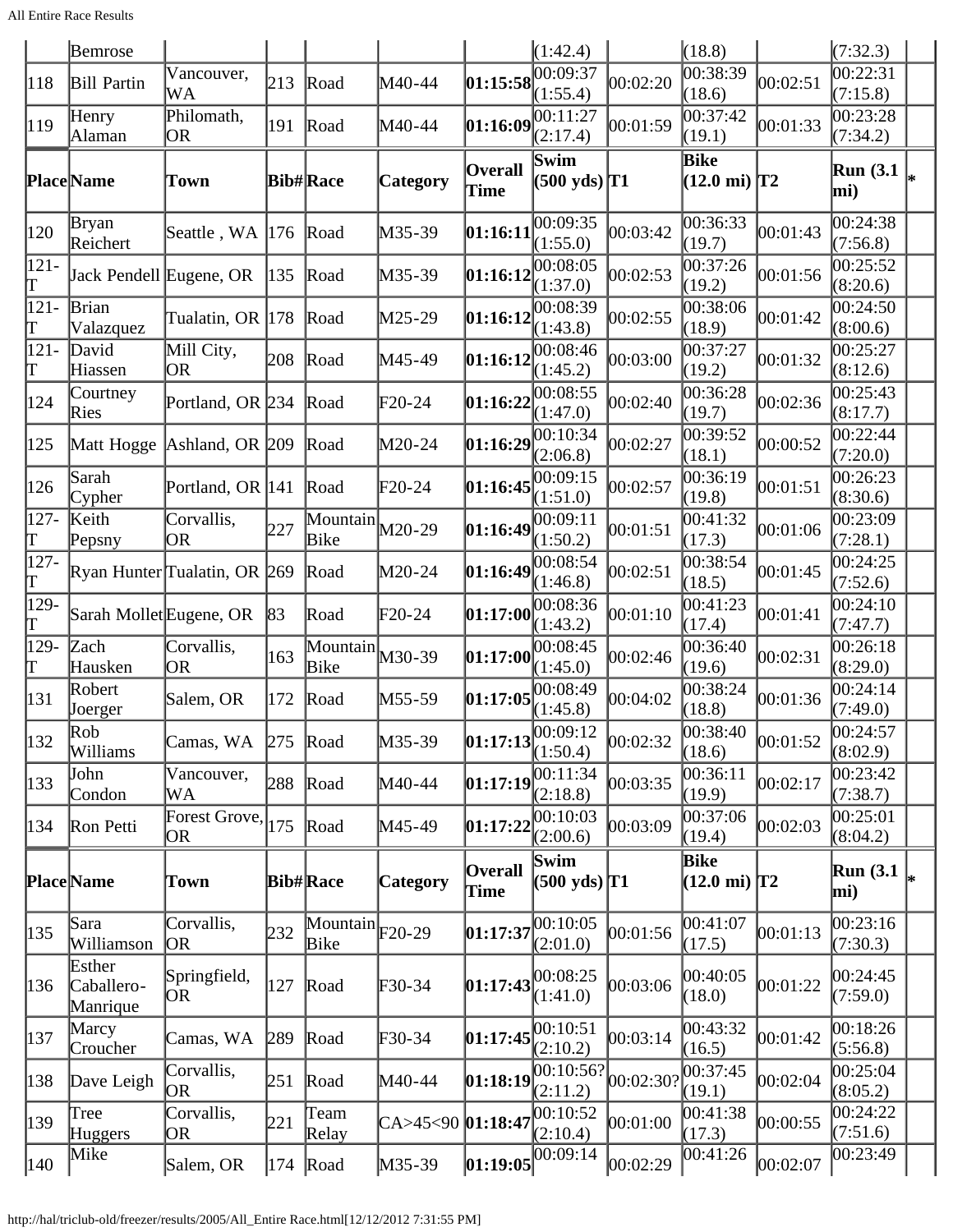All Entire Race Results

|              | Peterson               |                             |               |                                                            |                 |                                                                             | (1:50.8)                       |           | (17.4)                                |           | (7:41.0)               |  |
|--------------|------------------------|-----------------------------|---------------|------------------------------------------------------------|-----------------|-----------------------------------------------------------------------------|--------------------------------|-----------|---------------------------------------|-----------|------------------------|--|
| 141          | Erin DeGree Eugene, OR |                             | 107           | Road                                                       | $\text{F20-24}$ | [01:19:06]                                                                  | 00:07:57<br>(1:35.4)           | 00:02:42  | 00:40:38<br>(17.7)                    | 00:01:44  | 00:26:05<br>(8:24.8)   |  |
| 142          |                        | Evan Hobbs Ashland, OR 171  |               | $\overline{\text{Mountain}}$ $M20-29$<br>Bike              |                 | [01:19:11                                                                   | 00:08:07<br>(1:37.4)           | 00:03:15  | 00:41:42<br>(17.3)                    | 00:02:20  | 00:23:47<br>(7:40.3)   |  |
| 143          | Ayre<br>Williamson     | Beaverton,<br>OR.           | 120           | Road                                                       | F35-39          | 01:19:17                                                                    | 00:07:35?<br>(1:31.0)          | 00:02:30? | 00:39:41<br>(18.1)                    | 00:01:58  | 00:27:33<br>(8:53.2)   |  |
| 144          | Mark<br>O'Leavey       | Portland, OR 222            |               | Road                                                       | M40-44          | $\left 01:19:38\right \right \left \overline{00:09:34}\right $              | (1:54.8)                       | 00:02:52  | 00:40:03<br>(18.0)                    | 00:01:54  | 00:25:15<br>(8:08.7)   |  |
| 145          | Bruce<br>Dougan        | Welches, OR 290             |               | Road                                                       | M45-49          | 01:19:47                                                                    | 00:11:10<br>(2:14.0)           | 00:04:28  | 00:37:18<br>(19.3)                    | 00:01:59  | 00:24:52<br>(8:01.3)   |  |
| 146          | Molly<br>Schultz       | Portland, OR 229            |               | Road                                                       | $F20-24$        | 01:19:52                                                                    | 00:08:52<br>(1:46.4)           | 00:02:55  | 00:39:52<br>(18.1)                    | 00:02:35  | 00:25:38<br>(8:16.1)   |  |
| 147          | Katie<br>Gillespie     | Portland, OR 149            |               | Road                                                       | $F30-34$        | 01:20:01                                                                    | 00:08:36<br>(1:43.2)           | 00:03:30  | 00:40:40<br>(17.7)                    | 00:02:38  | 00:24:37<br>(7:56.5)   |  |
| 148          | Martha<br>Hotchkiss    | Corvallis,<br>OR            | 64            | Road                                                       | $F35-39$        | [01:20:06]                                                                  | 00:08:14<br>(1:38.8)           | 00:03:28  | 00:41:41<br>(17.3)                    | 00:02:30? | 00:24:13?<br>(7:48.7)  |  |
| 149          | Mary Lou<br>O'Halloran | Portland, OR 167            |               | Road                                                       | F45-49          | 01:20:07                                                                    | 00:09:17<br>(1:51.4)           | 00:02:02  | 00:39:29<br>(18.2)                    | 00:01:43  | 00:27:36<br>(8:54.2)   |  |
|              | <b>Place</b> Name      | Town                        |               | <b>Bib#Race</b>                                            | <b>Category</b> | <b>Overall</b><br>Time                                                      | Swim<br>$(500 \text{ yds})$ T1 |           | <b>Bike</b><br>$(12.0 \text{ mi})$ T2 |           | <b>Run</b> (3.1<br>mi) |  |
| 150          | Austin<br>Turnbull     | Hillsboro,<br>OR            | 91            | $\overline{\text{Mountain}}$ $M20-29$<br>Bike              |                 | 01:20:20                                                                    | 00:07:56<br>(1:35.2)           | 00:02:51  | 00:44:01<br>(16.4)                    | 00:01:22  | 00:24:10<br>(7:47.7)   |  |
| 151          | Greg<br>Williams       | Camas, WA                   | 292           | Road                                                       | M45-49          | 01:20:26                                                                    | 00:09:32<br>(1:54.4)           | 00:02:34  | 00:40:49<br>(17.6)                    | 00:02:03  | 00:25:28<br>(8:12.9)   |  |
| 152          | Jessica<br>Hamilton    | Portland, OR 70             |               | Road                                                       | $F30-34$        | 01:20:30                                                                    | 00:09:23<br>(1:52.6)           | 00:01:53  | 00:40:11<br>(17.9)                    | 00:01:57  | 00:27:06<br>(8:44.5)   |  |
| 153          | Rachael<br>Roberts     | Corvallis,<br><b>OR</b>     | 247           | Road                                                       | $\text{F25-29}$ | 01:20:47                                                                    | 00:11:09<br>(2:13.8)           | 00:03:20  | 00:40:24<br>(17.8)                    | 00:02:12  | 00:23:42<br>(7:38.7)   |  |
| 154          | Beth Casper Salem, OR  |                             | 240           | Road                                                       | F30-34          | 01:20:57                                                                    | 00:08:02<br>(1:36.4)           | 00:02:40  | 00:41:07<br>(17.5)                    | 00:01:50  | 00:27:18<br>(8:48.4)   |  |
| 155          | Nell<br>Orscheln       | Corvallis,<br>OR            | $ 29\rangle$  | Road                                                       | $\text{F25-29}$ | $\left  \begin{matrix} 01:21:11 \ 00:07:07 \end{matrix} \right _{(1:25.4)}$ |                                | 00:02:18  | $\overline{00:}42:55$<br>(16.8)       | 00:01:16  | 00:27:35<br>(8:53.9)   |  |
| 156          | Sarah<br>Reichle       | Wilsonville,<br>OR          | 304           | Road                                                       | $F30-34$        | [01:21:14]                                                                  | 00:09:35<br>(1:55.0)           | 00:04:05  | 00:40:53<br>(17.6)                    | 00:01:38  | 00:25:03<br>(8:04.8)   |  |
| 157          | Mike<br>Holscher       | Portland, OR 112            |               | $\overline{\text{Mountain}}$ $\big  \text{M30-39}$<br>Bike |                 | 01:21:16                                                                    | 00:07:55?<br>(1:35.0)          | 00:02:301 | 00:46:00<br>(15.7)                    | 00:01:46  | 00:23:05<br>(7:26.8)   |  |
| 158          |                        | Heather Law Portland, OR 57 |               | Road                                                       | $F30-34$        | 01:21:20 00:08:07                                                           | (1:37.4)                       | 00:03:29  | 00:38:46<br>(18.6)                    | 00:02:25  | 00:28:33<br>(9:12.6)   |  |
| 159          | Bill Alden             | Albany, OR                  | $ 190\rangle$ | Road                                                       | M55-59          | [01:21:26]                                                                  | 00:08:24<br>(1:40.8)           | 00:02:57  | 00:38:37<br>(18.6)                    | 00:01:32  | 00:29:56<br>(9:39.4)   |  |
| 160          | Desiree<br>Johnson     | Corvallis,<br>OR            | 128           | Road                                                       | $\text{F25-29}$ | $\left 01:21:34\right \right \left \left \overline{00:09:12}\right $        | (1:50.4)                       | 00:03:17  | 00:44:29<br>(16.2)                    | 00:01:10  | 00:23:26<br>(7:33.5)   |  |
| 161          | Natalie<br>Flindt      | Eugene, OR                  | 204           | Road                                                       | $\text{F25-29}$ | [01:21:40]                                                                  | 00:09:12<br>(1:50.4)           | 00:03:21  | 00:44:34<br>(16.2)                    | 00:03:07  | 00:21:26<br>(6:54.8)   |  |
| $162 -$<br>T | Julia Bates            | Estacada, OR 184            |               | Road                                                       | $\text{F}45-49$ | 01:21:41                                                                    | 00:10:07<br>(2:01.4)           | 00:03:34  | 00:39:54<br>(18.0)                    | 00:02:29  | 00:25:37<br>(8:15.8)   |  |
| 162-<br>Γ    | Mark<br>Turbull        | Hillsboro,<br>OR            | 218           | $\boxed{\text{Mountain}}$ $M40-49$<br>Bike                 |                 | [01:21:41]                                                                  | 00:09:26<br>(1:53.2)           | 00:02:36  | 00:39:46<br>(18.1)                    | 00:03:03  | 00:26:50<br>(8:39.4)   |  |
| 164          | Emilie<br>Miller       | Portland, OR 271            |               | Road                                                       | $\text{F25-29}$ | $\left 01:21:45\right 00:09:34$                                             | (1:54.8)                       | 00:05:30  | 00:45:22<br>(15.9)                    | 00:01:34  | 00:19:45<br>(6:22.3)   |  |
|              |                        |                             |               |                                                            |                 | <b>Overall</b>                                                              | Swim                           |           | Bike                                  |           | Run(3.1)               |  |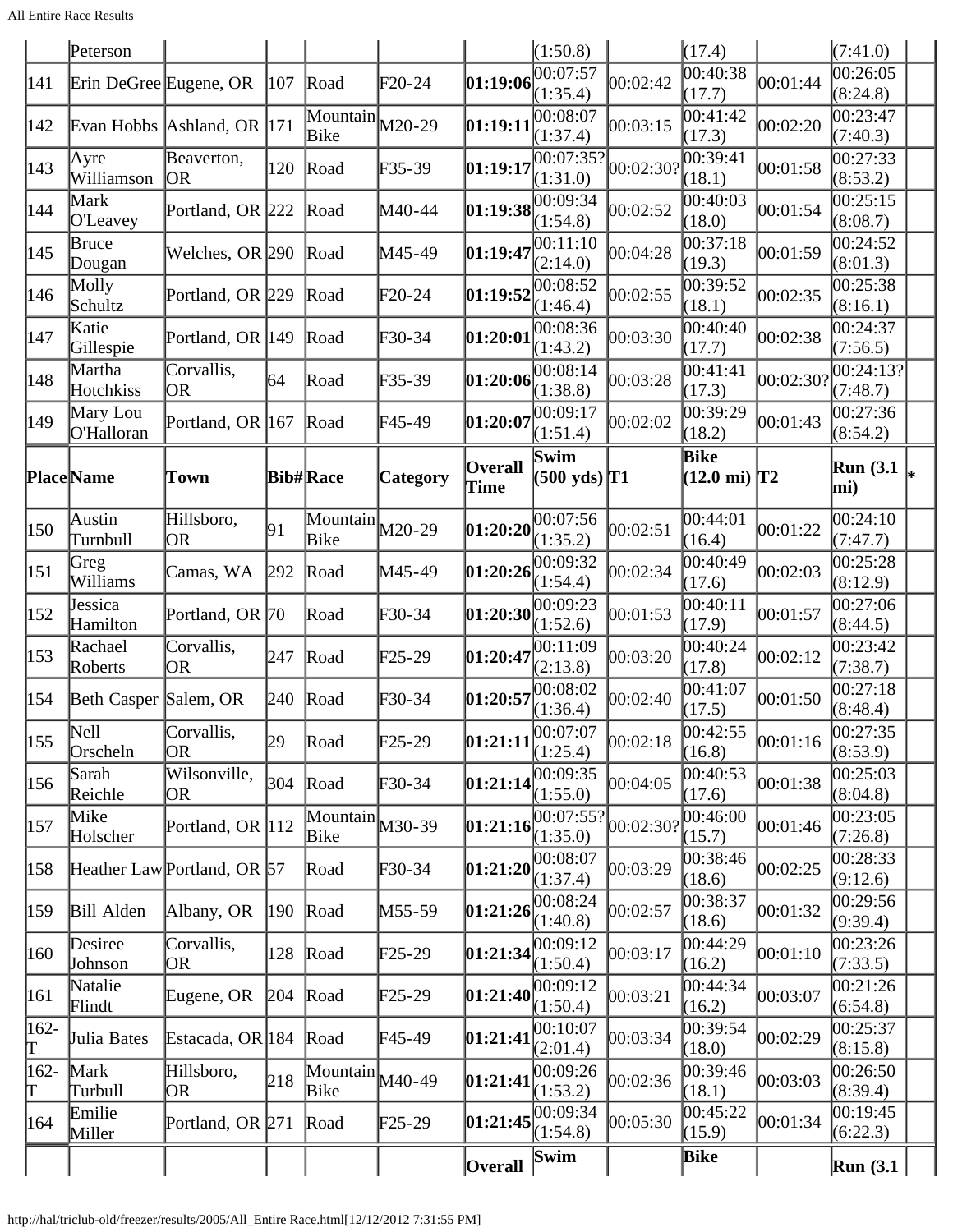All Entire Race Results

|               | <b>Place</b> Name                 | Town                    |     | <b>Bib#Race</b>                               | <b>Category</b> | Time            | $(500 \text{ yds})$ T1                    |          | $(12.0 \text{ mi})$ T2                |          | mi)                  |  |
|---------------|-----------------------------------|-------------------------|-----|-----------------------------------------------|-----------------|-----------------|-------------------------------------------|----------|---------------------------------------|----------|----------------------|--|
| 165           | Ed Harris                         | Camas, WA               | 151 | Road                                          | M55-59          | 01:21:49        | 00:08:35<br>(1:43.0)                      | 00:02:53 | 00:38:50<br>(18.5)                    | 00:02:13 | 00:29:18<br>(9:27.1) |  |
| 166           | Greg<br>Colzani                   | Vancouver,<br>WA        | 199 | Road                                          | M45-49          | 01:21:58        | 00:09:39<br>(1:55.8)                      | 00:02:49 | 00:40:02<br>(18.0)                    | 00:01:58 | 00:27:30<br>(8:52.3) |  |
| 167           | Lauren<br>Edmiston                | Brush<br>Prairie, WA    | 145 | Road                                          | $F40-44$        | 01:22:05        | 00:08:59<br>(1:47.8)                      | 00:03:01 | $\overline{00:}40:30$<br>(17.8)       | 00:02:11 | 00:27:24<br>(8:50.3) |  |
| 168           | Jill Lovrin                       | Ashland, OR 115         |     | $\overline{\text{Mountain}}$ F20-29<br>Bike   |                 | 01:22:27        | 00:08:28<br>(1:41.6)                      | 00:02:18 | 00:41:43<br>(17.3)                    | 00:01:34 | 00:28:24<br>(9:09.7) |  |
| 169           | Jeff Macey                        | Portland, OR 226        |     | Road                                          | M45-49          | 01:22:28        | 00:10:34<br>(2:06.8)                      | 00:03:53 | 00:37:56<br>(19.0)                    | 00:03:04 | 00:27:01<br>(8:42.9) |  |
| 170           | Peter<br>Vanderwall               | Salem, OR               | 188 | Road                                          | M50-54          | [01:22:33]      | 00:09:08<br>(1:49.6)                      | 00:04:25 | 0.39:26<br>(18.3)                     | 00:03:03 | 00:26:31<br>(8:33.2) |  |
| $171 -$<br>Т  | Shannon<br>Carney                 | Portland, OR 32         |     | Road                                          | $\text{F25-29}$ | [01:23:01       | 00:07:59<br>(1:35.8)                      | 00:02:12 | 00:43:26<br>(16.6)                    | 00:02:11 | 00:27:13<br>(8:46.8) |  |
| $171-$<br>Τ   | Megan<br>Chinburg                 | Springfield,<br> OR     | 169 | Road                                          | $F25-29$        | 01:23:01        | 00:08:53<br>(1:46.6)                      | 00:02:57 | 00:41:07<br>(17.5)                    | 00:01:52 | 00:28:12<br>(9:05.8) |  |
| 173           | Kate Pepsny                       | Corvallis,<br>OR        | 261 | $\overline{\text{Mountain}}$ F20-29<br>Bike   |                 | 01:23:21        | 00:10:50<br>(2:10.0)                      | 00:02:11 | 00:45:51<br>(15.7)                    | 00:01:14 | 00:23:15<br>(7:30.0) |  |
| 174           | <b>Tacy Jones</b>                 | Eagle Creek,<br>OR      | 81  | Road                                          | $F45-49$        | 01:23:23        | 00:08:17<br>(1:39.4)                      | 00:02:49 | 00:41:16<br>(17.4)                    | 00:02:00 | 00:29:01<br>(9:21.6) |  |
| 175           | Tami Ruter                        | Albany, OR              | 50  | Road                                          | $F35-39$        | 01:23:27        | 00:08:00<br>(1:36.0)                      | 00:02:49 | 00:42:34<br>(16.9)                    | 00:02:14 | 00:27:50<br>(8:58.7) |  |
| 176           | Lindsay<br>Parker                 | Corvallis,<br><b>OR</b> | 260 | Mountain F40-49<br>Bike                       |                 | 01:23:28        | 00:10:55<br>(2:11.0)                      | 00:04:21 | 00:39:59<br>(18.0)                    | 00:01:43 | 00:26:30<br>(8:32.9) |  |
| 177           | Theresa<br>Lane                   | Vancouver,<br>WA        | 173 | Road                                          | $\text{F25-29}$ | 01:23:29        | 00:09:57<br>(1:59.4)                      | 00:02:51 | 00:45:07<br>(16.0)                    | 00:01:58 | 00:23:36<br>(7:36.8) |  |
| 178           | Michelle<br>DiTullio              | Bend, OR                | 281 | Road                                          | $F35-39$        | 01:23:42        | 00:10:24<br>(2:04.8)                      | 00:03:50 | 00:42:10<br>(17.1)                    | 00:02:23 | 00:24:55<br>(8:02.3) |  |
| 179           | Cindy<br>Flugum                   | Salem, OR               | 205 | $\overline{\text{Mountain}}$ F40-49<br>Bike   |                 | 01:23:44        | 00:09:21<br>(1:52.2)                      | 00:03:54 | 00:45:17<br>(15.9)                    | 00:01:11 | 00:24:01<br>(7:44.8) |  |
|               | <b>Place</b> Name                 | Town                    |     | <b>Bib#Race</b>                               | <b>Category</b> | Overall<br>Time | Swim<br>$(500 \text{ yds})$ <sup>T1</sup> |          | <b>Bike</b><br>$(12.0 \text{ mi})$ T2 |          | Run $(3.1)$<br>mi)   |  |
| 180           | Brad<br>Weathermon                | Salem, OR               | 183 | Road                                          | M40-44          | [01:23:46]      | 00:10:37<br>(2:07.4)                      | 00:02:21 | 00:40:52<br>(17.6)                    | 00:03:35 | 00:26:21<br>(8:30.0) |  |
| 181-<br>Γ     | Second to<br>Last                 | Corvallis,<br>OR        | 72  | Team<br>Relay                                 | FA > 45 < 90    | 01:23:51        | 00:08:47<br>(1:45.4)                      | 00:00:56 | 00:46:55<br>(15.3)                    | 00:01:03 | 00:26:10<br>(8:26.5) |  |
| 181-<br>Τ     | John Turner                       | Lake<br>Oswego, OR      | 182 | Road                                          | $M35-39$        | [01:23:51]      | 00:09:01<br>(1:48.2)                      | 00:03:56 | 00:42:58<br>(16.8)                    | 00:01:39 | 00:26:17<br>(8:28.7) |  |
| 183           | Roger Wong $OR$                   | Corvallis,              | 276 | Road                                          | M40-44          | [01:24:11]      | 00:11:39<br>(2:19.8)                      | 00:04:58 | 00:43:04<br>(16.7)                    | 00:01:16 | 00:23:14<br>(7:29.7) |  |
| 184           | Eric<br>DeFreest                  | Eugene, OR              | 296 | Road                                          | $M40-44$        | [01:24:26]      | 00:12:04<br>(2:24.8)                      | 00:03:37 | 00:40:03<br>(18.0)                    | 00:02:38 | 00:26:04<br>(8:24.5) |  |
| $ 185\rangle$ | Better Be a<br>Beer After<br>This | Springfield,<br>OR.     | 238 | Team<br>Relay                                 | CA > 90         | 01:24:39        | 00:08:45<br>(1:45.0)                      | 00:01:16 | 00:42:31<br>(16.9)                    | 00:01:34 | 00:30:33<br>(9:51.3) |  |
| 186           | Amy Kredlo                        | Washougal,<br>WА        | 258 | Road                                          | $F50-54$        | 01:24:41        | 00:10:04<br>(2:00.8)                      | 00:04:50 | 00:40:31<br>(17.8)                    | 00:02:54 | 00:26:22<br>(8:30.3) |  |
| 187           | Charlie<br>Hinckle                | Corvallis,<br>OR        | 8   | $\overline{\text{Mountain}}$ $M15-19$<br>Bike |                 | 01:24:47        | 00:06:33<br>(1:18.6)                      | 00:02:48 | 00:46:53<br>(15.4)                    | 00:01:18 | 00:27:15<br>(8:47.4) |  |
| 188           | Katie                             | Vancouver,              | 259 | Road                                          | $FA5-49$        | 01:24:48        | 00:10:02                                  | 00:04:58 | 00:40:17                              | 00:02:46 | 00:26:45             |  |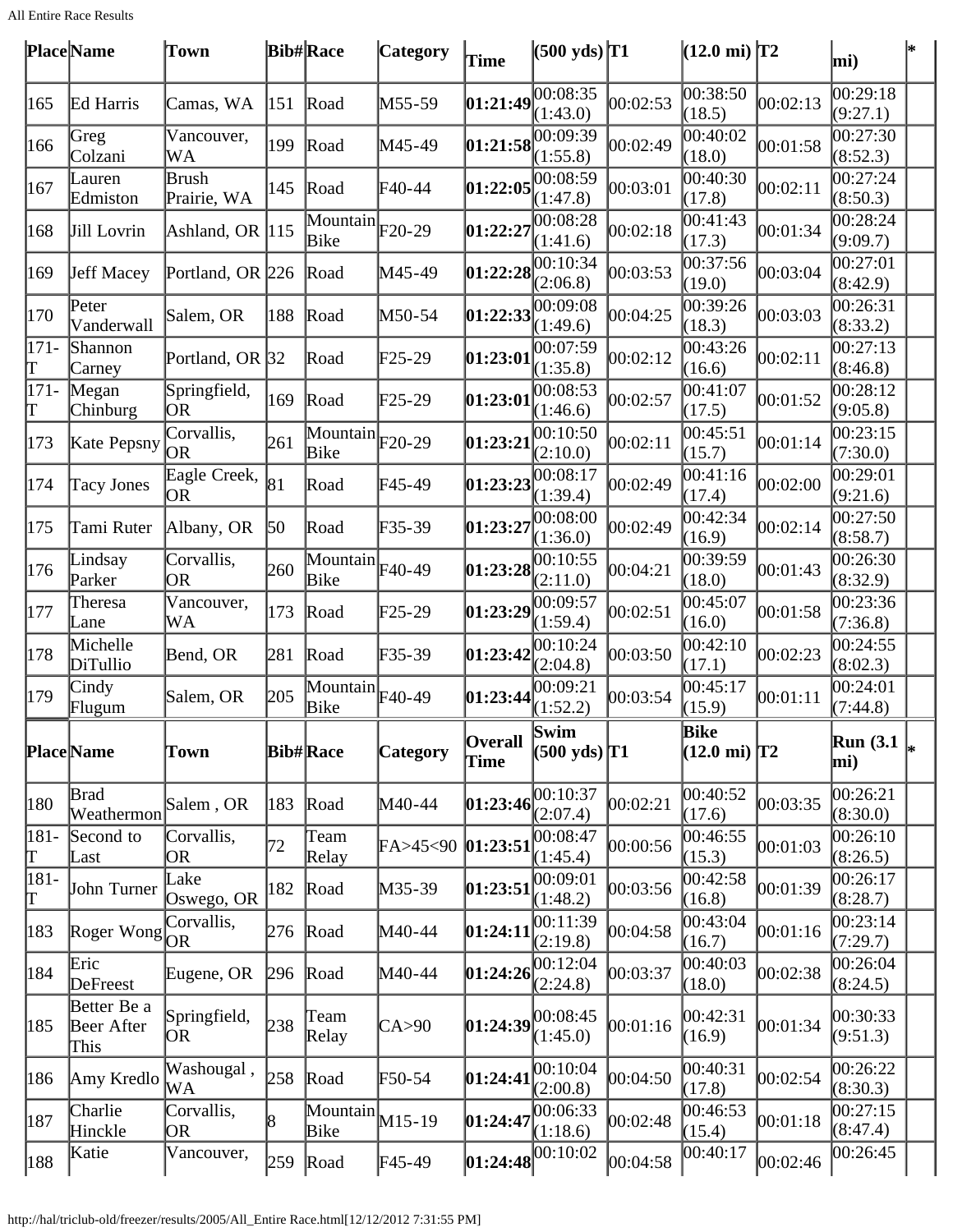All Entire Race Results

|                                     | <b>Masters</b>                  | WА                            |     |                                               |                 |                                    | (2:00.4)                                  |          | (17.9)                         |          | (8:37.7)                |  |
|-------------------------------------|---------------------------------|-------------------------------|-----|-----------------------------------------------|-----------------|------------------------------------|-------------------------------------------|----------|--------------------------------|----------|-------------------------|--|
| 189                                 | Lynne<br>Fitzsimmons            | Portland, OR 166              |     | Road                                          | F45-49          | 01:24:57                           | 00:09:01<br>(1:48.2)                      | 00:03:58 | 00:40:10<br>(17.9)             | 00:02:34 | 00:29:14<br>(9:25.8)    |  |
| 190                                 | Dan Clark                       | Salem, OR                     | 198 | $\overline{\text{Mountain}}$ M50-59<br>Bike   |                 | 01:25:09                           | 00:10:03<br>(2:00.6)                      | 00:04:06 | 00:43:44<br>(16.5)             | 00:02:03 | 00:25:13<br>(8:08.1)    |  |
| 191                                 | Carlos<br>Valazquez             | Central<br>Point, OR          | 274 | $\overline{\text{Mountain}}$ $M30-39$<br>Bike |                 | 01:25:14                           | 00:10:39<br>(2:07.8)                      | 00:03:20 | 00:42:36<br>(16.9)             | 00:02:01 | 00:26:38<br>(8:35.5)    |  |
| 192                                 | Chris<br>Hiassen                | Mill City,<br>OR              | 111 | Road                                          | F45-49          | 01:25:23                           | 00:08:04<br>(1:36.8)                      | 00:02:57 | 00:43:00<br>(16.7)             | 00:01:54 | 00:29:28<br>(9:30.3)    |  |
| 193                                 | Sally<br>Stafford               | Corvallis,<br>OR              | 217 | Road                                          | F55-59          | 01:25:29                           | 00:09:52<br>(1:58.4)                      | 00:03:33 | 00:44:09<br>(16.3)             | 00:02:14 | 00:25:41<br>(8:17.1)    |  |
| 194                                 | Elizabeth<br>Hoops              | Camas, WA                     | 153 | Road                                          | F45-49          | 01:25:32                           | 00:09:25<br>(1:53.0)                      | 00:04:17 | 00:40:43<br>(17.7)             | 00:02:05 | 00:29:02<br>(9:21.9)    |  |
|                                     | Place Name                      | Town                          |     | <b>Bib#Race</b>                               | <b>Category</b> | <b>Overall</b><br>Time             | Swim<br>$(500 \text{ yds})$ <sup>T1</sup> |          | Bike<br>$(12.0 \text{ mi})$ T2 |          | <b>Run</b> (3.1)<br>mi) |  |
| 195-<br>Τ                           | Ann Dunn                        | Corvallis,<br>OR              | 133 | $\overline{\text{Mountain}}$ F40-49<br>Bike   |                 | 01:25:36                           | 00:09:22<br>(1:52.4)                      | 00:02:48 | 00:44:30<br>(16.2)             | 00:01:36 | 00:27:20<br>(8:49.0)    |  |
| 195-<br>Τ                           | <b>Troy Palmer</b>              | Oregon City,<br> OR           | 305 | Road                                          | M40-44          | 01:25:36                           | 00:11:06<br>(2:13.2)                      | 00:02:55 | 00:40:03<br>(18.0)             | 00:02:19 | 00:29:13<br>(9:25.5)    |  |
| 197                                 | Becky<br>Willhite               | Salem, OR                     | 136 | Road                                          | F30-34          | [01:25:51                          | 00:09:17<br>(1:51.4)                      | 00:02:46 | 00:43:50<br>(16.4)             | 00:01:49 | 00:28:09<br>(9:04.8)    |  |
| 198                                 | Roxie<br>Sprick                 | Corvallis,<br>OR              | 216 | $\overline{\text{Mountain}}$ F20-29<br>Bike   |                 | 01:25:55                           | 00:10:15<br>(2:03.0)                      | 00:03:03 | 00:43:10<br>(16.7)             | 00:02:32 | 00:26:55<br>(8:41.0)    |  |
| 199                                 | Sabine<br>Steiner               | Eugene, OR                    | 160 | Road                                          | $F20-24$        | 01:25:58                           | 00:08:42<br>(1:44.4)                      | 00:03:32 | 00:42:03<br>(17.1)             | 00:02:41 | 00:29:00<br>(9:21.3)    |  |
| 200                                 | Noriko Fitz-<br>Gerald          | Beaverton,<br>OR.             | 203 | Road                                          | F35-39          | 01:26:00                           | 00:09:25<br>(1:53.0)                      | 00:04:16 | 00:44:02<br>(16.4)             | 00:02:38 | 00:25:39<br>(8:16.5)    |  |
| 201                                 | Mary<br>Wright                  | Portland, OR 233              |     | Road                                          | F40-44          | 01:26:31                           | 00:11:13<br>(2:14.6)                      | 00:02:29 | 00:45:14<br>(15.9)             | 00:01:40 | 00:25:55<br>(8:21.6)    |  |
| 202                                 | Shannon<br>Bell                 | Eugene, OR                    | 24  | Road                                          | F25-29          | 01:26:32                           | 00:07:00<br>(1:24.0)                      | 00:02:56 | 00:41:03<br>(17.5)             | 00:02:14 | 00:33:19<br>(10:44.8)   |  |
| $203 -$<br>$\mathord{\text{\rm T}}$ | Rachelle<br>Gannon              | Corvallis,<br><b>OR</b>       | 148 | Road                                          | $F15-19$        |                                    | $\left 01:26:45\right $<br>(1:52.0)       | 00:02:41 | 00:44:42<br>(16.1)             | 00:01:35 | 00:28:27<br>(9:10.6)    |  |
| 203-<br>Τ                           |                                 | Matt Blevins Portland, OR 266 |     | Road                                          | M30-34          | [01:26:45]                         | 00:13:02<br>(2:36.4)                      | 00:04:02 | 00:37:38<br>(19.1)             | 00:01:52 | 00:30:11<br>(9:44.2)    |  |
| 205                                 | Stephen<br>Conner               | Corvallis,<br>OR              | 263 | Road                                          | M35-39          | 01:26:49                           | 00:10:55<br>(2:11.0)                      | 00:03:50 | 00:40:26<br>(17.8)             | 00:02:42 | 00:28:56<br>(9:20.0)    |  |
| 206                                 | Russ<br>Bohnert                 | Donald, OR                    | 267 | Road                                          | M40-44          | $\left 01:26:54\right 00:08:55$    | (1:47.0)                                  | 00:03:39 | 00:43:33<br>(16.5)             | 00:02:34 | 00:28:13<br>(9:06.1)    |  |
| 207                                 | Longanecker<br>and Jenn<br>Rich | Aloha, OR                     | 211 | Team<br>Relay                                 | FA>45<90        | [01:27:01]                         | 00:08:17<br>(1:39.4)                      | 00:00:58 | 00:45:58<br>(15.7)             | 00:01:30 | 00:30:18<br>(9:46.5)    |  |
| 208                                 | Monique R.<br>Balbuena          | Eugene, OR                    | 195 | Road                                          | F35-39          | [01:27:09]                         | 00:09:02<br>(1:48.4)                      | 00:02:38 | 00:47:31<br>(15.2)             | 00:02:05 | 00:25:53<br>(8:21.0)    |  |
| 209                                 | Erin Elyea                      | Corvallis,<br>OR              | 202 | $\overline{\text{Mountain}}$ F20-29<br>Bike   |                 | 01:27:37                           | 00:10:27<br>(2:05.4)                      | 00:04:17 | 00:41:54<br>(17.2)             | 00:02:36 | 00:28:23<br>(9:09.4)    |  |
|                                     | <b>Place</b> Name               | Town                          |     | <b>Bib#Race</b>                               | <b>Category</b> | <b>Overall</b><br>Time             | Swim<br>$(500 \text{ yds})$ T1            |          | Bike<br>$(12.0 \text{ mi})$ T2 |          | Run $(3.1)$<br>mi)      |  |
| 210                                 | Pamela<br>Simpson               | Cottage<br>Grove, OR          | 248 | Road                                          | F55-59          | $\left 01:27:39\right 00:10:34$    | (2:06.8)                                  | 00:04:19 | 00:42:27<br>(17.0)             | 00:03:05 | 00:27:14<br>(8:47.1)    |  |
| 211                                 | Robert                          | Corvallis,                    |     | $ 170 $ Road                                  | M20-24          | $ 01:27:42 $ $\overline{00:08:52}$ |                                           | 00:02:49 | 00:44:11                       | 00:01:53 | 00:29:57                |  |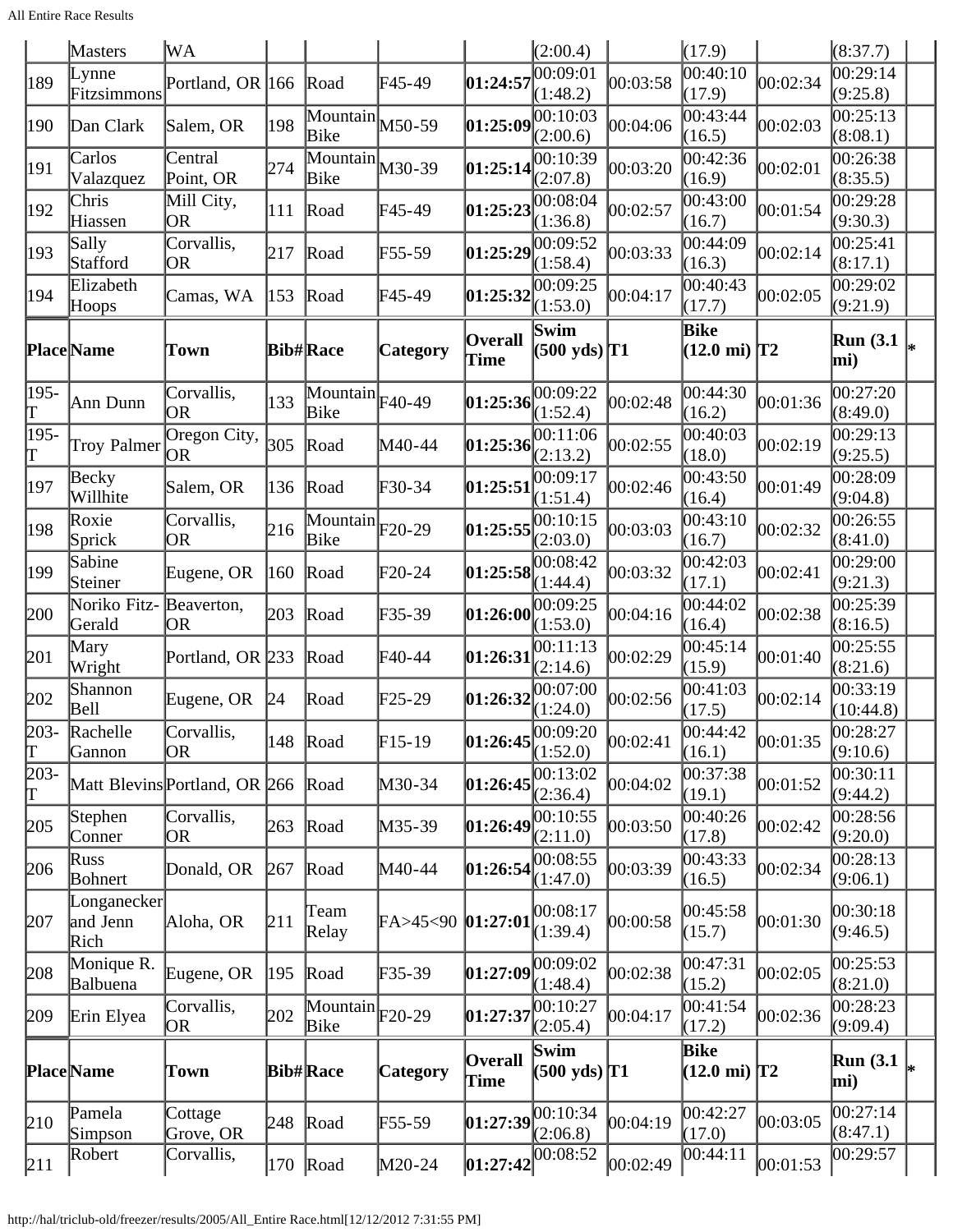|     | Gruber                       | OR)                     |      |                                               |                                                               |                                                                                                               | (1:46.4)                       |          | (16.3)                           |          | (9:39.7)                |  |
|-----|------------------------------|-------------------------|------|-----------------------------------------------|---------------------------------------------------------------|---------------------------------------------------------------------------------------------------------------|--------------------------------|----------|----------------------------------|----------|-------------------------|--|
| 212 | Cheryl<br>Dyehouse           | Camas, WA               | 108  | Road                                          | $\text{F}40-44$                                               | 01:27:49                                                                                                      | 00:08:04<br>(1:36.8)           | 00:02:15 | $\overline{00}$ :42:15<br>(17.0) | 00:02:08 | 00:33:07<br>(10:41.0)   |  |
| 213 | Christina<br>Kakoyannis      | Corvallis,<br> OR       | 134  | $\overline{\text{Mountain}}$ F30-39<br>Bike   |                                                               | 01:27:54                                                                                                      | 00:09:25<br>(1:53.0)           | 00:03:03 | 00:46:21<br>(15.5)               | 00:01:30 | 00:27:35<br>(8:53.9)    |  |
| 214 | Timothy<br>Dodd              | Auburn, WA 236          |      | Road                                          | $M25-29$                                                      | 01:28:00                                                                                                      | 00:08:43<br>(1:44.6)           | 00:03:13 | 00:45:14<br>(15.9)               | 00:02:41 | 00:28:09<br>(9:04.8)    |  |
| 215 | Andy Smith                   | Sun River,<br><b>OR</b> | 230  | Road                                          | $M50-54$                                                      | 01:28:04                                                                                                      | 00:09:20<br>(1:52.0)           | 00:03:10 | 00:41:42<br>(17.3)               | 00:02:52 | 00:31:00<br>(10:00.0)   |  |
| 216 | Don Recek                    | Albany, OR              | 301  | Road                                          | $M50-54$                                                      | 01:28:27                                                                                                      | 00:12:36<br>(2:31.2)           | 00:06:12 | 00:43:03<br>(16.7)               | 00:01:37 | 00:24:59<br>(8:03.5)    |  |
| 217 | Matt<br>Thorburn             | Corvallis,<br><b>OR</b> | 284  | $\overline{\text{Mountain}}$ $M30-39$<br>Bike |                                                               | $\vert 01\mathord{:}28\mathord{:}28$                                                                          | 00:10:46<br>(2:09.2)           | 00:02:38 | 00:46:24<br>(15.5)               | 00:01:28 | 00:27:12<br>(8:46.5)    |  |
| 218 | Jeff<br>Mendenhall           | Beaverton,<br> OR       | 270  | Road                                          | $M35-39$                                                      | 01:28:45                                                                                                      | 00:13:13<br>(2:38.6)           | 00:03:28 | 00:37:20<br>(19.3)               | 00:02:29 | 00:32:15<br>(10:24.2)   |  |
| 219 | Cristin<br>Bernstein         | Camas, WA               | 180  | Road                                          | $\textcolor{blue}{F30-34}$                                    | 01:28:49                                                                                                      | 00:09:10<br>(1:50.0)           | 00:02:50 | 00:45:05<br>(16.0)               | 00:02:03 | 00:29:41<br>(9:34.5)    |  |
| 220 | Sherry<br>Therens            | Salem, OR               | 1277 | Road                                          | F45-49                                                        | 01:29:00                                                                                                      | 00:12:19<br>(2:27.8)           | 00:02:44 | 00:43:18<br>(16.6)               | 00:02:44 | 00:27:55<br>(9:00.3)    |  |
| 221 | Kathy Partin                 | Vancouver,<br>WA        | 282  | Road                                          | $\textcolor{blue}{\mathbf{F}50\textcolor{red}{\textbf{-54}}}$ | $\pmb{01:}29:08$                                                                                              | 00:10:12<br>(2:02.4)           | 00:04:31 | 00:42:17<br>(17.0)               | 00:02:05 | 00:30:03<br>(9:41.6)    |  |
| 222 | Barbara<br>Sparrow           | McMinnville,<br>OR      | 159  | Road                                          | $\text{F}45-49$                                               | 01:29:32                                                                                                      | 00:08:51<br>(1:46.2)           | 00:03:24 | 00:38:49<br>(18.5)               | 00:02:34 | 00:35:54<br>(11:34.8)   |  |
| 223 | Kristi Duer                  | Camas, WA               | 200  | Road                                          | $F35-39$                                                      | 01:29:33                                                                                                      | 00:09:40<br>(1:56.0)           | 00:02:16 | 00:45:13<br>(15.9)               | 00:02:12 | 00:30:12<br>(9:44.5)    |  |
| 224 | Julie Stefan                 | Salem, OR               | 61   | $\overline{\text{Mountain}}_{F20-29}$<br>Bike |                                                               | 01:29:51                                                                                                      | 00:08:34<br>(1:42.8)           | 00:03:56 | 00:49:23<br>(14.6)               | 00:01:50 | 00:26:08<br>(8:25.8)    |  |
|     |                              |                         |      |                                               |                                                               |                                                                                                               |                                |          |                                  |          |                         |  |
|     | <b>Place</b> Name            | Town                    |      | <b>Bib#Race</b>                               | <b>Category</b>                                               | Overall<br>Time                                                                                               | Swim<br>$(500 \text{ yds})$ T1 |          | Bike<br>$(12.0 \text{ mi})$ T2   |          | <b>Run</b> (3.1)<br>mi) |  |
| 225 | Chuck Shell                  | Corvallis,<br>OR        | 287  | Road                                          | M55-59                                                        | 01:29:53                                                                                                      | 00:12:12<br>(2:26.4)           | 00:05:10 | 00:42:32<br>(16.9)               | 00:02:10 | 00:27:49<br>(8:58.4)    |  |
| 226 | Emily<br>Knowlton            | Ashland, OR 113 Road    |      |                                               | $\mathbb{F}20-24$                                             |                                                                                                               | 00:08:42                       | 00:03:47 | 00:44:25<br>(16.2)               | 00:02:33 | 00:30:36<br>(9:52.3)    |  |
| 227 | Kara<br>Brannan              | Washougal,<br>WA        | 257  | Road                                          | $F35-39$                                                      | $ 01:30:03^{\text{O}} \times 44.4 \text{O}} \times 10^{-10}$<br>$\left 01:30:05\right _{00:10:07}^{00:10:07}$ | (2:01.4)                       | 00:04:44 | 00:41:03<br>(17.5)               | 00:03:05 | 00:31:06<br>(10:01.9)   |  |
| 228 | Morgan<br>Packard            | Corvallis,<br>OR        | 117  | Road                                          | $\text{F}20-24$                                               | $\left 01:30:08\right 00:08:57$                                                                               | (1:47.4)                       | 00:04:37 | 00:43:03<br>(16.7)               | 00:01:40 | [00:31:51]<br>(10:16.5) |  |
| 229 | Yvonne<br>Alaman             | Philomath,<br>OR        | 192  | Road                                          | $\textsf{F}40-44$                                             | 01:30:09                                                                                                      | 00:09:37<br>(1:55.4)           | 00:02:46 | 00:50:12<br>(14.3)               | 00:02:53 | 00:24:41<br>(7:57.7)    |  |
| 230 | Tiffanie<br>Andrews-<br>Rost | Salem, OR               | 264  | Mountain $ F30-39\rangle$<br>Bike             |                                                               | $ 01:30:25 ^{00:09:45}$                                                                                       | (1:57.0)                       | 00:03:15 | 00:48:51<br>(14.7)               | 00:01:46 | 00:26:48<br>(8:38.7)    |  |
| 231 | Kevin<br>Coulter             | Portland, OR 280        |      | Road                                          | M40-44                                                        | 01:31:11                                                                                                      | 00:12:02<br>(2:24.4)           | 00:04:13 | 00:40:32<br>(17.8)               | 00:02:37 | 00:31:47<br>(10:15.2)   |  |
| 232 | Tanya<br>Awabdy              | Portland, OR 293        |      | Road                                          | $F35-39$                                                      | 01:31:26                                                                                                      | 00:12:05<br>(2:25.0)           | 00:03:56 | 00:42:53<br>(16.8)               | 00:02:53 | 00:29:39<br>(9:33.9)    |  |
| 233 | Sally<br>Duncan              | Corvallis,<br>OR        | 243  | $\overline{\text{Mountain}}$ F50-59<br>Bike   |                                                               | [01:31:55]                                                                                                    | 00:10:08<br>(2:01.6)           | 00:03:47 | 00:50:07<br>(14.4)               | 00:01:20 | 00:26:33<br>(8:33.9)    |  |
| 234 | Jennifer<br>Alden            | Aloha, OR               |      | $\boxed{\text{Mountain}}$ F20-29<br>Bike      |                                                               | $ 01:31:58 ^{00:\overline{05:49}}$                                                                            | (1:09.8)                       | 00:02:23 | 00:52:17<br>(13.8)               | 00:02:02 | 00:29:27<br>(9:30.0)    |  |
| 235 | Scott Duer                   | Camas, WA               | 297  | Road                                          | M35-39                                                        | 01:32:12                                                                                                      | 00:14:37<br>(2:55.4)           | 00:04:16 | 00:38:29<br>(18.7)               | 00:03:21 | 00:31:29<br>(10:09.4)   |  |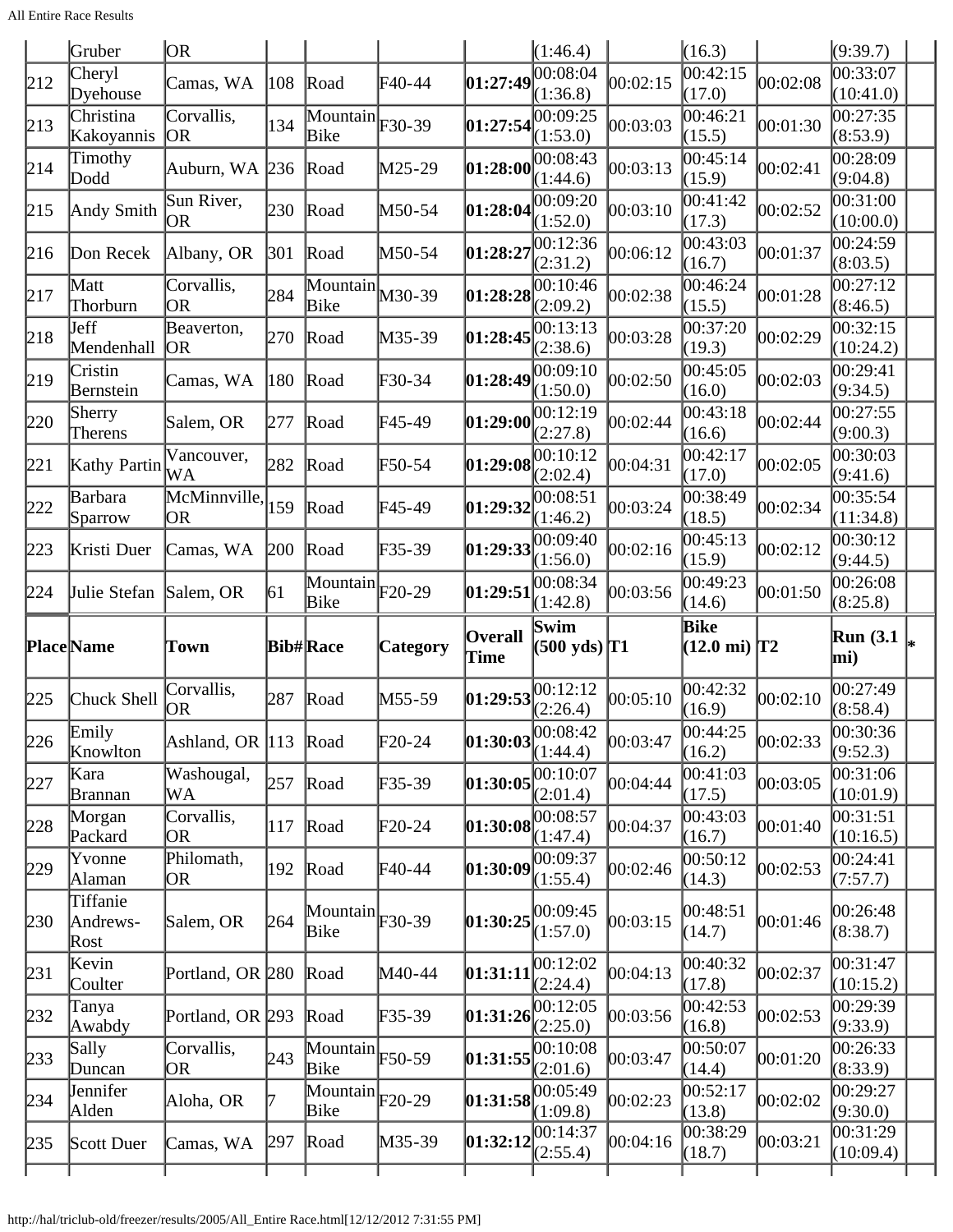All Entire Race Results

| 236 | Sharna<br>Keppler     | Eugene, OR        | 246           | Road                                            | $F20-24$        | 01:32:37                                                             | 00:11:22<br>(2:16.4)                                                                                         | 00:05:03 | 00:42:32<br>(16.9)                    | 00:02:31 | 00:31:09<br>(10:02.9)         |  |
|-----|-----------------------|-------------------|---------------|-------------------------------------------------|-----------------|----------------------------------------------------------------------|--------------------------------------------------------------------------------------------------------------|----------|---------------------------------------|----------|-------------------------------|--|
| 237 | Susan<br>Otcenas      | Beaverton,<br>OR  | 252           | Road                                            | F35-39          | 01:32:40                                                             | 00:11:10<br>(2:14.0)                                                                                         | 00:03:04 | 00:39:15<br>(18.3)                    | 00:02:47 | 00:36:24<br>(11:44.5)         |  |
| 238 | Kellie Neet           | Corvallis,<br> OR | 253           | Road                                            | F40-44          | 01:32:43                                                             | 00:11:06<br>(2:13.2)                                                                                         | 00:02:42 | 00:43:57<br>(16.4)                    | 00:02:42 | 00:32:16<br>(10:24.5)         |  |
| 239 | Tom<br>Dyehouse       | Camas, WA         | 143           | Road                                            | M40-44          | $\left 01:32:59\right \right \left \overline{00:07:42}\right $       | (1:32.4)                                                                                                     | 00:02:57 | $\overline{00:}45:15$<br>(15.9)       | 00:02:39 | 00:34:26<br>(11:06.5)         |  |
|     | <b>Place</b> Name     | Town              |               | <b>Bib#Race</b>                                 | Category        | Overall<br>Time                                                      | Swim<br>$(500 \text{ yds})$ <sup>T1</sup>                                                                    |          | <b>Bike</b><br>$(12.0 \text{ mi})$ T2 |          | Run (3.1 $\vert_{*}$ )<br>mi) |  |
| 240 | Leslie<br>Dahlen      | Camas, WA         | 242           | Road                                            | F40-44          | 01:33:17                                                             | 00:09:40<br>(1:56.0)                                                                                         | 00:02:54 | 00:49:30<br>(14.5)                    | 00:03:00 | 00:28:13<br>(9:06.1)          |  |
| 241 | <b>Jim Phillips</b>   | Eugene, OR        | 87            | $\overline{\text{Mountain}}$ $M40-49$<br>Bike   |                 | [01:33:52]                                                           | 00:08:11<br>(1:38.2)                                                                                         | 00:03:26 | 00:46:28<br>(15.5)                    | 00:01:53 | 00:33:54<br>(10:56.1)         |  |
| 242 | Donna<br>Hausken      | Corvallis,<br>OR  | 307           | $\overline{\text{Mountain}}$ F40-49<br>Bike     |                 | 01:33:54                                                             | 00:14:00<br>(2:48.0)                                                                                         | 00:03:19 | 00:46:05<br>(15.6)                    | 00:02:32 | 00:27:58<br>(9:01.3)          |  |
| 243 | Sheri<br>DeJong       | Salem, OR         | 142           | Road                                            | F30-34          | 01:34:28                                                             | 00:10:38<br>(2:07.6)                                                                                         | 00:03:53 | 00:44:09<br>(16.3)                    | 00:07:02 | 00:28:46<br>(9:16.8)          |  |
| 244 | Leslie<br>Pomaikai    | Albany, OR        | 228           | Road                                            | F30-34          | 01:34:41                                                             | 00:10:29<br>(2:05.8)                                                                                         | 00:03:31 | 00:45:13<br>(15.9)                    | 00:02:24 | 00:33:04<br>(10:40.0)         |  |
| 245 | Hillary Ham           | Corvallis,<br>OR  | 286           | Road                                            | $\text{F25-29}$ | 01:34:54                                                             | [00:11:43]<br>(2:20.6)                                                                                       | 00:06:05 | 00:46:15<br>(15.6)                    | 00:02:55 | 00:27:56<br>(9:00.6)          |  |
| 246 | Catherine<br>Alden    | Albany, OR        | 256           | Road                                            | F55-59          | 01:35:13                                                             | 00:10:31<br>(2:06.2)                                                                                         | 00:03:51 | 00:44:53<br>(16.0)                    | 00:01:59 | 00:33:59<br>(10:57.7)         |  |
| 247 | Alicia<br>Guzman      | Albany, OR        | 244           | Road                                            | F40-44          | $\left 01:35:28\right _{\odot}^{00:11:31}$                           | (2:18.2)                                                                                                     | 00:03:24 | 00:44:43<br>(16.1)                    | 00:03:00 | 00:32:50<br>(10:35.5)         |  |
| 248 | <b>Kitty Jones</b>    | Portland, OR 245  |               | Road                                            | F35-39          | $\left 01:35:35\right \right \left \left \overline{00:09:16}\right $ | (1:51.2)                                                                                                     | 00:05:02 | 00:48:43<br>(14.8)                    | 00:02:23 | 00:30:11<br>(9:44.2)          |  |
| 249 | Jennifer<br>Welander  | Bend, OR          | $ 310\rangle$ | Road                                            | F30-34          | 01:35:51                                                             | 00:14:56<br>(2:59.2)                                                                                         | 00:04:49 | 00:47:53<br>(15.0)                    | 00:01:54 | 00:26:19<br>(8:29.4)          |  |
| 250 | Camille<br>Steele     | Eugene, OR        | 249           | Road                                            | F25-29          |                                                                      | <b>01:36:00</b> $\begin{bmatrix} 00:13:54? & 00:02:30? & 00:50: \\ (2:46.8) & (14.3) & (14.3) \end{bmatrix}$ |          | 00:50:15                              | 00:02:17 | 00:27:04<br>(8:43.9)          |  |
| 251 | Doreen Lane           | Vancouver,<br>WA  | 114           | Road                                            | F45-49          | 01:36:04                                                             | (1:46.2)                                                                                                     | 00:03:06 | 00:51:57<br>(13.9)                    | 00:02:24 | 00:29:46<br>(9:36.1)          |  |
| 252 | Marty<br>Tassoni      | Portland, OR 315  |               | Road                                            | M60-64          | 01:36:13                                                             | 00:13:46<br>(2:45.2)                                                                                         | 00:06:04 | 00:52:18<br>(13.8)                    | 00:02:47 | 00:21:18<br>(6:52.3)          |  |
| 253 | Charles<br>Heiser     | Corvallis,<br>OR  | 223           | Road                                            | M45-49          | 01:36:14                                                             | 00:11:30<br>(2:18.0)                                                                                         | 00:05:27 | 00:44:05<br>(16.3)                    | 00:03:56 | 00:31:16<br>(10:05.2)         |  |
| 254 | Bart<br>Swanson       | Eugene, OR        | 262           | Road                                            | M55-59          | 01:36:21                                                             | 00:11:14<br>(2:14.8)                                                                                         | 00:05:01 | 00:44:23<br>(16.2)                    | 00:03:35 | 00:32:08<br>(10:21.9)         |  |
|     | <b>Place</b> Name     | Town              |               | <b>Bib#Race</b>                                 | <b>Category</b> | Overall<br>Time                                                      | Swim<br>$(500 \text{ yds})$ <sup>T1</sup>                                                                    |          | Bike<br>$(12.0 \text{ mi})$ T2        |          | <b>Run</b> (3.1)<br>mi)       |  |
| 255 | Kris Paul             | Corvallis,<br>OR  | 214           | $\overline{\text{Mountain}}$ F30-39<br>Bike     |                 | 01:36:24                                                             | 00:10:00<br>(2:00.0)                                                                                         | 00:03:42 | 00:50:04<br>(14.4)                    | 00:02:03 | 00:30:35<br>(9:51.9)          |  |
| 256 | Karrie<br>Christopher | Camas, WA         | 241           | Road                                            | F35-39          | 01:37:50                                                             | [00:10:07]<br>(2:01.4)                                                                                       | 00:03:19 | 00:50:06<br>(14.4)                    | 00:02:12 | 00:32:06<br>(10:21.3)         |  |
| 257 | Rob Norton            | Salem, OR         | 156           | Road                                            | M30-34          | [01:38:35]                                                           | 00:26:01<br>(5:12.2)                                                                                         | 00:03:53 | 00:40:44<br>(17.7)                    | 00:02:27 | 00:25:30<br>(8:13.5)          |  |
| 258 | Cheryl<br>Dusenbery   | Salem, OR         | 33            | $\overline{\text{Mountain}}$ $F20-29$<br>Bike   |                 | [01:38:38]                                                           | 00:07:54<br>(1:34.8)                                                                                         | 00:04:20 | 00:56:34<br>(12.7)                    | 00:02:21 | 00:27:29<br>(8:51.9)          |  |
| 259 | Megan                 | Corvallis,        | 47            | $\overline{\text{Mountain}}$ $_{\text{F20-29}}$ |                 | 01:40:19 00:07:54                                                    |                                                                                                              | 00:02:57 | 00:58:02                              | 00:01:49 | 00:29:37                      |  |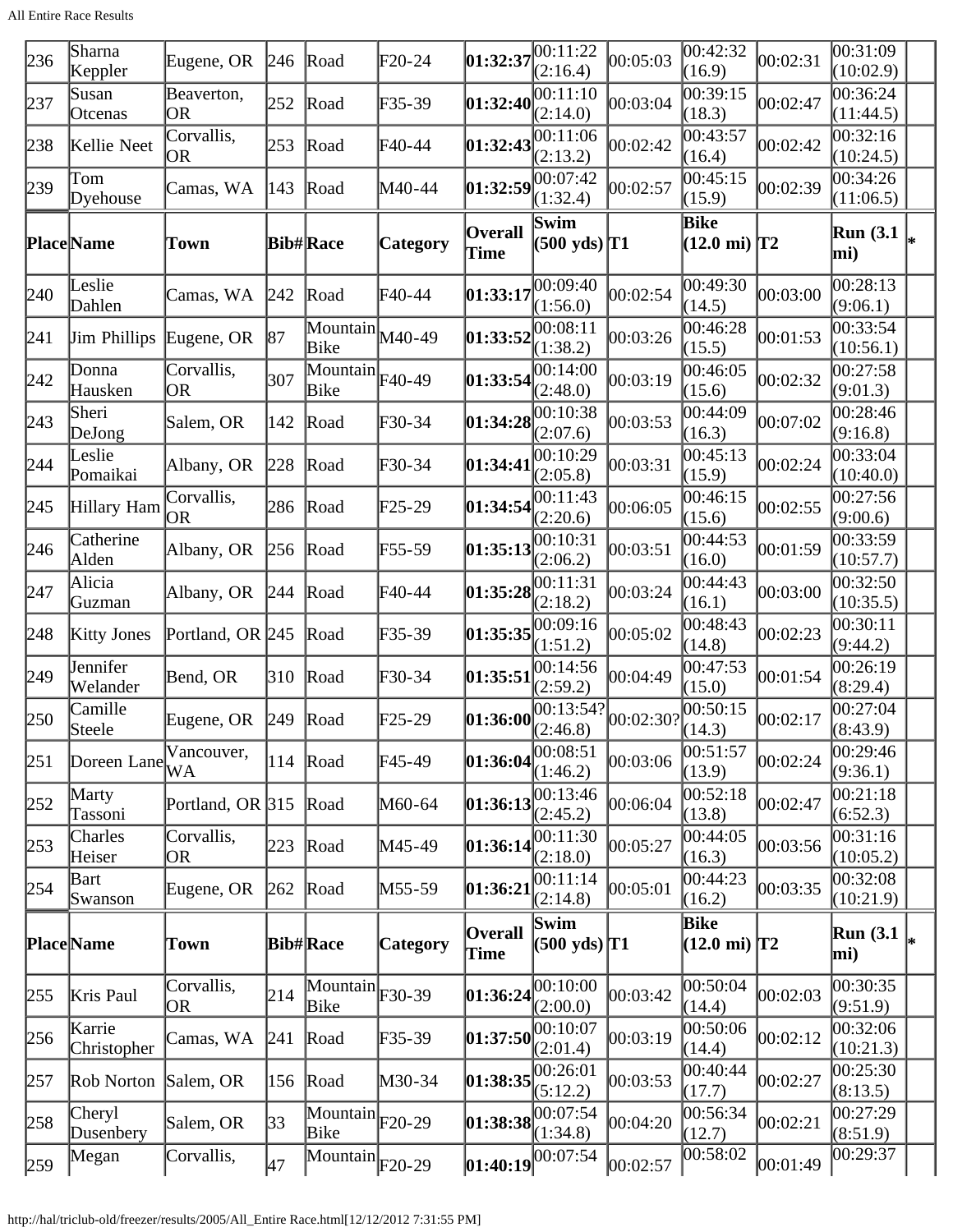|           | Kenton                 | OR.                              |                   | Bike                                                    |                 |                                                     | (1:34.8)                                  |           | (12.4)                         |                     | (9:33.2)                |         |
|-----------|------------------------|----------------------------------|-------------------|---------------------------------------------------------|-----------------|-----------------------------------------------------|-------------------------------------------|-----------|--------------------------------|---------------------|-------------------------|---------|
| 260       | James<br>Trivett       | Oregon City,<br><b>OR</b>        | 316               | Mountain<br>Bike                                        | M40-49          | 01:42:26                                            | 00:08:40<br>(1:44.0)                      | 00:02:40  | 00:57:34<br>(12.5)             | 00:01:35            | 00:31:57<br>(10:18.4)   |         |
| 261       | Gary<br>Blackham       | Eugene, OR                       | 279               | $\overline{\text{Mountain}}$ M50-59<br>Bike             |                 | 01:42:43                                            | 00:17:22?<br>(3:28.4)                     | 00:02:30? | 00:52:19<br>(13.8)             | 00:03:09            | 00:27:23<br>(8:50.0)    |         |
| 262       | Shawna<br>Tagler       | Philomath,<br>OR                 | 306               | Road                                                    | $\text{F}20-24$ | 01:43:36                                            | 00:12:52<br>(2:34.4)                      | 00:04:04  | 00:49:39<br>(14.5)             | 00:02:30            | 00:34:31<br>(11:08.1)   |         |
| 263       | Angela Kern Bend, OR   |                                  | $\vert 313 \vert$ | $\overline{\text{Mountain}}$ $_{\text{F20-29}}$<br>Bike |                 | 01:43:58                                            | 00:15:26<br>(3:05.2)                      | 00:04:50  | 00:50:37<br>(14.2)             | 00:02:08            | 00:30:57<br>(9:59.0)    |         |
| 264       | Jerri Gillean          | Beaverton,<br> OR                | 291               | Road                                                    | F30-34          | 01:44:42                                            | 00:09:29<br>(1:53.8)                      | 00:02:55  | 00:47:58<br>(15.0)             | 00:02:45            | 00:41:35<br>(13:24.8)   |         |
| 265       | Kristi<br>Slaughter    | Eugene, OR                       | 273               | $\overline{\text{Mountain}}$ F30-39<br>Bike             |                 | 01:46:08                                            | 00:10:56<br>(2:11.2)                      | 00:03:29  | 00:53:51<br>(13.4)             | 00:02:08            | 00:35:44<br>(11:31.6)   |         |
| 266       | Christine<br>Heritage  | Cottage<br>Grove, OR             | 298               | Road                                                    | F50-54          | 01:46:46                                            | 00:12:19<br>(2:27.8)                      | 00:04:53  | 00:47:18<br>(15.2)             | 00:04:19            | 00:37:57<br>(12:14.5)   |         |
| 267-<br>Τ | Paul Ahrens            | Corvallis,<br>OR                 | 255               | Road                                                    | M50-54          | 01:46:59                                            | 00:11:13<br>(2:14.6)                      | 00:05:16  | 00:52:53<br>(13.6)             | 00:04:11            | 00:33:26<br>(10:47.1)   |         |
| 267-<br>Τ | Karen<br>Magnuson      | Sunriver, OR $ 311$              |                   | Road                                                    | F50-54          | 01:46:59                                            | 00:16:41<br>(3:20.2)                      | 00:06:01  | 00:44:19<br>(16.2)             | 00:05:22            | 00:34:36<br>(11:09.7)   |         |
| 269       | Dan de<br>Carbonel     | Salem, OR                        | 308               | $\overline{\text{Mountain}}$ $M30-39$<br>Bike           |                 | 01:47:00                                            | 00:12:26<br>(2:29.2)                      | 00:04:54  | 00:50:46<br>(14.2)             | 00:01:47            | 00:37:07<br>(11:58.4)   |         |
|           | Place Name             | Town                             |                   | <b>Bib#Race</b>                                         | <b>Category</b> | <b>Overall</b><br>Time                              | Swim<br>$(500 \text{ yds})$ <sup>T1</sup> |           | Bike<br>$(12.0 \text{ mi})$ T2 |                     | <b>Run</b> (3.1)<br>mi) |         |
| 270       | Mary Carey             | Tigard, OR                       | 295               | Road                                                    | F55-59          | [01:51:49]                                          | 00:16:11<br>(3:14.2)                      | 00:04:07  | 00:50:59<br>(14.1)             | 00:02:39            | 00:37:53<br>(12:13.2)   |         |
| 271       | David Davis Salem, OR  |                                  | 69                | Road                                                    | M25-29          | 01:54:59                                            | 00:08:23<br>(1:40.6)                      | 00:02:41  | 01:14:01?<br>(9.7)             | 00:02:30?           | 00:27:24<br>(8:50.3)    |         |
| 272       | Jennifer<br>Kuhn       | Corvallis,<br>OR                 | 299               | Road                                                    | $\text{F20-24}$ | 01:56:10                                            | 00:20:16<br>(4:03.2)                      | 00:02:58  | 00:57:13<br>(12.6)             | 00:02:38            | 00:33:05<br>(10:40.3)   |         |
| 273       | Riane Enos             | Monmouth,<br> OR                 | 303               | $\overline{\text{Mountain}}$ $F20-29$<br>Bike           |                 | 02:00:06                                            | 00:10:50<br>(2:10.0)                      | 00:04:29  | 01:04:47<br>(11.1)             | 00:02:02            | 00:37:58<br>(12:14.8)   |         |
| 274       | Shawn<br>Bonine        | Corvallis,<br>OR                 |                   | $294$ Road                                              | $\text{F}40-44$ | $ 02:00:51^{\circ\circ\circ\circ\circ}_{(2:24.6)} $ | 00:12:03                                  | 00:04:17  | 00:58:58<br>(12.2)             | 00:03:13            | 00:42:20<br>(13:39.4)   |         |
| 275       | Kimberly<br>Jones      | Camas, OR                        | 186               | Road                                                    | F35-39          | 02:11:40                                            | 00:09:05<br>(1:49.0)                      | 00:03:49  | 01:19:58<br>(9.0)              | 00:02:11            | 00:36:37<br>(11:48.7)   |         |
| 276       | Linell Wood Toledo, OR |                                  | 285               | Road                                                    | F35-39          | 02:27:01                                            | 00:12:11<br>(2:26.2)                      | 00:03:38  | 01:38:29<br>(7.3)              | 00:04:28            | 00:28:15<br>(9:06.8)    |         |
| 277       | Erin<br>Anderson       | Corvallis,<br>OR.                | 137               | Road                                                    | $\text{F20-24}$ | $99:99:99^{[00:10:44]}$                             | (2:08.8)                                  | 00:03:46  | 00:42:50<br>(16.8)             | 00:02:32            | NO.<br>TIME#?<br>(0)    |         |
|           |                        | $K.c.$ Dauble Eugene, OR         | 21                | Road                                                    | $F15-19$        |                                                     | 00:06:10<br>(1:14.0)                      | 00:02:23  | 00:35:32<br>(20.3)             | 00:02:30? TIME#?    | ΝO<br>(0)               | $\ln f$ |
|           | Garren<br>Watkins      | Portland, OR 28                  |                   | Road                                                    | M25-29          |                                                     | 00:06:22<br>(1:16.4)                      | 00:01:13  | ΝO<br>TIME#?<br>(0)            | $[00:02:30?$ TIME#? | ΝO<br>(0)               | dnf     |
|           | Jeremy<br>Amberson     | Missoula,<br>$\operatorname{MT}$ | 100               | Road                                                    | M25-29          |                                                     | 00:09:48<br>(1:57.6)                      | 00:01:11  | ΝO<br>TIME#?<br>(0)            | 00:02:30?∏IME#?     | ΝO<br>(0)               | $\ln f$ |
|           | Samuel<br>Jackson      | Portland, OR 181                 |                   | Road                                                    | M25-29          |                                                     | 00:07:53<br>(1:34.6)                      | 00:03:05  | ΝO<br>TIME#?<br>(0)            | $[00:02:30?$ TIME#? | ΝO<br>(0)               | $\ln f$ |
|           |                        |                                  |                   |                                                         |                 |                                                     |                                           |           |                                |                     |                         |         |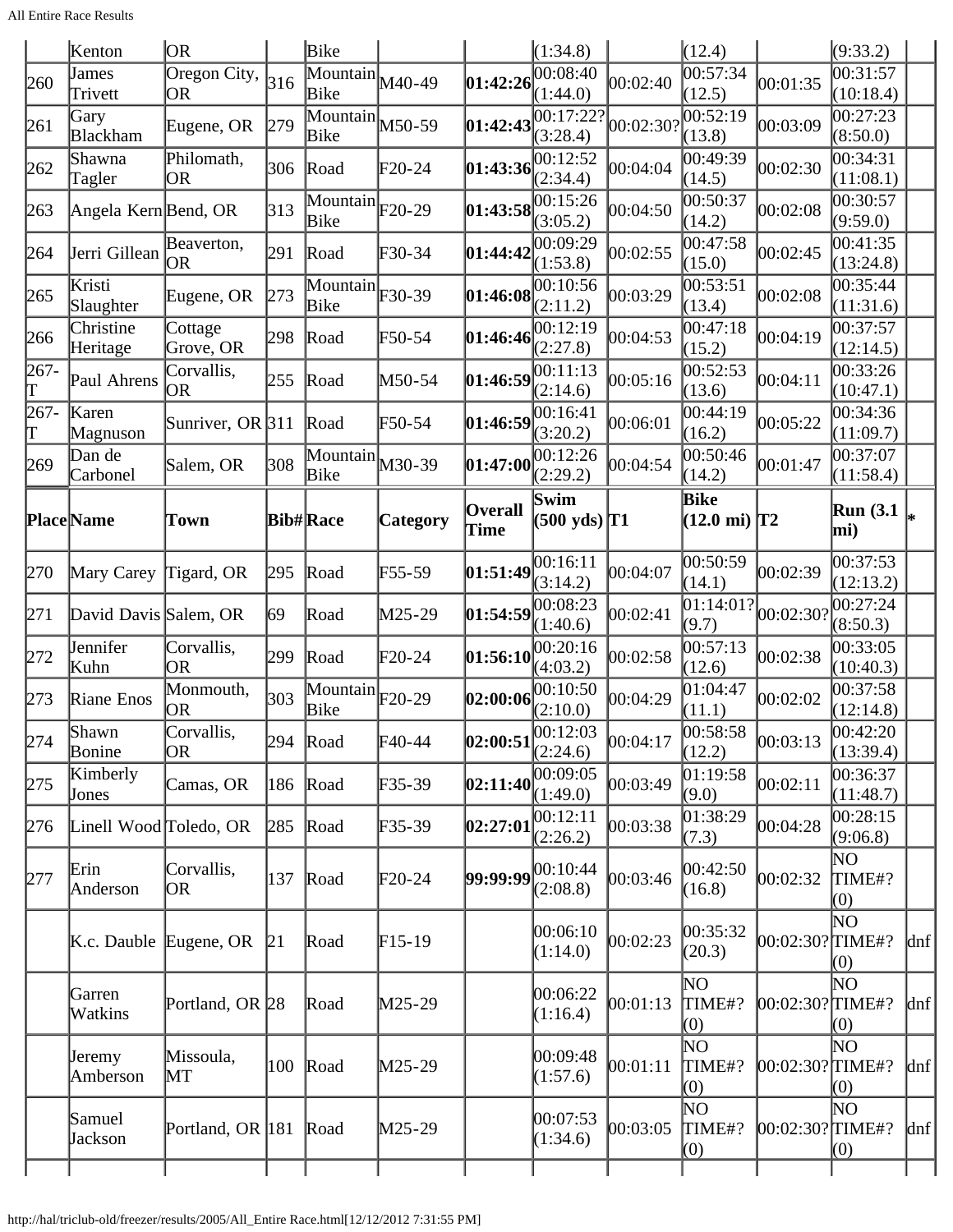All Entire Race Results

| Stephan<br>Shoemaker         | Camas, WA                         | $ 187\rangle$   | Road                                          | M15-19          |                        | 00:09:04<br>(1:48.8)                      | 00:02:08 | 00:39:25<br>(18.3)                    | 00:01:06 | 00:08:31<br>(2:44.8) | dq  |
|------------------------------|-----------------------------------|-----------------|-----------------------------------------------|-----------------|------------------------|-------------------------------------------|----------|---------------------------------------|----------|----------------------|-----|
| Dan Schmitt Eugene, OR       |                                   | $\vert 6 \vert$ | Road                                          | M30-34          |                        | 00:05:56<br>(1:11.2)                      | 00:01:18 | 00:37:52<br>(19.0)                    | 00:01:28 | 00:14:13<br>(4:35.2) | dq  |
| Nick Alden                   | Corvallis,<br>OR.                 | 11              | Road                                          | M20-24          |                        |                                           |          |                                       |          |                      | dnp |
| <b>Place</b> Name            | Town                              |                 | <b>Bib#Race</b>                               | <b>Category</b> | <b>Overall</b><br>Time | Swim<br>$(500 \text{ yds})$ <sup>T1</sup> |          | Bike<br>$(12.0 \text{ mi})$ T2        |          | Run(3.1)<br>mi)      |     |
| Rob<br>Williams              | Portland, OR 17                   |                 | Road                                          | M30-34          |                        |                                           |          |                                       |          |                      | dnp |
| Scott<br>Metzler             | Eugene, OR                        | 26              | Road                                          | M40-44          |                        |                                           |          |                                       |          |                      | dnp |
| Michael<br>McPherson         | Corvallis,<br>OR)                 | 82              | Road                                          | M45-49          |                        |                                           |          |                                       |          |                      | dnp |
| Gregory<br>Stewart           | Corvallis,<br>OR.                 | 90              | $\overline{\text{Mountain}}$ $M30-39$<br>Bike |                 |                        |                                           |          |                                       |          |                      | dnp |
| Shannon<br>Strickland        | Seattle, WA                       | 118             | Road                                          | $F35-39$        |                        |                                           |          |                                       |          |                      | dnp |
| Kathe<br>Tinnesand           | Corvallis,<br>OR.                 | 119             | Road                                          | $\text{F20-24}$ |                        |                                           |          |                                       |          |                      | dnp |
| Karin<br>Krueger             | Corvallis,<br> OR                 | 123             | Road                                          | $F40-44$        |                        |                                           |          |                                       |          |                      | dnp |
| Mark<br>O'Leavey             | Portland, OR 131                  |                 | Road                                          | M40-44          |                        |                                           |          |                                       |          |                      | dnp |
| Charlie<br><b>Brickman</b>   | Ashland, OR 138                   |                 | Road                                          | M25-29          |                        |                                           |          |                                       |          |                      | dnp |
| Tana Bryn                    | Eugene, OR                        | 139             | Road                                          | $F20-24$        |                        |                                           |          |                                       |          |                      | dnp |
| Rudy<br>Miniutti             | Kelso, WA                         | $ 155\rangle$   | Road                                          | M50-54          |                        |                                           |          |                                       |          |                      | dnp |
| Stephanie<br>Van Eyk         | Sammamish,<br>WA                  | 179             | Road                                          | F30-34          |                        |                                           |          |                                       |          |                      | dnp |
| Peggy<br>Holstedt            | Salem, OR                         |                 | 185 Road                                      | $F50-54$        |                        |                                           |          |                                       |          |                      | dnp |
| <b>Bus Station</b><br>Skanks | Corvallis,<br>OR)                 | 189             | Team<br>Relay                                 | CA > 45 < 90    |                        |                                           |          |                                       |          |                      | dnp |
| Holda<br>Biskeborn           | Corvallis,<br> OR                 |                 | 196 Road                                      | $F25-29$        |                        |                                           |          |                                       |          |                      | dnp |
| Place Name                   | Town                              |                 | <b>Bib#Race</b>                               | Category        | <b>Overall</b><br>Time | Swim<br>$(500 \text{ yds})$ <sup>T1</sup> |          | <b>Bike</b><br>$(12.0 \text{ mi})$ T2 |          | Run(3.1)<br>mi)      |     |
| Abigail<br>Elder             | Portland, OR 201                  |                 | Road                                          | $F30-34$        |                        |                                           |          |                                       |          |                      | dnp |
| Josh Norris                  | Corvallis,<br> OR                 | 212             | $\overline{\text{Mountain}}_{M20-29}$<br>Bike |                 |                        |                                           |          |                                       |          |                      | dnp |
| Randy<br>Wilson              | Oregon City, $\vert_{220}$<br> OR |                 | Road                                          | M55-59          |                        |                                           |          |                                       |          |                      | dnp |
| Brooke<br>Holstedt           | Salem, OR                         |                 | $224$ Road                                    | M55-59          |                        |                                           |          |                                       |          |                      | dnp |
| Brenda Snell Camas, WA       |                                   | 235             | Road                                          | F35-39          |                        |                                           |          |                                       |          |                      | dnp |
| Racing<br>Hearts             | Klamath<br>Falls, OR              | 239             | Team<br>Relay                                 | FA>90           |                        |                                           |          |                                       |          |                      | dnp |
| Team 2                       | Eugene, OR                        | 254             | Team                                          | MA>45<90        |                        |                                           |          |                                       |          |                      | dnp |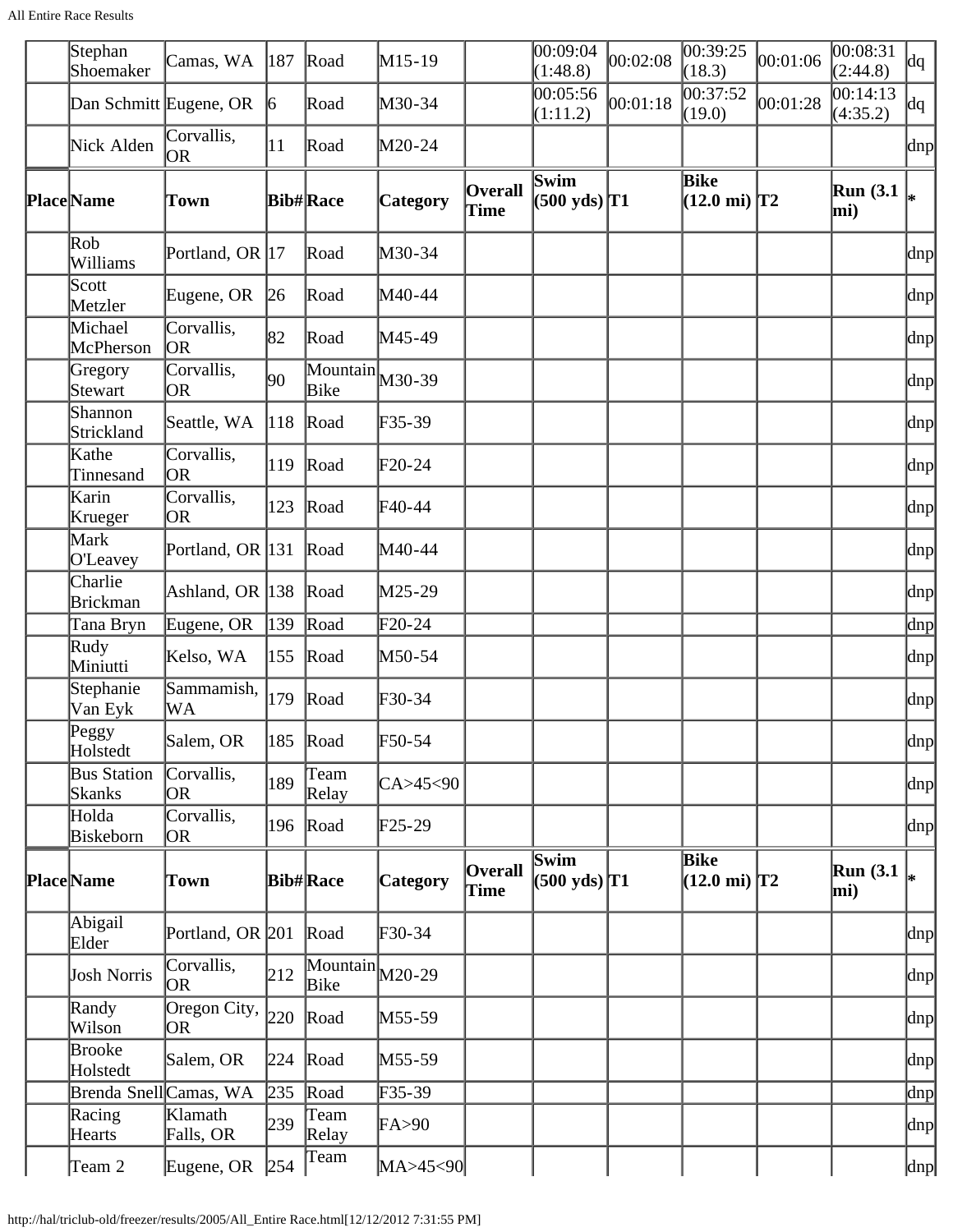| Ann Dyer                         | Corvallis,<br>OR.  | 312           | $\overline{\text{Mountain}}$ F30-39<br>Bike |                 |                        |                                |                                       |                 | dnp |
|----------------------------------|--------------------|---------------|---------------------------------------------|-----------------|------------------------|--------------------------------|---------------------------------------|-----------------|-----|
| <b>Place</b> Name                | Town               |               | <b>Bib#Race</b>                             | <b>Category</b> | <b>Overall</b><br>Time | Swim<br>$(500 \text{ yds})$ T1 | <b>Bike</b><br>$(12.0 \text{ mi})$ T2 | Run(3.1)<br>mi) |     |
| Michael<br>McNickle              | Vancouver,<br>WА   | 309           | Road                                        | M35-39          |                        |                                |                                       |                 | dnp |
| Rosie<br>Sweetman                | Eugene, OR $ 302 $ |               | Road                                        | $\text{F}20-24$ |                        |                                |                                       |                 | dnp |
| Kerry<br>O'Connell               | Eugene, OR         | $ 300\rangle$ | Road                                        | $\text{F}20-24$ |                        |                                |                                       |                 | dnp |
| Anchen<br>Texter                 | Corvallis,<br>OR.  | 283           | Road                                        | $\text{F}20-24$ |                        |                                |                                       |                 | dnp |
| Kathleen<br>Vanderwall           | Salem, OR          | 278           | Road                                        | F50-54          |                        |                                |                                       |                 | dnp |
| Shelly<br>Shilhanek<br>Thornburg | Washougal,<br>WА   | 272           | Road                                        | F40-44          |                        |                                |                                       |                 | dnp |
| Laura Farr                       | Portland, OR 268   |               | $\overline{\text{Mountain}}$ F30-39<br>Bike |                 |                        |                                |                                       |                 | dnp |
| Justin<br>Baxter                 | Portland, OR 265   |               | Road                                        | M30-34          |                        |                                |                                       |                 | dnp |
|                                  |                    |               | $\mathbb{R}$ elay                           |                 |                        |                                |                                       |                 |     |

**NOTE:** If your race number was not recorded at one of the timing checkpoints, your transition time is estimated at 2:30. This also causes your bike, swim, or run time to be estimated. When this occurs, a question mark (?) follows the estimated times.

Category Abbreviations: "CA>90" means "Co-Ed Ages > 90" "FA>90" means "Female Ages > 90" "CA>45<90" means "Co-Ed Ages > 45 < 90" "F15-19" means "Female 15-19" "F20-24" means "Female 20-24" "F20-29" means "Female 20-29" "F25-29" means "Female 25-29" "F30-34" means "Female 30-34" "F30-39" means "Female 30-39" "F35-39" means "Female 35-39" "F40-44" means "Female 40-44" "F40-49" means "Female 40-49" "F45-49" means "Female 45-49" "F50-54" means "Female 50-54" "F50-59" means "Female 50-59" "F55-59" means "Female 55-59" "FA>45<90" means "Female Ages > 45 < 90" "M15-19" means "Male 15-19" "M20-24" means "Male 20-24" "M20-29" means "Male 20-29" "M25-29" means "Male 25-29" "M30-34" means "Male 30-34" "M30-39" means "Male 30-39" "M35-39" means "Male 35-39"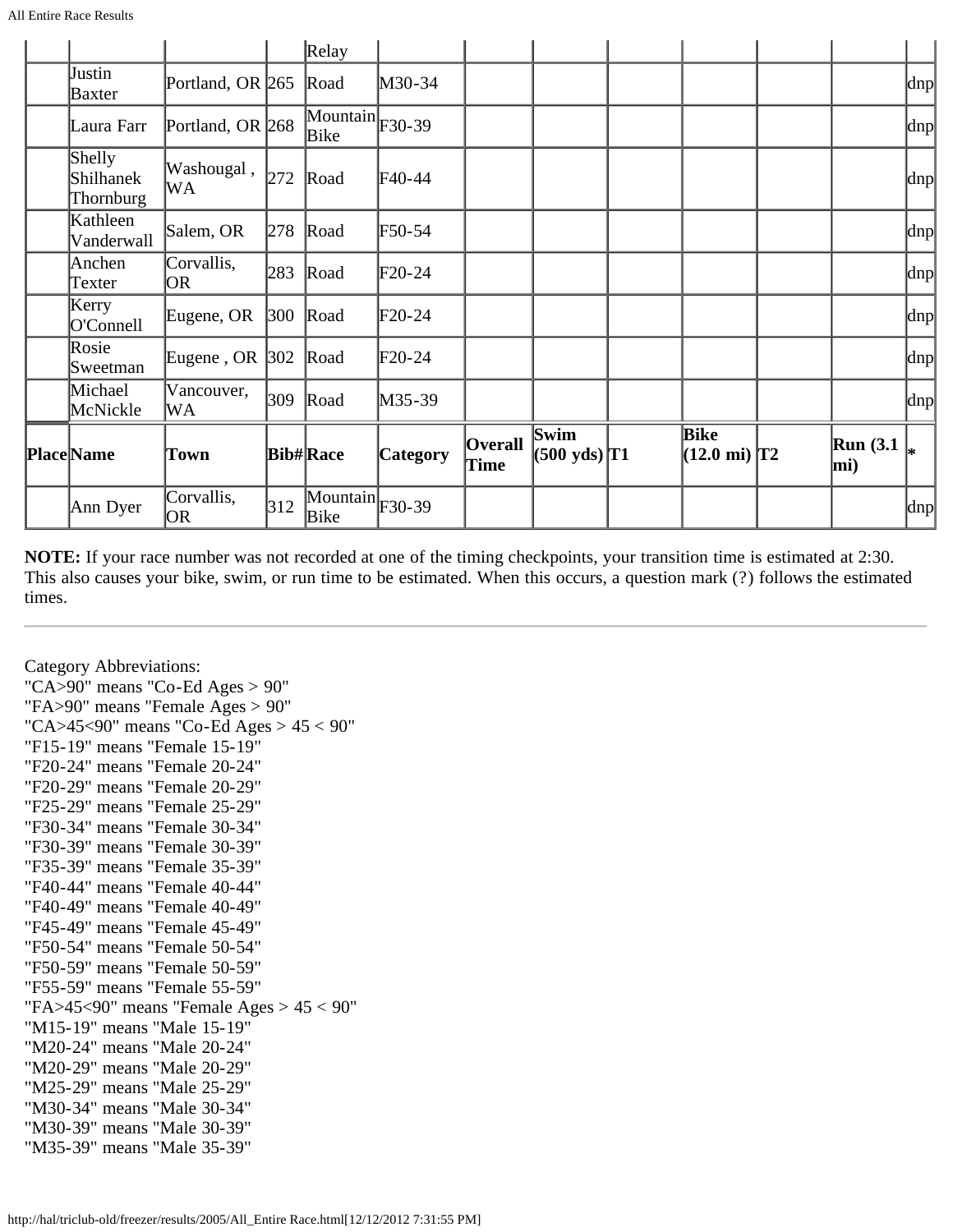All Entire Race Results

"M40-44" means "Male 40-44" "M40-49" means "Male 40-49" "M45-49" means "Male 45-49" "M50-54" means "Male 50-54" "M50-59" means "Male 50-59" "M55-59" means "Male 55-59" "M60-64" means "Male 60-64" "MA>45<90" means "Male Ages > 45 < 90"

Created by Aaron Wangberg. Please email any changes/modifications to aaronwangberg@yahoo.com. Thank you.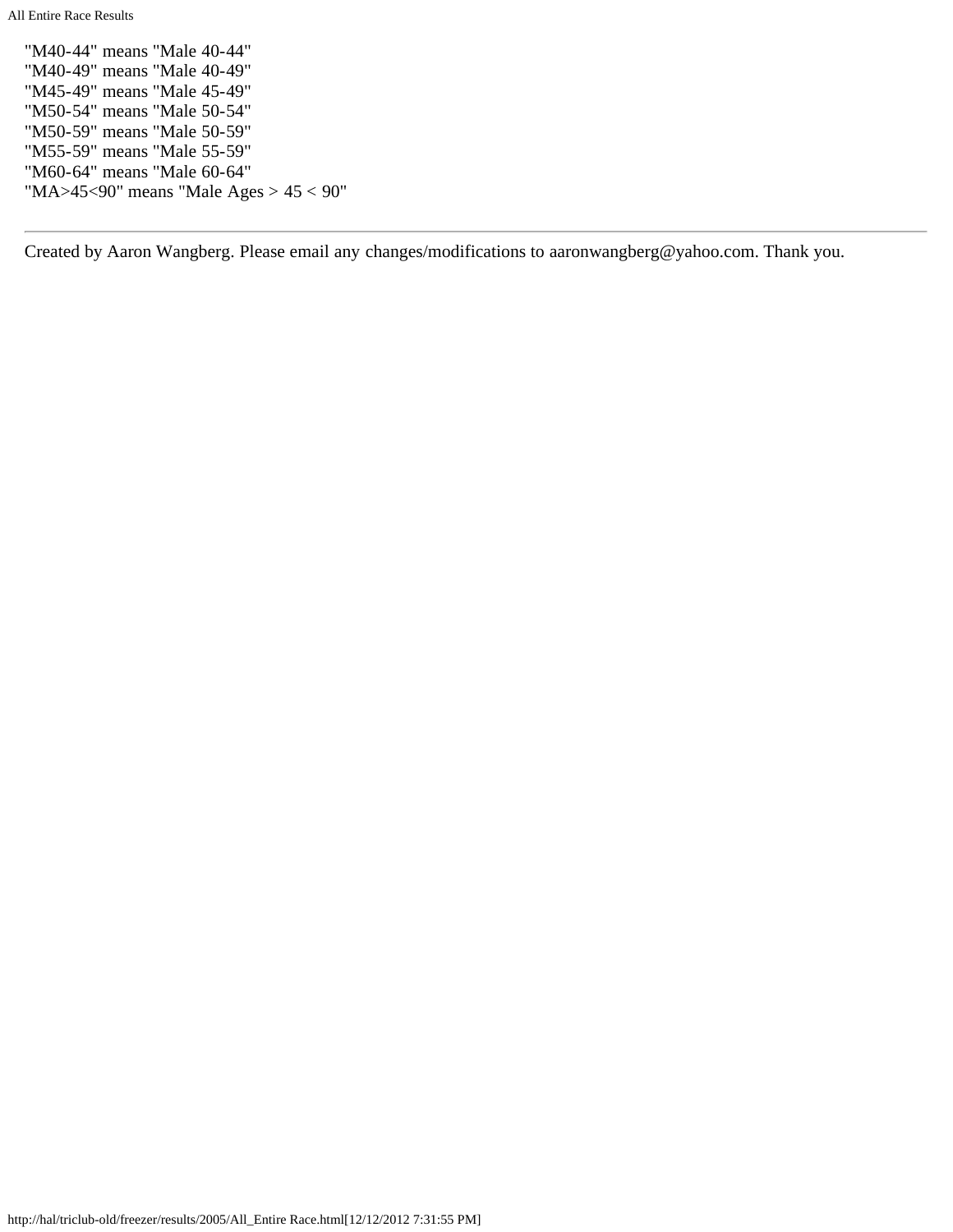## **All Results for Entire Men's Race April 2, 2005**

<span id="page-16-0"></span>

|                 | Place Name                | Town                    |            | <b>Bib#Race</b> | Category        | <b>Overall</b><br>Time | Swim<br>$(500 \text{ yds})$ T1            |          | <b>Bike</b><br>$(12.0 \text{ mi})$ T2 |          | Run $(3.1)$<br>mi)        |  |
|-----------------|---------------------------|-------------------------|------------|-----------------|-----------------|------------------------|-------------------------------------------|----------|---------------------------------------|----------|---------------------------|--|
| $\vert 1 \vert$ | Nathan<br>Smith           | Corvallis,<br> OR       | 16         | Road            | M30-34          | 00:56:07               | 00:06:09<br>(1:13.8)                      | 00:00:58 | 00:30:37<br>(23.5)                    | 00:01:07 | 00:17:16<br>(5:34.2)      |  |
| 2               | <b>Bill Fleck</b>         | Philomath,<br> OR       | 10         | Road            | M30-34          | 00:56:17               | 00:06:14<br>(1:14.8)                      | 00:01:10 | 00:30:30<br>(23.6)                    | 00:00:58 | 00:17:25<br>(5:37.1)      |  |
| $\beta$         | Scott<br>McMillan         | Vancouver,<br>WA        | 15         | Road            | M30-34          |                        | 00:58:28 <br>(1:15.8)                     | 00:01:12 | 00:31:05<br>(23.2)                    | 00:01:16 | 00:18:36<br>(6:00.0)      |  |
| 4               | Gabe<br>Doebler           | Fairview,<br> OR        | 63         | Road            | M25-29          | 01:00:42               | 00:07:34<br>(1:30.8)                      | 00:01:42 | 00:32:47<br>(22.0)                    | 00:01:57 | 00:16:42<br>(5:23.2)      |  |
| 5-T             | Tom Lyttle                | Forest<br>Grove, OR     | 3          | Road            | M20-24          | 01:01:23               | 00:05:42<br>(1:08.4)                      | 00:01:05 | 00:31:00<br>(23.2)                    | 00:01:19 | 00:22:17<br>(7:11.3)      |  |
| $5-T$           | Nat<br>Hunnicutt          | Portland,<br> OR        | 154        | Road            | M25-29          | 01:01:23               | 00:07:26<br>(1:29.2)                      | 00:01:41 | 00:31:48<br>(22.6)                    | 00:01:17 | 00:19:11<br>(6:11.3)      |  |
| 7               | Richard<br>Earle          | Salem, OR               | $\vert$ 54 | Road            | M45-49          | [01:01:43]             | 00:07:48<br>(1:33.6)                      | 00:01:45 | 00:30:10<br>(23.9)                    | 00:01:28 | 00:20:32<br>(6:37.4)      |  |
| $\vert 8 \vert$ | George<br>Modini          | Beaverton,<br> OR       |            | Road            | M40-44          | 01:02:23               | 00:06:06<br>(1:13.2)                      | 00:01:15 | 0.33:02<br>(21.8)                     | 00:01:27 | 00:20:33<br>(6:37.7)      |  |
| þ               | Brian Silva               | Ashland,<br> OR         | 88         | Road            | M20-24          |                        | 01:02:58 <br>(1:32.6)                     | 00:02:06 | 00:31:37<br>(22.8)                    | 00:01:31 | 00:20:01<br>(6:27.4)      |  |
| 10              | Tom<br>Cordier            | Corvallis,<br>OR        | 102        | Road            | M40-44          | 01:03:05               | 00:08:05<br>(1:37.0)                      | 00:01:26 | 00:31:41<br>(22.7)                    | 00:01:33 | 00:20:20<br>(6:33.5)      |  |
| $ 11\rangle$    | Bob<br>Croucher           | Brush<br>Prairie,<br>WА | 104        | Road            | M40-44          | [01:03:14]             | 00:08:40<br>(1:44.0)                      | 00:00:58 | 00:33:26<br>(21.5)                    | 00:01:11 | 00:18:59<br>(6:07.4)      |  |
| $ 12\rangle$    | <b>Aaron Moss</b>         | Kenmore,<br>WА          | 67         | Road            | M25-29          | 01:03:25               | 00:07:59<br>(1:35.8)                      | 00:01:44 | 00:33:14<br>(21.7)                    | 00:01:16 | 00:19:12<br>(6:11.6)      |  |
| 13              | Jesse<br>Hickerson        | Corvallis,<br>OR        | 5          | Road            | M50-54          | 01:03:28               | 00:06:05<br>(1:13.0)                      | 00:01:30 | 00:33:48<br>(21.3)                    | 00:01:34 | 00:20:31<br>(6:37.1)      |  |
| $ 14\rangle$    | Charles<br>Warner         | Vancouver,<br>WА        | 45         | Road            | M25-29          | [01:03:30]             | 00:07:13<br>(1:26.6)                      | 00:02:03 | 00:30:24<br>(23.7)                    | 00:01:50 | 00:22:00<br>(7:05.8)      |  |
|                 | <b>Place</b> Name         | Town                    |            | <b>Bib#Race</b> | <b>Category</b> | <b>Overall</b><br>Time | Swim<br>$(500 \text{ yds})$ <sup>T1</sup> |          | Bike<br>$(12.0 \text{ mi})$ T2        |          | Run $(3.1)_{\ast}$<br>mi) |  |
| $ 15\rangle$    | Spencer<br>Bushnell       | Ashland,<br>OR.         | 77         | Road            | M20-24          | 01:03:32               | 00:07:59<br>(1:35.8)                      | 00:01:41 | 00:34:18<br>(21.0)                    | 00:01:10 | 00:18:24<br>(5:56.1)      |  |
| 16              | John Powell               | Corvallis,<br>OR.       | 27         | Road            | M45-49          | 01:04:25               | 00:06:40<br>(1:20.0)                      | 00:02:28 | 00:33:58<br>(21.2)                    | 00:01:28 | 00:19:51<br>(6:24.2)      |  |
| 17              | Michael<br>Fletcher       | Eugene,<br>OR.          | 71         | Road            | M35-39          | 01:04:31               | 00:06:46<br>(1:21.2)                      | 00:01:26 | 00:34:27<br>(20.9)                    | 00:01:07 | 00:20:45<br>(6:41.6)      |  |
| 18              | Matt<br><b>Brischetto</b> | Portland,<br>OR.        | 95         | Road            | M25-29          | 01:05:01               | 00:08:50<br>(1:46.0)                      | 00:02:16 | 00:33:50<br>(21.3)                    | 00:01:44 | 00:18:21<br>(5:55.2)      |  |
| 19-T            | Noah<br>Megowan           | Lake<br>Oswego,         | 48         | Road            | $M30-34$        | 01:05:06               | 00:07:40<br>(1:32.0)                      | 00:02:17 | 00:34:47<br>(20.7)                    | 00:01:55 | 00:18:27<br>(5:57.1)      |  |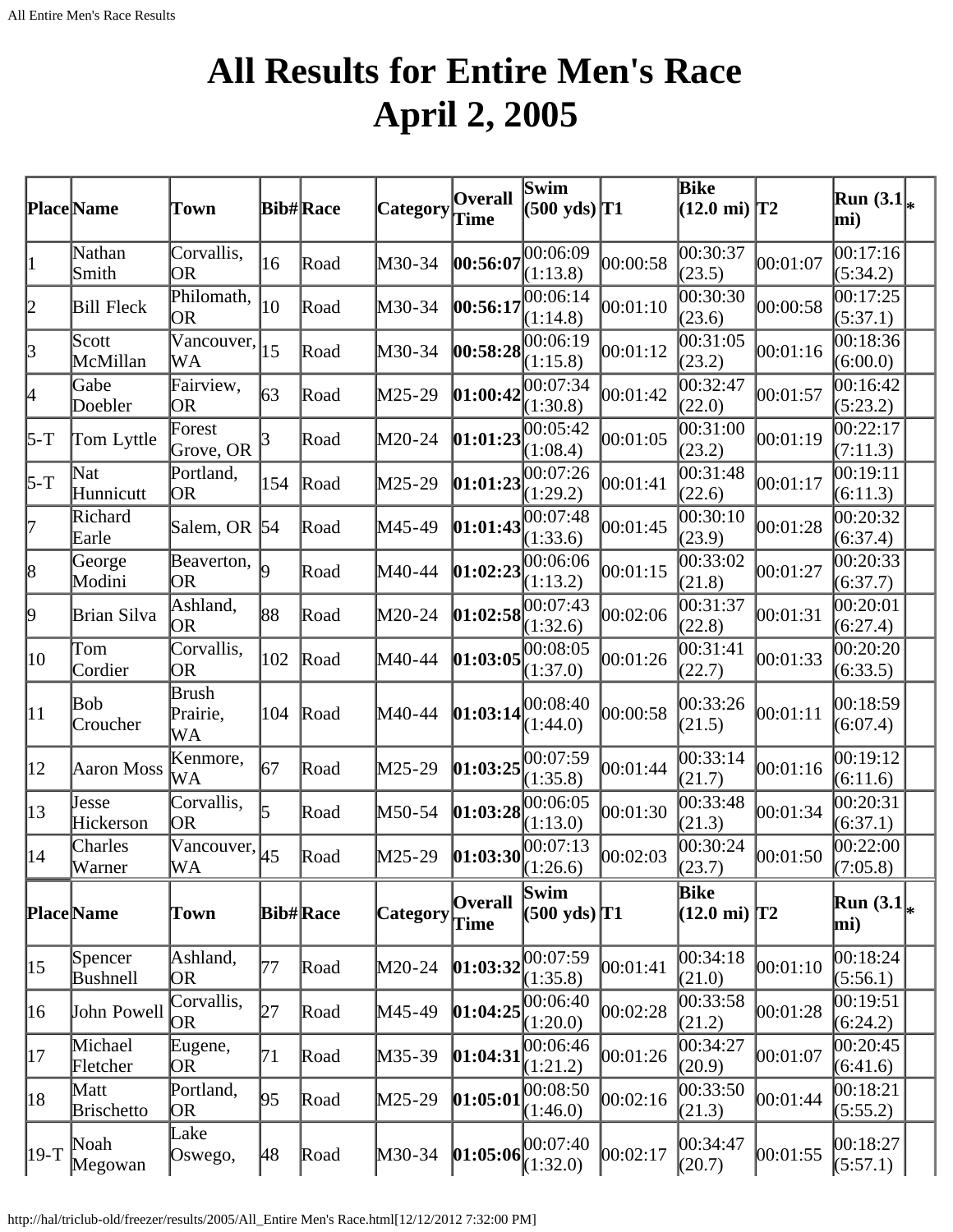|                  |                             | <b>OR</b>                                                  |     |                                               |          |                                                                                   |                                           |           |                                       |          |                      |
|------------------|-----------------------------|------------------------------------------------------------|-----|-----------------------------------------------|----------|-----------------------------------------------------------------------------------|-------------------------------------------|-----------|---------------------------------------|----------|----------------------|
| $ 19-T$          | Josiah<br>Mueller           | Portland,<br><b>OR</b>                                     | 84  | Road                                          | M20-24   | [01:05:06]                                                                        | 00:08:05<br>(1:37.0)                      | 00:01:48  | $\overline{00:34:13}$<br>(21.0)       | 00:01:29 | 00:19:31<br>(6:17.7) |
| 21               | Brian<br>Schultz            | Portland,<br>OR                                            | 177 | Road                                          | M25-29   | 01:05:12                                                                          | 00:07:55<br>(1:35.0)                      | 00:02:00  | 00:32:55<br>(21.9)                    | 00:01:37 | 00:20:45<br>(6:41.6) |
| 22               | Michael<br>Gilbert          | Vancouver,<br>WА                                           | 206 | Road                                          | M40-44   | 01:05:25                                                                          | 00:09:19<br>(1:51.8)                      | 00:01:09  | 00:34:59<br>(20.6)                    | 00:01:34 | 00:18:24<br>(5:56.1) |
| 23               | Craig Egner                 | Milwaukie,<br>OR.                                          | 18  | Road                                          | M40-44   | [01:05:30]                                                                        | 00:06:35<br>(1:19.0)                      | 00:02:11  | 00:34:32<br>(20.8)                    | 00:01:31 | 00:20:41<br>(6:40.3) |
| 24               | John Mark<br>Torres         | Eugene,<br>OR                                              | 38  | Road                                          | M20-24   | 01:05:52                                                                          | 00:07:40<br>(1:32.0)                      | 00:01:17  | 00:34:27<br>(20.9)                    | 00:01:24 | 00:21:04<br>(6:47.7) |
| 25               | Robert<br>Fahey             | Corvallis,<br><b>OR</b>                                    | 12  | Road                                          | M25-29   | 01:05:57                                                                          | 00:06:08<br>(1:13.6)                      | 00:02:20  | 00:35:24<br>(20.3)                    | 00:01:59 | 00:20:06<br>(6:29.0) |
| 26               | Louis<br>Maurer             | Corvallis,<br>OR                                           | 129 | Road                                          | M20-24   | [01:06:16]                                                                        | 00:08:38<br>(1:43.6)                      | 00:02:13  | 00:35:40<br>(20.2)                    | 00:01:16 | 00:18:29<br>(5:57.7) |
| 27               | Mike<br>Cowden              | Portland,<br><b>OR</b>                                     | 124 | Road                                          | M45-49   | 01:06:40                                                                          | 00:06:58?<br>(1:23.6)                     | 00:02:301 | 00:33:27<br>(21.5)                    | 00:01:31 | 00:22:14<br>(7:10.3) |
| 28               | Roger<br>Nyquist            | Albany,<br>OR                                              | 60  | Road                                          | M40-44   | 01:06:51                                                                          | 00:07:25<br>(1:29.0)                      | 00:01:28  | 00:36:11<br>(19.9)                    | 00:00:49 | 00:20:58<br>(6:45.8) |
| 29               | Tim Nord                    | Junction<br>City, OR                                       | 116 | Road                                          | M40-44   | 01:06:56                                                                          | 00:08:38<br>(1:43.6)                      | 00:01:25  | 00:33:19<br>(21.6)                    | 00:01:29 | 00:22:05<br>(7:07.4) |
|                  | <b>Place</b> Name           | Town                                                       |     | <b>Bib#Race</b>                               | Category | <b>Overall</b><br>Time                                                            | Swim<br>$(500 \text{ yds})$ <sup>T1</sup> |           | <b>Bike</b><br>$(12.0 \text{ mi})$ T2 |          | Run $(3.1)$<br>mi)   |
| $ 30\rangle$     | Andrew<br>Kroeker           | Corvallis,<br>OR                                           | 25  | $\overline{\text{Mountain}}$ $M20-29$<br>Bike |          | 01:07:10                                                                          | 00:06:38<br>(1:19.6)                      | 00:02:18  | 00:35:30<br>(20.3)                    | 00:01:10 | 00:21:34<br>(6:57.4) |
| $\beta$ 1        | Daniel<br>Heineck           | Corvallis,<br>OR                                           | 78  | Road                                          | M20-24   | 01:07:39                                                                          | 00:08:18<br>(1:39.6)                      | 00:02:25  | 00:34:11<br>(21.1)                    | 00:01:31 | 00:21:14<br>(6:51.0) |
| 32               | Duane<br>Esselstrom         | Camas,<br>WА                                               | 55  | Road                                          | M15-19   | 01:07:47                                                                          | 00:07:51<br>(1:34.2)                      | 00:01:43  | 00:37:45<br>(19.1)                    | 00:01:46 | 00:18:42<br>(6:01.9) |
| 33               | Josh                        |                                                            |     |                                               |          |                                                                                   |                                           |           |                                       |          |                      |
| $\vert 34 \vert$ | Masterson                   | Eugene,<br>OR <sub>1</sub>                                 | 59  | Road                                          | M25-29   |                                                                                   |                                           | 00:02:54  | 00:36:13<br>(19.9)                    | 00:01:44 | 00:19:48<br>(6:23.2) |
|                  | Tom<br>Pritchard            | Portland,<br>OR                                            | 93  | Road                                          | M20-24   | <b>01:08:00</b> $\begin{bmatrix} 00:07:21 \\ (1:28.2) \end{bmatrix}$<br>[01:08:01 | 00:07:42<br>(1:32.4)                      | 00:02:33  | 00:36:06<br>(19.9)                    | 00:02:01 | 00:19:39<br>(6:20.3) |
| 35               | Lane Olson                  | Corvallis,<br>OR                                           | 85  | Road                                          | M20-24   | [01:08:08]                                                                        | 00:07:43<br>(1:32.6)                      | 00:02:29  | 00:33:03<br>(21.8)                    | 00:01:14 | 00:23:39<br>(7:37.7) |
| 36               | Trevor<br>Davies            | Corvallis,<br>OR                                           | 106 | Road                                          | M25-29   | 01:08:23                                                                          | 00:08:00<br>(1:36.0)                      | 00:01:41  | 00:34:23<br>(20.9)                    | 00:01:15 | 00:23:04<br>(7:26.5) |
| 37               | Jake Adams                  | Philomath,<br><b>OR</b>                                    | 73  | Road                                          | M25-29   | [01:08:43]                                                                        | 00:07:36<br>(1:31.2)                      | 00:02:24  | 00:36:52<br>(19.5)                    | 00:00:53 | 00:20:58<br>(6:45.8) |
| 38               | Kirk Rose                   | Albany,<br>OR                                              | 44  | Road                                          | M55-59   | 01:08:59                                                                          | 00:07:35<br>(1:31.0)                      | 00:02:15  | 00:35:48<br>(20.1)                    | 00:01:31 | 00:21:50<br>(7:02.6) |
| 39               | Darren<br>Smith             | Corvallis,<br>OR                                           | 89  | Road                                          | M25-29   | 01:09:07                                                                          | 00:08:02<br>(1:36.4)                      | 00:02:27  | 00:34:53<br>(20.6)                    | 00:01:54 | 00:21:51<br>(7:02.9) |
| 40               | Todd Inman                  | $\overline{\text{Springfield}}$ <sub>40</sub><br><b>OR</b> |     | Road                                          | M30-34   | [01:09:25]                                                                        | 00:07:24<br>(1:28.8)                      | 00:01:45  | 00:33:04<br>(21.8)                    | 00:01:51 | 00:25:21<br>(8:10.6) |
| 41               | Patrick<br>Erwert           | Bend, OR                                                   | 41  | Road                                          | M50-54   | [01:09:33]                                                                        | 00:08:06<br>(1:37.2)                      | 00:01:35  | 00:35:13<br>(20.4)                    | 00:01:35 | 00:23:04<br>(7:26.5) |
| 42               | Steven Hyde <sup>1</sup> OR | Portland,                                                  | 66  | Road                                          | M20-24   | [01:09:39]<br>$\left 01:09:50\right $ <sup>OO:O7:47</sup>                         | 00:08:22<br>(1:40.4)                      | 00:02:01  | 00:37:59<br>(19.0)                    | 00:01:42 | 00:19:35<br>(6:19.0) |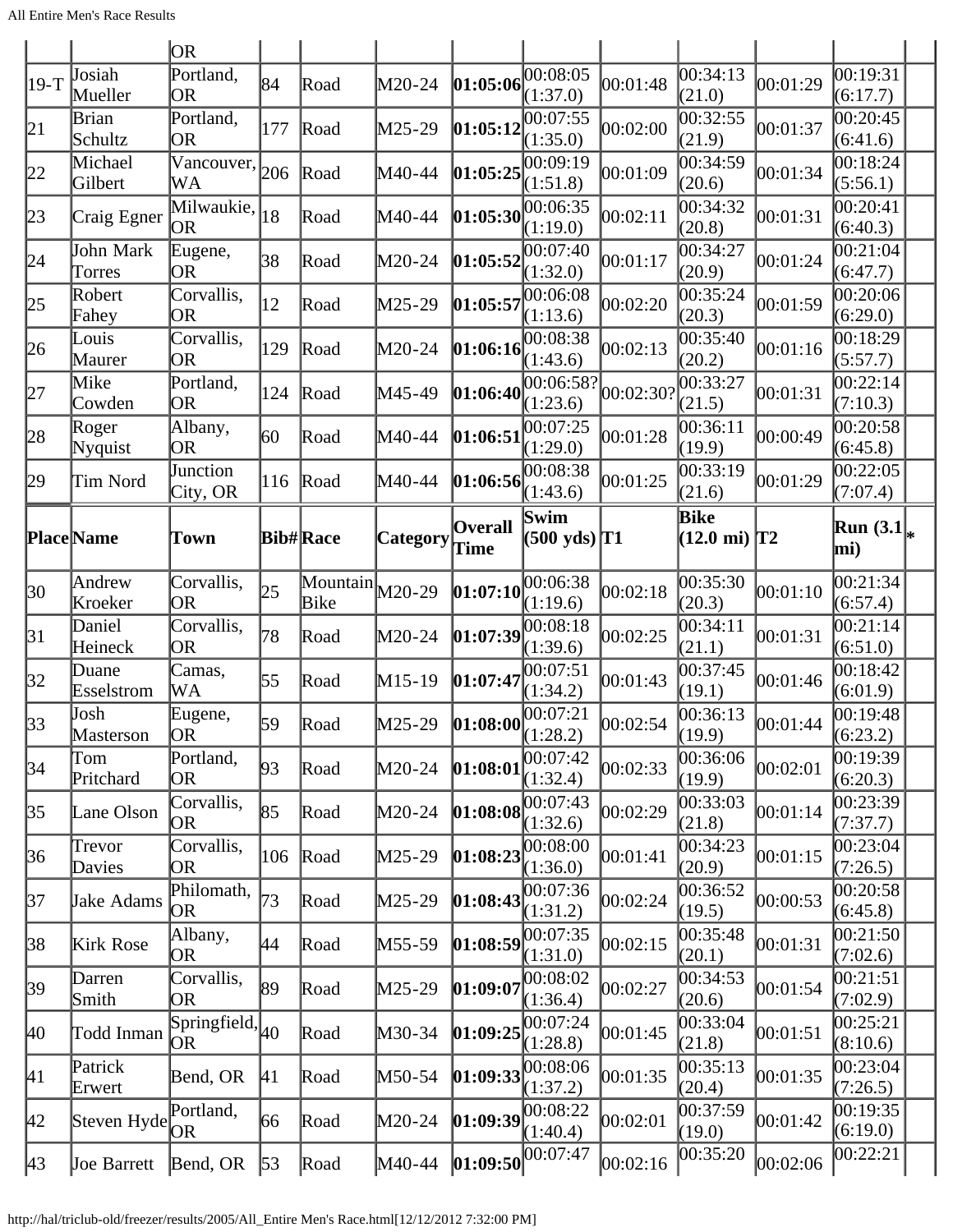|                  |                             |                         |     |                                               |                 |                        | (1:33.4)                            |           | (20.4)                         |          | (7:12.6)               |  |
|------------------|-----------------------------|-------------------------|-----|-----------------------------------------------|-----------------|------------------------|-------------------------------------|-----------|--------------------------------|----------|------------------------|--|
| 44               | <b>Branden</b><br>Edmiston  | Brush<br>Prairie,<br>WA | 144 | Road                                          | M35-39          | 01:09:51               | $ 00:07:40\rangle$<br>(1:32.0)      | 00:01:58  | 00:35:32<br>(20.3)             | 00:01:51 | 00:22:50<br>(7:21.9)   |  |
|                  | <b>Place</b> Name           | Town                    |     | <b>Bib#Race</b>                               | <b>Category</b> | <b>Overall</b><br>Time | Swim<br>$(500 \text{ yds})$ T1      |           | Bike<br>$(12.0 \text{ mi})$ T2 |          | Run $(3.1)_{*}$<br>mi) |  |
| 45               | Jonathan<br>Muirhead        | Tualatin,<br><b>OR</b>  | 36  | Road                                          | M25-29          |                        | 01:09:53 <br>(1:39.2)               | 00:01:57  | 00:36:26<br>(19.8)             | 00:01:37 | 00:21:37<br>(6:58.4)   |  |
| 46               | Dan Barrett                 | Corvallis,<br><b>OR</b> | 74  | Road                                          | M35-39          | 01:09:55               | 00:08:13<br>(1:38.6)                | 00:02:53  | 00:33:52<br>(21.3)             | 00:02:52 | 00:22:05<br>(7:07.4)   |  |
| 47               | <b>Brad St</b><br>Clair     | Philomath,<br>OR        | 52  | Road                                          | M45-49          | 01:10:34               | 00:07:36<br>(1:31.2)                | 00:01:46  | 00:34:53<br>(20.6)             | 00:01:27 | 00:24:52<br>(8:01.3)   |  |
| 48               | Dustin<br>Moyer             | Missoula,<br>MT         | 130 | Road                                          | M20-24          | [01:10:40]             | 00:08:36<br>(1:43.2)                | 00:01:14  | 00:34:43<br>(20.7)             | 00:01:02 | 00:25:05<br>(8:05.5)   |  |
| 49               | Kevin<br>McCabe             | Portland,<br><b>OR</b>  | 42  | Road                                          | M25-29          | 01:10:57               | 00:07:57<br>(1:35.4)                | 00:02:40  | 00:36:34<br>(19.7)             | 00:01:34 | 00:22:12<br>(7:09.7)   |  |
| 50               | Jesse<br>Schonau-<br>Taylor | Newport,<br>OR          | 157 | Road                                          | M20-24          |                        | $ 01:11:25 ^{00:09:04}$<br>(1:48.8) | 00:02:52  | 00:38:02<br>(18.9)             | 00:01:31 | 00:19:56<br>(6:25.8)   |  |
| $\vert 51 \vert$ | Jim Gulskey                 | Lebanon,<br>OR          | 110 | Road                                          | M60-64          | 01:11:29               | 00:08:07<br>(1:37.4)                | 00:01:46  | 00:36:34<br>(19.7)             | 00:02:02 | 00:23:00<br>(7:25.2)   |  |
| 52               | Greg<br>Oldham              | Salem, OR  165          |     | Road                                          | $M50-54$        | 01:11:53               | 00:09:16<br>(1:51.2)                | 00:02:20  | 00:36:39<br>(19.6)             | 00:01:07 | 00:22:31<br>(7:15.8)   |  |
| 53               | David<br>Auerbach           | Salem, OR  194          |     | Road                                          | M20-24          | 01:11:57               | 00:08:46<br>(1:45.2)                | 00:03:01  | 00:36:24<br>(19.8)             | 00:01:39 | 00:22:07<br>(7:08.1)   |  |
| 54               | Steve Jones                 | Camas, OR $225$         |     | Road                                          | M35-39          | [01:12:02]             | 00:09:35<br>(1:55.0)                | 00:02:57  | 00:36:34<br>(19.7)             | 00:01:42 | 00:21:14<br>(6:51.0)   |  |
| $55-T$           | Uwe<br>Hermes               | Portland,<br>OR         | 79  | Road                                          | M30-34          | 01:12:05               | 00:08:04<br>(1:36.8)                | 00:02:57  | 00:36:22<br>(19.8)             | 00:02:13 | 00:22:29<br>(7:15.2)   |  |
|                  | 55-T Matt Wessel            | Camas,<br><b>WA</b>     | 92  | Road                                          | M35-39          | [01:12:05]             | 00:07:42<br>(1:32.4)                | 00:02:20  | 00:36:18<br>(19.8)             | 00:02:16 | 00:23:29<br>(7:34.5)   |  |
| 57               | <b>James Frost</b>          | Portland,<br><b>OR</b>  | 109 | Road                                          | M35-39          | 01:12:24               | 00:07:19?<br>(1:27.8)               | 00:02:30? | 00:36:33<br>(19.7)             | 00:02:04 | 00:23:58<br>(7:43.9)   |  |
| 58               | Chris Hoops                 | Camas,<br>WA            | 152 | Road                                          | $M50-54$        | [01:12:30]             | 00:08:56<br>(1:47.2)                | 00:03:33  | 00:34:18<br>(21.0)             | 00:02:10 | 00:23:33<br>(7:35.8)   |  |
| 59               | Kyle Snider                 | Albany,<br>OR.          | 2   | Road                                          | $M15-19$        | [01:12:35]             | 00:05:41<br>(1:08.2)                | 00:02:51  | 00:38:20<br>(18.8)             | 00:01:41 | 00:24:02<br>(7:45.2)   |  |
|                  | <b>Place</b> Name           | Town                    |     | <b>Bib#Race</b>                               | <b>Category</b> | <b>Overall</b><br>Time | Swim<br>$(500 \text{ yds})$ T1      |           | Bike<br>$(12.0 \text{ mi})$ T2 |          | Run $(3.1)_{*}$<br>mi) |  |
| 60 <sup>°</sup>  | Denny<br>Burnett            | Corvallis,<br>OR        | 76  | Road                                          | M25-29          | 01:12:51               | 00:08:28<br>(1:41.6)                | 00:02:20  | 00:33:49<br>(21.3)             | 00:03:21 | 00:24:53<br>(8:01.6)   |  |
| 61               | Martin Snell                | Camas,<br>WA            | 94  | Road                                          | M35-39          | 01:13:17               | 00:07:56<br>(1:35.2)                | 00:03:08  | 00:36:25<br>(19.8)             | 00:02:39 | 00:23:09<br>(7:28.1)   |  |
| 62               | Julian<br>Lipscombe         | Portland,<br>OR.        | 210 | Road                                          | M35-39          | 01:13:24               | 00:09:04<br>(1:48.8)                | 00:03:04  | 00:39:11<br>(18.4)             | 00:01:51 | 00:20:14<br>(6:31.6)   |  |
| $\sqrt{63}$      | Guy<br>Boulanger            | Corvallis,<br>OR        | 75  | $\overline{\text{Mountain}}$ $M40-49$<br>Bike |                 | [01:13:36]             | 00:08:48<br>(1:45.6)                | 00:03:01  | 00:39:42<br>(18.1)             | 00:01:29 | 00:20:36<br>(6:38.7)   |  |
| 64               | Mel Long                    | Oregon<br>City, OR      | 58  | Road                                          | M40-44          | [01:13:37]             | 00:07:28<br>(1:29.6)                | 00:01:49  | 00:37:41<br>(19.1)             | 00:01:52 | 00:24:47<br>(7:59.7)   |  |
|                  |                             |                         |     |                                               |                 |                        |                                     |           |                                |          |                        |  |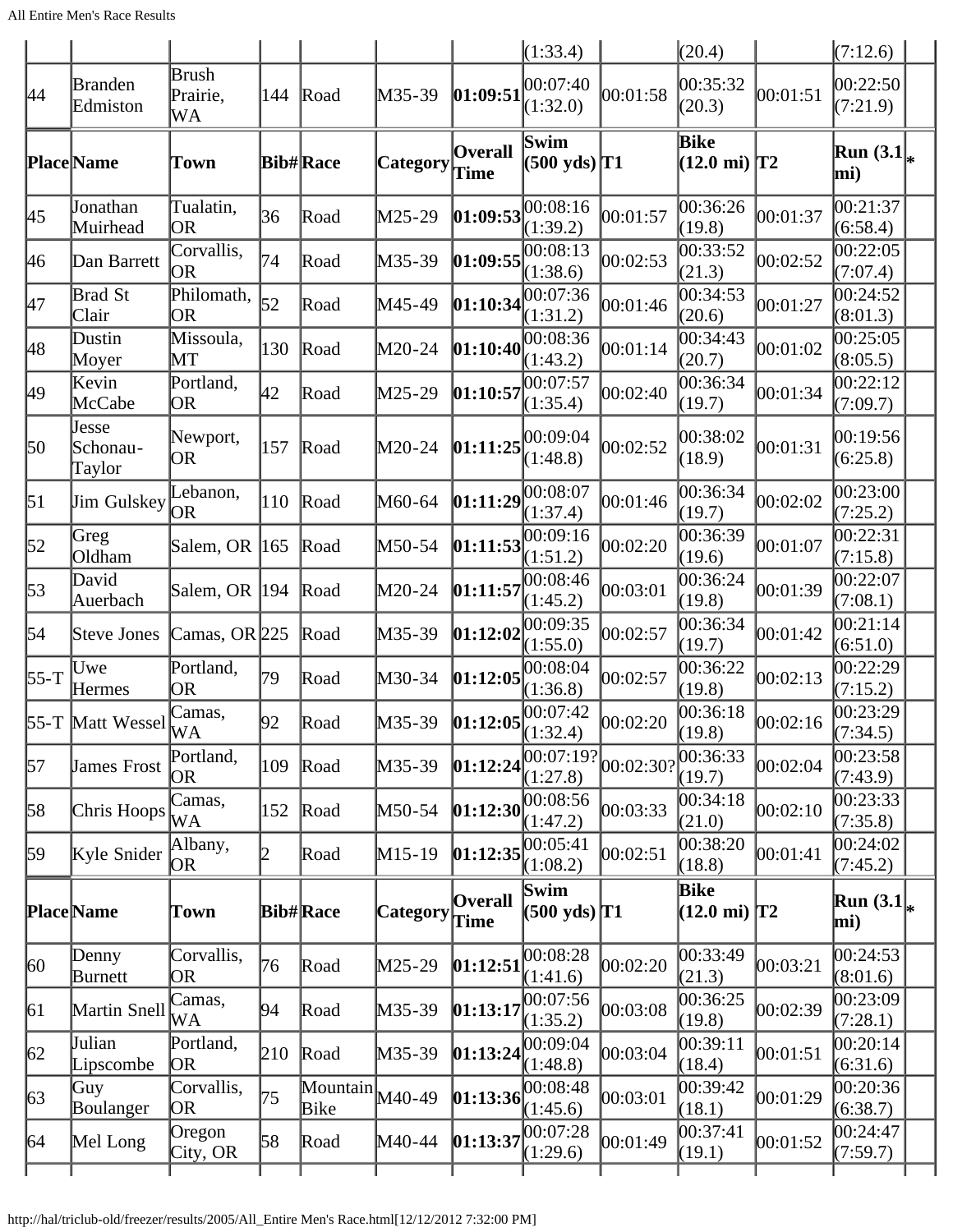| 65     | John<br>Shoemaker         | Camas,<br>WA                          | 97  | Road                                          | M45-49   | $\left 01:13:38\right ^{00:08:15}$ | (1:39.0)                       | 00:02:47  | 00:35:44<br>(20.1)                            | 00:01:55 | 00:24:57<br>(8:02.9)   |
|--------|---------------------------|---------------------------------------|-----|-----------------------------------------------|----------|------------------------------------|--------------------------------|-----------|-----------------------------------------------|----------|------------------------|
| 66     | Joe Tysoe                 | Beaverton,<br>OR                      | 219 | Road                                          | M30-34   | 01:13:47                           | 00:09:34<br>(1:54.8)           | 00:01:42  | 00:42:16<br>(17.0)                            | 00:01:19 | 00:18:56<br>(6:06.5)   |
| 67     | Scott Kruis               | Corvallis,<br>OR                      | 237 | Road                                          | M40-44   | 01:13:50                           | 00:10:56<br>(2:11.2)           | 00:02:44  | 00:36:01<br>(20.0)                            | 00:01:50 | 00:22:19<br>(7:11.9)   |
| 68     | John<br>Williamson        | Corvallis,<br> OR                     | 250 | $\overline{\text{Mountain}}$ $M20-29$<br>Bike |          | 01:14:08                           | 00:10:48<br>(2:09.6)           | 00:02:18  | 00:37:28<br>(19.2)                            | 00:01:06 | 00:22:28<br>(7:14.8)   |
| 69     | Robert<br>Peattie         | Corvallis,<br>OR                      | 86  | Road                                          | M45-49   | [01:14:2]                          | 00:08:02<br>(1:36.4)           | 00:02:37  | 00:42:49<br>(16.8)                            | 00:02:20 | 00:18:33<br>(5:59.0)   |
| $70-T$ | Chuck Croal Bend, OR      |                                       | 103 | Road                                          | M55-59   | 01:14:26                           | 00:07:51<br>(1:34.2)           | 00:02:22  | 00:37:07<br>(19.4)                            | 00:01:41 | 00:25:25<br>(8:11.9)   |
|        | 70-T  Vern Hee            | Vancouver,<br>WA                      | 162 | Road                                          | M50-54   | 01:14:26                           | 00:09:51<br>(1:58.2)           | 00:02:301 | $\overline{00:35:46?}\Big 00:02:08$<br>(20.1) |          | 00:24:11<br>(7:48.1)   |
| 172    | Bryan Mann                | Eugene,<br>OR                         | 314 | Road                                          | M20-24   | 01:14:55                           | 00:08:33<br>(1:42.6)           | 00:02:39  | 00:40:45<br>(17.7)                            | 00:02:08 | 00:20:50<br>(6:43.2)   |
| $73-T$ | Dave<br>Chapman           | Springfield,<br>OR                    | 161 | Road                                          | M50-54   | 01:15:08                           | 00:09:37<br>(1:55.4)           | 00:02:18  | 00:37:32<br>(19.2)                            | 00:01:56 | 00:23:45<br>(7:39.7)   |
| 73-T   | Eric<br>Altendorf         | Corvallis,<br>OR                      | 193 | Road                                          | M25-29   | 01:15:08                           | 00:08:32<br>(1:42.4)           | 00:04:10  | 00:35:28<br>(20.3)                            | 00:02:42 | 00:24:16<br>(7:49.7)   |
|        | <b>Place</b> Name         | Town                                  |     | <b>Bib#Race</b>                               | Category | Overall<br>Time                    | Swim<br>$(500 \text{ yds})$ T1 |           | Bike<br>$(12.0 \text{ mi})$ T2                |          | Run $(3.1)_{*}$<br>mi) |
| 75     | <b>Jesse</b><br>Raskaukas | Portland,<br><b>OR</b>                | 37  | Road                                          | M25-29   | [01:15:10]                         | 00:07:06<br>(1:25.2)           | 00:01:29  | 00:39:23<br>(18.3)                            | 00:01:05 | 00:26:07<br>(8:25.5)   |
| 76     | MacDonald<br>Jackson      | Corvallis,<br><b>OR</b>               | 80  | Road                                          | M30-34   | 01:15:17                           | 00:08:15<br>(1:39.0)           | 00:02:37  | 00:36:16<br>(19.9)                            | 00:02:12 | 00:25:57<br>(8:22.3)   |
| 177    | Dylan<br>Goldey           | Ashland,<br>0R                        | 150 | $\overline{\text{Mountain}}$ $M20-29$<br>Bike |          | 01:15:26                           | 00:10:24<br>(2:04.8)           | 00:03:50  | 00:37:51<br>(19.0)                            | 00:03:06 | 00:20:15<br>(6:31.9)   |
| 78     | <b>Justin Fay</b>         | Corvallis,<br><b>OR</b>               | 146 | Road                                          | M20-24   | 01:15:36                           | 00:08:29<br>(1:41.8)           | 00:02:00  | 00:40:49<br>(17.6)                            | 00:01:29 | 00:22:49<br>(7:21.6)   |
| 79     | Tim<br>Shillinge          | $\sqrt{\text{Vancouver}}$ , 215<br>WА |     | Road                                          | M40-44   | $\left  01:15:41 \right $          | (1:54.4)                       | 00:03:09  | 00:37:04<br>(19.4)                            | 00:03:32 | 00:22:24<br>(7:13.5)   |
| 80     | Dave Yarger               | Corvallis,<br>OR.                     | 121 | Road                                          | M20-24   | 01:15:44                           | 00:09:13<br>(1:50.6)           | 00:02:24  | 00:37:40<br>(19.1)                            | 00:01:47 | 00:24:40<br>(7:57.4)   |
| 81     | <b>J</b> eff<br>Bemrose   | Dallas, OR $ 62 $                     |     | Road                                          | M40-44   | [01:15:55]                         | 00:08:32<br>(1:42.4)           | 00:03:17  | 00:38:17<br>(18.8)                            | 00:02:27 | 00:23:22<br>(7:32.3)   |
| 82     | Bill Partin               | $\sqrt{\text{Vancouver}}$ , 213<br>WA |     | Road                                          | M40-44   | [01:15:58]                         | 00:09:37<br>(1:55.4)           | 00:02:20  | 00:38:39<br>(18.6)                            | 00:02:51 | 00:22:31<br>(7:15.8)   |
| 83     | Henry<br>Alaman           | Philomath,<br>OR                      | 191 | Road                                          | M40-44   | [01:16:09]                         | 00:11:27<br>(2:17.4)           | 00:01:59  | 00:37:42<br>(19.1)                            | 00:01:33 | 00:23:28<br>(7:34.2)   |
| 84     | <b>Bryan</b><br>Reichert  | Seattle,<br>WА                        | 176 | Road                                          | M35-39   | [01:16:11]                         | 00:09:35<br>(1:55.0)           | 00:03:42  | 00:36:33<br>(19.7)                            | 00:01:43 | 00:24:38<br>(7:56.8)   |
| $85-T$ | <b>Jack Pendell</b>       | Eugene,<br><b>JOR</b>                 | 135 | Road                                          | M35-39   | 01:16:12                           | 00:08:05<br>(1:37.0)           | 00:02:53  | 00:37:26<br>(19.2)                            | 00:01:56 | 00:25:52<br>(8:20.6)   |
| $85-T$ | <b>Brian</b><br>Valazquez | Tualatin,<br>OR                       | 178 | Road                                          | M25-29   | 01:16:12                           | 00:08:39<br>(1:43.8)           | 00:02:55  | 00:38:06<br>(18.9)                            | 00:01:42 | 00:24:50<br>(8:00.6)   |
| $85-T$ | David<br>Hiassen          | Mill City,<br>OR                      | 208 | Road                                          | M45-49   | 01:16:12                           | 00:08:46<br>(1:45.2)           | 00:03:00  | 00:37:27<br>(19.2)                            | 00:01:32 | 00:25:27<br>(8:12.6)   |
| 88     | Matt Hogge                | Ashland,<br><b>OR</b>                 | 209 | Road                                          | M20-24   | 01:16:29                           | 00:10:34<br>(2:06.8)           | 00:02:27  | 00:39:52<br>(18.1)                            | 00:00:52 | 00:22:44<br>(7:20.0)   |
|        |                           |                                       |     |                                               |          |                                    |                                |           |                                               |          |                        |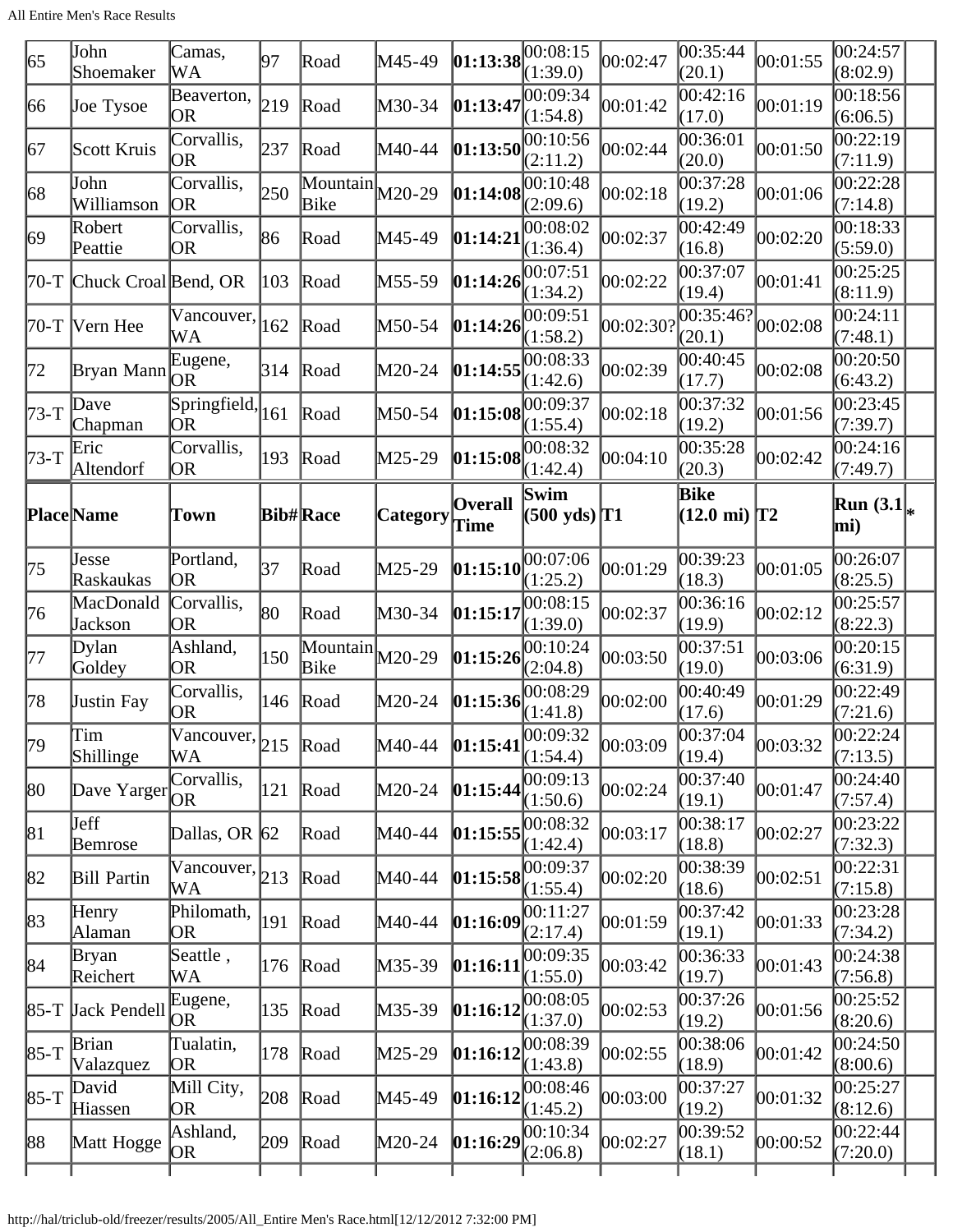All Entire Men's Race Results

| $ 89-T$       | Keith<br>Pepsny               | Corvallis,<br>0R                          | 227           | $\overline{\text{Mountain}}$ M20-29<br>Bike          |                 | $ 01:16:49 ^{00:09:11}$            | (1:50.2)                                                | 00:01:51                                                                                                       | 00:41:32<br>(17.3)             | 00:01:06 | 00:23:09<br>(7:28.1)  |  |
|---------------|-------------------------------|-------------------------------------------|---------------|------------------------------------------------------|-----------------|------------------------------------|---------------------------------------------------------|----------------------------------------------------------------------------------------------------------------|--------------------------------|----------|-----------------------|--|
|               | <b>Place</b> Name             | Town                                      |               | <b>Bib#Race</b>                                      | <b>Category</b> | <b>Overall</b><br>Time             | Swim<br>$(500 \text{ yds})$ T1                          |                                                                                                                | Bike<br>$(12.0 \text{ mi})$ T2 |          | Run $(3.1)$<br>mi)    |  |
|               | 89-T Ryan Hunter              | Tualatin,<br><b>OR</b>                    | 269           | Road                                                 | M20-24          | 01:16:49                           | 00:08:54<br>(1:46.8)                                    | 00:02:51                                                                                                       | 00:38:54<br>(18.5)             | 00:01:45 | 00:24:25<br>(7:52.6)  |  |
| 91            | Zach<br>Hausken               | Corvallis,<br><b>OR</b>                   | 163           | $\overline{\text{Mountain}}$ $\vert$ M30-39<br>Bike  |                 | 01:17:00                           | 00:08:45<br>(1:45.0)                                    | 00:02:46                                                                                                       | 00:36:40<br>(19.6)             | 00:02:31 | 00:26:18<br>(8:29.0)  |  |
| 92            | Robert<br>Joerger             | Salem, OR  172                            |               | Road                                                 | M55-59          | 01:17:05                           | 00:08:49<br>(1:45.8)                                    | 00:04:02                                                                                                       | 00:38:24<br>(18.8)             | 00:01:36 | 00:24:14<br>(7:49.0)  |  |
| 93            | $\mathbb{R}^{ob}$<br>Williams | Camas,<br>WA                              | 275           | Road                                                 | M35-39          | $\left 01:17:13\right ^{00:09:12}$ | (1:50.4)                                                | 00:02:32                                                                                                       | 00:38:40<br>(18.6)             | 00:01:52 | 00:24:57<br>(8:02.9)  |  |
| 94            | John<br>Condon                | $\overline{\text{Vancouver}}$ , 288<br>WA |               | Road                                                 | M40-44          | 01:17:19                           | 00:11:34<br>(2:18.8)                                    | 00:03:35                                                                                                       | 00:36:11<br>(19.9)             | 00:02:17 | 00:23:42<br>(7:38.7)  |  |
| 95            | Ron Petti                     | Forest<br>Grove, OR                       | 175           | Road                                                 | M45-49          | 01:17:22                           | 00:10:03<br>(2:00.6)                                    | 00:03:09                                                                                                       | 00:37:06<br>(19.4)             | 00:02:03 | 00:25:01<br>(8:04.2)  |  |
| 96            | Dave Leigh                    | Corvallis,<br>OR                          | 251           | Road                                                 | M40-44          |                                    | 01:18:19 <br>(2:11.2)                                   | 00:02:30?                                                                                                      | 00:37:45<br>(19.1)             | 00:02:04 | 00:25:04<br>(8:05.2)  |  |
| 97            | Mike<br>Peterson              | Salem, OR 174                             |               | Road                                                 | M35-39          | 01:19:05                           | 00:09:14<br>(1:50.8)                                    | 00:02:29                                                                                                       | 00:41:26<br>(17.4)             | 00:02:07 | 00:23:49<br>(7:41.0)  |  |
| 98            | Evan Hobbs                    | Ashland,<br><b>OR</b>                     | 171           | $\overline{\text{Mountain}}$ $M20-29$<br>Bike        |                 | [01:19:11]                         | 00:08:07<br>(1:37.4)                                    | 00:03:15                                                                                                       | 00:41:42<br>(17.3)             | 00:02:20 | 00:23:47<br>(7:40.3)  |  |
| 99            | Mark<br>O'Leavey              | Portland,<br><b>OR</b>                    | 222           | Road                                                 | M40-44          | 01:19:38                           | 00:09:34<br>(1:54.8)                                    | 00:02:52                                                                                                       | 00:40:03<br>(18.0)             | 00:01:54 | 00:25:15<br>(8:08.7)  |  |
| 100           | Bruce<br>Dougan               | Welches,<br>OR                            | 290           | Road                                                 | M45-49          | 01:19:47                           | 00:11:10<br>(2:14.0)                                    | 00:04:28                                                                                                       | 00:37:18<br>(19.3)             | 00:01:59 | 00:24:52<br>(8:01.3)  |  |
| 101           | Austin<br>Turnbull            | Hillsboro,<br><b>OR</b>                   | 91            | $\overline{\text{Mountain}}_{M20-29}$<br>Bike        |                 |                                    | $\left 01:20:20\right ^{00:07:56}_{\infty}$<br>(1:35.2) | 00:02:51                                                                                                       | 00:44:01<br>(16.4)             | 00:01:22 | 00:24:10<br>(7:47.7)  |  |
| 102           | Greg<br>Williams              | Camas,<br>WA                              | 292           | Road                                                 | M45-49          | 01:20:26                           | 00:09:32<br>(1:54.4)                                    | 00:02:34                                                                                                       | 00:40:49<br>(17.6)             | 00:02:03 | 00:25:28<br>(8:12.9)  |  |
| 103           | Mike<br>Holscher              | Portland,<br>OR                           | $ 112\rangle$ | Mountain M30-39<br>Bike                              |                 |                                    | (1:35.0)                                                | $\left  \frac{00:07:55?}{01:21:16} \right ^{00:07:55?}$ $\left  \frac{00:46:00}{00:02:30?} \right ^{00:46:00}$ | (15.7)                         | 00:01:46 | 00:23:05 <br>(7:26.8) |  |
| 104           | Bill Alden                    | Albany,<br>OR                             | 190           | Road                                                 | $M55-59$        | 01:21:26                           | 00:08:24<br>(1:40.8)                                    | 00:02:57                                                                                                       | 00:38:37<br>(18.6)             | 00:01:32 | 00:29:56 <br>(9:39.4) |  |
|               | <b>Place</b> Name             | Town                                      |               | <b>Bib#Race</b>                                      | <b>Category</b> | <b>Overall</b><br>Time             | Swim<br>$(500 \text{ yds})$ <sup>T1</sup>               |                                                                                                                | Bike<br>$(12.0 \text{ mi})$ T2 |          | Run $(3.1)$<br>mi)    |  |
| 105           | Mark<br>Turbull               | Hillsboro,<br><b>OR</b>                   | 218           | $\overline{\text{Mountain}}_{\text{M40-49}}$<br>Bike |                 | [01:21:41]                         | 00:09:26<br>(1:53.2)                                    | 00:02:36                                                                                                       | 00:39:46<br>(18.1)             | 00:03:03 | 00:26:50<br>(8:39.4)  |  |
| 106           | Ed Harris                     | Camas,<br>WA                              | 151           | Road                                                 | M55-59          | [01:21:49]                         | 00:08:35<br>(1:43.0)                                    | 00:02:53                                                                                                       | 00:38:50<br>(18.5)             | 00:02:13 | 00:29:18<br>(9:27.1)  |  |
| 107           | Greg<br>Colzani               | Vancouver,<br>WA                          | 199           | Road                                                 | M45-49          |                                    | 01:21:58 <br>(1:55.8)                                   | 00:02:49                                                                                                       | 00:40:02<br>(18.0)             | 00:01:58 | 00:27:30<br>(8:52.3)  |  |
| 108           | <b>Jeff Macey</b>             | Portland,<br>OR                           | 226           | Road                                                 | M45-49          | 01:22:28                           | 00:10:34<br>(2:06.8)                                    | 00:03:53                                                                                                       | 00:37:56<br>(19.0)             | 00:03:04 | 00:27:01<br>(8:42.9)  |  |
| $ 109\rangle$ | Peter<br>Vanderwall           | Salem, OR 188                             |               | Road                                                 | M50-54          | [01:22:33]                         | 00:09:08<br>(1:49.6)                                    | 00:04:25                                                                                                       | 00:39:26<br>(18.3)             | 00:03:03 | 00:26:31<br>(8:33.2)  |  |
| 110           | <b>Brad</b><br>Weathermon     | Salem, OR 183                             |               | Road                                                 | M40-44          | [01:23:46]                         | 00:10:37<br>(2:07.4)                                    | 00:02:21                                                                                                       | 00:40:52<br>(17.6)             | 00:03:35 | 00:26:21<br>(8:30.0)  |  |
|               |                               | Lake                                      |               |                                                      |                 |                                    | 00:09:01                                                |                                                                                                                | 00:42:58                       |          | [00:26:17]            |  |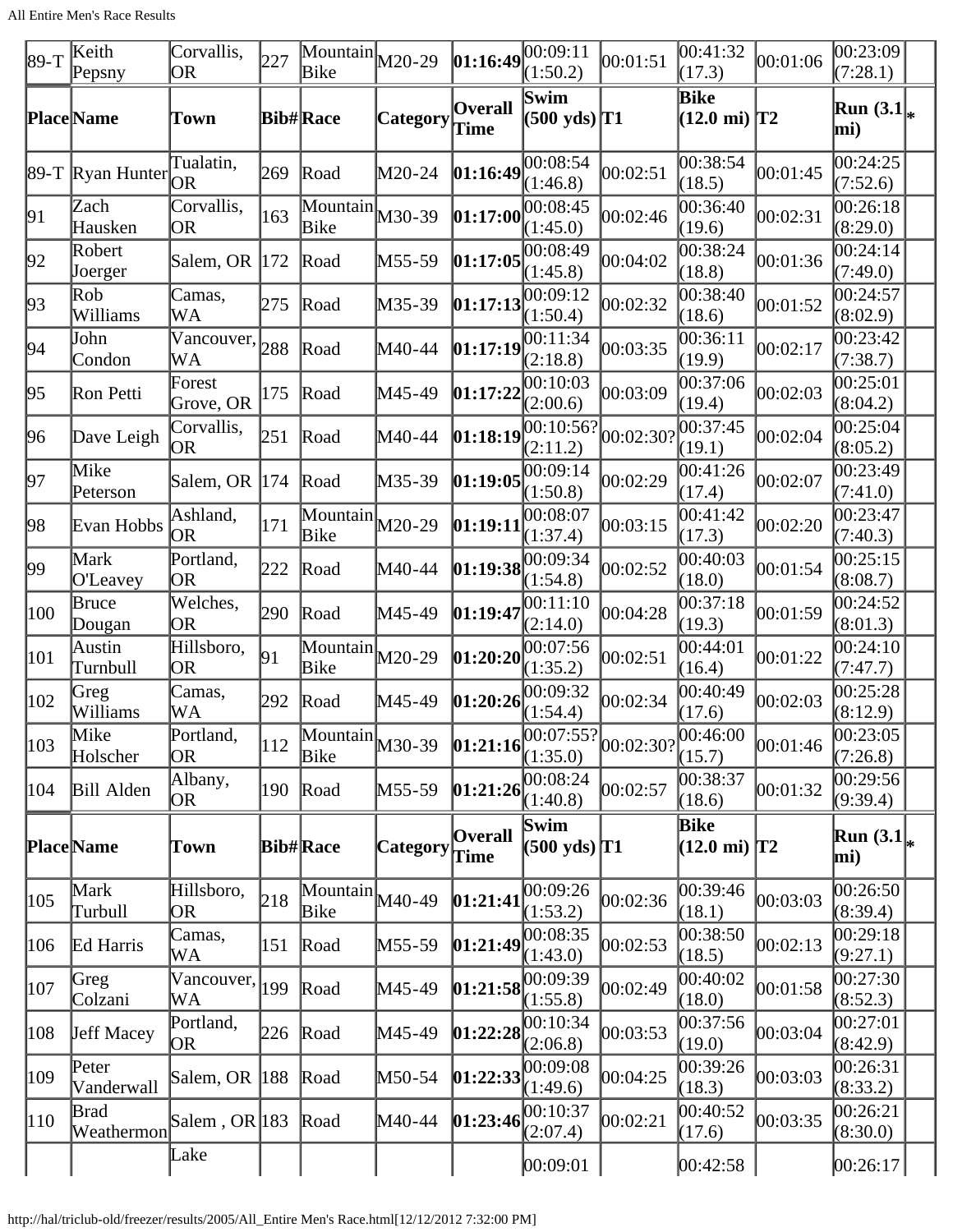All Entire Men's Race Results

|         | OR                                                                                                                                                                                                                                                                                                                                                                                                                                       | 182                                                                                                                             |                  |                                                                                                                                                                                         |                                                                                                                                                                                                                                                                                                                   |                                                                                                                                                                                                                                                                                                                                     |                                                                                                                                                               | (16.8)                                          |                                                                                                                                                                               | (8:28.7)                                                                                                                                                                                                                                                                     |                                                                                           |
|---------|------------------------------------------------------------------------------------------------------------------------------------------------------------------------------------------------------------------------------------------------------------------------------------------------------------------------------------------------------------------------------------------------------------------------------------------|---------------------------------------------------------------------------------------------------------------------------------|------------------|-----------------------------------------------------------------------------------------------------------------------------------------------------------------------------------------|-------------------------------------------------------------------------------------------------------------------------------------------------------------------------------------------------------------------------------------------------------------------------------------------------------------------|-------------------------------------------------------------------------------------------------------------------------------------------------------------------------------------------------------------------------------------------------------------------------------------------------------------------------------------|---------------------------------------------------------------------------------------------------------------------------------------------------------------|-------------------------------------------------|-------------------------------------------------------------------------------------------------------------------------------------------------------------------------------|------------------------------------------------------------------------------------------------------------------------------------------------------------------------------------------------------------------------------------------------------------------------------|-------------------------------------------------------------------------------------------|
|         | Corvallis,<br><b>OR</b>                                                                                                                                                                                                                                                                                                                                                                                                                  | 276                                                                                                                             |                  |                                                                                                                                                                                         |                                                                                                                                                                                                                                                                                                                   | (2:19.8)                                                                                                                                                                                                                                                                                                                            |                                                                                                                                                               | 00:43:04<br>(16.7)                              |                                                                                                                                                                               | 00:23:14<br>(7:29.7)                                                                                                                                                                                                                                                         |                                                                                           |
|         | Eugene,<br>OR                                                                                                                                                                                                                                                                                                                                                                                                                            | 296                                                                                                                             |                  | M40-44                                                                                                                                                                                  |                                                                                                                                                                                                                                                                                                                   | 00:12:04<br>(2:24.8)                                                                                                                                                                                                                                                                                                                | 00:03:37                                                                                                                                                      | 00:40:03                                        | 00:02:38                                                                                                                                                                      | 00:26:04<br>(8:24.5)                                                                                                                                                                                                                                                         |                                                                                           |
|         | Corvallis,<br>OR                                                                                                                                                                                                                                                                                                                                                                                                                         | l8                                                                                                                              | Bike             |                                                                                                                                                                                         |                                                                                                                                                                                                                                                                                                                   |                                                                                                                                                                                                                                                                                                                                     | 00:02:48                                                                                                                                                      | 00:46:53                                        |                                                                                                                                                                               | 00:27:15<br>(8:47.4)                                                                                                                                                                                                                                                         |                                                                                           |
|         |                                                                                                                                                                                                                                                                                                                                                                                                                                          | 198                                                                                                                             | <b>Bike</b>      |                                                                                                                                                                                         |                                                                                                                                                                                                                                                                                                                   | 00:10:03<br>(2:00.6)                                                                                                                                                                                                                                                                                                                | 00:04:06                                                                                                                                                      | 00:43:44<br>(16.5)                              |                                                                                                                                                                               | 00:25:13<br>(8:08.1)                                                                                                                                                                                                                                                         |                                                                                           |
| Carlos  | Central                                                                                                                                                                                                                                                                                                                                                                                                                                  | 274                                                                                                                             | <b>Bike</b>      |                                                                                                                                                                                         |                                                                                                                                                                                                                                                                                                                   | 00:10:39<br>(2:07.8)                                                                                                                                                                                                                                                                                                                | 00:03:20                                                                                                                                                      | 00:42:36<br>(16.9)                              |                                                                                                                                                                               | 00:26:38<br>(8:35.5)                                                                                                                                                                                                                                                         |                                                                                           |
|         | Oregon                                                                                                                                                                                                                                                                                                                                                                                                                                   | 305                                                                                                                             |                  |                                                                                                                                                                                         |                                                                                                                                                                                                                                                                                                                   | 00:11:06<br>(2:13.2)                                                                                                                                                                                                                                                                                                                | 00:02:55                                                                                                                                                      | 00:40:03                                        |                                                                                                                                                                               | 00:29:13<br>(9:25.5)                                                                                                                                                                                                                                                         |                                                                                           |
|         | Portland,<br>OR                                                                                                                                                                                                                                                                                                                                                                                                                          | 266                                                                                                                             |                  | M30-34                                                                                                                                                                                  |                                                                                                                                                                                                                                                                                                                   | 00:13:02<br>(2:36.4)                                                                                                                                                                                                                                                                                                                | 00:04:02                                                                                                                                                      | 00:37:38<br>(19.1)                              | 00:01:52                                                                                                                                                                      | 00:30:11<br>(9:44.2)                                                                                                                                                                                                                                                         |                                                                                           |
|         | Corvallis,<br>OR                                                                                                                                                                                                                                                                                                                                                                                                                         | 263                                                                                                                             |                  |                                                                                                                                                                                         |                                                                                                                                                                                                                                                                                                                   | (2:11.0)                                                                                                                                                                                                                                                                                                                            | 00:03:50                                                                                                                                                      | 00:40:26                                        |                                                                                                                                                                               | (9:20.0)                                                                                                                                                                                                                                                                     |                                                                                           |
|         | Town                                                                                                                                                                                                                                                                                                                                                                                                                                     |                                                                                                                                 |                  |                                                                                                                                                                                         |                                                                                                                                                                                                                                                                                                                   |                                                                                                                                                                                                                                                                                                                                     |                                                                                                                                                               |                                                 |                                                                                                                                                                               | Run $(3.1)_{*}$                                                                                                                                                                                                                                                              |                                                                                           |
|         | Donald,<br>OR                                                                                                                                                                                                                                                                                                                                                                                                                            | 267                                                                                                                             |                  |                                                                                                                                                                                         |                                                                                                                                                                                                                                                                                                                   | 00:08:55<br>(1:47.0)                                                                                                                                                                                                                                                                                                                | 00:03:39                                                                                                                                                      | 00:43:33<br>(16.5)                              | 00:02:34                                                                                                                                                                      | 00:28:13<br>(9:06.1)                                                                                                                                                                                                                                                         |                                                                                           |
|         | Corvallis,<br>OR                                                                                                                                                                                                                                                                                                                                                                                                                         | 170                                                                                                                             |                  |                                                                                                                                                                                         |                                                                                                                                                                                                                                                                                                                   | 00:08:52<br>(1:46.4)                                                                                                                                                                                                                                                                                                                | 00:02:49                                                                                                                                                      | 00:44:11                                        |                                                                                                                                                                               | 00:29:57<br>(9:39.7)                                                                                                                                                                                                                                                         |                                                                                           |
| Timothy | Auburn,<br>WA                                                                                                                                                                                                                                                                                                                                                                                                                            | 236                                                                                                                             |                  |                                                                                                                                                                                         |                                                                                                                                                                                                                                                                                                                   | 00:08:43<br>(1:44.6)                                                                                                                                                                                                                                                                                                                | 00:03:13                                                                                                                                                      | 00:45:14<br>(15.9)                              | 00:02:41                                                                                                                                                                      | 00:28:09<br>(9:04.8)                                                                                                                                                                                                                                                         |                                                                                           |
|         | Sun River,<br><b>OR</b>                                                                                                                                                                                                                                                                                                                                                                                                                  | 230                                                                                                                             |                  |                                                                                                                                                                                         |                                                                                                                                                                                                                                                                                                                   | (1:52.0)                                                                                                                                                                                                                                                                                                                            | 00:03:10                                                                                                                                                      | 00:41:42<br>(17.3)                              | 00:02:52                                                                                                                                                                      | (10:00.0)                                                                                                                                                                                                                                                                    |                                                                                           |
|         | Albany,<br>OR                                                                                                                                                                                                                                                                                                                                                                                                                            | 301                                                                                                                             |                  | M50-54                                                                                                                                                                                  |                                                                                                                                                                                                                                                                                                                   | 00:12:36<br>(2:31.2)                                                                                                                                                                                                                                                                                                                | 00:06:12                                                                                                                                                      | 00:43:03<br>(16.7)                              |                                                                                                                                                                               | 00:24:59<br>(8:03.5)                                                                                                                                                                                                                                                         |                                                                                           |
|         | Corvallis,<br>OR                                                                                                                                                                                                                                                                                                                                                                                                                         |                                                                                                                                 |                  |                                                                                                                                                                                         |                                                                                                                                                                                                                                                                                                                   | (2:09.2)                                                                                                                                                                                                                                                                                                                            | 00:02:38                                                                                                                                                      |                                                 |                                                                                                                                                                               | (8:46.5)                                                                                                                                                                                                                                                                     |                                                                                           |
|         | Beaverton,                                                                                                                                                                                                                                                                                                                                                                                                                               | 270                                                                                                                             |                  | M35-39                                                                                                                                                                                  |                                                                                                                                                                                                                                                                                                                   | 00:13:13<br>(2:38.6)                                                                                                                                                                                                                                                                                                                | 00:03:28                                                                                                                                                      | 00:37:20                                        |                                                                                                                                                                               | 00:32:15<br>(10:24.2)                                                                                                                                                                                                                                                        |                                                                                           |
|         | Corvallis,<br>0R                                                                                                                                                                                                                                                                                                                                                                                                                         | 287                                                                                                                             |                  |                                                                                                                                                                                         |                                                                                                                                                                                                                                                                                                                   | 00:12:12<br>(2:26.4)                                                                                                                                                                                                                                                                                                                | 00:05:10                                                                                                                                                      | 00:42:32                                        |                                                                                                                                                                               | (8:58.4)                                                                                                                                                                                                                                                                     |                                                                                           |
|         | Portland,<br>OR                                                                                                                                                                                                                                                                                                                                                                                                                          | 280                                                                                                                             |                  | M40-44                                                                                                                                                                                  |                                                                                                                                                                                                                                                                                                                   | 00:12:02<br>(2:24.4)                                                                                                                                                                                                                                                                                                                | 00:04:13                                                                                                                                                      | 00:40:32                                        |                                                                                                                                                                               | 00:31:47<br>(10:15.2)                                                                                                                                                                                                                                                        |                                                                                           |
|         | Camas,<br>WA                                                                                                                                                                                                                                                                                                                                                                                                                             | 297                                                                                                                             |                  | M35-39                                                                                                                                                                                  |                                                                                                                                                                                                                                                                                                                   | 00:14:37<br>(2:55.4)                                                                                                                                                                                                                                                                                                                | 00:04:16                                                                                                                                                      | 00:38:29                                        |                                                                                                                                                                               | 00:31:29<br>(10:09.4)                                                                                                                                                                                                                                                        |                                                                                           |
|         | Camas,<br>WА                                                                                                                                                                                                                                                                                                                                                                                                                             | 143                                                                                                                             |                  |                                                                                                                                                                                         |                                                                                                                                                                                                                                                                                                                   | 00:07:42<br>(1:32.4)                                                                                                                                                                                                                                                                                                                | 00:02:57                                                                                                                                                      | 00:45:15                                        |                                                                                                                                                                               | (11:06.5)                                                                                                                                                                                                                                                                    |                                                                                           |
|         |                                                                                                                                                                                                                                                                                                                                                                                                                                          | 87                                                                                                                              |                  |                                                                                                                                                                                         |                                                                                                                                                                                                                                                                                                                   | 00:08:11<br>(1:38.2)                                                                                                                                                                                                                                                                                                                | 00:03:26                                                                                                                                                      | 00:46:28                                        |                                                                                                                                                                               | 00:33:54<br>(10:56.1)                                                                                                                                                                                                                                                        |                                                                                           |
|         | OR                                                                                                                                                                                                                                                                                                                                                                                                                                       | $\beta$ 15                                                                                                                      |                  |                                                                                                                                                                                         |                                                                                                                                                                                                                                                                                                                   | 00:13:46<br>(2:45.2)                                                                                                                                                                                                                                                                                                                | 00:06:04                                                                                                                                                      | 00:52:18                                        |                                                                                                                                                                               | 00:21:18<br>(6:52.3)                                                                                                                                                                                                                                                         |                                                                                           |
|         | Corvallis,<br>OR                                                                                                                                                                                                                                                                                                                                                                                                                         | 223                                                                                                                             |                  | M45-49                                                                                                                                                                                  |                                                                                                                                                                                                                                                                                                                   | (2:18.0)                                                                                                                                                                                                                                                                                                                            | 00:05:27                                                                                                                                                      | 00:44:05                                        |                                                                                                                                                                               | 00:31:16<br>(10:05.2)                                                                                                                                                                                                                                                        |                                                                                           |
|         | OR)                                                                                                                                                                                                                                                                                                                                                                                                                                      | 262                                                                                                                             |                  |                                                                                                                                                                                         |                                                                                                                                                                                                                                                                                                                   | 00:11:14<br>(2:14.8)                                                                                                                                                                                                                                                                                                                | 00:05:01                                                                                                                                                      | 00:44:23                                        |                                                                                                                                                                               | (10:21.9)                                                                                                                                                                                                                                                                    |                                                                                           |
|         | Roger<br>Wong<br>Eric<br>DeFreest<br>Charlie<br>Hinckle<br>Dan Clark<br>Valazquez<br>Matt<br><b>Blevins</b><br>Stephen<br>Conner<br><b>Place</b> Name<br>Russ<br>Bohnert<br>Robert<br>Gruber<br>Dodd<br>Andy Smith<br>Don Recek<br>Matt<br>Thorburn<br><b>J</b> eff<br>Mendenhall<br>Chuck Shell<br>Kevin<br>Coulter<br>Scott Duer<br>Tom<br>Dyehouse<br><b>Jim Phillips</b><br>Marty<br>Tassoni<br>Charles<br>Heiser<br>Bart<br>Swanson | John Turner Oswego,<br>Point, OR<br>Troy Palmer<br>City, OR<br>OR <sub>1</sub><br>Eugene,<br><b>JOR</b><br>Portland,<br>Eugene, | Salem, OR<br>284 | Road<br>Road<br>Road<br>Road<br>Road<br>Road<br><b>Bib#Race</b><br>Road<br>Road<br>Road<br>Road<br>Road<br>Bike<br>Road<br>Road<br>Road<br>Road<br>Road<br>Bike<br>Road<br>Road<br>Road | $M35-39$<br>M40-44<br>$\boxed{\text{Mountain}}$ $M15-19$<br>$\overline{\text{Mountain}}$ M50-59<br>$\overline{\text{Mountain}}$ M30-39<br>M40-44<br>M35-39<br>M40-44<br>M20-24<br>M25-29<br>M50-54<br>Mountain <sub>M30-39</sub><br>M55-59<br>M40-44<br>$\overline{\text{Mountain}}$ $M40-49$<br>M60-64<br>M55-59 | [01:24:1]<br> 01:24:26<br> 01:24:47<br> 01:25:09<br> 01:25:14<br>[01:25:36]<br>01:26:45<br> 01:26:49 <br><b>Overall</b><br>$  \text{Category}  $ Time<br> 01:26:54<br> 01:27:42<br>[01:28:00]<br>01:28:04<br> 01:28:27<br>[01:28:45]<br> 01:29:53<br>[01:31:11]<br>[01:32:12]<br> 01:33:52<br>[01:36:13]<br>[01:36:14]<br>[01:36:2] | $ 01:23:51 _{(1:48.2)}$<br>00:11:39<br>00:06:33<br>(1:18.6)<br>00:10:55<br>Swim<br>00:09:20<br>$\left 01:28:28\right _0^{00:10:46}$<br>[01:32:59]<br>00:11:30 | 00:03:56 <br>00:04:58<br>$(500 \text{ yds})$ T1 | (18.0)<br>(15.4)<br>(18.0)<br>(17.8)<br><b>Bike</b><br>(16.3)<br>00:46:24<br>(15.5)<br>(19.3)<br>(16.9)<br>(17.8)<br>(18.7)<br>(15.9)<br>(15.5)<br>(13.8)<br>(16.3)<br>(16.2) | 00:01:39<br> 00:01:16<br> 00:01:18<br> 00:02:03<br> 00:02:01<br>[00:02:19]<br> 00:02:42<br>$(12.0 \text{ mi})$ T2<br> 00:01:53<br>00:01:37<br>00:01:28<br> 00:02:29<br> 00:02:10<br>00:02:37<br> 00:03:21<br> 00:02:39<br> 00:01:53<br>[00:02:47]<br> 00:03:56 <br> 00:03:35 | 00:28:56<br>mi)<br>00:31:00<br>$\overline{00:}27:12$<br>00:27:49<br>00:34:26<br> 00:32:08 |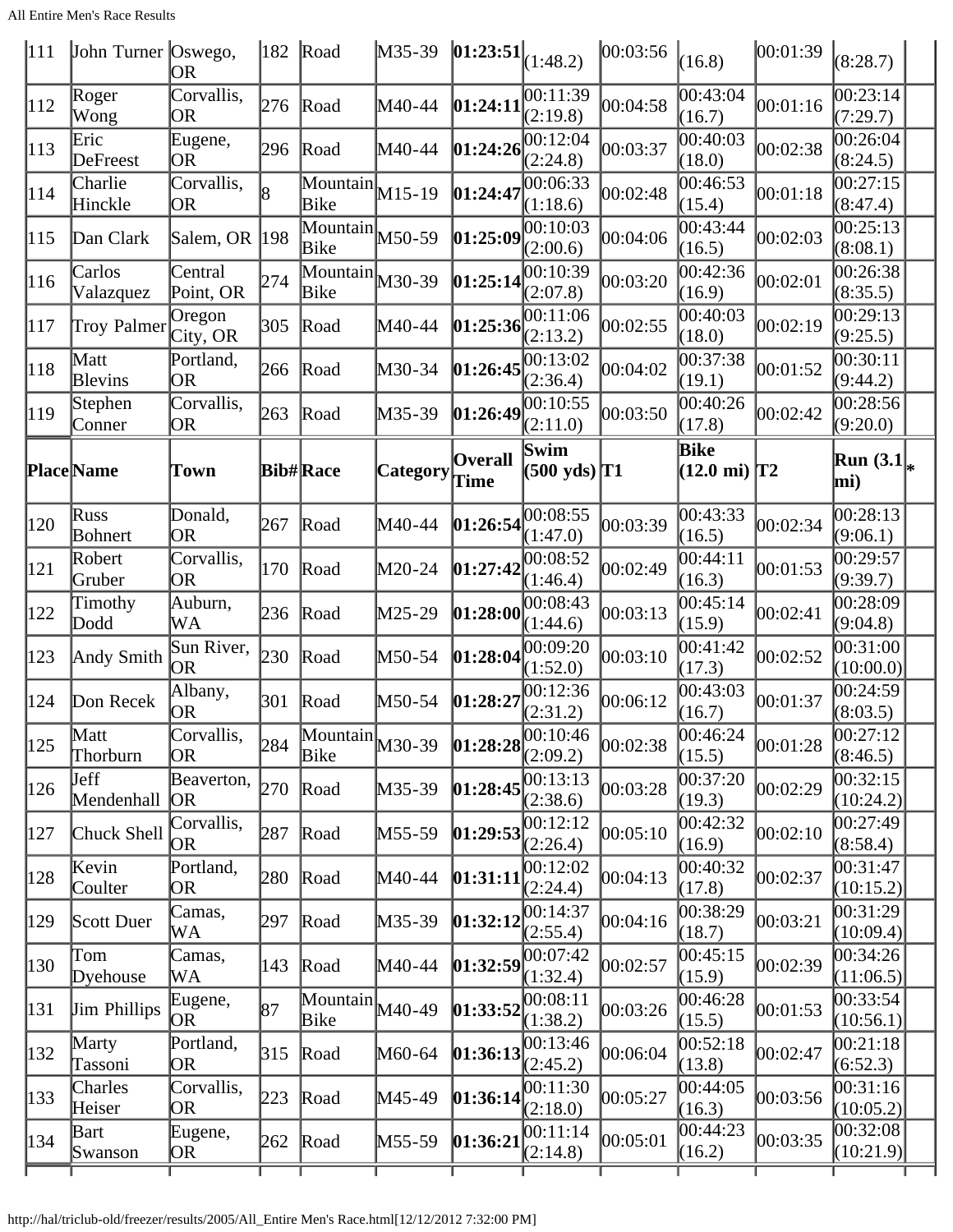|     | <b>Place</b> Name        | Town                    |     | <b>Bib#Race</b>                                      | Category        | <b>Overall</b><br>Time | Swim<br>$(500 \text{ yds})$ T1                                    |           | Bike<br>$(12.0 \text{ mi})$ T2        |                     | Run $(3.1)_{*}$<br>mi) |         |
|-----|--------------------------|-------------------------|-----|------------------------------------------------------|-----------------|------------------------|-------------------------------------------------------------------|-----------|---------------------------------------|---------------------|------------------------|---------|
| 135 | Rob Norton Salem, OR 156 |                         |     | Road                                                 | M30-34          | 01:38:35               | 00:26:01<br>(5:12.2)                                              | 00:03:53  | 00:40:44<br>(17.7)                    | 00:02:27            | 00:25:30<br>(8:13.5)   |         |
| 136 | James<br>Trivett         | Oregon<br>City, OR      | 316 | Mountain M40-49<br>Bike                              |                 | 01:42:26               | 00:08:40<br>(1:44.0)                                              | 00:02:40  | 00:57:34<br>(12.5)                    | 00:01:35            | 00:31:57<br>(10:18.4)  |         |
| 137 | Gary<br><b>Blackham</b>  | Eugene,<br>OR.          | 279 | $\bar{M}$ Ountain $M$ 50-59<br>Bike                  |                 | 01:42:43               | $\overline{00:}17:22?$<br>(3:28.4)                                | 00:02:30? | 00:52:19<br>(13.8)                    | 00:03:09            | 00:27:23<br>(8:50.0)   |         |
| 138 | Paul Ahrens              | Corvallis,<br>OR        | 255 | Road                                                 | M50-54          | 01:46:59               | 00:11:13<br>(2:14.6)                                              | 00:05:16  | 00:52:53<br>(13.6)                    | 00:04:11            | 00:33:26<br>(10:47.1)  |         |
| 139 | Dan de<br>Carbonel       | Salem, OR 308           |     | $\overline{\text{Mountain}}$ $M30-39$<br><b>Bike</b> |                 |                        | $\left 01:47:00\right  \right  \left 00:12:26\right $<br>(2:29.2) | 00:04:54  | 00:50:46<br>(14.2)                    | 00:01:47            | 00:37:07<br>(11:58.4)  |         |
| 140 | David Davis Salem, OR 69 |                         |     | Road                                                 | M25-29          | 01:54:59               | 00:08:23<br>(1:40.6)                                              | 00:02:41  | 01:14:01?<br>(9.7)                    | 00:02:30?           | 00:27:24<br>(8:50.3)   |         |
|     | Stephan<br>Shoemaker     | Camas,<br>WA            | 187 | Road                                                 | M15-19          |                        | 00:09:04<br>(1:48.8)                                              | 00:02:08  | 00:39:25<br>(18.3)                    | 00:01:06            | 00:08:31<br>(2:44.8)   | dq      |
|     | Dan Schmitt              | Eugene,<br>OR           | 6   | Road                                                 | M30-34          |                        | 00:05:56<br>(1:11.2)                                              | 00:01:18  | 0.37:52<br>(19.0)                     | 00:01:28            | 00:14:13<br>(4:35.2)   | dq      |
|     | Garren<br>Watkins        | Portland,<br>OR         | 28  | Road                                                 | M25-29          |                        | 00:06:22<br>(1:16.4)                                              | 00:01:13  | ΝO<br>TIME#?<br>(0)                   | $ 00:02:30?$ TIME#? | NΟ<br>(0)              | $\ln f$ |
|     | Jeremy<br>Amberson       | Missoula,<br>MТ         | 100 | Road                                                 | M25-29          |                        | 00:09:48<br>(1:57.6)                                              | 00:01:11  | ΝO<br>TIME#?<br>(0)                   | 00:02:30? TIME#?    | NΟ<br>(0)              | $\ln f$ |
|     | Samuel<br>Jackson        | Portland,<br>OR.        | 181 | Road                                                 | M25-29          |                        | 00:07:53<br>(1:34.6)                                              | 00:03:05  | ΝO<br>TIME#?<br>(0)                   | $[00:02:30?$ TIME#? | NΟ<br>(0)              | $\ln f$ |
|     | Nick Alden               | Corvallis,<br><b>OR</b> | 11  | Road                                                 | M20-24          |                        |                                                                   |           |                                       |                     |                        | dnp     |
|     | Rob<br>Williams          | Portland,<br><b>OR</b>  | 17  | Road                                                 | M30-34          |                        |                                                                   |           |                                       |                     |                        | dnp     |
|     | Scott<br>Metzler         | Eugene,<br>0R           | 26  | Road                                                 | M40-44          |                        |                                                                   |           |                                       |                     |                        | dnp     |
|     | Michael<br>McPherson     | Corvallis,<br><b>OR</b> | 82  | Road                                                 | M45-49          |                        |                                                                   |           |                                       |                     |                        | dnp     |
|     | <b>Place</b> Name        | Town                    |     | <b>Bib#Race</b>                                      | <b>Category</b> | <b>Overall</b><br>Time | <b>Swim</b><br>$(500 \text{ yds})$ T1                             |           | <b>Bike</b><br>$(12.0 \text{ mi})$ T2 |                     | Run $(3.1)$<br>mi)     |         |
|     | Gregory<br>Stewart       | Corvallis,<br>OR.       | 90  | $\overline{\text{Mountain}}$ $M30-39$<br>Bike        |                 |                        |                                                                   |           |                                       |                     |                        | dnp     |
|     | Mark<br>O'Leavey         | Portland,<br>OR.        | 131 | Road                                                 | M40-44          |                        |                                                                   |           |                                       |                     |                        | dnp     |
|     | Charlie<br>Brickman      | Ashland,<br><b>OR</b>   | 138 | Road                                                 | M25-29          |                        |                                                                   |           |                                       |                     |                        | dnp     |
|     | Rudy<br>Miniutti         | Kelso, WA $ 155$        |     | Road                                                 | M50-54          |                        |                                                                   |           |                                       |                     |                        | dnp     |
|     | Josh Norris              | Corvallis,<br>OR.       | 212 | $\overline{\text{Mountain}}$ $M20-29$<br>Bike        |                 |                        |                                                                   |           |                                       |                     |                        | dnp     |
|     | Randy<br>Wilson          | Oregon<br>City, OR      | 220 | Road                                                 | M55-59          |                        |                                                                   |           |                                       |                     |                        | dnp     |
|     |                          |                         |     |                                                      |                 |                        |                                                                   |           |                                       |                     |                        |         |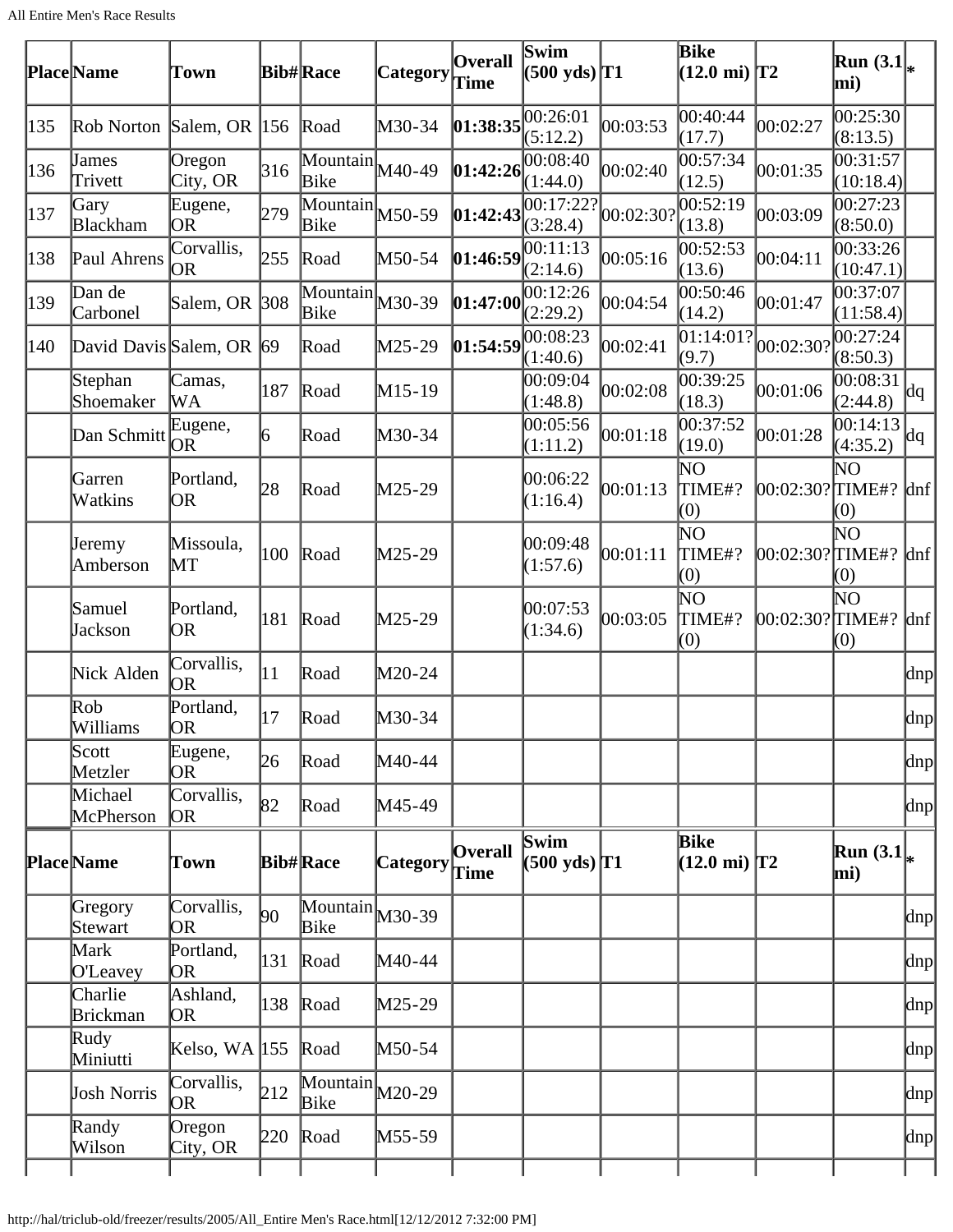| <b>Brooke</b><br>Holstedt | Salem, OR 224 Road                                    |     |      | $M55-59$ |  |  |  | dnp |
|---------------------------|-------------------------------------------------------|-----|------|----------|--|--|--|-----|
| Justin<br><b>Baxter</b>   | Portland,<br>OR                                       | 265 | Road | $M30-34$ |  |  |  | dnp |
| Michael<br>McNickle       | $\sqrt{100}$ Vancouver, 309   $\sqrt{P}$<br><b>WA</b> |     | Road | $M35-39$ |  |  |  | dnp |

**NOTE:** If your race number was not recorded at one of the timing checkpoints, your transition time is estimated at 2:30. This also causes your bike, swim, or run time to be estimated. When this occurs, a question mark (?) follows the estimated times.

Category Abbreviations: "M15-19" means "Male 15-19" "M20-24" means "Male 20-24" "M20-29" means "Male 20-29" "M25-29" means "Male 25-29" "M30-34" means "Male 30-34" "M30-39" means "Male 30-39" "M35-39" means "Male 35-39" "M40-44" means "Male 40-44" "M40-49" means "Male 40-49" "M45-49" means "Male 45-49" "M50-54" means "Male 50-54" "M50-59" means "Male 50-59" "M55-59" means "Male 55-59" "M60-64" means "Male 60-64"

Created by Aaron Wangberg. Please email any changes/modifications to aaronwangberg@yahoo.com. Thank you.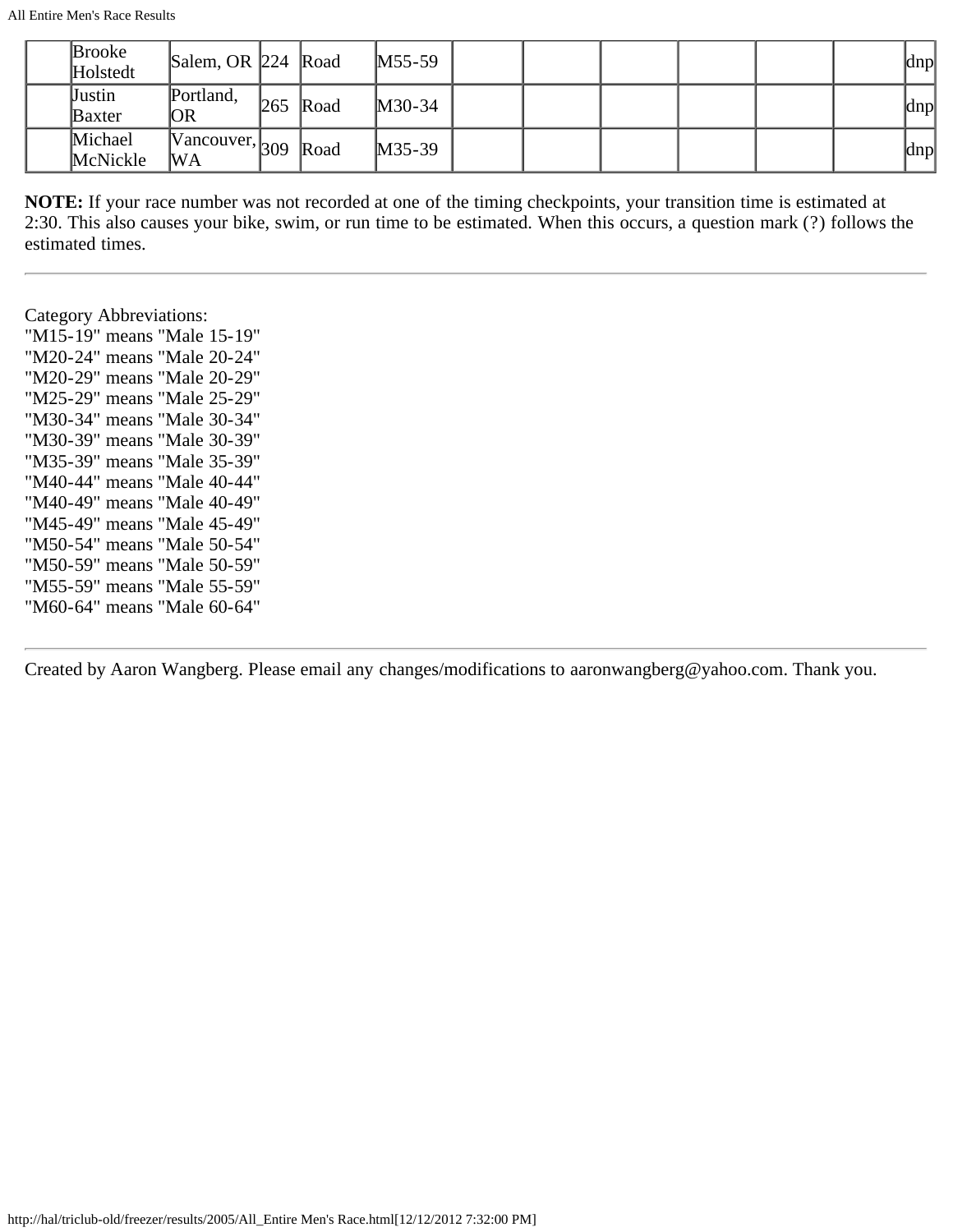### **All Results for Entire Women's Race April 2, 2005**

<span id="page-24-0"></span>

|              | Place Name             | Town                    |                  | <b>Bib#Race</b> | Category         | <b>Overall</b><br><b>Time</b> | Swim<br>$(500 \text{ yds})$ <sup>T1</sup> |           | Bike<br>(12.0)<br>mi) | T2                                        | <b>Run</b> (3.1)<br>mi) |  |
|--------------|------------------------|-------------------------|------------------|-----------------|------------------|-------------------------------|-------------------------------------------|-----------|-----------------------|-------------------------------------------|-------------------------|--|
| $\mathbf{1}$ | Emily<br>Herndon       | Missoula,<br>MT         | 31               | Road            | F25-29           | 01:02:39                      | 00:07:14<br>(1:26.8)                      | 00:01:18  | 00:32:41<br>(22.0)    | 00:01:21                                  | 00:20:05<br>(6:28.7)    |  |
| 2            | Robyn<br>Wangberg      | Corvallis,<br> OR       | 39               | Road            | $F25-29$         | 01:02:44                      | 00:07:18<br>(1:27.6)                      | 00:01:33  | (21.3)                | $\overline{00:33:44}_{00:01:28}$          | 00:18:41<br>(6:01.6)    |  |
| $\beta$      | Kelly<br>Hovland       | Portland, OR 68         |                  | Road            | F30-34           | 01:07:02                      | 00:08:05<br>(1:37.0)                      | 00:01:36  | 00:36:10 <br>(19.9)   | 00:01:36                                  | 00:19:35<br>(6:19.0)    |  |
| 4            | Lauren<br>Thies        | Portland, OR  4         |                  | Road            | $F25-29$         | 01:07:29                      | 00:05:36<br>(1:07.2)                      | 00:02:35  | 00:35:51<br>(20.1)    | 00:01:38                                  | 00:21:49<br>(7:02.3)    |  |
| 5            | Megan<br>Banks         | Eugene, OR              | 101              | Road            | F35-39           | 01:07:34                      | 00:08:09<br>(1:37.8)                      | 00:02:03  | (21.0)                | $\frac{22}{00:34:18} 00:01:45$            | 00:21:19<br>(6:52.6)    |  |
| 6            | Jane Higdon Eugene, OR |                         | $\vert 51 \vert$ | Road            | F45-49           | 01:07:48                      | 00:07:46<br>(1:33.2)                      | 00:02:05  | 00:34:39 <br>(20.8)   | 00:02:16                                  | 00:21:02<br>(6:47.1)    |  |
| 7            | Susanna<br>Julber      | Springfield,<br> OR     | 99               | Road            | F35-39           | 01:07:52                      | 00:08:20<br>(1:40.0)                      | 00:01:45  | (21.2)                | $\overline{00:33:56}$ <sub>00:01:40</sub> | 00:22:11<br>(7:09.4)    |  |
| 8            | Sandra<br>Uesugi       | Corvallis,<br>OR        | 23               | Road            | F30-34           | 01:08:24                      | 00:06:55<br>(1:23.0)                      | 00:01:07  | (20.6)                | $\frac{22}{00:35:02}$ <sub>00:01:20</sub> | 00:24:00<br>(7:44.5)    |  |
| þ.           | Stephanie<br>Snyder    | Salem, OR               | 158              | Road            | F35-39           | 01:10:15                      | 00:08:45<br>(1:45.0)                      | 00:03:33  | 00:36:12 <br>(19.9)   | 00:02:30                                  | 00:19:15<br>(6:12.6)    |  |
| 10           | Allison<br>Schaub      | Portland, OR 96         |                  | Road            | F25-29           | 01:10:19                      | 00:08:27<br>(1:41.4)                      | 00:02:37  | 00:35:47<br>(20.1)    | 00:01:41                                  | 00:21:47<br>(7:01.6)    |  |
| $ 11\rangle$ | Kathryn<br>Stevenson   | Lake<br>Oswego, OR      | 14               | Road            | $F15-19$         | 01:10:39                      | 00:06:07<br>(1:13.4)                      | 00:01:19  | 00:36:49 <br>(19.6)   | 00:01:31                                  | 00:24:53<br>(8:01.6)    |  |
| 12           | Marjon<br>Walrod       | Portland, OR 231        |                  | Road            | F25-29           | 01:10:43                      | 00:08:28<br>(1:41.6)                      | 00:02:25  | [00:33:26]<br>(21.5)  | 00:02:38                                  | 00:23:46<br>(7:40.0)    |  |
| $ 13\rangle$ | Lauren<br>Murphy       | Eugene, OR              | $ 43\rangle$     | Road            | $F20-24$         | 01:10:52                      | 00:07:31<br>(1:30.2)                      | 00:01:37  | (19.2)                | $\overline{00:37:30}$ <sub>00:01:50</sub> | 00:22:24<br>(7:13.5)    |  |
| $ 14\rangle$ | Mary<br>Leedahl        | Crescent<br>City, CA    | 19               | Road            | F20-24           | 01:10:56                      | 00:06:17<br>(1:15.4)                      | 00:02:12  | 00:37:19 <br>(19.3)   | 00:01:49                                  | 00:23:19<br>(7:31.3)    |  |
|              | <b>Place</b> Name      | Town                    |                  | <b>Bib#Race</b> | Category Overall |                               | Swim<br>$(500 \text{ yds})$ <sup>T1</sup> |           | Bike<br>(12.0)<br>mi) | T2                                        | Run(3.1)<br>mi)         |  |
| $ 15\rangle$ | Zuzana<br>Vejlupkova   | Corvallis,<br><b>OR</b> | 98               | Road            | F35-39           | [01:11:29]                    | 00:07:53<br>(1:34.6)                      | 00:02:27  | (18.7)                | $\overline{00:38:28}$ <sub>00:01:07</sub> | 00:21:34<br>(6:57.4)    |  |
| $ 16-T$      | Denise<br>Croucher     | Brush<br>Prairie, WA    | 105              | Road            | F40-44           | 01:11:41                      | 00:08:07?<br>(1:37.4)                     | 00:02:30? | (20.6)                | $\overline{00:34:59}$ 00:02:03            | 00:24:02<br>(7:45.2)    |  |
| $ 16-T$      | Kristina<br>Rand       | Eugene, OR              | 125              | Road            | F20-24           | [01:11:41]                    | 00:08:33<br>(1:42.6)                      | 00:01:35  | (18.3)                | $\overline{00:39:20}$ <sub>00:01:40</sub> | 00:20:33<br>(6:37.7)    |  |
| 18           | Matea<br>Haugen        | Eugene, OR              | 207              | Road            | F20-24           | [01:11:54]                    | 00:08:57<br>(1:47.4)                      | 00:02:06  | (18.6)                | $\overline{00:38:38}$ 00:01:39            | 00:20:34<br>(6:38.1)    |  |
| 19           | Janna<br>Hickerson     | Corvallis,<br>OR.       | 13               | Road            | $F20-24$         | 01:12:00                      | 00:06:31<br>(1:18.2)                      | 00:01:27  | 00:38:21<br>(18.8)    | 00:01:34                                  | 00:24:07<br>(7:46.8)    |  |
| 20           | <b>KC</b> Frederic     | Corvallis,<br>OR        | 46               | Road            | F20-24           | [01:12:03]                    | 00:07:58<br>(1:35.6)                      | 00:02:08  | (18.2)                | $\overline{00:39:35}$ <sub>00:01:03</sub> | 00:21:19<br>(6:52.6)    |  |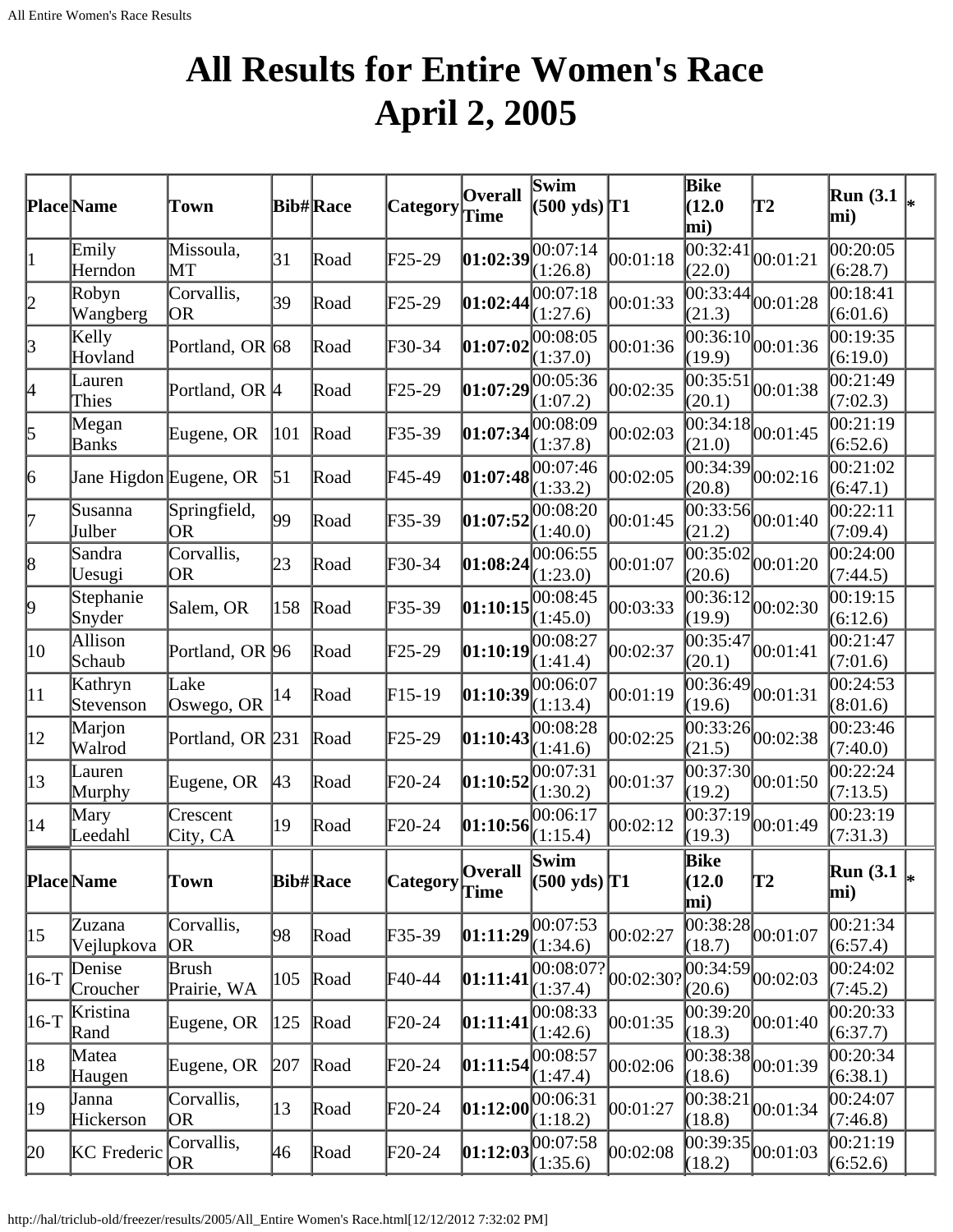| 21               | Joanna<br>Mensher                | Portland, OR $ 164 $        |              | Road                                        | $\text{F25-29}$ | 01:12:07               | 00:08:57<br>(1:47.4)           | 00:01:59  | (19.2)                           | 00:37:27 00:01:55                         | 00:21:49<br>(7:02.3) |  |
|------------------|----------------------------------|-----------------------------|--------------|---------------------------------------------|-----------------|------------------------|--------------------------------|-----------|----------------------------------|-------------------------------------------|----------------------|--|
| 22               | Gloria Califf Camas, WA          |                             | 65           | Road                                        | F50-54          | 01:12:29               | 00:08:22<br>(1:40.4)           | 00:02:12  | 00:36:22 <br>(19.8)              | 00:01:56                                  | 00:23:37<br>(7:37.1) |  |
| 23               | Tia<br>Williams                  | Corvallis,<br>lOR.          | 49           | Road                                        | F20-24          | 01:13:02               | 00:08:06<br>(1:37.2)           | 00:01:46  | $\overline{00}$ :38:03<br>(18.9) | 00:01:31                                  | 00:23:36<br>(7:36.8) |  |
| 24               | Courtney<br>Niesent              | Forest Grove, $_{20}$<br>WА |              | Road                                        | F20-24          | 01:13:35               | 00:06:38<br>(1:19.6)           | 00:02:40  | (18.3)                           | $\overline{00:39:15}$ <sub>00:01:11</sub> | 00:23:51<br>(7:41.6) |  |
| 25               | Jasmine Fry                      | Corvallis,<br>OR)           | 56           | Road                                        | F20-24          | 01:13:37               | 00:07:08<br>(1:25.6)           | 00:01:50  | $\overline{00:}37:22$<br>(19.3)  | 00:01:57                                  | 00:25:20<br>(8:10.3) |  |
| 26               | Katie<br>Collins                 | Corvallis,<br>OR            | 140          | Road                                        | F25-29          | 01:13:47               | 00:09:30<br>(1:54.0)           | 00:04:51  | (20.8)                           | $\overline{00:34:36}$ 00:01:50            | 00:23:00<br>(7:25.2) |  |
| 27               | Kristin<br>Boock                 | Corvallis,<br>OR            | 22           | Road                                        | F30-34          | 01:14:00               | 00:06:06<br>(1:13.2)           | 00:02:21  | (18.2)                           | $\overline{00:39:30}$ <sub>00:01:46</sub> | 00:24:17<br>(7:50.0) |  |
| 28               | Jeni<br>Chambers                 | Eugene, OR                  | 197          | Road                                        | F30-34          | 01:14:09               | 00:09:51<br>(1:58.2)           | 00:02:31  | [00:37:39]<br>(19.1)             | 00:02:17                                  | 00:21:51<br>(7:02.9) |  |
| 29               | Alison Hyde                      | Corvallis,<br>OR.           | 30           | Road                                        | $F20-24$        | 01:14:14               | 00:06:29<br>(1:17.8)           | 00:02:27  | (17.6)                           | $\overline{00:40:59}$ <sub>00:01:11</sub> | 00:23:08<br>(7:27.7) |  |
|                  | <b>Place</b> Name                | Town                        |              | <b>Bib#Race</b>                             | <b>Category</b> | <b>Overall</b><br>Time | Swim<br>$(500 \text{ yds})$ T1 |           | Bike<br>(12.0)<br>mi)            | T2                                        | Run(3.1)<br>mi)      |  |
| $ 30\rangle$     | Brianna<br>Hoffman               | Corvallis,<br>OR            | 34           | Road                                        | $F15-19$        | 01:14:17               | 00:06:51<br>(1:22.2)           | 00:02:14  | (18.4)                           | $\overline{00:39:06}$ <sub>00:01:16</sub> | 00:24:50<br>(8:00.6) |  |
| 31               | Colleen<br>Sullivan-<br>Price    | Seattle, WA                 | 132          | Road                                        | $F35-39$        | 01:14:27               | 00:08:33<br>(1:42.6)           | 00:03:06  | (19.3)                           | $ 00:37:18 $ $ 00:02:15$                  | 00:23:15<br>(7:30.0) |  |
| 32               | Kat Narus                        | Central<br>Point, OR        | 122          | Road                                        | $F20-24$        | 01:14:38               | 00:08:07?<br>(1:37.4)          | 00:02:30? | [00:38:19]<br>(18.8)             | 00:01:23                                  | 00:24:19<br>(7:50.6) |  |
| $\vert 33 \vert$ | Pamela<br>Johnson                | Valparaiso,<br>lΜ           | 35           | Road                                        | $F15-19$        | 01:14:58               | 00:06:44<br>(1:20.8)           | 00:02:00  | 00:39:51<br>(18.1)               | 00:01:38                                  | 00:24:45<br>(7:59.0) |  |
| $\vert$ 34       | Alison<br>Weber                  | Lake<br>Oswego, OR          | 168          | Road                                        | F20-24          | 01:15:14               | 00:09:20<br>(1:52.0)           | 00:03:06  | 00:38:52<br>(18.5)               | 00:01:49                                  | 00:22:07<br>(7:08.1) |  |
| $\vert 35 \vert$ | Melissa<br>Feldberg              | Corvallis,<br>OR            | 147          | Road                                        | $F25-29$        | 01:15:24               | 00:08:44<br>(1:44.8)           | 00:01:46  | [00:38:47]<br>(18.6)             | 00:01:41                                  | 00:24:26<br>(7:52.9) |  |
| $\vert 36 \vert$ | Courtney<br>Ries                 | Portland, OR 234            |              | Road                                        | $\text{F20-24}$ | 01:16:22               | 00:08:55<br>(1:47.0)           | 00:02:40  | (19.7)                           | $\overline{00:36:28}$ 00:02:36            | 00:25:43<br>(8:17.7) |  |
| 37               | Sarah<br>Cypher                  | Portland, OR 141            |              | Road                                        | F20-24          | 01:16:45               | 00:09:15<br>(1:51.0)           | 00:02:57  | 00:36:19 <br>(19.8)              | 00:01:51                                  | 00:26:23<br>(8:30.6) |  |
| 38               | Sarah<br>Mollet                  | Eugene, OR                  | $ 83\rangle$ | Road                                        | F20-24          | 01:17:00               | 00:08:36<br>(1:43.2)           | 00:01:10  | 00:41:23<br>(17.4)               | 00:01:41                                  | 00:24:10<br>(7:47.7) |  |
| 39               | Sara<br>Williamson               | Corvallis,<br><b>OR</b>     | 232          | $\overline{\text{Mountain}}$ F20-29<br>Bike |                 | 01:17:37               | 00:10:05<br>(2:01.0)           | 00:01:56  | [00:41:07]<br>(17.5)             | 00:01:13                                  | 00:23:16<br>(7:30.3) |  |
| 40               | Esther<br>Caballero-<br>Manrique | Springfield,<br> OR         | 127          | Road                                        | F30-34          | 01:17:43               | 00:08:25<br>(1:41.0)           | 00:03:06  | (18.0)                           | $ 00:40:05 _{00:01:22}$                   | 00:24:45<br>(7:59.0) |  |
| 41               | Marcy<br>Croucher                | Camas, WA                   | 289          | Road                                        | F30-34          | 01:17:45               | 00:10:51<br>(2:10.2)           | 00:03:14  | 00:43:32<br>(16.5)               | 00:01:42                                  | 00:18:26<br>(5:56.8) |  |
| 42               | Erin DeGree Eugene, OR           |                             | 107          | Road                                        | F20-24          | [01:19:06]             | 00:07:57<br>(1:35.4)           | 00:02:42  | (17.7)                           | $\overline{00:40:38}$ 00:01:44            | 00:26:05<br>(8:24.8) |  |
| $ 43\rangle$     | Ayre<br>Williamson               | Beaverton,<br> OR           | 120          | Road                                        | F35-39          | [01:19:17]             | 00:07:35? <br>(1:31.0)         | 00:02:30? | 00:39:41<br>(18.1)               | 00:01:58                                  | 00:27:33<br>(8:53.2) |  |
|                  | Molly                            |                             |              |                                             |                 |                        | 00:08:52                       |           | [00:39:52]                       |                                           | 00:25:38             |  |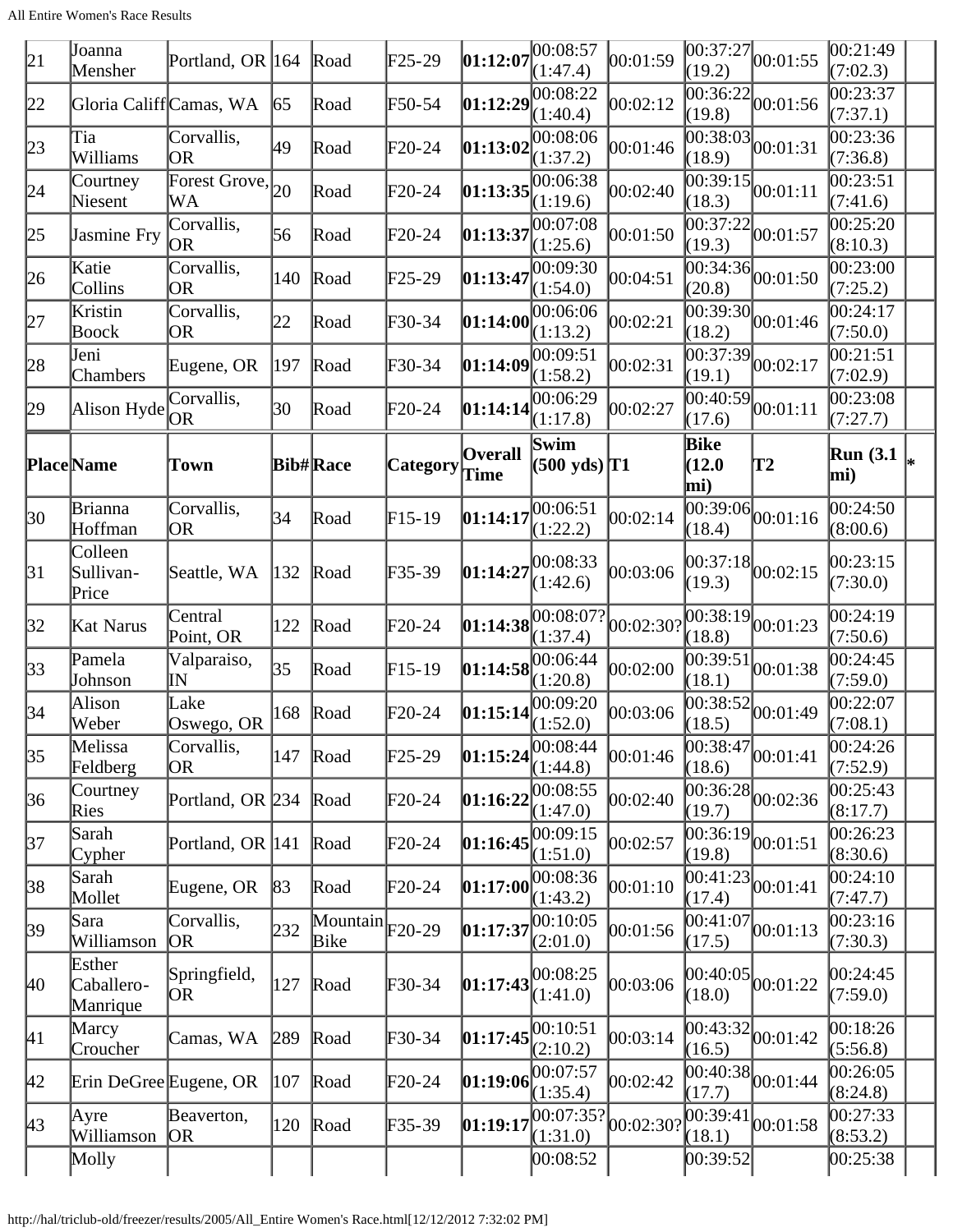| 44               | Schultz                | Portland, OR 229 Road |                 |                                                         | $F20-24$        | $ 01:19:52 _{(1:46.4)}$                |                                | 00:02:55   | (18.1)                       | 00:02:35                                  | (8:16.1)                |    |
|------------------|------------------------|-----------------------|-----------------|---------------------------------------------------------|-----------------|----------------------------------------|--------------------------------|------------|------------------------------|-------------------------------------------|-------------------------|----|
|                  | <b>Place</b> Name      | Town                  |                 | <b>Bib#Race</b>                                         | Category        | <b>Overall</b><br>Time                 | Swim<br>$(500 \text{ yds})$ T1 |            | Bike<br>(12.0)<br>mi)        | T2                                        | <b>Run</b> (3.1<br>mi)  |    |
| 45               | Katie<br>Gillespie     | Portland, OR 149      |                 | Road                                                    | F30-34          | 01:20:01                               | 00:08:36<br>(1:43.2)           | 00:03:30   | (17.7)                       | $\overline{00:40:40}$ <sub>00:02:38</sub> | 00:24:37<br>(7:56.5)    |    |
| 46               | Martha<br>Hotchkiss    | Corvallis,<br>OR.     | 64              | Road                                                    | F35-39          | 01:20:06                               | 00:08:14<br>(1:38.8)           | 00:03:28   | 00:41:41<br>(17.3)           | 00:02:30?                                 | 00:24:13?<br>(7:48.7)   |    |
| 47               | Mary Lou<br>O'Halloran | Portland, OR 167      |                 | Road                                                    | F45-49          | 01:20:07                               | 00:09:17<br>(1:51.4)           | 00:02:02   | 00:39:29 <br>(18.2)          | 00:01:43                                  | 00:27:36<br>(8:54.2)    |    |
| 48               | Jessica<br>Hamilton    | Portland, OR 70       |                 | Road                                                    | F30-34          | 01:20:30                               | 00:09:23<br>(1:52.6)           | 00:01:53   | 00:40:11<br>(17.9)           | 00:01:57                                  | 00:27:06<br>(8:44.5)    |    |
| 49               | Rachael<br>Roberts     | Corvallis,<br>OR      | 247             | Road                                                    | $F25-29$        | 01:20:47                               | 00:11:09<br>(2:13.8)           | 00:03:20   | 00:40:24<br>(17.8)           | 00:02:12                                  | 00:23:42<br>(7:38.7)    |    |
| 50               | Beth Casper Salem, OR  |                       | 240             | Road                                                    | F30-34          | 01:20:57                               | 0.08:02<br>(1:36.4)            | 00:02:40   | 00:41:07<br>(17.5)           | 00:01:50                                  | 00:27:18<br>(8:48.4)    |    |
| $\vert 51 \vert$ | Nell<br>Orscheln       | Corvallis,<br>OR      | 29              | Road                                                    | $F25-29$        | [01:21:11]                             | 00:07:07<br>(1:25.4)           | 00:02:18   | (16.8)                       | $\frac{1}{00:42:55}$ <sub>00:01:16</sub>  | 00:27:35<br>(8:53.9)    |    |
| 52               | Sarah<br>Reichle       | Wilsonville,<br>OR.   | 304             | Road                                                    | F30-34          | 01:21:14                               | 00:09:35<br>(1:55.0)           | 00:04:05   | (17.6)                       | $\overline{ 00:40:53 }_{00:01:38}$        | 00:25:03<br>(8:04.8)    |    |
| $\vert 53 \vert$ | Heather<br>Law         | Portland, OR 57       |                 | Road                                                    | F30-34          | 01:21:20                               | 00:08:07<br>(1:37.4)           | 00:03:29   | (18.6)                       | $\overline{00:38:46}$ 00:02:25            | 00:28:33<br>(9:12.6)    |    |
| 54               | Desiree<br>Johnson     | Corvallis,<br> OR     | 128             | Road                                                    | $F25-29$        | $\left 01:21:34\right 00:09:12$        | (1:50.4)                       | 00:03:17   | (16.2)                       | $\overline{00:44:29}$ 00:01:10            | 00:23:26<br>(7:33.5)    |    |
| 55               | Natalie<br>Flindt      | Eugene, OR            | 204             | Road                                                    | $F25-29$        | 01:21:40                               | 00:09:12<br>(1:50.4)           | 00:03:21   | 00:44:34<br>(16.2)           | 00:03:07                                  | 00:21:26<br>(6:54.8)    |    |
| 56               | Julia Bates            | Estacada, OR 184      |                 | Road                                                    | F45-49          | 01:21:41                               | 00:10:07<br>(2:01.4)           | 00:03:34   | 00:39:54<br>(18.0)           | 00:02:29                                  | 00:25:37<br>(8:15.8)    |    |
| 57               | Emilie<br>Miller       | Portland, OR 271      |                 | Road                                                    | $F25-29$        | 01:21:45                               | 00:09:34<br>(1:54.8)           | 00:05:30   | (15.9)                       | $\overline{00:45:22}\vert_{00:01:34}$     | 00:19:45<br>(6:22.3)    |    |
| 58               | Lauren<br>Edmiston     | Brush<br>Prairie, WA  |                 | 145 Road                                                | F40-44          | <b>01:22:05</b> $00:08:59$<br>(1:47.8) |                                | 00:03:01   | (17.8)                       | $\overline{00:40:30}$ <sub>00:02:11</sub> | 00:27:24<br>(8:50.3)    |    |
| 59               | Jill Lovrin            | Ashland, OR $ 115$    |                 | $\overline{\text{Mountain}}$ $_{\text{F20-29}}$<br>Bike |                 | 01:22:27                               | 00:08:28<br>(1:41.6)           | 00:02:18   | 00:41:43 <br>(17.3)          | 00:01:34                                  | 00:28:24<br>(9:09.7)    |    |
|                  | <b>Place</b> Name      | Town                  |                 | <b>Bib#Race</b>                                         | <b>Category</b> | <b>Overall</b><br>Time                 | Swim<br>$(500 \text{ yds})$ T1 |            | <b>Bike</b><br>(12.0)<br>mi) | T2                                        | <b>Run</b> (3.1)<br>mi) | l∗ |
| $ 60-T$          | Shannon<br>Carney      | Portland, OR 32       |                 | Road                                                    | $\text{F25-29}$ | [01:23:01]                             | 00:07:59<br>(1:35.8)           | [00:02:12] | [00:43:26]<br>(16.6)         | 00:02:11                                  | 00:27:13<br>(8:46.8)    |    |
| $60-T$           | Megan<br>Chinburg      | Springfield,<br>OR.   | 169             | Road                                                    | $F25-29$        | [01:23:01]                             | 00:08:53<br>(1:46.6)           | 00:02:57   | (17.5)                       | $\overline{00:41:07}$ 00:01:52            | 00:28:12<br>(9:05.8)    |    |
| $\vert 62 \vert$ | Kate Pepsny            | Corvallis,<br>lor     | 261             | $\overline{\text{Mountain}}$ F20-29<br>Bike             |                 | [01:23:21]                             | 00:10:50<br>(2:10.0)           | 00:02:11   | 00:45:51<br>(15.7)           | 00:01:14                                  | 00:23:15<br>(7:30.0)    |    |
| $\vert 63 \vert$ | Tacy Jones             | Eagle Creek,<br>OR.   | 81              | Road                                                    | F45-49          | [01:23:23]                             | [00:08:17]<br>(1:39.4)         | 00:02:49   | [00:41:16]<br>(17.4)         | 00:02:00                                  | 00:29:01<br>(9:21.6)    |    |
| 64               | Tami Ruter             | Albany, OR            | 50 <sup>°</sup> | Road                                                    | F35-39          | 01:23:27                               | 00:08:00<br>(1:36.0)           | 00:02:49   | 00:42:34<br>(16.9)           | 00:02:14                                  | 00:27:50<br>(8:58.7)    |    |
| 65               | Lindsay<br>Parker      | Corvallis,<br>OR.     | 260             | $\overline{\text{Mountain}}$ F40-49<br>Bike             |                 | [01:23:28]                             | 00:10:55<br>(2:11.0)           | 00:04:21   | 00:39:59 <br>(18.0)          | 00:01:43                                  | 00:26:30<br>(8:32.9)    |    |
| 66               | Theresa<br>Lane        | Vancouver,<br>WА      | 173             | Road                                                    | $\text{F25-29}$ | 01:23:29                               | 00:09:57<br>(1:59.4)           | 00:02:51   | 00:45:07<br>(16.0)           | 00:01:58                                  | 00:23:36<br>(7:36.8)    |    |
|                  |                        |                       |                 |                                                         |                 |                                        |                                |            |                              |                                           |                         |    |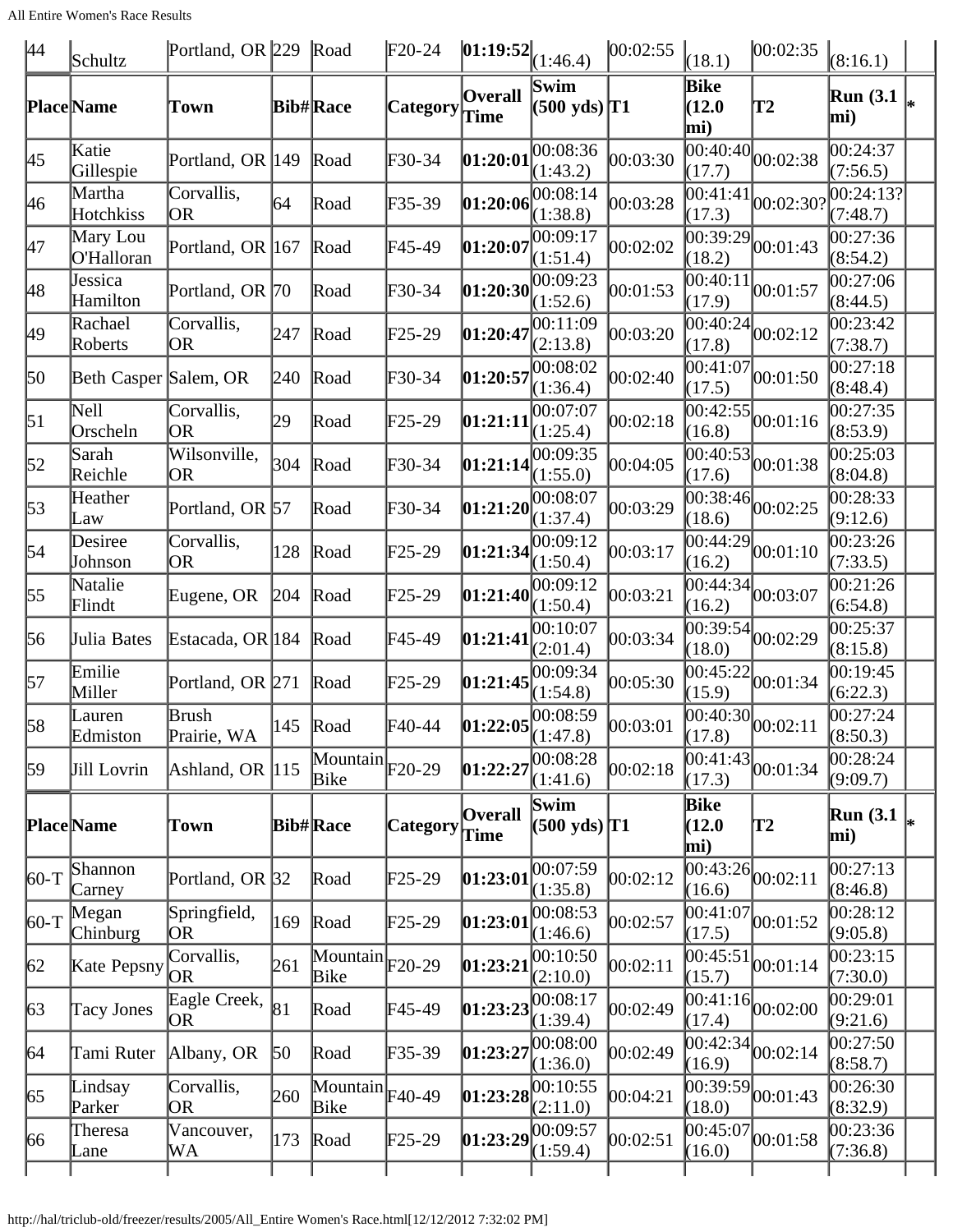| 67  | Michelle<br>DiTullio    | Bend, OR             | 281           | Road                                               | F35-39          | 01:23:42               | 00:10:24<br>(2:04.8)                          | 00:03:50   | (17.1)                | $\overline{ 00:42:10 }_{00:02:23}$         | 00:24:55<br>(8:02.3)   |   |
|-----|-------------------------|----------------------|---------------|----------------------------------------------------|-----------------|------------------------|-----------------------------------------------|------------|-----------------------|--------------------------------------------|------------------------|---|
| 68  | Cindy<br>Flugum         | Salem, OR            | 205           | $\overline{\text{Mountain}}$ F40-49<br><b>Bike</b> |                 | 01:23:44               | 00:09:21<br>(1:52.2)                          | 00:03:54   | 00:45:17<br>(15.9)    | 00:01:11                                   | 00:24:01<br>(7:44.8)   |   |
| 69  | Amy Kredlo              | Washougal,<br>WA     | 258           | Road                                               | F50-54          | 01:24:41               | 00:10:04<br>(2:00.8)                          | 00:04:50   | 00:40:31 <br>(17.8)   | 00:02:54                                   | 00:26:22<br>(8:30.3)   |   |
| 70  | Katie<br><b>Masters</b> | Vancouver,<br>WА     | 259           | Road                                               | F45-49          | 01:24:48               | 00:10:02<br>(2:00.4)                          | 00:04:58   | 00:40:17<br>(17.9)    | 00:02:46                                   | 00:26:45<br>(8:37.7)   |   |
| 71  | Lynne<br>Fitzsimmons    | Portland, OR 166     |               | Road                                               | F45-49          | 01:24:57               | 00:09:01<br>(1:48.2)                          | 00:03:58   | [00:40:10]<br>(17.9)  | 00:02:34                                   | 00:29:14<br>(9:25.8)   |   |
| 72  | Chris<br>Hiassen        | Mill City,<br>OR     | 111           | Road                                               | F45-49          | 01:25:23               | 00:08:04<br>(1:36.8)                          | 00:02:57   | (16.7)                | $\overline{00:43:00}$ <sub>00:01:54</sub>  | 00:29:28<br>(9:30.3)   |   |
| 73  | Sally<br>Stafford       | Corvallis,<br>OR.    | 217           | Road                                               | F55-59          | 01:25:29               | 00:09:52<br>(1:58.4)                          | 00:03:33   | 00:44:09 <br>(16.3)   | 00:02:14                                   | 00:25:41<br>(8:17.1)   |   |
| 74  | Elizabeth<br>Hoops      | Camas, WA            | 153           | Road                                               | F45-49          | 01:25:32               | 00:09:25<br>(1:53.0)                          | 00:04:17   | 00:40:43<br>(17.7)    | 00:02:05                                   | 00:29:02<br>(9:21.9)   |   |
|     | <b>Place</b> Name       | Town                 |               | <b>Bib#Race</b>                                    | <b>Category</b> | <b>Overall</b><br>Time | Swim<br>$(500 \text{ yds})$ T1                |            | Bike<br>(12.0)<br>mi) | T2                                         | <b>Run</b> (3.1<br>mi) |   |
| 175 | Ann Dunn                | Corvallis,<br>OR.    | 133           | $\overline{\text{Mountain}}$ F40-49<br><b>Bike</b> |                 | 01:25:36               | 00:09:22<br>(1:52.4)                          | 00:02:48   | (16.2)                | $\overline{00:44:30}$ <sub>00:01:36</sub>  | 00:27:20<br>(8:49.0)   |   |
| 76  | Becky<br>Willhite       | Salem, OR            | 136           | Road                                               | F30-34          | 01:25:51               | 00:09:17<br>(1:51.4)                          | 00:02:46   | [00:43:50]<br>(16.4)  | 00:01:49                                   | 00:28:09<br>(9:04.8)   |   |
| 177 | Roxie<br>Sprick         | Corvallis,<br>OR     | 216           | $\overline{\text{Mountain}}$ F20-29<br>Bike        |                 | 01:25:55               | 00:10:15<br>(2:03.0)                          | 00:03:03   | 00:43:10 <br>(16.7)   | 00:02:32                                   | 00:26:55<br>(8:41.0)   |   |
| 78  | Sabine<br>Steiner       | Eugene, OR           | 160           | Road                                               | F20-24          | 01:25:58               | 00:08:42<br>(1:44.4)                          | 00:03:32   | 00:42:03 <br>(17.1)   | 00:02:41                                   | 00:29:00<br>(9:21.3)   |   |
| 79  | Noriko Fitz-<br>Gerald  | Beaverton,<br>OR.    | 203           | Road                                               | F35-39          | 01:26:00               | 00:09:25<br>(1:53.0)                          | 00:04:16   | 00:44:02<br>(16.4)    | 00:02:38                                   | 00:25:39<br>(8:16.5)   |   |
| 80  | Mary<br>Wright          | Portland, OR 233     |               | Road                                               | F40-44          | 01:26:31               | 00:11:13<br>(2:14.6)                          | 00:02:29   | 00:45:14<br>(15.9)    | 00:01:40                                   | 00:25:55<br>(8:21.6)   |   |
| 81  | Shannon<br>Bell         | Eugene, OR           | $\mathbf{24}$ | Road                                               | $F25-29$        |                        | $\left 01:26:32\right ^{00:07:00}_{(1:24.0)}$ | 00:02:56   | (17.5)                | $\frac{12}{00:41:03}$ <sub>00:02:14</sub>  | 00:33:19<br>(10:44.8)  |   |
| 82  | Rachelle<br>Gannon      | Corvallis,<br>OR.    | 148           | Road                                               | $F15-19$        | 01:26:45               | 00:09:20<br>(1:52.0)                          | 00:02:41   | 00:44:42 <br>(16.1)   | 00:01:35                                   | 00:28:27<br>(9:10.6)   |   |
| 83  | Monique R.<br>Balbuena  | Eugene, OR           | 195           | Road                                               | F35-39          | 01:27:09               | 00:09:02<br>(1:48.4)                          | 00:02:38   | 00:47:31<br>(15.2)    | 00:02:05                                   | 00:25:53<br>(8:21.0)   |   |
| 84  | Erin Elyea              | Corvallis,<br>OR.    | 202           | $\overline{\text{Mountain}}$ F20-29<br>Bike        |                 | 01:27:37               | 00:10:27<br>(2:05.4)                          | 00:04:17   | (17.2)                | $\overline{00:41:54}$ <sub>00</sub> :02:36 | 00:28:23<br>(9:09.4)   |   |
| 85  | Pamela<br>Simpson       | Cottage<br>Grove, OR | 248           | Road                                               | F55-59          | 01:27:39               | 00:10:34<br>(2:06.8)                          | 00:04:19   | 00:42:27<br>(17.0)    | 00:03:05                                   | 00:27:14<br>(8:47.1)   |   |
| 86  | Cheryl<br>Dyehouse      | Camas, WA            | 108           | Road                                               | F40-44          | 01:27:49               | 00:08:04<br>(1:36.8)                          | 00:02:15   | 00:42:15 <br>(17.0)   | 00:02:08                                   | 00:33:07<br>(10:41.0)  |   |
| 87  | Christina<br>Kakoyannis | Corvallis,<br> OR    | 134           | $\overline{\text{Mountain}}$ F30-39<br>Bike        |                 | 01:27:54               | 00:09:25<br>(1:53.0)                          | 00:03:03   | 00:46:21<br>(15.5)    | 00:01:30                                   | 00:27:35<br>(8:53.9)   |   |
| 88  | Cristin<br>Bernstein    | Camas, WA            | 180           | Road                                               | F30-34          | 01:28:49               | 00:09:10<br>(1:50.0)                          | 00:02:50   | 00:45:05 <br>(16.0)   | 00:02:03                                   | 00:29:41<br>(9:34.5)   |   |
| 89  | Sherry<br>Therens       | Salem, OR            | 277           | Road                                               | F45-49          | [01:29:00]             | 00:12:19<br>(2:27.8)                          | [00:02:44] | (16.6)                | $\overline{00:43:18}$ 00:02:44             | 00:27:55<br>(9:00.3)   |   |
|     | <b>PlaceName</b>        | Town                 |               | <b>Bib#Race</b>                                    | <b>Category</b> | <b>Overall</b><br>Time | Swim<br>$(500 \text{ yds})$ T1                |            | Bike<br>(12.0)<br>mi) | T2                                         | Run(3.1)<br>mi)        | ∗ |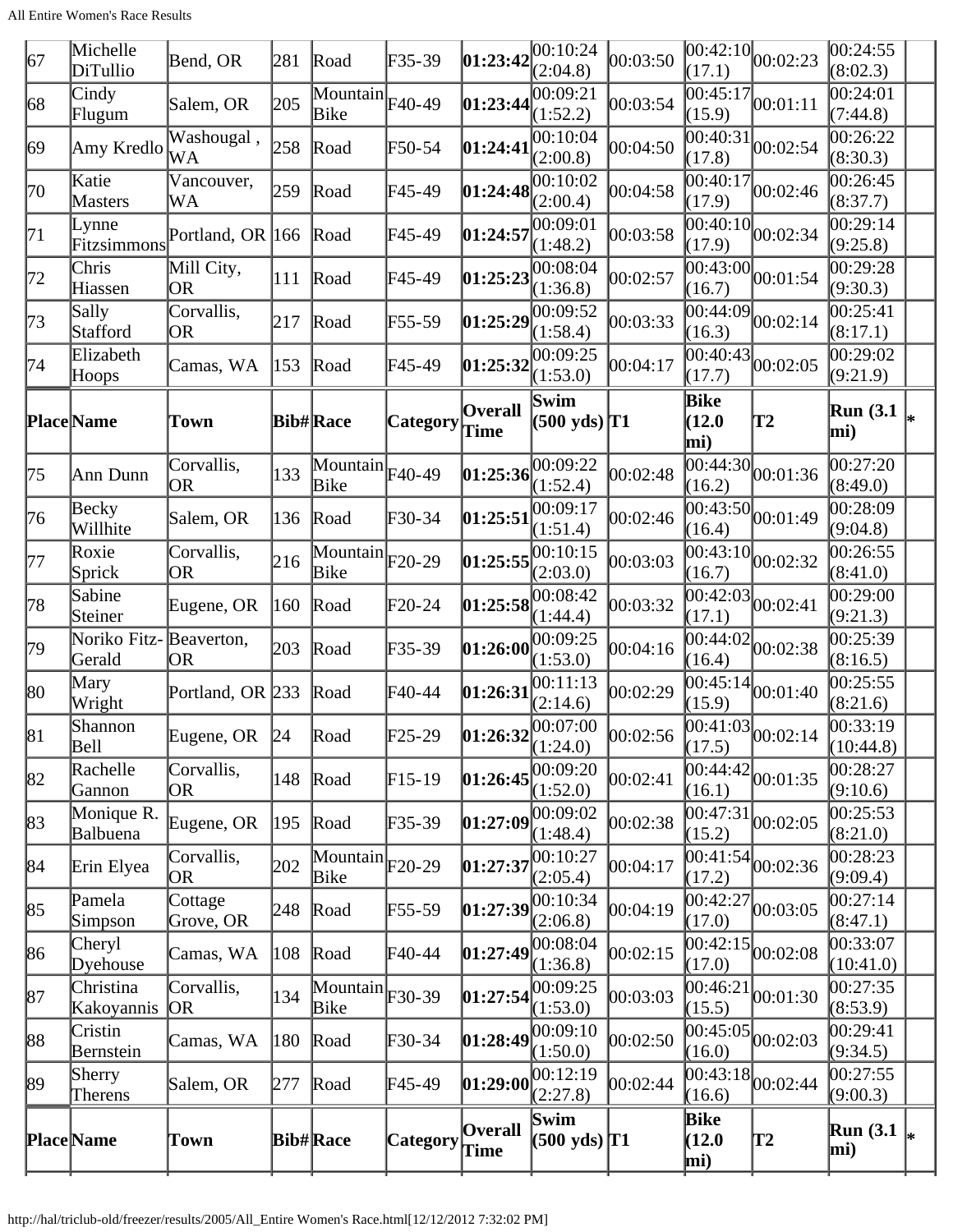| $ 90\rangle$  | Kathy Partin                 | Vancouver,<br>WA    | 282           | Road                                               | F50-54           | 01:29:08   | 00:10:12<br>(2:02.4)           | 00:04:31 | [00:42:17]<br>(17.0)                                 | 00:02:05                                  | 00:30:03<br>(9:41.6)  |  |
|---------------|------------------------------|---------------------|---------------|----------------------------------------------------|------------------|------------|--------------------------------|----------|------------------------------------------------------|-------------------------------------------|-----------------------|--|
| 91            | Barbara<br>Sparrow           | McMinnville,<br> OR | 159           | Road                                               | F45-49           | 01:29:32   | 00:08:51<br>(1:46.2)           | 00:03:24 | 00:38:49 <br>(18.5)                                  | 00:02:34                                  | 00:35:54<br>(11:34.8) |  |
| 92            | Kristi Duer                  | Camas, WA           | 200           | Road                                               | F35-39           | 01:29:33   | 00:09:40<br>(1:56.0)           | 00:02:16 | (15.9)                                               | $\frac{12}{00:45:13}$ 00:02:12            | 00:30:12<br>(9:44.5)  |  |
| 93            | Julie Stefan Salem, OR       |                     | 61            | $\overline{\text{Mountain}}$ F20-29<br>Bike        |                  | 01:29:51   | 00:08:34<br>(1:42.8)           | 00:03:56 | 00:49:23 <br>(14.6)                                  | 00:01:50                                  | 00:26:08<br>(8:25.8)  |  |
| 94            | Emily<br>Knowlton            | Ashland, OR 113     |               | Road                                               | F20-24           | 01:30:03   | 00:08:42<br>(1:44.4)           | 00:03:47 | 00:44:25<br>(16.2)                                   | 00:02:33                                  | 00:30:36<br>(9:52.3)  |  |
| 95            | Kara<br> Brannan             | Washougal,<br>WA    | 257           | Road                                               | F35-39           | 01:30:05   | 00:10:07<br>(2:01.4)           | 00:04:44 | (17.5)                                               | $\overline{00:41:03}$ 00:03:05            | 00:31:06<br>(10:01.9) |  |
| 96            | Morgan<br>Packard            | Corvallis,<br>OR.   | 117           | Road                                               | F20-24           | 01:30:08   | 00:08:57<br>(1:47.4)           | 00:04:37 | 00:43:03<br>(16.7)                                   | 00:01:40                                  | 00:31:51<br>(10:16.5) |  |
| 97            | Yvonne<br> Alaman            | Philomath,<br>OR.   | 192           | Road                                               | F40-44           | 01:30:09   | 00:09:37<br>(1:55.4)           | 00:02:46 | 00:50:12<br>(14.3)                                   | 00:02:53                                  | 00:24:41<br>(7:57.7)  |  |
| 98            | Tiffanie<br>Andrews-<br>Rost | Salem, OR           | 264           | Mountain $ F30-39\rangle$<br>Bike                  |                  | 01:30:25   | 00:09:45<br>(1:57.0)           | 00:03:15 | 00:48:51<br>(14.7)                                   | 00:01:46                                  | 00:26:48<br>(8:38.7)  |  |
| 99            | Tanya<br>Awabdy              | Portland, OR 293    |               | Road                                               | F35-39           | 01:31:26   | 00:12:05<br>(2:25.0)           | 00:03:56 | 00:42:53 <br>(16.8)                                  | 00:02:53                                  | 00:29:39<br>(9:33.9)  |  |
| 100           | Sally<br>Duncan              | Corvallis,<br>OR    | 243           | $\overline{\text{Mountain}}$ F50-59<br>Bike        |                  | 01:31:55   | 00:10:08<br>(2:01.6)           | 00:03:47 | 00:50:07<br>(14.4)                                   | 00:01:20                                  | 00:26:33<br>(8:33.9)  |  |
| 101           | Jennifer<br>Alden            | Aloha, OR           |               | $\overline{\text{Mountain}}$ F20-29<br><b>Bike</b> |                  | 01:31:58   | 00:05:49<br>(1:09.8)           | 00:02:23 | 00:52:17<br>(13.8)                                   | 00:02:02                                  | 00:29:27<br>(9:30.0)  |  |
| 102           | Sharna<br>Keppler            | Eugene, OR          | 246           | Road                                               | F20-24           | 01:32:37   | 00:11:22<br>(2:16.4)           | 00:05:03 | [00:42:32]<br>(16.9)                                 | 00:02:31                                  | 00:31:09<br>(10:02.9) |  |
| 103           | Susan<br>Otcenas             | Beaverton,<br>OR    | 252           | Road                                               | F35-39           | 01:32:40   | 00:11:10<br>(2:14.0)           | 00:03:04 | $\overline{00:39:15}$ <sub>00</sub> :02:47<br>(18.3) |                                           | 00:36:24<br>(11:44.5) |  |
| 104           | Kellie Neet                  | Corvallis,<br>OR.   | 253           | Road                                               | F40-44           | 01:32:43   | 00:11:06<br>(2:13.2)           | 00:02:42 | 00:43:57<br>(16.4)                                   | 00:02:42                                  | 00:32:16<br>(10:24.5) |  |
|               | <b>Place</b> Name            | Town                |               | <b>Bib#Race</b>                                    | Category Overall |            | Swim<br>$(500 \text{ yds})$ T1 |          | <b>Bike</b><br>(12.0)<br>mi)                         | T2                                        | Run $(3.1)$<br>mi)    |  |
| $ 105\rangle$ | Leslie<br>Dahlen             | Camas, WA           | 242           | Road                                               | F40-44           | 01:33:17   | 00:09:40<br>(1:56.0)           | 00:02:54 | (14.5)                                               | $\overline{00:49:30}$ <sub>00:03:00</sub> | 00:28:13<br>(9:06.1)  |  |
| 106           | Donna<br>Hausken             | Corvallis,<br> OR   | 307           | $\overline{\text{Mountain}}$ F40-49<br>Bike        |                  | 01:33:54   | 00:14:00<br>(2:48.0)           | 00:03:19 | (15.6)                                               | $\overline{00:46:05}$ 00:02:32            | 00:27:58<br>(9:01.3)  |  |
| $ 107\rangle$ | Sheri<br>DeJong              | Salem, OR           | 142           | Road                                               | F30-34           | [01:34:28] | 00:10:38<br>(2:07.6)           | 00:03:53 | 00:44:09 <br>(16.3)                                  | 00:07:02                                  | 00:28:46<br>(9:16.8)  |  |
| 108           | Leslie<br>Pomaikai           | Albany, OR          | 228           | Road                                               | F30-34           | [01:34:41] | 00:10:29<br>(2:05.8)           | 00:03:31 | (15.9)                                               | $\overline{00:45:13}$ 00:02:24            | 00:33:04<br>(10:40.0) |  |
| 109           | Hillary Ham                  | Corvallis,<br>OR.   | 286           | Road                                               | F25-29           | 01:34:54   | 00:11:43<br>(2:20.6)           | 00:06:05 | [00:46:15]<br>(15.6)                                 | 00:02:55                                  | 00:27:56<br>(9:00.6)  |  |
| $ 110\rangle$ | Catherine<br>Alden           | Albany, OR          | 256           | Road                                               | F55-59           | [01:35:13] | 00:10:31<br>(2:06.2)           | 00:03:51 | (16.0)                                               | $\overline{00:44:53}$ 00:01:59            | 00:33:59<br>(10:57.7) |  |
| 111           | Alicia<br>Guzman             | Albany, OR          | 244           | Road                                               | F40-44           | 01:35:28   | 00:11:31<br>(2:18.2)           | 00:03:24 | [00:44:43]<br>(16.1)                                 | 00:03:00                                  | 00:32:50<br>(10:35.5) |  |
| 112           | <b>Kitty Jones</b>           | Portland, OR 245    |               | Road                                               | F35-39           | 01:35:35   | 00:09:16<br>(1:51.2)           | 00:05:02 | (14.8)                                               | $\overline{00:48:43}$ 00:02:23            | 00:30:11<br>(9:44.2)  |  |
| 113           | Jennifer<br>Welander         | Bend, OR            | $ 310\rangle$ | Road                                               | F30-34           | 01:35:51   | 00:14:56<br>(2:59.2)           | 00:04:49 | (15.0)                                               | $\overline{00:47:53}$ 00:01:54            | 00:26:19<br>(8:29.4)  |  |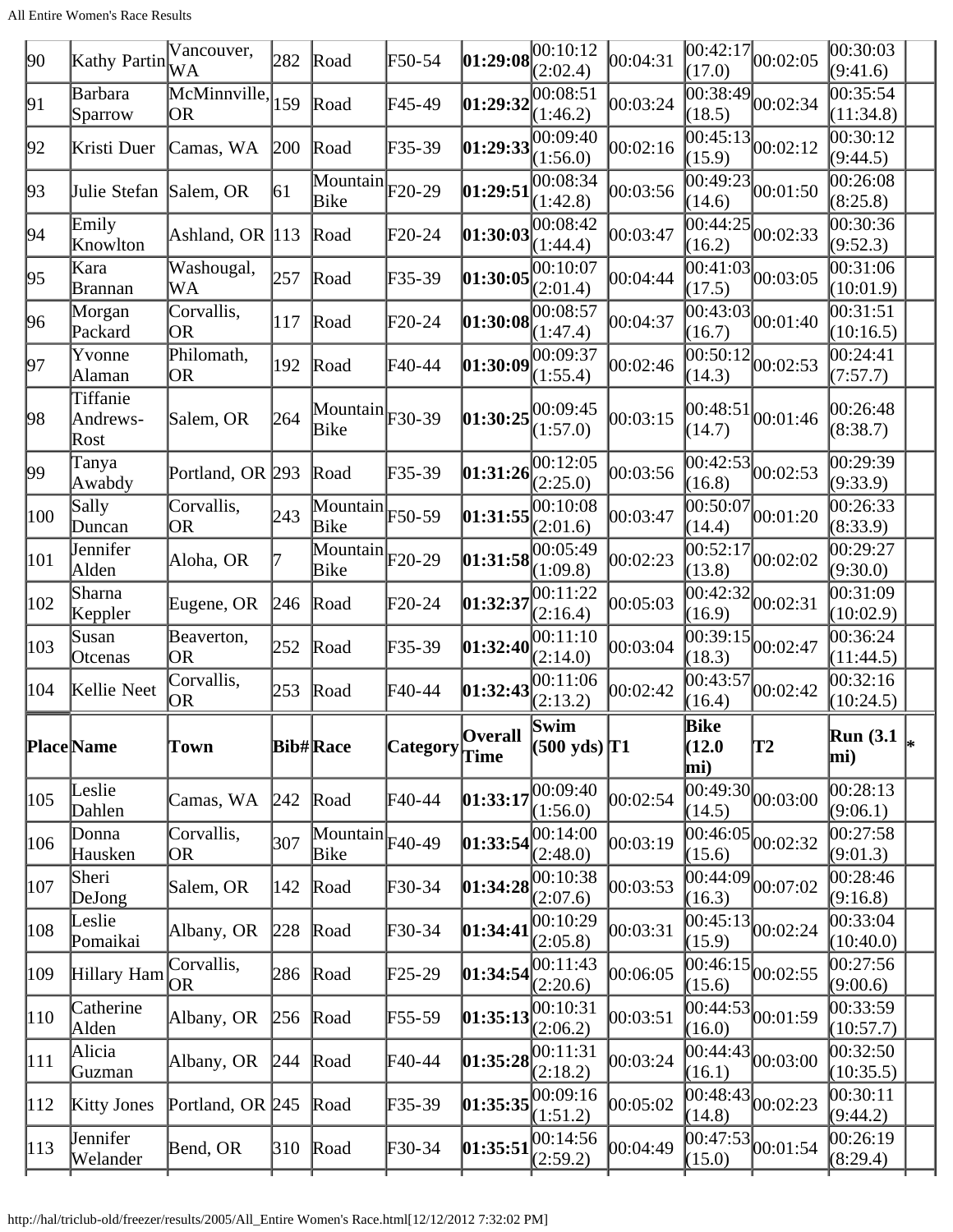| 114           | Camille<br>Steele      | Eugene, OR              | $ 249\rangle$ | Road                                               | F25-29          | 01:36:00               | [00:13:54?]<br>(2:46.8)                                                             | 00:02:30?  | (14.3)                       | $\sqrt{00:50:15}\big _{00:02:17}$         | 00:27:04 <br>(8:43.9)   |                                               |
|---------------|------------------------|-------------------------|---------------|----------------------------------------------------|-----------------|------------------------|-------------------------------------------------------------------------------------|------------|------------------------------|-------------------------------------------|-------------------------|-----------------------------------------------|
| 115           | Doreen<br>Lane         | Vancouver,<br>WA        | 114           | Road                                               | F45-49          | 01:36:04               | 00:08:51<br>(1:46.2)                                                                | 00:03:06   | 00:51:57<br>(13.9)           | 00:02:24                                  | 00:29:46<br>(9:36.1)    |                                               |
| 116           | Kris Paul              | Corvallis,<br>OR        | 214           | $\overline{\text{Mountain}}$ F30-39<br><b>Bike</b> |                 | 01:36:24               | 00:10:00<br>(2:00.0)                                                                | 00:03:42   | (14.4)                       | $\overline{00:50:04}$ 00:02:03            | 00:30:35<br>(9:51.9)    |                                               |
| 117           | Karrie<br>Christopher  | Camas, WA               | 241           | Road                                               | F35-39          | 01:37:50               | 00:10:07<br>(2:01.4)                                                                | 00:03:19   | 00:50:06 <br>(14.4)          | 00:02:12                                  | 00:32:06<br>(10:21.3)   |                                               |
| 118           | Cheryl<br>Dusenbery    | Salem, OR               | 33            | $\overline{\text{Mountain}}$ F20-29<br>Bike        |                 | 01:38:38               | 00:07:54<br>(1:34.8)                                                                | 00:04:20   | (12.7)                       | $\overline{00:56:34}_{00:02:21}$          | 00:27:29<br>(8:51.9)    |                                               |
| 119           | Megan<br>Kenton        | Corvallis,<br>OR        | 47            | $\overline{\text{Mountain}}$ $F20-29$<br>Bike      |                 | 01:40:19               | 00:07:54<br>(1:34.8)                                                                | 00:02:57   | 00:58:02 <br>(12.4)          | 00:01:49                                  | 00:29:37<br>(9:33.2)    |                                               |
|               | <b>Place</b> Name      | Town                    |               | <b>Bib#Race</b>                                    | <b>Category</b> | <b>Overall</b><br>Time | Swim<br>$(500 \text{ yds})$ <sup>T1</sup>                                           |            | Bike<br>(12.0)<br>mi)        | T2                                        | <b>Run</b> (3.1)<br>mi) |                                               |
| 120           | Shawna<br>Tagler       | Philomath,<br>OR        | 306           | Road                                               | F20-24          | 01:43:36               | 00:12:52<br>(2:34.4)                                                                | 00:04:04   | 00:49:39 <br>(14.5)          | 00:02:30                                  | 00:34:31<br>(11:08.1)   |                                               |
| 121           | Angela KernBend, OR    |                         | 313           | $\overline{\text{Mountain}}$ F20-29<br>Bike        |                 | 01:43:58               | 00:15:26<br>(3:05.2)                                                                | 00:04:50   | 00:50:37<br>(14.2)           | 00:02:08                                  | 00:30:57<br>(9:59.0)    |                                               |
| 122           | Jerri Gillean OR       | Beaverton,              | 291           | Road                                               | F30-34          | 01:44:42               | 00:09:29<br>(1:53.8)                                                                | 00:02:55   | [00:47:58]<br>(15.0)         | 00:02:45                                  | 00:41:35<br>(13:24.8)   |                                               |
| 123           | Kristi<br>Slaughter    | Eugene, OR              | 273           | $\overline{\text{Mountain}}$ F30-39<br>Bike        |                 | 01:46:08               | 00:10:56<br>(2:11.2)                                                                | 00:03:29   | 00:53:51<br>(13.4)           | 00:02:08                                  | 00:35:44<br>(11:31.6)   |                                               |
| 124           | Christine<br>Heritage  | Cottage<br>Grove, OR    | 298           | Road                                               | F50-54          | 01:46:46               | 00:12:19<br>(2:27.8)                                                                | 00:04:53   | 00:47:18<br>(15.2)           | 00:04:19                                  | 00:37:57<br>(12:14.5)   |                                               |
| 125           | Karen<br>Magnuson      | Sunriver, OR $\beta$ 11 |               | Road                                               | F50-54          | 01:46:59               | 00:16:41<br>(3:20.2)                                                                | 00:06:01   | 00:44:19 <br>(16.2)          | 00:05:22                                  | 00:34:36<br>(11:09.7)   |                                               |
| 126           | Mary Carey             | Tigard, OR              | 295           | Road                                               | F55-59          | 01:51:49               | 00:16:11<br>(3:14.2)                                                                | 00:04:07   | 00:50:59<br>(14.1)           | 00:02:39                                  | 00:37:53<br>(12:13.2)   |                                               |
| 127           | Jennifer<br>Kuhn       | Corvallis,<br>OR        | 299           | Road                                               | F20-24          | 01:56:10               | 00:20:16<br>(4:03.2)                                                                | 00:02:58   | 00:57:13 <br>(12.6)          | 00:02:38                                  | 00:33:05<br>(10:40.3)   |                                               |
| 128           | Riane Enos             | Monmouth,<br>OR)        | 303           | $\boxed{\text{Mountain}}$ F20-29<br>Bike           |                 |                        | <b>02:00:06</b> $\begin{bmatrix} 00:10:50 & 00:04:29 \\ (2:10.0) & 0 \end{bmatrix}$ |            | (11.1)                       | $\overline{01:04:47}_{00:02:02}$          | 00:37:58<br>(12:14.8)   |                                               |
| 129           | Shawn<br>Bonine        | Corvallis,<br><b>OR</b> | 294           | Road                                               | F40-44          | 02:00:51               | 00:12:03<br>(2:24.6)                                                                | 00:04:17   | (12.2)                       | $\overline{00:58:58}$ 00:03:13            | 00:42:20<br>(13:39.4)   |                                               |
| $ 130\rangle$ | Kimberly<br>Jones      | Camas, OR               | 186           | Road                                               | F35-39          | 02:11:40               | 00:09:05<br>(1:49.0)                                                                | 00:03:49   | (9.0)                        | $\overline{01:19:58}$ <sub>00:02:11</sub> | 00:36:37<br>(11:48.7)   |                                               |
| 131           | Linell Wood Toledo, OR |                         | 285           | Road                                               | F35-39          | 02:27:01               | 00:12:11<br>(2:26.2)                                                                | 00:03:38   | (7.3)                        | $\overline{01:38:29}$ 00:04:28            | 00:28:15<br>(9:06.8)    |                                               |
| $ 132\rangle$ | Erin<br>Anderson       | Corvallis,<br>OR        | 137           | Road                                               | $F20-24$        | 99:99:99               | 00:10:44<br>(2:08.8)                                                                | 00:03:46   | (16.8)                       | $ 00:42:50 $ <sub>00:02:32</sub>          | NΟ<br>TIME#?<br>(0)     |                                               |
|               |                        | K.c. Dauble Eugene, OR  | 21            | Road                                               | $F15-19$        |                        | 00:06:10<br>(1:14.0)                                                                | [00:02:23] | (20.3)                       | $[00:35:32]_{00:02:30?}$ TIME#?           | $\rm NO$<br>(0)         | $\lfloor \lfloor \frac{d}{2} \rfloor \rfloor$ |
|               | Shannon<br>Strickland  | Seattle, WA             | 118           | Road                                               | F35-39          |                        |                                                                                     |            |                              |                                           |                         | $\alpha$                                      |
|               | <b>Place</b> Name      | Town                    |               | <b>Bib#Race</b>                                    | Category        | <b>Overall</b><br>Time | Swim<br>$(500 \text{ yds})$ T1                                                      |            | <b>Bike</b><br>(12.0)<br>mi) | T2                                        | Run(3.1)<br>mi)         |                                               |
|               | Kathe<br>Tinnesand     | Corvallis,<br> OR       | 119           | Road                                               | $F20-24$        |                        |                                                                                     |            |                              |                                           |                         | $\vert \text{dnp} \vert$                      |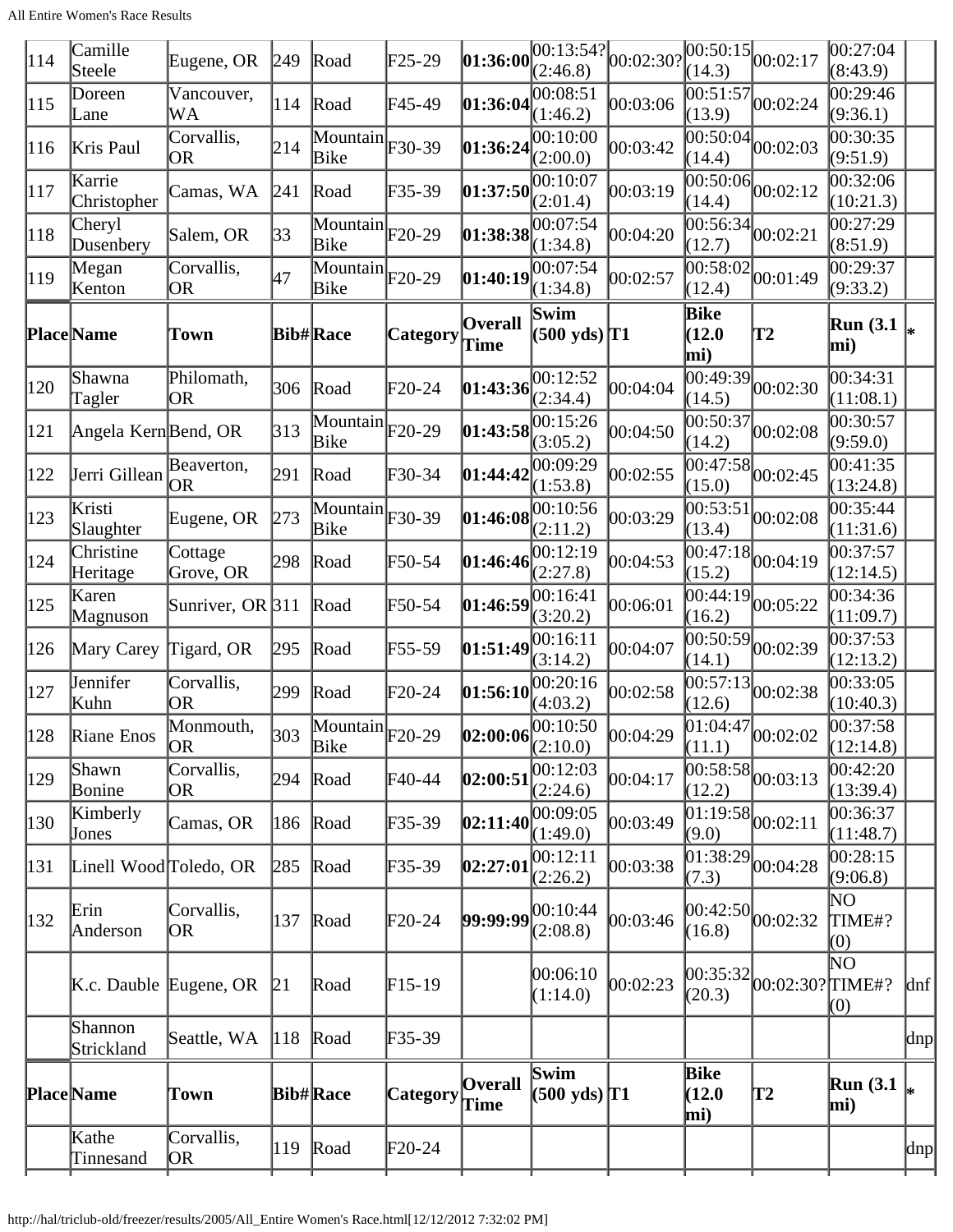| All Entire Women's Race Results |  |
|---------------------------------|--|
|---------------------------------|--|

| Karin<br>Krueger                 | Corvallis,<br>OR.  | 123           | Road                                        | $\text{F}40-44$ |  |  | dnp                      |
|----------------------------------|--------------------|---------------|---------------------------------------------|-----------------|--|--|--------------------------|
| Tana Bryn                        | Eugene, OR         | 139           | Road                                        | $F20-24$        |  |  | $\overline{p}$           |
| Stephanie<br>Van Eyk             | Sammamish,<br>WA   | 179           | Road                                        | F30-34          |  |  | $\vert \text{dnp} \vert$ |
| Peggy<br>Holstedt                | Salem, OR          | 185           | Road                                        | F50-54          |  |  | dnp                      |
| Holda<br>Biskeborn               | Corvallis,<br>OR.  | 196           | Road                                        | $F25-29$        |  |  | $\vert \text{dnp} \vert$ |
| Abigail<br>Elder                 | Portland, OR 201   |               | Road                                        | $F30-34$        |  |  | dnp                      |
| Brenda<br>Snell                  | Camas, WA          | 235           | Road                                        | $F35-39$        |  |  | $\vert$ dnp $\vert$      |
| Laura Farr                       | Portland, OR 268   |               | $\overline{\text{Mountain}}$ F30-39<br>Bike |                 |  |  | dnp                      |
| Shelly<br>Shilhanek<br>Thornburg | Washougal,<br>WА   | 272           | Road                                        | $F40-44$        |  |  | dnp                      |
| Kathleen<br>Vanderwall           | Salem, OR          | 278           | Road                                        | $F50-54$        |  |  | $\text{dnp}$             |
| Anchen<br>Texter                 | Corvallis,<br>OR.  | 283           | Road                                        | $\text{F}20-24$ |  |  | $\vert \text{dnp} \vert$ |
| Kerry<br>O'Connell               | Eugene, OR         | $ 300\rangle$ | Road                                        | $F20-24$        |  |  | $\vert$ dnp $\vert$      |
| Rosie<br>Sweetman                | Eugene, OR $ 302 $ |               | Road                                        | $\text{F}20-24$ |  |  | $\vert$ dnp $\vert$      |
| Ann Dyer                         | Corvallis,<br>OR)  | 312           | $\overline{\text{Mountain}}$ F30-39<br>Bike |                 |  |  | $\vert$ dnp $\vert$      |

**NOTE:** If your race number was not recorded at one of the timing checkpoints, your transition time is estimated at 2:30. This also causes your bike, swim, or run time to be estimated. When this occurs, a question mark (?) follows the estimated times.

Category Abbreviations:

"F15-19" means "Female 15-19" "F20-24" means "Female 20-24" "F20-29" means "Female 20-29" "F25-29" means "Female 25-29" "F30-34" means "Female 30-34" "F30-39" means "Female 30-39" "F35-39" means "Female 35-39" "F40-44" means "Female 40-44" "F40-49" means "Female 40-49" "F45-49" means "Female 45-49" "F50-54" means "Female 50-54" "F50-59" means "Female 50-59" "F55-59" means "Female 55-59"

Created by Aaron Wangberg. Please email any changes/modifications to aaronwangberg@yahoo.com. Thank you.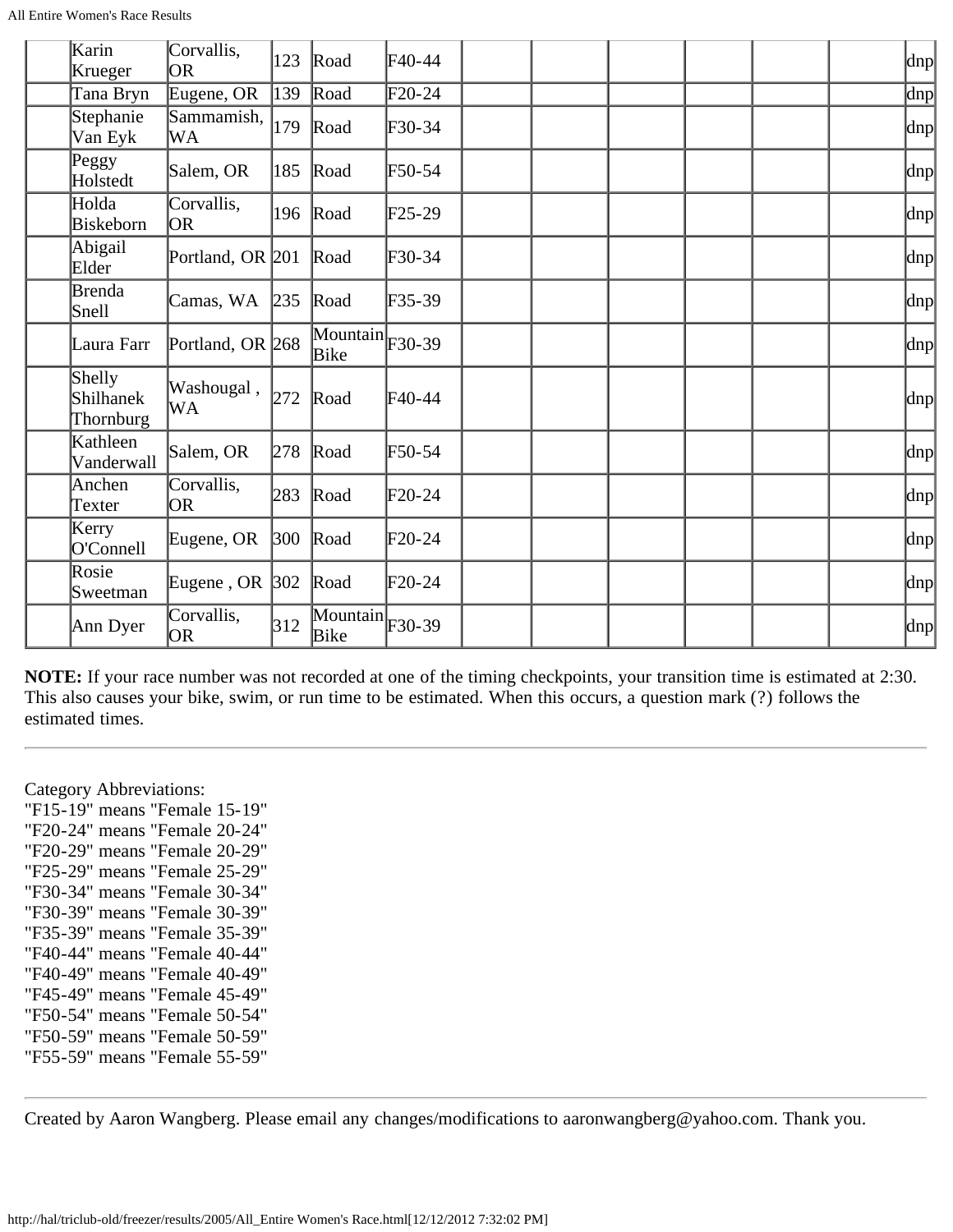# **Road Results for Entire Race April 2, 2005**

<span id="page-31-0"></span>

|              | <b>Place</b> Name               |                                                |     |                       | <b>Overall</b> | Swim $(500)$                                | T1       | Bike                               | $\mathbf{T2}$ | $\overline{\text{Run}}$ (3.1 $\vert_*$ |   |
|--------------|---------------------------------|------------------------------------------------|-----|-----------------------|----------------|---------------------------------------------|----------|------------------------------------|---------------|----------------------------------------|---|
|              |                                 | Town                                           |     | Bib# Category         | Time           | $ {\bf y}$ ds)                              |          | $(12.0 \text{ mi})$                |               | mi)                                    |   |
| 11           | Nathan Smith                    | Corvallis,<br>OR                               | 16  | M30-34                | 00:56:07       | 00:06:09<br>(1:13.8)                        | 00:00:58 | 00:30:37<br>(23.5)                 | 00:01:07      | 00:17:16<br>(5:34.2)                   |   |
| 12           | <b>Bill Fleck</b>               | Philomath,<br>OR                               | 10  | M30-34                | 00:56:17       | 00:06:14<br>(1:14.8)                        | 00:01:10 | 00:30:30<br>(23.6)                 | 00:00:58      | 00:17:25<br>(5:37.1)                   |   |
| 3            | Scott McMillan                  | Vancouver,<br>WA                               | 15  | M30-34                | 00:58:28       | 00:06:19<br>(1:15.8)                        | 00:01:12 | 00:31:05<br>(23.2)                 | 00:01:16      | 00:18:36<br>(6:00.0)                   |   |
| 4            | <b>Gabe Doebler</b>             | Fairview, OR $63$                              |     | M25-29                | 01:00:42       | 00:07:34<br>(1:30.8)                        | 00:01:42 | 00:32:47<br>(22.0)                 | 00:01:57      | 00:16:42<br>(5:23.2)                   |   |
| 5-T          | Tom Lyttle                      | Forest Grove, $\left _{3}\right $<br><b>OR</b> |     | M20-24                | 01:01:23       | 00:05:42<br>(1:08.4)                        | 00:01:05 | 00:31:00<br>(23.2)                 | 00:01:19      | 00:22:17<br>(7:11.3)                   |   |
| 5-T          | Nat Hunnicutt                   | Portland, OR 154                               |     | $M25-29$              | 01:01:23       | 00:07:26<br>(1:29.2)                        | 00:01:41 | 00:31:48<br>(22.6)                 | 00:01:17      | 0.19:11<br>(6:11.3)                    |   |
| 17           | Richard Earle                   | Salem, OR                                      | 54  | M45-49                | [01:01:43]     | 00:07:48<br>(1:33.6)                        | 00:01:45 | 00:30:10<br>(23.9)                 | 00:01:28      | 00:20:32<br>(6:37.4)                   |   |
| 8            | George Modini                   | Beaverton,<br><b>OR</b>                        | O.  | M40-44                | 01:02:23       | 00:06:06<br>(1:13.2)                        | 00:01:15 | 00:33:02<br>(21.8)                 | 00:01:27      | 00:20:33<br>(6:37.7)                   |   |
| þ,           | Emily Herndon                   | Missoula,<br>$\operatorname{MT}$               | 31  | $\text{F25-29}$       | 01:02:39       | 00:07:14<br>(1:26.8)                        | 00:01:18 | 00:32:41<br>(22.0)                 | 00:01:21      | 00:20:05<br>(6:28.7)                   |   |
| 10           | Robyn<br>Wangberg               | Corvallis,<br>OR                               | 39  | $\text{F25-29}$       | 01:02:44       | 00:07:18<br>(1:27.6)                        | 00:01:33 | 00:33:44<br>(21.3)                 | 00:01:28      | 00:18:41<br>(6:01.6)                   |   |
| $ 11\rangle$ | Brian Silva                     | Ashland, OR 88                                 |     | M20-24                | 01:02:58       | 00:07:43<br>(1:32.6)                        | 00:02:06 | 00:31:37<br>(22.8)                 | 00:01:31      | 00:20:01<br>(6:27.4)                   |   |
| $ 12\rangle$ | Tom Cordier                     | Corvallis,<br>OR                               | 102 | M40-44                | 01:03:05       | 00:08:05<br>(1:37.0)                        | 00:01:26 | 00:31:41<br>(22.7)                 | 00:01:33      | 00:20:20<br>(6:33.5)                   |   |
| $ 13\rangle$ | <b>Bob Croucher</b>             | <b>Brush</b><br>Prairie, WA                    | 104 | M40-44                | [01:03:14]     | 00:08:40<br>(1:44.0)                        | 00:00:58 | 00:33:26<br>(21.5)                 | 00:01:11      | 00:18:59<br>(6:07.4)                   |   |
| 14           | Aaron Moss                      | Kenmore,<br>WA                                 | 67  | M25-29                | 01:03:25       | 00:07:59<br>(1:35.8)                        | 00:01:44 | 00:33:14<br>(21.7)                 | 00:01:16      | 00:19:12<br>(6:11.6)                   |   |
|              | <b>PlaceName</b>                | Town                                           |     | Bib# Category Overall |                | $\overline{\text{Swim } (500)}_{T1}$<br>yds |          | <b>Bike</b><br>$(12.0 \text{ mi})$ | lT2           | <b>Run</b> (3.1)<br>mi)                | ∗ |
| $ 15\rangle$ | <b>Jesse Hickerson</b>          | Corvallis,<br>OR                               | 5   | $M50-54$              | 01:03:28       | 00:06:05<br>(1:13.0)                        | 00:01:30 | 00:33:48<br>(21.3)                 | 00:01:34      | 00:20:31<br>(6:37.1)                   |   |
| 16           | <b>Charles Warner</b>           | Vancouver,<br>WA                               | 45  | $M25-29$              | [01:03:30]     | 00:07:13<br>(1:26.6)                        | 00:02:03 | 00:30:24<br>(23.7)                 | 00:01:50      | 00:22:00<br>(7:05.8)                   |   |
| 17           | Spencer<br>Bushnell             | Ashland, OR 77                                 |     | $M20-24$              | 01:03:32       | 00:07:59<br>(1:35.8)                        | 00:01:41 | 00:34:18<br>(21.0)                 | 00:01:10      | 00:18:24<br>(5:56.1)                   |   |
| 18           | John Powell                     | Corvallis,<br>OR                               | 27  | M45-49                | 01:04:25       | 00:06:40<br>(1:20.0)                        | 00:02:28 | 00:33:58<br>(21.2)                 | 00:01:28      | 00:19:51<br>(6:24.2)                   |   |
| 19           | Michael<br>Fletcher             | Eugene, OR                                     | 71  | $M35-39$              | [01:04:31]     | 00:06:46<br>(1:21.2)                        | 00:01:26 | 00:34:27<br>(20.9)                 | 00:01:07      | 00:20:45<br>(6:41.6)                   |   |
| 20           | Matt Brischetto Portland, OR 95 |                                                |     | $M25-29$              | [01:05:01]     | 00:08:50<br>(1:46.0)                        | 00:02:16 | 00:33:50<br>(21.3)                 | 00:01:44      | 00:18:21<br>(5:55.2)                   |   |
|              |                                 | Lake                                           |     |                       |                | 00:07:40                                    |          | 00:34:47                           |               | 00:18:27                               |   |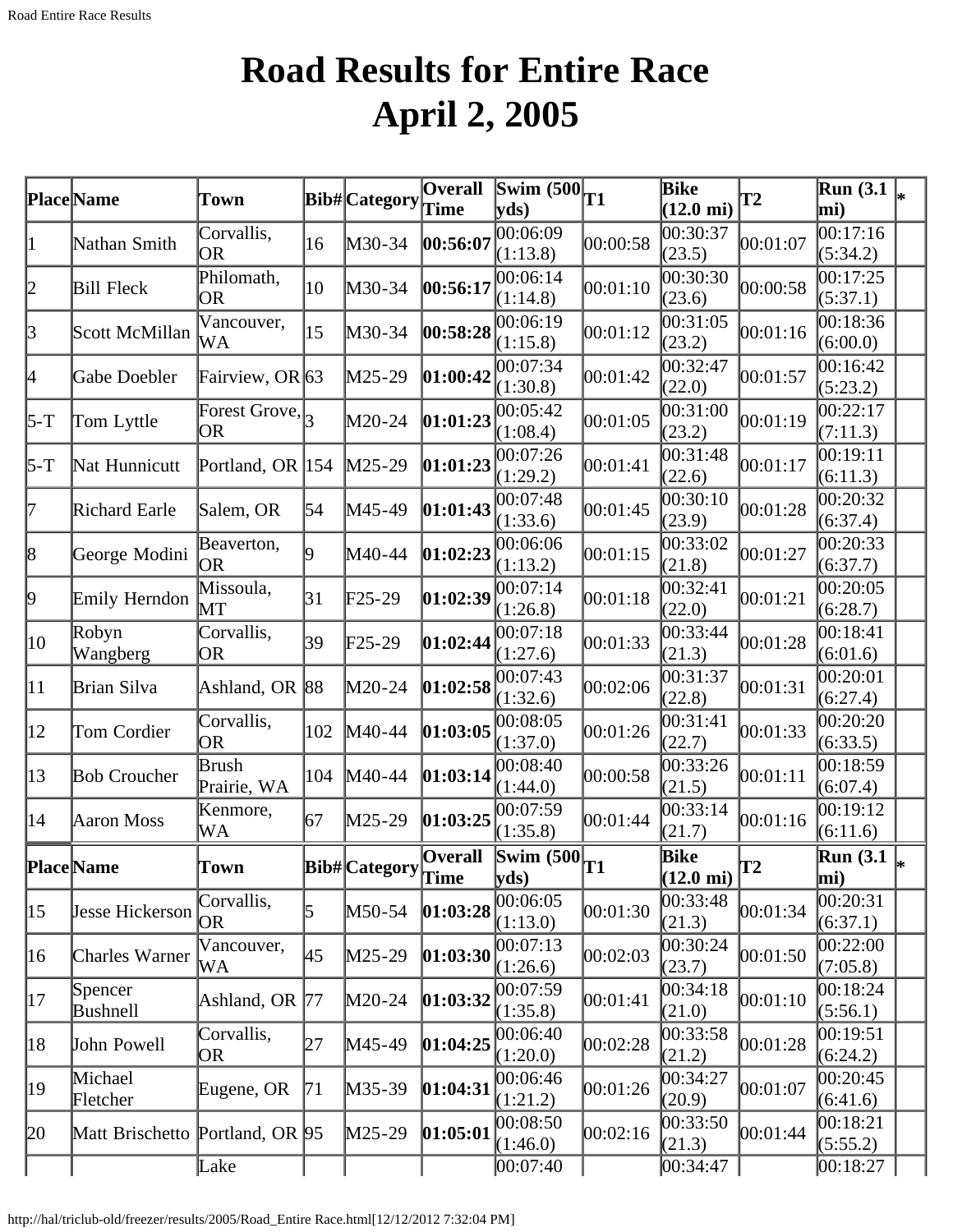Road Entire Race Results

|           | 21-T Noah Megowan Oswego, OR |                               | 48               | M30-34        | 01:05:06               | (1:32.0)                                  | 00:02:17  | (20.7)                      | 00:01:55  | (5:57.1)                           |  |
|-----------|------------------------------|-------------------------------|------------------|---------------|------------------------|-------------------------------------------|-----------|-----------------------------|-----------|------------------------------------|--|
|           | $21-T$ Josiah Mueller        | Portland, OR 84               |                  | M20-24        | 01:05:06               | 00:08:05<br>(1:37.0)                      | 00:01:48  | 00:34:13<br>(21.0)          | 00:01:29  | 00:19:31<br>(6:17.7)               |  |
| 23        | <b>Brian Schultz</b>         | Portland, OR 177              |                  | $M25-29$      | 01:05:12               | 00:07:55<br>(1:35.0)                      | 00:02:00  | 00:32:55<br>(21.9)          | 00:01:37  | 00:20:45<br>(6:41.6)               |  |
| 24        | Michael Gilbert              | Vancouver,<br>WA              | 206              | M40-44        | 01:05:25               | 00:09:19<br>(1:51.8)                      | 00:01:09  | 00:34:59<br>(20.6)          | 00:01:34  | 00:18:24<br>(5:56.1)               |  |
| 25        | Craig Egner                  | Milwaukie,<br><b>OR</b>       | 18               | M40-44        | 01:05:30               | 00:06:35<br>(1:19.0)                      | 00:02:11  | 00:34:32<br>(20.8)          | 00:01:31  | $\overline{00}$ :20:41<br>(6:40.3) |  |
| 26        | John Mark<br>Torres          | Eugene, OR                    | 38               | M20-24        | 01:05:52               | 00:07:40<br>(1:32.0)                      | 00:01:17  | 00:34:27<br>(20.9)          | 00:01:24  | 00:21:04<br>(6:47.7)               |  |
| 27        | Robert Fahey                 | Corvallis,<br>OR              | 12               | M25-29        | 01:05:57               | 00:06:08<br>(1:13.6)                      | 00:02:20  | 00:35:24<br>(20.3)          | 00:01:59  | 00:20:06<br>(6:29.0)               |  |
| 28        | Louis Maurer                 | Corvallis,<br>OR              | 129              | $M20-24$      | 01:06:16               | 00:08:38<br>(1:43.6)                      | 00:02:13  | 00:35:40<br>(20.2)          | 00:01:16  | 00:18:29<br>(5:57.7)               |  |
| 29        | Mike Cowden                  | Portland, OR $ 124 $          |                  | $M45-49$      | 01:06:40               | 00:06:58?<br>(1:23.6)                     | 00:02:30? | 00:33:27<br>(21.5)          | 00:01:31  | 00:22:14<br>(7:10.3)               |  |
|           | <b>Place</b> Name            | Town                          |                  | Bib# Category | <b>Overall</b><br>Time | $\vert$ Swim (500 $\vert$<br>yds)         | T1        | Bike<br>$(12.0 \text{ mi})$ | <b>T2</b> | <b>Run</b> (3.1)<br>mi)            |  |
| 30        | Roger Nyquist                | Albany, OR                    | $ 60\rangle$     | M40-44        | 01:06:51               | 00:07:25<br>(1:29.0)                      | 00:01:28  | 00:36:11<br>(19.9)          | 00:00:49  | 00:20:58<br>(6:45.8)               |  |
| $\beta$ 1 | Tim Nord                     | Junction<br>City, OR          | 116              | M40-44        | 01:06:56               | 00:08:38<br>(1:43.6)                      | 00:01:25  | 00:33:19<br>(21.6)          | 00:01:29  | 00:22:05<br>(7:07.4)               |  |
| 32        | Kelly Hovland                | Portland, OR 68               |                  | F30-34        | 01:07:02               | 00:08:05<br>(1:37.0)                      | 00:01:36  | 00:36:10<br>(19.9)          | 00:01:36  | 00:19:35<br>(6:19.0)               |  |
| $\beta$ 3 | Lauren Thies                 | Portland, OR $ 4$             |                  | F25-29        | 01:07:29               | 00:05:36<br>(1:07.2)                      | 00:02:35  | 00:35:51<br>(20.1)          | 00:01:38  | 00:21:49<br>(7:02.3)               |  |
| 34        | Megan Banks                  | Eugene, OR                    | 101              | $F35-39$      | 01:07:34               | 00:08:09<br>(1:37.8)                      | 00:02:03  | 00:34:18<br>(21.0)          | 00:01:45  | 00:21:19<br>(6:52.6)               |  |
| 35        | Daniel Heineck               | Corvallis,<br>OR <sub>1</sub> | 78               | M20-24        | 01:07:39               | 00:08:18<br>(1:39.6)                      | 00:02:25  | 00:34:11<br>(21.1)          | 00:01:31  | 00:21:14<br>(6:51.0)               |  |
| $\beta$ 6 | Duane<br>Esselstrom          | Camas, WA                     | 55               | M15-19        | 01:07:47               | 00:07:51<br>(1:34.2)                      | 00:01:43  | 00:37:45<br>(19.1)          | 00:01:46  | 00:18:42<br>(6:01.9)               |  |
| 37        | Jane Higdon                  | Eugene, OR                    | $\vert 51 \vert$ | F45-49        | 01:07:48               | 00:07:46<br>(1:33.2)                      | 00:02:05  | 00:34:39<br>(20.8)          | 00:02:16  | 00:21:02<br>(6:47.1)               |  |
| 38        | Susanna Julber               | Springfield,<br><b>OR</b>     | 99               | $F35-39$      | 01:07:52               | 00:08:20<br>(1:40.0)                      | 00:01:45  | 00:33:56<br>(21.2)          | 00:01:40  | 00:22:11<br>(7:09.4)               |  |
| 39        | Josh Masterson Eugene, OR    |                               | 59               | M25-29        | 01:08:00               | 00:07:21<br>(1:28.2)                      | 00:02:54  | 00:36:13<br>(19.9)          | 00:01:44  | 00:19:48<br>(6:23.2)               |  |
| <b>40</b> | Tom Pritchard                | Portland, OR 93               |                  | M20-24        | 01:08:01               | 00:07:42<br>(1:32.4)                      | 00:02:33  | 00:36:06<br>(19.9)          | 00:02:01  | 00:19:39<br>(6:20.3)               |  |
| 41        | Lane Olson                   | Corvallis,<br>OR              | 85               | M20-24        | 01:08:08               | 00:07:43<br>(1:32.6)                      | 00:02:29  | 00:33:03<br>(21.8)          | 00:01:14  | 00:23:39<br>(7:37.7)               |  |
| 42        | Trevor Davies                | Corvallis,<br>OR              | 106              | $M25-29$      | 01:08:23               | 00:08:00<br>(1:36.0)                      | 00:01:41  | 00:34:23<br>(20.9)          | 00:01:15  | 00:23:04<br>(7:26.5)               |  |
| $\mu$ 3   | Sandra Uesugi                | Corvallis,<br>OR              | 23               | $F30-34$      | 01:08:24               | 00:06:55<br>(1:23.0)                      | 00:01:07  | 00:35:02<br>(20.6)          | 00:01:20  | 00:24:00<br>(7:44.5)               |  |
| 44        | Jake Adams                   | Philomath,<br><b>OR</b>       | 73               | M25-29        | 01:08:43               | 00:07:36<br>(1:31.2)                      | 00:02:24  | 00:36:52<br>(19.5)          | 00:00:53  | 00:20:58<br>(6:45.8)               |  |
|           | <b>Place</b> Name            | Town                          |                  | Bib# Category | <b>Overall</b>         | $\frac{\sqrt{25}}{5 \text{wim} (500)}$ T1 |           | Bike                        | T2        | <b>Run</b> (3.1)                   |  |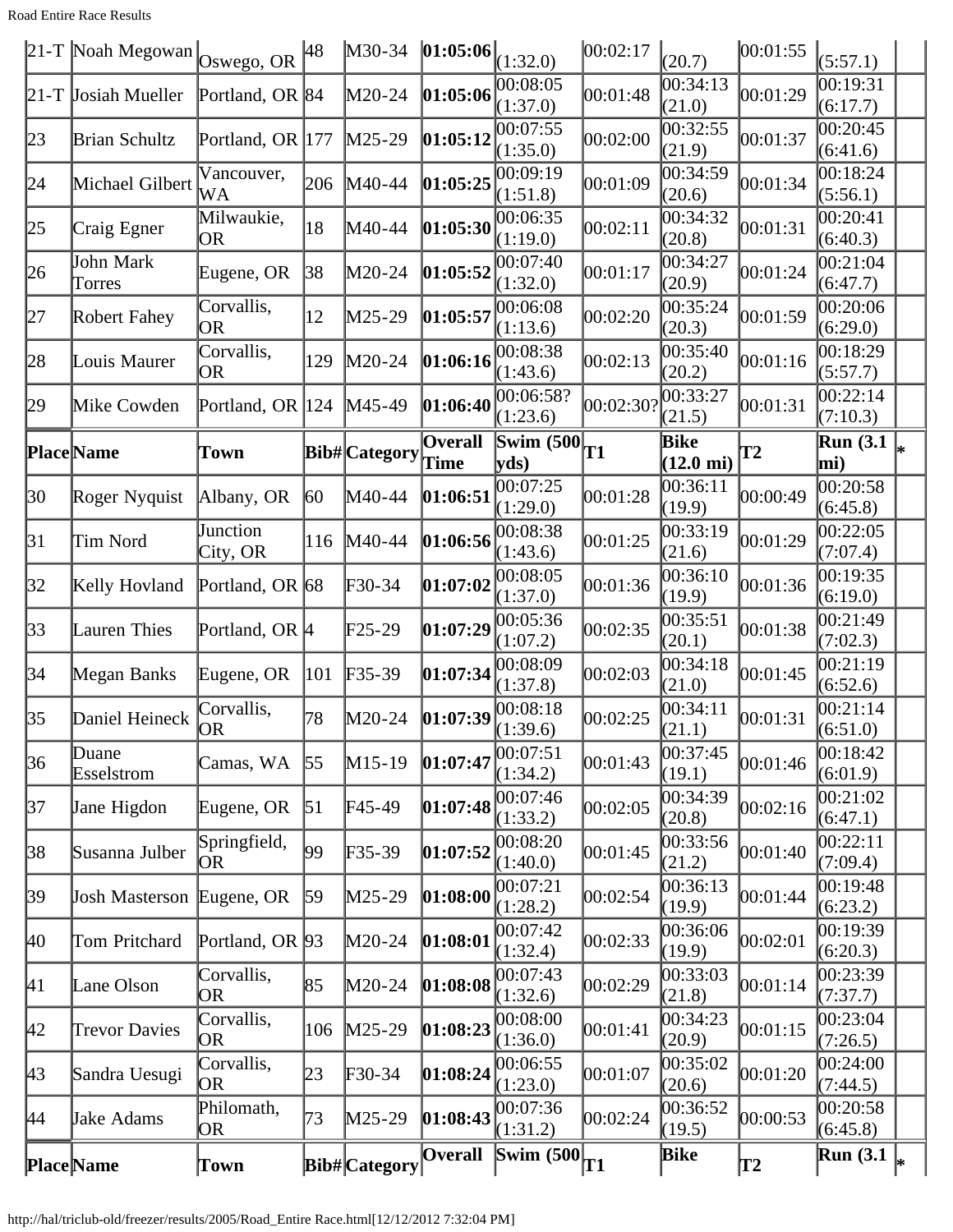|                  |                                |                           |     |                      | Time                   | yds                                             |           | $(12.0 \text{ mi})$                |          | mi)                                |  |
|------------------|--------------------------------|---------------------------|-----|----------------------|------------------------|-------------------------------------------------|-----------|------------------------------------|----------|------------------------------------|--|
| 45               | Kirk Rose                      | Albany, OR                | 44  | M55-59               | 01:08:59               | 00:07:35<br>(1:31.0)                            | 00:02:15  | 00:35:48<br>(20.1)                 | 00:01:31 | 00:21:50<br>(7:02.6)               |  |
| 46               | Darren Smith                   | Corvallis,<br> OR         | 89  | M25-29               | 01:09:07               | 00:08:02<br>(1:36.4)                            | 00:02:27  | 00:34:53<br>(20.6)                 | 00:01:54 | 0.21:51<br>(7:02.9)                |  |
| 47               | Todd Inman                     | Springfield,<br><b>OR</b> | 40  | M30-34               | 01:09:25               | 00:07:24<br>(1:28.8)                            | 00:01:45  | 00:33:04<br>(21.8)                 | 00:01:51 | 00:25:21<br>(8:10.6)               |  |
| 48               | Patrick Erwert                 | Bend, OR                  | 41  | M50-54               | 01:09:33               | 00:08:06<br>(1:37.2)                            | 00:01:35  | 00:35:13<br>(20.4)                 | 00:01:35 | 00:23:04<br>(7:26.5)               |  |
| 49               | Steven Hyde                    | Portland, OR 66           |     | M20-24               | 01:09:39               | 00:08:22<br>(1:40.4)                            | 00:02:01  | 00:37:59<br>(19.0)                 | 00:01:42 | 00:19:35<br>(6:19.0)               |  |
| 50               | Joe Barrett                    | Bend, OR                  | 53  | M40-44               | 01:09:50               | 00:07:47<br>(1:33.4)                            | 00:02:16  | 00:35:20<br>(20.4)                 | 00:02:06 | $\overline{00}$ :22:21<br>(7:12.6) |  |
| $\vert 51 \vert$ | <b>Branden</b><br>Edmiston     | Brush<br>Prairie, WA      | 144 | $M35-39$             | 01:09:51               | 00:07:40<br>(1:32.0)                            | 00:01:58  | 00:35:32<br>(20.3)                 | 00:01:51 | 00:22:50<br>(7:21.9)               |  |
| $\vert 52 \vert$ | Jonathan<br>Muirhead           | Tualatin, OR 36           |     | M25-29               | 01:09:53               | 00:08:16<br>(1:39.2)                            | 00:01:57  | 00:36:26<br>(19.8)                 | 00:01:37 | 00:21:37<br>(6:58.4)               |  |
| $\sqrt{53}$      | Dan Barrett                    | Corvallis,<br> OR         | 74  | M35-39               | 01:09:55               | 00:08:13<br>(1:38.6)                            | 00:02:53  | 00:33:52<br>(21.3)                 | 00:02:52 | 00:22:05<br>(7:07.4)               |  |
| 54               | Stephanie<br>Snyder            | Salem, OR                 | 158 | $F35-39$             | 01:10:15               | 00:08:45<br>(1:45.0)                            | 00:03:33  | 00:36:12<br>(19.9)                 | 00:02:30 | 00:19:15<br>(6:12.6)               |  |
| 55               | Allison Schaub Portland, OR 96 |                           |     | F25-29               | [01:10:19]             | 00:08:27<br>(1:41.4)                            | 00:02:37  | 00:35:47<br>(20.1)                 | 00:01:41 | 00:21:47<br>(7:01.6)               |  |
| 56               | Brad St Clair                  | Philomath,<br>OR.         | 52  | M45-49               | 01:10:34               | 00:07:36<br>(1:31.2)                            | 00:01:46  | 00:34:53<br>(20.6)                 | 00:01:27 | 00:24:52<br>(8:01.3)               |  |
| 57               | Kathryn<br>Stevenson           | Lake<br>Oswego, OR        | 14  | $F15-19$             | [01:10:39]             | 00:06:07<br>(1:13.4)                            | 00:01:19  | 00:36:49<br>(19.6)                 | 00:01:31 | 00:24:53<br>(8:01.6)               |  |
| 58               | Dustin Moyer                   | Missoula,<br>MT           | 130 | $M20-24$             | [01:10:40]             | 00:08:36<br>(1:43.2)                            | 00:01:14  | 00:34:43<br>(20.7)                 | 00:01:02 | 00:25:05<br>(8:05.5)               |  |
| 59               | Marjon Walrod Portland, OR 231 |                           |     | $\text{F25-29}$      | [01:10:43]             | 00:08:28<br>(1:41.6)                            | 00:02:25  | 00:33:26<br>(21.5)                 | 00:02:38 | 00:23:46<br>(7:40.0)               |  |
|                  | <b>Place</b> Name              | Town                      |     | <b>Bib#</b> Category | <b>Overall</b><br>Time | $\frac{1}{\sqrt{\text{Swim }(500)}}$ T1<br>vds) |           | <b>Bike</b><br>$(12.0 \text{ mi})$ | T2       | Run (3.1 $\vert_*$<br>mi)          |  |
| $ 60\rangle$     | Lauren Murphy Eugene, OR       |                           | 43  | $F20-24$             | 01:10:52               | 00:07:31<br>(1:30.2)                            | 00:01:37  | 00:37:30<br>(19.2)                 | 00:01:50 | 00:22:24<br>(7:13.5)               |  |
| 61               | Mary Leedahl                   | Crescent<br>City, CA      | 19  | $\text{F}20-24$      | 01:10:56               | 00:06:17<br>(1:15.4)                            | 00:02:12  | 00:37:19<br>(19.3)                 | 00:01:49 | 00:23:19<br>(7:31.3)               |  |
| 62               | Kevin McCabe                   | Portland, OR 42           |     | $M25-29$             | 01:10:57               | 00:07:57<br>(1:35.4)                            | 00:02:40  | 00:36:34<br>(19.7)                 | 00:01:34 | 00:22:12<br>(7:09.7)               |  |
| 63               | Jesse Schonau-<br>Taylor       | Newport, OR $ 157 $       |     | $M20-24$             | 01:11:25               | 00:09:04<br>(1:48.8)                            | 00:02:52  | 00:38:02<br>(18.9)                 | 00:01:31 | 00:19:56<br>(6:25.8)               |  |
| $64-T$           | Zuzana<br>Vejlupkova           | Corvallis,<br>OR          | 98  | $F35-39$             | [01:11:29]             | 00:07:53<br>(1:34.6)                            | 00:02:27  | 00:38:28<br>(18.7)                 | 00:01:07 | 00:21:34<br>(6:57.4)               |  |
|                  | $64-T$ Jim Gulskey             | Lebanon, OR $ 110$        |     | $M60-64$             | [01:11:29]             | 00:08:07<br>(1:37.4)                            | 00:01:46  | 00:36:34<br>(19.7)                 | 00:02:02 | 00:23:00<br>(7:25.2)               |  |
| $66-T$           | Denise<br>Croucher             | Brush<br>Prairie, WA      | 105 | $F40-44$             | [01:11:41]             | 00:08:07?<br>(1:37.4)                           | 00:02:30? | 00:34:59<br>(20.6)                 | 00:02:03 | 00:24:02<br>(7:45.2)               |  |
|                  | 66-T Kristina Rand             | Eugene, OR                | 125 | $F20-24$             | [01:11:41]             | 00:08:33<br>(1:42.6)                            | 00:01:35  | 00:39:20<br>(18.3)                 | 00:01:40 | 00:20:33<br>(6:37.7)               |  |
| 68               | Greg Oldham                    | Salem, OR                 | 165 | $M50-54$             | [01:11:53]             | 00:09:16<br>(1:51.2)                            | 00:02:20  | 00:36:39<br>(19.6)                 | 00:01:07 | 00:22:31<br>(7:15.8)               |  |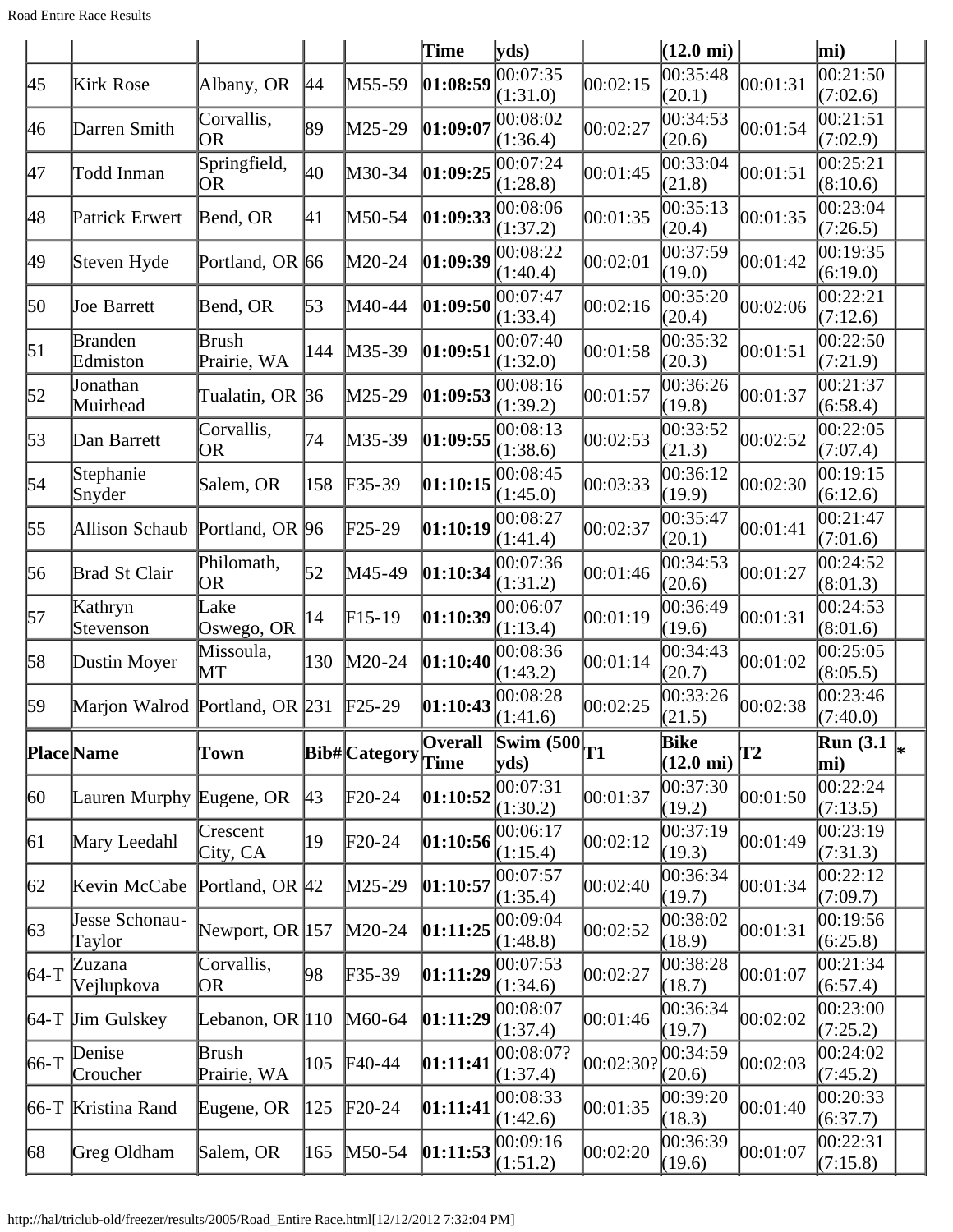Road Entire Race Results

| 69  | Matea Haugen                    | Eugene, OR                  | 207 | $F20-24$             | 01:11:54               | 00:08:57<br>(1:47.4)                                               | 00:02:06  | 00:38:38<br>(18.6)          | 00:01:39 | 00:20:34<br>(6:38.1)                          |  |
|-----|---------------------------------|-----------------------------|-----|----------------------|------------------------|--------------------------------------------------------------------|-----------|-----------------------------|----------|-----------------------------------------------|--|
| 70  | David<br>Auerbach               | Salem, OR                   | 194 | M20-24               | 01:11:57               | 00:08:46<br>(1:45.2)                                               | 00:03:01  | 00:36:24<br>(19.8)          | 00:01:39 | 00:22:07<br>(7:08.1)                          |  |
| 71  | Janna<br>Hickerson              | Corvallis,<br>OR            | 13  | $F20-24$             | 01:12:00               | 00:06:31<br>(1:18.2)                                               | 00:01:27  | 00:38:21<br>(18.8)          | 00:01:34 | 00:24:07<br>(7:46.8)                          |  |
| 72  | Steve Jones                     | Camas, OR                   | 225 | M35-39               | 01:12:02               | 00:09:35<br>(1:55.0)                                               | 00:02:57  | 00:36:34<br>(19.7)          | 00:01:42 | 00:21:14<br>(6:51.0)                          |  |
| 73  | <b>KC</b> Frederic              | Corvallis,<br>OR            | 46  | $F20-24$             | 01:12:03               | 00:07:58<br>(1:35.6)                                               | 00:02:08  | 00:39:35<br>(18.2)          | 00:01:03 | 00:21:19<br>(6:52.6)                          |  |
|     | 74-T Uwe Hermes                 | Portland, OR 79             |     | M30-34               | 01:12:05               | 00:08:04<br>(1:36.8)                                               | 00:02:57  | 00:36:22<br>(19.8)          | 00:02:13 | 00:22:29<br>(7:15.2)                          |  |
|     | <b>Place</b> Name               | Town                        |     | Bib# Category        | <b>Overall</b><br>Time | $\frac{1}{\sqrt{\text{Swim }(500)}}$ T1<br>$\mathbf{v}\mathbf{ds}$ |           | Bike<br>$(12.0 \text{ mi})$ | T2       | $\overline{\text{Run}}$ (3.1 $\vert_*$<br>mi) |  |
|     | 74-T Matt Wessel                | Camas, WA                   | 92  | M35-39               | 01:12:05               | 00:07:42<br>(1:32.4)                                               | 00:02:20  | 00:36:18<br>(19.8)          | 00:02:16 | 00:23:29<br>(7:34.5)                          |  |
| 76  | Joanna Mensher Portland, OR 164 |                             |     | $\text{F25-29}$      | 01:12:07               | 00:08:57<br>(1:47.4)                                               | 00:01:59  | 00:37:27<br>(19.2)          | 00:01:55 | 00:21:49<br>(7:02.3)                          |  |
| 177 | James Frost                     | Portland, OR 109            |     | $M35-39$             | 01:12:24               | 00:07:19?<br>(1:27.8)                                              | 00:02:30? | 00:36:33<br>(19.7)          | 00:02:04 | 00:23:58<br>(7:43.9)                          |  |
| 78  | Gloria Califf                   | Camas, WA                   | 65  | F50-54               | 01:12:29               | 00:08:22<br>(1:40.4)                                               | 00:02:12  | 00:36:22<br>(19.8)          | 00:01:56 | 00:23:37<br>(7:37.1)                          |  |
| 79  | Chris Hoops                     | Camas, WA                   | 152 | $M50-54$             | 01:12:30               | 00:08:56<br>(1:47.2)                                               | 00:03:33  | 00:34:18<br>(21.0)          | 00:02:10 | 00:23:33<br>(7:35.8)                          |  |
| 80  | Kyle Snider                     | Albany, OR                  |     | $M15-19$             | [01:12:35]             | 00:05:41<br>(1:08.2)                                               | 00:02:51  | 00:38:20<br>(18.8)          | 00:01:41 | 00:24:02<br>(7:45.2)                          |  |
| 81  | Denny Burnett                   | Corvallis,<br><b>OR</b>     | 76  | M25-29               | 01:12:51               | 00:08:28<br>(1:41.6)                                               | 00:02:20  | 00:33:49<br>(21.3)          | 00:03:21 | 00:24:53<br>(8:01.6)                          |  |
| 82  | Tia Williams                    | Corvallis,<br>OR            | 49  | $F20-24$             | 01:13:02               | 00:08:06<br>(1:37.2)                                               | 00:01:46  | 00:38:03<br>(18.9)          | 00:01:31 | 00:23:36<br>(7:36.8)                          |  |
| 83  | Martin Snell                    | Camas, WA                   | 94  | M35-39               |                        | $\left 01:13:17\right \right \left 00:07:56$<br>(1:35.2)           | 00:03:08  | 00:36:25<br>(19.8)          | 00:02:39 | 00:23:09<br>(7:28.1)                          |  |
| 84  | Julian<br>Lipscombe             | Portland, OR $210$          |     | $M35-39$             | 01:13:24               | 00:09:04<br>(1:48.8)                                               | 00:03:04  | 00:39:11<br>(18.4)          | 00:01:51 | 00:20:14<br>(6:31.6)                          |  |
| 85  | Courtney<br>Niesent             | Forest Grove, $_{20}$<br>WA |     | $F20-24$             | 01:13:35               | 00:06:38<br>(1:19.6)                                               | 00:02:40  | 00:39:15<br>(18.3)          | 00:01:11 | 00:23:51<br>(7:41.6)                          |  |
|     | 86-T Jasmine Fry                | Corvallis,<br>OR.           | 56  | $F20-24$             | [01:13:37]             | 00:07:08<br>(1:25.6)                                               | 00:01:50  | 00:37:22<br>(19.3)          | 00:01:57 | 00:25:20<br>(8:10.3)                          |  |
|     | $86-T$ Mel Long                 | Oregon City,<br>OR)         | 58  | $M40-44$             | 01:13:37               | 00:07:28<br>(1:29.6)                                               | 00:01:49  | 00:37:41<br>(19.1)          | 00:01:52 | 00:24:47<br>(7:59.7)                          |  |
| 88  | John<br>Shoemaker               | Camas, WA                   | 197 | $M45-49$             | [01:13:38]             | 00:08:15<br>(1:39.0)                                               | 00:02:47  | 00:35:44<br>(20.1)          | 00:01:55 | 00:24:57<br>(8:02.9)                          |  |
|     | 89-T Katie Collins              | Corvallis,<br>OR.           | 140 | $F25-29$             | 01:13:47               | 00:09:30<br>(1:54.0)                                               | 00:04:51  | 00:34:36<br>(20.8)          | 00:01:50 | 00:23:00<br>(7:25.2)                          |  |
|     | <b>Place</b> Name               | Town                        |     | <b>Bib#</b> Category | <b>Overall</b><br>Time | Swim $(500)$<br>yds)                                               | T1        | Bike<br>$(12.0 \text{ mi})$ | T2       | $\overline{\text{Run}}(3.1\vert_{*})$<br>mi)  |  |
|     | 89-T Joe Tysoe                  | Beaverton,<br>OR            | 219 | $M30-34$             | 01:13:47               | 00:09:34<br>(1:54.8)                                               | 00:01:42  | 00:42:16<br>(17.0)          | 00:01:19 | 00:18:56<br>(6:06.5)                          |  |
| 91  | Scott Kruis                     | Corvallis,<br>OR)           | 237 | $M40-44$             | [01:13:50]             | 00:10:56<br>(2:11.2)                                               | 00:02:44  | 00:36:01<br>(20.0)          | 00:01:50 | 00:22:19<br>(7:11.9)                          |  |
|     |                                 | Corvallis,                  |     |                      |                        | 00:06:06                                                           |           | 00:39:30                    |          | [00:24:17]                                    |  |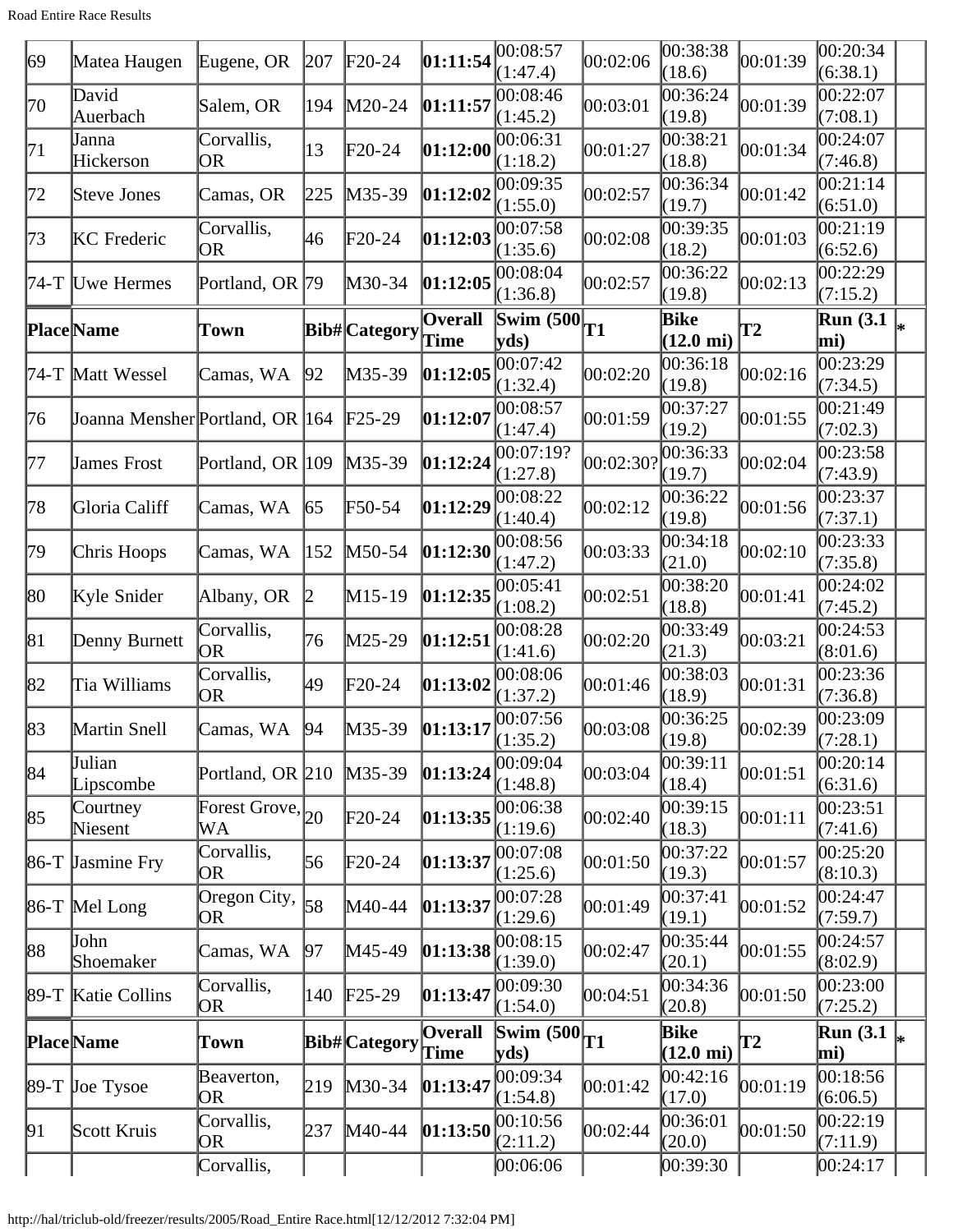Road Entire Race Results

| 92            | Kristin Boock                   | OR                        | 22  | $F30-34$             | 01:14:00                                                            | (1:13.2)                                 | 00:02:21           | (18.2)                          | 00:01:46      | (7:50.0)                         |  |
|---------------|---------------------------------|---------------------------|-----|----------------------|---------------------------------------------------------------------|------------------------------------------|--------------------|---------------------------------|---------------|----------------------------------|--|
| 93            | Jeni Chambers                   | Eugene, OR                | 197 | F30-34               | 01:14:09                                                            | 00:09:51<br>(1:58.2)                     | 00:02:31           | 00:37:39<br>(19.1)              | 00:02:17      | 00:21:51<br>(7:02.9)             |  |
| 94            | Alison Hyde                     | Corvallis,<br>OR          | 30  | $\text{F20-24}$      | 01:14:14                                                            | 00:06:29<br>(1:17.8)                     | 00:02:27           | 00:40:59<br>(17.6)              | 00:01:11      | 0.23:08<br>(7:27.7)              |  |
| 95            | Brianna<br>Hoffman              | Corvallis,<br>OR          | 34  | $F15-19$             | 01:14:17                                                            | 00:06:51<br>(1:22.2)                     | 00:02:14           | 00:39:06<br>(18.4)              | 00:01:16      | 00:24:50<br>(8:00.6)             |  |
| 96            | Robert Peattie                  | Corvallis,<br>OR          | 86  | M45-49               | 01:14:21                                                            | 00:08:02<br>(1:36.4)                     | 00:02:37           | 00:42:49<br>(16.8)              | 00:02:20      | 00:18:33<br>(5:59.0)             |  |
|               | 97-T Chuck Croal                | Bend, OR                  | 103 | M55-59               | 01:14:26                                                            | 00:07:51<br>(1:34.2)                     | 00:02:22           | 00:37:07<br>(19.4)              | 00:01:41      | 00:25:25<br>(8:11.9)             |  |
|               | 97-T  Vern Hee                  | Vancouver,<br>WA          | 162 | M50-54               | 01:14:26                                                            | 00:09:51<br>(1:58.2)                     | $ 00:02:30\rangle$ | 00:35:46?<br>(20.1)             | 00:02:08      | 00:24:11<br>(7:48.1)             |  |
| 99            | Colleen<br>Sullivan-Price       | Seattle, WA               | 132 | F35-39               | 01:14:27                                                            | 00:08:33<br>(1:42.6)                     | 00:03:06           | 00:37:18<br>(19.3)              | 00:02:15      | 00:23:15<br>(7:30.0)             |  |
| 100           | Kat Narus                       | Central<br>Point, OR      | 122 | $F20-24$             | 01:14:38                                                            | 00:08:07?<br>(1:37.4)                    | $ 00:02:30\rangle$ | 00:38:19<br>(18.8)              | 00:01:23      | 00:24:19<br>(7:50.6)             |  |
| 101           | Bryan Mann                      | Eugene, OR                | 314 | $M20-24$             | 01:14:55                                                            | 00:08:33<br>(1:42.6)                     | 00:02:39           | 00:40:45<br>(17.7)              | 00:02:08      | 00:20:50<br>(6:43.2)             |  |
| 102           | Pamela Johnson                  | Valparaiso,<br>lΝ         | 35  | $F15-19$             | 01:14:58                                                            | 00:06:44<br>(1:20.8)                     | 00:02:00           | 00:39:51<br>(18.1)              | 00:01:38      | 00:24:45<br>(7:59.0)             |  |
| $103 -$       | Dave Chapman                    | Springfield,<br><b>OR</b> | 161 | M50-54               | 01:15:08                                                            | 00:09:37<br>(1:55.4)                     | 00:02:18           | 00:37:32<br>(19.2)              | 00:01:56      | 00:23:45<br>(7:39.7)             |  |
| $103 -$       | Eric Altendorf                  | Corvallis,<br>OR          | 193 | $M25-29$             | 01:15:08                                                            | 00:08:32<br>(1:42.4)                     | 00:04:10           | 00:35:28<br>(20.3)              | 00:02:42      | 00:24:16<br>(7:49.7)             |  |
|               |                                 |                           |     |                      |                                                                     |                                          |                    |                                 |               |                                  |  |
|               | <b>Place</b> Name               | Town                      |     | <b>Bib#</b> Category | <b>Overall</b>                                                      | $\frac{1}{\sqrt{\text{Swim } (500)}}$ T1 |                    | Bike                            | $\mathbf{T2}$ | <b>Run</b> (3.1)                 |  |
| 105           | Jesse Raskaukas Portland, OR 37 |                           |     | M25-29               | Time<br>[01:15:10]                                                  | yds)<br>00:07:06                         | 00:01:29           | $(12.0 \text{ mi})$<br>00:39:23 | 00:01:05      | mi)<br>00:26:07                  |  |
| 106           | Alison Weber                    | Lake                      | 168 | $F20-24$             |                                                                     | (1:25.2)<br>00:09:20                     | 00:03:06           | (18.3)<br>00:38:52              | 00:01:49      | (8:25.5)<br>00:22:07             |  |
| 107           | MacDonald                       | Oswego, OR<br>Corvallis,  | 80  | M30-34               | $\left  01:15:14 \right  \times \left  1:52.0 \right)$<br> 01:15:17 | 00:08:15                                 | 00:02:37           | (18.5)<br>00:36:16              | 00:02:12      | (7:08.1)<br>00:25:57             |  |
| 108           | <b>Jackson</b><br>Melissa       | OR<br>Corvallis,<br>OR    | 147 | $\text{F25-29}$      | 01:15:24                                                            | (1:39.0)<br>00:08:44                     | 00:01:46           | (19.9)<br>00:38:47              | 00:01:41      | (8:22.3)<br>00:24:26             |  |
| 109           | Feldberg<br><b>Justin Fay</b>   | Corvallis,<br>OR          | 146 | $M20-24$             | 01:15:36                                                            | (1:44.8)<br>00:08:29                     | 00:02:00           | (18.6)<br>00:40:49              | 00:01:29      | (7:52.9)<br>00:22:49             |  |
| 110           | Tim Shillinge                   | Vancouver,<br>WA          | 215 | $M40-44$             | 01:15:41                                                            | (1:41.8)<br>00:09:32                     | 00:03:09           | (17.6)<br>00:37:04              | 00:03:32      | (7:21.6)<br>00:22:24<br>(7:13.5) |  |
| 111           | Dave Yarger                     | Corvallis,<br>OR          | 121 | $M20-24$             | 01:15:44                                                            | (1:54.4)<br>00:09:13                     | 00:02:24           | (19.4)<br>00:37:40              | 00:01:47      | 00:24:40                         |  |
| $ 112\rangle$ | <b>Jeff Bemrose</b>             | Dallas, OR                | 62  | M40-44               | 01:15:55                                                            | (1:50.6)<br>00:08:32<br>(1:42.4)         | 00:03:17           | (19.1)<br>00:38:17              | 00:02:27      | (7:57.4)<br>00:23:22             |  |
| 113           | <b>Bill Partin</b>              | Vancouver,<br>WA          | 213 | $M40-44$             | 01:15:58                                                            | 00:09:37                                 | 00:02:20           | (18.8)<br>00:38:39              | 00:02:51      | (7:32.3)<br>00:22:31             |  |
| 114           | Henry Alaman                    | Philomath,<br>OR          | 191 | $M40-44$             | [01:16:09]                                                          | (1:55.4)<br>00:11:27<br>(2:17.4)         | 00:01:59           | (18.6)<br>00:37:42              | 00:01:33      | (7:15.8)<br>00:23:28             |  |
| 115           | Bryan Reichert                  | Seattle, WA               | 176 | $M35-39$             | [01:16:11]                                                          | 00:09:35<br>(1:55.0)                     | 00:03:42           | (19.1)<br>00:36:33<br>(19.7)    | 00:01:43      | (7:34.2)<br>00:24:38<br>(7:56.8) |  |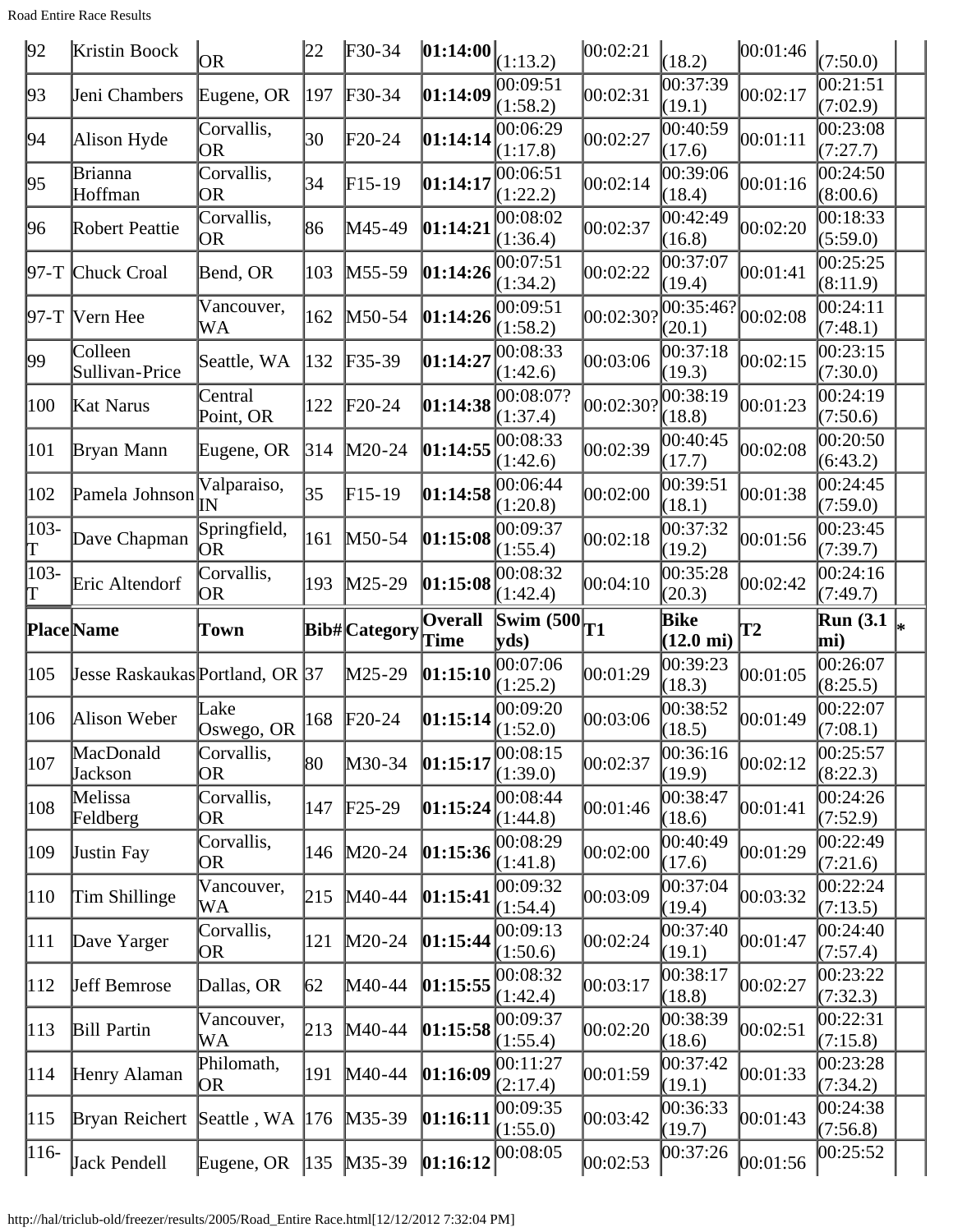| $\overline{\rm T}$ |                                  |                         |     |                   |                              | (1:37.0)                                                         |                    | (19.2)                      |           | (8:20.6)                |    |
|--------------------|----------------------------------|-------------------------|-----|-------------------|------------------------------|------------------------------------------------------------------|--------------------|-----------------------------|-----------|-------------------------|----|
| $116-$             | <b>Brian</b>                     | Tualatin, OR            | 178 | $M25-29$          | 01:16:12                     | 00:08:39                                                         | 00:02:55           | 00:38:06                    | 00:01:42  | 00:24:50                |    |
| ľΤ                 | Valazquez                        |                         |     |                   |                              | (1:43.8)                                                         |                    | (18.9)                      |           | (8:00.6)                |    |
| $116-$<br>Τ        | David Hiassen                    | Mill City,<br><b>OR</b> | 208 | M45-49            | 01:16:12                     | 00:08:46<br>(1:45.2)                                             | 00:03:00           | 00:37:27<br>(19.2)          | 00:01:32  | 00:25:27<br>(8:12.6)    |    |
| 119                | Courtney Ries                    | Portland, OR 234        |     | $F20-24$          | 01:16:22                     | 00:08:55<br>(1:47.0)                                             | 00:02:40           | 00:36:28<br>(19.7)          | 00:02:36  | 00:25:43<br>(8:17.7)    |    |
|                    | <b>Place</b> Name                | Town                    |     | Bib# Category     | <b>Overall</b><br>Time       | $\frac{1}{\sqrt{\text{Swim }(500)}}$ T1<br>yds)                  |                    | Bike<br>$(12.0 \text{ mi})$ | T2        | <b>Run</b> (3.1)<br>mi) |    |
| 120                |                                  |                         |     | $M20-24$          | 01:16:29                     | 00:10:34                                                         | 00:02:27           | 00:39:52                    | 00:00:52  | 00:22:44                |    |
|                    | Matt Hogge                       | Ashland, OR 209         |     |                   |                              | (2:06.8)                                                         |                    | (18.1)                      |           | (7:20.0)                |    |
| 121                | Sarah Cypher                     | Portland, OR 141        |     | $F20-24$          | 01:16:45                     | 00:09:15<br>(1:51.0)                                             | 00:02:57           | 00:36:19<br>(19.8)          | 00:01:51  | 00:26:23<br>(8:30.6)    |    |
| 122                | Ryan Hunter                      | Tualatin, OR 269        |     | $M20-24$          | 01:16:49                     | 00:08:54<br>(1:46.8)                                             | 00:02:51           | 00:38:54<br>(18.5)          | 00:01:45  | 00:24:25<br>(7:52.6)    |    |
| 123                | Sarah Mollet                     | Eugene, OR              | 83  | $F20-24$          | 01:17:00                     | 00:08:36                                                         | 00:01:10           | 00:41:23                    | 00:01:41  | 00:24:10                |    |
|                    |                                  |                         |     |                   |                              | (1:43.2)<br>00:08:49                                             |                    | (17.4)<br>00:38:24          |           | (7:47.7)<br>00:24:14    |    |
| 124                | Robert Joerger                   | Salem, OR               | 172 | $M55-59$          | 01:17:05                     | (1:45.8)                                                         | 00:04:02           | (18.8)                      | 00:01:36  | (7:49.0)                |    |
| 125                | Rob Williams                     | Camas, WA               | 275 | $M35-39$          | 01:17:13                     | 00:09:12<br>(1:50.4)                                             | 00:02:32           | 00:38:40<br>(18.6)          | 00:01:52  | 00:24:57<br>(8:02.9)    |    |
| 126                | John Condon                      | Vancouver,              | 288 | $M40-44$          | 01:17:19                     | 00:11:34                                                         | 00:03:35           | 00:36:11                    | 00:02:17  | 00:23:42                |    |
|                    |                                  | WA                      |     |                   |                              | (2:18.8)                                                         |                    | (19.9)                      |           | (7:38.7)                |    |
| 127                | Ron Petti                        | Forest Grove,<br>OR     | 175 | $M45-49$          | 01:17:22                     | 00:10:03<br>(2:00.6)                                             | 00:03:09           | 00:37:06<br>(19.4)          | 00:02:03  | 00:25:01<br>(8:04.2)    |    |
| 128                | Esther<br>Caballero-<br>Manrique | Springfield,<br>OR      | 127 | $F30-34$          | 01:17:43                     | 00:08:25<br>(1:41.0)                                             | 00:03:06           | 00:40:05<br>(18.0)          | 00:01:22  | 00:24:45<br>(7:59.0)    |    |
| 129                | Marcy Croucher Camas, WA         |                         | 289 | $F30-34$          | 01:17:45                     | 00:10:51<br>(2:10.2)                                             | 00:03:14           | 00:43:32<br>(16.5)          | 00:01:42  | 00:18:26<br>(5:56.8)    |    |
| 130                | Dave Leigh                       | Corvallis,<br>OR.       | 251 | M40-44            |                              | $\left 01:18:19\right \right \left 00:10:56?\right $<br>(2:11.2) | 00:02:30? 00:37:45 | (19.1)                      | 00:02:04  | 00:25:04<br>(8:05.2)    |    |
| 131                | Mike Peterson                    | Salem, OR               | 174 | $M35-39$          | 01:19:05                     | 00:09:14<br>(1:50.8)                                             | 00:02:29           | 00:41:26<br>(17.4)          | 00:02:07  | 00:23:49<br>(7:41.0)    |    |
| 132                | Erin DeGree                      | Eugene, OR              | 107 | $F20-24$          | [01:19:06]                   | 00:07:57<br>(1:35.4)                                             | 00:02:42           | 00:40:38<br>(17.7)          | 00:01:44  | 00:26:05<br>(8:24.8)    |    |
|                    | Ayre                             | Beaverton,              |     |                   |                              | 00:07:35?                                                        |                    | 00:39:41                    |           | 00:27:33                |    |
| 133                | Williamson                       | OR                      | 120 | $F35-39$          | [01:19:17                    | (1:31.0)                                                         | 00:02:301          | (18.1)                      | 00:01:58  | (8:53.2)                |    |
| 134                | Mark O'Leavey                    | Portland, OR 222        |     | $M40-44$          | [01:19:38]                   | 00:09:34                                                         | 00:02:52           | 00:40:03                    | 00:01:54  | 00:25:15                |    |
|                    |                                  |                         |     |                   |                              | (1:54.8)                                                         |                    | (18.0)                      |           | (8:08.7)                |    |
|                    | <b>Place</b> Name                | Town                    |     | Bib#Category Time | <b>Overall</b>               | Swim $(500)$<br>yds                                              | <b>T1</b>          | Bike<br>$(12.0 \text{ mi})$ | T2        | <b>Run</b> (3.1)<br>mi) | lж |
| 135                | <b>Bruce Dougan</b>              | Welches, OR 290         |     | $M45-49$          | 01:19:47                     | 00:11:10<br>(2:14.0)                                             | 00:04:28           | 00:37:18<br>(19.3)          | 00:01:59  | 00:24:52<br>(8:01.3)    |    |
| 136                | Molly Schultz                    | Portland, OR 229        |     | $F20-24$          | 01:19:52                     | 00:08:52                                                         | 00:02:55           | 00:39:52                    | 00:02:35  | 00:25:38                |    |
|                    |                                  |                         |     |                   | $\pmb{01:}2\pmb{0:}0\pmb{1}$ | (1:46.4)<br>00:08:36                                             |                    | (18.1)<br>00:40:40          |           | (8:16.1)<br>00:24:37    |    |
| 137                | Katie Gillespie                  | Portland, OR 149        |     | $F30-34$          |                              | (1:43.2)                                                         | 00:03:30           | (17.7)                      | 00:02:38  | (7:56.5)                |    |
| 138                | Martha<br>Hotchkiss              | Corvallis,<br>OR        | 64  | $F35-39$          | [01:20:06]                   | 00:08:14<br>(1:38.8)                                             | 00:03:28           | 00:41:41<br>(17.3)          | 00:02:30? | 00:24:13? <br>(7:48.7)  |    |
|                    | Mary Lou                         |                         |     |                   |                              | 00:09:17                                                         |                    | [00:39:29]                  |           | 00:27:36                |    |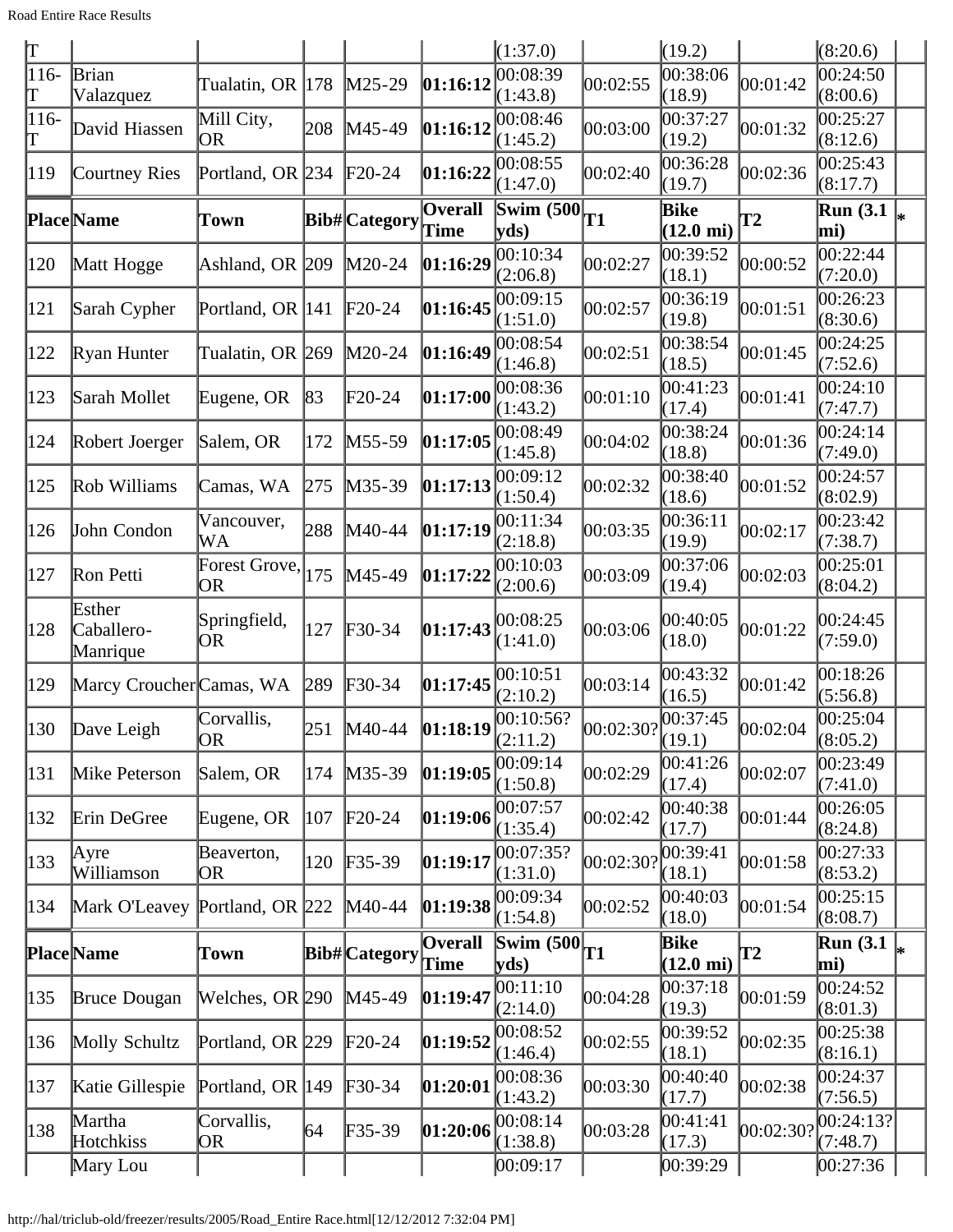Road Entire Race Results

| $\vert$ 139        | O'Halloran                           | Portland, OR  167   F45-49      |     |                            | 01:20:07                                                              | (1:51.4)                         | 00:02:02 | (18.2)                       | 00:01:43      | (8:54.2)                         |  |
|--------------------|--------------------------------------|---------------------------------|-----|----------------------------|-----------------------------------------------------------------------|----------------------------------|----------|------------------------------|---------------|----------------------------------|--|
| 140                | Greg Williams                        | Camas, WA                       | 292 | M45-49                     | 01:20:26                                                              | 00:09:32<br>(1:54.4)             | 00:02:34 | 00:40:49<br>(17.6)           | 00:02:03      | 00:25:28<br>(8:12.9)             |  |
| 141                | Jessica<br>Hamilton                  | Portland, OR 70                 |     | F30-34                     | 01:20:30                                                              | 00:09:23<br>(1:52.6)             | 00:01:53 | 00:40:11<br>(17.9)           | 00:01:57      | 00:27:06<br>(8:44.5)             |  |
| 142                | Rachael Roberts                      | Corvallis,<br><b>OR</b>         | 247 | $F25-29$                   | 01:20:47                                                              | 00:11:09<br>(2:13.8)             | 00:03:20 | 00:40:24<br>(17.8)           | 00:02:12      | 00:23:42<br>(7:38.7)             |  |
| 143                | <b>Beth Casper</b>                   | Salem, OR                       | 240 | $\textcolor{blue}{F30-34}$ | 01:20:57                                                              | 00:08:02<br>(1:36.4)             | 00:02:40 | 00:41:07<br>(17.5)           | 00:01:50      | 00:27:18<br>(8:48.4)             |  |
| 144                | Nell Orscheln                        | Corvallis,<br><b>OR</b>         | 29  | $F25-29$                   | [01:21:11]                                                            | 00:07:07<br>(1:25.4)             | 00:02:18 | 00:42:55<br>(16.8)           | 00:01:16      | 00:27:35<br>(8:53.9)             |  |
| 145                | Sarah Reichle                        | Wilsonville,<br>OR.             | 304 | $F30-34$                   | 01:21:14                                                              | 00:09:35<br>(1:55.0)             | 00:04:05 | 00:40:53<br>(17.6)           | 00:01:38      | 00:25:03<br>(8:04.8)             |  |
| 146                | Heather Law                          | Portland, OR 57                 |     | F30-34                     | 01:21:20                                                              | 00:08:07<br>(1:37.4)             | 00:03:29 | 00:38:46<br>(18.6)           | 00:02:25      | 00:28:33<br>(9:12.6)             |  |
| 147                | Bill Alden                           | Albany, OR                      | 190 | $M55-59$                   | 01:21:26                                                              | 00:08:24<br>(1:40.8)             | 00:02:57 | 00:38:37<br>(18.6)           | 00:01:32      | 00:29:56<br>(9:39.4)             |  |
| 148                | Desiree Johnson $\overline{OR}$      | Corvallis,                      | 128 | $F25-29$                   | 01:21:34                                                              | 00:09:12<br>(1:50.4)             | 00:03:17 | 00:44:29<br>(16.2)           | 00:01:10      | 00:23:26<br>(7:33.5)             |  |
| 149                | Natalie Flindt                       | Eugene, OR                      | 204 | $F25-29$                   | [01:21:40]                                                            | 00:09:12<br>(1:50.4)             | 00:03:21 | 00:44:34<br>(16.2)           | 00:03:07      | 00:21:26<br>(6:54.8)             |  |
|                    |                                      |                                 |     |                            | <b>Overall</b>                                                        | Swim $(500)$                     |          | Bike                         |               | $\overline{\text{Run (3.1)}}$    |  |
|                    | <b>Place</b> Name                    | Town                            |     | <b>Bib#</b> Category       | <b>Time</b>                                                           | yds                              | T1       | $(12.0 \text{ mi})$          | $\mathbf{T2}$ | mi)                              |  |
| 150                | Julia Bates                          | Estacada, OR 184                |     | $F45-49$                   | [01:21:41]                                                            | 00:10:07<br>(2:01.4)             | 00:03:34 | 00:39:54<br>(18.0)           | 00:02:29      | 00:25:37<br>(8:15.8)             |  |
|                    |                                      |                                 |     |                            |                                                                       |                                  |          |                              |               |                                  |  |
| 151                | Emilie Miller                        | Portland, OR 271                |     | $F25-29$                   | 01:21:45                                                              | 00:09:34                         | 00:05:30 | 00:45:22                     | 00:01:34      | 00:19:45                         |  |
| 152                | Ed Harris                            | Camas, WA                       | 151 | $M55-59$                   | [01:21:49]                                                            | (1:54.8)<br>00:08:35             | 00:02:53 | (15.9)<br>00:38:50           | 00:02:13      | (6:22.3)<br>00:29:18             |  |
| 153                | Greg Colzani                         | Vancouver,                      | 199 | $M45-49$                   |                                                                       | (1:43.0)<br> 00:09:39            | 00:02:49 | (18.5)<br>00:40:02           | 00:01:58      | (9:27.1)<br>00:27:30             |  |
| 154                | Lauren                               | WA<br>Brush                     | 145 | $F40-44$                   | $\left[01:21:58\frac{\text{VU}}{\text{(1:55.8)}}\right]$<br> 01:22:05 | 00:08:59                         | 00:03:01 | (18.0)<br>00:40:30           | 00:02:11      | (8:52.3)<br>00:27:24             |  |
| 155                | Edmiston<br><b>Jeff Macey</b>        | Prairie, WA<br>Portland, OR 226 |     | $M45-49$                   | 01:22:28                                                              | (1:47.8)<br>00:10:34             | 00:03:53 | (17.8)<br>00:37:56           | 00:03:04      | (8:50.3)<br>00:27:01             |  |
| 156                | Peter                                | Salem, OR                       | 188 | $M50-54$                   | [01:22:33]                                                            | (2:06.8)<br>00:09:08             | 00:04:25 | (19.0)<br>00:39:26           | 00:03:03      | (8:42.9)<br>00:26:31             |  |
| $157 -$            | Vanderwall<br>Shannon                | Portland, OR 32                 |     | $F25-29$                   | [01:23:01]                                                            | (1:49.6)<br>00:07:59             | 00:02:12 | (18.3)<br>00:43:26           | 00:02:11      | (8:33.2)<br>00:27:13             |  |
| T<br>$157 -$       | Carney<br>Megan                      | Springfield,                    | 169 | $F25-29$                   | [01:23:01]                                                            | (1:35.8)<br>00:08:53             | 00:02:57 | (16.6)<br>00:41:07           | 00:01:52      | (8:46.8)<br>00:28:12             |  |
| T<br>$ 159\rangle$ | <b>Chinburg</b><br><b>Tacy Jones</b> | OR<br>Eagle Creek,              | 81  | F45-49                     | [01:23:23]                                                            | (1:46.6)<br>00:08:17             | 00:02:49 | (17.5)<br>00:41:16           | 00:02:00      | (9:05.8)<br>00:29:01             |  |
| 160                | Tami Ruter                           | OR<br>Albany, OR                | 50  | $F35-39$                   | 01:23:27                                                              | (1:39.4)<br>00:08:00             | 00:02:49 | (17.4)<br>00:42:34           | 00:02:14      | (9:21.6)<br>00:27:50             |  |
| 161                | Theresa Lane                         | Vancouver,                      | 173 | $F25-29$                   | [01:23:29]                                                            | (1:36.0)<br>00:09:57             | 00:02:51 | (16.9)<br>00:45:07           | 00:01:58      | (8:58.7)<br>00:23:36             |  |
| 162                | Michelle<br>DiTullio                 | WA<br>Bend, OR                  | 281 | $F35-39$                   | 01:23:42                                                              | (1:59.4)<br>00:10:24<br>(2:04.8) | 00:03:50 | (16.0)<br>00:42:10<br>(17.1) | 00:02:23      | (7:36.8)<br>00:24:55<br>(8:02.3) |  |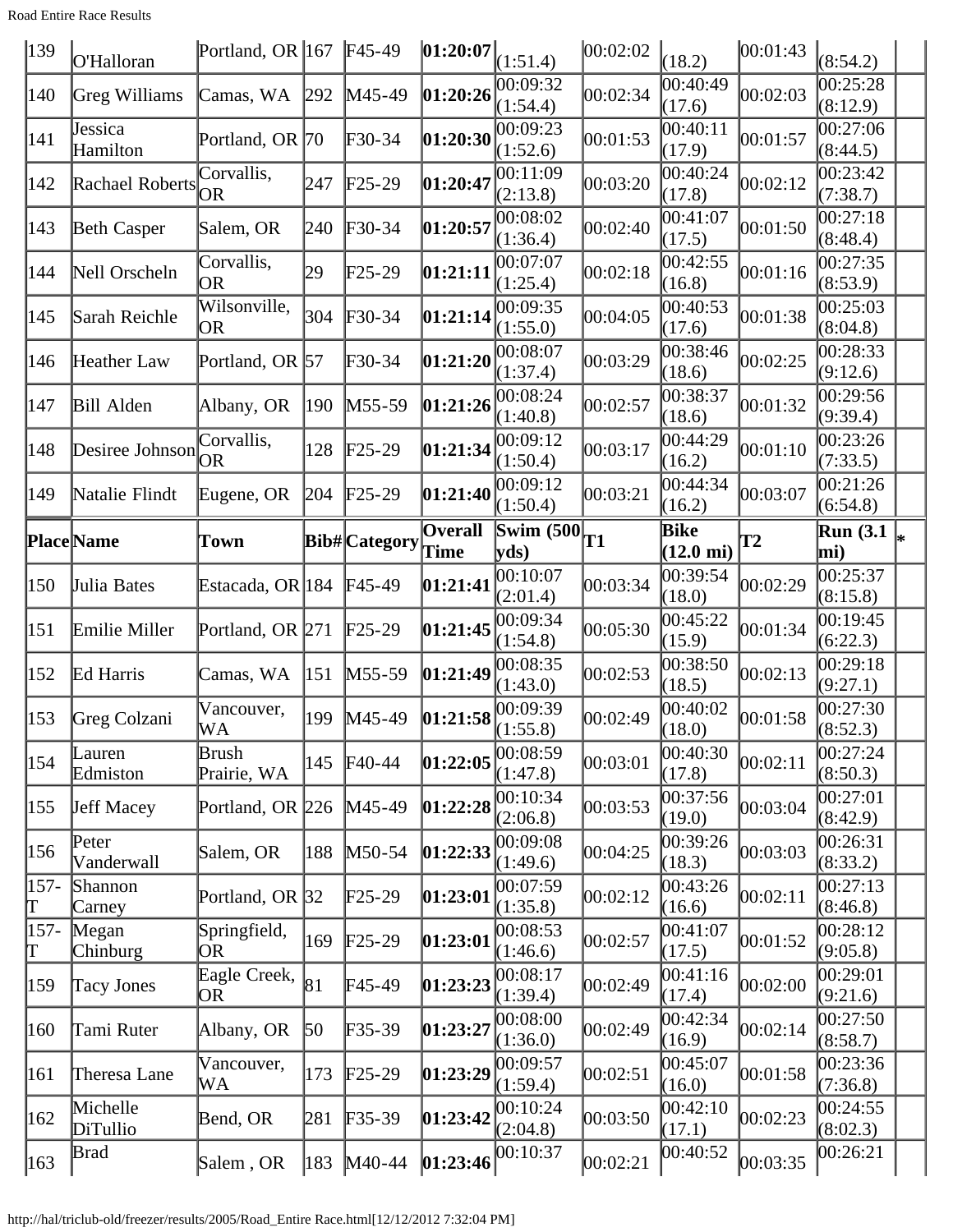Road Entire Race Results

|                                  | Weathermon              |                         |     |                      |                        | (2:07.4)                         |           | (17.6)                      |          | (8:30.0)                |  |
|----------------------------------|-------------------------|-------------------------|-----|----------------------|------------------------|----------------------------------|-----------|-----------------------------|----------|-------------------------|--|
| 164                              | John Turner             | Lake<br>Oswego, OR      | 182 | M35-39               | 01:23:51               | 0.09:01<br>(1:48.2)              | 00:03:56  | 00:42:58<br>(16.8)          | 00:01:39 | 00:26:17<br>(8:28.7)    |  |
|                                  | <b>Place</b> Name       | Town                    |     | <b>Bib#</b> Category | Overall<br>Time        | $\mathbf{Swim}\;$ (500)<br> yds) | <b>T1</b> | Bike<br>$(12.0 \text{ mi})$ | T2       | <b>Run</b> (3.1)<br>mi) |  |
| 165                              | Roger Wong              | Corvallis,<br>OR        | 276 | M40-44               | 01:24:11               | 00:11:39<br>(2:19.8)             | 00:04:58  | 00:43:04<br>(16.7)          | 00:01:16 | 00:23:14<br>(7:29.7)    |  |
| 166                              | Eric DeFreest           | Eugene, OR              | 296 | M40-44               | 01:24:26               | 00:12:04<br>(2:24.8)             | 00:03:37  | 00:40:03<br>(18.0)          | 00:02:38 | 00:26:04<br>(8:24.5)    |  |
| 167                              | Amy Kredlo              | Washougal,<br>WA        | 258 | $F50-54$             | 01:24:41               | 00:10:04<br>(2:00.8)             | 00:04:50  | 00:40:31<br>(17.8)          | 00:02:54 | 00:26:22<br>(8:30.3)    |  |
| 168                              | Katie Masters           | Vancouver,<br>WA        | 259 | F45-49               | 01:24:48               | 00:10:02<br>(2:00.4)             | 00:04:58  | 00:40:17<br>(17.9)          | 00:02:46 | 00:26:45<br>(8:37.7)    |  |
| 169                              | $L$ ynne<br>Fitzsimmons | Portland, OR 166        |     | F45-49               | 01:24:57               | 00:09:01<br>(1:48.2)             | 00:03:58  | 00:40:10<br>(17.9)          | 00:02:34 | 00:29:14<br>(9:25.8)    |  |
| 170                              | Chris Hiassen           | Mill City,<br>OR        | 111 | F45-49               | 01:25:23               | 00:08:04<br>(1:36.8)             | 00:02:57  | 00:43:00<br>(16.7)          | 00:01:54 | 00:29:28<br>(9:30.3)    |  |
| 171                              | Sally Stafford          | Corvallis,<br><b>OR</b> | 217 | $F55-59$             | 01:25:29               | 00:09:52<br>(1:58.4)             | 00:03:33  | 00:44:09<br>(16.3)          | 00:02:14 | 00:25:41<br>(8:17.1)    |  |
| 172                              | Elizabeth<br>Hoops      | Camas, WA               | 153 | F45-49               | 01:25:32               | 00:09:25<br>(1:53.0)             | 00:04:17  | 00:40:43<br>(17.7)          | 00:02:05 | 00:29:02<br>(9:21.9)    |  |
| 173                              | <b>Troy Palmer</b>      | Oregon City,<br>OR      | 305 | M40-44               | 01:25:36               | 00:11:06<br>(2:13.2)             | 00:02:55  | 00:40:03<br>(18.0)          | 00:02:19 | 00:29:13<br>(9:25.5)    |  |
| 174                              | Becky Willhite          | Salem, OR               | 136 | $F30-34$             | 01:25:51               | 00:09:17<br>(1:51.4)             | 00:02:46  | 00:43:50<br>(16.4)          | 00:01:49 | 00:28:09<br>(9:04.8)    |  |
| 175                              | Sabine Steiner          | Eugene, OR              | 160 | $F20-24$             | 01:25:58               | 00:08:42<br>(1:44.4)             | 00:03:32  | 00:42:03<br>(17.1)          | 00:02:41 | 00:29:00<br>(9:21.3)    |  |
| 176                              | Noriko Fitz-<br>Gerald  | Beaverton,<br>OR        | 203 | $F35-39$             | 01:26:00               | 00:09:25<br>(1:53.0)             | 00:04:16  | 00:44:02<br>(16.4)          | 00:02:38 | 00:25:39<br>(8:16.5)    |  |
| 177                              | Mary Wright             | Portland, OR 233        |     | F40-44               | 01:26:31               | 00:11:13<br>(2:14.6)             | 00:02:29  | 00:45:14<br>(15.9)          | 00:01:40 | 00:25:55<br>(8:21.6)    |  |
| 178                              | Shannon Bell            | Eugene, OR              | 24  | $F25-29$             | 01:26:32               | 00:07:00<br>(1:24.0)             | 00:02:56  | 00:41:03<br>(17.5)          | 00:02:14 | [00:33:19]<br>(10:44.8) |  |
| 179-<br>Т                        | Rachelle<br>Gannon      | Corvallis,<br>OR        | 148 | $F15-19$             | 01:26:45               | 00:09:20<br>(1:52.0)             | 00:02:41  | 00:44:42<br>(16.1)          | 00:01:35 | 00:28:27<br>(9:10.6)    |  |
|                                  | <b>Place</b> Name       | Town                    |     | <b>Bib#</b> Category | <b>Overall</b><br>Time | Swim $(500)$<br>yds)             | T1        | Bike<br>$(12.0 \text{ mi})$ | T2       | <b>Run</b> (3.1<br>mi)  |  |
| 179-<br>$\mathord{\text{\rm T}}$ | Matt Blevins            | Portland, OR 266        |     | $M30-34$             | 01:26:45               | 00:13:02<br>(2:36.4)             | 00:04:02  | 00:37:38<br>(19.1)          | 00:01:52 | 00:30:11<br>(9:44.2)    |  |
| 181                              | Stephen Conner          | Corvallis,<br>OR        | 263 | M35-39               | 01:26:49               | 00:10:55<br>(2:11.0)             | 00:03:50  | 00:40:26<br>(17.8)          | 00:02:42 | 00:28:56<br>(9:20.0)    |  |
| 182                              | Russ Bohnert            | Donald, OR              | 267 | M40-44               | 01:26:54               | 00:08:55<br>(1:47.0)             | 00:03:39  | 00:43:33<br>(16.5)          | 00:02:34 | 00:28:13<br>(9:06.1)    |  |
| 183                              | Monique R.<br>Balbuena  | Eugene, OR              | 195 | $F35-39$             | [01:27:09]             | 00:09:02<br>(1:48.4)             | 00:02:38  | 00:47:31<br>(15.2)          | 00:02:05 | 00:25:53<br>(8:21.0)    |  |
| 184                              | Pamela<br>Simpson       | Cottage<br>Grove, OR    | 248 | $F55-59$             | [01:27:39]             | 00:10:34<br>(2:06.8)             | 00:04:19  | 00:42:27<br>(17.0)          | 00:03:05 | 00:27:14<br>(8:47.1)    |  |
| 185                              | Robert Gruber           | Corvallis,<br>OR        | 170 | $M20-24$             | 01:27:42               | 00:08:52<br>(1:46.4)             | 00:02:49  | 00:44:11<br>(16.3)          | 00:01:53 | 00:29:57<br>(9:39.7)    |  |
| 186                              | Cheryl<br>Dyehouse      | Camas, WA               | 108 | $F40-44$             | [01:27:49]             | 00:08:04<br>(1:36.8)             | 00:02:15  | 00:42:15<br>(17.0)          | 00:02:08 | 00:33:07<br>(10:41.0)   |  |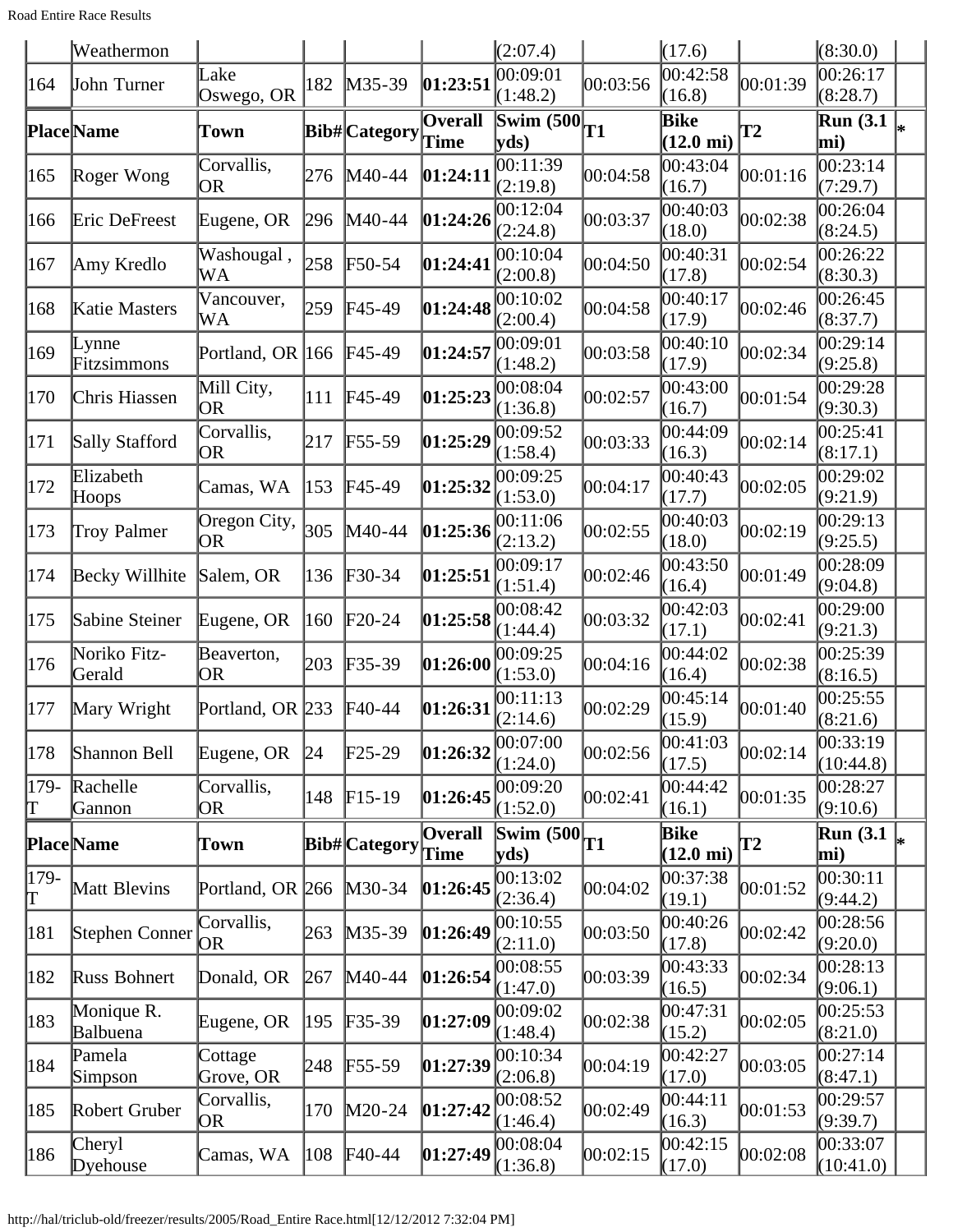Road Entire Race Results

| 187 | Timothy Dodd              | Auburn, WA 236                                              |     | $M25-29$                   | 01:28:00               | 00:08:43<br>(1:44.6) | 00:03:13 | 00:45:14<br>(15.9)          | 00:02:41      | 00:28:09<br>(9:04.8)              |  |
|-----|---------------------------|-------------------------------------------------------------|-----|----------------------------|------------------------|----------------------|----------|-----------------------------|---------------|-----------------------------------|--|
| 188 | Andy Smith                | Sun River,<br>OR                                            | 230 | M50-54                     | 01:28:04               | 00:09:20<br>(1:52.0) | 00:03:10 | 00:41:42<br>(17.3)          | 00:02:52      | 00:31:00<br>(10:00.0)             |  |
| 189 | Don Recek                 | Albany, OR                                                  | 301 | $M50-54$                   | 01:28:27               | 00:12:36<br>(2:31.2) | 00:06:12 | 00:43:03<br>(16.7)          | 00:01:37      | 00:24:59<br>(8:03.5)              |  |
| 190 | Jeff Mendenhall           | Beaverton,<br>OR                                            | 270 | $M35-39$                   | 01:28:45               | 00:13:13<br>(2:38.6) | 00:03:28 | 00:37:20<br>(19.3)          | 00:02:29      | 00:32:15<br>(10:24.2)             |  |
| 191 | Cristin<br>Bernstein      | Camas, WA                                                   | 180 | $\textcolor{blue}{F30-34}$ | 01:28:49               | 00:09:10<br>(1:50.0) | 00:02:50 | 00:45:05<br>(16.0)          | 00:02:03      | 00:29:41<br>(9:34.5)              |  |
| 192 | <b>Sherry Therens</b>     | Salem, OR                                                   | 277 | $F45-49$                   | 01:29:00               | 00:12:19<br>(2:27.8) | 00:02:44 | 00:43:18<br>(16.6)          | 00:02:44      | $\overline{0}0:27:55$<br>(9:00.3) |  |
| 193 | Kathy Partin              | Vancouver,<br>WA                                            | 282 | $F50-54$                   | 01:29:08               | 00:10:12<br>(2:02.4) | 00:04:31 | 00:42:17<br>(17.0)          | 00:02:05      | 00:30:03<br>(9:41.6)              |  |
| 194 | Barbara<br>Sparrow        | $\overline{\text{McMinnville}}$ <sub>159</sub><br><b>OR</b> |     | $F45-49$                   | 01:29:32               | 00:08:51<br>(1:46.2) | 00:03:24 | 00:38:49<br>(18.5)          | 00:02:34      | 00:35:54<br>(11:34.8)             |  |
|     |                           |                                                             |     |                            | Overall                | <b>Swim (500)</b>    |          | Bike                        |               | Run $(3.1)$                       |  |
|     | <b>Place</b> Name         | Town                                                        |     | <b>Bib#</b> Category       | Time                   | yds)                 | T1       | $(12.0 \text{ mi})$         | $\bf{T2}$     | mi)                               |  |
| 195 | Kristi Duer               | Camas, WA                                                   | 200 | $F35-39$                   | 01:29:33               | 00:09:40<br>(1:56.0) | 00:02:16 | 00:45:13<br>(15.9)          | 00:02:12      | 00:30:12<br>(9:44.5)              |  |
| 196 | Chuck Shell               | Corvallis,<br>OR                                            | 287 | $M55-59$                   | 01:29:53               | 00:12:12<br>(2:26.4) | 00:05:10 | 00:42:32<br>(16.9)          | 00:02:10      | 00:27:49<br>(8:58.4)              |  |
| 197 | Emily<br>Knowlton         | Ashland, OR 113                                             |     | $\text{F}20-24$            | 01:30:03               | 00:08:42<br>(1:44.4) | 00:03:47 | 00:44:25<br>(16.2)          | 00:02:33      | 00:30:36<br>(9:52.3)              |  |
| 198 | Kara Brannan              | Washougal,<br>WA                                            | 257 | $F35-39$                   | 01:30:05               | 00:10:07<br>(2:01.4) | 00:04:44 | 00:41:03<br>(17.5)          | 00:03:05      | 00:31:06<br>(10:01.9)             |  |
| 199 | Morgan<br>Packard         | Corvallis,<br>OR                                            | 117 | $\text{F}20-24$            | 01:30:08               | 00:08:57<br>(1:47.4) | 00:04:37 | 00:43:03<br>(16.7)          | 00:01:40      | 00:31:51<br>(10:16.5)             |  |
| 200 | [Yvonne Alaman]           | Philomath,<br><b>OR</b>                                     | 192 | $\text{F}40-44$            | [01:30:09]             | 00:09:37<br>(1:55.4) | 00:02:46 | 00:50:12<br>(14.3)          | 00:02:53      | 00:24:41<br>(7:57.7)              |  |
| 201 | Kevin Coulter             | Portland, OR $\sqrt{280}$ M40-44                            |     |                            | 01:31:11               | 00:12:02<br>(2:24.4) | 00:04:13 | 00:40:32<br>(17.8)          | 00:02:37      | [00:31:47]<br>(10:15.2)           |  |
| 202 | Tanya Awabdy              | Portland, OR 293                                            |     | $F35-39$                   | 01:31:26               | 00:12:05<br>(2:25.0) | 00:03:56 | 00:42:53<br>(16.8)          | 00:02:53      | 00:29:39<br>(9:33.9)              |  |
| 203 | Scott Duer                | Camas, WA                                                   | 297 | $M35-39$                   | 01:32:12               | 00:14:37<br>(2:55.4) | 00:04:16 | 00:38:29<br>(18.7)          | 00:03:21      | 00:31:29<br>(10:09.4)             |  |
| 204 | Sharna Keppler Eugene, OR |                                                             | 246 | $F20-24$                   | 01:32:37               | 00:11:22<br>(2:16.4) | 00:05:03 | 00:42:32<br>(16.9)          | 00:02:31      | 00:31:09<br>(10:02.9)             |  |
| 205 | Susan Otcenas             | Beaverton,<br>OR)                                           | 252 | $F35-39$                   | [01:32:40]             | 00:11:10<br>(2:14.0) | 00:03:04 | 00:39:15<br>(18.3)          | 00:02:47      | 00:36:24<br>(11:44.5)             |  |
| 206 | Kellie Neet               | Corvallis,<br>OR                                            | 253 | $F40-44$                   | 01:32:43               | 00:11:06<br>(2:13.2) | 00:02:42 | 00:43:57<br>(16.4)          | 00:02:42      | 00:32:16<br>(10:24.5)             |  |
| 207 | Tom Dyehouse              | Camas, WA                                                   | 143 | $M40-44$                   | 01:32:59               | 00:07:42<br>(1:32.4) | 00:02:57 | 00:45:15<br>(15.9)          | 00:02:39      | 00:34:26<br>(11:06.5)             |  |
| 208 | Leslie Dahlen             | Camas, WA                                                   | 242 | $F40-44$                   | [01:33:17]             | 00:09:40<br>(1:56.0) | 00:02:54 | 00:49:30<br>(14.5)          | 00:03:00      | 00:28:13<br>(9:06.1)              |  |
| 209 | Sheri DeJong              | Salem, OR                                                   | 142 | $F30-34$                   | [01:34:28]             | 00:10:38<br>(2:07.6) | 00:03:53 | 00:44:09<br>(16.3)          | 00:07:02      | 00:28:46<br>(9:16.8)              |  |
|     | <b>Place</b> Name         | Town                                                        |     | <b>Bib#</b> Category       | <b>Overall</b><br>Time | Swim $(500)$<br>yds  | T1       | Bike<br>$(12.0 \text{ mi})$ | $\mathbf{T2}$ | <b>Run</b> (3.1)<br>mi)           |  |
|     |                           |                                                             |     |                            |                        | 00:10:29             |          | 00:45:13                    |               | 00:33:04                          |  |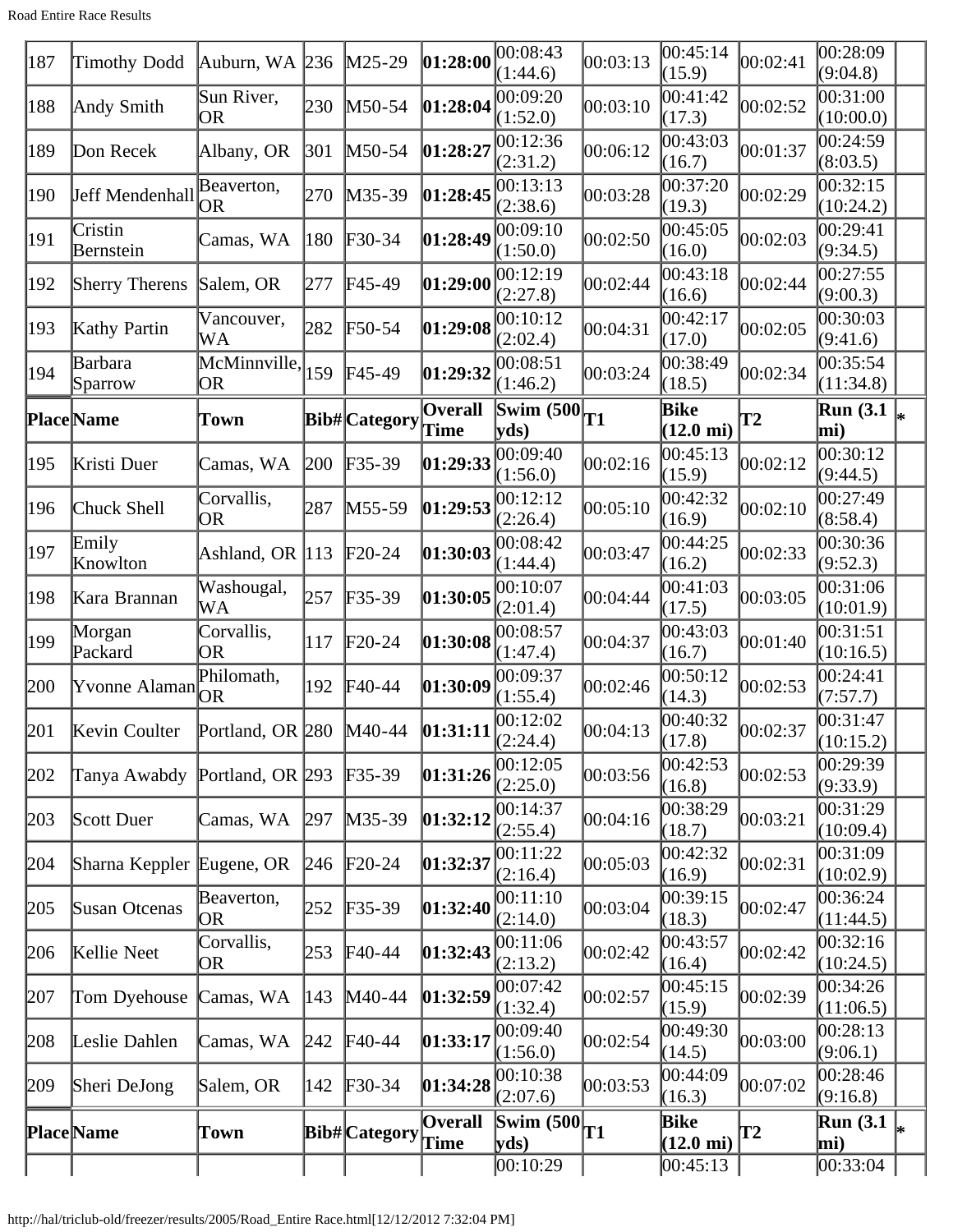Road Entire Race Results

| 210          | Leslie Pomaikai Albany, OR 228 |                         |     | $F30-34$      | 01:34:41               | (2:05.8)                                  | 00:03:31  | (15.9)                      | 00:02:24  | (10:40.0)             |
|--------------|--------------------------------|-------------------------|-----|---------------|------------------------|-------------------------------------------|-----------|-----------------------------|-----------|-----------------------|
| 211          | Hillary Ham                    | Corvallis,<br>OR        | 286 | $F25-29$      | 01:34:54               | 00:11:43<br>(2:20.6)                      | 00:06:05  | 00:46:15<br>(15.6)          | 00:02:55  | 00:27:56<br>(9:00.6)  |
| 212          | Catherine<br>Alden             | Albany, OR              | 256 | $F55-59$      | 01:35:13               | 00:10:31<br>(2:06.2)                      | 00:03:51  | 00:44:53<br>(16.0)          | 00:01:59  | 00:33:59<br>(10:57.7) |
| 213          | Alicia Guzman Albany, OR       |                         | 244 | F40-44        | 01:35:28               | 00:11:31<br>(2:18.2)                      | 00:03:24  | 00:44:43<br>(16.1)          | 00:03:00  | 00:32:50<br>(10:35.5) |
| 214          | <b>Kitty Jones</b>             | Portland, OR 245        |     | $F35-39$      | 01:35:35               | 00:09:16<br>(1:51.2)                      | 00:05:02  | 00:48:43<br>(14.8)          | 00:02:23  | 0.30:11<br>(9:44.2)   |
| 215          | Jennifer<br>Welander           | Bend, OR                | 310 | $F30-34$      | 01:35:51               | 00:14:56<br>(2:59.2)                      | 00:04:49  | 00:47:53<br>(15.0)          | 00:01:54  | 00:26:19<br>(8:29.4)  |
| 216          | Camille Steele                 | Eugene, OR              | 249 | $F25-29$      | 01:36:00               | 00:13:54?<br>(2:46.8)                     | 00:02:30? | 00:50:15<br>(14.3)          | 00:02:17  | 00:27:04<br>(8:43.9)  |
| 217          | Doreen Lane                    | Vancouver,<br>WA        | 114 | F45-49        | 01:36:04               | 00:08:51<br>(1:46.2)                      | 00:03:06  | 00:51:57<br>(13.9)          | 00:02:24  | 00:29:46<br>(9:36.1)  |
| 218          | Marty Tassoni                  | Portland, OR 315        |     | M60-64        | 01:36:13               | 00:13:46<br>(2:45.2)                      | 00:06:04  | 00:52:18<br>(13.8)          | 00:02:47  | 00:21:18<br>(6:52.3)  |
| 219          | Charles Heiser                 | Corvallis,<br>OR        | 223 | M45-49        | 01:36:14               | 00:11:30<br>(2:18.0)                      | 00:05:27  | 00:44:05<br>(16.3)          | 00:03:56  | 00:31:16<br>(10:05.2) |
| 220          | <b>Bart Swanson</b>            | Eugene, OR              | 262 | M55-59        | 01:36:21               | 00:11:14<br>(2:14.8)                      | 00:05:01  | 00:44:23<br>(16.2)          | 00:03:35  | 00:32:08<br>(10:21.9) |
| 221          | Karrie<br>Christopher          | Camas, WA               | 241 | $F35-39$      | 01:37:50               | 00:10:07<br>(2:01.4)                      | 00:03:19  | 00:50:06<br>(14.4)          | 00:02:12  | 00:32:06<br>(10:21.3) |
| 222          | Rob Norton                     | Salem, OR               | 156 | M30-34        | 01:38:35               | 00:26:01<br>(5:12.2)                      | 00:03:53  | 00:40:44<br>(17.7)          | 00:02:27  | 00:25:30<br>(8:13.5)  |
|              |                                |                         |     |               |                        |                                           |           |                             |           |                       |
| 223          | Shawna Tagler                  | Philomath,<br><b>OR</b> | 306 | $F20-24$      | 01:43:36               | 00:12:52<br>(2:34.4)                      | 00:04:04  | 00:49:39<br>(14.5)          | 00:02:30  | 00:34:31<br>(11:08.1) |
| 224          | Jerri Gillean                  | Beaverton,<br>OR        | 291 | $F30-34$      | 01:44:42               | 00:09:29<br>(1:53.8)                      | 00:02:55  | 00:47:58<br>(15.0)          | 00:02:45  | 00:41:35<br>(13:24.8) |
|              | <b>Place</b> Name              | Town                    |     | Bib# Category | <b>Overall</b><br>Time | $\overline{\text{Swim } (500)}$ T1<br>yds |           | Bike<br>$(12.0 \text{ mi})$ | T2        | Run $(3.1)$<br>mi)    |
| 225          | Christine<br>Heritage          | Cottage<br>Grove, OR    | 298 | $F50-54$      | 01:46:46               | 00:12:19<br>(2:27.8)                      | 00:04:53  | 00:47:18<br>(15.2)          | 00:04:19  | 00:37:57<br>(12:14.5) |
| $226 -$<br>Γ | Paul Ahrens                    | Corvallis,<br>OR        | 255 | M50-54        | 01:46:59               | 00:11:13<br>(2:14.6)                      | 00:05:16  | 00:52:53<br>(13.6)          | 00:04:11  | 00:33:26<br>(10:47.1) |
| $226 -$<br>T | Karen<br>Magnuson              | Sunriver, OR $ 311$     |     | F50-54        | 01:46:59               | 00:16:41<br>(3:20.2)                      | 00:06:01  | 00:44:19<br>(16.2)          | 00:05:22  | 00:34:36<br>(11:09.7) |
| 228          | Mary Carey                     | Tigard, OR              | 295 | $F55-59$      | [01:51:49]             | 00:16:11<br>(3:14.2)                      | 00:04:07  | 00:50:59<br>(14.1)          | 00:02:39  | 00:37:53<br>(12:13.2) |
| 229          | David Davis                    | Salem, OR               | 69  | M25-29        | 01:54:59               | 00:08:23<br>(1:40.6)                      | 00:02:41  | 01:14:01?<br>(9.7)          | 00:02:30? | 00:27:24<br>(8:50.3)  |
| 230          | Jennifer Kuhn                  | Corvallis,<br><b>OR</b> | 299 | $F20-24$      | 01:56:10               | 00:20:16<br>(4:03.2)                      | 00:02:58  | 00:57:13<br>(12.6)          | 00:02:38  | 00:33:05<br>(10:40.3) |
| 231          | Shawn Bonine                   | Corvallis,<br>OR        | 294 | F40-44        | 02:00:51               | 00:12:03<br>(2:24.6)                      | 00:04:17  | 00:58:58<br>(12.2)          | 00:03:13  | 00:42:20<br>(13:39.4) |
| 232          | <b>Kimberly Jones</b>          | Camas, OR               | 186 | $F35-39$      | 02:11:40               | 00:09:05<br>(1:49.0)                      | 00:03:49  | 01:19:58<br>(9.0)           | 00:02:11  | 00:36:37<br>(11:48.7) |
| 233          | Linell Wood                    | Toledo, OR              | 285 | $F35-39$      | 02:27:01               | 00:12:11<br>(2:26.2)                      | 00:03:38  | 01:38:29<br>(7.3)           | 00:04:28  | 00:28:15<br>(9:06.8)  |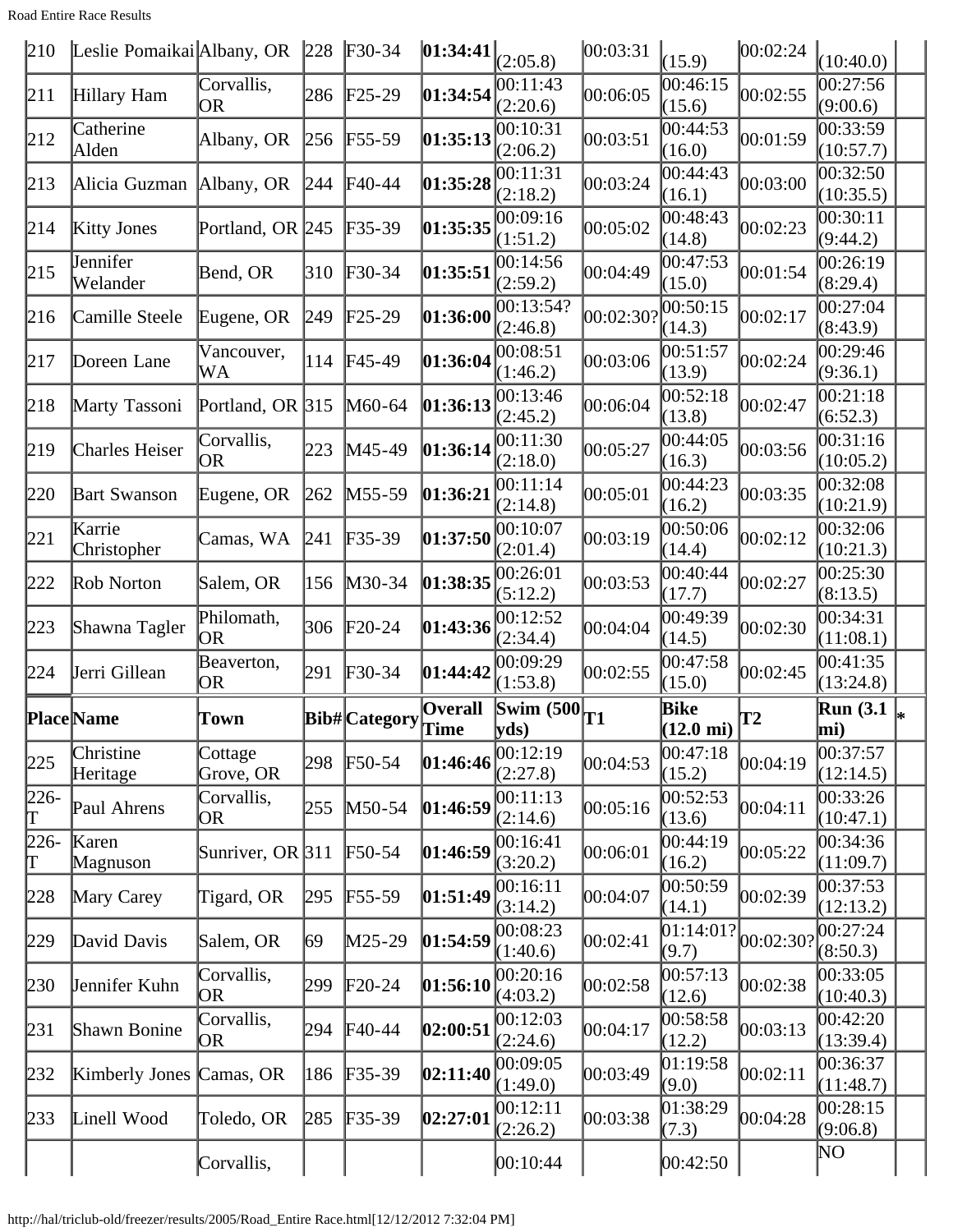| <b>Road Entire Race Results</b> |
|---------------------------------|
|---------------------------------|

| 234 | Erin Anderson                   | <b>OR</b>                        |                 | 137   F20-24            | $ 99:99:99 _{(2:08.8)}$ |                                                 | 00:03:46 | (16.8)                               | 00:02:32        | TIME#?<br>(0)              |                     |
|-----|---------------------------------|----------------------------------|-----------------|-------------------------|-------------------------|-------------------------------------------------|----------|--------------------------------------|-----------------|----------------------------|---------------------|
|     | K.c. Dauble                     | Eugene, OR                       | 21              | $F15-19$                |                         | 00:06:10<br>(1:14.0)                            | 00:02:23 | 00:35:32<br>(20.3)                   | 00:02:30?∏IME#? | $\overline{\rm NO}$<br>(0) | $\vert$ dnf $\vert$ |
|     | Garren Watkins Portland, OR 28  |                                  |                 | M25-29                  |                         | 00:06:22<br>(1:16.4)                            | 00:01:13 | $\overline{\rm NO}$<br>TIME#?<br>(0) | 00:02:30?∏IME#? | $\overline{\rm NO}$<br>(0) | $\vert$ dnf $\vert$ |
|     | Jeremy<br>Amberson              | Missoula,<br>MT                  | 100             | $M25-29$                |                         | 00:09:48<br>(1:57.6)                            | 00:01:11 | $\overline{\rm NO}$<br>TIME#?<br>(0) | 00:02:30?TIME#? | $\overline{\rm NO}$<br>(0) | $\vert$ dnf $\vert$ |
|     | Samuel Jackson Portland, OR 181 |                                  |                 | $M25-29$                |                         | 00:07:53<br>(1:34.6)                            | 00:03:05 | $\overline{\rm NO}$<br>TIME#?<br>(0) | 00:02:30?∏IME#? | $N$ O<br>(0)               | $\vert$ dnf $\vert$ |
|     | Stephan<br>Shoemaker            | Camas, WA                        | 187             | $M15-19$                |                         | 00:09:04<br>(1:48.8)                            | 00:02:08 | $\overline{00:39:25}$<br>(18.3)      | 00:01:06        | 00:08:31<br>(2:44.8)       | dq                  |
|     | <b>Place</b> Name               | Town                             |                 | Bib#Category            | Overall<br><b>Time</b>  | $\frac{1}{\sqrt{\text{Swim }(500)}}$ T1<br>yds) |          | Bike<br>$(12.0 \text{ mi})$          | $\mathbf{T2}$   | <b>Run</b> (3.1)<br>mi)    |                     |
|     | Dan Schmitt                     | Eugene, OR                       | $\vert 6 \vert$ | M30-34                  |                         | 00:05:56<br>(1:11.2)                            | 00:01:18 | 00:37:52<br>(19.0)                   | 00:01:28        | 00:14:13<br>(4:35.2)       | dq                  |
|     | Nick Alden                      | Corvallis,<br><b>OR</b>          | 11              | M20-24                  |                         |                                                 |          |                                      |                 |                            | dnp                 |
|     | Rob Williams                    | Portland, OR 17                  |                 | M30-34                  |                         |                                                 |          |                                      |                 |                            | dnp                 |
|     | Scott Metzler                   | Eugene, OR                       | $\sqrt{26}$     | M40-44                  |                         |                                                 |          |                                      |                 |                            | $\alpha$            |
|     | Michael<br>McPherson            | Corvallis,<br>0R                 | 82              | M45-49                  |                         |                                                 |          |                                      |                 |                            | $ {\rm dnp} $       |
|     | Shannon<br>Strickland           | Seattle, WA                      | 118             | $F35-39$                |                         |                                                 |          |                                      |                 |                            | $\vert$ dnp         |
|     | Kathe<br>Tinnesand              | Corvallis,<br>OR                 | 119             | $F20-24$                |                         |                                                 |          |                                      |                 |                            | dnp                 |
|     | Karin Krueger                   | Corvallis,<br><b>OR</b>          |                 | 123 F40-44              |                         |                                                 |          |                                      |                 |                            | $\vert$ dnp         |
|     | Mark O'Leavey Portland, OR 131  |                                  |                 | $M40-44$                |                         |                                                 |          |                                      |                 |                            | dnp                 |
|     | Charlie<br><b>Brickman</b>      | Ashland, OR 138 M25-29           |                 |                         |                         |                                                 |          |                                      |                 |                            | $\vert$ dnp $\vert$ |
|     | Tana Bryn                       | Eugene, OR                       | 139             | $\text{F}20-24$         |                         |                                                 |          |                                      |                 |                            | dnp                 |
|     | Rudy Miniutti                   | Kelso, WA                        | 155             | $M50-54$                |                         |                                                 |          |                                      |                 |                            | $\ln p$             |
|     | Stephanie Van<br>Eyk            | Sammamish,<br>WА                 | 179             | $F30-34$                |                         |                                                 |          |                                      |                 |                            | dnp                 |
|     | Peggy Holstedt                  | Salem, OR                        | 185             | $F50-54$                |                         |                                                 |          |                                      |                 |                            | dnp                 |
|     | Holda<br>Biskeborn              | Corvallis,<br>OR                 |                 | 196 F <sub>25</sub> -29 |                         |                                                 |          |                                      |                 |                            | $\vert$ dnp $\vert$ |
|     | <b>Place</b> Name               | Town                             |                 | Bib#Category Time       | <b>Overall</b>          | $\frac{1}{\sqrt{\text{Swim }(500)}}$ T1<br>yds) |          | Bike<br>$(12.0 \text{ mi})$          | T2              | Run(3.1)<br>mi)            |                     |
|     | Abigail Elder                   | Portland, OR 201 F30-34          |                 |                         |                         |                                                 |          |                                      |                 |                            | $\ln p$             |
|     | Randy Wilson                    | Oregon City, $\vert_{220}$<br>OR |                 | $M55-59$                |                         |                                                 |          |                                      |                 |                            | dnp                 |
|     | Brooke<br>Holstedt              | Salem, OR                        | 224             | $M55-59$                |                         |                                                 |          |                                      |                 |                            | dnp                 |
|     | Brenda Snell                    | Camas, WA                        | 235             | $F35-39$                |                         |                                                 |          |                                      |                 |                            | $\ln p$             |
|     |                                 |                                  |                 |                         |                         |                                                 |          |                                      |                 |                            |                     |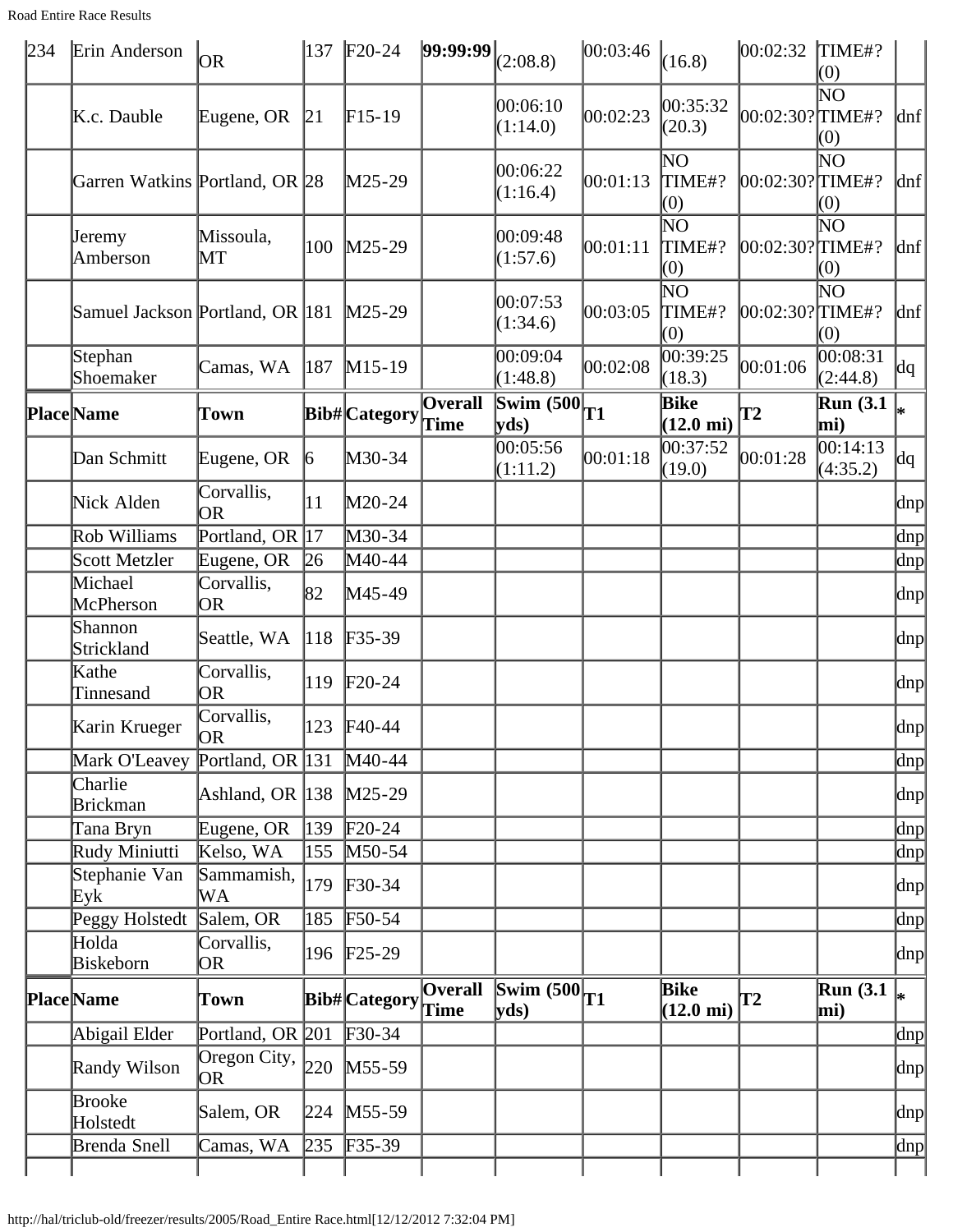Road Entire Race Results

| Justin Baxter                    | Portland, OR $265$ |               | $M30-34$ |  |  |  | dnp |
|----------------------------------|--------------------|---------------|----------|--|--|--|-----|
| Shelly<br>Shilhanek<br>Thornburg | Washougal,<br>WA   | 272           | $F40-44$ |  |  |  | dnp |
| Kathleen<br>Vanderwall           | Salem, OR          | 278           | $F50-54$ |  |  |  | dnp |
| Anchen Texter                    | Corvallis,<br>OR   | 283           | $F20-24$ |  |  |  | dnp |
| Kerry<br>O'Connell               | Eugene, OR         | $ 300\rangle$ | $F20-24$ |  |  |  | dnp |
| Rosie<br>Sweetman                | Eugene, OR $ 302 $ |               | $F20-24$ |  |  |  | dnp |
| Michael<br>McNickle              | Vancouver,<br>WA   | 309           | $M35-39$ |  |  |  | dnp |

Category Abbreviations:

"F15-19" means "Female 15-19" "F20-24" means "Female 20-24" "F25-29" means "Female 25-29" "F30-34" means "Female 30-34" "F35-39" means "Female 35-39" "F40-44" means "Female 40-44" "F45-49" means "Female 45-49" "F50-54" means "Female 50-54" "F55-59" means "Female 55-59" "M15-19" means "Male 15-19" "M20-24" means "Male 20-24" "M25-29" means "Male 25-29" "M30-34" means "Male 30-34" "M35-39" means "Male 35-39" "M40-44" means "Male 40-44" "M45-49" means "Male 45-49" "M50-54" means "Male 50-54" "M55-59" means "Male 55-59" "M60-64" means "Male 60-64"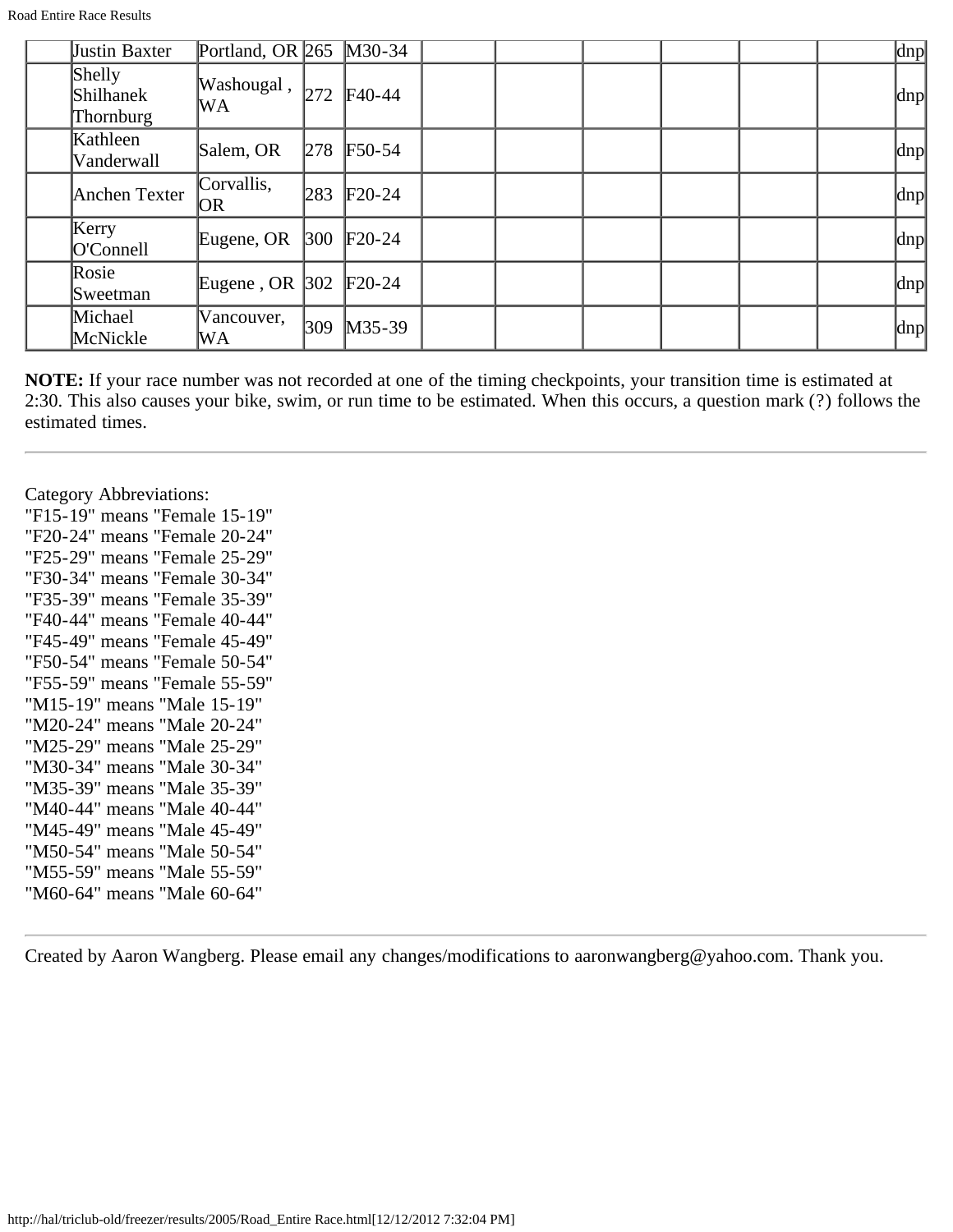# **Road Results for Entire Men's Race April 2, 2005**

|                  | Place Name                          | Town                       |     | Bib#Category  | Overall<br>Time         | Swim $(500)$<br>$\mathbf{v}\mathbf{ds}$ | T1       | <b>Bike</b><br>$(12.0 \text{ mi})$ | <b>T2</b> | $\overline{\text{Run}}(3.1\vert_{\ast})$<br>mi) |  |
|------------------|-------------------------------------|----------------------------|-----|---------------|-------------------------|-----------------------------------------|----------|------------------------------------|-----------|-------------------------------------------------|--|
| 1                | Nathan Smith                        | Corvallis,<br>OR           | 16  | M30-34        | 00:56:07                | 00:06:09<br>(1:13.8)                    | 00:00:58 | 00:30:37<br>(23.5)                 | 00:01:07  | 00:17:16<br>(5:34.2)                            |  |
| 2                | <b>Bill Fleck</b>                   | Philomath,<br>OR           | 10  | M30-34        | 00:56:17                | 00:06:14<br>(1:14.8)                    | 00:01:10 | 00:30:30<br>(23.6)                 | 00:00:58  | 00:17:25<br>(5:37.1)                            |  |
| 3                | Scott<br>McMillan                   | Vancouver,<br>WA           | 15  | M30-34        | 00:58:28                | 00:06:19<br>(1:15.8)                    | 00:01:12 | 00:31:05<br>(23.2)                 | 00:01:16  | 00:18:36<br>(6:00.0)                            |  |
| 4                | Gabe Doebler                        | Fairview,<br>OR            | 63  | M25-29        | 01:00:42                | 00:07:34<br>(1:30.8)                    | 00:01:42 | 00:32:47<br>(22.0)                 | 00:01:57  | 00:16:42<br>(5:23.2)                            |  |
| 5-T              | Tom Lyttle                          | Forest<br>Grove, OR        | В   | M20-24        | [01:01:23]              | 00:05:42<br>(1:08.4)                    | 00:01:05 | 00:31:00<br>(23.2)                 | 00:01:19  | 00:22:17<br>(7:11.3)                            |  |
| 5-T              | Nat Hunnicutt Portland, OR 154      |                            |     | $M25-29$      | [01:01:23]              | 00:07:26<br>(1:29.2)                    | 00:01:41 | 00:31:48<br>(22.6)                 | 00:01:17  | 00:19:11<br>(6:11.3)                            |  |
| 7                | Richard Earle                       | Salem, OR                  | 54  | M45-49        | [01:01:43]              | 00:07:48<br>(1:33.6)                    | 00:01:45 | 00:30:10<br>(23.9)                 | 00:01:28  | 00:20:32<br>(6:37.4)                            |  |
| 8                | George<br>Modini                    | Beaverton,<br>OR           |     | M40-44        | 01:02:23                | 00:06:06<br>(1:13.2)                    | 00:01:15 | 00:33:02<br>(21.8)                 | 00:01:27  | 00:20:33<br>(6:37.7)                            |  |
| þ.               | Brian Silva                         | Ashland, OR 88             |     | M20-24        | [01:02:58]              | 00:07:43<br>(1:32.6)                    | 00:02:06 | 00:31:37<br>(22.8)                 | 00:01:31  | 00:20:01<br>(6:27.4)                            |  |
| 10               | Tom Cordier                         | Corvallis,<br><b>OR</b>    | 102 | $M40-44$      | 01:03:05                | 00:08:05<br>(1:37.0)                    | 00:01:26 | 00:31:41<br>(22.7)                 | 00:01:33  | 00:20:20<br>(6:33.5)                            |  |
| $ 11\rangle$     | <b>Bob Croucher</b>                 | Brush<br>Prairie, WA       | 104 | $M40-44$      | [01:03:14]              | 00:08:40<br>(1:44.0)                    | 00:00:58 | 00:33:26<br>(21.5)                 | 00:01:11  | 00:18:59<br>(6:07.4)                            |  |
| $ 12\rangle$     | Aaron Moss                          | Kenmore,<br>WА             | 67  | M25-29        | [01:03:25]              | 00:07:59<br>(1:35.8)                    | 00:01:44 | 00:33:14<br>(21.7)                 | 00:01:16  | 00:19:12<br>(6:11.6)                            |  |
| 13               | Jesse<br>Hickerson                  | Corvallis,<br>OR           | 5   | M50-54        | [01:03:28]              | 00:06:05<br>(1:13.0)                    | 00:01:30 | 00:33:48<br>(21.3)                 | 00:01:34  | 00:20:31<br>(6:37.1)                            |  |
| $ 14\rangle$     | Charles<br>Warner                   | Vancouver,<br>WA           | 45  | M25-29        | [01:03:30]              | 00:07:13<br>(1:26.6)                    | 00:02:03 | 00:30:24<br>(23.7)                 | 00:01:50  | 00:22:00<br>(7:05.8)                            |  |
|                  | <b>Place Name</b>                   | Town                       |     | Bib# Category | <b>Overall</b><br>[Time | Swim $(500)$<br>yds                     | lT1      | Bike<br>$(12.0 \text{ mi})$        | T2        | $\overline{\text{Run}}(3.1\vert_{*})$<br>mi)    |  |
| $\vert 15 \vert$ | Spencer<br>Bushnell                 | Ashland, OR 77             |     | M20-24        | [01:03:32]              | 00:07:59<br>(1:35.8)                    | 00:01:41 | 00:34:18<br>(21.0)                 | 00:01:10  | 00:18:24<br>(5:56.1)                            |  |
| 16               | John Powell                         | Corvallis,<br>OR           | 127 | M45-49        | 01:04:25                | 00:06:40<br>(1:20.0)                    | 00:02:28 | 00:33:58<br>(21.2)                 | 00:01:28  | 00:19:51<br>(6:24.2)                            |  |
| 17               | Michael<br>Fletcher                 | Eugene, OR                 | 71  | M35-39        | [01:04:31]              | 00:06:46<br>(1:21.2)                    | 00:01:26 | 00:34:27<br>(20.9)                 | 00:01:07  | 00:20:45<br>(6:41.6)                            |  |
| 18               | Matt<br><b>Brischetto</b>           | Portland, OR <sup>95</sup> |     | M25-29        | [01:05:01]              | 00:08:50<br>(1:46.0)                    | 00:02:16 | 00:33:50<br>(21.3)                 | 00:01:44  | 00:18:21<br>(5:55.2)                            |  |
| 19-T             | Noah<br>Megowan                     | Lake<br>Oswego, OR         | 48  | M30-34        | [01:05:06]              | 00:07:40<br>(1:32.0)                    | 00:02:17 | 00:34:47<br>(20.7)                 | 00:01:55  | 00:18:27<br>(5:57.1)                            |  |
|                  | 19-T Josiah Mueller Portland, OR 84 |                            |     | $M20-24$      | [01:05:06]              | 00:08:05<br>(1:37.0)<br> 00:07:55       | 00:01:48 | 00:34:13<br>(21.0)<br> 00:32:55    | 00:01:29  | 00:19:31<br>(6:17.7)<br> 00:20:45               |  |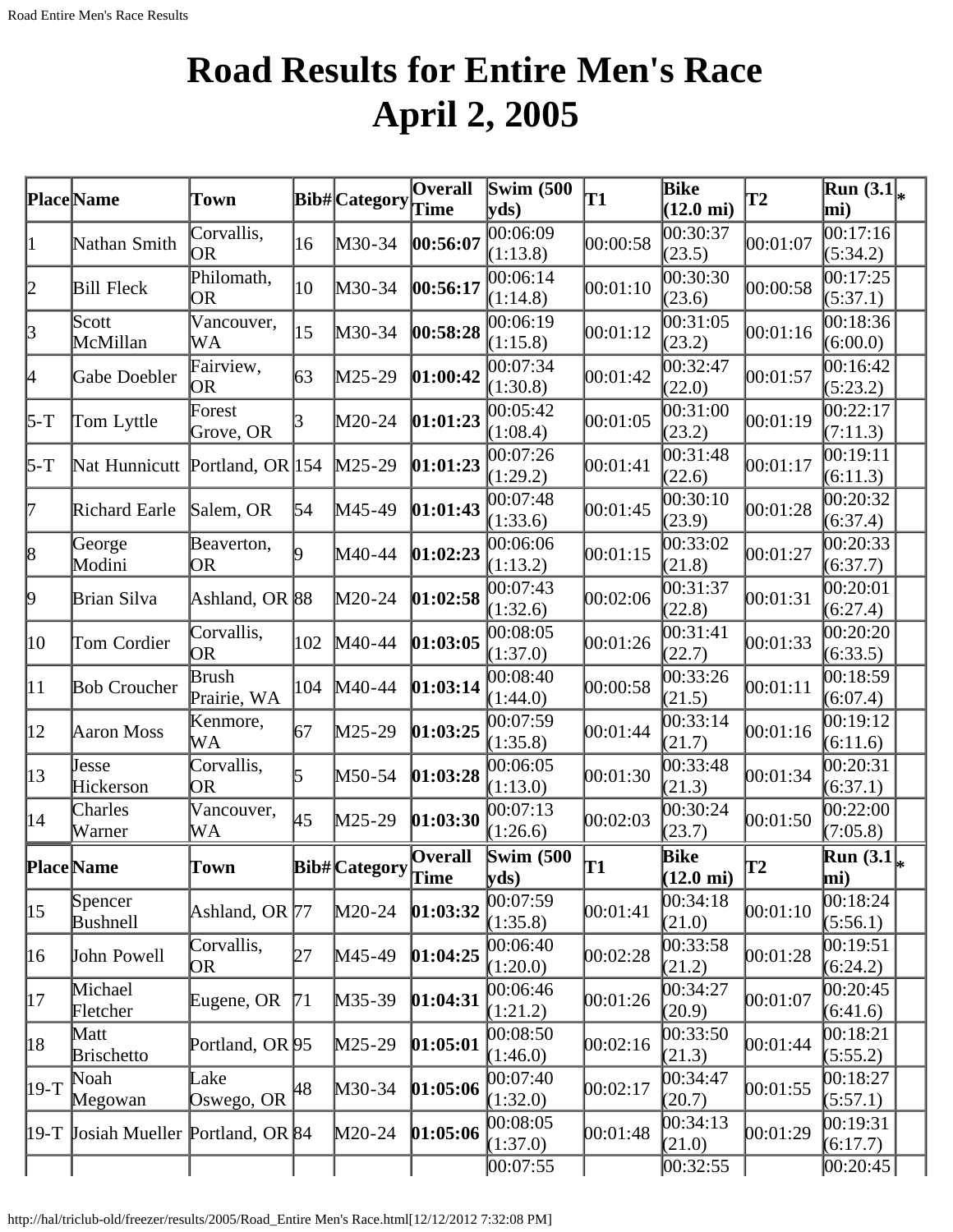| 21                 | <b>Brian Schultz</b>          | Portland, OR $ 177 \rangle$ M25-29 |              |                      | $ 01:05:12 _{(1:35.0)}$ |                                              | 00:02:00   | (21.9)                      | 00:01:37      | (6:41.6)               |  |
|--------------------|-------------------------------|------------------------------------|--------------|----------------------|-------------------------|----------------------------------------------|------------|-----------------------------|---------------|------------------------|--|
| 22                 | Michael<br>Gilbert            | Vancouver,<br>WА                   | 206          | M40-44               | 01:05:25                | 00:09:19<br>(1:51.8)                         | 00:01:09   | 00:34:59<br>(20.6)          | 00:01:34      | 00:18:24<br>(5:56.1)   |  |
| 23                 | Craig Egner                   | Milwaukie,<br>OR.                  | 18           | M40-44               | 01:05:30                | 00:06:35<br>(1:19.0)                         | 00:02:11   | 00:34:32<br>(20.8)          | 00:01:31      | 00:20:41<br>(6:40.3)   |  |
| 24                 | John Mark<br>Torres           | Eugene, OR                         | 38           | $M20-24$             | 01:05:52                | 00:07:40<br>(1:32.0)                         | 00:01:17   | 00:34:27<br>(20.9)          | 00:01:24      | 00:21:04<br>(6:47.7)   |  |
| 25                 | Robert Fahey                  | Corvallis,<br> OR                  | 12           | $M25-29$             | 01:05:57                | 00:06:08<br>(1:13.6)                         | 00:02:20   | 00:35:24<br>(20.3)          | 00:01:59      | 00:20:06<br>(6:29.0)   |  |
| 26                 | Louis Maurer                  | Corvallis,<br>OR)                  | 129          | $M20-24$             | 01:06:16                | 00:08:38<br>(1:43.6)                         | 00:02:13   | 00:35:40<br>(20.2)          | 00:01:16      | 00:18:29<br>(5:57.7)   |  |
| 27                 | Mike Cowden Portland, OR 124  |                                    |              | $M45-49$             | 01:06:40                | 00:06:58?<br>(1:23.6)                        | [00:02:30] | 00:33:27<br>(21.5)          | 00:01:31      | 00:22:14<br>(7:10.3)   |  |
| 28                 | Roger Nyquist Albany, OR      |                                    | $ 60\rangle$ | $M40-44$             | 01:06:51                | 00:07:25<br>(1:29.0)                         | 00:01:28   | 00:36:11<br>(19.9)          | 00:00:49      | 00:20:58<br>(6:45.8)   |  |
| 29                 | Tim Nord                      | Junction<br>City, OR               | 116          | $M40-44$             | 01:06:56                | 00:08:38<br>(1:43.6)                         | 00:01:25   | [00:33:19]<br>(21.6)        | 00:01:29      | 00:22:05<br>(7:07.4)   |  |
|                    | <b>Place</b> Name             | Town                               |              | Bib# Category        | Overall<br>Time         | <b>Swim (500)</b><br>$\mathbf{v}\mathbf{ds}$ | T1         | Bike<br>$(12.0 \text{ mi})$ | $\mathbf{T2}$ | Run $(3.1)$<br>mi)     |  |
| 30                 | Daniel<br>Heineck             | Corvallis,<br>OR                   | 78           | $M20-24$             | [01:07:39]              | 00:08:18<br>(1:39.6)                         | 00:02:25   | 00:34:11<br>(21.1)          | 00:01:31      | 00:21:14<br>(6:51.0)   |  |
| $\beta$ 1          | Duane<br>Esselstrom           | Camas, WA                          | 55           | $M15-19$             | 01:07:47                | 00:07:51<br>(1:34.2)                         | [00:01:43] | 00:37:45<br>(19.1)          | 00:01:46      | 00:18:42<br>(6:01.9)   |  |
| 32                 | Josh<br>Masterson             | Eugene, OR                         | 59           | $M25-29$             | [01:08:00]              | 00:07:21<br>(1:28.2)                         | 00:02:54   | 00:36:13<br>(19.9)          | 00:01:44      | 00:19:48<br>(6:23.2)   |  |
| 33                 | Tom Pritchard Portland, OR 93 |                                    |              | $M20-24$             | [01:08:01]              | 00:07:42<br>(1:32.4)                         | 00:02:33   | 00:36:06<br>(19.9)          | 00:02:01      | 00:19:39<br>(6:20.3)   |  |
| 34                 | Lane Olson                    | Corvallis,<br>OR                   | 85           | $M20-24$             | [01:08:08]              | 00:07:43<br>(1:32.6)                         | 00:02:29   | 00:33:03<br>(21.8)          | 00:01:14      | 00:23:39<br>(7:37.7)   |  |
| 35                 | <b>Trevor Davies</b>          | Corvallis,<br><b>OR</b>            | 106          | $M25-29$             | 01:08:23                | 00:08:00<br>(1:36.0)                         | 00:01:41   | 00:34:23<br>(20.9)          | 00:01:15      | 00:23:04<br>(7:26.5)   |  |
| 36                 | Jake Adams                    | Philomath,<br>OR                   | 73           | $M25-29$             | [01:08:43]              | 00:07:36<br>(1:31.2)                         | 00:02:24   | 00:36:52<br>(19.5)          | 00:00:53      | [00:20:58]<br>(6:45.8) |  |
| 37                 | Kirk Rose                     | Albany, OR                         | <b>44</b>    | $M55-59$             | 01:08:59                | 00:07:35<br>(1:31.0)                         | 00:02:15   | 00:35:48<br>(20.1)          | 00:01:31      | 00:21:50<br>(7:02.6)   |  |
| $\beta$            | Darren Smith                  | Corvallis,<br>OR                   | 89           | $M25-29$             | [01:09:07]              | 00:08:02<br>(1:36.4)                         | 00:02:27   | 00:34:53<br>(20.6)          | 00:01:54      | 00:21:51<br>(7:02.9)   |  |
| $\beta$            | Todd Inman                    | Springfield,<br>ЮR                 | 40           | M30-34               | [01:09:25]              | 00:07:24<br>(1:28.8)                         | 00:01:45   | 00:33:04<br>(21.8)          | [00:01:51]    | 00:25:21<br>(8:10.6)   |  |
| $\mu$ <sub>0</sub> | Patrick Erwert                | Bend, OR                           | 41           | $M50-54$             | [01:09:33]              | 00:08:06<br>(1:37.2)                         | 00:01:35   | 00:35:13<br>(20.4)          | 00:01:35      | [00:23:04]<br>(7:26.5) |  |
| 41                 | Steven Hyde                   | Portland, OR 66                    |              | $M20-24$             | [01:09:39]              | 00:08:22<br>(1:40.4)                         | 00:02:01   | 00:37:59<br>(19.0)          | 00:01:42      | 00:19:35<br>(6:19.0)   |  |
| 42                 | <b>Joe Barrett</b>            | Bend, OR                           | 53           | M40-44               | [01:09:50]              | 00:07:47<br>(1:33.4)                         | 00:02:16   | 00:35:20<br>(20.4)          | 00:02:06      | 00:22:21<br>(7:12.6)   |  |
| $ 43\rangle$       | <b>Branden</b><br>Edmiston    | Brush<br>Prairie, WA               | 144          | $M35-39$             | [01:09:51]              | 00:07:40<br>(1:32.0)                         | 00:01:58   | 00:35:32<br>(20.3)          | 00:01:51      | 00:22:50<br>(7:21.9)   |  |
| 44                 | <b>Jonathan</b><br>Muirhead   | Tualatin, OR <b>36</b>             |              | $M25-29$             | [01:09:53]              | 00:08:16<br>(1:39.2)                         | 00:01:57   | 00:36:26<br>(19.8)          | 00:01:37      | 00:21:37<br>(6:58.4)   |  |
|                    | <b>Place Name</b>             | Town                               |              | <b>Bib#</b> Category | <b>Overall</b>          | <b>Swim (500</b>                             | <b> T1</b> | <b>Bike</b>                 | T2            | Run $(3.1)$            |  |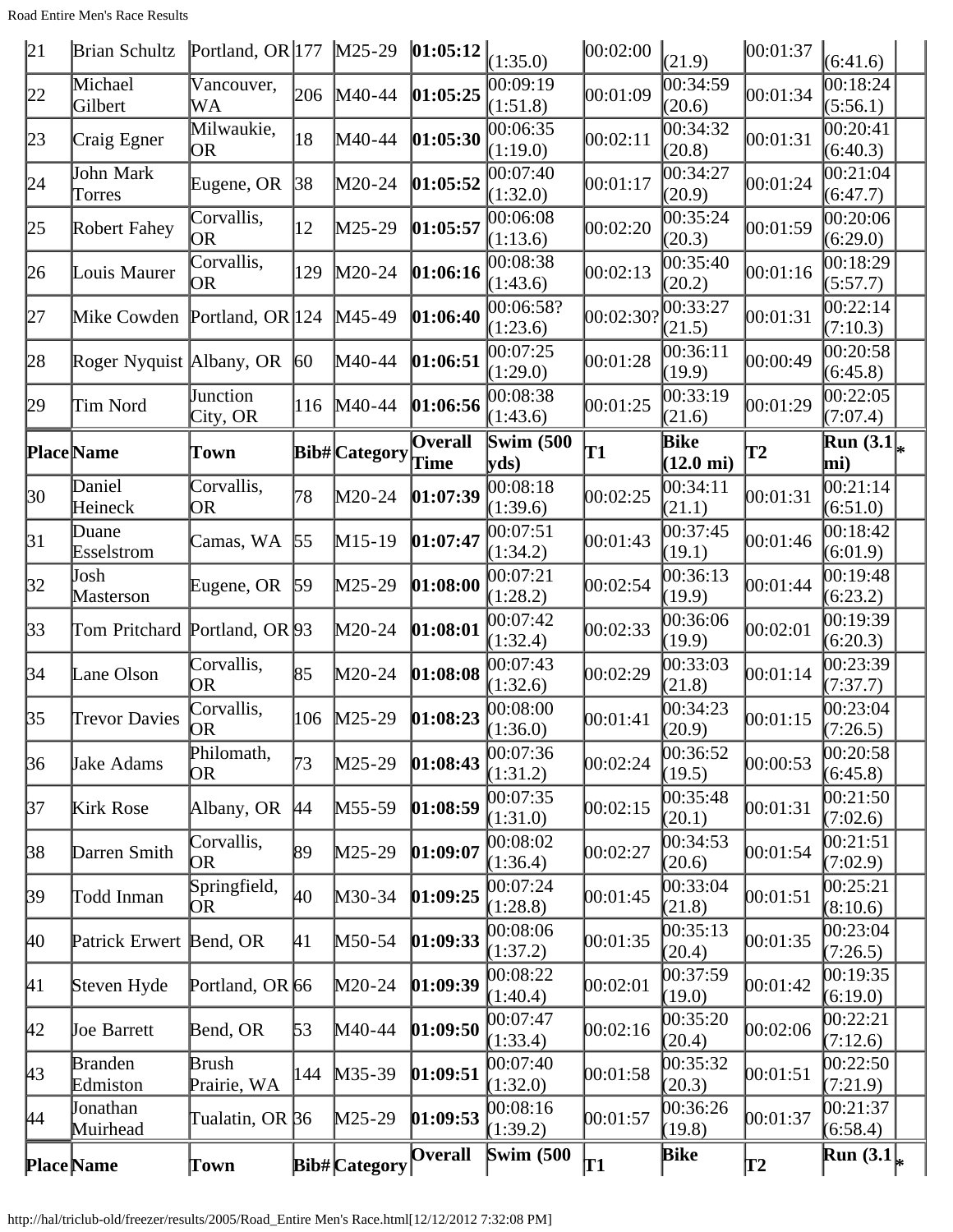|                  |                                         |                                 |                   |                      | Time                   | yds                                          |           | $(12.0 \text{ mi})$                |          | mi)                    |  |
|------------------|-----------------------------------------|---------------------------------|-------------------|----------------------|------------------------|----------------------------------------------|-----------|------------------------------------|----------|------------------------|--|
| 45               | Dan Barrett                             | Corvallis,<br>OR                | 74                | M35-39               | 01:09:55               | 00:08:13<br>(1:38.6)                         | 00:02:53  | 00:33:52<br>(21.3)                 | 00:02:52 | 00:22:05<br>(7:07.4)   |  |
| 46               | Brad St Clair                           | Philomath,<br>OR                | 52                | M45-49               | 01:10:34               | 00:07:36<br>(1:31.2)                         | 00:01:46  | 00:34:53<br>(20.6)                 | 00:01:27 | 00:24:52<br>(8:01.3)   |  |
| 47               | Dustin Moyer                            | Missoula,<br>MТ                 | 130               | $M20-24$             | 01:10:40               | 00:08:36<br>(1:43.2)                         | 00:01:14  | 00:34:43<br>(20.7)                 | 00:01:02 | 00:25:05<br>(8:05.5)   |  |
| 48               | Kevin McCabe Portland, OR 42            |                                 |                   | M25-29               | 01:10:57               | 00:07:57<br>(1:35.4)                         | 00:02:40  | 00:36:34<br>(19.7)                 | 00:01:34 | 00:22:12<br>(7:09.7)   |  |
| 49               | Jesse Schonau-Newport, OR 157<br>Taylor |                                 |                   | $M20-24$             | 01:11:25               | 00:09:04<br>(1:48.8)                         | 00:02:52  | 00:38:02<br>(18.9)                 | 00:01:31 | 00:19:56<br>(6:25.8)   |  |
| 50               | <b>Jim Gulskey</b>                      | Lebanon, OR $ 110$              |                   | $M60-64$             | 01:11:29               | 00:08:07<br>(1:37.4)                         | 00:01:46  | 00:36:34<br>(19.7)                 | 00:02:02 | 00:23:00<br>(7:25.2)   |  |
| $\vert 51 \vert$ | Greg Oldham                             | Salem, OR                       | 165               | $M50-54$             | 01:11:53               | 00:09:16<br>(1:51.2)                         | 00:02:20  | 00:36:39<br>(19.6)                 | 00:01:07 | 00:22:31<br>(7:15.8)   |  |
| $\mathfrak{b}2$  | David<br>Auerbach                       | Salem, OR                       | 194               | $M20-24$             | [01:11:57]             | 00:08:46<br>(1:45.2)                         | 00:03:01  | 00:36:24<br>(19.8)                 | 00:01:39 | 00:22:07<br>(7:08.1)   |  |
| 53               | Steve Jones                             | Camas, OR                       | 225               | $M35-39$             | [01:12:02]             | 00:09:35<br>(1:55.0)                         | 00:02:57  | 00:36:34<br>(19.7)                 | 00:01:42 | 00:21:14<br>(6:51.0)   |  |
|                  | 54-T Uwe Hermes                         | Portland, OR 79                 |                   | M30-34               | 01:12:05               | 00:08:04<br>(1:36.8)                         | 00:02:57  | 00:36:22<br>(19.8)                 | 00:02:13 | 00:22:29<br>(7:15.2)   |  |
|                  | 54-T Matt Wessel                        | Camas, WA                       | 92                | M35-39               | 01:12:05               | 00:07:42<br>(1:32.4)                         | 00:02:20  | 00:36:18<br>(19.8)                 | 00:02:16 | 00:23:29<br>(7:34.5)   |  |
| 56               | <b>James Frost</b>                      | Portland, OR 109                |                   | M35-39               | [01:12:24]             | 00:07:19?<br>(1:27.8)                        | 00:02:30? | 00:36:33<br>(19.7)                 | 00:02:04 | 00:23:58<br>(7:43.9)   |  |
| 57               | Chris Hoops                             | Camas, WA                       | $\vert 152 \vert$ | M50-54               | [01:12:30]             | 00:08:56<br>(1:47.2)                         | 00:03:33  | 00:34:18<br>(21.0)                 | 00:02:10 | 00:23:33<br>(7:35.8)   |  |
| 58               | Kyle Snider                             | Albany, OR                      | $\mathbb{p}$      | $M15-19$             | [01:12:35]             | 00:05:41<br>(1:08.2)                         | 00:02:51  | 00:38:20<br>(18.8)                 | 00:01:41 | 00:24:02<br>(7:45.2)   |  |
| 59               | Denny Burnett                           | Corvallis,<br>ЮR                | 76                | M25-29               | [01:12:51]             | 00:08:28<br>(1:41.6)                         | 00:02:20  | 00:33:49<br>(21.3)                 | 00:03:21 | 00:24:53<br>(8:01.6)   |  |
|                  | <b>Place</b> Name                       | Town                            |                   | <b>Bib#</b> Category | <b>Overall</b><br>Time | <b>Swim (500)</b><br>$\mathbf{v}\mathbf{ds}$ | T1        | <b>Bike</b><br>$(12.0 \text{ mi})$ | T2       | Run $(3.1]_{*}$<br>mi) |  |
| 60               | Martin Snell                            | Camas, WA                       | 94                | M35-39               | [01:13:17]             | 00:07:56<br>(1:35.2)                         | 00:03:08  | 00:36:25<br>(19.8)                 | 00:02:39 | 00:23:09<br>(7:28.1)   |  |
| 61               | Julian<br>Lipscombe                     | Portland, OR 210                |                   | $M35-39$             | [01:13:24]             | 00:09:04<br>(1:48.8)                         | 00:03:04  | 00:39:11<br>(18.4)                 | 00:01:51 | 00:20:14<br>(6:31.6)   |  |
| 62               | Mel Long                                | Oregon City, $\big _{58}$<br>OR |                   | M40-44               | [01:13:37]             | 00:07:28<br>(1:29.6)                         | 00:01:49  | 00:37:41<br>(19.1)                 | 00:01:52 | 00:24:47<br>(7:59.7)   |  |
| 63               | John<br>Shoemaker                       | Camas, WA                       | 97                | M45-49               | [01:13:38]             | 00:08:15<br>(1:39.0)                         | 00:02:47  | 00:35:44<br>(20.1)                 | 00:01:55 | 00:24:57<br>(8:02.9)   |  |
| 64               | <b>Joe Tysoe</b>                        | Beaverton,<br>OR                | 219               | $M30-34$             | [01:13:47]             | 00:09:34<br>(1:54.8)                         | 00:01:42  | 00:42:16<br>(17.0)                 | 00:01:19 | 00:18:56<br>(6:06.5)   |  |
| 65               | Scott Kruis                             | Corvallis,<br>OR                | 237               | $M40-44$             | [01:13:50]             | 00:10:56<br>(2:11.2)                         | 00:02:44  | 00:36:01<br>(20.0)                 | 00:01:50 | 00:22:19<br>(7:11.9)   |  |
| 66               | Robert Peattie                          | Corvallis,<br>OR                | 86                | M45-49               | [01:14:21]             | 00:08:02<br>(1:36.4)                         | 00:02:37  | 00:42:49<br>(16.8)                 | 00:02:20 | 00:18:33<br>(5:59.0)   |  |
|                  | 67-T Chuck Croal                        | Bend, OR                        | 103               | $M55 - 59$           | [01:14:26]             | 00:07:51<br>(1:34.2)                         | 00:02:22  | 00:37:07<br>(19.4)                 | 00:01:41 | 00:25:25<br>(8:11.9)   |  |
| $67-T$           | <b>Vern</b> Hee                         | Vancouver,<br>WА                | 162               | M50-54               | [01:14:26]             | 00:09:51<br>(1:58.2)                         | 00:02:30? | 00:35:46?<br>(20.1)                | 00:02:08 | 00:24:11<br>(7:48.1)   |  |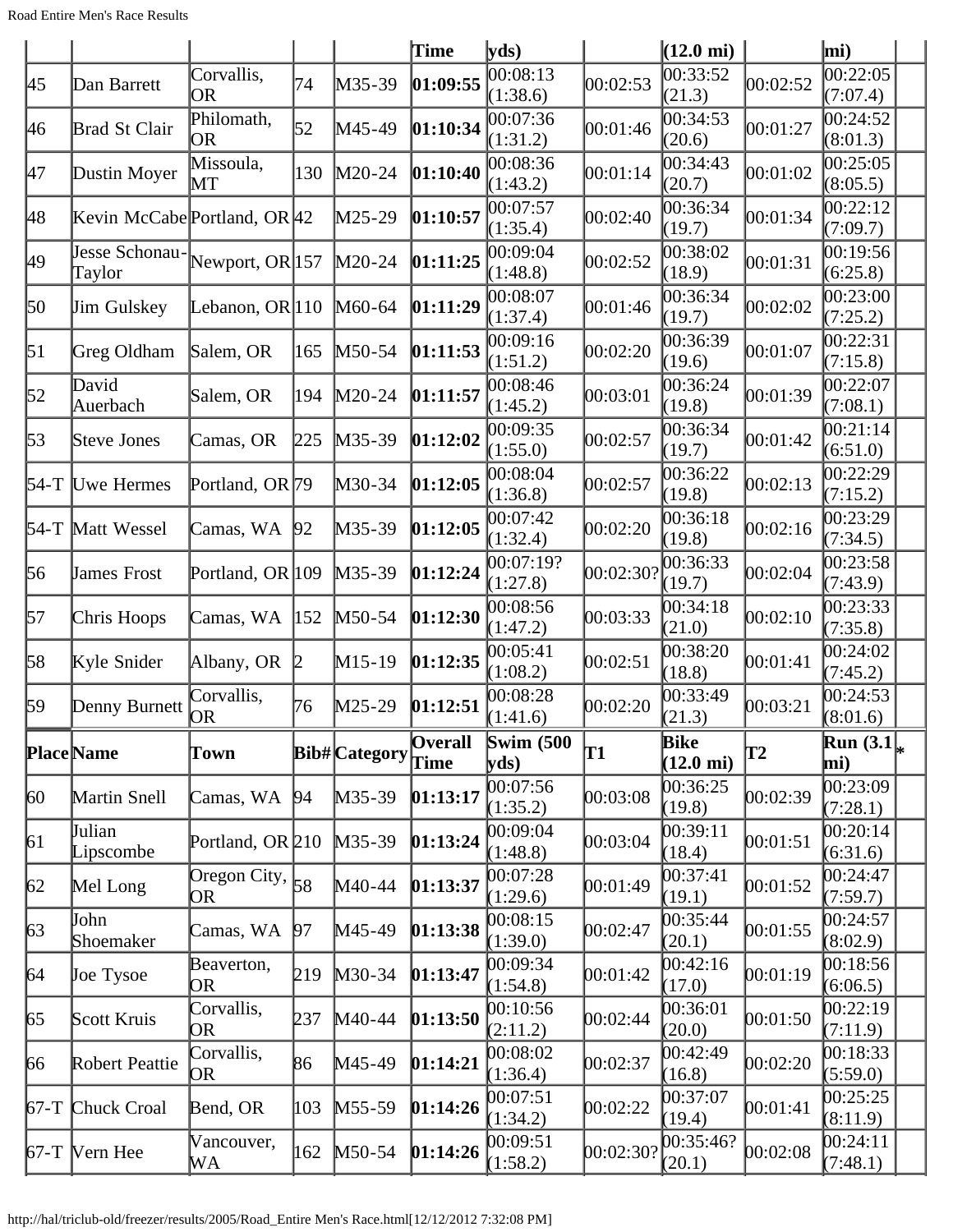| 69     | Bryan Mann                     | Eugene, OR          | 314           | $M20-24$             | 01:14:55               | 00:08:33<br>(1:42.6)      | 00:02:39  | 00:40:45<br>(17.7)                 | 00:02:08      | 00:20:50 <br>(6:43.2)                |
|--------|--------------------------------|---------------------|---------------|----------------------|------------------------|---------------------------|-----------|------------------------------------|---------------|--------------------------------------|
| 70-T   | Dave<br>Chapman                | Springfield,<br> OR | 161           | $M50-54$             | 01:15:08               | 00:09:37<br>(1:55.4)      | 00:02:18  | 00:37:32<br>(19.2)                 | 00:01:56      | 00:23:45<br>(7:39.7)                 |
| 70-T   | Eric Altendorf                 | Corvallis,<br> OR   | 193           | M25-29               | 01:15:08               | 00:08:32<br>(1:42.4)      | 00:04:10  | 00:35:28<br>(20.3)                 | 00:02:42      | 00:24:16<br>(7:49.7)                 |
| 72     | Jesse<br>Raskaukas             | Portland, OR 37     |               | M25-29               | 01:15:10               | 00:07:06<br>(1:25.2)      | 00:01:29  | 00:39:23<br>(18.3)                 | 00:01:05      | 00:26:07<br>(8:25.5)                 |
| 73     | MacDonald<br>Jackson           | Corvallis,<br>OR    | 80            | M30-34               | 01:15:17               | 00:08:15<br>(1:39.0)      | 00:02:37  | 00:36:16<br>(19.9)                 | 00:02:12      | 00:25:57<br>(8:22.3)                 |
| 74     | Justin Fay                     | Corvallis,<br>OR    | 146           | $M20-24$             | 01:15:36               | 00:08:29<br>(1:41.8)      | 00:02:00  | 00:40:49<br>(17.6)                 | 00:01:29      | 00:22:49<br>(7:21.6)                 |
|        | <b>Place</b> Name              | Town                |               | <b>Bib#</b> Category | <b>Overall</b><br>Time | <b>Swim (500)</b><br>yds) | T1        | <b>Bike</b><br>$(12.0 \text{ mi})$ | $\mathbf{T2}$ | Run $(3.1)_{*}$<br>mi)               |
| 75     | Tim Shillinge                  | Vancouver,<br>WА    | 215           | M40-44               | 01:15:41               | 00:09:32<br>(1:54.4)      | 00:03:09  | 00:37:04<br>(19.4)                 | 00:03:32      | 00:22:24<br>(7:13.5)                 |
| 76     | Dave Yarger                    | Corvallis,<br>OR.   | 121           | $M20-24$             | [01:15:44]             | 00:09:13<br>(1:50.6)      | 00:02:24  | 00:37:40<br>(19.1)                 | 00:01:47      | 00:24:40<br>(7:57.4)                 |
| 177    | <b>Jeff Bemrose</b>            | Dallas, OR          | 62            | M40-44               | 01:15:55               | 00:08:32<br>(1:42.4)      | 00:03:17  | 00:38:17<br>(18.8)                 | 00:02:27      | 00:23:22<br>(7:32.3)                 |
| 78     | <b>Bill Partin</b>             | Vancouver,<br>WА    | 213           | M40-44               | 01:15:58               | 00:09:37<br>(1:55.4)      | 00:02:20  | 00:38:39<br>(18.6)                 | 00:02:51      | 00:22:31<br>(7:15.8)                 |
| 79     | Henry Alaman                   | Philomath,<br>10R   | 191           | M40-44               | [01:16:09]             | 00:11:27<br>(2:17.4)      | 00:01:59  | 00:37:42<br>(19.1)                 | 00:01:33      | 00:23:28<br>(7:34.2)                 |
| 80     | Bryan Reichert Seattle, WA 176 |                     |               | $M35-39$             | [01:16:11]             | 00:09:35<br>(1:55.0)      | 00:03:42  | 00:36:33<br>(19.7)                 | 00:01:43      | 00:24:38<br>(7:56.8)                 |
|        | 81-T Jack Pendell              | Eugene, OR          | $ 135\rangle$ | $M35-39$             | [01:16:12]             | 00:08:05<br>(1:37.0)      | 00:02:53  | 00:37:26<br>(19.2)                 | 00:01:56      | 00:25:52<br>(8:20.6)                 |
| $81-T$ | <b>Brian</b><br>Valazquez      | Tualatin, OR 178    |               | $M25-29$             | [01:16:12]             | 00:08:39<br>(1:43.8)      | 00:02:55  | 00:38:06<br>(18.9)                 | 00:01:42      | 00:24:50<br>(8:00.6)                 |
|        | 81-T David Hiassen             | Mill City,<br>OR.   |               | 208 M45-49           | 01:16:12               | 00:08:46<br>(1:45.2)      | 00:03:00  | 00:37:27<br>(19.2)                 | 00:01:32      | 00:25:27<br>(8:12.6)                 |
| 84     | Matt Hogge                     | Ashland, OR 209     |               | $M20-24$             | [01:16:29]             | 00:10:34<br>(2:06.8)      | 00:02:27  | 00:39:52<br>(18.1)                 | 00:00:52      | 00:22:44<br>(7:20.0)                 |
| 85     | Ryan Hunter                    | Tualatin, OR 269    |               | $M20-24$             | 01:16:49               | 00:08:54<br>(1:46.8)      | 00:02:51  | 00:38:54<br>(18.5)                 | 00:01:45      | 00:24:25<br>(7:52.6)                 |
| 86     | Robert Joerger Salem, OR       |                     | 172           | $M55-59$             | [01:17:05]             | 00:08:49<br>(1:45.8)      | 00:04:02  | 00:38:24<br>(18.8)                 | 00:01:36      | 00:24:14<br>(7:49.0)                 |
| 87     | Rob Williams                   | Camas, WA           | 275           | M35-39               | [01:17:13]             | 00:09:12<br>(1:50.4)      | 00:02:32  | 00:38:40<br>(18.6)                 | 00:01:52      | 00:24:57<br>(8:02.9)                 |
| 88     | John Condon                    | Vancouver,<br>WА    | 288           | M40-44               | [01:17:19]             | 00:11:34<br>(2:18.8)      | 00:03:35  | 00:36:11<br>(19.9)                 | 00:02:17      | 00:23:42<br>(7:38.7)                 |
| 89     | Ron Petti                      | Forest<br>Grove, OR | 175           | M45-49               | [01:17:22]             | 00:10:03<br>(2:00.6)      | 00:03:09  | 00:37:06<br>(19.4)                 | 00:02:03      | 00:25:01<br>(8:04.2)                 |
|        | <b>Place Name</b>              | Town                |               | <b>Bib#</b> Category | <b>Overall</b><br>Time | <b>Swim (500)</b><br>yds) | Τ1        | Bike<br>$(12.0 \text{ mi})$        | $\mathbf{T2}$ | $\overline{\text{Run (3.1)}}$<br>mi) |
| 90     | Dave Leigh                     | Corvallis,<br>OR    | 251           | $M40-44$             | [01:18:19]             | 00:10:56?<br>(2:11.2)     | 00:02:30? | 00:37:45<br>(19.1)                 | 00:02:04      | 00:25:04<br>(8:05.2)                 |
| 91     | Mike Peterson                  | Salem, OR           | 174           | $M35-39$             | [01:19:05]             | 00:09:14<br>(1:50.8)      | 00:02:29  | 00:41:26<br>(17.4)                 | 00:02:07      | 00:23:49<br>(7:41.0)                 |
|        | Mark                           |                     |               |                      |                        | 00:09:34                  |           | 00:40:03                           |               | [00:25:15]                           |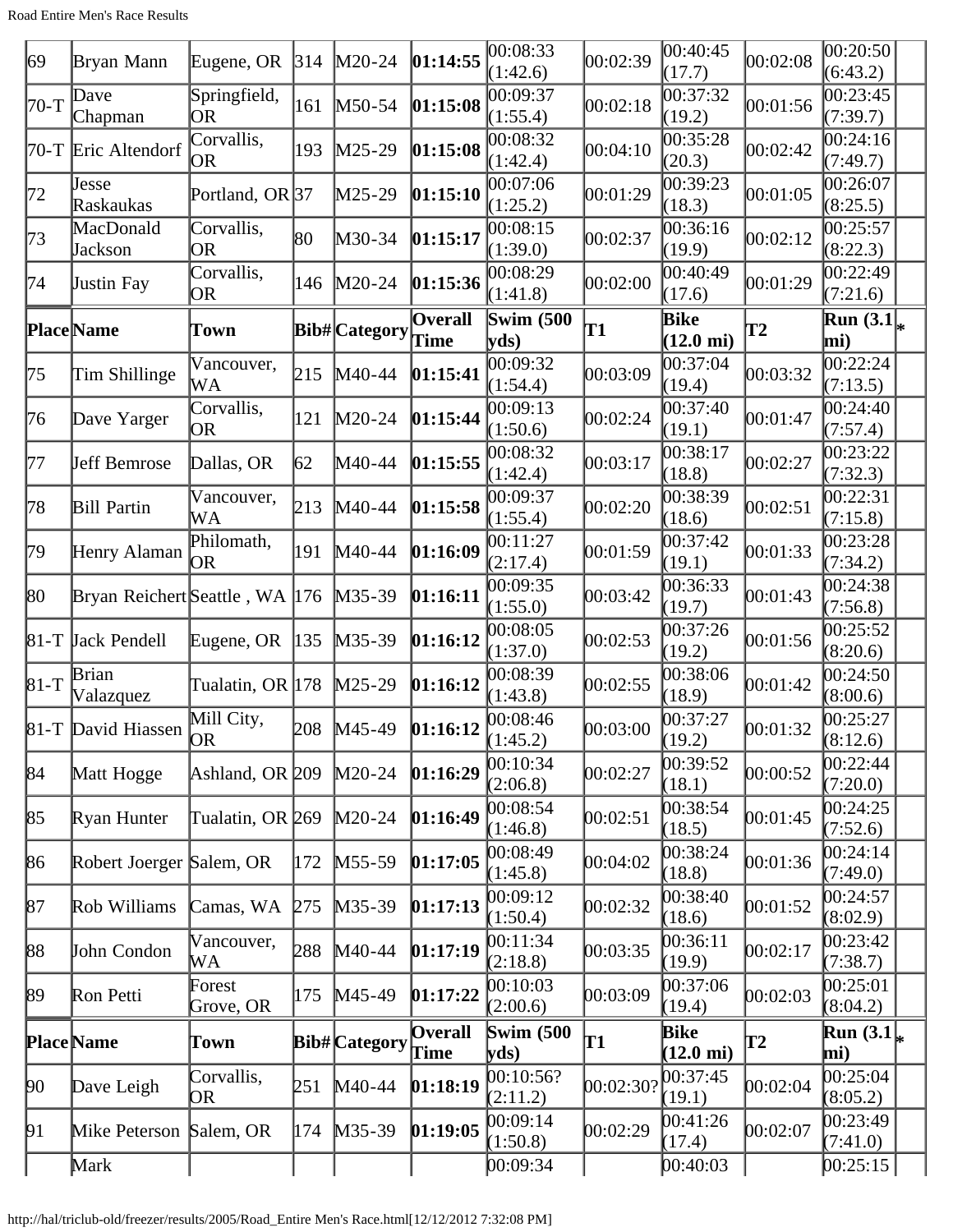Road Entire Men's Race Results

| 92             | O'Leavey                     | Portland, OR $222$ M40-44                            |                       |                      | $ 01:19:38 _{(1:54.8)}$ |                                  | 00:02:52 | (18.0)                          | 00:01:54      | (8:08.7)                           |
|----------------|------------------------------|------------------------------------------------------|-----------------------|----------------------|-------------------------|----------------------------------|----------|---------------------------------|---------------|------------------------------------|
| 93             | Bruce Dougan Welches, OR 290 |                                                      |                       | $M45-49$             | 01:19:47                | 00:11:10<br>(2:14.0)             | 00:04:28 | 00:37:18<br>(19.3)              | 00:01:59      | 00:24:52<br>(8:01.3)               |
| 94             | Greg Williams Camas, WA      |                                                      | 292                   | M45-49               | 01:20:26                | 00:09:32<br>(1:54.4)             | 00:02:34 | 00:40:49<br>(17.6)              | 00:02:03      | 00:25:28<br>(8:12.9)               |
| 95             | <b>Bill Alden</b>            | Albany, OR                                           | $ 190\rangle$         | $M55-59$             | 01:21:26                | 00:08:24<br>(1:40.8)             | 00:02:57 | 00:38:37<br>(18.6)              | 00:01:32      | 00:29:56<br>(9:39.4)               |
| 96             | Ed Harris                    | Camas, WA                                            | 151                   | $M55-59$             | 01:21:49                | 00:08:35<br>(1:43.0)             | 00:02:53 | 00:38:50<br>(18.5)              | 00:02:13      | 00:29:18<br>(9:27.1)               |
| 97             | Greg Colzani                 | Vancouver,<br>WА                                     | 199                   | $M45-49$             | 01:21:58                | 00:09:39<br>(1:55.8)             | 00:02:49 | 00:40:02<br>(18.0)              | 00:01:58      | 00:27:30<br>(8:52.3)               |
| 98             | <b>Jeff Macey</b>            | Portland, OR 226                                     |                       | $M45-49$             | 01:22:28                | 00:10:34<br>(2:06.8)             | 00:03:53 | 00:37:56<br>(19.0)              | 00:03:04      | 00:27:01<br>(8:42.9)               |
| 99             | Peter<br>Vanderwall          | Salem, OR                                            | 188                   | $M50-54$             | 01:22:33                | 00:09:08<br>(1:49.6)             | 00:04:25 | 00:39:26<br>(18.3)              | 00:03:03      | 00:26:31<br>(8:33.2)               |
| 100            | <b>Brad</b><br>Weathermon    | Salem, OR                                            | 183                   | $M40-44$             | 01:23:46                | 00:10:37<br>(2:07.4)             | 00:02:21 | 00:40:52<br>(17.6)              | 00:03:35      | 00:26:21<br>(8:30.0)               |
| 101            | John Turner                  | Lake<br>Oswego, OR                                   | 182                   | $M35-39$             | [01:23:51]              | 00:09:01<br>(1:48.2)             | 00:03:56 | 00:42:58<br>(16.8)              | 00:01:39      | 00:26:17<br>(8:28.7)               |
| 102            | Roger Wong                   | Corvallis,<br>OR                                     | 276                   | $M40-44$             | [01:24:11]              | 00:11:39<br>(2:19.8)             | 00:04:58 | 00:43:04<br>(16.7)              | 00:01:16      | 00:23:14<br>(7:29.7)               |
| 103            | Eric DeFreest                | Eugene, OR                                           | 296                   | $M40-44$             | 01:24:26                | 00:12:04<br>(2:24.8)             | 00:03:37 | 00:40:03<br>(18.0)              | 00:02:38      | 00:26:04<br>(8:24.5)               |
| 104            | <b>Troy Palmer</b>           | $\overline{\text{Oregon}}$ City, $\big _{305}$<br>OR |                       | $M40-44$             | 01:25:36                | 00:11:06<br>(2:13.2)             | 00:02:55 | 00:40:03<br>(18.0)              | 00:02:19      | 00:29:13<br>(9:25.5)               |
|                |                              |                                                      |                       |                      |                         |                                  |          |                                 |               |                                    |
|                | <b>Place</b> Name            | Town                                                 |                       | <b>Bib#</b> Category | <b>Overall</b><br>Time  | <b>Swim (500)</b><br>yds)        | T1       | <b>Bike</b>                     | $\mathbf{T2}$ | Run $(3.1)$<br>mi)                 |
| 105            | Matt Blevins                 | Portland, OR 266                                     |                       | M30-34               | [01:26:45]              | 00:13:02<br>(2:36.4)             | 00:04:02 | $(12.0 \text{ mi})$<br>00:37:38 | 00:01:52      | 00:30:11<br>(9:44.2)               |
| 106            | Stephen                      | Corvallis,                                           | 263                   | $M35-39$             | 01:26:49                | 00:10:55                         | 00:03:50 | (19.1)<br>00:40:26              | 00:02:42      | 00:28:56                           |
| 107            | Conner<br>Russ Bohnert       | <b>OR</b><br>Donald, OR                              | 267                   | $M40-44$             | 01:26:54                | (2:11.0)<br>00:08:55             | 00:03:39 | (17.8)<br>00:43:33              | 00:02:34      | (9:20.0)<br>00:28:13               |
| 108            | Robert Gruber                | Corvallis,<br>OR                                     | 170                   | $M20-24$             | 01:27:42                | (1:47.0)<br>00:08:52             | 00:02:49 | (16.5)<br>00:44:11              | 00:01:53      | (9:06.1)<br>00:29:57               |
| 109            | Timothy Dodd Auburn, WA 236  |                                                      |                       | $M25-29$             | [01:28:00]              | (1:46.4)<br>00:08:43             | 00:03:13 | (16.3)<br>00:45:14              | 00:02:41      | (9:39.7)<br>00:28:09               |
| $ 110\rangle$  | Andy Smith                   | Sun River,<br>ЮR                                     | 230                   | $M50-54$             | [01:28:04]              | (1:44.6)<br>00:09:20             | 00:03:10 | (15.9)<br>00:41:42              | 00:02:52      | (9:04.8)<br>00:31:00               |
| 111            | Don Recek                    | Albany, OR                                           | $\beta$ <sub>01</sub> | $M50-54$             | [01:28:27]              | (1:52.0)<br>00:12:36             | 00:06:12 | (17.3)<br>00:43:03              | 00:01:37      | (10:00.0)<br>00:24:59              |
| 112            | <b>Jeff</b>                  | Beaverton,                                           | 270                   | $M35-39$             | [01:28:45]              | (2:31.2)<br>00:13:13             | 00:03:28 | (16.7)<br>00:37:20              | 00:02:29      | (8:03.5)<br>00:32:15               |
| $ 113\rangle$  | Mendenhall<br>Chuck Shell    | ЮR<br>Corvallis,                                     | 287                   | $M55-59$             | [01:29:53]              | (2:38.6)<br>00:12:12             | 00:05:10 | (19.3)<br>00:42:32              | 00:02:10      | (10:24.2)<br>00:27:49              |
| 114            | Kevin Coulter                | OR<br>Portland, OR 280                               |                       | $M40-44$             | [01:31:11]              | (2:26.4)<br>00:12:02             | 00:04:13 | (16.9)<br>00:40:32              | 00:02:37      | (8:58.4)<br>00:31:47               |
| $\parallel$ 15 | Scott Duer                   | Camas, WA                                            | 297                   | $M35-39$             | [01:32:12]              | (2:24.4)<br>00:14:37<br>(2:55.4) | 00:04:16 | (17.8)<br>00:38:29<br>(18.7)    | 00:03:21      | (10:15.2)<br>00:31:29<br>(10:09.4) |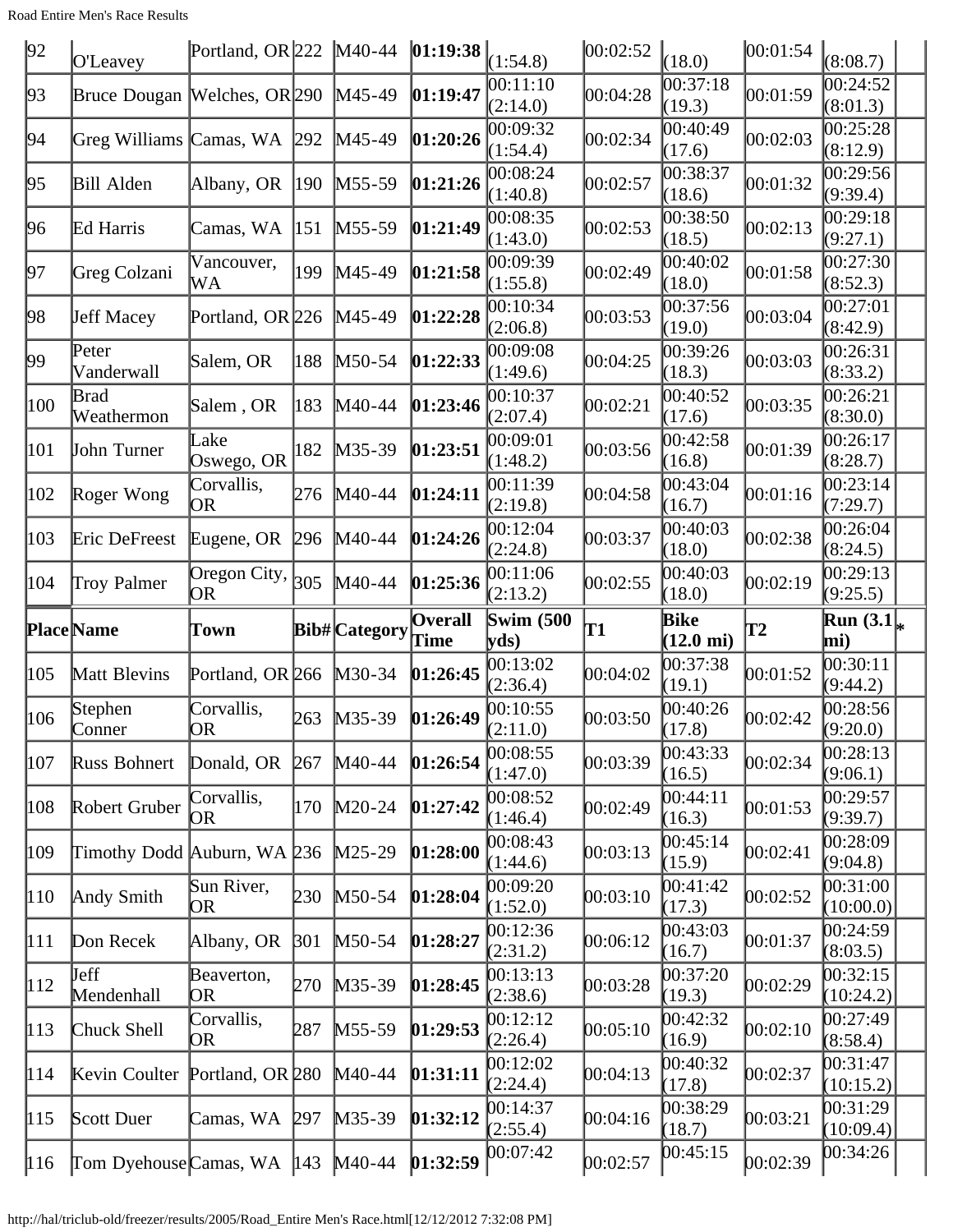|     |                                |                                  |                 |                      |                        | (1:32.4)             |          | (15.9)                                      |                 | (11:06.5)                           |                     |
|-----|--------------------------------|----------------------------------|-----------------|----------------------|------------------------|----------------------|----------|---------------------------------------------|-----------------|-------------------------------------|---------------------|
| 117 | Marty Tassoni Portland, OR 315 |                                  |                 | M60-64               | 01:36:13               | 00:13:46<br>(2:45.2) | 00:06:04 | 00:52:18<br>(13.8)                          | 00:02:47        | 00:21:18<br>(6:52.3)                |                     |
| 118 | Charles Heiser                 | Corvallis,<br>lOR.               | 223             | $M45-49$             | 01:36:14               | 00:11:30<br>(2:18.0) | 00:05:27 | 00:44:05<br>(16.3)                          | 00:03:56        | 00:31:16<br>(10:05.2)               |                     |
| 119 | <b>Bart Swanson</b>            | Eugene, OR                       | 262             | $M55-59$             | 01:36:21               | 00:11:14<br>(2:14.8) | 00:05:01 | 00:44:23<br>(16.2)                          | 00:03:35        | 00:32:08<br>(10:21.9)               |                     |
|     | <b>Place</b> Name              | Town                             |                 | <b>Bib#</b> Category | <b>Overall</b><br>Time | Swim $(500)$<br>yds) | T1       | <b>Bike</b><br>$(12.0 \text{ mi})$          | T2              | Run $(3.1)$<br>mi)                  |                     |
| 120 | Rob Norton                     | Salem, OR                        | 156             | $M30-34$             | 01:38:35               | 00:26:01<br>(5:12.2) | 00:03:53 | 00:40:44<br>(17.7)                          | 00:02:27        | 00:25:30<br>(8:13.5)                |                     |
| 121 | Paul Ahrens                    | Corvallis,<br>OR                 | 255             | $M50-54$             | 01:46:59               | 00:11:13<br>(2:14.6) | 00:05:16 | 00:52:53<br>(13.6)                          | 00:04:11        | 00:33:26<br>(10:47.1)               |                     |
| 122 | David Davis                    | Salem, OR                        | 69              | $M25-29$             | 01:54:59               | 00:08:23<br>(1:40.6) | 00:02:41 | [01:14:01?<br>(9.7)                         | 00:02:30?       | 00:27:24<br>(8:50.3)                |                     |
|     | Stephan<br>Shoemaker           | Camas, WA                        | 187             | $M15-19$             |                        | 00:09:04<br>(1:48.8) | 00:02:08 | 00:39:25<br>(18.3)                          | 00:01:06        | 00:08:31<br>(2:44.8)                | dq                  |
|     | Garren<br>Watkins              | Portland, OR <sub>28</sub>       |                 | $M25-29$             |                        | 00:06:22<br>(1:16.4) | 00:01:13 | $\mathop{\rm NO}\nolimits$<br>TIME#?<br>(0) | 00:02:30?∏IME#? | $\mathop{\rm NO}\nolimits$<br>(0)   | $\ln f$             |
|     | Jeremy<br>Amberson             | Missoula,<br>MT                  | 100             | $M25-29$             |                        | 00:09:48<br>(1:57.6) | 00:01:11 | NО<br>TIME#?<br>(0)                         | 00:02:30?∏IME#? | $\mathop{\rm NO}\nolimits$<br>(0)   | $\ln f$             |
|     | Samuel<br>Jackson              | Portland, OR 181                 |                 | $M25-29$             |                        | 00:07:53<br>(1:34.6) | 00:03:05 | ΝO<br>TIME#?<br>(0)                         | 00:02:30?∏IME#? | ΝO<br>(0)                           | $\ln f$             |
|     | Dan Schmitt                    | Eugene, OR                       | $\vert 6 \vert$ | $M30-34$             |                        | 00:05:56<br>(1:11.2) | 00:01:18 | 00:37:52<br>(19.0)                          | 00:01:28        | 00:14:13<br>(4:35.2)                | dq                  |
|     | Nick Alden                     | Corvallis,<br>OR                 | 11              | $M20-24$             |                        |                      |          |                                             |                 |                                     | dnp                 |
|     | Rob Williams                   | Portland, OR 17                  |                 | M30-34               |                        |                      |          |                                             |                 |                                     | $\ln p$             |
|     | Scott Metzler                  | Eugene, OR 26                    |                 | $M40-44$             |                        |                      |          |                                             |                 |                                     | <u>dnp</u>          |
|     | Michael<br>McPherson           | Corvallis,<br>OR                 | 82              | M45-49               |                        |                      |          |                                             |                 |                                     | dnp                 |
|     | Mark<br><b>O'Leavey</b>        | Portland, OR $ 131 $             |                 | $M40-44$             |                        |                      |          |                                             |                 |                                     | dnp                 |
|     | Charlie<br><b>Brickman</b>     | Ashland, OR $ 138 $              |                 | $M25-29$             |                        |                      |          |                                             |                 |                                     | dnp                 |
|     | Rudy Miniutti                  | Kelso, WA                        | 155             | $M50-54$             |                        |                      |          |                                             |                 |                                     | dnp                 |
|     | <b>Place</b> Name              | Town                             |                 | Bib# Category        | <b>Overall</b><br>Time | Swim $(500)$<br>yds) | T1       | <b>Bike</b><br>$(12.0 \text{ mi})$          | T2              | $\overline{\text{Run}(3.1)}$<br>mi) |                     |
|     | Randy Wilson                   | Oregon City, $\vert_{220}$<br>OR |                 | $M55-59$             |                        |                      |          |                                             |                 |                                     | dnp                 |
|     | <b>Brooke</b><br>Holstedt      | Salem, OR                        |                 | 224 M55-59           |                        |                      |          |                                             |                 |                                     | dnp                 |
|     | Justin Baxter                  | Portland, OR 265                 |                 | $M30-34$             |                        |                      |          |                                             |                 |                                     | $\vert$ dnp $\vert$ |
|     | Michael<br>McNickle            | Vancouver,<br>WА                 | 309             | $M35-39$             |                        |                      |          |                                             |                 |                                     | dnp                 |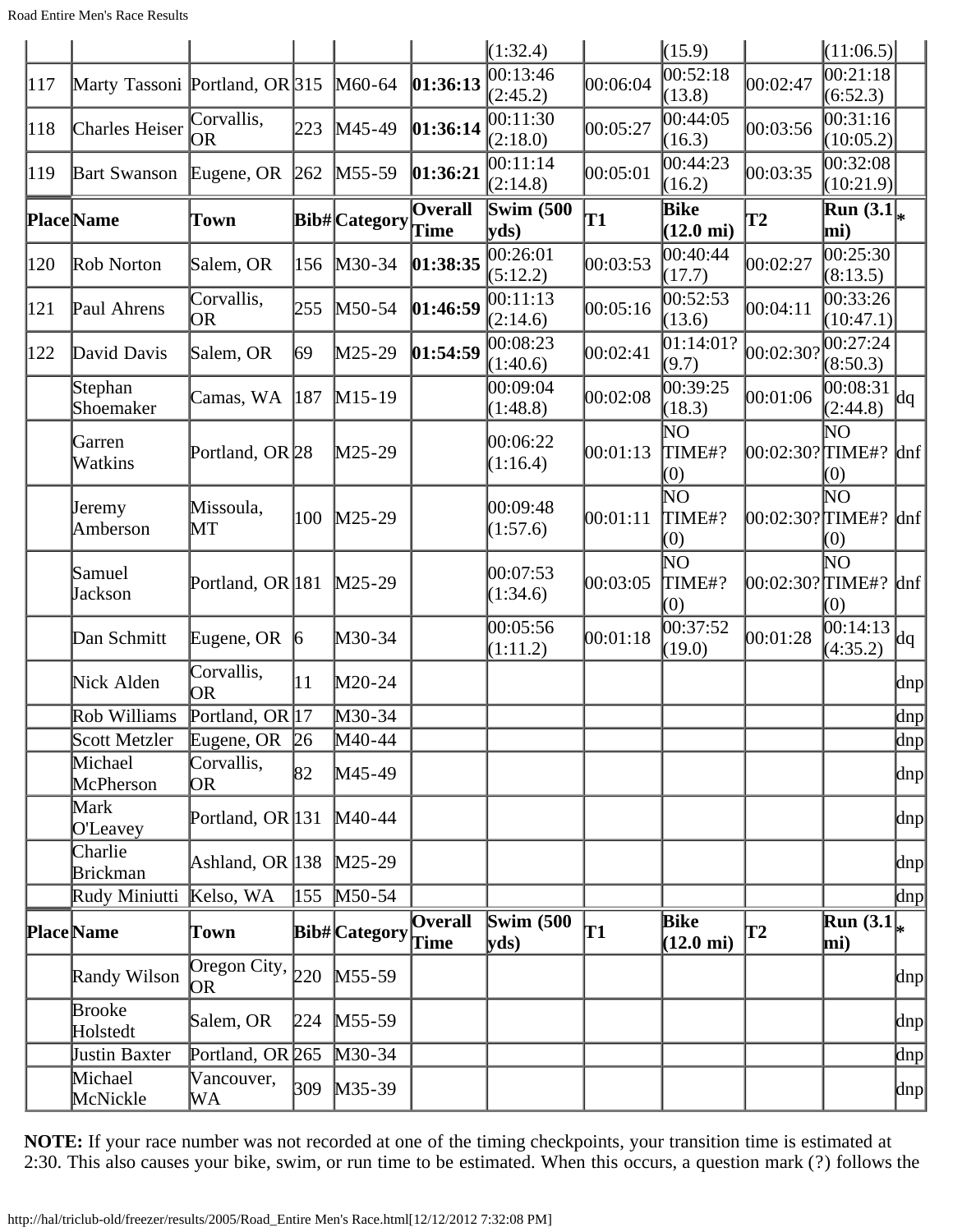estimated times.

Category Abbreviations: "M15-19" means "Male 15-19" "M20-24" means "Male 20-24" "M25-29" means "Male 25-29" "M30-34" means "Male 30-34" "M35-39" means "Male 35-39" "M40-44" means "Male 40-44" "M45-49" means "Male 45-49" "M50-54" means "Male 50-54" "M55-59" means "Male 55-59" "M60-64" means "Male 60-64"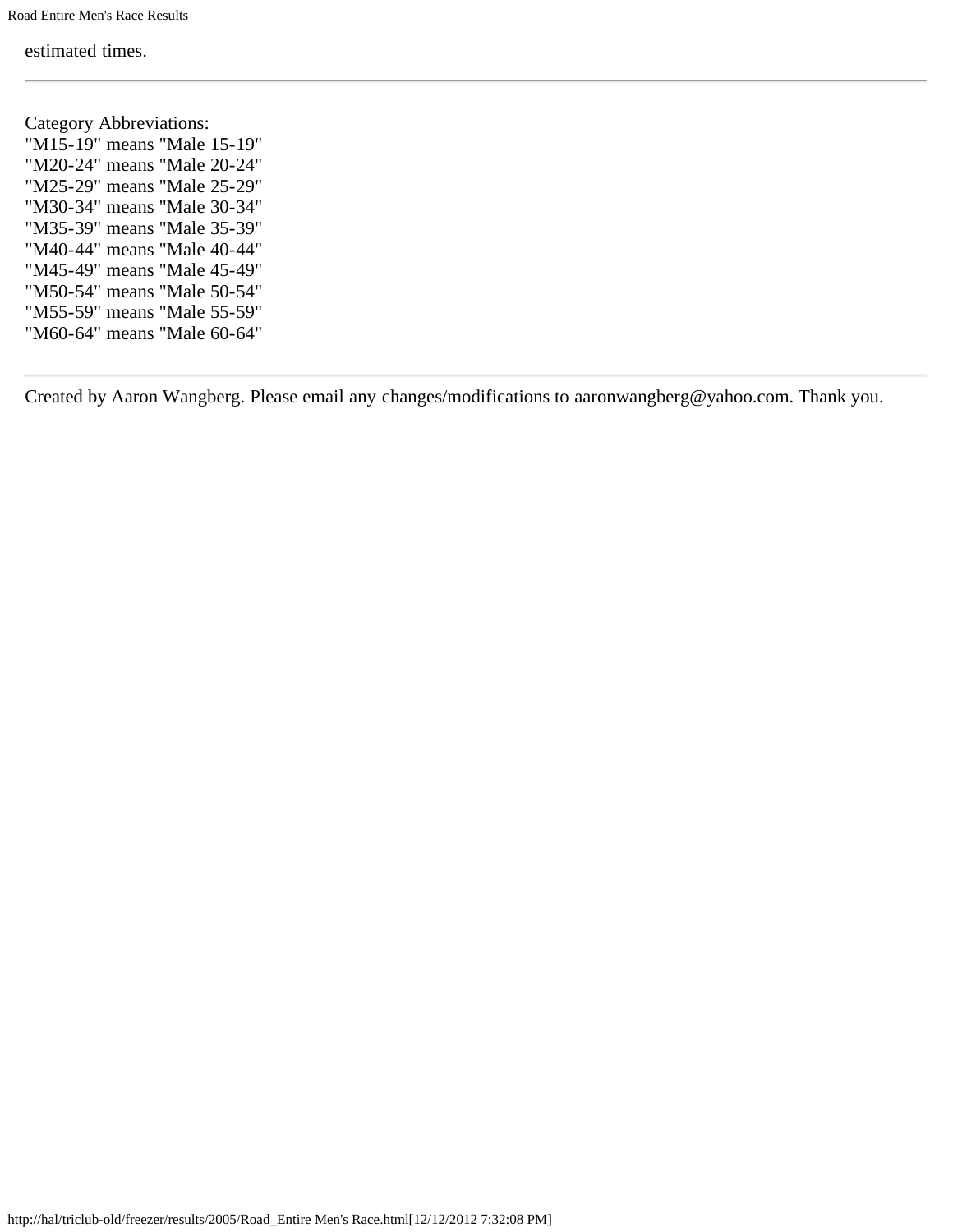# **Road Results for Entire Women's Race April 2, 2005**

|                 | Place Name           | Town                             |               | <b>Bib#</b> Category | Overall<br>Time        | $\vert$ Swim (500 $\vert$<br>yds   | T1        | Bike<br>(12.0)<br>mi)        | T2                                        | <b>Run</b> (3.1)<br>mi) |  |
|-----------------|----------------------|----------------------------------|---------------|----------------------|------------------------|------------------------------------|-----------|------------------------------|-------------------------------------------|-------------------------|--|
| 1               | Emily Herndon        | Missoula,<br>$\operatorname{MT}$ | 31            | $F25-29$             | 01:02:39               | 00:07:14<br>(1:26.8)               | 00:01:18  | 00:32:41<br>(22.0)           | 00:01:21                                  | 00:20:05<br>(6:28.7)    |  |
| þ               | Robyn<br>Wangberg    | Corvallis,<br><b>OR</b>          | 39            | $F25-29$             | 01:02:44               | $\overline{00}$ :07:18<br>(1:27.6) | 00:01:33  | 00:33:44<br>(21.3)           | 00:01:28                                  | 00:18:41<br>(6:01.6)    |  |
| $\beta$         | Kelly Hovland        | Portland, OR 68                  |               | $F30-34$             | 01:07:02               | 00:08:05<br>(1:37.0)               | 00:01:36  | 00:36:10 <br>(19.9)          | 00:01:36                                  | 00:19:35<br>(6:19.0)    |  |
| 4               | Lauren Thies         | Portland, OR <sup>[4]</sup>      |               | $F25-29$             | 01:07:29               | 00:05:36<br>(1:07.2)               | 00:02:35  | 00:35:51<br>(20.1)           | 00:01:38                                  | 00:21:49<br>(7:02.3)    |  |
| 5               | Megan Banks          | Eugene, OR                       | 101           | $F35-39$             | 01:07:34               | 00:08:09<br>(1:37.8)               | 00:02:03  | 00:34:18<br>(21.0)           | 00:01:45                                  | 00:21:19<br>(6:52.6)    |  |
| $\vert 6 \vert$ | Jane Higdon          | Eugene, OR                       | 51            | F45-49               | 01:07:48               | 00:07:46<br>(1:33.2)               | 00:02:05  | 00:34:39<br>(20.8)           | 00:02:16                                  | 00:21:02<br>(6:47.1)    |  |
| 17              | Susanna Julber       | Springfield,<br>OR               | 99            | $\text{F}35-39$      | 01:07:52               | 00:08:20<br>(1:40.0)               | 00:01:45  | 00:33:56 <br>(21.2)          | 00:01:40                                  | 00:22:11<br>(7:09.4)    |  |
| $\vert 8 \vert$ | Sandra Uesugi        | Corvallis,<br><b>OR</b>          | 23            | $F30-34$             | 01:08:24               | 00:06:55<br>(1:23.0)               | 00:01:07  | 00:35:02<br>(20.6)           | 00:01:20                                  | 00:24:00<br>(7:44.5)    |  |
| þ,              | Stephanie<br>Snyder  | Salem, OR                        | 158           | $F35-39$             | 01:10:15               | 00:08:45<br>(1:45.0)               | 00:03:33  | 00:36:12<br>(19.9)           | 00:02:30                                  | 00:19:15<br>(6:12.6)    |  |
| 10              | Allison Schaub       | Portland, OR 96                  |               | $F25-29$             | [01:10:19]             | 00:08:27<br>(1:41.4)               | 00:02:37  | 00:35:47<br>(20.1)           | 00:01:41                                  | 00:21:47<br>(7:01.6)    |  |
| $ 11\rangle$    | Kathryn<br>Stevenson | Lake<br>Oswego, OR               | 14            | $F15-19$             | 01:10:39               | 00:06:07<br>(1:13.4)               | 00:01:19  | 00:36:49 <br>(19.6)          | 00:01:31                                  | 00:24:53<br>(8:01.6)    |  |
| $ 12\rangle$    | Marjon Walrod        | Portland, OR 231                 |               | $\text{F25-29}$      | 01:10:43               | 00:08:28<br>(1:41.6)               | 00:02:25  | [00:33:26]<br>(21.5)         | 00:02:38                                  | 00:23:46<br>(7:40.0)    |  |
| $ 13\rangle$    | Lauren Murphy        | Eugene, OR                       | $ 43\rangle$  | $F20-24$             | 01:10:52               | 00:07:31<br>(1:30.2)               | 00:01:37  | 00:37:30 <br>(19.2)          | 00:01:50                                  | 00:22:24<br>(7:13.5)    |  |
| 14              | Mary Leedahl         | Crescent<br>City, CA             | 19            | $F20-24$             | 01:10:56               | 00:06:17<br>(1:15.4)               | 00:02:12  | 00:37:19<br>(19.3)           | 00:01:49                                  | 00:23:19<br>(7:31.3)    |  |
|                 | Place Name           | Town                             |               | <b>Bib#</b> Category | <b>Overall</b><br>Time | Swim $(500)$ <sub>T1</sub><br>yds  |           | <b>Bike</b><br>(12.0)<br>mi) | T2                                        | Run $(3.1)$<br>mi)      |  |
| $ 15\rangle$    | Zuzana<br>Vejlupkova | Corvallis,<br>OR                 | 98            | $F35-39$             | 01:11:29               | 00:07:53<br>(1:34.6)               | 00:02:27  | 00:38:28 <br>(18.7)          | 00:01:07                                  | 00:21:34<br>(6:57.4)    |  |
|                 | 16-T Denise Croucher | Brush<br>Prairie, WA             | 105           | $F40-44$             | [01:11:41]             | 00:08:07?<br>(1:37.4)              | 00:02:30? | 00:34:59 <br>(20.6)          | 00:02:03                                  | 00:24:02<br>(7:45.2)    |  |
|                 | 16-T Kristina Rand   | Eugene, OR                       | $ 125\rangle$ | $F20-24$             | 01:11:41               | 00:08:33<br>(1:42.6)               | 00:01:35  | (18.3)                       | $\overline{00:39:20}$ <sub>00:01:40</sub> | 00:20:33<br>(6:37.7)    |  |
| 18              | Matea Haugen         | Eugene, OR                       | 207           | $F20-24$             | 01:11:54               | 00:08:57<br>(1:47.4)               | 00:02:06  | 00:38:38 <br>(18.6)          | 00:01:39                                  | 00:20:34<br>(6:38.1)    |  |
| 19              | Janna Hickerson      | Corvallis,<br> OR                | 13            | $\text{F}20-24$      | 01:12:00               | 00:06:31<br>(1:18.2)               | 00:01:27  | 00:38:21<br>(18.8)           | 00:01:34                                  | 00:24:07<br>(7:46.8)    |  |
|                 |                      | Corvallis,                       |               |                      |                        | 00:07:58                           |           | 00:39:35                     |                                           | 00:21:19                |  |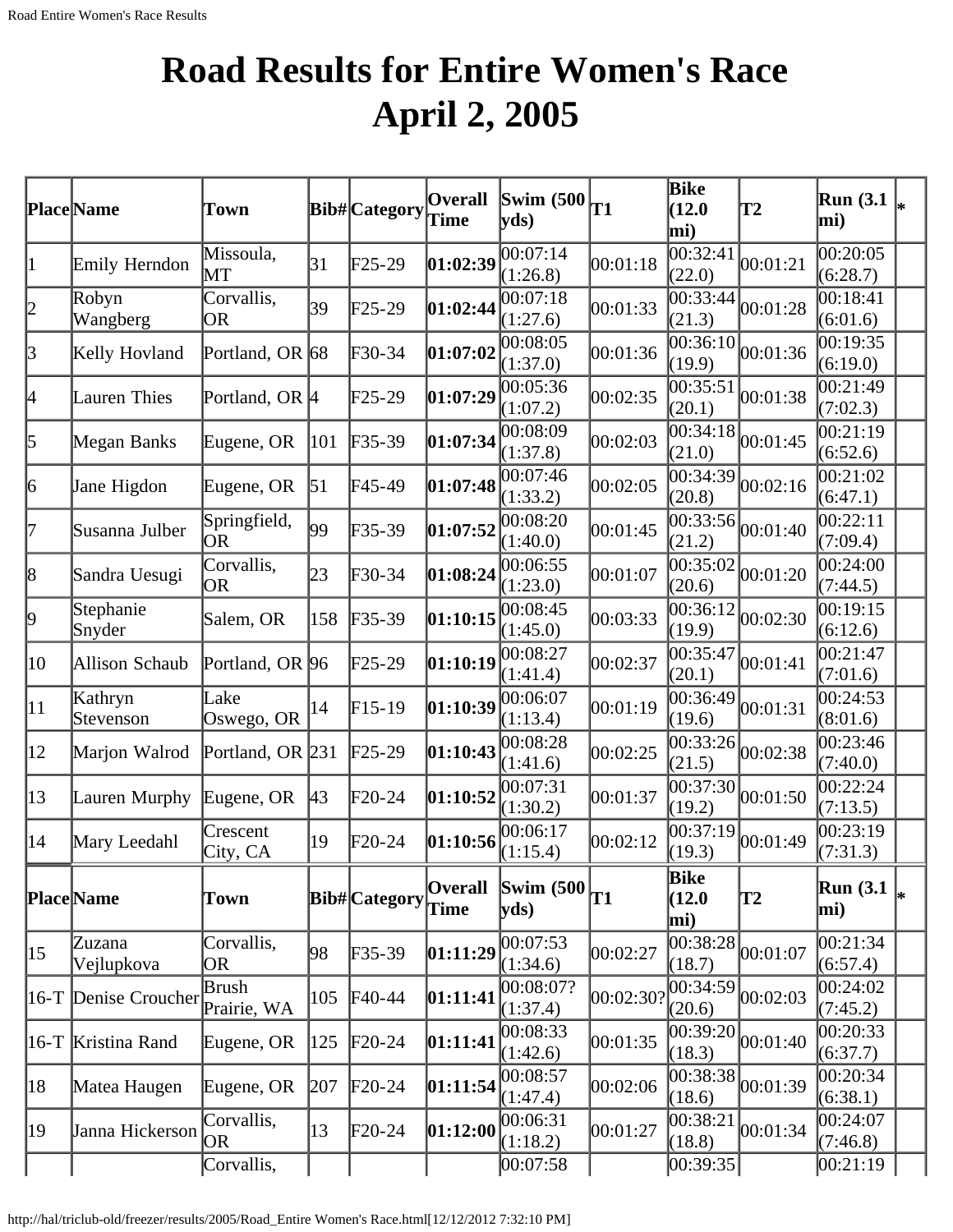Road Entire Women's Race Results

| 20           | <b>KC</b> Frederic               | OR.                         | 46  | $F20-24$                   | [01:12:03]             | (1:35.6)                           | 00:02:08  | (18.2)                          | 00:01:03                                                                         | (6:52.6)             |  |
|--------------|----------------------------------|-----------------------------|-----|----------------------------|------------------------|------------------------------------|-----------|---------------------------------|----------------------------------------------------------------------------------|----------------------|--|
| 21           | Joanna Mensher Portland, OR 164  |                             |     | $F25-29$                   | 01:12:07               | 00:08:57<br>(1:47.4)               | 00:01:59  | $\overline{00:}37:27$<br>(19.2) | 00:01:55                                                                         | 00:21:49<br>(7:02.3) |  |
| 22           | Gloria Califf                    | Camas, WA                   | 65  | $\text{F}50-54$            | 01:12:29               | 00:08:22<br>(1:40.4)               | 00:02:12  | 00:36:22<br>(19.8)              | 00:01:56                                                                         | 00:23:37<br>(7:37.1) |  |
| 23           | Tia Williams                     | Corvallis,<br>OR            | 49  | $F20-24$                   | 01:13:02               | 00:08:06<br>(1:37.2)               | 00:01:46  | 00:38:03<br>(18.9)              | 00:01:31                                                                         | 00:23:36<br>(7:36.8) |  |
| 24           | Courtney<br>Niesent              | Forest Grove, $_{20}$<br>WA |     | $F20-24$                   | 01:13:35               | 00:06:38<br>(1:19.6)               | 00:02:40  | 00:39:15<br>(18.3)              | 00:01:11                                                                         | 00:23:51<br>(7:41.6) |  |
| 25           | Jasmine Fry                      | Corvallis,<br>OR            | 56  | $F20-24$                   | 01:13:37               | 00:07:08<br>(1:25.6)               | 00:01:50  | 00:37:22<br>(19.3)              | 00:01:57                                                                         | 00:25:20<br>(8:10.3) |  |
| 26           | Katie Collins                    | Corvallis,<br><b>OR</b>     | 140 | $F25-29$                   | 01:13:47               | 00:09:30<br>(1:54.0)               | 00:04:51  | 00:34:36 <br>(20.8)             | 00:01:50                                                                         | 00:23:00<br>(7:25.2) |  |
| 27           | Kristin Boock                    | Corvallis,<br>OR            | 22  | $F30-34$                   | 01:14:00               | 00:06:06<br>(1:13.2)               | 00:02:21  | (18.2)                          | $\overline{ 00:39:30 }_{00:01:46}$                                               | 00:24:17<br>(7:50.0) |  |
| 28           | Jeni Chambers                    | Eugene, OR                  | 197 | $\textcolor{blue}{F30-34}$ | 01:14:09               | 00:09:51<br>(1:58.2)               | 00:02:31  | 00:37:39<br>(19.1)              | 00:02:17                                                                         | 00:21:51<br>(7:02.9) |  |
| 29           | Alison Hyde                      | Corvallis,<br>OR            | 30  | $\text{F}20-24$            | 01:14:14               | 00:06:29<br>(1:17.8)               | 00:02:27  | (17.6)                          | $\frac{1}{00:40:59}$ <sub>00:01:11</sub>                                         | 00:23:08<br>(7:27.7) |  |
|              | <b>Place</b> Name                | Town                        |     | <b>Bib#</b> Category       | Overall<br><b>Time</b> | Swim (500 $_{\text{T1}}$ )<br>vds) |           | Bike<br>(12.0)<br>mi)           | T2                                                                               | Run $(3.1)$<br>mi)   |  |
| 30           | Brianna<br>Hoffman               | Corvallis,<br>OR            | 34  | $F15-19$                   | 01:14:17               | 00:06:51<br>(1:22.2)               | 00:02:14  | (18.4)                          | $\overline{00:39:06}$ <sub>00:01:16</sub>                                        | 00:24:50<br>(8:00.6) |  |
| 31           | Colleen<br>Sullivan-Price        | Seattle, WA                 | 132 | $F35-39$                   | 01:14:27               | 00:08:33<br>(1:42.6)               | 00:03:06  | 00:37:18 <br>(19.3)             | 00:02:15                                                                         | 00:23:15<br>(7:30.0) |  |
| 32           | Kat Narus                        | Central<br>Point, OR        | 122 | $F20-24$                   | 01:14:38               | 00:08:07?<br>(1:37.4)              | 00:02:30? | 00:38:19<br>(18.8)              | 00:01:23                                                                         | 00:24:19<br>(7:50.6) |  |
| 33           | Pamela Johnson                   | Valparaiso,<br>IΝ           | 35  | $F15-19$                   | 01:14:58               | 00:06:44<br>(1:20.8)               | 00:02:00  | 00:39:51<br>(18.1)              | 00:01:38                                                                         | 00:24:45<br>(7:59.0) |  |
| 34           | Alison Weber                     | Lake<br>Oswego, OR          | 168 | $\text{F}20-24$            | 01:15:14               | 00:09:20<br>(1:52.0)               | 00:03:06  | (18.5)                          | $\begin{bmatrix} 1 & 0 & 0 \\ 0 & 0 & 0 \\ 0 & 0 & 0 \\ 0 & 0 & 1 \end{bmatrix}$ | 00:22:07<br>(7:08.1) |  |
| 35           | Melissa<br>Feldberg              | Corvallis,<br>OR            | 147 | $F25-29$                   | 01:15:24               | 00:08:44<br>(1:44.8)               | 00:01:46  | 00:38:47<br>(18.6)              | 00:01:41                                                                         | 00:24:26<br>(7:52.9) |  |
| 36           | Courtney Ries                    | Portland, OR 234            |     | $F20-24$                   | 01:16:22               | 00:08:55<br>(1:47.0)               | 00:02:40  | 00:36:28<br>(19.7)              | 00:02:36                                                                         | 00:25:43<br>(8:17.7) |  |
| 37           | Sarah Cypher                     | Portland, OR 141            |     | $F20-24$                   | 01:16:45               | 00:09:15<br>(1:51.0)               | 00:02:57  | 00:36:19<br>(19.8)              | 00:01:51                                                                         | 00:26:23<br>(8:30.6) |  |
| 38           | Sarah Mollet                     | Eugene, OR                  | 83  | $\text{F}20-24$            | 01:17:00               | 00:08:36<br>(1:43.2)               | 00:01:10  | 00:41:23 <br>(17.4)             | 00:01:41                                                                         | 00:24:10<br>(7:47.7) |  |
| 39           | Esther<br>Caballero-<br>Manrique | Springfield,<br>OR          | 127 | $F30-34$                   | 01:17:43               | 00:08:25<br>(1:41.0)               | 00:03:06  | (18.0)                          | $ 00:40:05 _{00:01:22}$                                                          | 00:24:45<br>(7:59.0) |  |
| 40           | Marcy Croucher Camas, WA         |                             | 289 | $F30-34$                   | 01:17:45               | 00:10:51<br>(2:10.2)               | 00:03:14  | 00:43:32<br>(16.5)              | 00:01:42                                                                         | 00:18:26<br>(5:56.8) |  |
| 41           | Erin DeGree                      | Eugene, OR                  | 107 | $F20-24$                   | 01:19:06               | 00:07:57<br>(1:35.4)               | 00:02:42  | 00:40:38<br>(17.7)              | 00:01:44                                                                         | 00:26:05<br>(8:24.8) |  |
| 42           | Ayre<br>Williamson               | Beaverton,<br> OR           | 120 | $F35-39$                   | 01:19:17               | 00:07:35?<br>(1:31.0)              | 00:02:30? | 00:39:41<br>(18.1)              | 00:01:58                                                                         | 00:27:33<br>(8:53.2) |  |
| $ 43\rangle$ | Molly Schultz                    | Portland, OR 229            |     | $F20-24$                   | 01:19:52               | 00:08:52                           | 00:02:55  | 00:39:52                        | 00:02:35                                                                         | 00:25:38             |  |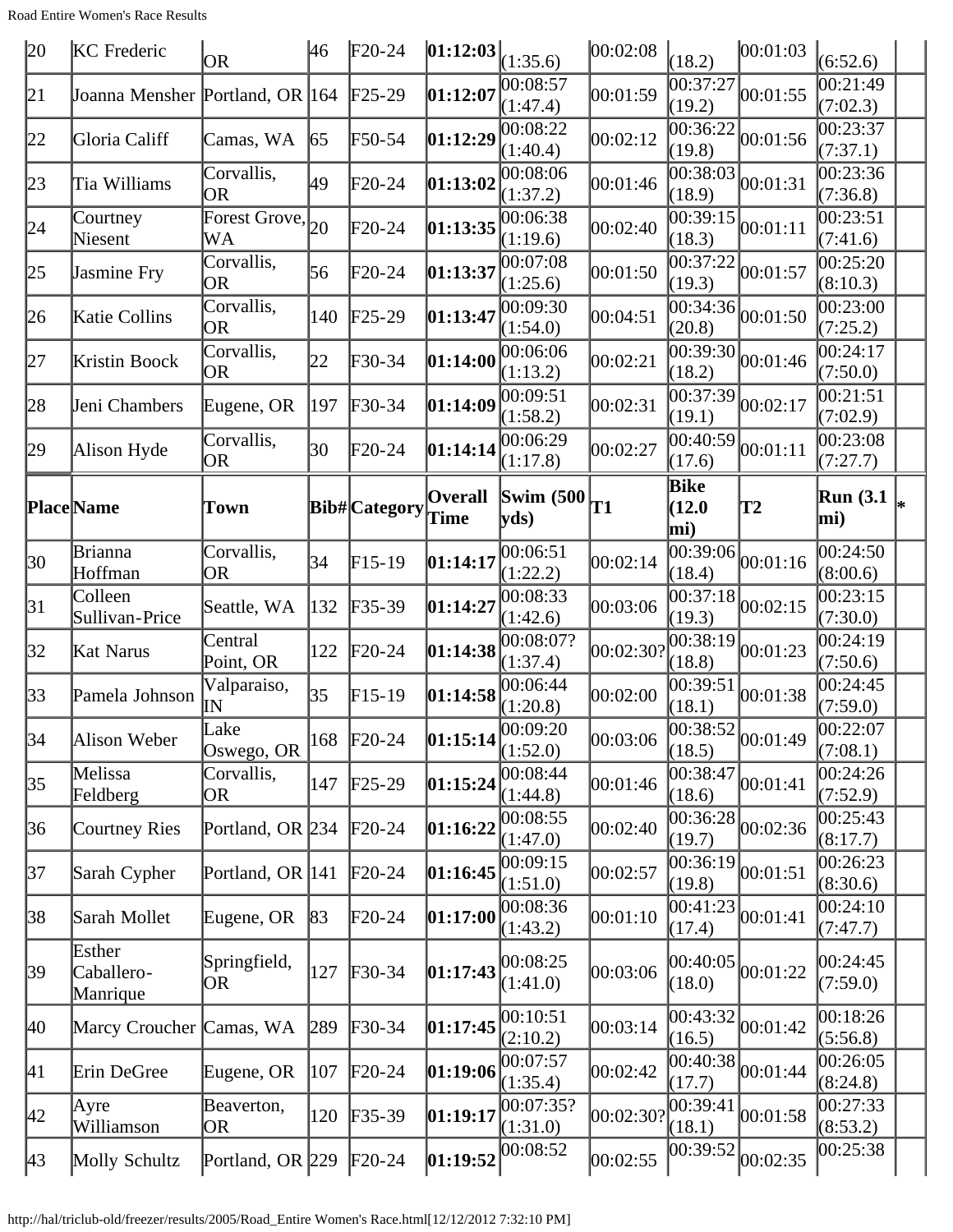|                  |                                       |                         |     |                            |                              | (1:46.4)                         |          | (18.1)                |                                           | (8:16.1)               |    |
|------------------|---------------------------------------|-------------------------|-----|----------------------------|------------------------------|----------------------------------|----------|-----------------------|-------------------------------------------|------------------------|----|
| 44               | Katie Gillespie                       | Portland, OR 149        |     | $F30-34$                   | $\pmb{01:}2\pmb{0:}0\pmb{1}$ | 00:08:36<br>(1:43.2)             | 00:03:30 | 00:40:40<br>(17.7)    | 00:02:38                                  | 0.24:37<br>(7:56.5)    |    |
|                  | Place Name                            | Town                    |     | <b>Bib#</b> Category       | <b>Overall</b><br>Time       | $\vert$ Swim (500 $\vert$<br>yds | T1       | Bike<br>(12.0)<br>mi) | <b>T2</b>                                 | <b>Run</b> (3.1<br>mi) | l∗ |
| 45               | Martha<br>Hotchkiss                   | Corvallis,<br><b>OR</b> | 64  | $F35-39$                   | 01:20:06                     | 00:08:14<br>(1:38.8)             | 00:03:28 | 00:41:41<br>(17.3)    | 00:02:30?                                 | 00:24:13?<br>(7:48.7)  |    |
| 46               | Mary Lou<br>O'Halloran                | Portland, OR 167        |     | $\text{F}45-49$            | $\pmb{01:}2\pmb{0:}0\pmb{7}$ | 00:09:17<br>(1:51.4)             | 00:02:02 | 00:39:29<br>(18.2)    | 00:01:43                                  | 00:27:36<br>(8:54.2)   |    |
| 47               | Jessica Hamilton Portland, OR 70      |                         |     | $F30-34$                   | 01:20:30                     | 00:09:23<br>(1:52.6)             | 00:01:53 | 00:40:11<br>(17.9)    | 00:01:57                                  | 00:27:06<br>(8:44.5)   |    |
| 48               | Rachael Roberts                       | Corvallis,<br> OR       | 247 | $F25-29$                   | 01:20:47                     | 00:11:09<br>(2:13.8)             | 00:03:20 | 00:40:24<br>(17.8)    | 00:02:12                                  | 00:23:42<br>(7:38.7)   |    |
| 49               | <b>Beth Casper</b>                    | Salem, OR               | 240 | $\textcolor{blue}{F30-34}$ | 01:20:57                     | 00:08:02<br>(1:36.4)             | 00:02:40 | 00:41:07<br>(17.5)    | 00:01:50                                  | 00:27:18<br>(8:48.4)   |    |
| 50               | Nell Orscheln                         | Corvallis,<br>OR        | 29  | $\text{F25-29}$            | [01:21:11]                   | 00:07:07<br>(1:25.4)             | 00:02:18 | 00:42:55<br>(16.8)    | 00:01:16                                  | 00:27:35<br>(8:53.9)   |    |
| $\vert 51 \vert$ | Sarah Reichle                         | Wilsonville,<br>OR      | 304 | $F30-34$                   | 01:21:14                     | 00:09:35<br>(1:55.0)             | 00:04:05 | 00:40:53<br>(17.6)    | 00:01:38                                  | 00:25:03<br>(8:04.8)   |    |
| 52               | Heather Law                           | Portland, OR 57         |     | $\textcolor{blue}{F30-34}$ | 01:21:20                     | 00:08:07<br>(1:37.4)             | 00:03:29 | 00:38:46<br>(18.6)    | 00:02:25                                  | 00:28:33<br>(9:12.6)   |    |
| 53               | Desiree Johnson                       | Corvallis,<br>OR        | 128 | $\text{F25-29}$            | 01:21:34                     | 00:09:12<br>(1:50.4)             | 00:03:17 | 00:44:29<br>(16.2)    | 00:01:10                                  | 00:23:26<br>(7:33.5)   |    |
| 54               | Natalie Flindt                        | Eugene, OR              | 204 | $F25-29$                   | 01:21:40                     | 00:09:12<br>(1:50.4)             | 00:03:21 | 00:44:34<br>(16.2)    | 00:03:07                                  | 00:21:26<br>(6:54.8)   |    |
| 55               | Julia Bates                           | Estacada, OR 184        |     | $F45-49$                   | 01:21:41                     | 00:10:07<br>(2:01.4)             | 00:03:34 | (18.0)                | $\overline{00:39:54}_{00:02:29}$          | 00:25:37<br>(8:15.8)   |    |
| 56               | Emilie Miller                         | Portland, OR 271        |     | $F25-29$                   | 01:21:45                     | 00:09:34<br>(1:54.8)             | 00:05:30 | 00:45:22<br>(15.9)    | 00:01:34                                  | 00:19:45<br>(6:22.3)   |    |
| $\vert$ 57       | Lauren<br>Edmiston                    | Brush<br>Prairie, WA    |     | 145 F40-44                 | 01:22:05                     | 00:08:59<br>(1:47.8)             | 00:03:01 | (17.8)                | $\overline{00:40:30}$ <sub>00:02:11</sub> | 00:27:24<br>(8:50.3)   |    |
|                  | $58-T$ Shannon Carney Portland, OR 32 |                         |     | $\text{F25-29}$            | 01:23:01                     | 00:07:59<br>(1:35.8)             | 00:02:12 | 00:43:26 <br>(16.6)   | 00:02:11                                  | 00:27:13<br>(8:46.8)   |    |
|                  | 58-T Megan Chinburg $OR^{\text{PPH}}$ | Springfield,            | 169 | $\text{F25-29}$            | 01:23:01                     | 00:08:53<br>(1:46.6)             | 00:02:57 | 00:41:07<br>(17.5)    | 00:01:52                                  | 00:28:12<br>(9:05.8)   |    |
|                  | <b>Place</b> Name                     | Town                    |     | <b>Bib#</b> Category       | Overall<br>Time              | Swim $(500)$<br>$ {\rm vds})$    | T1       | Bike<br>(12.0)<br>mi) | $\mathbf{T2}$                             | Run $(3.1)$<br>mi)     |    |
| $ 60\rangle$     | <b>Tacy Jones</b>                     | Eagle Creek,<br>OR      | 81  | $FA5-49$                   | 01:23:23                     | 00:08:17<br>(1:39.4)             | 00:02:49 | 00:41:16 <br>(17.4)   | 00:02:00                                  | 00:29:01<br>(9:21.6)   |    |
| 61               | Tami Ruter                            | Albany, OR              | 50  | $F35-39$                   | 01:23:27                     | 00:08:00<br>(1:36.0)             | 00:02:49 | 00:42:34<br>(16.9)    | 00:02:14                                  | 00:27:50<br>(8:58.7)   |    |
| 62               | Theresa Lane                          | Vancouver,<br>WА        | 173 | $F25-29$                   | 01:23:29                     | 00:09:57<br>(1:59.4)             | 00:02:51 | 00:45:07<br>(16.0)    | 00:01:58                                  | 00:23:36<br>(7:36.8)   |    |
| 63               | Michelle<br>DiTullio                  | Bend, OR                | 281 | $F35-39$                   | 01:23:42                     | 00:10:24<br>(2:04.8)             | 00:03:50 | 00:42:10 <br>(17.1)   | 00:02:23                                  | 00:24:55<br>(8:02.3)   |    |
| 64               | Amy Kredlo                            | Washougal,<br>WA        | 258 | $F50-54$                   | 01:24:41                     | 00:10:04<br>(2:00.8)             | 00:04:50 | 00:40:31<br>(17.8)    | 00:02:54                                  | 00:26:22<br>(8:30.3)   |    |
| 65               | Katie Masters                         | Vancouver,<br>WА        | 259 | $F45-49$                   | 01:24:48                     | 00:10:02<br>(2:00.4)             | 00:04:58 | 00:40:17<br>(17.9)    | 00:02:46                                  | 00:26:45<br>(8:37.7)   |    |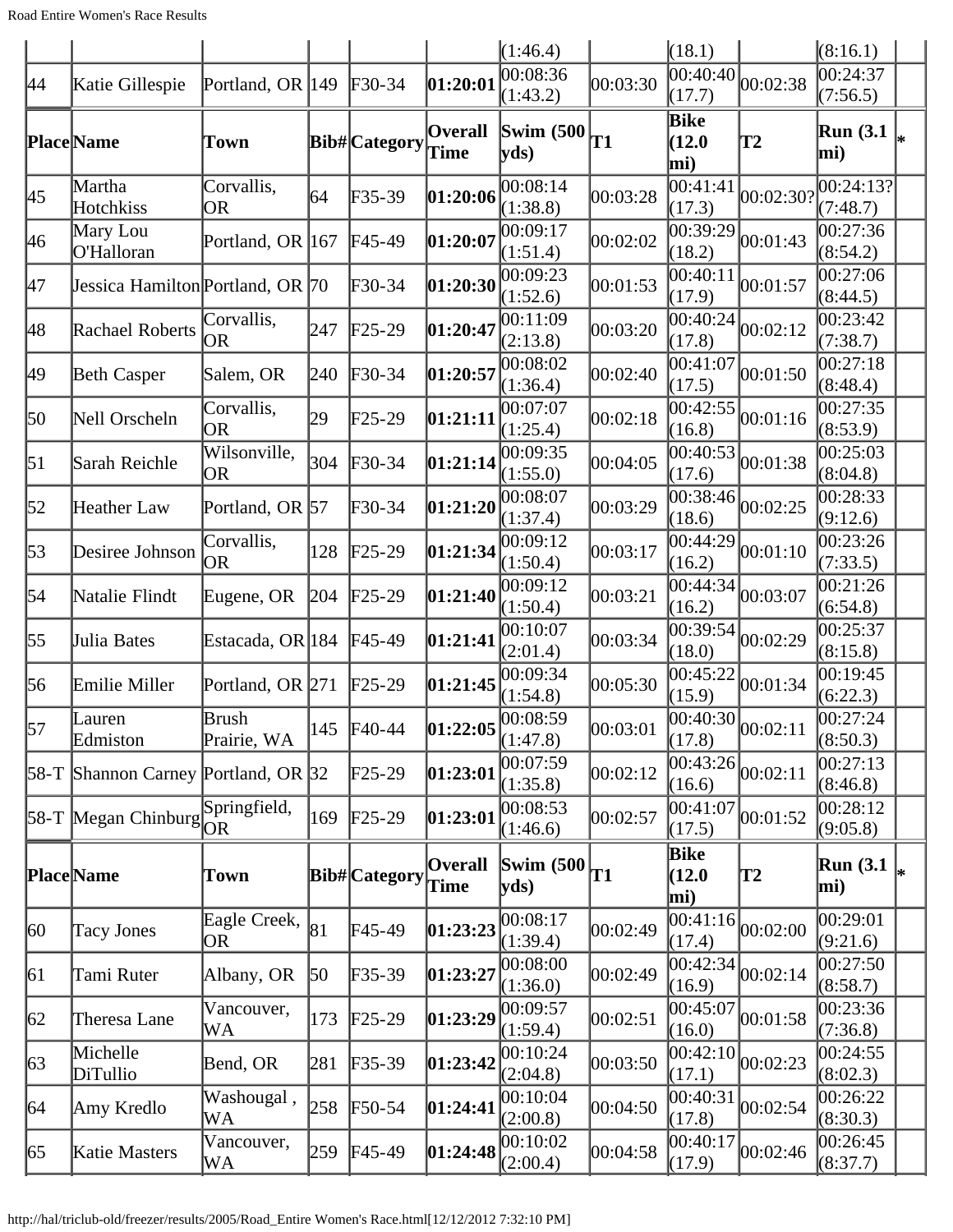| 66           | Lynne<br>Fitzsimmons           | Portland, OR 166        |     | $FA5-49$        | 01:24:57               | 00:09:01<br>(1:48.2)                             | 00:03:58 | 00:40:10 <br>(17.9)   | 00:02:34                       | 00:29:14<br>(9:25.8)        |
|--------------|--------------------------------|-------------------------|-----|-----------------|------------------------|--------------------------------------------------|----------|-----------------------|--------------------------------|-----------------------------|
| 67           | Chris Hiassen                  | Mill City,<br><b>OR</b> | 111 | $FA5-49$        | 01:25:23               | 00:08:04<br>(1:36.8)                             | 00:02:57 | 00:43:00<br>(16.7)    | 00:01:54                       | 00:29:28<br>(9:30.3)        |
| 68           | Sally Stafford                 | Corvallis,<br>OR        | 217 | $F55-59$        | 01:25:29               | 00:09:52<br>(1:58.4)                             | 00:03:33 | 00:44:09<br>(16.3)    | 00:02:14                       | 00:25:41<br>(8:17.1)        |
| $ 69\rangle$ | Elizabeth Hoops Camas, WA      |                         | 153 | $F45-49$        | 01:25:32               | 00:09:25<br>(1:53.0)                             | 00:04:17 | 00:40:43<br>(17.7)    | 00:02:05                       | 00:29:02<br>(9:21.9)        |
| 70           | Becky Willhite                 | Salem, OR               | 136 | $F30-34$        | 01:25:51               | 00:09:17<br>(1:51.4)                             | 00:02:46 | 00:43:50<br>(16.4)    | 00:01:49                       | 00:28:09<br>(9:04.8)        |
| 71           | Sabine Steiner                 | Eugene, OR              | 160 | $\text{F}20-24$ | 01:25:58               | 00:08:42<br>(1:44.4)                             | 00:03:32 | 00:42:03<br>(17.1)    | 00:02:41                       | 00:29:00<br>(9:21.3)        |
| 72           | Noriko Fitz-<br>Gerald         | Beaverton,<br>OR        | 203 | $F35-39$        | 01:26:00               | 00:09:25<br>(1:53.0)                             | 00:04:16 | 00:44:02<br>(16.4)    | 00:02:38                       | 00:25:39<br>(8:16.5)        |
| 73           | Mary Wright                    | Portland, OR 233        |     | $\text{F}40-44$ | 01:26:31               | 00:11:13<br>(2:14.6)                             | 00:02:29 | 00:45:14<br>(15.9)    | 00:01:40                       | 00:25:55<br>(8:21.6)        |
| 74           | Shannon Bell                   | Eugene, OR              | 24  | $F25-29$        | 01:26:32               | 00:07:00<br>(1:24.0)                             | 00:02:56 | 00:41:03<br>(17.5)    | 00:02:14                       | 00:33:19<br>(10:44.8)       |
|              | <b>Place</b> Name              | Town                    |     | Bib# Category   | <b>Overall</b><br>Time | <b>Swim (500)</b><br>$ {\bf y} {\bf d} s\rangle$ | T1       | Bike<br>(12.0)<br>mi) | $\mathbf{T2}$                  | Run (3.1 $\vert_{*}$<br>mi) |
| 75           | Rachelle<br>Gannon             | Corvallis,<br>OR        | 148 | $F15-19$        | 01:26:45               | 00:09:20<br>(1:52.0)                             | 00:02:41 | 00:44:42<br>(16.1)    | 00:01:35                       | 00:28:27<br>(9:10.6)        |
| 76           | Monique R.<br>Balbuena         | Eugene, OR              | 195 | $F35-39$        | 01:27:09               | 00:09:02<br>(1:48.4)                             | 00:02:38 | 00:47:31<br>(15.2)    | 00:02:05                       | 00:25:53<br>(8:21.0)        |
| 77           | Pamela Simpson                 | Cottage<br>Grove, OR    | 248 | $F55-59$        | 01:27:39               | 00:10:34<br>(2:06.8)                             | 00:04:19 | 00:42:27<br>(17.0)    | 00:03:05                       | 00:27:14<br>(8:47.1)        |
| 78           | Cheryl<br>Dyehouse             | Camas, WA               | 108 | $\text{F}40-44$ | 01:27:49               | 00:08:04<br>(1:36.8)                             | 00:02:15 | [00:42:15]<br>(17.0)  | 00:02:08                       | 00:33:07<br>(10:41.0)       |
| 79           | Cristin Bernstein Camas, WA    |                         | 180 | $F30-34$        | 01:28:49               | 00:09:10<br>(1:50.0)                             | 00:02:50 | 00:45:05<br>(16.0)    | 00:02:03                       | 00:29:41<br>(9:34.5)        |
| 80           | <b>Sherry Therens</b>          | Salem, OR               | 277 | $FA5-49$        | 01:29:00               | 00:12:19<br>(2:27.8)                             | 00:02:44 | (16.6)                | $\overline{00:43:}18$ 00:02:44 | 00:27:55<br>(9:00.3)        |
| 81           | Kathy Partin                   | Vancouver,<br>WА        | 282 | $F50-54$        | 01:29:08               | 00:10:12<br>(2:02.4)                             | 00:04:31 | 00:42:17<br>(17.0)    | 00:02:05                       | 00:30:03<br>(9:41.6)        |
| 82           | Barbara Sparrow <sub>OR</sub>  | McMinnville,            | 159 | $F45-49$        | 01:29:32               | 00:08:51<br>(1:46.2)                             | 00:03:24 | 00:38:49<br>(18.5)    | 00:02:34                       | 00:35:54<br>(11:34.8)       |
| 83           | Kristi Duer                    | Camas, WA               | 200 | $F35-39$        | 01:29:33               | 00:09:40<br>(1:56.0)                             | 00:02:16 | 00:45:13<br>(15.9)    | 00:02:12                       | 00:30:12<br>(9:44.5)        |
| 84           | Emily Knowlton Ashland, OR 113 |                         |     | $\text{F}20-24$ | 01:30:03               | 00:08:42<br>(1:44.4)                             | 00:03:47 | 00:44:25<br>(16.2)    | 00:02:33                       | 00:30:36<br>(9:52.3)        |
| 85           | Kara Brannan                   | Washougal,<br>WА        | 257 | $F35-39$        | 01:30:05               | 00:10:07<br>(2:01.4)                             | 00:04:44 | 00:41:03<br>(17.5)    | 00:03:05                       | 00:31:06<br>(10:01.9)       |
| 86           | Morgan Packard                 | Corvallis,<br> OR       | 117 | $\text{F}20-24$ | 01:30:08               | 00:08:57<br>(1:47.4)                             | 00:04:37 | 00:43:03 <br>(16.7)   | 00:01:40                       | 00:31:51<br>(10:16.5)       |
| 87           | Yvonne Alaman                  | Philomath,<br>OR.       | 192 | $F40-44$        | 01:30:09               | 00:09:37<br>(1:55.4)                             | 00:02:46 | 00:50:12<br>(14.3)    | 00:02:53                       | 00:24:41<br>(7:57.7)        |
| 88           | Tanya Awabdy                   | Portland, OR 293        |     | $F35-39$        | 01:31:26               | 00:12:05<br>(2:25.0)                             | 00:03:56 | 00:42:53<br>(16.8)    | 00:02:53                       | 00:29:39<br>(9:33.9)        |
| 89           | Sharna Keppler                 | Eugene, OR              | 246 | $F20-24$        | [01:32:37]             | 00:11:22<br>(2:16.4)                             | 00:05:03 | 00:42:32<br>(16.9)    | 00:02:31                       | 00:31:09<br>(10:02.9)       |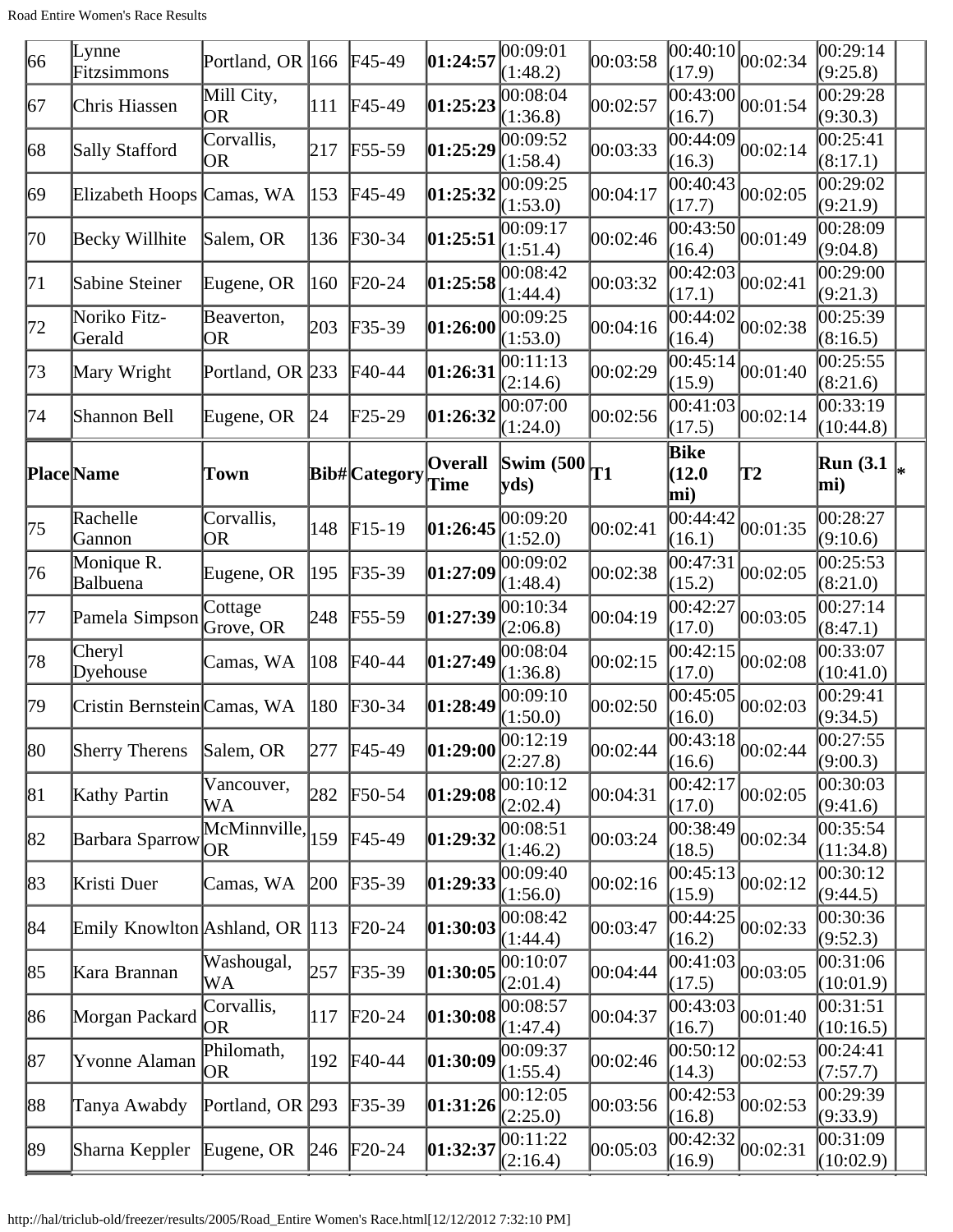|     | <b>Place</b> Name          | Town                    |     | <b>Bib#</b>  Category | <b>Overall</b><br><b>Time</b>              | Swim $(500)$ <sub>T1</sub><br>yds |           | Bike<br>(12.0)<br>mi)        | T2                                              | <b>Run</b> (3.1)<br>mi) |    |
|-----|----------------------------|-------------------------|-----|-----------------------|--------------------------------------------|-----------------------------------|-----------|------------------------------|-------------------------------------------------|-------------------------|----|
| 90  | Susan Otcenas              | Beaverton,<br>OR        | 252 | $F35-39$              | 01:32:40                                   | 00:11:10<br>(2:14.0)              | 00:03:04  | 00:39:15<br>(18.3)           | 00:02:47                                        | 00:36:24<br>(11:44.5)   |    |
| 91  | Kellie Neet                | Corvallis,<br><b>OR</b> | 253 | $\text{F}40-44$       | 01:32:43                                   | 00:11:06<br>(2:13.2)              | 00:02:42  | 00:43:57<br>(16.4)           | 00:02:42                                        | 00:32:16<br>(10:24.5)   |    |
| 92  | Leslie Dahlen              | Camas, WA               | 242 | F40-44                | 01:33:17                                   | 00:09:40<br>(1:56.0)              | 00:02:54  | 00:49:30<br>(14.5)           | 00:03:00                                        | 00:28:13<br>(9:06.1)    |    |
| 93  | Sheri DeJong               | Salem, OR               | 142 | $\text{F}30-34$       | 01:34:28                                   | 00:10:38<br>(2:07.6)              | 00:03:53  | 00:44:09<br>(16.3)           | 00:07:02                                        | 00:28:46<br>(9:16.8)    |    |
| 94  | Leslie Pomaikai Albany, OR |                         | 228 | $F30-34$              | 01:34:41                                   | 00:10:29<br>(2:05.8)              | 00:03:31  | 00:45:13<br>(15.9)           | 00:02:24                                        | 00:33:04<br>(10:40.0)   |    |
| 95  | Hillary Ham                | Corvallis,<br>OR        | 286 | $F25-29$              | 01:34:54                                   | 00:11:43<br>(2:20.6)              | 00:06:05  | 00:46:15<br>(15.6)           | 00:02:55                                        | 00:27:56<br>(9:00.6)    |    |
| 96  | Catherine Alden Albany, OR |                         | 256 | $F55-59$              | 01:35:13                                   | 00:10:31<br>(2:06.2)              | 00:03:51  | 00:44:53<br>(16.0)           | 00:01:59                                        | 00:33:59<br>(10:57.7)   |    |
| 97  | Alicia Guzman              | Albany, OR              | 244 | $F40-44$              | 01:35:28                                   | 00:11:31<br>(2:18.2)              | 00:03:24  | 00:44:43<br>(16.1)           | 00:03:00                                        | 0.32:50<br>(10:35.5)    |    |
| 98  | <b>Kitty Jones</b>         | Portland, OR 245        |     | $F35-39$              | 01:35:35                                   | 00:09:16<br>(1:51.2)              | 00:05:02  | 00:48:43<br>(14.8)           | 00:02:23                                        | 00:30:11<br>(9:44.2)    |    |
| 99  | Jennifer<br>Welander       | Bend, OR                | 310 | $F30-34$              | 01:35:51                                   | 00:14:56<br>(2:59.2)              | 00:04:49  | 00:47:53<br>(15.0)           | 00:01:54                                        | 00:26:19<br>(8:29.4)    |    |
| 100 | Camille Steele             | Eugene, OR              | 249 | $\text{F25-29}$       | 01:36:00                                   | 00:13:54?<br>(2:46.8)             | 00:02:30? | 00:50:15<br>(14.3)           | 00:02:17                                        | 00:27:04<br>(8:43.9)    |    |
| 101 | Doreen Lane                | Vancouver,<br>WA        | 114 | $F45-49$              | 01:36:04                                   | 00:08:51<br>(1:46.2)              | 00:03:06  | 00:51:57<br>(13.9)           | 00:02:24                                        | 00:29:46<br>(9:36.1)    |    |
| 102 | Karrie<br>Christopher      | Camas, WA               | 241 | $F35-39$              | 01:37:50                                   | 00:10:07<br>(2:01.4)              | 00:03:19  | [00:50:06]<br>(14.4)         | 00:02:12                                        | 00:32:06<br>(10:21.3)   |    |
| 103 | Shawna Tagler              | Philomath,<br>OR        | 306 | $F20-24$              | 01:43:36                                   | 00:12:52<br>(2:34.4)              | 00:04:04  | 00:49:39<br>(14.5)           | 00:02:30                                        | 00:34:31<br>(11:08.1)   |    |
| 104 | Jerri Gillean              | Beaverton,<br>OR        | 291 | $F30-34$              | $\left 01:44:42\right \overline{00:09:29}$ | (1:53.8)                          | 00:02:55  | (15.0)                       | $\frac{(1.117)}{00:47:58}$ <sub>00</sub> :02:45 | 00:41:35<br>(13:24.8)   |    |
|     | <b>Place</b> Name          | Town                    |     | <b>Bib#</b> Category  | <b>Overall</b><br><b>Time</b>              | Swim (500 $_{\text{T1}}$ )<br>yds |           | Bike<br>(12.0)<br>mi)        | T2                                              | <b>Run</b> (3.1)<br>mi) | I∗ |
| 105 | Christine<br>Heritage      | Cottage<br>Grove, OR    | 298 | $F50-54$              | 01:46:46                                   | 00:12:19<br>(2:27.8)              | 00:04:53  | $\sqrt{00}$ :47:18<br>(15.2) | 00:04:19                                        | 00:37:57<br>(12:14.5)   |    |
| 106 | Karen<br>Magnuson          | Sunriver, OR $311$      |     | $F50-54$              | 01:46:59                                   | 00:16:41<br>(3:20.2)              | 00:06:01  | 00:44:19<br>(16.2)           | 00:05:22                                        | 00:34:36<br>(11:09.7)   |    |
| 107 | Mary Carey                 | Tigard, OR              | 295 | $F55-59$              | 01:51:49                                   | 00:16:11<br>(3:14.2)              | 00:04:07  | 00:50:59 <br>(14.1)          | 00:02:39                                        | 00:37:53<br>(12:13.2)   |    |
| 108 | Jennifer Kuhn              | Corvallis,<br><b>OR</b> | 299 | $F20-24$              | 01:56:10                                   | 00:20:16<br>(4:03.2)              | 00:02:58  | 00:57:13<br>(12.6)           | 00:02:38                                        | 00:33:05<br>(10:40.3)   |    |
| 109 | Shawn Bonine               | Corvallis,<br><b>OR</b> | 294 | $F40-44$              | 02:00:51                                   | 00:12:03<br>(2:24.6)              | 00:04:17  | 00:58:58<br>(12.2)           | 00:03:13                                        | 00:42:20<br>(13:39.4)   |    |
| 110 | <b>Kimberly Jones</b>      | Camas, OR               | 186 | $F35-39$              | 02:11:40                                   | 00:09:05<br>(1:49.0)              | 00:03:49  | [01:19:58]<br>(9.0)          | 00:02:11                                        | 00:36:37<br>(11:48.7)   |    |
| 111 | Linell Wood                | Toledo, OR              | 285 | $F35-39$              | 02:27:01                                   | 00:12:11<br>(2:26.2)              | 00:03:38  | 01:38:29 <br>(7.3)           | 00:04:28                                        | 00:28:15<br>(9:06.8)    |    |
|     |                            |                         |     |                       |                                            |                                   |           |                              |                                                 | NO                      |    |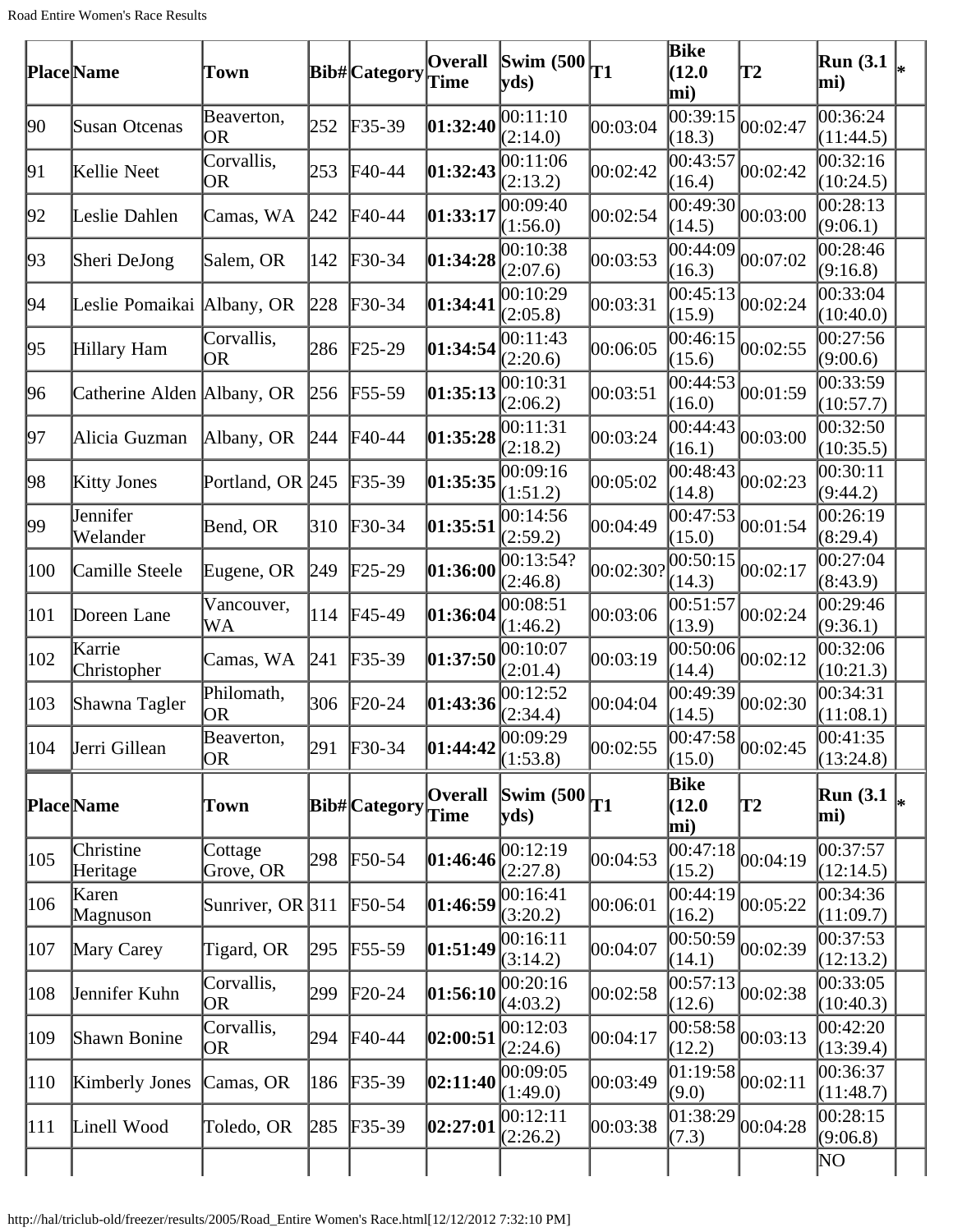| $\vert$ 112 | Erin Anderson                                                      | Corvallis,<br><b>OR</b> |                          | 137 F <sub>20</sub> -24 |                        | 99:99:99 00:10:44<br>(2:08.8)                             | 00:03:46 | (16.8)                | $ 00:42:50 _{00:02:32}$                    | TIME#?<br>(0)              |                     |
|-------------|--------------------------------------------------------------------|-------------------------|--------------------------|-------------------------|------------------------|-----------------------------------------------------------|----------|-----------------------|--------------------------------------------|----------------------------|---------------------|
|             | K.c. Dauble                                                        | Eugene, OR              | 21                       | $F15-19$                |                        | 00:06:10<br>(1:14.0)                                      | 00:02:23 | (20.3)                | $\left  00:35:32 \right  00:02:30?$ TIME#? | $\overline{\rm NO}$<br>(0) | $\ln f$             |
|             | Shannon<br>Strickland                                              | Seattle, WA             | $ 118\rangle$            | $F35-39$                |                        |                                                           |          |                       |                                            |                            | $ {\rm d}n{\rm p} $ |
|             | Kathe Tinnesand                                                    | Corvallis,              | 119                      | $F20-24$                |                        |                                                           |          |                       |                                            |                            | dnp                 |
|             | Karin Krueger                                                      | Corvallis,<br>lor       | 123                      | $F40-44$                |                        |                                                           |          |                       |                                            |                            | $\text{dnp}$        |
|             | Tana Bryn                                                          | Eugene, OR              | 139                      | $F20-24$                |                        |                                                           |          |                       |                                            |                            | dnp                 |
|             | Stephanie Van<br>Eyk                                               | Sammamish,<br>WА        | 179                      | $F30-34$                |                        |                                                           |          |                       |                                            |                            | dnp                 |
|             | Peggy Holstedt                                                     | Salem, OR               | 185                      | $F50-54$                |                        |                                                           |          |                       |                                            |                            | dnp                 |
|             |                                                                    |                         |                          |                         |                        |                                                           |          |                       |                                            |                            |                     |
|             | <b>Place</b> Name                                                  | Town                    |                          | <b>Bib#</b> Category    | <b>Overall</b><br>Time | Swim $(500)$ <sup>T1</sup><br>$ {\bf v} {\bf d} s\rangle$ |          | Bike<br>(12.0)<br>mi) | T2                                         | <b>Run</b> (3.1)<br>mi)    | l*                  |
|             | Holda Biskeborn                                                    | Corvallis,              |                          | 196 F25-29              |                        |                                                           |          |                       |                                            |                            |                     |
|             | Abigail Elder                                                      | Portland, OR 201        |                          | $F30-34$                |                        |                                                           |          |                       |                                            |                            |                     |
|             | Brenda Snell                                                       | Camas, WA               | 235                      | $F35-39$                |                        |                                                           |          |                       |                                            |                            | dnp<br>dnp<br>dnp   |
|             | Shelly Shilhanek Washougal,<br>Thornburg                           | WA                      | 272                      | $F40-44$                |                        |                                                           |          |                       |                                            |                            |                     |
|             | Kathleen<br>Vanderwall                                             | Salem, OR               | 278                      | $F50-54$                |                        |                                                           |          |                       |                                            |                            |                     |
|             | Anchen Texter                                                      | Corvallis,<br>OR.       | 283                      | $F20-24$                |                        |                                                           |          |                       |                                            |                            | dnp<br>dnp<br>dnp   |
|             | Kerry O'Connell Eugene, OR<br>Rosie Sweetman Eugene, OR 302 F20-24 |                         | $\left 300\right\rangle$ | $F20-24$                |                        |                                                           |          |                       |                                            |                            | $\ln p$             |

Category Abbreviations: "F15-19" means "Female 15-19" "F20-24" means "Female 20-24" "F25-29" means "Female 25-29" "F30-34" means "Female 30-34" "F35-39" means "Female 35-39" "F40-44" means "Female 40-44" "F45-49" means "Female 45-49" "F50-54" means "Female 50-54" "F55-59" means "Female 55-59"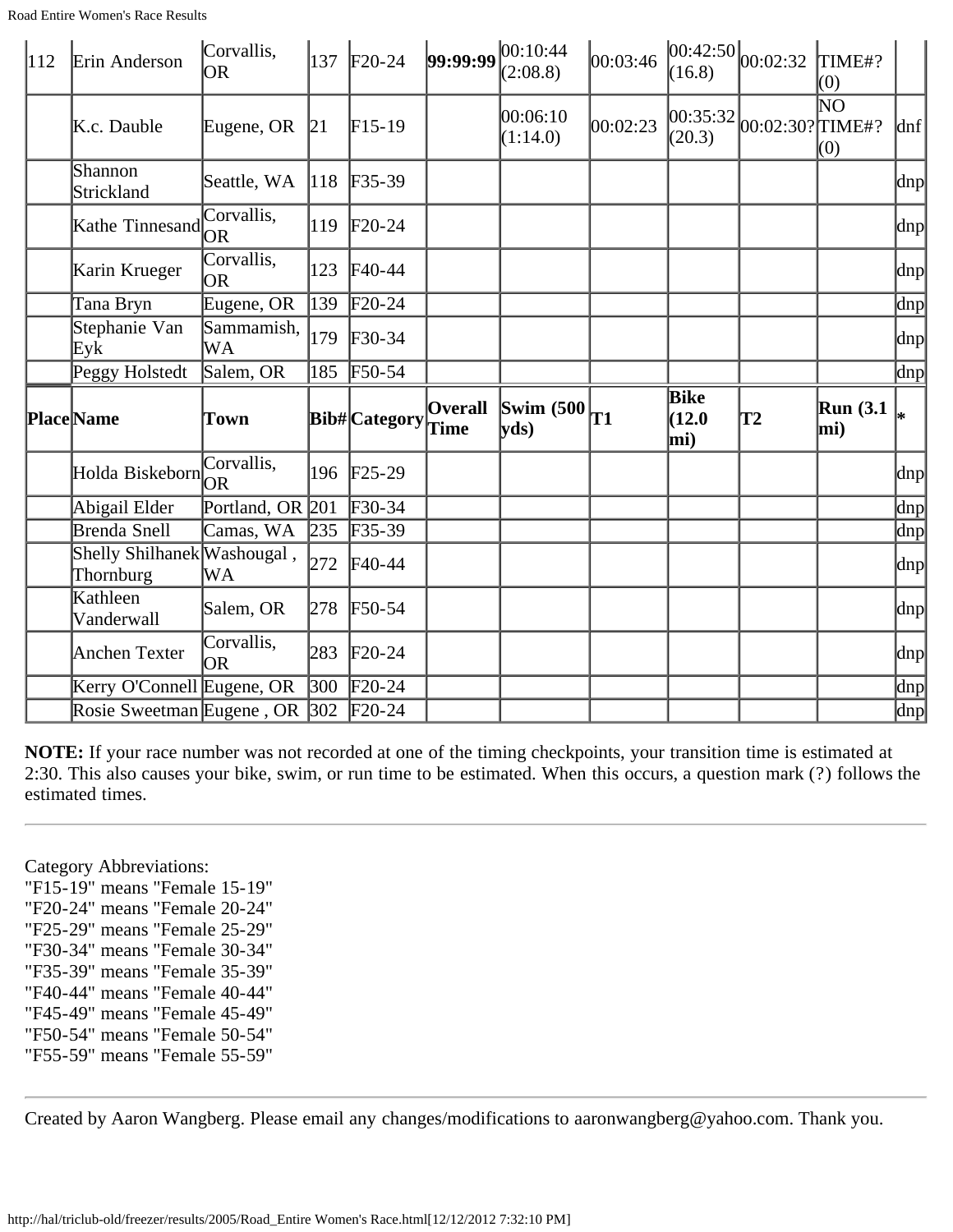### **Road Results for Female 15-19 April 2, 2005**

|           | <b>Place</b> Name         | Town               |     | $ {\bf Bib\#} $ Category $ {\bf \widetilde{Time}} $ | <b>Overall</b> | Swim $(500)$<br>yds   | <b>T1</b> | Bike<br>$(12.0 \text{ mi})$                  | $ {\bf T2} $     | Run(3.1)<br>$ \text{mi})$ |     |
|-----------|---------------------------|--------------------|-----|-----------------------------------------------------|----------------|-----------------------|-----------|----------------------------------------------|------------------|---------------------------|-----|
|           | Kathryn<br>Stevenson      | Lake<br>Oswego, OR | 14  | $F15-19$                                            | [01:10:39]     | 00:06:07<br>(1:13.4)  |           | $[00:01:19]^{00:36:49}$<br>(19.6)            | 00:01:31         | 00:24:53<br>(8:01.6)      |     |
| $\vert$ 2 | <b>Brianna</b><br>Hoffman | Corvallis, OR $34$ |     | $F15-19$                                            | 01:14:17       | 00:06:51<br>(1:22.2)  |           | $[00:02:14]$ $\overline{00:39:06}$<br>(18.4) | 00:01:16         | 00:24:50<br>(8:00.6)      |     |
| 3         | Pamela<br>Johnson         | Valparaiso,<br>IN  | 35  | $F15-19$                                            | 01:14:58       | 00:06:44 <br>(1:20.8) |           | [00:02:00]<br>(18.1)                         | 00:01:38         | 00:24:45<br>(7:59.0)      |     |
| 14        | Rachelle<br> Gannon       | Corvallis, OR 148  |     | $F15-19$                                            | 01:26:45       | 00:09:20<br>(1:52.0)  | 00:02:41  | 00:44:42 <br>(16.1)                          | 00:01:35         | 00:28:27<br>(9:10.6)      |     |
|           | K.c. Dauble               | Eugene, OR         | ľ21 | $F15-19$                                            |                | 00:06:10<br>(1:14.0)  |           | $ 00:02:23 ^{00:35:32}_{(20.3)}$             | 00:02:30? TIME#? | NO<br>(0)                 | dnf |

**NOTE:** If your race number was not recorded at one of the timing checkpoints, your transition time is estimated at 2:30. This also causes your bike, swim, or run time to be estimated. When this occurs, a question mark (?) follows the estimated times.

Category Abbreviations: "F15-19" means "Female 15-19"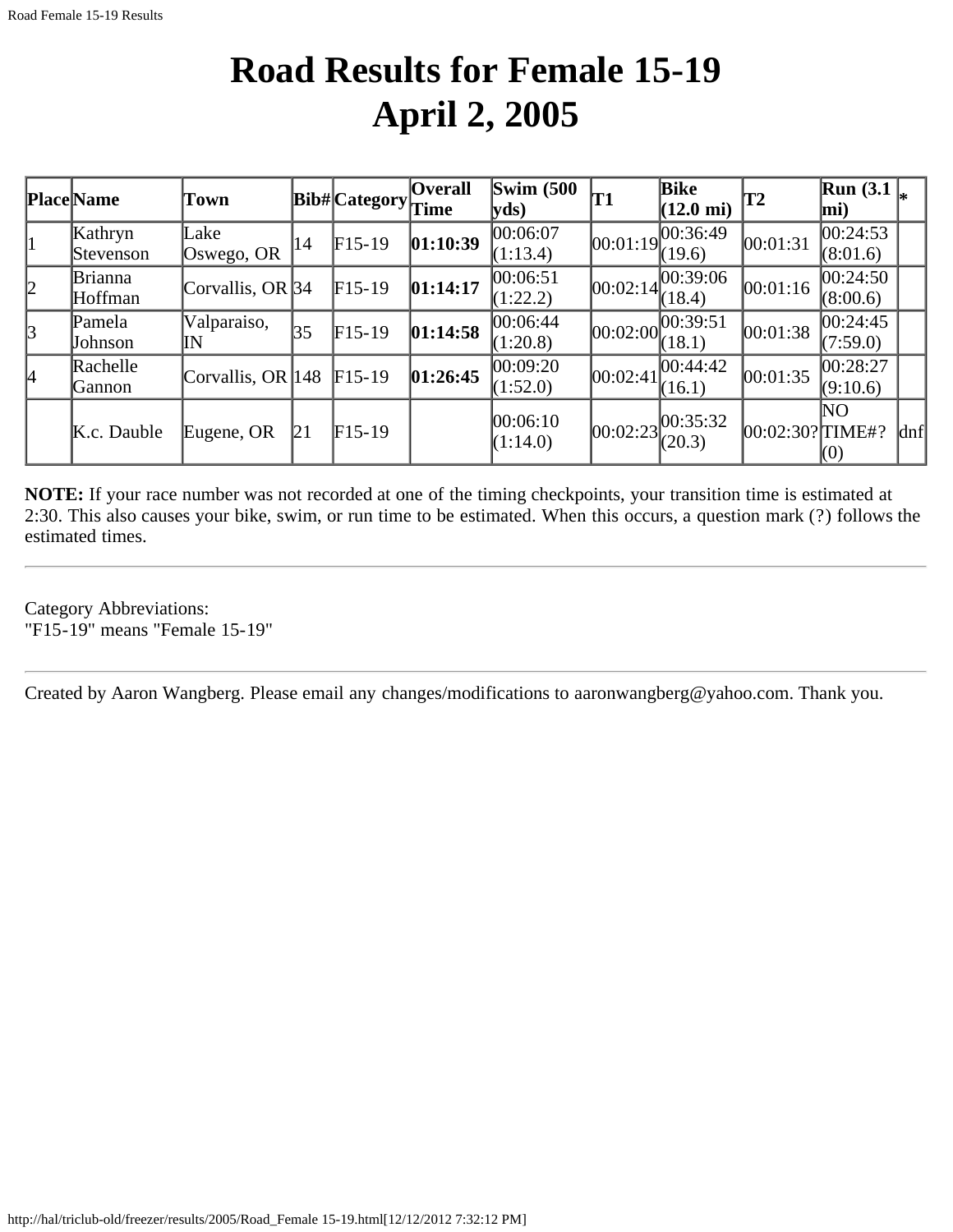# **Road Results for Female 20-24 April 2, 2005**

|                 | Place Name              | Town                               |     | Bib#Category    | $\overline{O}$ verall | <b>Swim (500)</b><br>yds) | T1                 | Bike<br>$(12.0 \text{ mi})$ | $\bf{T2}$ | Run(3.1)<br>mi)       |  |
|-----------------|-------------------------|------------------------------------|-----|-----------------|-----------------------|---------------------------|--------------------|-----------------------------|-----------|-----------------------|--|
| 1               | Lauren<br>Murphy        | Eugene, OR                         | 43  | $F20-24$        | 01:10:52              | 00:07:31<br>(1:30.2)      | 00:01:37           | 00:37:30<br>(19.2)          | 00:01:50  | 00:22:24<br>(7:13.5)  |  |
| 2               | Mary<br>Leedahl         | Crescent<br>City, CA               | 19  | $\text{F}20-24$ | 01:10:56              | 00:06:17<br>(1:15.4)      | 00:02:12           | 00:37:19<br>(19.3)          | 00:01:49  | 00:23:19<br>(7:31.3)  |  |
| $\beta$         | Kristina<br>Rand        | Eugene, OR                         | 125 | $\text{F}20-24$ | [01:11:41]            | 00:08:33<br>(1:42.6)      | 00:01:35           | 00:39:20<br>(18.3)          | 00:01:40  | 00:20:33<br>(6:37.7)  |  |
| 4               | Matea<br>Haugen         | Eugene, OR                         | 207 | $\text{F}20-24$ | 01:11:54              | 00:08:57<br>(1:47.4)      | 00:02:06           | 00:38:38<br>(18.6)          | 00:01:39  | 00:20:34<br>(6:38.1)  |  |
| 5               | Janna<br>Hickerson      | Corvallis, OR  $13$                |     | $\text{F}20-24$ | [01:12:00]            | 00:06:31<br>(1:18.2)      | 00:01:27           | 00:38:21<br>(18.8)          | 00:01:34  | 0.24:07<br>(7:46.8)   |  |
| 6               |                         | KC Frederic Corvallis, OR 46       |     | $\text{F}20-24$ | [01:12:03]            | 00:07:58<br>(1:35.6)      | 00:02:08           | 00:39:35<br>(18.2)          | 00:01:03  | 00:21:19<br>(6:52.6)  |  |
| 17              |                         | Tia WilliamsCorvallis, OR49        |     | $\text{F}20-24$ | 01:13:02              | 00:08:06<br>(1:37.2)      | 00:01:46           | 00:38:03<br>(18.9)          | 00:01:31  | 00:23:36<br>(7:36.8)  |  |
| $\vert 8 \vert$ | Courtney<br>Niesent     | Forest Grove, $ _{20}$<br>WA       |     | $\text{F}20-24$ | [01:13:35]            | 00:06:38<br>(1:19.6)      | 00:02:40           | 00:39:15<br>(18.3)          | 00:01:11  | 00:23:51<br>(7:41.6)  |  |
| þ,              | Jasmine Fry             | Corvallis, OR 56                   |     | $F20-24$        | 01:13:37              | 00:07:08<br>(1:25.6)      | 00:01:50           | 00:37:22<br>(19.3)          | 00:01:57  | 00:25:20<br>(8:10.3)  |  |
| $ 10\rangle$    |                         | Alison Hyde Corvallis, OR30        |     | $\text{F}20-24$ | 01:14:14              | 00:06:29<br>(1:17.8)      | 00:02:27           | 00:40:59<br>(17.6)          | 00:01:11  | 00:23:08<br>(7:27.7)  |  |
| $ 11\rangle$    | Kat Narus               | Central Point, $\vert_{122}$<br>OR |     | $\text{F}20-24$ | [01:14:38]            | 00:08:07?<br>(1:37.4)     | $ 00:02:30\rangle$ | 00:38:19<br>(18.8)          | 00:01:23  | 00:24:19<br>(7:50.6)  |  |
| $ 12\rangle$    | Alison<br> Weber        | Lake<br>Oswego, OR                 | 168 | $F20-24$        | 01:15:14              | 00:09:20<br>(1:52.0)      | 00:03:06           | 00:38:52<br>(18.5)          | 00:01:49  | 00:22:07<br>(7:08.1)  |  |
| $ 13\rangle$    | Courtney<br>Ries        | Portland, OR 234                   |     | $F20-24$        | 01:16:22              | 00:08:55<br>(1:47.0)      | 00:02:40           | 00:36:28<br>(19.7)          | 00:02:36  | 00:25:43<br>(8:17.7)  |  |
| $ 14\rangle$    | Sarah<br>Cypher         | Portland, OR $ 141 $               |     | $F20-24$        | 01:16:45              | 00:09:15<br>(1:51.0)      | 00:02:57           | 00:36:19<br>(19.8)          | 00:01:51  | 00:26:23<br>(8:30.6)  |  |
|                 | <b>Place</b> Name       | Town                               |     | Bib# Category   | Overall<br>∣Time      | <b>Swim (500</b><br>yds   | lT1                | Bike<br>$(12.0 \text{ mi})$ | T2        | Run(3.1)<br>mi)       |  |
| $ 15\rangle$    | Sarah Mollet Eugene, OR |                                    | 83  | $F20-24$        | 01:17:00              | 00:08:36<br>(1:43.2)      | 00:01:10           | 00:41:23<br>(17.4)          | 00:01:41  | 00:24:10<br>(7:47.7)  |  |
| 16              | Erin DeGree Eugene, OR  |                                    | 107 | $\text{F}20-24$ | 01:19:06              | 00:07:57<br>(1:35.4)      | 00:02:42           | 00:40:38<br>(17.7)          | 00:01:44  | 00:26:05<br>(8:24.8)  |  |
| 17              | Molly<br>Schultz        | Portland, OR 229                   |     | $F20-24$        | 01:19:52              | 00:08:52<br>(1:46.4)      | 00:02:55           | 00:39:52<br>(18.1)          | 00:02:35  | 00:25:38<br>(8:16.1)  |  |
| 18              | Sabine<br>Steiner       | Eugene, OR                         | 160 | $F20-24$        | 01:25:58              | 00:08:42<br>(1:44.4)      | 00:03:32           | 00:42:03<br>(17.1)          | 00:02:41  | 00:29:00<br>(9:21.3)  |  |
| 19              | Emily<br>Knowlton       | Ashland, OR $ 113$                 |     | $\text{F}20-24$ | [01:30:03]            | 00:08:42<br>(1:44.4)      | 00:03:47           | 00:44:25<br>(16.2)          | 00:02:33  | 00:30:36<br>(9:52.3)  |  |
| 20              | Morgan<br>Packard       | Corvallis, $OR 117$                |     | $\text{F}20-24$ | 01:30:08              | 00:08:57<br>(1:47.4)      | 00:04:37           | 00:43:03<br>(16.7)          | 00:01:40  | 00:31:51<br>(10:16.5) |  |
|                 | Sharna                  |                                    |     |                 |                       | 00:11:22                  |                    | 00:42:32                    |           | 00:31:09              |  |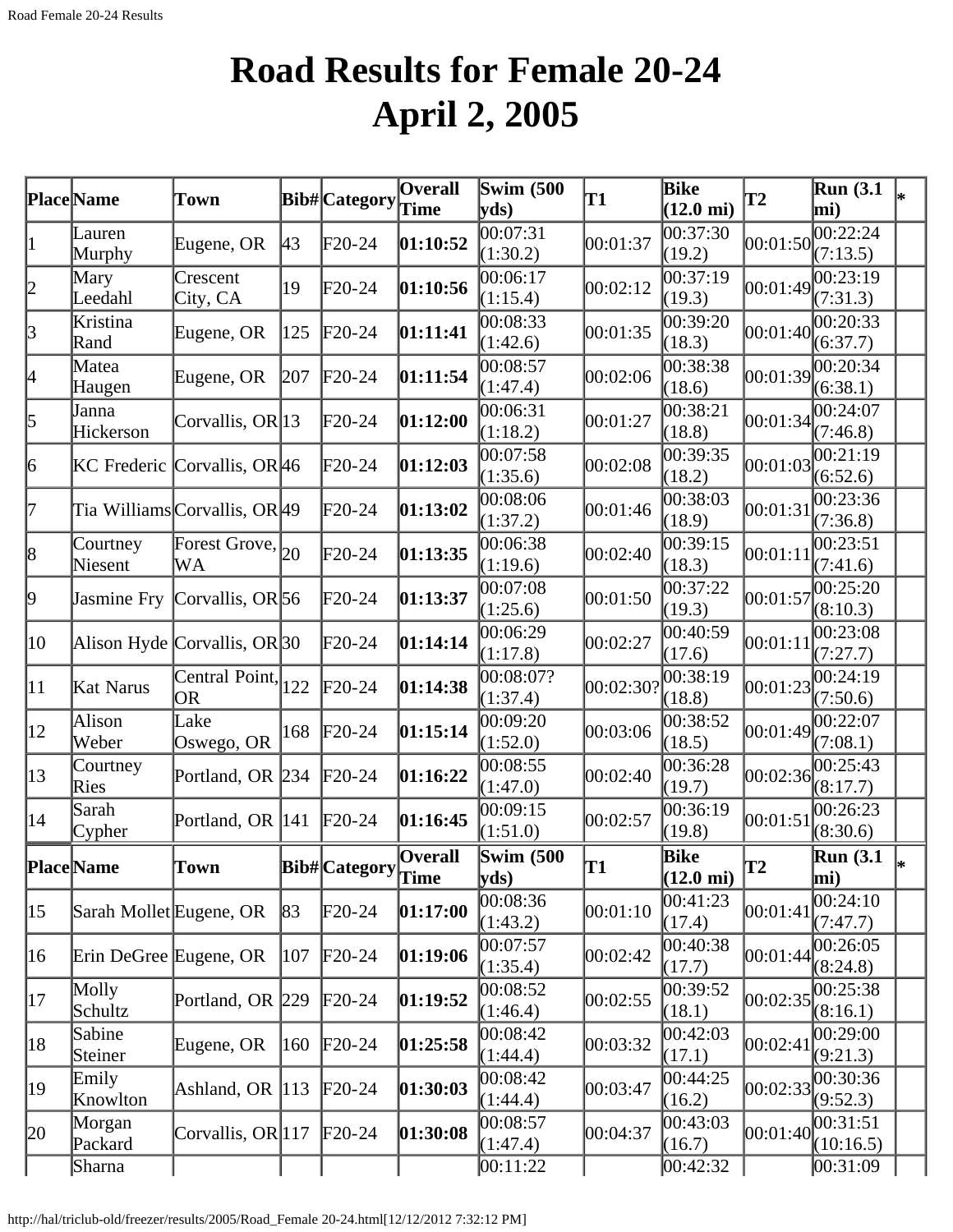| 21 | Keppler            | Eugene, OR                   |     | $246$ F <sub>20</sub> -24 | 01:32:37 | (2:16.4)             | 00:05:03 | (16.9)              | 00:02:31            | (10:02.9)             |                     |
|----|--------------------|------------------------------|-----|---------------------------|----------|----------------------|----------|---------------------|---------------------|-----------------------|---------------------|
| 22 | Shawna<br>Tagler   | Philomath,<br>OR.            | 306 | $F20-24$                  | 01:43:36 | 00:12:52<br>(2:34.4) | 00:04:04 | 00:49:39 <br>(14.5) | 00:02:30            | 00:34:31<br>(11:08.1) |                     |
| 23 | Jennifer<br>Kuhn   | Corvallis, OR 299            |     | $F20-24$                  | 01:56:10 | 00:20:16<br>(4:03.2) | 00:02:58 | 00:57:13<br>(12.6)  | 00:02:38            | 00:33:05<br>(10:40.3) |                     |
| 24 | Erin<br>Anderson   | Corvallis, OR 137            |     | $F20-24$                  | 99:99:99 | 00:10:44<br>(2:08.8) | 00:03:46 | 00:42:50 <br>(16.8) | $[00:02:32]$ TIME#? | NΟ<br>(0)             |                     |
|    | Kathe<br>Tinnesand | Corvallis, $OR 119$          |     | $\text{F20-24}$           |          |                      |          |                     |                     |                       | $\vert$ dnp $\vert$ |
|    | Tana Bryn          | Eugene, OR                   | 139 | $F20-24$                  |          |                      |          |                     |                     |                       | $\vert$ dnp $\vert$ |
|    | Anchen<br>Texter   | Corvallis, OR <sub>283</sub> |     | $\text{F20-24}$           |          |                      |          |                     |                     |                       | $\vert$ dnp $\vert$ |
|    | Kerry<br>O'Connell | Eugene, OR                   | 300 | $\text{F}20-24$           |          |                      |          |                     |                     |                       | $\vert$ dnp $\vert$ |
|    | Rosie<br>Sweetman  | Eugene, OR                   | 302 | $F20-24$                  |          |                      |          |                     |                     |                       | dnp                 |

Category Abbreviations: "F20-24" means "Female 20-24"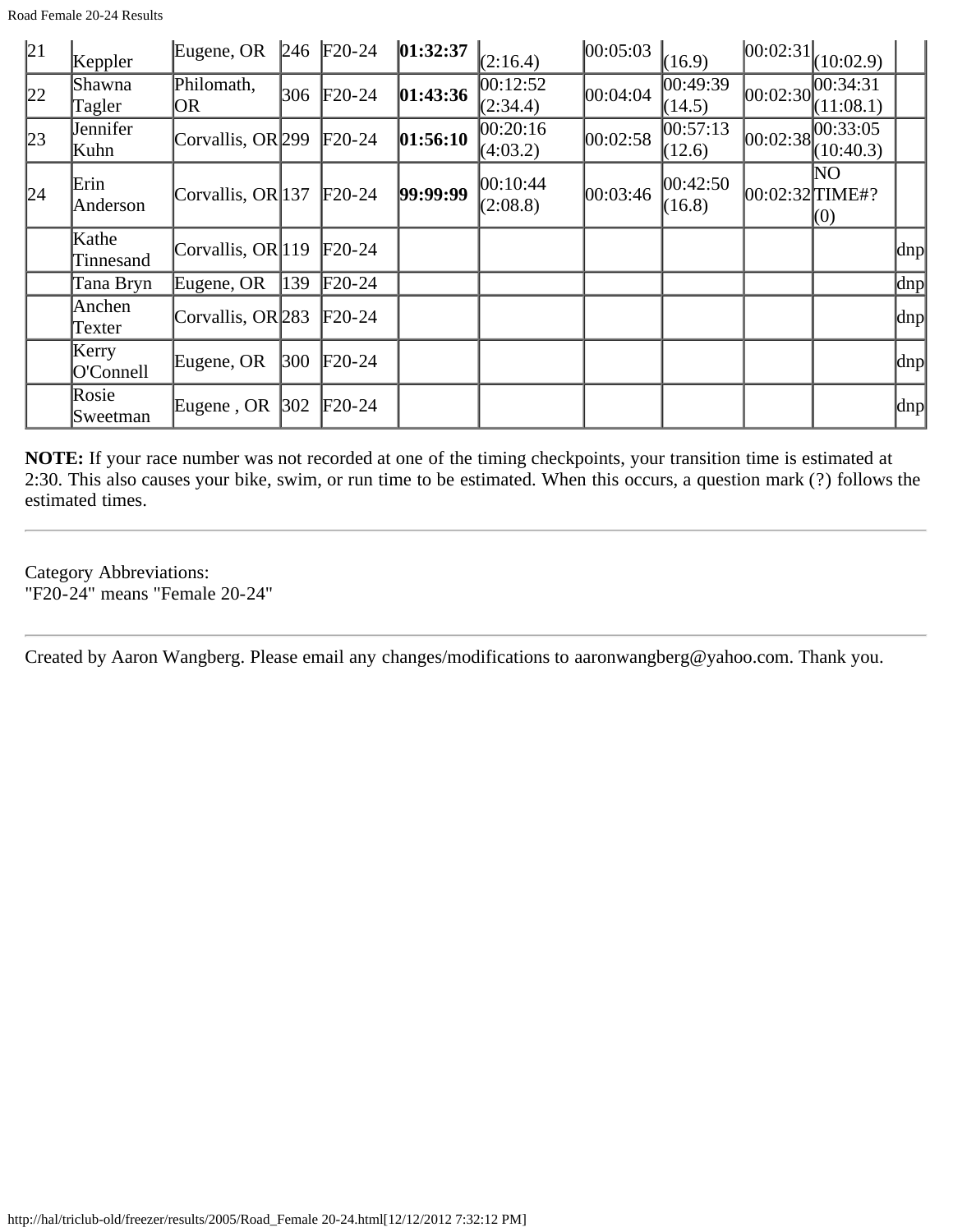# **Road Results for Female 25-29 April 2, 2005**

|              | Place Name                 | Town                    |     | Bib#Category         | $\overline{O}$ verall  | $\overline{\text{Swim}}$ (500<br>yds | T1        | Bike $(12.0)$ <sub>T2</sub><br>mi) |          | Run(3.1)<br>mi)         | l∗. |
|--------------|----------------------------|-------------------------|-----|----------------------|------------------------|--------------------------------------|-----------|------------------------------------|----------|-------------------------|-----|
| ∗            | Emily<br>Herndon           | Missoula,<br>MТ         | 31  | $F25-29$             | 01:02:39               | 00:07:14<br>(1:26.8)                 | 00:01:18  | 00:32:41<br>(22.0)                 | 00:01:21 | 00:20:05<br>(6:28.7)    |     |
| $\vert$ 1    | Robyn<br>Wangberg          | Corvallis,<br>OR        | 39  | $\text{F25-29}$      | 01:02:44               | 00:07:18<br>(1:27.6)                 | 00:01:33  | 00:33:44<br>(21.3)                 | 00:01:28 | 00:18:41<br>(6:01.6)    |     |
| 2            | Lauren Thies               | Portland,<br>OR.        | 4   | $\text{F25-29}$      | 01:07:29               | 00:05:36<br>(1:07.2)                 | 00:02:35  | 00:35:51<br>(20.1)                 | 00:01:38 | 00:21:49<br>(7:02.3)    |     |
| 3            | Allison<br>Schaub          | Portland,<br><b>OR</b>  | 96  | $\text{F25-29}$      | [01:10:19]             | 00:08:27<br>(1:41.4)                 | 00:02:37  | 00:35:47<br>(20.1)                 | 00:01:41 | 00:21:47<br>(7:01.6)    |     |
| 4            | Marjon<br>Walrod           | Portland,<br><b>OR</b>  | 231 | $F25-29$             | 01:10:43               | 00:08:28<br>(1:41.6)                 | 00:02:25  | 00:33:26<br>(21.5)                 | 00:02:38 | 00:23:46<br>(7:40.0)    |     |
| 5            | Joanna<br>Mensher          | Portland,<br>OR         | 164 | $F25-29$             | 01:12:07               | 00:08:57<br>(1:47.4)                 | 00:01:59  | 00:37:27<br>(19.2)                 | 00:01:55 | 00:21:49<br>(7:02.3)    |     |
| 6            | Katie Collins              | Corvallis,<br><b>OR</b> | 140 | $F25-29$             | 01:13:47               | 00:09:30<br>(1:54.0)                 | 00:04:51  | 00:34:36<br>(20.8)                 | 00:01:50 | 00:23:00<br>(7:25.2)    |     |
| 17           | Melissa<br>Feldberg        | Corvallis,<br>OR        | 147 | $F25-29$             | 01:15:24               | 00:08:44<br>(1:44.8)                 | 00:01:46  | 00:38:47<br>(18.6)                 | 00:01:41 | 00:24:26<br>(7:52.9)    |     |
| $\vert 8$    | Rachael<br>Roberts         | Corvallis,<br><b>OR</b> | 247 | $F25-29$             | 01:20:47               | 00:11:09<br>(2:13.8)                 | 00:03:20  | 00:40:24<br>(17.8)                 | 00:02:12 | 00:23:42<br>(7:38.7)    |     |
| þ.           | Nell<br>Orscheln           | Corvallis,<br><b>OR</b> | 29  | $F25-29$             | [01:21:11]             | 00:07:07<br>(1:25.4)                 | 00:02:18  | 00:42:55<br>(16.8)                 | 00:01:16 | 00:27:35<br>(8:53.9)    |     |
| 10           | Desiree<br>Johnson         | Corvallis,<br>OR        | 128 | $F25-29$             | 01:21:34               | 00:09:12<br>(1:50.4)                 | 00:03:17  | 00:44:29<br>(16.2)                 | 00:01:10 | 00:23:26<br>(7:33.5)    |     |
| $ 11\rangle$ | Natalie<br>Flindt          | Eugene, OR $ 204 $      |     | $F25-29$             | [01:21:40]             | 00:09:12<br>(1:50.4)                 | 00:03:21  | 00:44:34<br>(16.2)                 | 00:03:07 | 00:21:26<br>(6:54.8)    |     |
| $ 12\rangle$ | Emilie Miller              | Portland,<br><b>OR</b>  | 271 | $\text{F25-29}$      | 01:21:45               | 00:09:34<br>(1:54.8)                 | 00:05:30  | 00:45:22<br>(15.9)                 | 00:01:34 | 00:19:45<br>(6:22.3)    |     |
| $ 13-T$      | Shannon<br>Carney          | Portland,<br>OR)        | 32  | $F25-29$             | [01:23:01]             | 00:07:59<br>(1:35.8)                 | 00:02:12  | 00:43:26<br>(16.6)                 | 00:02:11 | 00:27:13<br>(8:46.8)    |     |
|              | <b>Place</b> Name          | Town                    |     | <b>Bib#</b> Category | Overall<br><b>Time</b> | <b>Swim (500)</b><br>yds)            | T1        | Bike $(12.0$ <sub>T2</sub><br>mi)  |          | <b>Run</b> (3.1)<br>mi) | l∗  |
| $ 13-T$      | Megan<br>Chinburg          | Springfield,<br>OR.     | 169 | $F25-29$             | 01:23:01               | 00:08:53<br>(1:46.6)                 | 00:02:57  | 00:41:07<br>(17.5)                 | 00:01:52 | 00:28:12<br>(9:05.8)    |     |
| $ 15\rangle$ | Theresa Lane               | Vancouver,<br>WA        | 173 | $F25-29$             | [01:23:29]             | 00:09:57<br>(1:59.4)                 | 00:02:51  | 00:45:07<br>(16.0)                 | 00:01:58 | 00:23:36<br>(7:36.8)    |     |
| 16           | Shannon Bell Eugene, OR 24 |                         |     | $\text{F25-29}$      | 01:26:32               | 00:07:00<br>(1:24.0)                 | 00:02:56  | 00:41:03<br>(17.5)                 | 00:02:14 | 00:33:19<br>(10:44.8)   |     |
| 17           | Hillary Ham                | Corvallis,<br>OR.       | 286 | $F25-29$             | 01:34:54               | 00:11:43<br>(2:20.6)                 | 00:06:05  | 00:46:15<br>(15.6)                 | 00:02:55 | 00:27:56<br>(9:00.6)    |     |
| 18           | Camille<br>Steele          | Eugene, OR 249          |     | $F25-29$             | 01:36:00               | 00:13:54?<br>(2:46.8)                | 00:02:30? | 00:50:15<br>(14.3)                 | 00:02:17 | 00:27:04<br>(8:43.9)    |     |
|              | Holda<br>Biskeborn         | Corvallis,<br>OR.       |     | 196 F25-29           |                        |                                      |           |                                    |          |                         | dnp |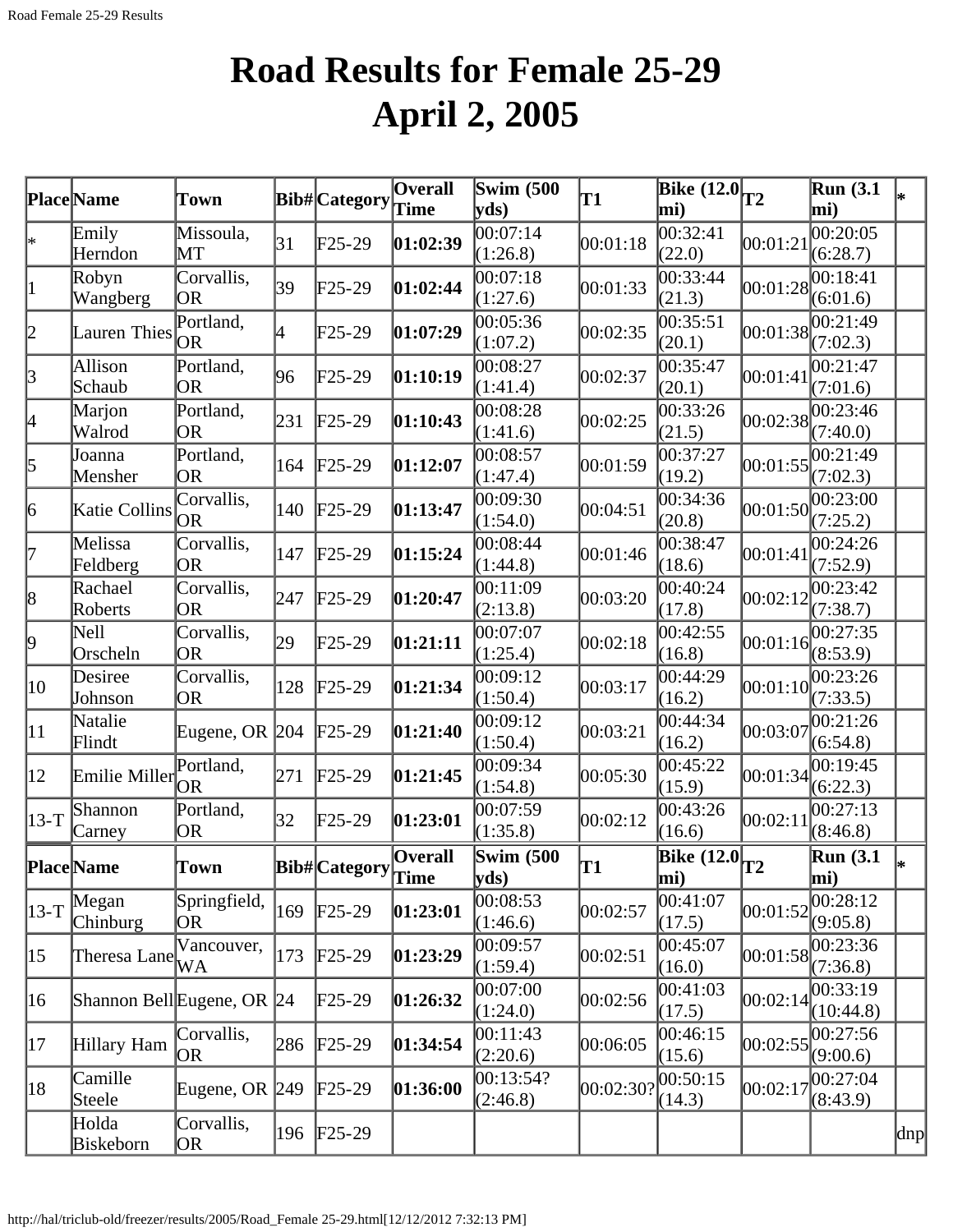Category Abbreviations: "F25-29" means "Female 25-29"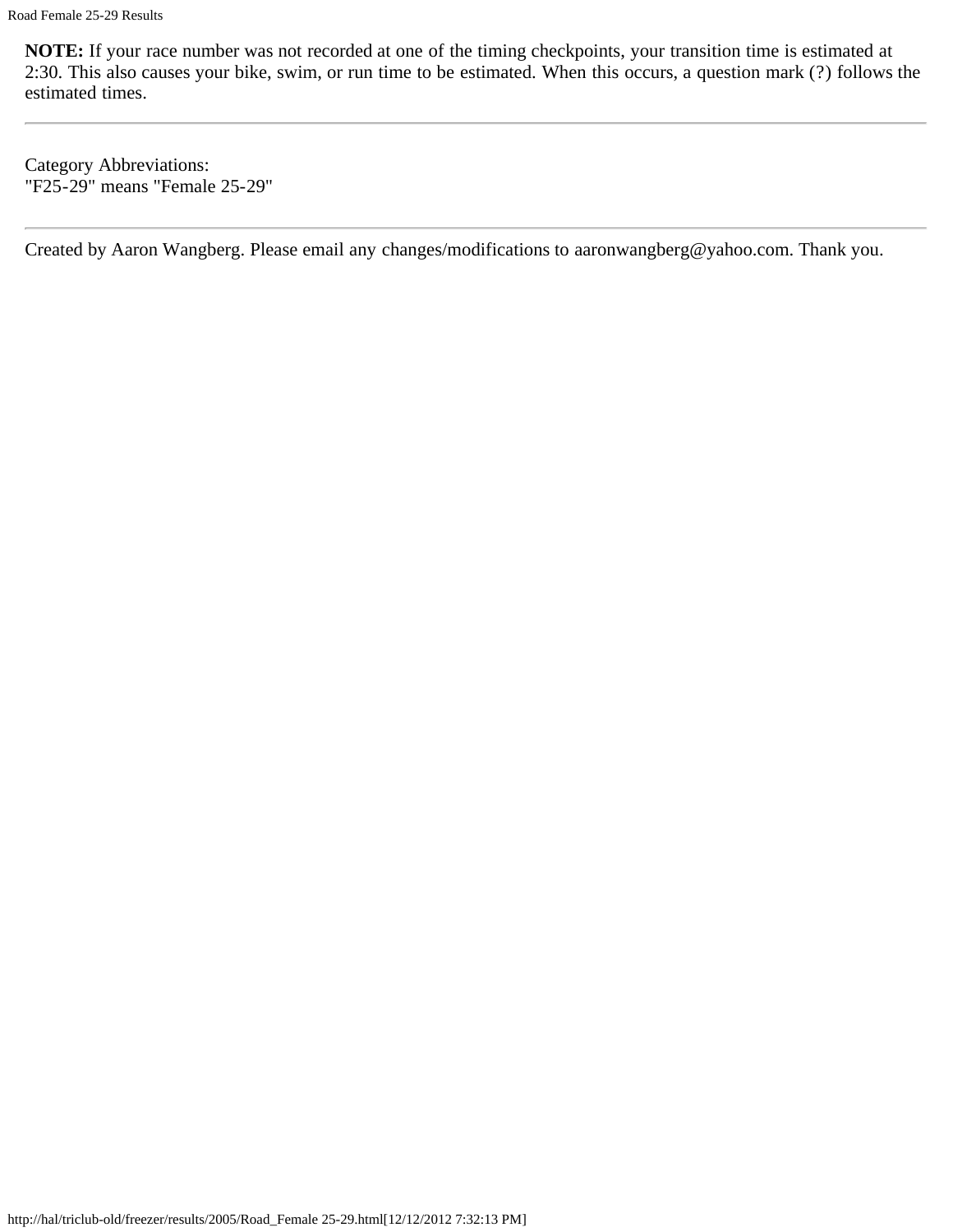## **Road Results for Female 30-34 April 2, 2005**

|              | <b>Place</b> Name                    | Town                |     | Bib# Category                                                       | Overall  | Swim $(500)$                              | T1       | <b>Bike</b>                 | <b>T2</b> | $\overline{\text{Run}}(3.1\vert_{*})$   |          |
|--------------|--------------------------------------|---------------------|-----|---------------------------------------------------------------------|----------|-------------------------------------------|----------|-----------------------------|-----------|-----------------------------------------|----------|
|              |                                      |                     |     |                                                                     | Time     | $ {\bf v} {\bf d} s)$                     |          | $(12.0 \text{ mi})$         |           | mi)                                     |          |
| 1            | Kelly Hovland                        | Portland,<br>OR     | 68  | F30-34                                                              | 01:07:02 | 00:08:05<br>(1:37.0)                      | 00:01:36 | 00:36:10<br>(19.9)          | 00:01:36  | 00:19:35<br>(6:19.0)                    |          |
| 2            | Sandra Uesugi                        | Corvallis,<br>OR    | 23  | F30-34                                                              | 01:08:24 | 00:06:55<br>(1:23.0)                      | 00:01:07 | 00:35:02<br>(20.6)          | 00:01:20  | 00:24:00<br>(7:44.5)                    |          |
| 3            | Kristin Boock                        | Corvallis,<br>OR    | 22  | F30-34                                                              | 01:14:00 | 00:06:06<br>(1:13.2)                      | 00:02:21 | 00:39:30<br>(18.2)          | 00:01:46  | 00:24:17<br>(7:50.0)                    |          |
| 4            | Jeni Chambers                        | Eugene, OR          | 197 | $F30-34$                                                            | 01:14:09 | 00:09:51<br>(1:58.2)                      | 00:02:31 | 00:37:39<br>(19.1)          | 00:02:17  | 00:21:51<br>(7:02.9)                    |          |
| 5            | <b>Esther Caballero-</b><br>Manrique | Springfield,<br> OR | 127 | $F30-34$                                                            | 01:17:43 | 00:08:25<br>(1:41.0)                      | 00:03:06 | 00:40:05<br>(18.0)          | 00:01:22  | 00:24:45<br>(7:59.0)                    |          |
| 6            | Marcy Croucher                       | Camas, WA           | 289 | F30-34                                                              | 01:17:45 | 00:10:51<br>(2:10.2)                      | 00:03:14 | 00:43:32<br>(16.5)          | 00:01:42  | 00:18:26<br>(5:56.8)                    |          |
| 17           | Katie Gillespie                      | Portland,<br>OR     | 149 | $F30-34$                                                            | 01:20:01 | 00:08:36<br>(1:43.2)                      | 00:03:30 | 00:40:40<br>(17.7)          | 00:02:38  | 00:24:37<br>(7:56.5)                    |          |
| 8            | Jessica Hamilton                     | Portland,<br> OR    | 70  | F30-34                                                              | 01:20:30 | 00:09:23<br>(1:52.6)                      | 00:01:53 | 00:40:11<br>(17.9)          | 00:01:57  | 00:27:06<br>(8:44.5)                    |          |
| 9            | <b>Beth Casper</b>                   | Salem, OR           | 240 | $F30-34$                                                            | 01:20:57 | 00:08:02<br>(1:36.4)                      | 00:02:40 | 00:41:07<br>(17.5)          | 00:01:50  | 00:27:18<br>(8:48.4)                    |          |
| 10           | Sarah Reichle                        | Wilsonville,<br>OR  | 304 | F30-34                                                              | 01:21:14 | 00:09:35<br>(1:55.0)                      | 00:04:05 | 00:40:53<br>(17.6)          | 00:01:38  | 00:25:03<br>(8:04.8)                    |          |
| 11           | Heather Law                          | Portland,<br>OR     | 57  | F30-34                                                              | 01:21:20 | 00:08:07<br>(1:37.4)                      | 00:03:29 | 00:38:46<br>(18.6)          | 00:02:25  | 00:28:33<br>(9:12.6)                    |          |
| $ 12\rangle$ | Becky Willhite                       | Salem, OR           | 136 | F30-34                                                              | 01:25:51 | 00:09:17<br>(1:51.4)                      | 00:02:46 | 00:43:50<br>(16.4)          | 00:01:49  | 00:28:09<br>(9:04.8)                    |          |
| $ 13\rangle$ | Cristin Bernstein                    | Camas, WA           | 180 | F30-34                                                              | 01:28:49 | 00:09:10<br>(1:50.0)                      | 00:02:50 | 00:45:05<br>(16.0)          | 00:02:03  | 00:29:41<br>(9:34.5)                    |          |
| 14           | Sheri DeJong                         | Salem, OR           | 142 | $F30-34$                                                            | 01:34:28 | 00:10:38<br>(2:07.6)                      | 00:03:53 | 00:44:09<br>(16.3)          | 00:07:02  | 00:28:46<br>(9:16.8)                    |          |
|              | <b>Place Name</b>                    | Town                |     | ${\bf \boxed{Bib\#}\begin{bmatrix} \text{Category} \end{bmatrix} }$ |          | <b>Swim (500)</b><br>$ {\bf y} {\bf ds})$ | lT1      | Bike<br>$(12.0 \text{ mi})$ | T2        | $\overline{\text{Run}}(3.1)_{*}$<br>mi) |          |
| $ 15\rangle$ | Leslie Pomaikai                      | Albany, OR $ 228 $  |     | $F30-34$                                                            | 01:34:41 | 00:10:29<br>(2:05.8)                      | 00:03:31 | 00:45:13<br>(15.9)          | 00:02:24  | 00:33:04<br>(10:40.0)                   |          |
| 16           | Jennifer Welander Bend, OR           |                     | 310 | $F30-34$                                                            | 01:35:51 | 00:14:56<br>(2:59.2)                      |          | 00:04:49 00:47:53<br>(15.0) | 00:01:54  | 00:26:19<br>(8:29.4)                    |          |
| 17           | Jerri Gillean                        | Beaverton,<br>OR.   | 291 | $\textcolor{blue}{F30-34}$                                          | 01:44:42 | 00:09:29<br>(1:53.8)                      | 00:02:55 | 00:47:58<br>(15.0)          | 00:02:45  | 00:41:35<br>(13:24.8)                   |          |
|              | Stephanie Van<br>Eyk                 | Sammamish,<br>WА    | 179 | $\text{F}30-34$                                                     |          |                                           |          |                             |           |                                         | $\alpha$ |
|              | Abigail Elder                        | Portland,<br>OR)    | 201 | $F30-34$                                                            |          |                                           |          |                             |           |                                         | dnp      |

**NOTE:** If your race number was not recorded at one of the timing checkpoints, your transition time is estimated at 2:30. This also causes your bike, swim, or run time to be estimated. When this occurs, a question mark (?) follows the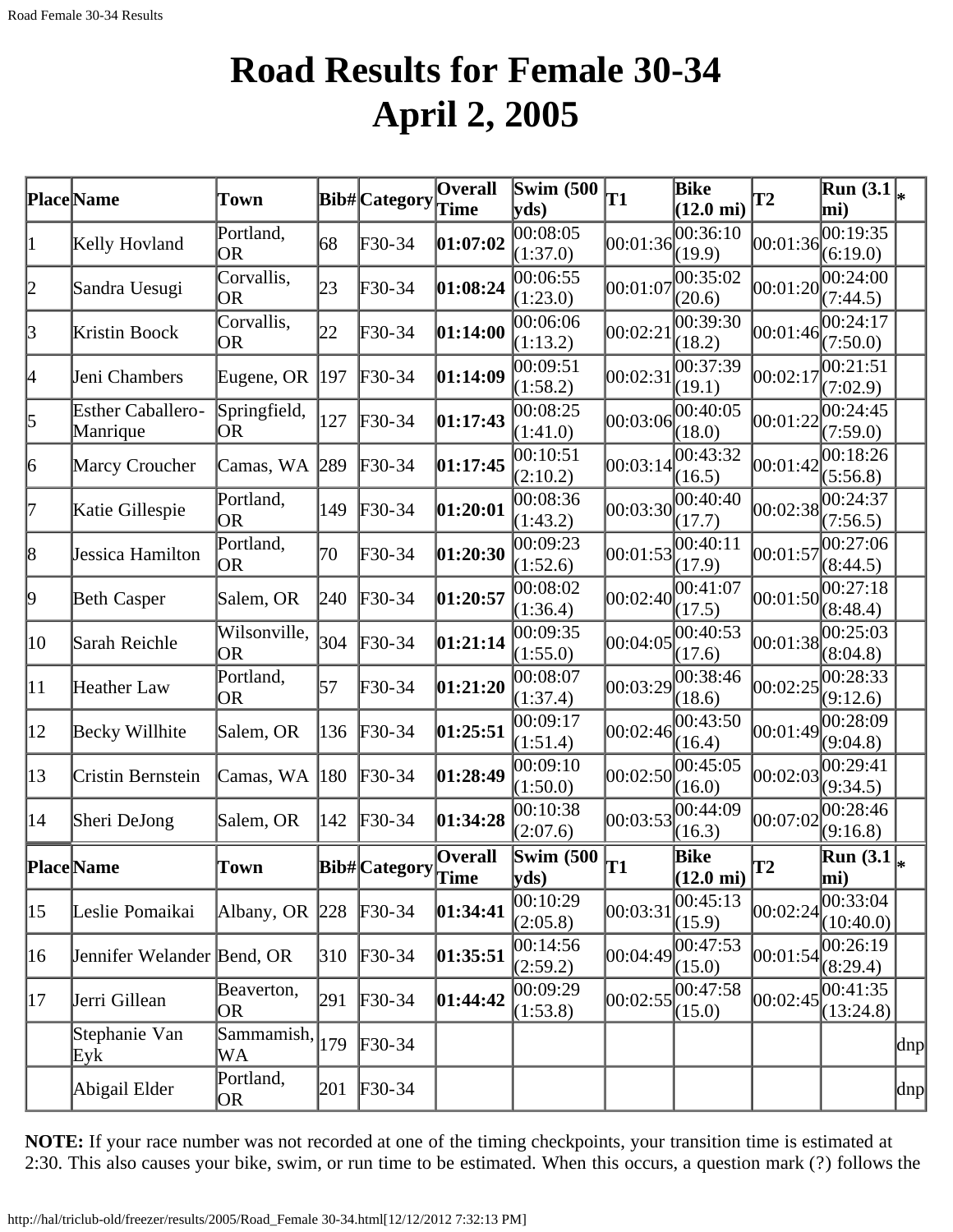estimated times.

Category Abbreviations: "F30-34" means "Female 30-34"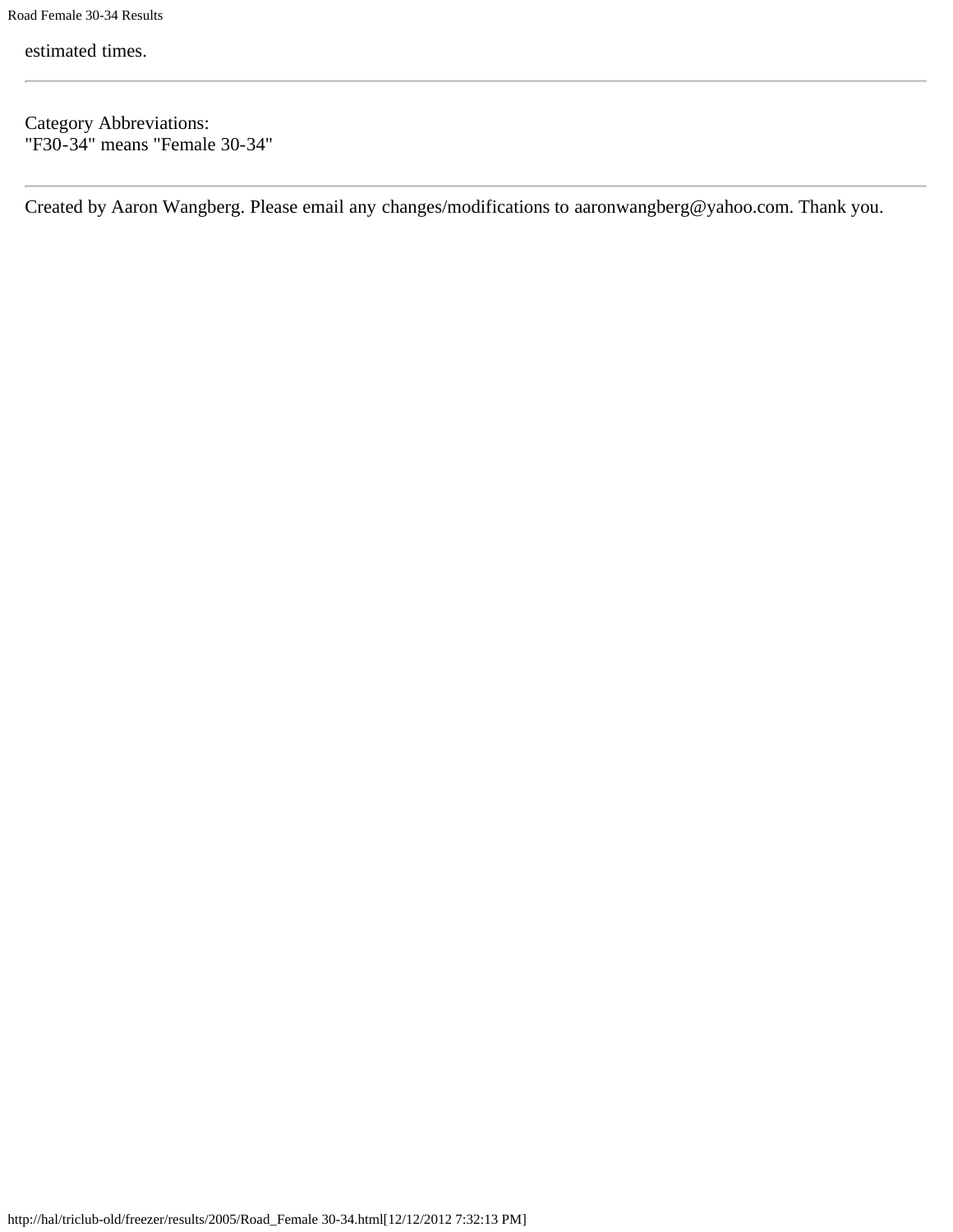# **Road Results for Female 35-39 April 2, 2005**

|                 | Place Name                   | Town                    |     | <b>Bib#</b> Category | Overall<br>Time        | Swim $(500)$<br>yds           | T1        | Bike<br>$(12.0 \text{ mi})$        | <b>T2</b> | <b>Run</b> (3.1<br>mi)                       |               |
|-----------------|------------------------------|-------------------------|-----|----------------------|------------------------|-------------------------------|-----------|------------------------------------|-----------|----------------------------------------------|---------------|
| 1               | Megan Banks                  | Eugene, OR $ 101$       |     | $F35-39$             | 01:07:34               | 00:08:09<br>(1:37.8)          | 00:02:03  | 00:34:18<br>(21.0)                 | 00:01:45  | 0.21:19<br>(6:52.6)                          |               |
| $ 2\>$          | Susanna Julber               | Springfield,<br>lor     | 99  | $F35-39$             | 01:07:52               | 00:08:20<br>(1:40.0)          | 00:01:45  | 00:33:56<br>(21.2)                 | 00:01:40  | 00:22:11<br>(7:09.4)                         |               |
| 3               | Stephanie<br>Snyder          | Salem, OR               | 158 | $F35-39$             | 01:10:15               | 00:08:45<br>(1:45.0)          | 00:03:33  | 00:36:12<br>(19.9)                 | 00:02:30  | 00:19:15<br>(6:12.6)                         |               |
| 4               | Zuzana<br>Vejlupkova         | Corvallis,<br> OR       | 98  | $F35-39$             | 01:11:29               | 00:07:53<br>(1:34.6)          | 00:02:27  | 00:38:28<br>(18.7)                 | 00:01:07  | 00:21:34<br>(6:57.4)                         |               |
| 5               | Colleen<br>Sullivan-Price    | Seattle, WA 132         |     | $F35-39$             | 01:14:27               | 00:08:33<br>(1:42.6)          | 00:03:06  | 00:37:18<br>(19.3)                 | 00:02:15  | 00:23:15<br>(7:30.0)                         |               |
| $\vert 6 \vert$ | Ayre<br>Williamson           | Beaverton,<br> OR       | 120 | $F35-39$             | 01:19:17               | 00:07:35?<br>(1:31.0)         | 00:02:30? | 00:39:41<br>(18.1)                 | 00:01:58  | 00:27:33<br>(8:53.2)                         |               |
| 17              | Martha<br>Hotchkiss          | Corvallis,<br><b>OR</b> | 64  | $F35-39$             | 01:20:06               | 00:08:14<br>(1:38.8)          | 00:03:28  | 00:41:41<br>(17.3)                 | 00:02:30? | 00:24:13?<br>(7:48.7)                        |               |
| 8               | Tami Ruter                   | Albany, OR 50           |     | $F35-39$             | 01:23:27               | 00:08:00<br>(1:36.0)          | 00:02:49  | 00:42:34<br>(16.9)                 | 00:02:14  | 00:27:50<br>(8:58.7)                         |               |
| þ.              | Michelle<br>DiTullio         | Bend, OR                | 281 | $F35-39$             | 01:23:42               | 00:10:24<br>(2:04.8)          | 00:03:50  | 00:42:10<br>(17.1)                 | 00:02:23  | 00:24:55<br>(8:02.3)                         |               |
| $ 10\rangle$    | Noriko Fitz-<br>Gerald       | Beaverton,<br>OR.       | 203 | $F35-39$             | 01:26:00               | 00:09:25<br>(1:53.0)          | 00:04:16  | 00:44:02<br>(16.4)                 | 00:02:38  | 00:25:39<br>(8:16.5)                         |               |
| $ 11\rangle$    | Monique R.<br>Balbuena       | Eugene, OR $ 195 $      |     | $F35-39$             | 01:27:09               | 00:09:02<br>(1:48.4)          | 00:02:38  | 00:47:31<br>(15.2)                 | 00:02:05  | 00:25:53<br>(8:21.0)                         |               |
| $ 12\rangle$    | Kristi Duer                  | Camas, WA 200           |     | $F35-39$             | 01:29:33               | 00:09:40<br>(1:56.0)          | 00:02:16  | 00:45:13<br>(15.9)                 | 00:02:12  | 00:30:12<br>(9:44.5)                         |               |
| $ 13\rangle$    | Kara Brannan                 | Washougal,<br>WА        | 257 | $F35-39$             | 01:30:05               | 00:10:07<br>(2:01.4)          | 00:04:44  | 00:41:03<br>(17.5)                 | 00:03:05  | 00:31:06<br>(10:01.9)                        |               |
| 14              | Tanya Awabdy                 | Portland,<br><b>OR</b>  | 293 | $F35-39$             | 01:31:26               | 00:12:05<br>(2:25.0)          | 00:03:56  | 00:42:53<br>(16.8)                 | 00:02:53  | 00:29:39<br>(9:33.9)                         |               |
|                 | <b>Place</b> Name            | Town                    |     | Bib#Category         | <b>Overall</b><br>Time | Swim $(500)$<br>$ {\rm yds})$ | lT1       | <b>Bike</b><br>$(12.0 \text{ mi})$ | T2        | $\overline{\text{Run}}(3.1\vert_{*})$<br>mi) |               |
| $ 15\rangle$    | Susan Otcenas                | Beaverton,<br>OR.       | 252 | $F35-39$             | 01:32:40               | 00:11:10<br>(2:14.0)          | 00:03:04  | 00:39:15<br>(18.3)                 | 00:02:47  | 00:36:24<br>(11:44.5)                        |               |
| 16              | <b>Kitty Jones</b>           | Portland,<br>OR         | 245 | $F35-39$             | 01:35:35               | 00:09:16<br>(1:51.2)          | 00:05:02  | 00:48:43<br>(14.8)                 | 00:02:23  | 00:30:11<br>(9:44.2)                         |               |
| 17              | Karrie<br>Christopher        | Camas, WA241            |     | $F35-39$             | 01:37:50               | 00:10:07<br>(2:01.4)          | 00:03:19  | 00:50:06<br>(14.4)                 | 00:02:12  | 00:32:06<br>(10:21.3)                        |               |
| 18              | Kimberly Jones Camas, OR 186 |                         |     | $F35-39$             | 02:11:40               | 00:09:05<br>(1:49.0)          | 00:03:49  | 01:19:58<br>(9.0)                  | 00:02:11  | 00:36:37<br>(11:48.7)                        |               |
| 19              | Linell Wood                  | Toledo, OR 285          |     | $F35-39$             | 02:27:01               | 00:12:11<br>(2:26.2)          | 00:03:38  | 01:38:29<br>(7.3)                  | 00:04:28  | 00:28:15<br>(9:06.8)                         |               |
|                 | Shannon<br>Strickland        | Seattle, WA 118         |     | $F35-39$             |                        |                               |           |                                    |           |                                              | $ {\rm dnp} $ |
|                 | Brenda Snell                 | Camas, WA 235 F35-39    |     |                      |                        |                               |           |                                    |           |                                              | dnp           |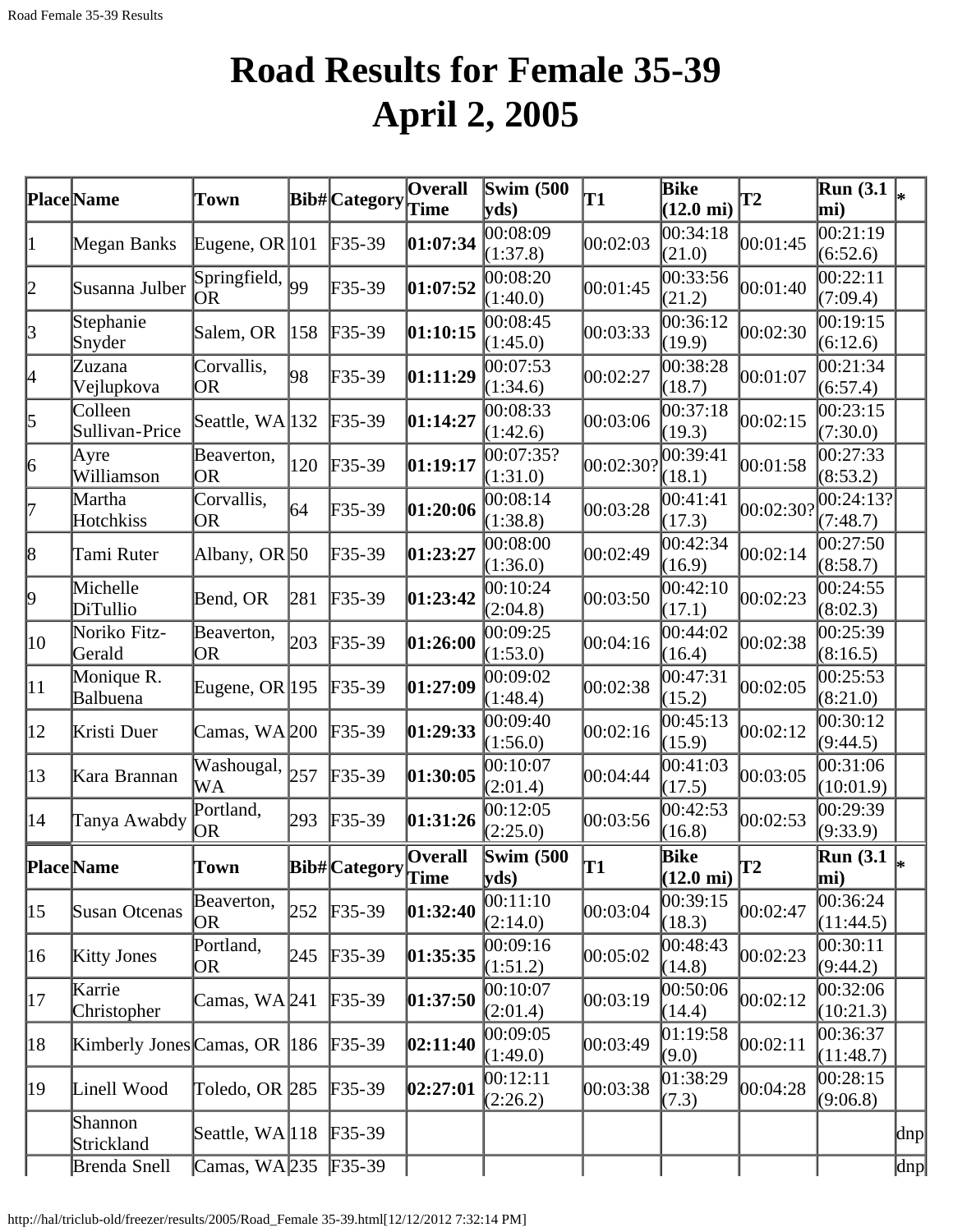Category Abbreviations: "F35-39" means "Female 35-39"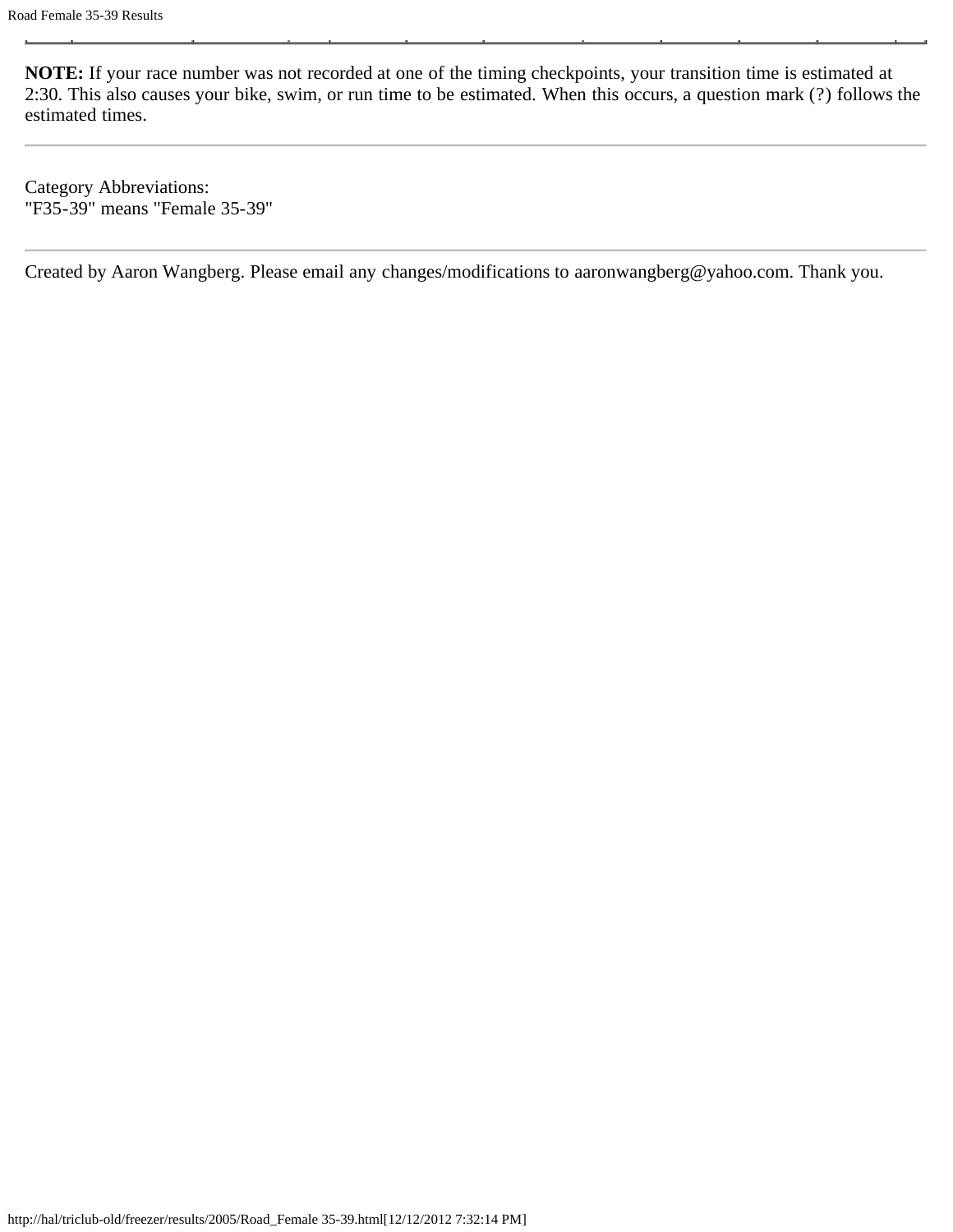### **Road Results for Female 40-44 April 2, 2005**

|    | <b>Place</b> Name             | Town                        |     | Bib#Category Time | Overall  | <b>Swim</b> (500)<br>yds | T1        | Bike<br>(12.0)<br>mi) | T2       | $\left \text{Run } (\text{3.1}\right _{\ast}$<br>mi) |                     |
|----|-------------------------------|-----------------------------|-----|-------------------|----------|--------------------------|-----------|-----------------------|----------|------------------------------------------------------|---------------------|
| 1  | Denise Croucher               | <b>Brush</b><br>Prairie, WA | 105 | $F40-44$          | 01:11:41 | 00:08:07?<br>(1:37.4)    | 00:02:30? | 00:34:59<br>(20.6)    | 00:02:03 | 00:24:02<br>(7:45.2)                                 |                     |
| 2  | Lauren Edmiston               | Brush<br>Prairie, WA        | 145 | $\textsf{F}40-44$ | 01:22:05 | 00:08:59<br>(1:47.8)     | 00:03:01  | 00:40:30 <br>(17.8)   | 00:02:11 | 00:27:24<br>(8:50.3)                                 |                     |
| 3  | Mary Wright                   | Portland,<br>OR             | 233 | $F40-44$          | 01:26:31 | 00:11:13<br>(2:14.6)     | 00:02:29  | 00:45:14<br>(15.9)    | 00:01:40 | 00:25:55<br>(8:21.6)                                 |                     |
| 4  | Cheryl Dyehouse               | Camas, WA  108              |     | $\text{F}40-44$   | 01:27:49 | 00:08:04<br>(1:36.8)     | 00:02:15  | 00:42:15<br>(17.0)    |          | 00:02:08 <br>(10:41.0)                               |                     |
| 5  | Yvonne Alaman                 | Philomath,<br><b>OR</b>     | 192 | $F40-44$          | 01:30:09 | 00:09:37<br>(1:55.4)     | 00:02:46  | 00:50:12<br>(14.3)    | 00:02:53 | 00:24:41<br>(7:57.7)                                 |                     |
| 6  | Kellie Neet                   | Corvallis,<br><b>OR</b>     | 253 | $F40-44$          | 01:32:43 | 00:11:06<br>(2:13.2)     | 00:02:42  | 00:43:57<br>(16.4)    | 00:02:42 | 00:32:16<br>(10:24.5)                                |                     |
| 17 | Leslie Dahlen                 | Camas, WA 242               |     | $F40-44$          | 01:33:17 | 00:09:40<br>(1:56.0)     | 00:02:54  | 00:49:30<br>(14.5)    | 00:03:00 | 00:28:13<br>(9:06.1)                                 |                     |
| 8  | Alicia Guzman                 | Albany, OR 244              |     | $F40-44$          | 01:35:28 | 00:11:31<br>(2:18.2)     | 00:03:24  | [00:44:43]<br>(16.1)  |          | 00:03:00 <br>(10:35.5)                               |                     |
| 9  | Shawn Bonine                  | Corvallis,<br><b>OR</b>     | 294 | $F40-44$          | 02:00:51 | 00:12:03<br>(2:24.6)     | 00:04:17  | 00:58:58<br>(12.2)    | 00:03:13 | 00:42:20<br>(13:39.4)                                |                     |
|    | Karin Krueger                 | Corvallis,<br><b>OR</b>     | 123 | $\textsf{F}40-44$ |          |                          |           |                       |          |                                                      | $\vert$ dnp $\vert$ |
|    | Shelly Shilhanek<br>Thornburg | Washougal,<br>WA            | 272 | $F40-44$          |          |                          |           |                       |          |                                                      | $\vert$ dnp $\vert$ |

**NOTE:** If your race number was not recorded at one of the timing checkpoints, your transition time is estimated at 2:30. This also causes your bike, swim, or run time to be estimated. When this occurs, a question mark (?) follows the estimated times.

Category Abbreviations: "F40-44" means "Female 40-44"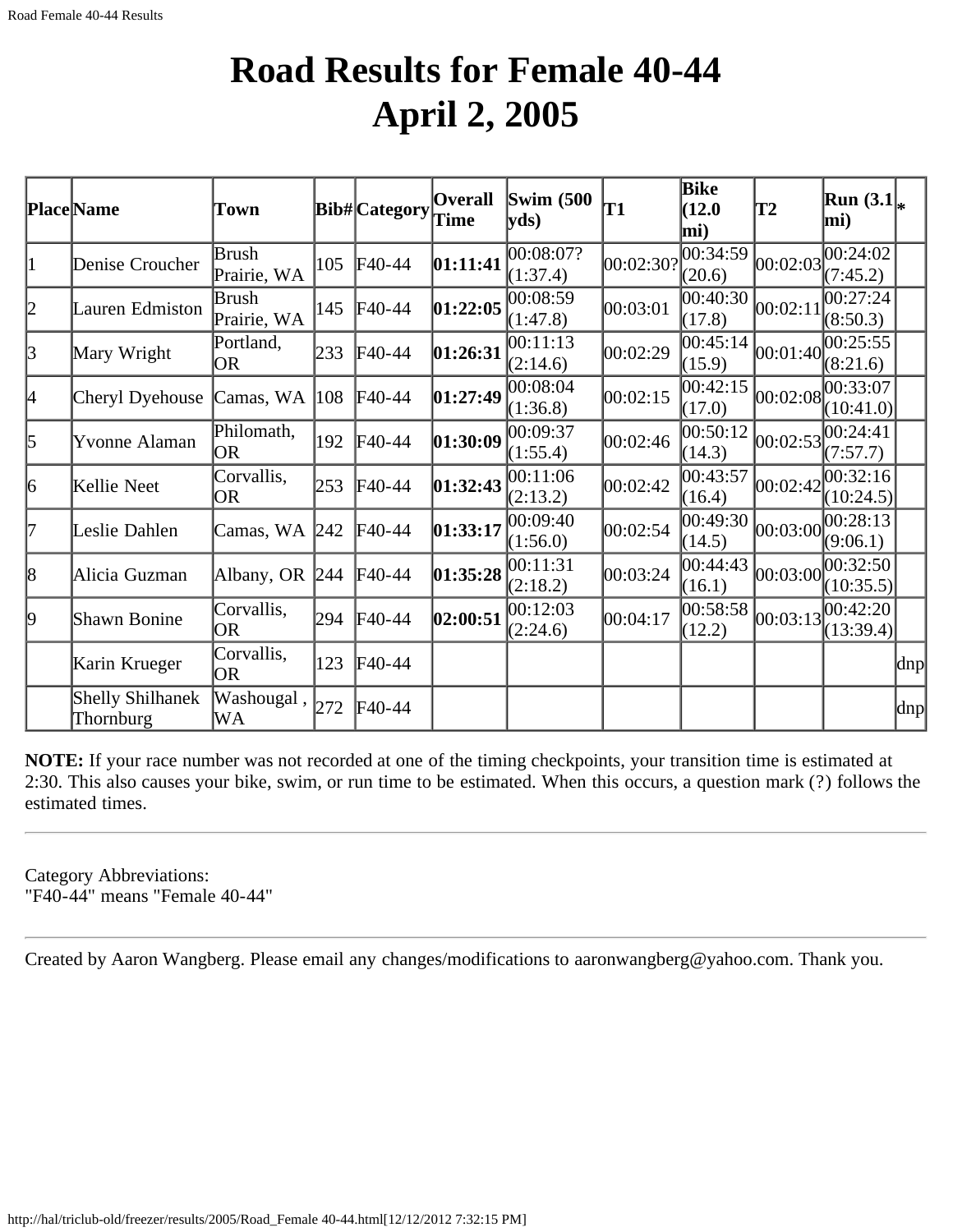#### **Road Results for Female 45-49 April 2, 2005**

|              | <b>Place</b> Name         | Town                 |     | Bib# Category | <b>Overall</b> | Swim $(500)$         | T1       | Bike $(12.0)$ <sub>T2</sub>            |            | <b>Run</b> (3.1)                    |
|--------------|---------------------------|----------------------|-----|---------------|----------------|----------------------|----------|----------------------------------------|------------|-------------------------------------|
|              |                           |                      |     |               | <b>Time</b>    | yds                  |          | mi)                                    |            | mi)                                 |
| 1            | Jane Higdon               | Eugene, OR           | 51  | $F45-49$      | 01:07:48       | 00:07:46<br>(1:33.2) | 00:02:05 | 00:34:39<br>(20.8)                     | [00:02:16] | 00:21:02<br>(6:47.1)                |
| 2            | Mary Lou<br>O'Halloran    | Portland, OR         | 167 | $FA5-49$      | 01:20:07       | 00:09:17<br>(1:51.4) | 00:02:02 | 00:39:29<br>(18.2)                     | 00:01:43   | 00:27:36<br>(8:54.2)                |
| 3            | Julia Bates               | Estacada, OR  184    |     | $FA5-49$      | 01:21:41       | 00:10:07<br>(2:01.4) | 00:03:34 | 00:39:54 <br>(18.0)                    | 00:02:29   | 00:25:37<br>(8:15.8)                |
| 4            | <b>Tacy Jones</b>         | Eagle Creek,<br>OR   | 81  | $F45-49$      | 01:23:23       | 00:08:17<br>(1:39.4) | 00:02:49 | 00:41:16<br>(17.4)                     | 00:02:00   | 00:29:01<br>(9:21.6)                |
| 5            | Katie Masters             | Vancouver,<br>WA     | 259 | $F45-49$      | 01:24:48       | 00:10:02<br>(2:00.4) | 00:04:58 | 00:40:17<br>(17.9)                     | [00:02:46] | 00:26:45 <br>(8:37.7)               |
| 6            | Lynne<br>Fitzsimmons      | Portland, OR         | 166 | $F45-49$      | 01:24:57       | 00:09:01<br>(1:48.2) |          | $ 00:03:58 ^{00:40:10}_{-4}$<br>(17.9) |            | $ 00:02:34 ^{00:29:14}$<br>(9:25.8) |
| 17           | Chris Hiassen             | Mill City, OR $ 111$ |     | $FA5-49$      | 01:25:23       | 00:08:04<br>(1:36.8) | 00:02:57 | 00:43:00<br>(16.7)                     |            | 00:01:54 <br>(9:30.3)               |
| 8            | Elizabeth Hoops Camas, WA |                      | 153 | $F45-49$      | 01:25:32       | 00:09:25<br>(1:53.0) | 00:04:17 | 00:40:43<br>(17.7)                     | 00:02:05   | 00:29:02<br>(9:21.9)                |
| 9            | Sherry Therens            | Salem, OR            | 277 | $F45-49$      | 01:29:00       | 00:12:19<br>(2:27.8) | 00:02:44 | 00:43:18<br>(16.6)                     | 00:02:44   | 00:27:55<br>(9:00.3)                |
| 10           | Barbara<br>Sparrow        | McMinnville,<br>OR   | 159 | $FA5-49$      | 01:29:32       | 00:08:51<br>(1:46.2) | 00:03:24 | 00:38:49<br>(18.5)                     | 00:02:34   | 00:35:54<br>(11:34.8)               |
| $ 11\rangle$ | Doreen Lane               | Vancouver,<br>WA     | 114 | $F45-49$      | 01:36:04       | 00:08:51<br>(1:46.2) | 00:03:06 | 00:51:57<br>(13.9)                     | 00:02:24   | 00:29:46<br>(9:36.1)                |

**NOTE:** If your race number was not recorded at one of the timing checkpoints, your transition time is estimated at 2:30. This also causes your bike, swim, or run time to be estimated. When this occurs, a question mark (?) follows the estimated times.

Category Abbreviations: "F45-49" means "Female 45-49"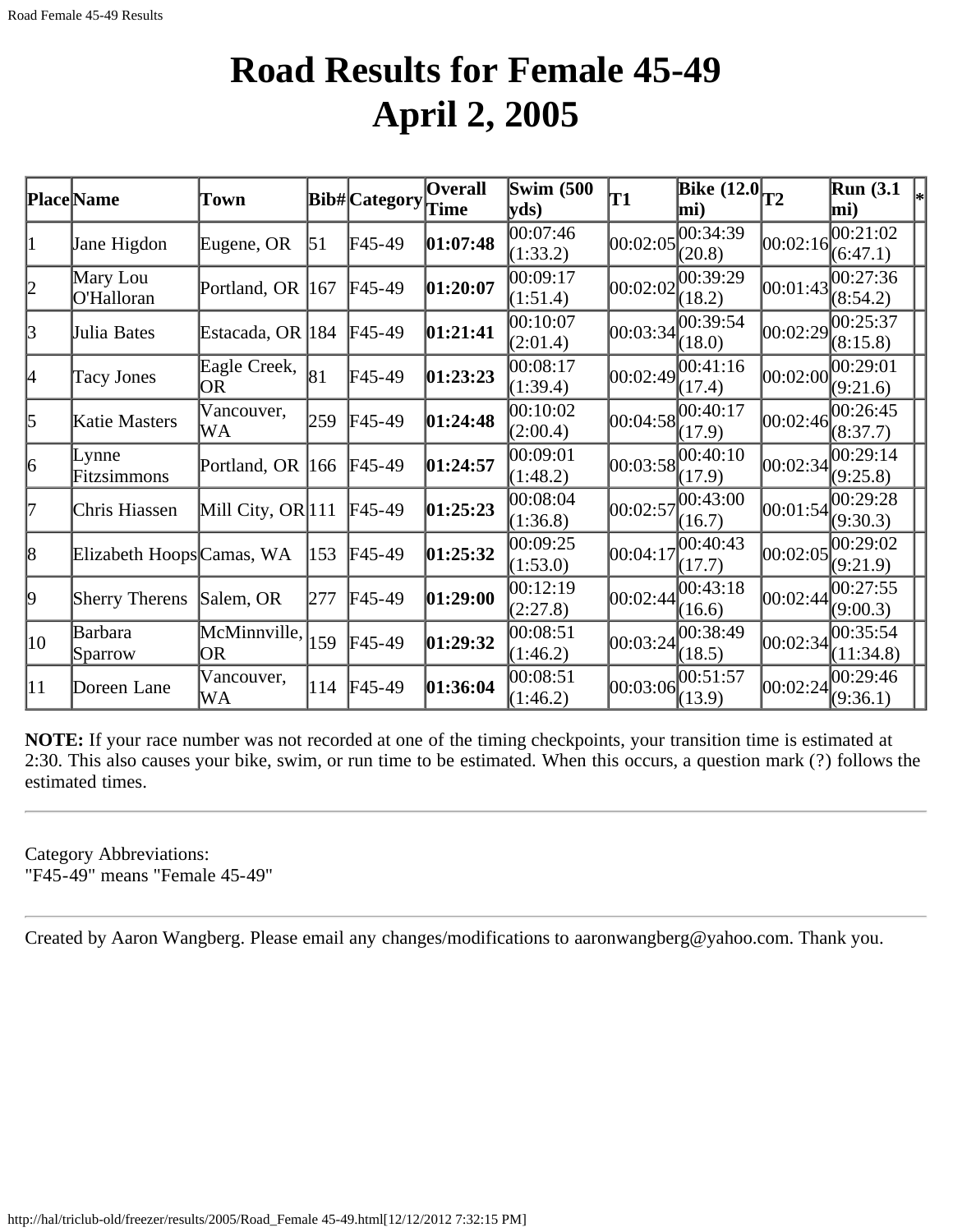### **Road Results for Female 50-54 April 2, 2005**

|               | Place Name               | Town                 |     | $ Bib\# Categy$ Time | <b>Overall</b> | <b>Swim (500)</b><br>$\mathbf{v}\mathbf{ds}$ | 'T1      | <b>Bike</b><br>$(12.0 \text{ mi})$           | T2         | $\mathbb{R}$ un (3.1<br>$\bf{m}$ i) |                     |
|---------------|--------------------------|----------------------|-----|----------------------|----------------|----------------------------------------------|----------|----------------------------------------------|------------|-------------------------------------|---------------------|
| $\vert$ 1     | Gloria Califf            | Camas, WA            | 65  | F50-54               | 01:12:29       | $ 00:08:22\rangle$<br>(1:40.4)               |          | $ 00:02:12 ^{00:36:22}$<br>(19.8)            | [00:01:56] | 00:23:37<br>(7:37.1)                |                     |
| 2             | Amy Kredlo               | Washougal,<br>WA     | 258 | $F50-54$             | 01:24:41       | 00:10:04<br>(2:00.8)                         |          | 00:04:50 <br>(17.8)                          | 00:02:54   | 00:26:22<br>(8:30.3)                |                     |
| $\mathcal{B}$ | Kathy Partin             | Vancouver,<br>WA     | 282 | $F50-54$             | 01:29:08       | 00:10:12<br>(2:02.4)                         | 00:04:31 | 00:42:17<br>(17.0)                           | 00:02:05   | 00:30:03<br>(9:41.6)                |                     |
| 4             | Christine<br>Heritage    | Cottage<br>Grove, OR | 298 | F50-54               | 01:46:46       | 00:12:19<br>(2:27.8)                         |          | $[00:04:53]$ $\overline{00:47:18}$<br>(15.2) | [00:04:19] | 00:37:57<br>(12:14.5)               |                     |
| $\vert$ 5     | Karen<br>Magnuson        | Sunriver, OR         | 311 | $F50-54$             | 01:46:59       | 00:16:41<br>(3:20.2)                         | 00:06:01 | 00:44:19<br>(16.2)                           | 00:05:22   | 00:34:36<br>(11:09.7)               |                     |
|               | Peggy Holstedt Salem, OR |                      | 185 | $\text{F}50-54$      |                |                                              |          |                                              |            |                                     | $\vert$ dnp $\vert$ |
|               | Kathleen<br>Vanderwall   | Salem, OR            | 278 | F50-54               |                |                                              |          |                                              |            |                                     | dnp                 |

**NOTE:** If your race number was not recorded at one of the timing checkpoints, your transition time is estimated at 2:30. This also causes your bike, swim, or run time to be estimated. When this occurs, a question mark (?) follows the estimated times.

Category Abbreviations: "F50-54" means "Female 50-54"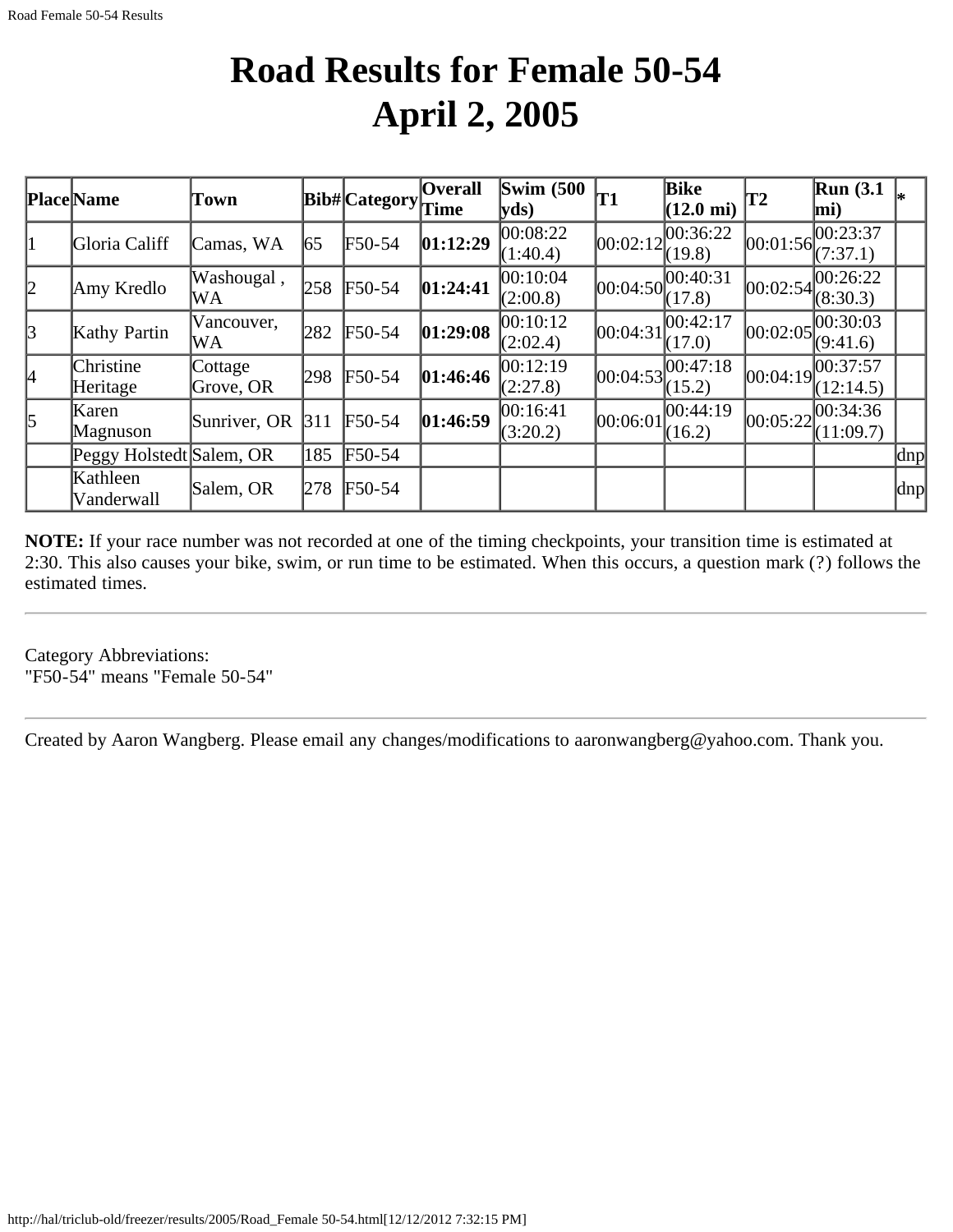### **Road Results for Female 55-59 April 2, 2005**

|   | <b>Place</b> Name  | Town                                                             |      | <b>Bib#</b> Category <sub>Time</sub> | Overall  | Swim $(500)$<br>$ {\bf y}$ ds) | 'T1        | Bike $(12.0)$ <sub>T2</sub><br>mi) |            | Run(3.1)<br>mi)                      |  |
|---|--------------------|------------------------------------------------------------------|------|--------------------------------------|----------|--------------------------------|------------|------------------------------------|------------|--------------------------------------|--|
|   | Sally<br>Stafford  | Corvallis, OR                                                    | 1217 | $F55-59$                             | 01:25:29 | 00:09:52 <br>(1:58.4)          | [00:03:33] | ,100:44:09<br>(16.3)               | [00:02:14] | 00:25:41<br>(8:17.1)                 |  |
| 2 | Pamela<br>Simpson  | $\sqrt{\text{Cottage}}$ Grove, $\vert_{248}$ $\downarrow$<br> OR |      | $F55-59$                             | 01:27:39 | 00:10:34<br>(2:06.8)           |            | 00:04:19 <br>(17.0)                |            | 00:03:05 <br>(8:47.1)                |  |
| 3 | Catherine<br>Alden | Albany, OR                                                       |      | 256 F55-59                           | 01:35:13 | 00:10:31<br>(2:06.2)           | 00:03:51   | 00:44:53<br>(16.0)                 |            | 00:01:59 00:33:59<br>(10:57.7)       |  |
| 4 | Mary Carey         | Tigard, OR                                                       | 295  | $F55-59$                             | 01:51:49 | 00:16:11<br>(3:14.2)           | [00:04:07] | ,100:50:59<br>(14.1)               |            | $ 00:02:39 ^{00:37:53}$<br>(12:13.2) |  |

**NOTE:** If your race number was not recorded at one of the timing checkpoints, your transition time is estimated at 2:30. This also causes your bike, swim, or run time to be estimated. When this occurs, a question mark (?) follows the estimated times.

Category Abbreviations: "F55-59" means "Female 55-59"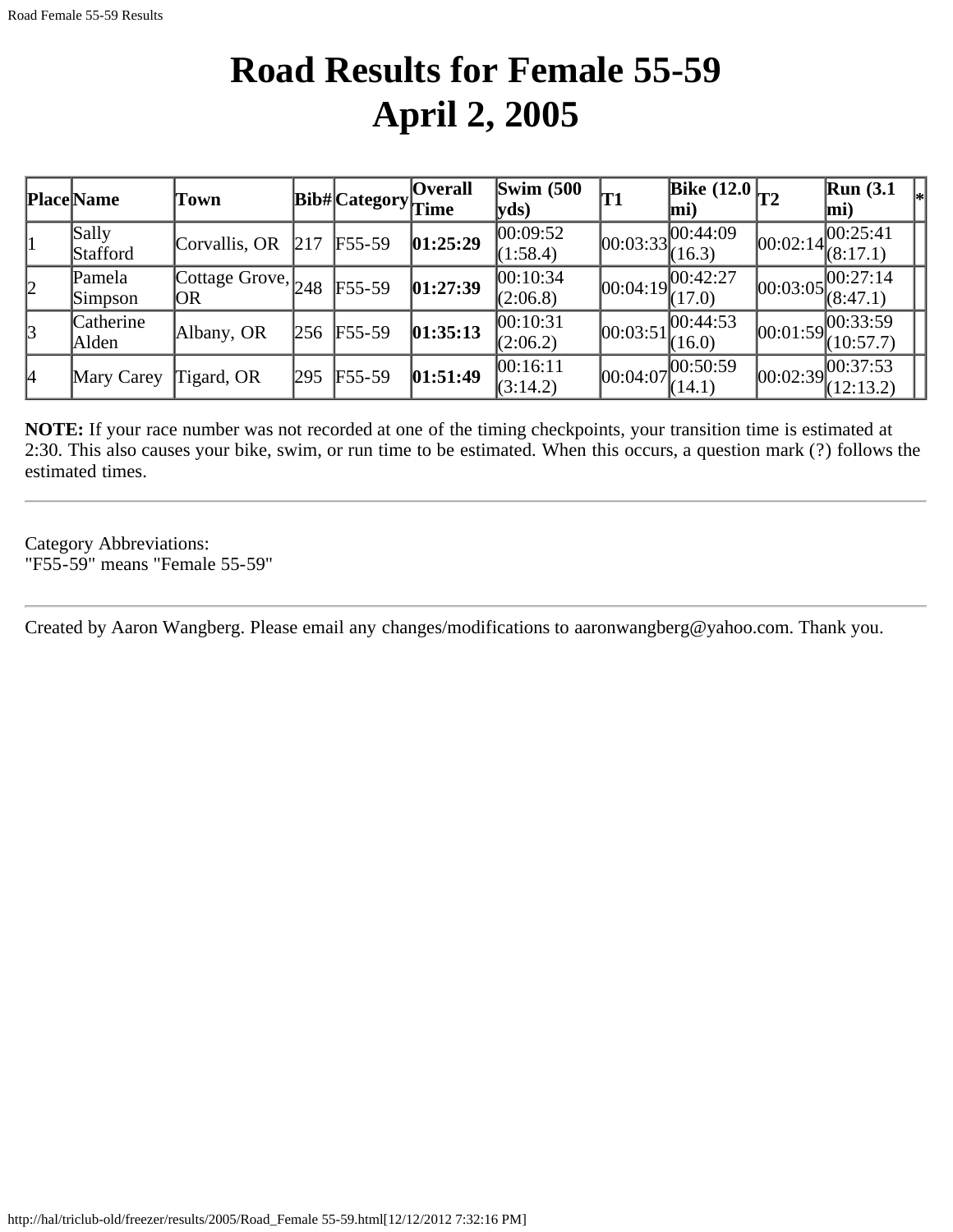### **Road Results for Male 15-19 April 2, 2005**

|   | <b>Place Name</b>    | Town                 |     | <b>Bib#</b> Category <sub>Time</sub> | <b>Overall</b> | Swim $(500)$<br>$ {\bf v} {\bf d} s)$ | T1         | Bike $(12.0)$<br>$ \text{mi} $   |            | Run(3.1)<br>lmi)                         | I∗ |
|---|----------------------|----------------------|-----|--------------------------------------|----------------|---------------------------------------|------------|----------------------------------|------------|------------------------------------------|----|
|   | Duane<br>Esselstrom  | Camas.<br>lWΑ        |     | $M15-19$                             | 01:07:47       | 00:07:51<br>(1:34.2)                  | [00:01:43] | [00:37:45]<br>(19.1)             | [00:01:46] | 00:18:42 <br>(6:01.9)                    |    |
| 2 | Kyle Snider          | Albany,<br><b>OR</b> |     | $M15-19$                             | 01:12:35       | 00:05:41<br>(1:08.2)                  | 00:02:51   | 00:38:20 <br>(18.8)              | [00:01:41] | 00:24:02 <br>(7:45.2)                    |    |
|   | Stephan<br>Shoemaker | Camas.<br>WA         | 187 | $M15-19$                             |                | 00:09:04<br>(1:48.8)                  |            | $ 00:02:08 ^{00:39:25}_{(18.3)}$ |            | $\boxed{00:01:06}^{00:08:31}_{(2:44.8)}$ | dq |

**NOTE:** If your race number was not recorded at one of the timing checkpoints, your transition time is estimated at 2:30. This also causes your bike, swim, or run time to be estimated. When this occurs, a question mark (?) follows the estimated times.

Category Abbreviations: "M15-19" means "Male 15-19"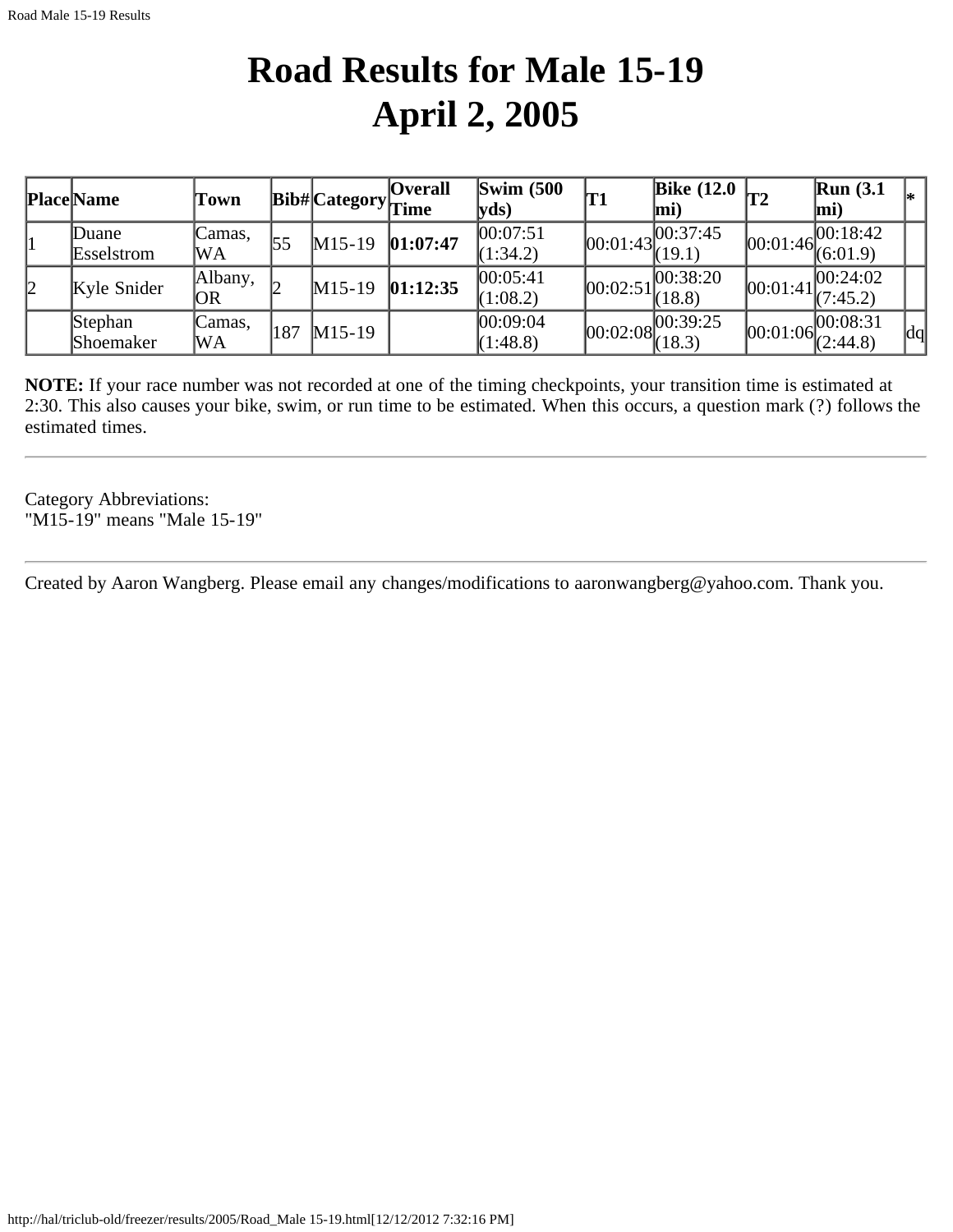# **Road Results for Male 20-24 April 2, 2005**

|              | <b>Place</b> Name        | Town                             |              | <b>Bib#</b> Category | <b>Overall</b><br>Time | Swim $(500)$<br>yds                       | <b>T1</b> | <b>Bike</b><br>$(12.0 \text{ mi})$ | <b>T2</b> | $\overline{\text{Run}}$ (3.1 $\vert_*$<br>mi)        |     |
|--------------|--------------------------|----------------------------------|--------------|----------------------|------------------------|-------------------------------------------|-----------|------------------------------------|-----------|------------------------------------------------------|-----|
| 1            | Tom Lyttle               | Forest<br>Grove, OR              |              | M20-24               | 01:01:23               | 00:05:42<br>(1:08.4)                      | 00:01:05  | 00:31:00<br>(23.2)                 | 00:01:19  | 00:22:17<br>(7:11.3)                                 |     |
| 2            | Brian Silva              | Ashland, OR 88                   |              | M20-24               | 01:02:58               | 00:07:43<br>(1:32.6)                      | 00:02:06  | 00:31:37<br>(22.8)                 | 00:01:31  | 00:20:01<br>(6:27.4)                                 |     |
| 3            | Spencer<br>Bushnell      | Ashland, OR 77                   |              | M20-24               | 01:03:32               | 00:07:59<br>(1:35.8)                      | 00:01:41  | 00:34:18<br>(21.0)                 | 00:01:10  | 00:18:24<br>(5:56.1)                                 |     |
| 4            | Josiah Mueller           | Portland, OR 84                  |              | M20-24               | 01:05:06               | 00:08:05<br>(1:37.0)                      | 00:01:48  | 00:34:13<br>(21.0)                 | 00:01:29  | 00:19:31<br>(6:17.7)                                 |     |
| 5            | John Mark<br>Torres      | Eugene, OR                       | 38           | M20-24               | 01:05:52               | 00:07:40<br>(1:32.0)                      | 00:01:17  | 00:34:27<br>(20.9)                 | 00:01:24  | 00:21:04<br>(6:47.7)                                 |     |
| 6            | Louis Maurer             | Corvallis,<br><b>OR</b>          | 129          | M20-24               | 01:06:16               | 00:08:38<br>(1:43.6)                      | 00:02:13  | 00:35:40<br>(20.2)                 | 00:01:16  | 00:18:29<br>(5:57.7)                                 |     |
| 17           | Daniel Heineck           | Corvallis,<br><b>OR</b>          | 78           | M20-24               | 01:07:39               | 00:08:18<br>(1:39.6)                      | 00:02:25  | 00:34:11<br>(21.1)                 | 00:01:31  | 00:21:14<br>(6:51.0)                                 |     |
| 8            | Tom Pritchard            | Portland, OR <sup>[93]</sup>     |              | M20-24               | [01:08:01]             | 00:07:42<br>(1:32.4)                      | 00:02:33  | 00:36:06<br>(19.9)                 | 00:02:01  | 00:19:39<br>(6:20.3)                                 |     |
| 9            | Lane Olson               | Corvallis,<br><b>OR</b>          | 85           | M20-24               | 01:08:08               | 00:07:43<br>(1:32.6)                      | 00:02:29  | 00:33:03<br>(21.8)                 | 00:01:14  | 00:23:39<br>(7:37.7)                                 |     |
| 10           | Steven Hyde              | Portland, OR 66                  |              | M20-24               | 01:09:39               | 00:08:22<br>(1:40.4)                      | 00:02:01  | 00:37:59<br>(19.0)                 | 00:01:42  | 00:19:35<br>(6:19.0)                                 |     |
| 11           | Dustin Moyer             | Missoula,<br>$\operatorname{MT}$ | 130          | $M20-24$             | 01:10:40               | 00:08:36<br>(1:43.2)                      | 00:01:14  | 00:34:43<br>(20.7)                 | 00:01:02  | 00:25:05<br>(8:05.5)                                 |     |
| $ 12\rangle$ | Jesse Schonau-<br>Taylor | Newport, OR 157                  |              | $M20-24$             | 01:11:25               | 00:09:04<br>(1:48.8)                      | 00:02:52  | 00:38:02<br>(18.9)                 | 00:01:31  | 00:19:56<br>(6:25.8)                                 |     |
| $ 13\rangle$ | David<br>Auerbach        | Salem, OR                        | 194          | M20-24               | 01:11:57               | 00:08:46<br>(1:45.2)                      | 00:03:01  | 00:36:24<br>(19.8)                 | 00:01:39  | 00:22:07<br>(7:08.1)                                 |     |
| 14           | Bryan Mann               | Eugene, OR                       | 314          | $M20-24$             | 01:14:55               | 00:08:33<br>(1:42.6)                      | 00:02:39  | 00:40:45<br>(17.7)                 | 00:02:08  | 00:20:50<br>(6:43.2)                                 |     |
|              | <b>Place Name</b>        | Town                             |              | Bib# Category        | Overall<br>Time        | <b>Swim (500)</b><br>$ {\bf y} {\bf ds})$ | T1        | Bike<br>$(12.0 \text{ mi})$        | T2        | $\overline{\text{Run}}(3.1\vert_{*})$<br>$\vert$ mi) |     |
| $ 15\rangle$ | Justin Fay               | Corvallis,<br>OR                 | 146          | $M20-24$             | 01:15:36               | 00:08:29<br>(1:41.8)                      | 00:02:00  | 00:40:49<br>(17.6)                 | 00:01:29  | 00:22:49<br>(7:21.6)                                 |     |
| 16           | Dave Yarger              | Corvallis,<br>OR                 | 121          | $M20-24$             | 01:15:44               | 00:09:13<br>(1:50.6)                      | 00:02:24  | 00:37:40<br>(19.1)                 | 00:01:47  | 00:24:40<br>(7:57.4)                                 |     |
| 17           | Matt Hogge               | Ashland, OR 209                  |              | $M20-24$             | 01:16:29               | 00:10:34<br>(2:06.8)                      | 00:02:27  | 00:39:52<br>(18.1)                 | 00:00:52  | 00:22:44<br>(7:20.0)                                 |     |
| 18           | Ryan Hunter              | Tualatin, OR 269                 |              | $M20-24$             | 01:16:49               | 00:08:54<br>(1:46.8)                      | 00:02:51  | 00:38:54<br>(18.5)                 | 00:01:45  | 00:24:25<br>(7:52.6)                                 |     |
| 19           | Robert Gruber            | Corvallis,<br> OR                | 170          | $M20-24$             | 01:27:42               | 00:08:52<br>(1:46.4)                      | 00:02:49  | 00:44:11<br>(16.3)                 | 00:01:53  | 00:29:57<br>(9:39.7)                                 |     |
|              | Nick Alden               | Corvallis,<br>OR                 | $ 11\rangle$ | $M20-24$             |                        |                                           |           |                                    |           |                                                      | dnp |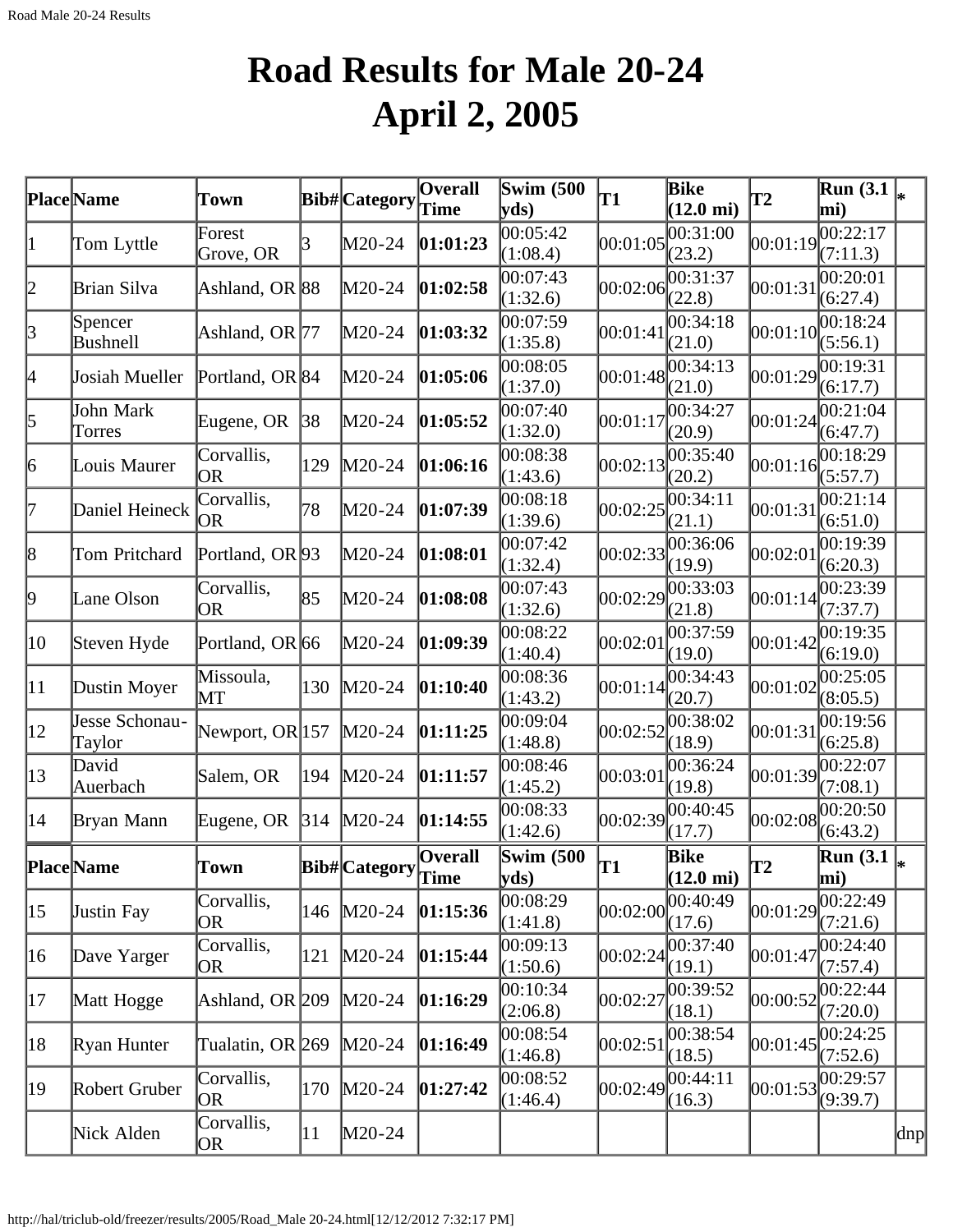Category Abbreviations: "M20-24" means "Male 20-24"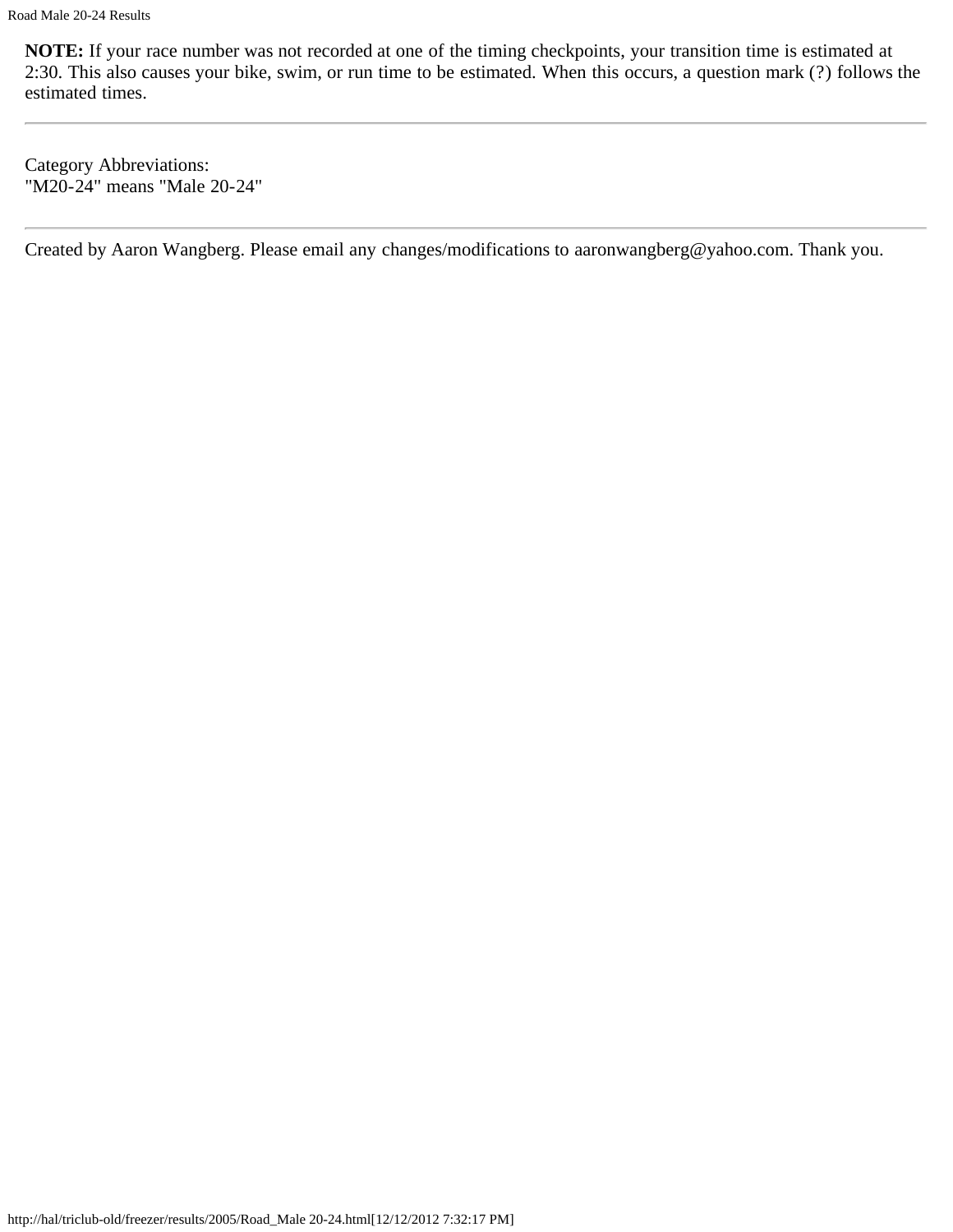# **Road Results for Male 25-29 April 2, 2005**

|              | Place Name                | Town                    |     | Bib#Category         | Overall  | Swim $(500)$<br>yds      | T1                  | <b>Bike (12.0</b><br>mi) | <b>T2</b>       | <b>Run</b> (3.1)<br>mi) |     |
|--------------|---------------------------|-------------------------|-----|----------------------|----------|--------------------------|---------------------|--------------------------|-----------------|-------------------------|-----|
| $\vert$ 1    | Gabe Doebler              | Fairview,<br>OR         | 63  | M25-29               | 01:00:42 | 00:07:34<br>(1:30.8)     | 00:01:42            | 00:32:47<br>(22.0)       | 00:01:57        | 00:16:42<br>(5:23.2)    |     |
| 2            | Nat Hunnicutt             | Portland,<br><b>OR</b>  | 154 | M25-29               | 01:01:23 | 00:07:26<br>(1:29.2)     | 00:01:41            | 00:31:48<br>(22.6)       | 00:01:17        | 00:19:11<br>(6:11.3)    |     |
| 3            | Aaron Moss                | Kenmore,<br>WA          | 67  | M25-29               | 01:03:25 | 00:07:59<br>(1:35.8)     | 00:01:44            | 00:33:14<br>(21.7)       | 00:01:16        | 00:19:12<br>(6:11.6)    |     |
| 4            | Charles<br>Warner         | Vancouver,<br>WA        | 45  | M25-29               | 01:03:30 | 00:07:13<br>(1:26.6)     | 00:02:03            | 00:30:24<br>(23.7)       | 00:01:50        | 00:22:00<br>(7:05.8)    |     |
| 5            | Matt<br><b>Brischetto</b> | Portland,<br>OR         | 95  | M25-29               | 01:05:01 | 00:08:50<br>(1:46.0)     | 00:02:16            | 00:33:50<br>(21.3)       | 00:01:44        | 00:18:21<br>(5:55.2)    |     |
| 6            | <b>Brian Schultz</b>      | Portland,<br>OR         | 177 | M25-29               | 01:05:12 | 00:07:55<br>(1:35.0)     | 00:02:00            | 00:32:55<br>(21.9)       | 00:01:37        | 00:20:45<br>(6:41.6)    |     |
| 17           | Robert Fahey              | Corvallis,<br>OR        | 12  | M25-29               | 01:05:57 | 00:06:08<br>(1:13.6)     | 00:02:20            | 00:35:24<br>(20.3)       | 00:01:59        | 00:20:06<br>(6:29.0)    |     |
| 8            | Josh<br>Masterson         | Eugene, OR 59           |     | M25-29               | 01:08:00 | 00:07:21<br>(1:28.2)     | 00:02:54            | 00:36:13<br>(19.9)       | 00:01:44        | 00:19:48<br>(6:23.2)    |     |
| 9            | <b>Trevor Davies</b>      | Corvallis,<br><b>OR</b> | 106 | M25-29               | 01:08:23 | 00:08:00<br>(1:36.0)     | 00:01:41            | 00:34:23<br>(20.9)       | 00:01:15        | 00:23:04<br>(7:26.5)    |     |
| 10           | Jake Adams                | Philomath,<br>OR        | 73  | M25-29               | 01:08:43 | 00:07:36<br>(1:31.2)     | 00:02:24            | 00:36:52<br>(19.5)       | 00:00:53        | 00:20:58<br>(6:45.8)    |     |
| 11           | Darren Smith              | Corvallis,<br><b>OR</b> | 89  | M25-29               | 01:09:07 | 00:08:02<br>(1:36.4)     | 00:02:27            | 00:34:53<br>(20.6)       | 00:01:54        | 00:21:51<br>(7:02.9)    |     |
| $ 12\rangle$ | Jonathan<br>Muirhead      | Tualatin,<br><b>OR</b>  | 36  | M25-29               | 01:09:53 | 00:08:16<br>(1:39.2)     | 00:01:57            | 00:36:26<br>(19.8)       | 00:01:37        | 00:21:37<br>(6:58.4)    |     |
| $ 13\rangle$ | Kevin<br>McCabe           | Portland,<br><b>OR</b>  | 42  | M25-29               | 01:10:57 | 00:07:57<br>(1:35.4)     | 00:02:40            | 00:36:34<br>(19.7)       | 00:01:34        | 00:22:12<br>(7:09.7)    |     |
| 14           | Denny<br>Burnett          | Corvallis,<br><b>OR</b> | 76  | M25-29               | 01:12:51 | 00:08:28<br>(1:41.6)     | 00:02:20            | 00:33:49<br>(21.3)       | 00:03:21        | 00:24:53<br>(8:01.6)    |     |
|              | <b>PlaceName</b>          | Town                    |     | Bib#Category Overall |          | <b>Swim (500)</b><br>yds | lT1                 | <b>Bike (12.0</b><br>mi) | $ \mathbf{T2} $ | <b>Run</b> (3.1)<br>mi) | l∗  |
| $ 15\rangle$ | Eric Altendorf            | Corvallis,<br>OR        | 193 | $M25-29$             | 01:15:08 | 00:08:32<br>(1:42.4)     | 00:04:10            | 00:35:28<br>(20.3)       | 00:02:42        | 00:24:16<br>(7:49.7)    |     |
| 16           | Jesse<br>Raskaukas        | Portland,<br>OR         | 37  | $M25-29$             | 01:15:10 | 00:07:06<br>(1:25.2)     | 00:01:29            | 00:39:23<br>(18.3)       | 00:01:05        | 00:26:07<br>(8:25.5)    |     |
| $ 17\rangle$ | Brian<br>Valazquez        | Tualatin,<br>OR         | 178 | $M25-29$             | 01:16:12 | 00:08:39<br>(1:43.8)     | 00:02:55            | 00:38:06<br>(18.9)       | 00:01:42        | 00:24:50<br>(8:00.6)    |     |
| 18           | Timothy<br>Dodd           | Auburn,<br>WA           | 236 | $M25-29$             | 01:28:00 | 00:08:43<br>(1:44.6)     | 00:03:13            | 00:45:14<br>(15.9)       | 00:02:41        | 00:28:09<br>(9:04.8)    |     |
| 19           | David Davis               | Salem, OR               | 69  | M25-29               | 01:54:59 | 00:08:23<br>(1:40.6)     | 00:02:41            | 01:14:01?<br>(9.7)       | 00:02:30?       | 00:27:24<br>(8:50.3)    |     |
|              | Garren<br>Watkins         | Portland,<br>OR         | 28  | M25-29               |          | 00:06:22<br>(1:16.4)     | $[00:01:13]$ TIME#? | NO<br>(0)                | 00:02:30?TIME#? | ΝO<br>(0)               | dnf |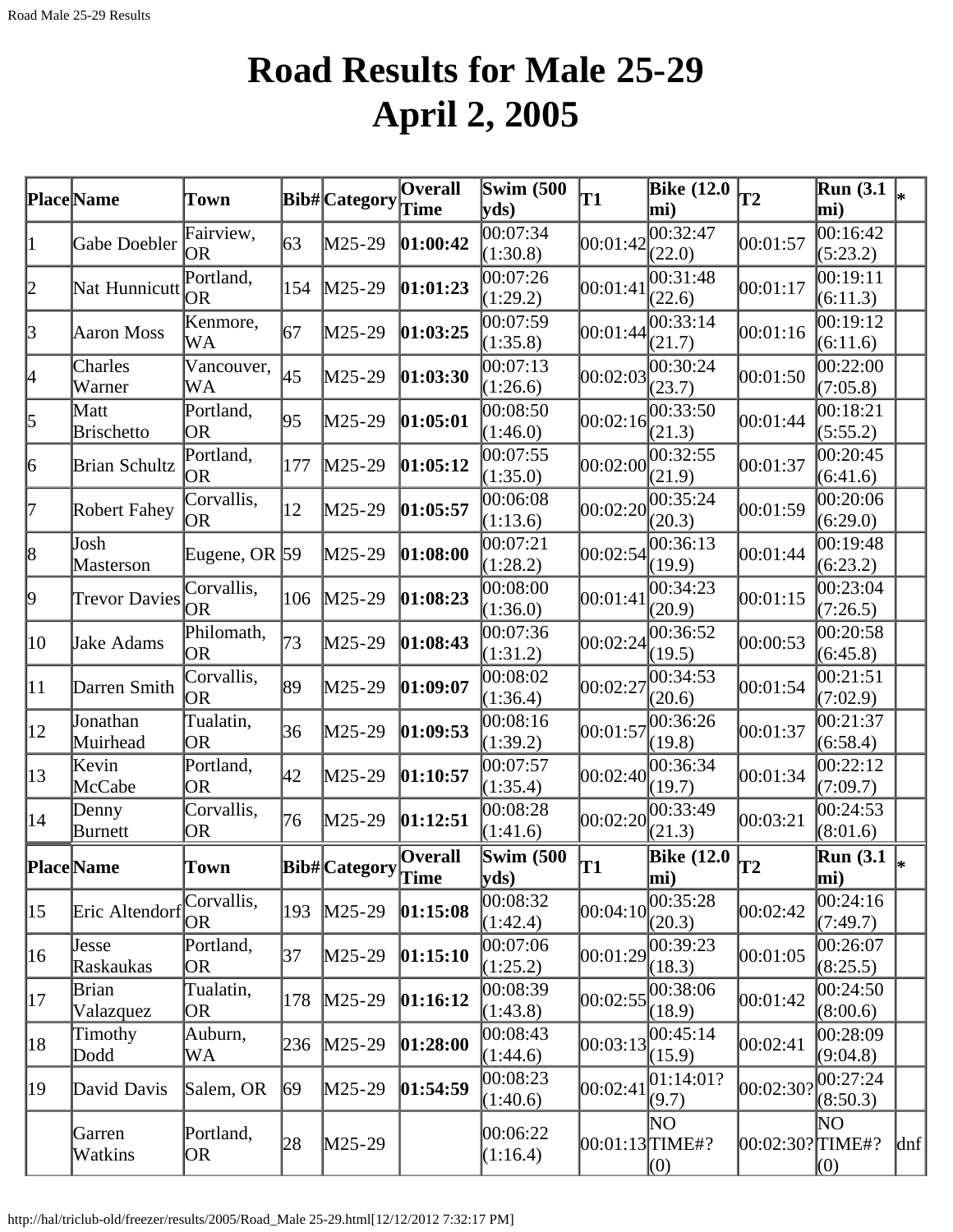| <b>Jeremy</b><br>Amberson  | Missoula,<br>MT | 100 | $M25-29$ | 00:09:48<br>(1:57.6)  | $[00:01:11]$ TIME#? | lΝO<br>KO) | $[00:02:30?$ TIME#? | lΝO<br>KO) | dnf |
|----------------------------|-----------------|-----|----------|-----------------------|---------------------|------------|---------------------|------------|-----|
| Samuel<br>Jackson          | Portland,<br>OR | 181 | $M25-29$ | 00:07:53 <br>(1:34.6) | $[00:03:05]$ TIME#? | NΟ<br>KO)  | $[00:02:30?$ TIME#? | NO<br>KO)  | dnf |
| Charlie<br><b>Brickman</b> | Ashland,<br>OR  | 138 | $M25-29$ |                       |                     |            |                     |            | dnp |

**NOTE:** If your race number was not recorded at one of the timing checkpoints, your transition time is estimated at 2:30. This also causes your bike, swim, or run time to be estimated. When this occurs, a question mark (?) follows the estimated times.

Category Abbreviations: "M25-29" means "Male 25-29"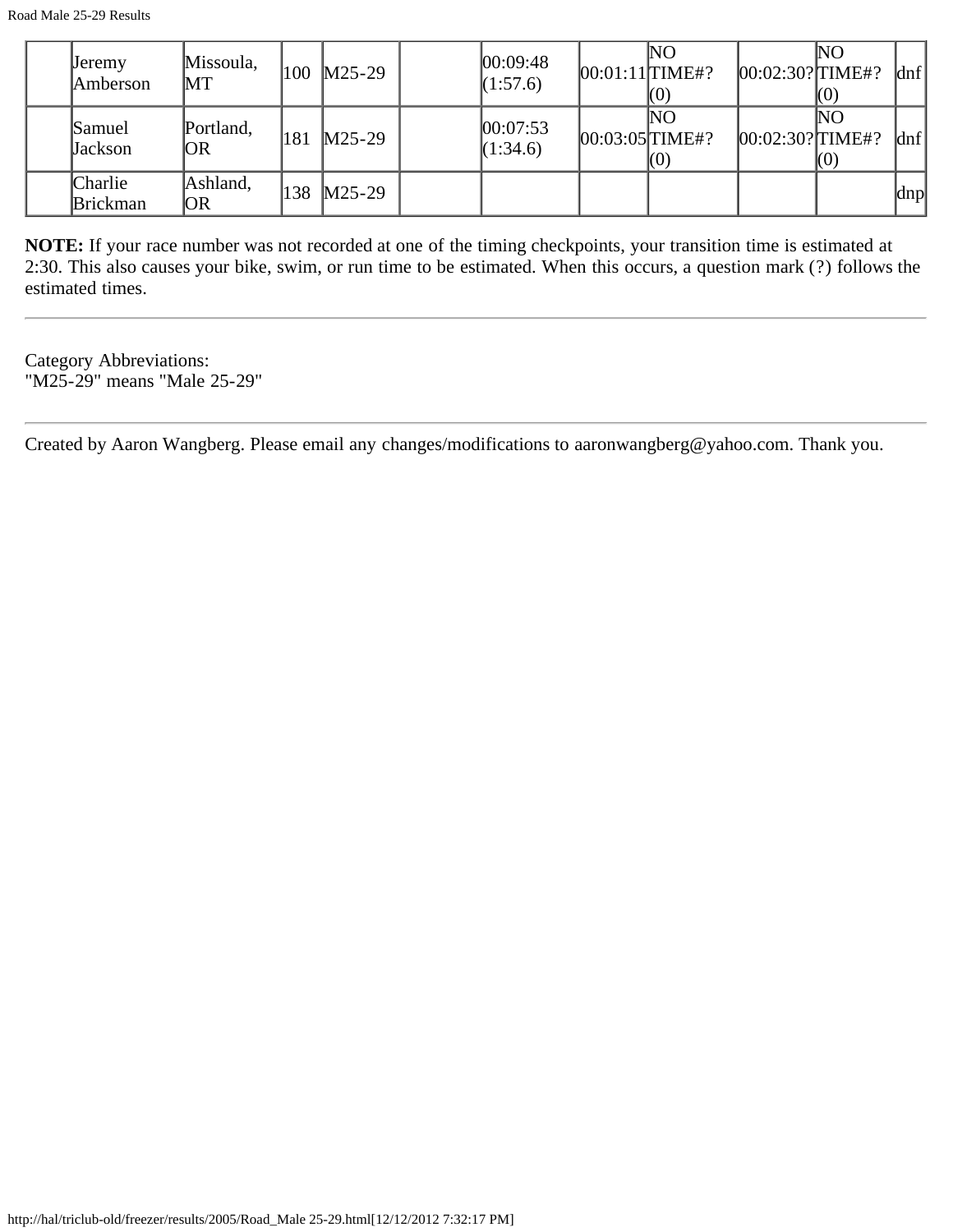#### **Road Results for Male 30-34 April 2, 2005**

|           | Place Name           | Town                    |                 | <b>Bib#</b> Category | Overall<br><b>Time</b> | <b>Swim (500)</b><br>$ {\bf v} {\bf ds})$ | T1       | Bike<br>$(12.0 \text{ mi})$          | T2       | <b>Run</b> (3.1)<br>mi) |     |
|-----------|----------------------|-------------------------|-----------------|----------------------|------------------------|-------------------------------------------|----------|--------------------------------------|----------|-------------------------|-----|
| ∣∗        | Nathan Smith         | Corvallis, OR $ 16 $    |                 | M30-34               | 00:56:07               | 00:06:09<br>(1:13.8)                      |          | 00:00:58 <br>(23.5)                  | 00:01:07 | 00:17:16<br>(5:34.2)    |     |
| 1         | <b>Bill Fleck</b>    | Philomath,<br><b>OR</b> | $ 10\rangle$    | M30-34               | 00:56:17               | 00:06:14<br>(1:14.8)                      |          | 00:01:10 <br>(23.6)                  | 00:00:58 | 00:17:25<br>(5:37.1)    |     |
| 2         | Scott<br>McMillan    | Vancouver,<br>WA        | $\overline{15}$ | M30-34               | 00:58:28               | 00:06:19<br>(1:15.8)                      | 00:01:12 | 00:31:05<br>(23.2)                   | 00:01:16 | 00:18:36<br>(6:00.0)    |     |
| $\beta$   | Noah<br>Megowan      | Lake<br>Oswego, OR      | 48              | M30-34               | 01:05:06               | 00:07:40<br>(1:32.0)                      | 00:02:17 | 00:34:47<br>(20.7)                   | 00:01:55 | 00:18:27<br>(5:57.1)    |     |
| 4         | Todd Inman           | Springfield,<br>OR.     | 40              | M30-34               | 01:09:25               | 00:07:24<br>(1:28.8)                      |          | 00:01:45 <br>(21.8)                  | 00:01:51 | 00:25:21<br>(8:10.6)    |     |
| $\vert$ 5 | Uwe Hermes           | Portland, OR            | 79              | M30-34               | 01:12:05               | 00:08:04<br>(1:36.8)                      |          | 00:02:57 <br>(19.8)                  | 00:02:13 | 00:22:29<br>(7:15.2)    |     |
| 6         | Joe Tysoe            | Beaverton,<br>OR        | 219             | M30-34               | 01:13:47               | 00:09:34<br>(1:54.8)                      |          | $ 00:01:42 ^{00:42:16}$<br>(17.0)    | 00:01:19 | 00:18:56<br>(6:06.5)    |     |
| 17        | MacDonald<br>Jackson | Corvallis, OR 80        |                 | M30-34               | 01:15:17               | 00:08:15<br>(1:39.0)                      |          | $ 00:02:37 ^{00:36:16}$<br>(19.9)    | 00:02:12 | 00:25:57<br>(8:22.3)    |     |
| 8         | Matt Blevins         | Portland, OR            | 266             | M30-34               | 01:26:45               | 00:13:02<br>(2:36.4)                      | 00:04:02 | 00:37:38<br>(19.1)                   | 00:01:52 | 00:30:11<br>(9:44.2)    |     |
| 9         | Rob Norton           | Salem, OR               | 156             | M30-34               | 01:38:35               | 00:26:01<br>(5:12.2)                      |          | $ 00:03:53 ^{00:40:44}_{}$<br>(17.7) | 00:02:27 | 00:25:30<br>(8:13.5)    |     |
|           | Dan Schmitt          | Eugene, OR              | 16              | M30-34               |                        | 00:05:56 <br>(1:11.2)                     |          | $ 00:01:18 ^{00:37:52}$<br>(19.0)    | 00:01:28 | 00:14:13<br>(4:35.2)    | dq  |
|           | Rob Williams         | Portland, OR            | 17              | M30-34               |                        |                                           |          |                                      |          |                         | dnp |
|           | Justin Baxter        | Portland, OR 265        |                 | $M30-34$             |                        |                                           |          |                                      |          |                         | dnp |

**NOTE:** If your race number was not recorded at one of the timing checkpoints, your transition time is estimated at 2:30. This also causes your bike, swim, or run time to be estimated. When this occurs, a question mark (?) follows the estimated times.

Category Abbreviations: "M30-34" means "Male 30-34"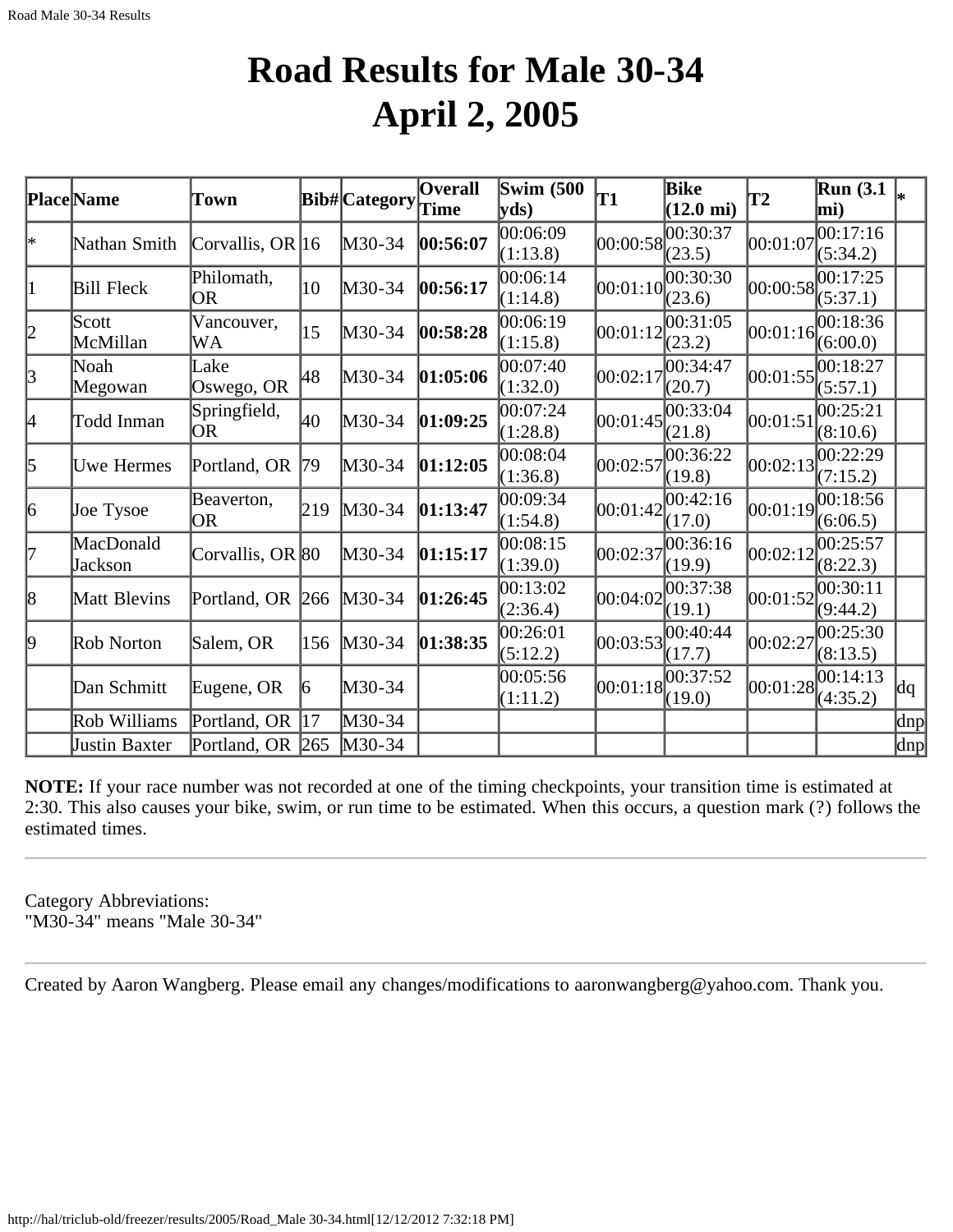### **Road Results for Male 35-39 April 2, 2005**

|              | Place Name                 | Town                 |     | Bib#Category  | <b>Overall</b><br>Time | <b>Swim (500)</b><br>$ {\bf v} {\bf ds})$ | T1        | <b>Bike</b><br>$(12.0 \text{ mi})$ | $\mathbf{T2}$ | <b>Run</b> (3.1)<br>mi) |     |
|--------------|----------------------------|----------------------|-----|---------------|------------------------|-------------------------------------------|-----------|------------------------------------|---------------|-------------------------|-----|
| $\vert$ 1    | Michael<br>Fletcher        | Eugene, OR           | 71  | M35-39        | 01:04:31               | 00:06:46<br>(1:21.2)                      | 00:01:26  | 00:34:27<br>(20.9)                 | 00:01:07      | 00:20:45<br>(6:41.6)    |     |
| 2            | <b>Branden</b><br>Edmiston | Brush Prairie,<br>WА | 144 | $M35-39$      | 01:09:51               | 00:07:40<br>(1:32.0)                      | 00:01:58  | 00:35:32<br>(20.3)                 | 00:01:51      | 0.22:50<br>(7:21.9)     |     |
| $\beta$      | Dan Barrett                | Corvallis, OR 74     |     | $M35-39$      | 01:09:55               | 00:08:13<br>(1:38.6)                      | 00:02:53  | 00:33:52<br>(21.3)                 | 00:02:52      | 00:22:05<br>(7:07.4)    |     |
| 4            | Steve Jones                | Camas, OR            | 225 | $M35-39$      | 01:12:02               | 00:09:35<br>(1:55.0)                      | 00:02:57  | 00:36:34<br>(19.7)                 | 00:01:42      | 0.21:14<br>(6:51.0)     |     |
| 5            | Matt Wessel                | Camas, WA            | 92  | $M35-39$      | 01:12:05               | 00:07:42<br>(1:32.4)                      | 00:02:20  | 00:36:18<br>(19.8)                 | 00:02:16      | 00:23:29<br>(7:34.5)    |     |
| 6            | <b>James Frost</b>         | Portland, OR 109     |     | $M35-39$      | 01:12:24               | 00:07:19?<br>(1:27.8)                     | 00:02:30? | 00:36:33<br>(19.7)                 | 00:02:04      | 00:23:58<br>(7:43.9)    |     |
| 17           | Martin Snell               | Camas, WA            | 94  | $M35-39$      | 01:13:17               | 00:07:56<br>(1:35.2)                      | 00:03:08  | 00:36:25<br>(19.8)                 | 00:02:39      | 00:23:09<br>(7:28.1)    |     |
| 8            | Julian<br>Lipscombe        | Portland, OR 210     |     | $M35-39$      | 01:13:24               | 00:09:04<br>(1:48.8)                      | 00:03:04  | 00:39:11<br>(18.4)                 | 00:01:51      | 00:20:14<br>(6:31.6)    |     |
| þ.           | Bryan<br>Reichert          | Seattle, WA          | 176 | $M35-39$      | 01:16:11               | 00:09:35<br>(1:55.0)                      | 00:03:42  | 00:36:33<br>(19.7)                 | 00:01:43      | 00:24:38<br>(7:56.8)    |     |
| $ 10\rangle$ | Jack Pendell               | Eugene, OR           | 135 | $M35-39$      | 01:16:12               | 00:08:05<br>(1:37.0)                      | 00:02:53  | 00:37:26<br>(19.2)                 | 00:01:56      | 00:25:52<br>(8:20.6)    |     |
| $ 11\rangle$ | Rob Williams Camas, WA     |                      | 275 | $M35-39$      | 01:17:13               | 00:09:12<br>(1:50.4)                      | 00:02:32  | 00:38:40<br>(18.6)                 | 00:01:52      | 00:24:57<br>(8:02.9)    |     |
| $ 12\rangle$ | Mike<br>Peterson           | Salem, OR            | 174 | $M35-39$      | 01:19:05               | 00:09:14<br>(1:50.8)                      | 00:02:29  | 00:41:26<br>(17.4)                 | 00:02:07      | 00:23:49<br>(7:41.0)    |     |
| $ 13\rangle$ | John Turner                | Lake<br>Oswego, OR   | 182 | $M35-39$      | 01:23:51               | 00:09:01<br>(1:48.2)                      | 00:03:56  | 00:42:58<br>(16.8)                 | 00:01:39      | 00:26:17<br>(8:28.7)    |     |
| 14           | Stephen<br>Conner          | Corvallis, OR 263    |     | $M35-39$      | 01:26:49               | 00:10:55<br>(2:11.0)                      | 00:03:50  | 00:40:26<br>(17.8)                 | 00:02:42      | 00:28:56<br>(9:20.0)    |     |
|              | <b>Place</b> Name          | Town                 |     | Bib# Category | <b>Overall</b><br>Time | Swim $(500)$<br>$ {\rm yds} $             | T1        | Bike<br>$(12.0 \text{ mi})$        | T2            | Run(3.1)<br>$\bf{mi}$   | ∗   |
| 15           | Jeff<br>Mendenhall         | Beaverton,<br> OR    | 270 | $M35-39$      | 01:28:45               | 00:13:13<br>(2:38.6)                      | 00:03:28  | 00:37:20<br>(19.3)                 | 00:02:29      | 00:32:15<br>(10:24.2)   |     |
| 16           | Scott Duer                 | Camas, WA            | 297 | $M35-39$      | 01:32:12               | 00:14:37<br>(2:55.4)                      | 00:04:16  | 00:38:29<br>(18.7)                 | 00:03:21      | 00:31:29<br>(10:09.4)   |     |
|              | Michael<br>McNickle        | Vancouver,<br>WA     | 309 | $M35-39$      |                        |                                           |           |                                    |               |                         | dnp |

**NOTE:** If your race number was not recorded at one of the timing checkpoints, your transition time is estimated at 2:30. This also causes your bike, swim, or run time to be estimated. When this occurs, a question mark (?) follows the estimated times.

Category Abbreviations: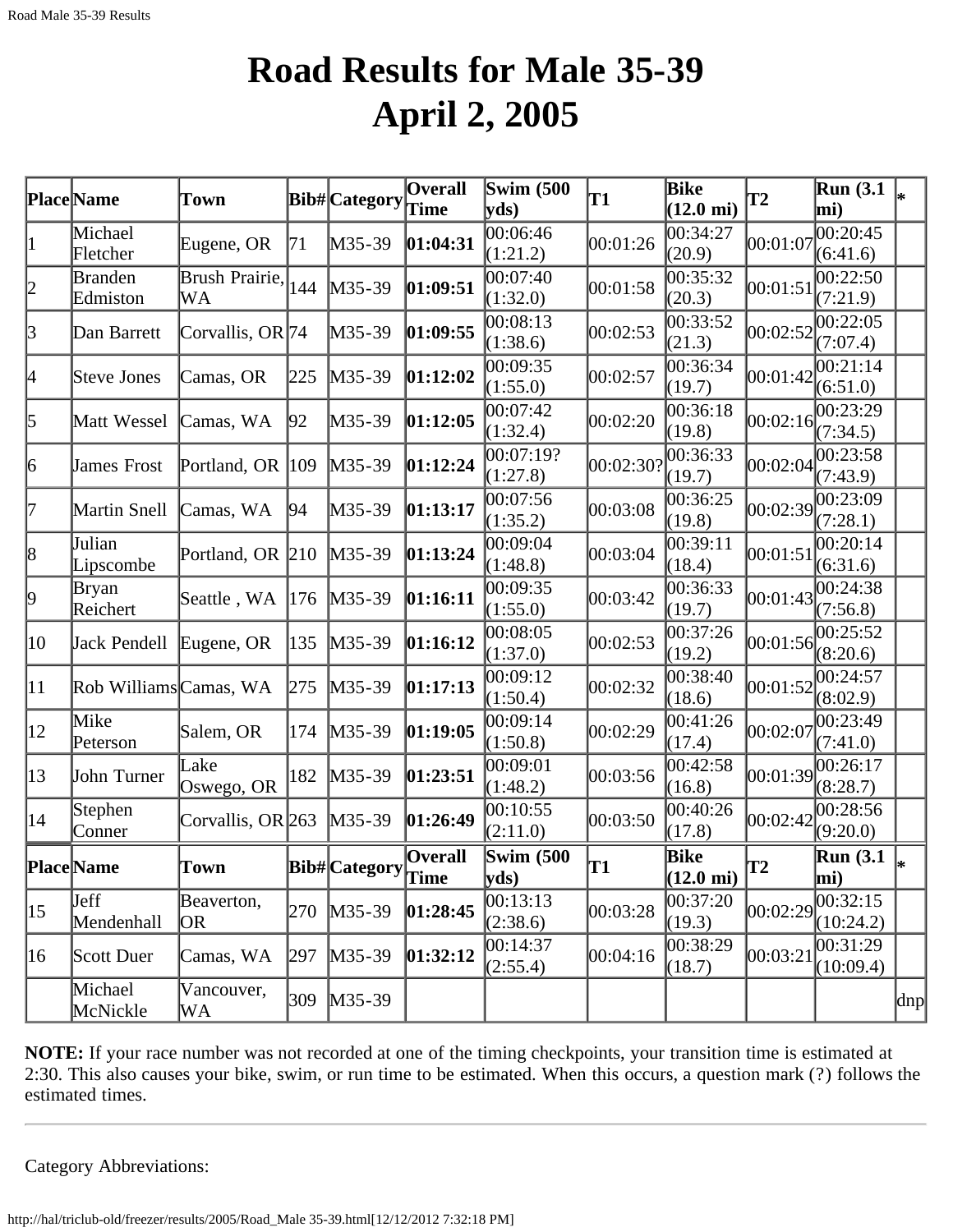"M35-39" means "Male 35-39"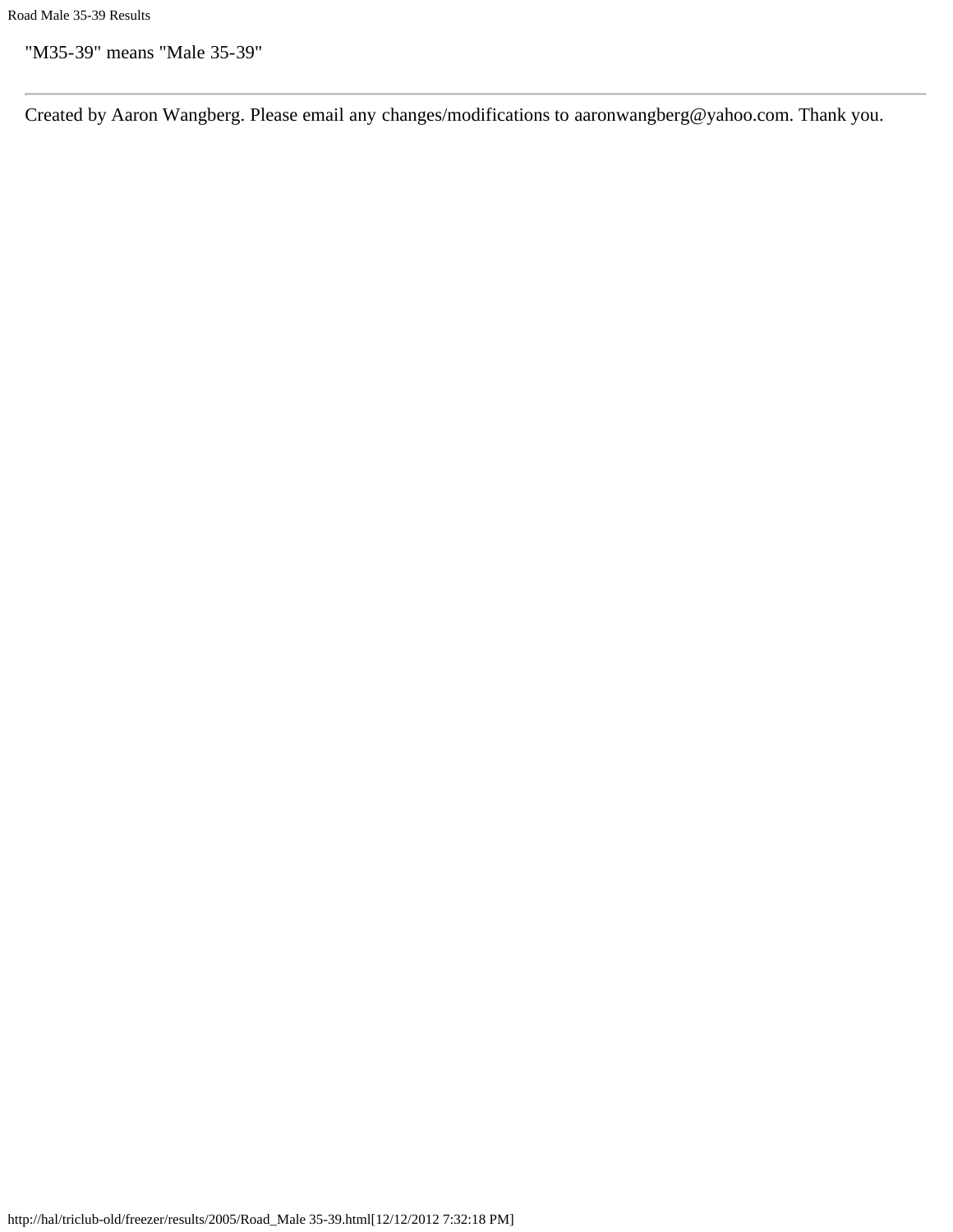# **Road Results for Male 40-44 April 2, 2005**

|              | Place Name               | Town                          |     | <b>Bib#</b> Category | Overall<br>Time         | <b>Swim (500</b><br>$\mathbf{v}\mathbf{ds}$ | T1        | Bike<br>$(12.0 \text{ mi})$ | <b>T2</b> | <b>Run</b> (3.1)<br>mi) |  |
|--------------|--------------------------|-------------------------------|-----|----------------------|-------------------------|---------------------------------------------|-----------|-----------------------------|-----------|-------------------------|--|
| $\vert$ 1    | George<br>Modini         | Beaverton,<br>OR              | Q   | M40-44               | 01:02:23                | 00:06:06<br>(1:13.2)                        | 00:01:15  | 00:33:02<br>(21.8)          | 00:01:27  | 00:20:33<br>(6:37.7)    |  |
| 2            |                          | Tom Cordier Corvallis, OR 102 |     | M40-44               | 01:03:05                | 00:08:05<br>(1:37.0)                        | 00:01:26  | 00:31:41<br>(22.7)          | 00:01:33  | 00:20:20<br>(6:33.5)    |  |
| 3            | Bob<br>Croucher          | Brush Prairie, 104<br>WA      |     | M40-44               | 01:03:14                | 00:08:40<br>(1:44.0)                        | 00:00:58  | 00:33:26<br>(21.5)          | 00:01:11  | 00:18:59<br>(6:07.4)    |  |
| 4            | Michael<br>Gilbert       | Vancouver,<br>WA              | 206 | M40-44               | 01:05:25                | 00:09:19<br>(1:51.8)                        | 00:01:09  | 00:34:59<br>(20.6)          | 00:01:34  | 0.18:24<br>(5:56.1)     |  |
| 5            | Craig Egner              | Milwaukie,<br>OR.             | 18  | M40-44               | 01:05:30                | 00:06:35<br>(1:19.0)                        | 00:02:11  | 00:34:32<br>(20.8)          | 00:01:31  | 00:20:41<br>(6:40.3)    |  |
| 6            | Roger<br>Nyquist         | Albany, OR                    | 60  | M40-44               | 01:06:51                | 00:07:25<br>(1:29.0)                        | 00:01:28  | 00:36:11<br>(19.9)          | 00:00:49  | 00:20:58<br>(6:45.8)    |  |
| 17           | Tim Nord                 | Junction City,<br><b>OR</b>   | 116 | M40-44               | 01:06:56                | 00:08:38<br>(1:43.6)                        | 00:01:25  | 00:33:19<br>(21.6)          | 00:01:29  | 00:22:05<br>(7:07.4)    |  |
| 8            | <b>Joe Barrett</b>       | Bend, OR                      | 53  | M40-44               | 01:09:50                | 00:07:47<br>(1:33.4)                        | 00:02:16  | 00:35:20<br>(20.4)          | 00:02:06  | 00:22:21<br>(7:12.6)    |  |
| þ.           | Mel Long                 | Oregon City,<br><b>OR</b>     | 58  | M40-44               | 01:13:37                | 00:07:28<br>(1:29.6)                        | 00:01:49  | 00:37:41<br>(19.1)          | 00:01:52  | 00:24:47<br>(7:59.7)    |  |
| 10           | Scott Kruis              | Corvallis, OR 237             |     | $M40-44$             | 01:13:50                | 00:10:56<br>(2:11.2)                        | 00:02:44  | 00:36:01<br>(20.0)          | 00:01:50  | 00:22:19<br>(7:11.9)    |  |
| $ 11\rangle$ | Tim Shillinge WA         | Vancouver,                    | 215 | $M40-44$             | 01:15:41                | 00:09:32<br>(1:54.4)                        | 00:03:09  | 00:37:04<br>(19.4)          | 00:03:32  | 00:22:24<br>(7:13.5)    |  |
| $ 12\rangle$ | Jeff Bemrose Dallas, OR  |                               | 62  | M40-44               | 01:15:55                | 00:08:32<br>(1:42.4)                        | 00:03:17  | 00:38:17<br>(18.8)          | 00:02:27  | 00:23:22<br>(7:32.3)    |  |
| $ 13\rangle$ | <b>Bill Partin</b>       | Vancouver,<br>WА              | 213 | M40-44               | 01:15:58                | 00:09:37<br>(1:55.4)                        | 00:02:20  | 00:38:39<br>(18.6)          | 00:02:51  | 00:22:31<br>(7:15.8)    |  |
| $ 14\rangle$ | Henry<br>Alaman          | Philomath,<br>OR.             | 191 | M40-44               | 01:16:09                | 00:11:27<br>(2:17.4)                        | 00:01:59  | 00:37:42<br>(19.1)          | 00:01:33  | 00:23:28<br>(7:34.2)    |  |
|              | <b>Place</b> Name        | Town                          |     | Bib#Category         | <b>Overall</b><br>∣Time | <b>Swim (500)</b><br>yds                    | lT1       | Bike<br>$(12.0 \text{ mi})$ | T2        | <b>Run</b> (3.1)<br>mi) |  |
| $ 15\rangle$ | John Condon              | Vancouver,<br>WA              | 288 | $M40-44$             | 01:17:19                | 00:11:34<br>(2:18.8)                        | 00:03:35  | 00:36:11<br>(19.9)          | 00:02:17  | 00:23:42<br>(7:38.7)    |  |
| 16           | Dave Leigh               | Corvallis, OR $251$           |     | M40-44               | 01:18:19                | 00:10:56?<br>(2:11.2)                       | 00:02:30? | 00:37:45<br>(19.1)          | 00:02:04  | 00:25:04<br>(8:05.2)    |  |
| 17           | Mark<br>O'Leavey         | Portland, OR 222              |     | M40-44               | 01:19:38                | 00:09:34<br>(1:54.8)                        | 00:02:52  | 00:40:03<br>(18.0)          | 00:01:54  | 00:25:15<br>(8:08.7)    |  |
| 18           | Brad<br>Weathermon       | Salem, OR                     | 183 | $M40-44$             | 01:23:46                | 00:10:37<br>(2:07.4)                        | 00:02:21  | 00:40:52<br>(17.6)          | 00:03:35  | 00:26:21<br>(8:30.0)    |  |
| 19           | Roger Wong               | Corvallis, OR $276$           |     | $M40-44$             | 01:24:11                | 00:11:39<br>(2:19.8)                        | 00:04:58  | 00:43:04<br>(16.7)          | 00:01:16  | 00:23:14<br>(7:29.7)    |  |
| 20           | Eric DeFreest Eugene, OR |                               | 296 | $M40-44$             | 01:24:26                | 00:12:04<br>(2:24.8)                        | 00:03:37  | 00:40:03<br>(18.0)          | 00:02:38  | 00:26:04<br>(8:24.5)    |  |
|              |                          | Oregon City,                  |     |                      |                         | 00:11:06                                    |           | 00:40:03                    |           | 00:29:13                |  |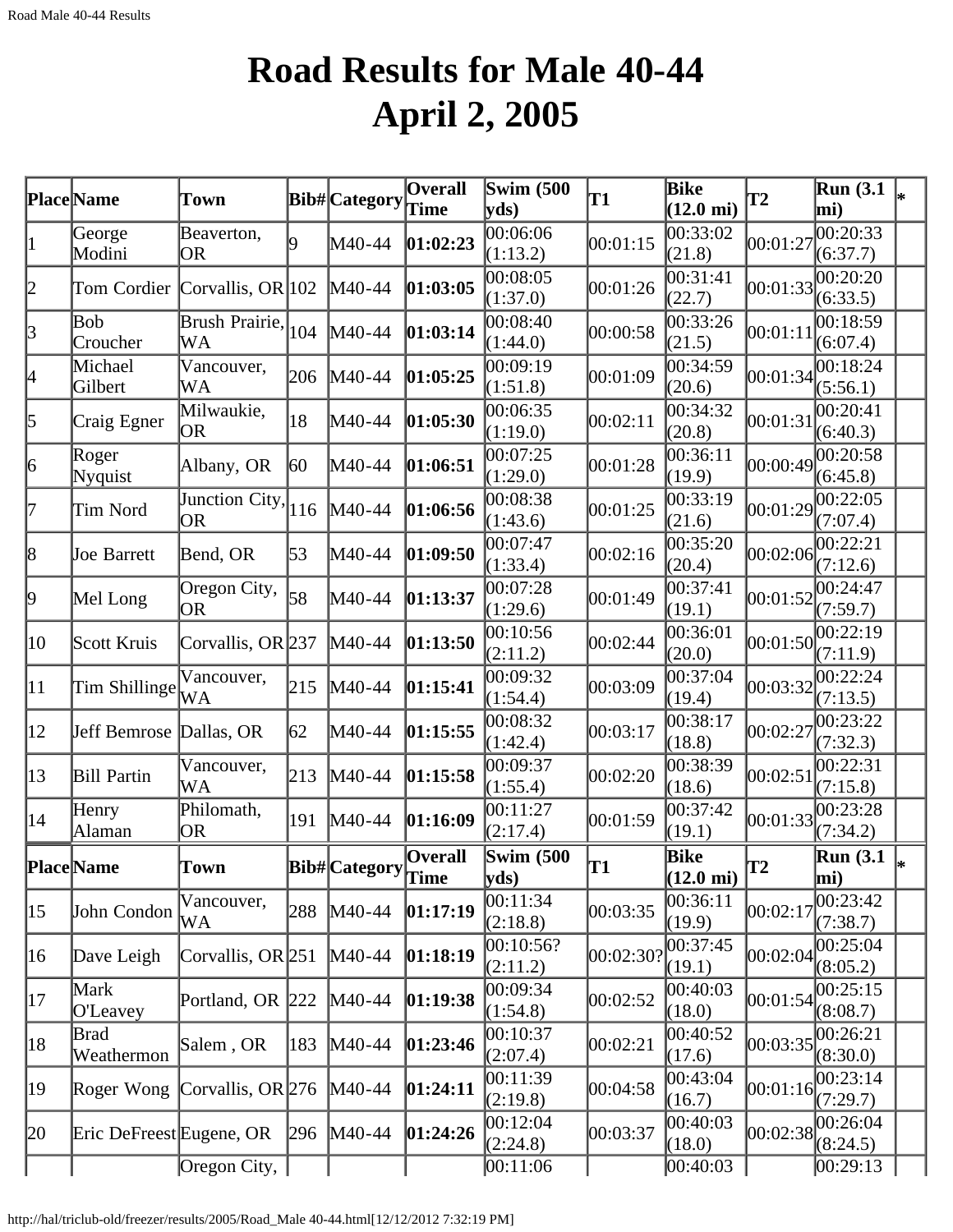Road Male 40-44 Results

| 21 | Troy Palmer <sub>OR</sub> |                         |             |          | $\vert$ 305  M40-44   <b>01:25:36</b>   <sub>(2:13.2)</sub> |                                | 00:02:55 | (18.0)             | $[00:02:19]_{(9:25.5)}$                            |               |
|----|---------------------------|-------------------------|-------------|----------|-------------------------------------------------------------|--------------------------------|----------|--------------------|----------------------------------------------------|---------------|
| 22 | Russ Bohnert Donald, OR   |                         | 267         | M40-44   | 01:26:54                                                    | 00:08:55<br>(1:47.0)           | 00:03:39 | 00:43:33<br>(16.5) | $\log 100:02:34\sqrt{00:28:13}$<br>(9:06.1)        |               |
| 23 | Kevin<br>Coulter          | Portland, OR 280 M40-44 |             |          | [01:31:11]                                                  | 00:12:02 <br>(2:24.4)          | 00:04:13 | 00:40:32<br>(17.8) | $\approx 00:02:37 \mid 00:31:47 \mid$<br>(10:15.2) |               |
| 24 | Tom<br>Dyehouse           | Camas, WA               | 143         | M40-44   | 01:32:59                                                    | $ 00:07:42\rangle$<br>(1:32.4) | 00:02:57 | 00:45:15<br>(15.9) | $\log 100:02:39$ $\sqrt{00:34:26}$<br>(11:06.5)    |               |
|    | Scott Metzler Eugene, OR  |                         | $\sqrt{26}$ | M40-44   |                                                             |                                |          |                    |                                                    | $ {\rm dnp} $ |
|    | Mark<br><b>O'Leavey</b>   | Portland, OR 131        |             | $M40-44$ |                                                             |                                |          |                    |                                                    | dnp           |

**NOTE:** If your race number was not recorded at one of the timing checkpoints, your transition time is estimated at 2:30. This also causes your bike, swim, or run time to be estimated. When this occurs, a question mark (?) follows the estimated times.

Category Abbreviations: "M40-44" means "Male 40-44"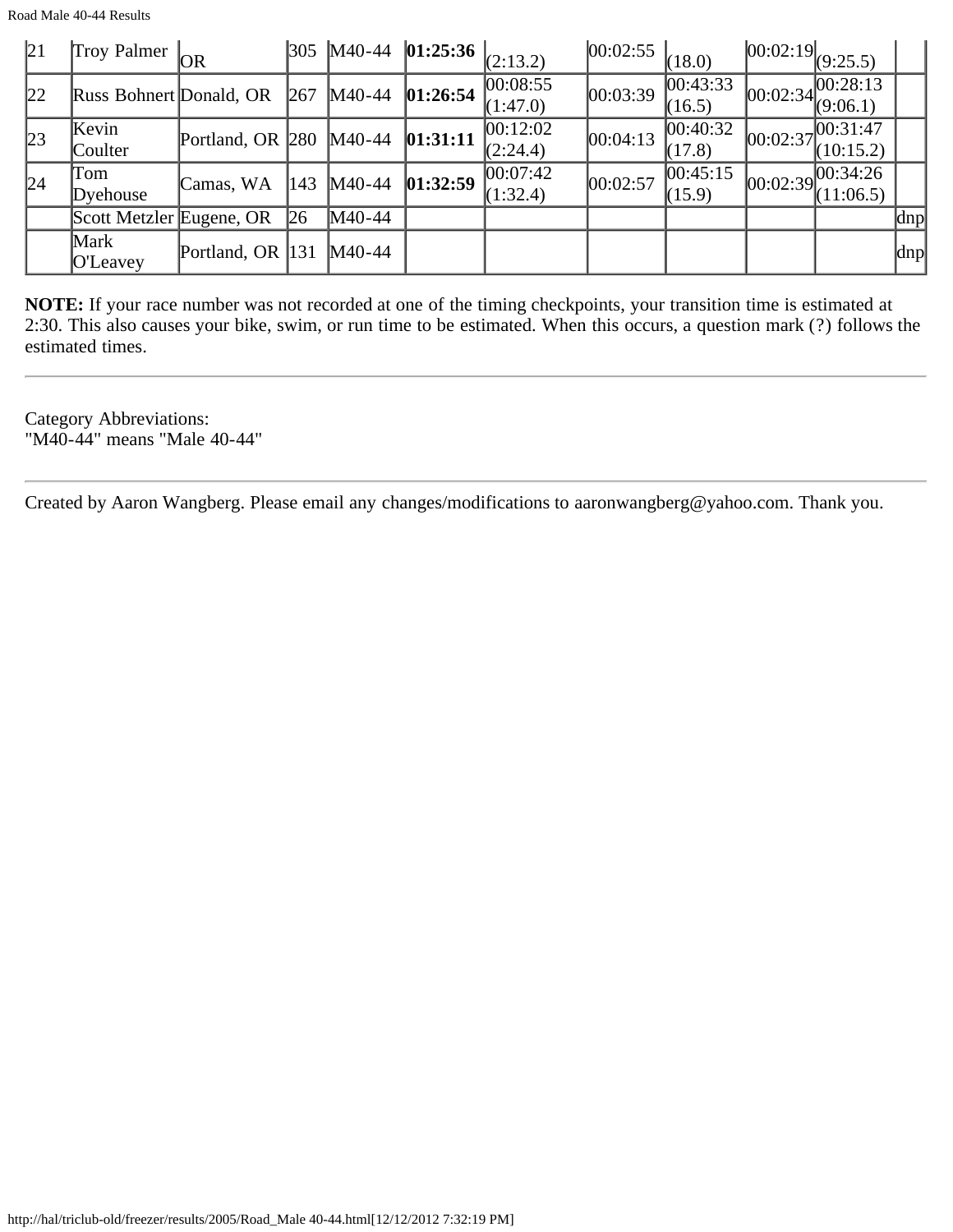#### **Road Results for Male 45-49 April 2, 2005**

|              | <b>Place</b> Name            | Town                    |     | <b>Bib#</b> Category | Overall<br>Time | <b>Swim</b> (500<br>$ {\bf v} {\bf d} s)$ | T1        | Bike<br>$(12.0 \text{ mi})$ | T2       | <b>Run</b> (3.1)<br>mi) |     |
|--------------|------------------------------|-------------------------|-----|----------------------|-----------------|-------------------------------------------|-----------|-----------------------------|----------|-------------------------|-----|
| 1            | Richard Earle                | Salem, OR               | 54  | M45-49               | [01:01:43]      | 00:07:48<br>(1:33.6)                      | 00:01:45  | 00:30:10<br>(23.9)          | 00:01:28 | 00:20:32<br>(6:37.4)    |     |
| 2            | John Powell                  | Corvallis,<br>OR.       | 27  | $M45-49$             | 01:04:25        | 00:06:40<br>(1:20.0)                      | 00:02:28  | 00:33:58<br>(21.2)          | 00:01:28 | 00:19:51<br>(6:24.2)    |     |
| $\beta$      | Mike Cowden Portland, OR 124 |                         |     | $M45-49$             | 01:06:40        | 00:06:58?<br>(1:23.6)                     | 00:02:30? | 00:33:27<br>(21.5)          | 00:01:31 | 00:22:14<br>(7:10.3)    |     |
| 4            | Brad St Clair                | Philomath,<br>OR.       | 52  | M45-49               | 01:10:34        | 00:07:36<br>(1:31.2)                      | 00:01:46  | 00:34:53<br>(20.6)          | 00:01:27 | 00:24:52<br>(8:01.3)    |     |
| $\vert$ 5    | John<br>Shoemaker            | Camas, WA               | 97  | $M45-49$             | [01:13:38]      | 00:08:15<br>(1:39.0)                      | 00:02:47  | 00:35:44<br>(20.1)          | 00:01:55 | 00:24:57<br>(8:02.9)    |     |
| 6            | Robert Peattie               | Corvallis,<br>OR.       | 86  | $M45-49$             | 01:14:21        | 00:08:02<br>(1:36.4)                      | 00:02:37  | 00:42:49<br>(16.8)          | 00:02:20 | 00:18:33<br>(5:59.0)    |     |
| 17           | David Hiassen                | Mill City,<br><b>OR</b> | 208 | $M45-49$             | 01:16:12        | 00:08:46<br>(1:45.2)                      | 00:03:00  | 00:37:27<br>(19.2)          | 00:01:32 | 00:25:27<br>(8:12.6)    |     |
| 18           | Ron Petti                    | Forest<br>Grove, OR     | 175 | $M45-49$             | 01:17:22        | 00:10:03<br>(2:00.6)                      | 00:03:09  | 00:37:06<br>(19.4)          | 00:02:03 | 00:25:01<br>(8:04.2)    |     |
| þ,           | Bruce Dougan Welches, OR 290 |                         |     | $M45-49$             | 01:19:47        | 00:11:10<br>(2:14.0)                      | 00:04:28  | 00:37:18<br>(19.3)          | 00:01:59 | 00:24:52<br>(8:01.3)    |     |
| 10           | Greg Williams Camas, WA 292  |                         |     | $M45-49$             | 01:20:26        | 00:09:32<br>(1:54.4)                      | 00:02:34  | 00:40:49<br>(17.6)          | 00:02:03 | 00:25:28<br>(8:12.9)    |     |
| $ 11\rangle$ | Greg Colzani                 | Vancouver,<br>WA        | 199 | $M45-49$             | 01:21:58        | 00:09:39<br>(1:55.8)                      | 00:02:49  | 00:40:02<br>(18.0)          | 00:01:58 | 00:27:30<br>(8:52.3)    |     |
| $ 12\rangle$ | <b>Jeff Macey</b>            | Portland, OR 226        |     | $M45-49$             | 01:22:28        | 00:10:34<br>(2:06.8)                      | 00:03:53  | 00:37:56<br>(19.0)          | 00:03:04 | 00:27:01<br>(8:42.9)    |     |
| $\vert$ 13   | Charles Heiser               | Corvallis,<br>OR        | 223 | M45-49               | 01:36:14        | 00:11:30<br>(2:18.0)                      | 00:05:27  | 00:44:05<br>(16.3)          | 00:03:56 | 00:31:16<br>(10:05.2)   |     |
|              | Michael<br>McPherson         | Corvallis,<br> OR       | 82  | M45-49               |                 |                                           |           |                             |          |                         | dnp |

**NOTE:** If your race number was not recorded at one of the timing checkpoints, your transition time is estimated at 2:30. This also causes your bike, swim, or run time to be estimated. When this occurs, a question mark (?) follows the estimated times.

Category Abbreviations: "M45-49" means "Male 45-49"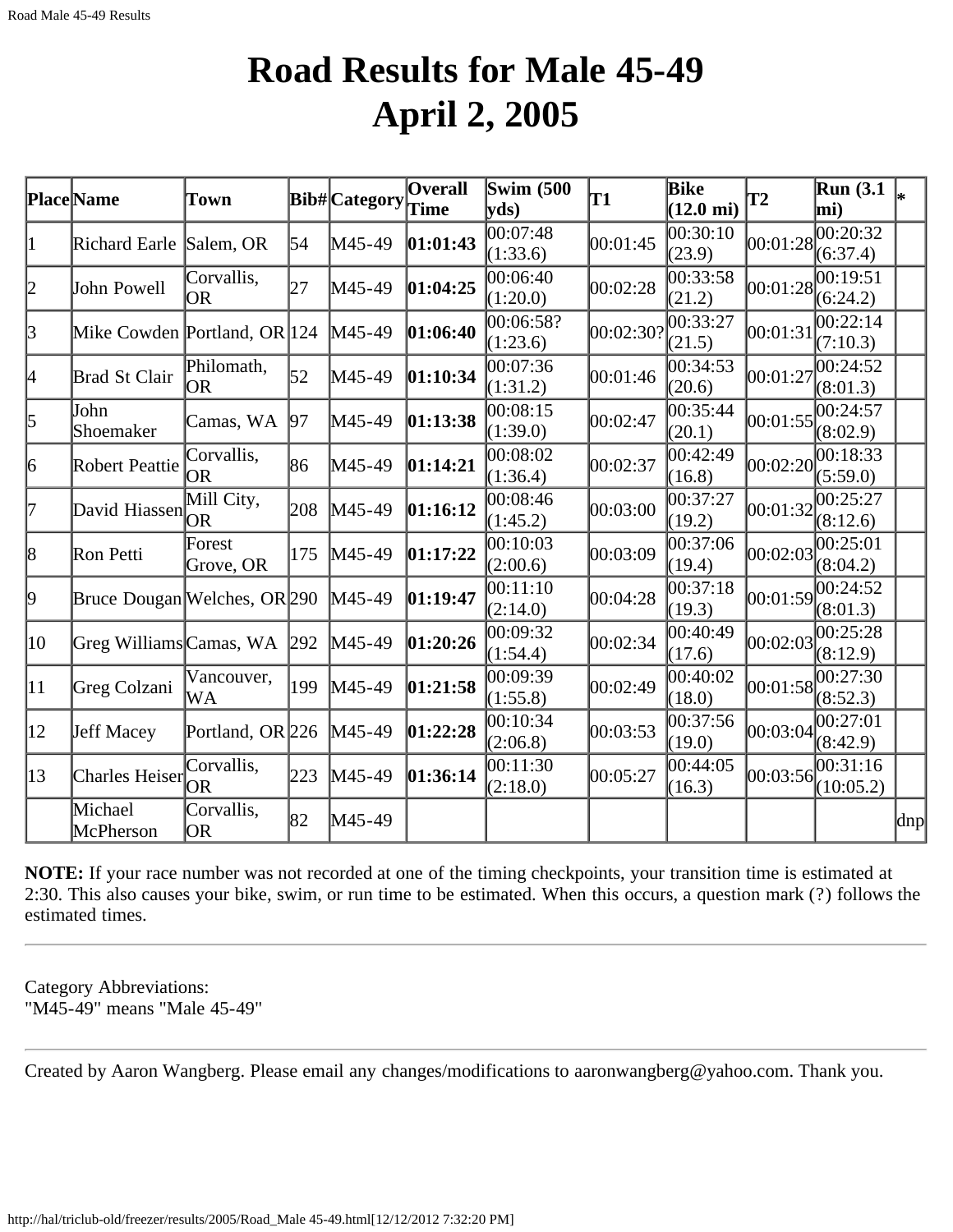#### **Road Results for Male 50-54 April 2, 2005**

|           | <b>Place</b> Name | Town              |     | Bib# Category | <b>Overall</b> | <b>Swim (500)</b> | T <sub>1</sub> | <b>Bike (12.0</b> | T2         | <b>Run</b> (3.1) |     |
|-----------|-------------------|-------------------|-----|---------------|----------------|-------------------|----------------|-------------------|------------|------------------|-----|
|           |                   |                   |     |               | Time           | yds)              |                | mi)               |            | mi)              |     |
| $\vert$ 1 | Jesse             | Corvallis,        | 5   | $M50-54$      | [01:03:28]     | 00:06:05          | 00:01:30       | 00:33:48          | 00:01:34   | 00:20:31         |     |
|           | Hickerson         | OR                |     |               |                | (1:13.0)          |                | (21.3)            |            | (6:37.1)         |     |
| 2         | Patrick           | Bend, OR          | 41  | $M50-54$      | [01:09:33]     | 00:08:06          | 00:01:35       | 00:35:13          | 00:01:35   | 00:23:04         |     |
|           | Erwert            |                   |     |               |                | (1:37.2)          |                | (20.4)            |            | (7:26.5)         |     |
| 3         | Greg              | Salem, OR         | 165 | $M50-54$      | [01:11:53]     | 00:09:16          | 00:02:20       | 00:36:39          | 00:01:07   | 00:22:31         |     |
|           | Oldham            |                   |     |               |                | (1:51.2)          |                | (19.6)            |            | (7:15.8)         |     |
| 4         | Chris Hoops       | Camas, WA $ 152 $ |     | $M50-54$      | [01:12:30]     | 00:08:56          | 00:03:33       | 00:34:18          | 00:02:10   | 00:23:33         |     |
|           |                   |                   |     |               |                | (1:47.2)          |                | (21.0)            |            | (7:35.8)         |     |
| 5         | Vern Hee          | Vancouver,        | 162 | $M50-54$      | 01:14:26       | 00:09:51          | 00:02:30?      | 00:35:46?         | 00:02:08   | 00:24:11         |     |
|           |                   | WA                |     |               |                | (1:58.2)          |                | (20.1)            |            | (7:48.1)         |     |
| 6         | Dave              | Springfield,      | 161 | $M50-54$      | 01:15:08       | 00:09:37          | 00:02:18       | 00:37:32          | [00:01:56] | 00:23:45         |     |
|           | Chapman           | OR.               |     |               |                | (1:55.4)          |                | (19.2)            |            | (7:39.7)         |     |
| l7        | Peter             | Salem, OR         | 188 | $M50-54$      | [01:22:33]     | 00:09:08          | 00:04:25       | 00:39:26          | 00:03:03   | 00:26:31         |     |
|           | Vanderwall        |                   |     |               |                | (1:49.6)          |                | (18.3)            |            | (8:33.2)         |     |
| 8         | Andy Smith        | Sun River,        | 230 | $M50-54$      | [01:28:04]     | 00:09:20          | 00:03:10       | 00:41:42          | 00:02:52   | 00:31:00         |     |
|           |                   | OR.               |     |               |                | (1:52.0)          |                | (17.3)            |            | (10:00.0)        |     |
| þ.        |                   |                   |     |               |                | 00:12:36          |                | 00:43:03          | 00:01:37   | 00:24:59         |     |
|           | Don Recek         | Albany, OR 301    |     | $M50-54$      | 01:28:27       | (2:31.2)          | 00:06:12       | (16.7)            |            | (8:03.5)         |     |
|           |                   | Corvallis,        |     |               |                | 00:11:13          |                | 00:52:53          |            | 00:33:26         |     |
| 10        | Paul Ahrens       | OR                | 255 | $M50-54$      | 01:46:59       | (2:14.6)          | 00:05:16       | (13.6)            | 00:04:11   | (10:47.1)        |     |
|           | Rudy              | Kelso, WA         | 155 | $M50-54$      |                |                   |                |                   |            |                  | dnp |
|           | Miniutti          |                   |     |               |                |                   |                |                   |            |                  |     |

**NOTE:** If your race number was not recorded at one of the timing checkpoints, your transition time is estimated at 2:30. This also causes your bike, swim, or run time to be estimated. When this occurs, a question mark (?) follows the estimated times.

Category Abbreviations: "M50-54" means "Male 50-54"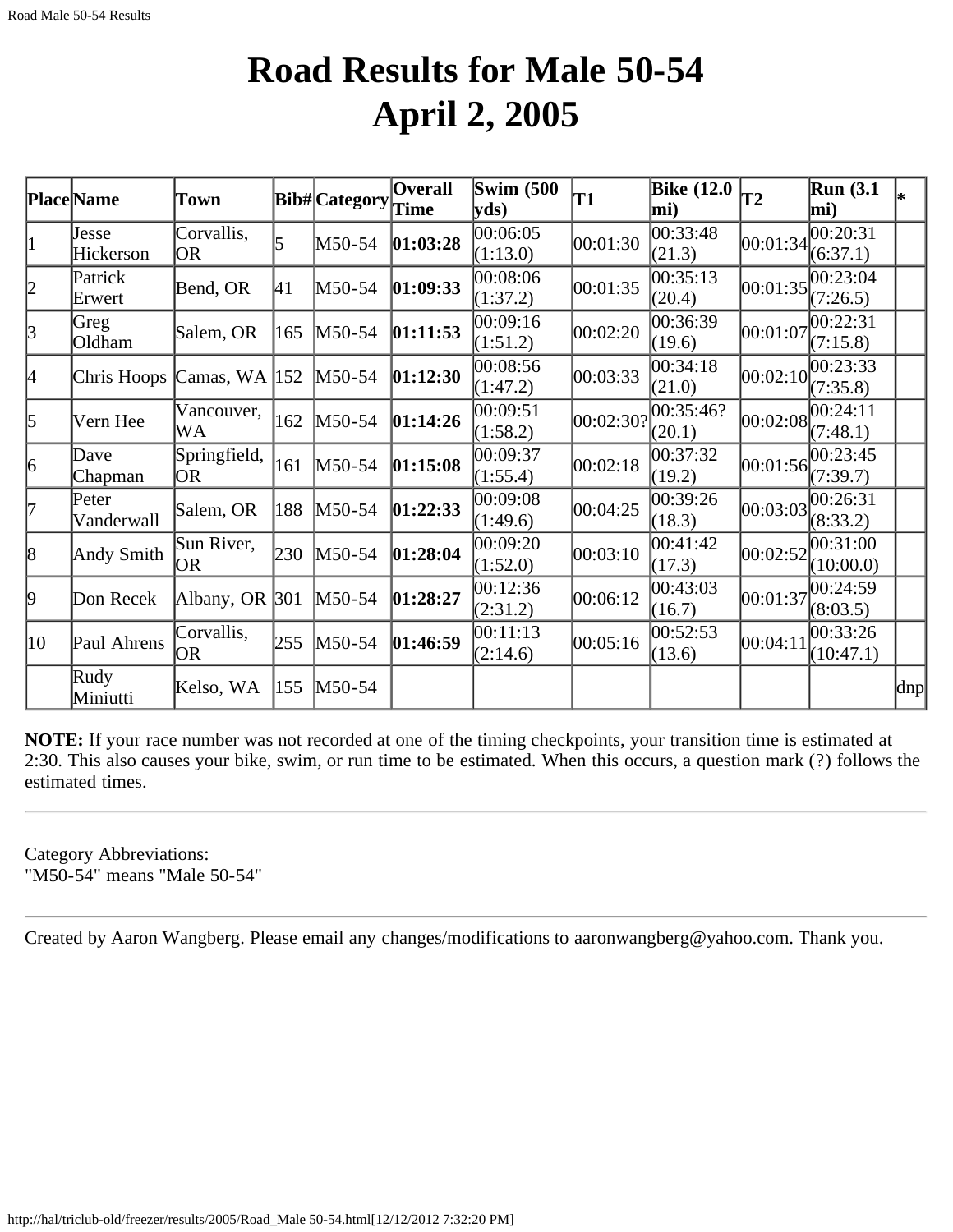### **Road Results for Male 55-59 April 2, 2005**

|                 | <b>Place Name</b>         | Town                |     | Bib# Category | <b>Overall</b><br>Time | <b>Swim (500)</b><br>yds) | T1         | Bike $(12.0)$ <sub>T2</sub><br>mi) |            | <b>Run</b> (3.1)<br>mi)              |      |
|-----------------|---------------------------|---------------------|-----|---------------|------------------------|---------------------------|------------|------------------------------------|------------|--------------------------------------|------|
| 1               | Kirk Rose                 | Albany, OR          | 44  | $M55-59$      | 01:08:59               | 00:07:35<br>(1:31.0)      |            | 00:02:15 <br>(20.1)                | 00:01:31   | 00:21:50<br>(7:02.6)                 |      |
| 2               | Chuck Croal Bend, OR      |                     | 103 | $M55-59$      | 01:14:26               | 00:07:51<br>(1:34.2)      | 00:02:22   | 00:37:07<br>(19.4)                 | 00:01:41   | 00:25:25<br>(8:11.9)                 |      |
| $\vert 3 \vert$ | Robert<br>Joerger         | Salem, OR           | 172 | $M55-59$      | 01:17:05               | 00:08:49<br>(1:45.8)      | 00:04:02   | 00:38:24 <br>(18.8)                | [00:01:36] | 00:24:14<br>(7:49.0)                 |      |
| 4               | Bill Alden                | Albany, OR          | 190 | $M55-59$      | 01:21:26               | 00:08:24<br>(1:40.8)      | 00:02:57   | 00:38:37<br>(18.6)                 |            | $[00:01:32]^{00:29:56}$<br>(9:39.4)  |      |
| 5               | Ed Harris                 | Camas, WA           | 151 | $M55-59$      | 01:21:49               | 00:08:35<br>(1:43.0)      | 00:02:53   | 00:38:50<br>(18.5)                 | 00:02:13   | 00:29:18<br>(9:27.1)                 |      |
| 6               | Chuck Shell               | Corvallis,<br>OR    | 287 | $M55-59$      | 01:29:53               | 00:12:12<br>(2:26.4)      | [00:05:10] | 00:42:32<br>(16.9)                 | 00:02:10   | 00:27:49<br>(8:58.4)                 |      |
| l7              | Bart<br>Swanson           | Eugene, OR          | 262 | $M55-59$      | 01:36:21               | 00:11:14<br>(2:14.8)      | 00:05:01   | $ 00:44:23\rangle$<br>(16.2)       |            | $ 00:03:35 ^{00:32:08}$<br>(10:21.9) |      |
|                 | Randy<br>Wilson           | Oregon City,<br> OR | 220 | $M55-59$      |                        |                           |            |                                    |            |                                      | ∣dnp |
|                 | <b>Brooke</b><br>Holstedt | Salem, OR           | 224 | $M55-59$      |                        |                           |            |                                    |            |                                      | dnp  |

**NOTE:** If your race number was not recorded at one of the timing checkpoints, your transition time is estimated at 2:30. This also causes your bike, swim, or run time to be estimated. When this occurs, a question mark (?) follows the estimated times.

Category Abbreviations: "M55-59" means "Male 55-59"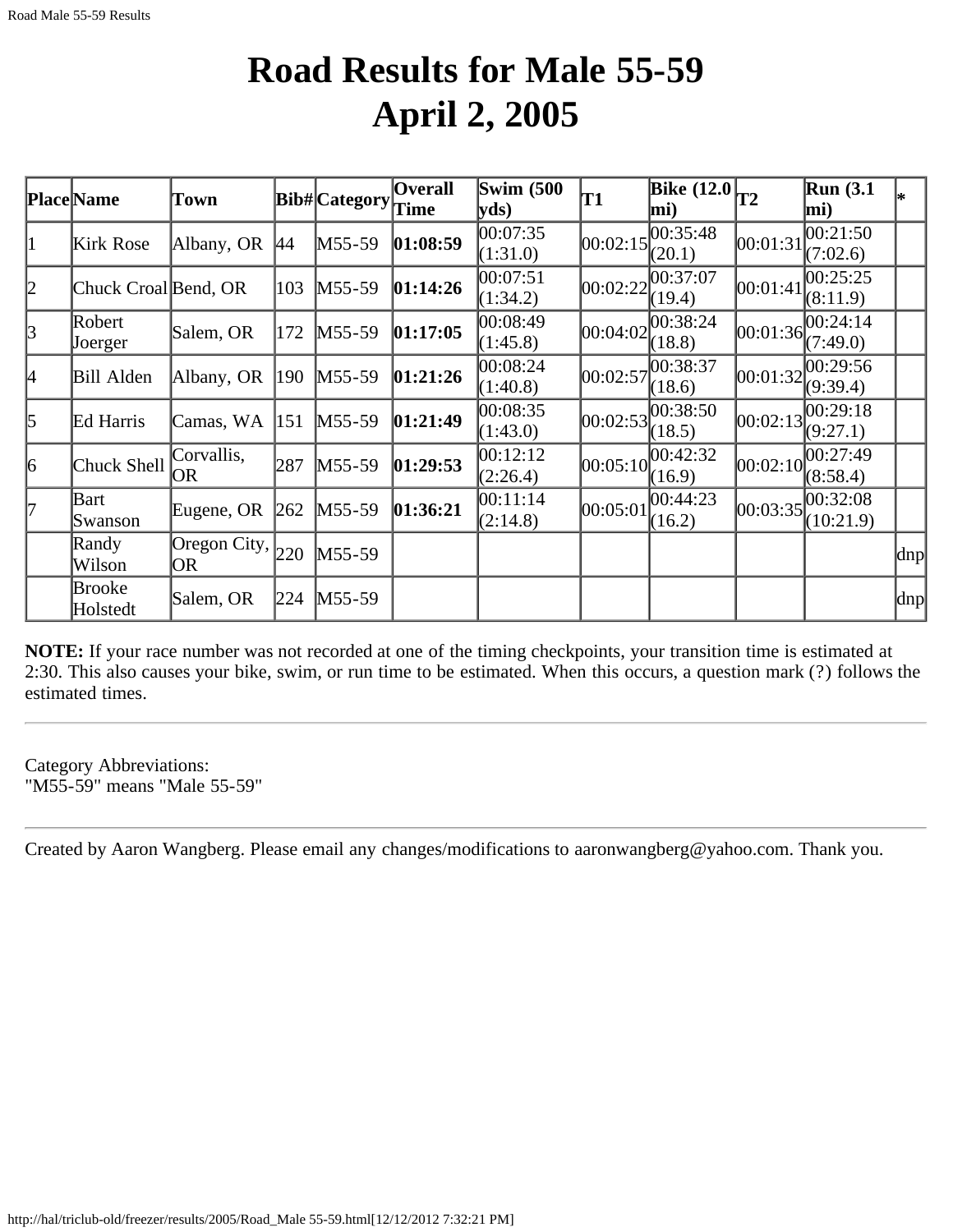# **Road Results for Male 60-64 April 2, 2005**

|    | <b>Place Name</b> | l'own           |      |          | <b>Overall</b><br>$\vert$ Bib# $\vert$ Category $\vert$ Time | $\text{Swim}\ (500$<br> vds) | Bike $(12.0)$<br>lmi)                     | Run(3.1)<br>l*l<br>$ mi\rangle$                               |
|----|-------------------|-----------------|------|----------|--------------------------------------------------------------|------------------------------|-------------------------------------------|---------------------------------------------------------------|
|    | Jim<br>Gulskey    | Lebanon.<br>ЮR  | 110- | M60-64   | 01:11:29                                                     | 00:08:07<br>(1:37.4)         | $[00:01:46]^{00:36:34}_{(19.7)}$          | 00:23:00<br>$100:02:02$ (7:25.2)                              |
| 12 | Marty<br>Tassoni  | Portland,<br>ЮR | 315  | $M60-64$ | 01:36:13                                                     | 00:13:46<br>(2:45.2)         | $\overline{)00:06:04} 00:52:18$<br>(13.8) | $\sqrt{00:}02:47\begin{bmatrix}00:21:18\\6:52.3\end{bmatrix}$ |

**NOTE:** If your race number was not recorded at one of the timing checkpoints, your transition time is estimated at 2:30. This also causes your bike, swim, or run time to be estimated. When this occurs, a question mark (?) follows the estimated times.

Category Abbreviations: "M60-64" means "Male 60-64"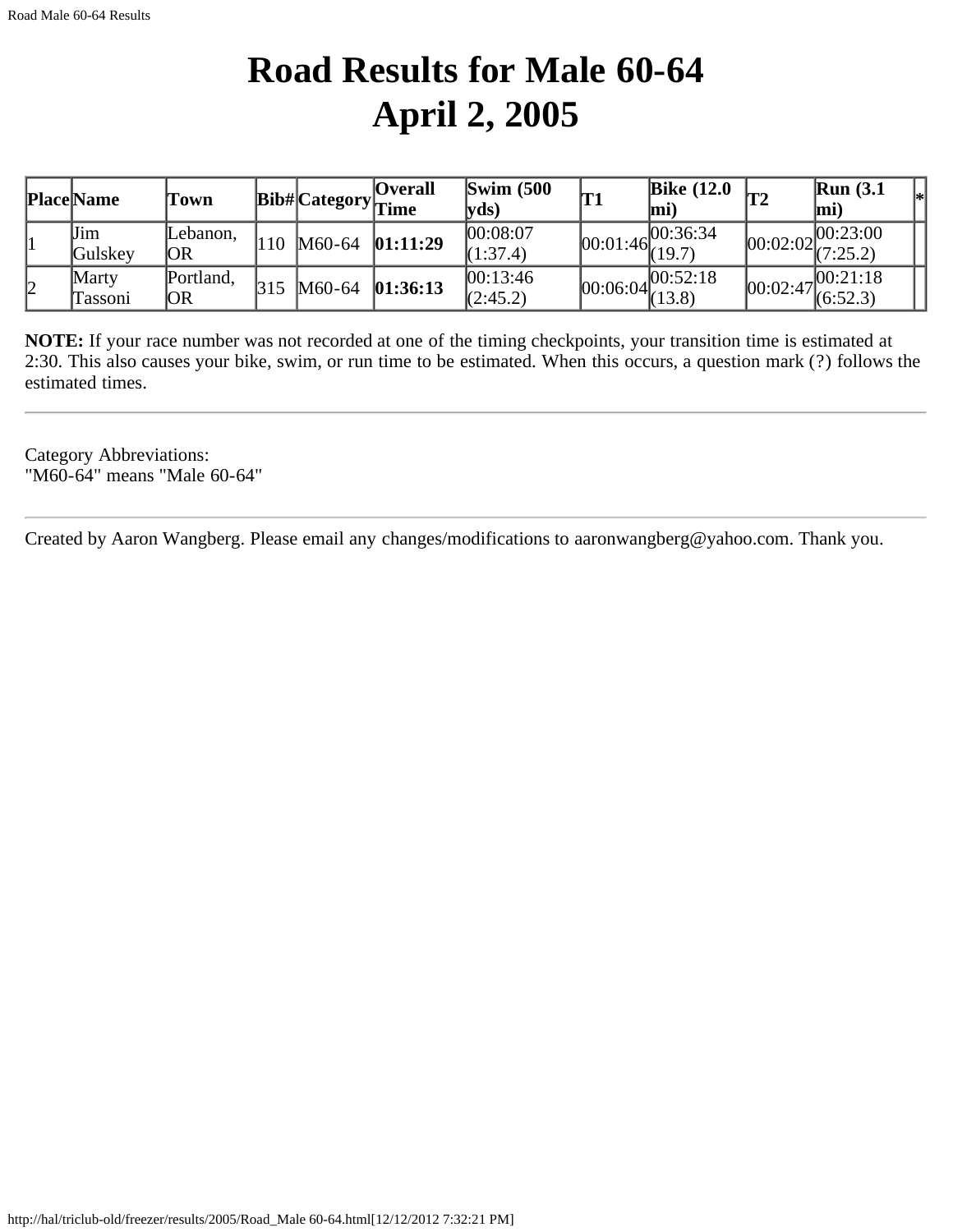# **Mountain Bike Results for Entire Race April 2, 2005**

|              | Place Name          | Town                    |     | Bib#Category    | <b>Overall</b>                | <b>Swim (500)</b><br>$\mathbf{v}\mathbf{ds}$ | T1        | <b>Bike</b><br>$(12.0 \text{ mi})$ | T2       | $\overline{\text{Run}}(3.1)_{*}$<br>mi) |  |
|--------------|---------------------|-------------------------|-----|-----------------|-------------------------------|----------------------------------------------|-----------|------------------------------------|----------|-----------------------------------------|--|
| $\vert$ 1    | Andrew<br>Kroeker   | Corvallis,<br>OR        | 25  | $M20-29$        | [01:07:10]                    | 00:06:38<br>(1:19.6)                         | 00:02:18  | 00:35:30<br>(20.3)                 | 00:01:10 | $\overline{00:2}1:34$<br>(6:57.4)       |  |
| 2            | Guy Boulanger       | Corvallis,<br>OR        | 75  | M40-49          | [01:13:36]                    | 00:08:48<br>(1:45.6)                         | 00:03:01  | 00:39:42<br>(18.1)                 | 00:01:29 | 0.20:36<br>(6:38.7)                     |  |
| $\beta$      | John<br>Williamson  | Corvallis,<br>OR        | 250 | $M20-29$        | 01:14:08                      | 00:10:48<br>(2:09.6)                         | 00:02:18  | 00:37:28<br>(19.2)                 | 00:01:06 | 00:22:28<br>(7:14.8)                    |  |
| 4            | Dylan Goldey        | Ashland, OR 150         |     | $M20-29$        | 01:15:26                      | 00:10:24<br>(2:04.8)                         | 00:03:50  | 0.37:51<br>(19.0)                  | 00:03:06 | 00:20:15<br>(6:31.9)                    |  |
| 5            | Keith Pepsny        | Corvallis,<br>0R        | 227 | $M20-29$        | 01:16:49                      | 00:09:11<br>(1:50.2)                         | 00:01:51  | 00:41:32<br>(17.3)                 | 00:01:06 | 00:23:09<br>(7:28.1)                    |  |
| 6            | Zach Hausken        | Corvallis,<br>OR        | 163 | $M30-39$        | [01:17:00]                    | 00:08:45<br>(1:45.0)                         | 00:02:46  | 00:36:40<br>(19.6)                 | 00:02:31 | 00:26:18<br>(8:29.0)                    |  |
| 17           | Sara<br>Williamson  | Corvallis,<br>OR        | 232 | $F20-29$        | 01:17:37                      | 00:10:05<br>(2:01.0)                         | 00:01:56  | 00:41:07<br>(17.5)                 | 00:01:13 | 00:23:16<br>(7:30.3)                    |  |
| 8            | Evan Hobbs          | Ashland, OR 171         |     | $M20-29$        | 01:19:11                      | 00:08:07<br>(1:37.4)                         | 00:03:15  | 00:41:42<br>(17.3)                 | 00:02:20 | 00:23:47<br>(7:40.3)                    |  |
| þ,           | Austin Turnbull     | Hillsboro,<br><b>OR</b> | 91  | M20-29          | 01:20:20                      | 00:07:56<br>(1:35.2)                         | 00:02:51  | 00:44:01<br>(16.4)                 | 00:01:22 | 00:24:10<br>(7:47.7)                    |  |
| 10           | Mike Holscher       | Portland, OR 112        |     | $M30-39$        | [01:21:16]                    | 00:07:55?<br>(1:35.0)                        | 00:02:30? | 00:46:00<br>(15.7)                 | 00:01:46 | 00:23:05<br>(7:26.8)                    |  |
| $ 11\rangle$ | Mark Turbull        | Hillsboro,<br><b>OR</b> | 218 | $M40-49$        | 01:21:41                      | 00:09:26<br>(1:53.2)                         | 00:02:36  | 00:39:46<br>(18.1)                 | 00:03:03 | 00:26:50<br>(8:39.4)                    |  |
| $ 12\rangle$ | Jill Lovrin         | Ashland, OR 115         |     | $F20-29$        | 01:22:27                      | 00:08:28<br>(1:41.6)                         | 00:02:18  | 00:41:43<br>(17.3)                 | 00:01:34 | 00:28:24<br>(9:09.7)                    |  |
| $ 13\rangle$ | Kate Pepsny         | Corvallis,<br>OR        | 261 | $\text{F20-29}$ | [01:23:21]                    | 00:10:50<br>(2:10.0)                         | 00:02:11  | 00:45:51<br>(15.7)                 | 00:01:14 | 00:23:15<br>(7:30.0)                    |  |
| 14           | Lindsay Parker      | Corvallis,<br>OR        | 260 | $F40-49$        | [01:23:28]                    | 00:10:55<br>(2:11.0)                         | 00:04:21  | 00:39:59<br>(18.0)                 | 00:01:43 | 00:26:30<br>(8:32.9)                    |  |
|              | <b>Place</b> Name   | Town                    |     | Bib# Category   | <b>Overall</b><br><b>Time</b> | <b>Swim (500)</b><br>yds)                    | T1        | Bike<br>$(12.0 \text{ mi})$        | T2       | $\overline{\text{Run}}(3.1)$<br>mi)     |  |
| $ 15\rangle$ | Cindy Flugum        | Salem, OR               | 205 | $F40-49$        | 01:23:44                      | 00:09:21<br>(1:52.2)                         | 00:03:54  | 00:45:17<br>(15.9)                 | 00:01:11 | 00:24:01<br>(7:44.8)                    |  |
| 16           | Charlie Hinckle     | Corvallis,<br>OR        | 18  | $M15-19$        | 01:24:47                      | 00:06:33<br>(1:18.6)                         | 00:02:48  | 00:46:53<br>(15.4)                 | 00:01:18 | 00:27:15<br>(8:47.4)                    |  |
| 17           | Dan Clark           | Salem, OR               | 198 | M50-59          | [01:25:09]                    | 00:10:03<br>(2:00.6)                         | 00:04:06  | 00:43:44<br>(16.5)                 | 00:02:03 | 00:25:13<br>(8:08.1)                    |  |
| 18           | Carlos<br>Valazquez | Central<br>Point, OR    | 274 | M30-39          | [01:25:14]                    | 00:10:39<br>(2:07.8)                         | 00:03:20  | 00:42:36<br>(16.9)                 | 00:02:01 | 00:26:38<br>(8:35.5)                    |  |
| 19           | Ann Dunn            | Corvallis,<br>OR        | 133 | $F40-49$        | 01:25:36                      | 00:09:22<br>(1:52.4)                         | 00:02:48  | 00:44:30<br>(16.2)                 | 00:01:36 | 00:27:20<br>(8:49.0)                    |  |
| 20           | Roxie Sprick        | Corvallis,<br>OR        | 216 | $F20-29$        | 01:25:55                      | 00:10:15<br>(2:03.0)                         | 00:03:03  | 00:43:10<br>(16.7)                 | 00:02:32 | 00:26:55<br>(8:41.0)                    |  |
|              |                     | Corvallis,              |     |                 |                               | 00:10:27                                     |           | 00:41:54                           |          | 00:28:23                                |  |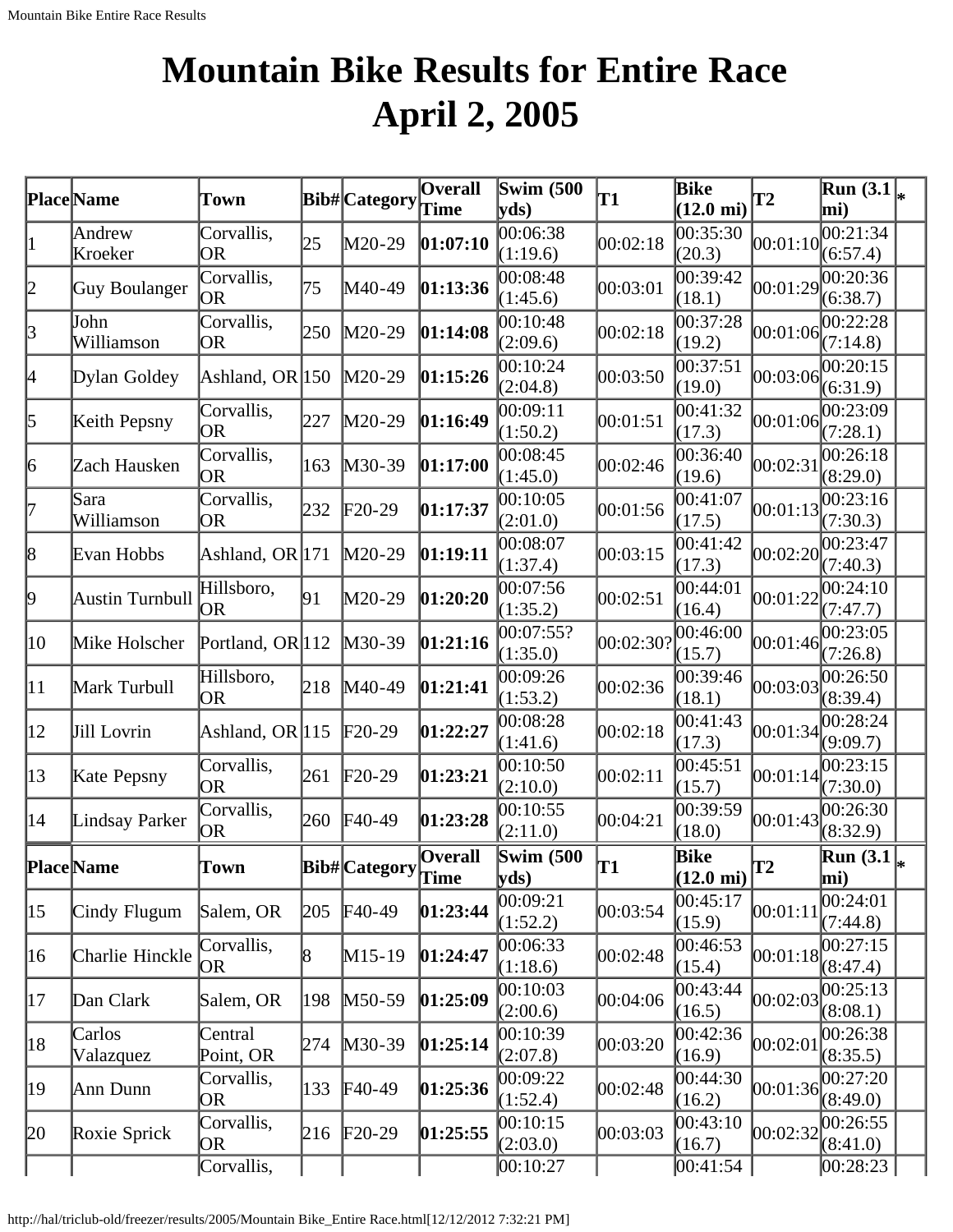Mountain Bike Entire Race Results

| 21           | Erin Elyea                   | <b>OR</b>                                         | 202        | $F20-29$             | 01:27:37               | (2:05.4)                 | 00:04:17 | (17.2)                      | $ 00:02:36 _{(9:09.4)}$ |                                              |          |
|--------------|------------------------------|---------------------------------------------------|------------|----------------------|------------------------|--------------------------|----------|-----------------------------|-------------------------|----------------------------------------------|----------|
| 22           | Christina<br>Kakoyannis      | Corvallis,<br><b>OR</b>                           | 134        | $F30-39$             | 01:27:54               | 00:09:25<br>(1:53.0)     | 00:03:03 | 00:46:21<br>(15.5)          | 00:01:30                | 00:27:35<br>(8:53.9)                         |          |
| 23           | Matt Thorburn                | Corvallis,<br><b>OR</b>                           | 284        | $M30-39$             | 01:28:28               | 0.10:46<br>(2:09.2)      | 00:02:38 | 00:46:24<br>(15.5)          | 00:01:28                | 00:27:12<br>(8:46.5)                         |          |
| 24           | Julie Stefan                 | Salem, OR                                         | 61         | $F20-29$             | 01:29:51               | 00:08:34<br>(1:42.8)     | 00:03:56 | 00:49:23<br>(14.6)          | 00:01:50                | 00:26:08<br>(8:25.8)                         |          |
| 25           | Tiffanie<br>Andrews-Rost     | Salem, OR                                         | 264        | $F30-39$             | 01:30:25               | 00:09:45<br>(1:57.0)     | 00:03:15 | 00:48:51<br>(14.7)          | 00:01:46                | 00:26:48<br>(8:38.7)                         |          |
| 26           | Sally Duncan                 | Corvallis,<br>OR                                  | 243        | $F50-59$             | 01:31:55               | 00:10:08<br>(2:01.6)     | 00:03:47 | 00:50:07<br>(14.4)          | 00:01:20                | 00:26:33<br>(8:33.9)                         |          |
| 27           | Jennifer Alden               | Aloha, OR                                         | 7          | F20-29               | 01:31:58               | 00:05:49<br>(1:09.8)     | 00:02:23 | 00:52:17<br>(13.8)          | 00:02:02                | 00:29:27<br>(9:30.0)                         |          |
| 28           | <b>Jim Phillips</b>          | Eugene, OR                                        | 87         | M40-49               | 01:33:52               | 00:08:11<br>(1:38.2)     | 00:03:26 | 00:46:28<br>(15.5)          | 00:01:53                | 00:33:54<br>(10:56.1)                        |          |
| 29           | Donna Hausken                | Corvallis,<br>OR                                  | 307        | $F40-49$             | 01:33:54               | 00:14:00<br>(2:48.0)     | 00:03:19 | 00:46:05<br>(15.6)          | 00:02:32                | 00:27:58<br>(9:01.3)                         |          |
|              | <b>Place</b> Name            | Town                                              |            | <b>Bib#</b> Category | <b>Overall</b><br>Time | <b>Swim (500</b><br>yds) | T1       | Bike<br>$(12.0 \text{ mi})$ | T2                      | $\mathbf{Run}\left(3.1\right _{\ast}$<br>mi) |          |
| 30           | Kris Paul                    | Corvallis,<br>OR                                  | 214        | $F30-39$             | 01:36:24               | 00:10:00<br>(2:00.0)     | 00:03:42 | 00:50:04<br>(14.4)          | 00:02:03                | 00:30:35<br>(9:51.9)                         |          |
| 31           | Cheryl<br>Dusenbery          | Salem, OR                                         | 33         | F20-29               | 01:38:38               | 00:07:54<br>(1:34.8)     | 00:04:20 | 00:56:34<br>(12.7)          | 00:02:21                | 00:27:29<br>(8:51.9)                         |          |
| 32           | Megan Kenton                 | Corvallis,<br>OR                                  | 47         | $F20-29$             | 01:40:19               | 00:07:54<br>(1:34.8)     | 00:02:57 | 00:58:02<br>(12.4)          | 00:01:49                | 00:29:37<br>(9:33.2)                         |          |
| $ 33\rangle$ | James Trivett                | $\overline{\text{Oregon}}$ City, $\big 316$<br>OR |            | M40-49               | 01:42:26               | 00:08:40<br>(1:44.0)     | 00:02:40 | 00:57:34<br>(12.5)          | 00:01:35                | 00:31:57<br>(10:18.4)                        |          |
| 34           | Gary Blackham Eugene, OR 279 |                                                   |            | $M50-59$             | 01:42:43               | 00:17:22?<br>(3:28.4)    | 00:02:30 | 00:52:19<br>(13.8)          | 00:03:09                | 00:27:23<br>(8:50.0)                         |          |
| 35           | Angela Kern                  | Bend, OR                                          | $\beta$ 13 | $F20-29$             | 01:43:58               | 00:15:26<br>(3:05.2)     | 00:04:50 | 00:50:37<br>(14.2)          |                         | 00:30:57                                     |          |
| 36           | Kristi Slaughter Eugene, OR  |                                                   | 273        | $F30-39$             | 01:46:08               | 00:10:56<br>(2:11.2)     | 00:03:29 | 00:53:51<br>(13.4)          | [00:02:08]              | 00:35:44<br>(11:31.6)                        |          |
| 37           | Dan de<br>Carbonel           | Salem, OR                                         | 308        | $M30-39$             | [01:47:00]             | 00:12:26<br>(2:29.2)     | 00:04:54 | 00:50:46<br>(14.2)          | 00:01:47                | 00:37:07<br>(11:58.4)                        |          |
| 38           | Riane Enos                   | Monmouth,<br>OR                                   | 303        | $F20-29$             | 02:00:06               | 00:10:50<br>(2:10.0)     | 00:04:29 | [01:04:47]<br>(11.1)        | 00:02:02                | 00:37:58 <br>(12:14.8)                       |          |
|              | <b>Gregory Stewart</b>       | Corvallis,<br><b>OR</b>                           | 90         | $M30-39$             |                        |                          |          |                             |                         |                                              | $\alpha$ |
|              | Josh Norris                  | Corvallis,<br>OR                                  | 212        | $M20-29$             |                        |                          |          |                             |                         |                                              | dnp      |
|              | Laura Farr                   | Portland, OR <sub>268</sub>                       |            | $F30-39$             |                        |                          |          |                             |                         |                                              | $\ln p$  |
|              | Ann Dyer                     | Corvallis,<br>OR                                  |            | 312 F30-39           |                        |                          |          |                             |                         |                                              | dnp      |

**NOTE:** If your race number was not recorded at one of the timing checkpoints, your transition time is estimated at 2:30. This also causes your bike, swim, or run time to be estimated. When this occurs, a question mark (?) follows the estimated times.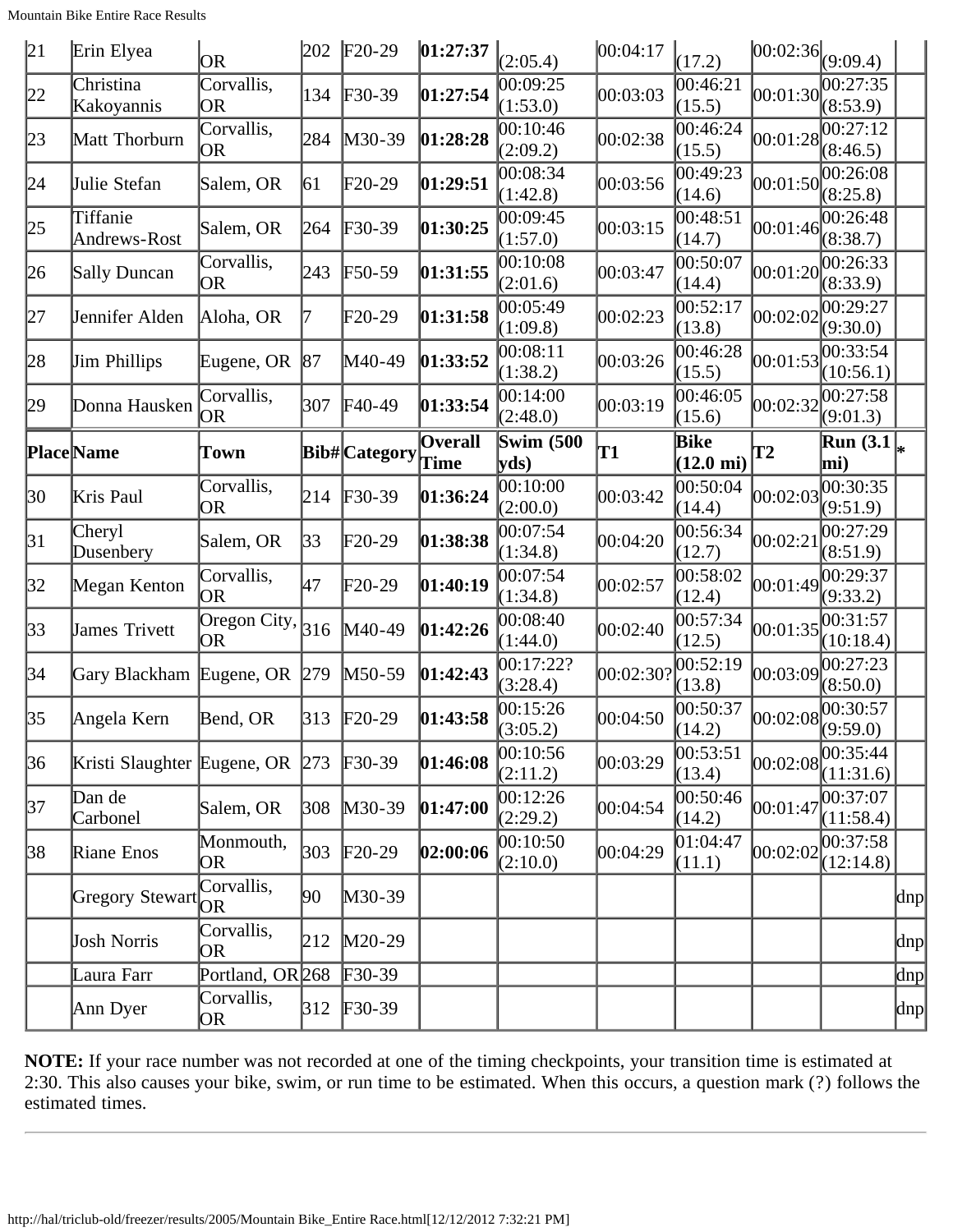Category Abbreviations: "F20-29" means "Female 20-29" "F30-39" means "Female 30-39" "F40-49" means "Female 40-49" "F50-59" means "Female 50-59" "M15-19" means "Male 15-19" "M20-29" means "Male 20-29" "M30-39" means "Male 30-39" "M40-49" means "Male 40-49" "M50-59" means "Male 50-59"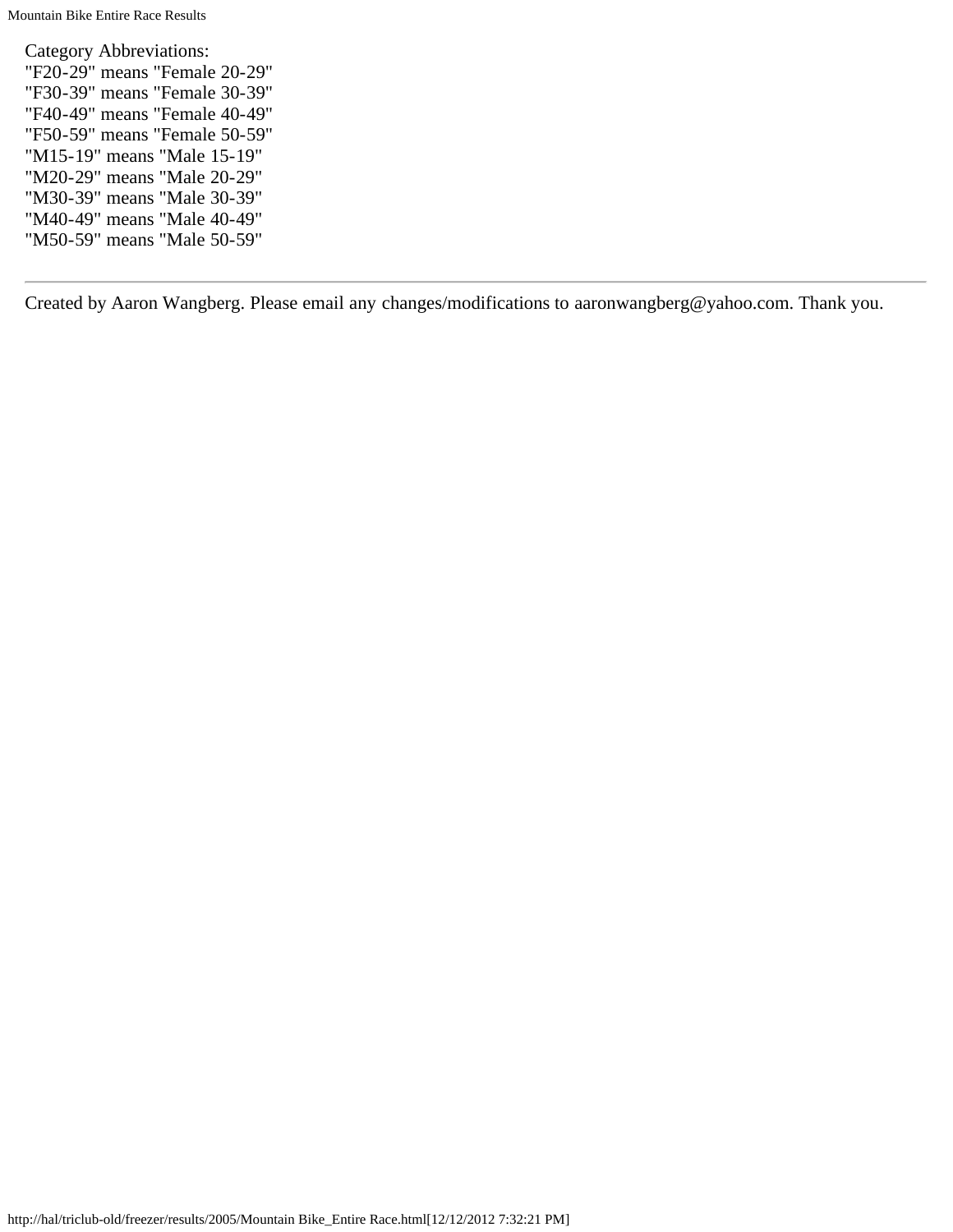# **Mountain Bike Results for Entire Men's Race April 2, 2005**

|              | Place Name          | Town                       |     | Bib#Category Time | <b>Overall</b>         | <b>Swim (500</b><br>yds             | T1                 | <b>Bike</b><br>$(12.0 \text{ mi})$ | T <sub>2</sub> | <b>Run</b> (3.1)<br>mi) | l*  |
|--------------|---------------------|----------------------------|-----|-------------------|------------------------|-------------------------------------|--------------------|------------------------------------|----------------|-------------------------|-----|
| 1            | Andrew<br>Kroeker   | Corvallis,<br><b>OR</b>    | 25  | $M20-29$          | [01:07:10]             | 00:06:38<br>(1:19.6)                | 00:02:18           | 00:35:30<br>(20.3)                 | 00:01:10       | 00:21:34<br>(6:57.4)    |     |
| 2            | Guy<br>Boulanger    | Corvallis,<br><b>OR</b>    | 75  | M40-49            | [01:13:36]             | 00:08:48<br>(1:45.6)                | 00:03:01           | 00:39:42<br>(18.1)                 | 00:01:29       | 00:20:36<br>(6:38.7)    |     |
| 3            | John<br>Williamson  | Corvallis,<br>OR           | 250 | $M20-29$          | 01:14:08               | 00:10:48<br>(2:09.6)                | 00:02:18           | 00:37:28<br>(19.2)                 | 00:01:06       | 00:22:28<br>(7:14.8)    |     |
| 4            | Dylan<br>Goldey     | Ashland, OR $ 150 $        |     | $M20-29$          | 01:15:26               | 00:10:24<br>(2:04.8)                | 00:03:50           | 00:37:51<br>(19.0)                 | 00:03:06       | 00:20:15<br>(6:31.9)    |     |
| 5            | Keith Pepsny        | Corvallis,<br>OR           | 227 | $M20-29$          | 01:16:49               | 00:09:11<br>(1:50.2)                | 00:01:51           | 00:41:32<br>(17.3)                 | 00:01:06       | 00:23:09<br>(7:28.1)    |     |
| 6            | Zach<br>Hausken     | Corvallis,<br><b>OR</b>    | 163 | $M30-39$          | 01:17:00               | 00:08:45<br>(1:45.0)                | 00:02:46           | 00:36:40<br>(19.6)                 | 00:02:31       | 00:26:18<br>(8:29.0)    |     |
| 17           | Evan Hobbs          | Ashland, OR $ 171 $        |     | $M20-29$          | 01:19:11               | 00:08:07<br>(1:37.4)                | 00:03:15           | 00:41:42<br>(17.3)                 | 00:02:20       | 00:23:47<br>(7:40.3)    |     |
| 8            | Austin<br>Turnbull  | Hillsboro,<br>OR           | 91  | M20-29            | 01:20:20               | 00:07:56<br>(1:35.2)                | 00:02:51           | 00:44:01<br>(16.4)                 | 00:01:22       | 00:24:10<br>(7:47.7)    |     |
| 9            | Mike<br>Holscher    | Portland, OR 112           |     | $M30-39$          | [01:21:16]             | 00:07:55?<br>(1:35.0)               | 00:02:30?          | 00:46:00 <br>(15.7)                | 00:01:46       | 00:23:05<br>(7:26.8)    |     |
| 10           | Mark Turbull        | Hillsboro,<br><b>OR</b>    | 218 | M40-49            | [01:21:41]             | 00:09:26<br>(1:53.2)                | 00:02:36           | 00:39:46<br>(18.1)                 | 00:03:03       | 00:26:50<br>(8:39.4)    |     |
| 11           | Charlie<br>Hinckle  | Corvallis,<br>OR           | 8   | M15-19            | 01:24:47               | 00:06:33<br>(1:18.6)                | 00:02:48           | 00:46:53<br>(15.4)                 | 00:01:18       | 00:27:15<br>(8:47.4)    |     |
| $ 12\rangle$ | Dan Clark           | Salem, OR                  | 198 | $M50-59$          | 01:25:09               | 00:10:03<br>(2:00.6)                | 00:04:06           | 00:43:44<br>(16.5)                 | 00:02:03       | 00:25:13<br>(8:08.1)    |     |
| $ 13\rangle$ | Carlos<br>Valazquez | Central<br>Point, OR       | 274 | $M30-39$          | 01:25:14               | 00:10:39<br>(2:07.8)                | 00:03:20           | 00:42:36<br>(16.9)                 | 00:02:01       | 00:26:38<br>(8:35.5)    |     |
| 14           | Matt<br>Thorburn    | Corvallis,<br>OR           | 284 | $M30-39$          | 01:28:28               | 00:10:46<br>(2:09.2)                | 00:02:38           | 00:46:24<br>(15.5)                 | 00:01:28       | 00:27:12<br>(8:46.5)    |     |
|              | <b>Place</b> Name   | Town                       |     | Bib#Category      | <b>Overall</b><br>Time | <b>Swim (500)</b><br>$ {\bf y}$ ds) | lT1                | Bike<br>$(12.0 \text{ mi})$        | T2             | Run $(3.1)$<br>mi)      | l∗  |
| $ 15\rangle$ | <b>Jim Phillips</b> | Eugene, OR                 | 87  | M40-49            | 01:33:52               | 00:08:11<br>(1:38.2)                | 00:03:26           | 00:46:28<br>(15.5)                 | 00:01:53       | 00:33:54<br>(10:56.1)   |     |
| 16           | James<br>Trivett    | Oregon City, $ 316 $<br>OR |     | M40-49            | 01:42:26               | 00:08:40<br>(1:44.0)                | 00:02:40           | 00:57:34<br>(12.5)                 | 00:01:35       | 00:31:57<br>(10:18.4)   |     |
| 17           | Gary<br>Blackham    | Eugene, OR                 | 279 | $M50-59$          | 01:42:43               | 00:17:22?<br>(3:28.4)               | $ 00:02:30\rangle$ | 00:52:19<br>(13.8)                 | 00:03:09       | 00:27:23<br>(8:50.0)    |     |
| 18           | Dan de<br>Carbonel  | Salem, OR                  | 308 | M30-39            | 01:47:00               | 00:12:26<br>(2:29.2)                | 00:04:54           | 00:50:46<br>(14.2)                 | 00:01:47       | 00:37:07<br>(11:58.4)   |     |
|              | Gregory<br>Stewart  | Corvallis,<br>OR           | 90  | $M30-39$          |                        |                                     |                    |                                    |                |                         | dnp |
|              | Josh Norris         | Corvallis,<br>OR           | 212 | $M20-29$          |                        |                                     |                    |                                    |                |                         | dnp |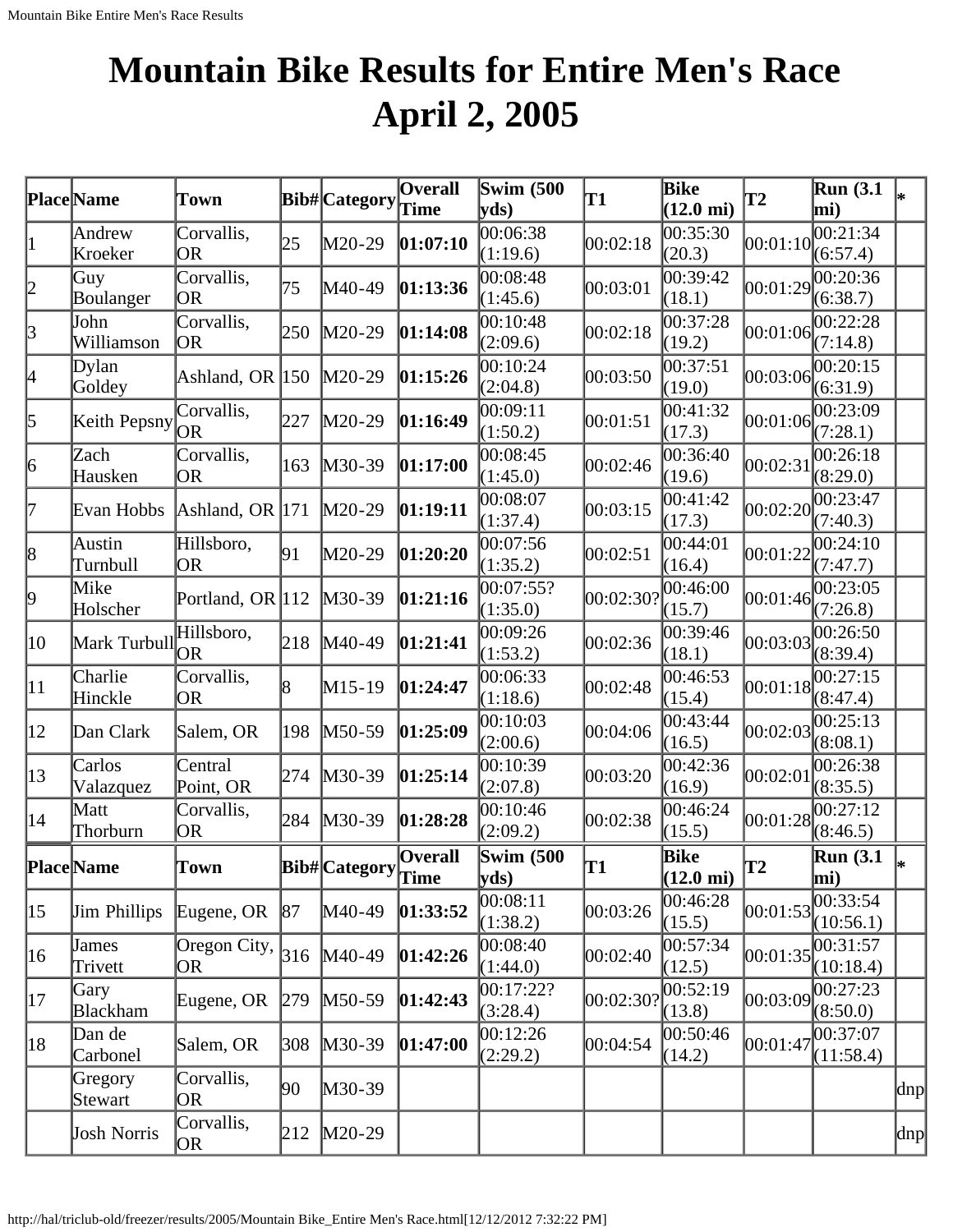**NOTE:** If your race number was not recorded at one of the timing checkpoints, your transition time is estimated at 2:30. This also causes your bike, swim, or run time to be estimated. When this occurs, a question mark (?) follows the estimated times.

Category Abbreviations: "M15-19" means "Male 15-19" "M20-29" means "Male 20-29" "M30-39" means "Male 30-39" "M40-49" means "Male 40-49" "M50-59" means "Male 50-59"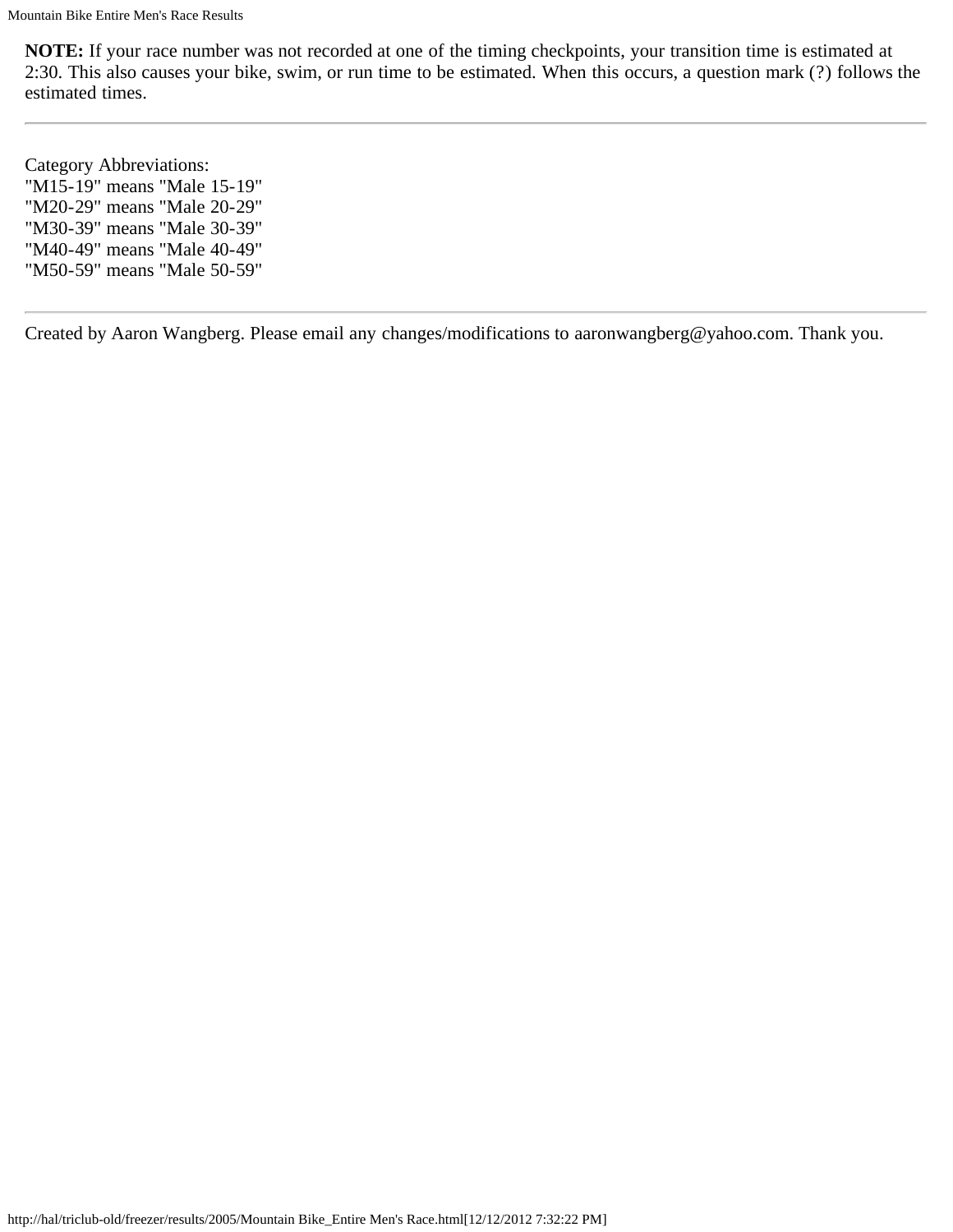# **Mountain Bike Results for Entire Women's Race April 2, 2005**

|              | Place Name               | Town                    |     | <b>Bib#</b> Category | Overall<br>Time        | <b>Swim (500</b><br>yds)  | <b>T1</b>         | Bike<br>$(12.0 \text{ mi})$ | T2       | <b>Run</b> (3.1)<br>mi) |    |
|--------------|--------------------------|-------------------------|-----|----------------------|------------------------|---------------------------|-------------------|-----------------------------|----------|-------------------------|----|
| 1            | Sara Williamson          | Corvallis,<br> OR       | 232 | $F20-29$             | 01:17:37               | 00:10:05<br>(2:01.0)      | 00:01:56          | 00:41:07<br>(17.5)          | 00:01:13 | 00:23:16<br>(7:30.3)    |    |
| 2            | Jill Lovrin              | Ashland,<br><b>OR</b>   | 115 | $F20-29$             | 01:22:27               | 00:08:28<br>(1:41.6)      |                   | 00:02:18 <br>(17.3)         | 00:01:34 | 0.28:24<br>(9:09.7)     |    |
| $\beta$      | Kate Pepsny              | Corvallis,<br><b>OR</b> | 261 | $F20-29$             | 01:23:21               | 00:10:50<br>(2:10.0)      | 00:02:1           | 00:45:51<br>(15.7)          | 00:01:14 | 00:23:15<br>(7:30.0)    |    |
| 4            | Lindsay Parker           | Corvallis,<br>OR        | 260 | $F40-49$             | 01:23:28               | 00:10:55<br>(2:11.0)      | 00:04:2           | 00:39:59<br>(18.0)          | 00:01:43 | 00:26:30<br>(8:32.9)    |    |
| 5            | Cindy Flugum             | Salem, OR               | 205 | $F40-49$             | 01:23:44               | 00:09:21<br>(1:52.2)      |                   | 00:03:54 <br>(15.9)         | 00:01:11 | 00:24:01<br>(7:44.8)    |    |
| 6            | Ann Dunn                 | Corvallis,<br><b>OR</b> | 133 | F40-49               | 01:25:36               | 00:09:22<br>(1:52.4)      |                   | 00:02:48 <br>(16.2)         | 00:01:36 | 00:27:20<br>(8:49.0)    |    |
| 17           | Roxie Sprick             | Corvallis,<br><b>OR</b> | 216 | $F20-29$             | 01:25:55               | 00:10:15<br>(2:03.0)      | 00:03:03          | 00:43:10<br>(16.7)          | 00:02:32 | 00:26:55<br>(8:41.0)    |    |
| 8            | Erin Elyea               | Corvallis,<br><b>OR</b> | 202 | $F20-29$             | 01:27:37               | 00:10:27<br>(2:05.4)      | 00:04:17          | 00:41:54<br>(17.2)          | 00:02:36 | 00:28:23<br>(9:09.4)    |    |
| 9            | Christina<br>Kakoyannis  | Corvallis,<br>OR        | 134 | $\textsf{F}30-39$    | 01:27:54               | 00:09:25<br>(1:53.0)      | 00:03:03          | 00:46:21<br>(15.5)          | 00:01:30 | 00:27:35<br>(8:53.9)    |    |
| 10           | Julie Stefan             | Salem, OR               | 61  | $F20-29$             | 01:29:51               | 00:08:34<br>(1:42.8)      | 00:03:56          | 00:49:23<br>(14.6)          | 00:01:50 | 00:26:08<br>(8:25.8)    |    |
| $ 11\rangle$ | Tiffanie<br>Andrews-Rost | Salem, OR               | 264 | $F30-39$             | 01:30:25               | 00:09:45<br>(1:57.0)      | 00:03:15          | 00:48:51<br>(14.7)          | 00:01:46 | 00:26:48<br>(8:38.7)    |    |
| $ 12\rangle$ | Sally Duncan             | Corvallis,<br>OR        | 243 | $F50-59$             | 01:31:55               | 00:10:08<br>(2:01.6)      | 00:03:47          | 00:50:07<br>(14.4)          | 00:01:20 | 00:26:33<br>(8:33.9)    |    |
| $ 13\rangle$ | Jennifer Alden           | Aloha, OR               |     | F20-29               | 01:31:58               | 00:05:49<br>(1:09.8)      | 00:02:23          | 00:52:17<br>(13.8)          | 00:02:02 | 00:29:27<br>(9:30.0)    |    |
| 14           | Donna Hausken            | Corvallis,<br>OR        | 307 | $F40-49$             | 01:33:54               | 00:14:00<br>(2:48.0)      |                   | 00:03:19 <br>(15.6)         | 00:02:32 | 00:27:58<br>(9:01.3)    |    |
|              | <b>Place</b> Name        | Town                    |     | Bib# Category        | <b>Overall</b><br>Time | <b>Swim (500)</b><br>vds) | T1                | Bike<br>$(12.0 \text{ mi})$ | lT2      | <b>Run</b> (3.1<br>mi)  | l* |
| $ 15\rangle$ | Kris Paul                | Corvallis,<br>OR        | 214 | $F30-39$             | 01:36:24               | 00:10:00<br>(2:00.0)      | 00:03:42          | 00:50:04<br>(14.4)          | 00:02:03 | 00:30:35<br>(9:51.9)    |    |
| $ 16\rangle$ | Cheryl<br>Dusenbery      | Salem, OR               | 33  | $F20-29$             | 01:38:38               | 00:07:54<br>(1:34.8)      |                   | 00:04:20 <br>(12.7)         | 00:02:21 | 00:27:29<br>(8:51.9)    |    |
| 17           | Megan Kenton             | Corvallis,<br>OR        | 47  | $F20-29$             | 01:40:19               | 00:07:54<br>(1:34.8)      | 00:02:57          | 00:58:02<br>(12.4)          | 00:01:49 | 00:29:37<br>(9:33.2)    |    |
| 18           | Angela Kern              | Bend, OR                | 313 | $F20-29$             | 01:43:58               | 00:15:26<br>(3:05.2)      |                   | 00:04:50 <br>(14.2)         | 00:02:08 | 00:30:57<br>(9:59.0)    |    |
| 19           | Kristi Slaughter         | Eugene, OR $273$        |     | $\textsf{F}30-39$    | 01:46:08               | 00:10:56<br>(2:11.2)      | 00:03:29 00:53:51 | (13.4)                      | 00:02:08 | 00:35:44<br>(11:31.6)   |    |
| 20           | Riane Enos               | Monmouth,<br>OR.        | 303 | $F20-29$             | 02:00:06               | 00:10:50<br>(2:10.0)      | 00:04:29          | [01:04:47]<br>(11.1)        | 00:02:02 | 00:37:58<br>(12:14.8)   |    |
|              |                          | Portland,               |     |                      |                        |                           |                   |                             |          |                         |    |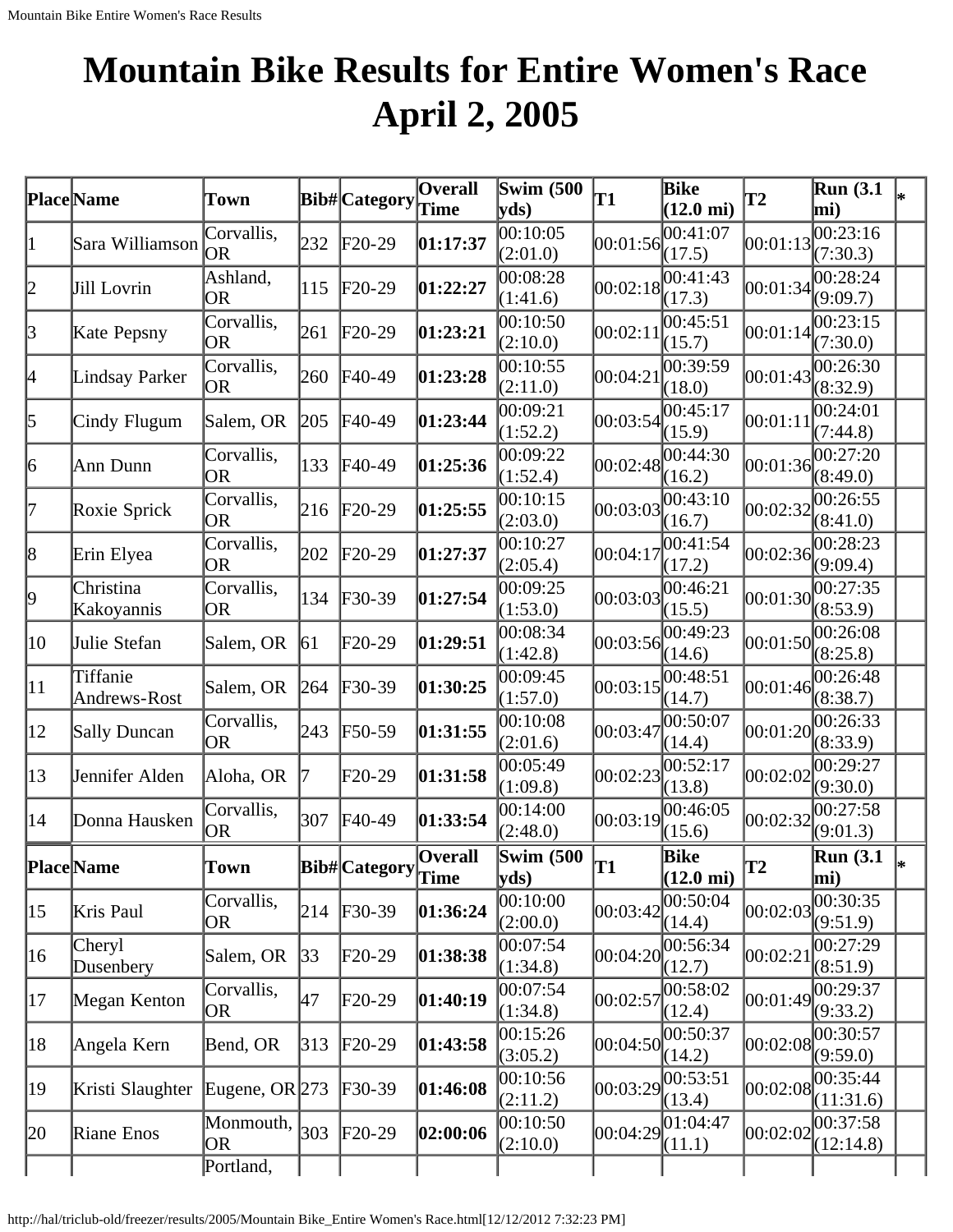Mountain Bike Entire Women's Race Results

| Laura Farr | OR                      | 268                    | $F30-39$ |  |  |  | dnp              |
|------------|-------------------------|------------------------|----------|--|--|--|------------------|
| Ann Dyer   | Corvallis,<br><b>OR</b> | $\sqrt{210}$<br>13 I Z | F30-39   |  |  |  | <sub>I</sub> dnp |

**NOTE:** If your race number was not recorded at one of the timing checkpoints, your transition time is estimated at 2:30. This also causes your bike, swim, or run time to be estimated. When this occurs, a question mark (?) follows the estimated times.

Category Abbreviations: "F20-29" means "Female 20-29" "F30-39" means "Female 30-39" "F40-49" means "Female 40-49" "F50-59" means "Female 50-59"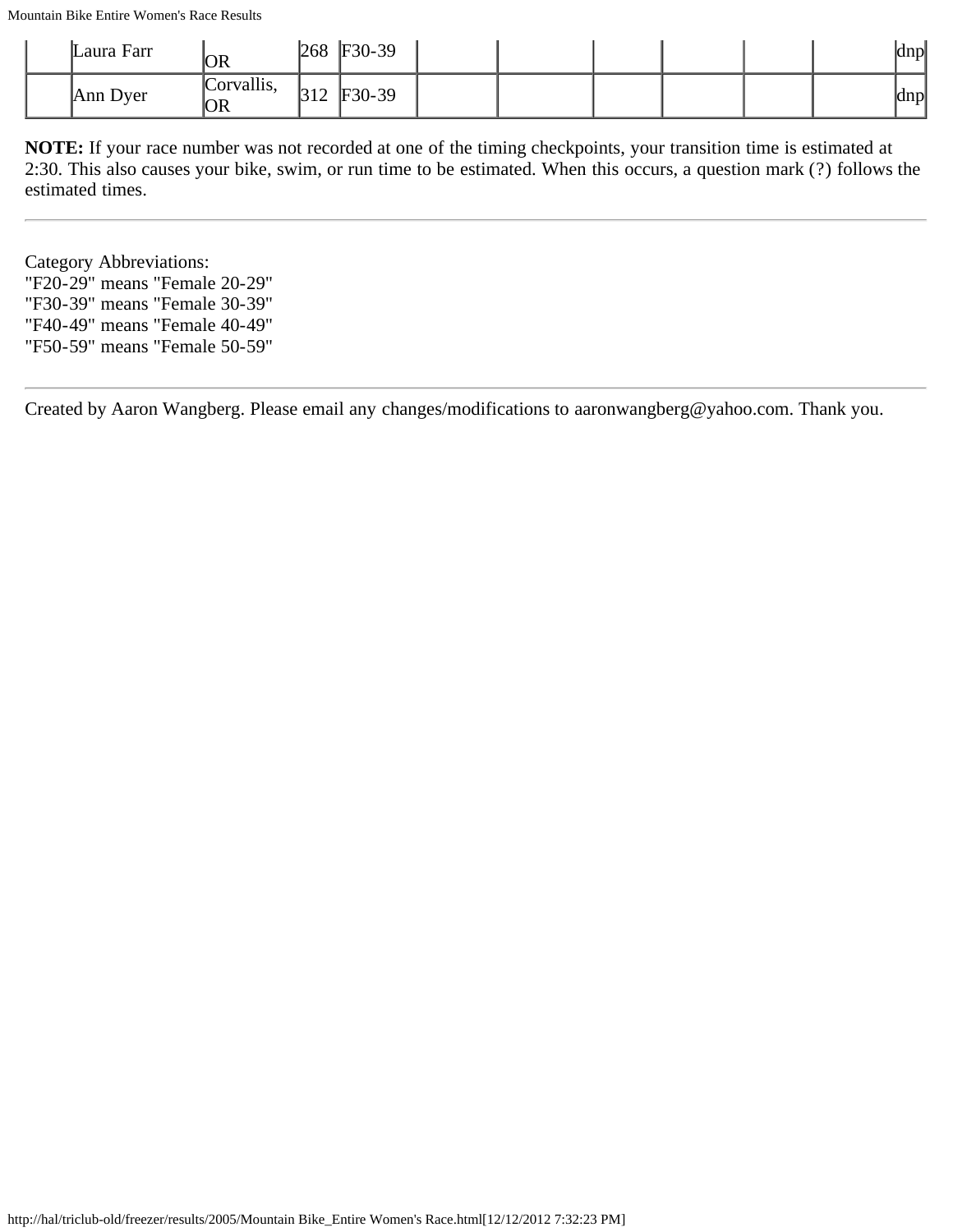# **Mountain Bike Results for Female 20-29 April 2, 2005**

|                 | <b>Place</b> Name   | Town                  |     | Bib# Category | <b>Overall</b><br>Time | <b>Swim (500)</b><br>yds) | T1                | <b>Bike (12.0</b><br>mi) | T2         | <b>Run</b> (3.1<br>mi)                   |
|-----------------|---------------------|-----------------------|-----|---------------|------------------------|---------------------------|-------------------|--------------------------|------------|------------------------------------------|
| I∗              | Sara<br>Williamson  | Corvallis,<br>OR      | 232 | $F20-29$      | 01:17:37               | 00:10:05<br>(2:01.0)      | [00:01:56]        | 00:41:07<br>(17.5)       | 00:01:13   | 00:23:16<br>(7:30.3)                     |
| $\vert 1 \vert$ | Jill Lovrin         | Ashland,<br><b>OR</b> | 115 | $F20-29$      | 01:22:27               | 00:08:28<br>(1:41.6)      |                   | 00:02:18 <br>(17.3)      | 00:01:34   | 00:28:24<br>(9:09.7)                     |
| 2               | Kate Pepsny         | Corvallis,<br>OR      | 261 | $F20-29$      | 01:23:21               | 00:10:50<br>(2:10.0)      | $ 00:02:1\rangle$ | 00:45:51<br>(15.7)       | 00:01:14   | 00:23:15<br>(7:30.0)                     |
| 3               | Roxie Sprick        | Corvallis,<br> OR     | 216 | $F20-29$      | 01:25:55               | 00:10:15<br>(2:03.0)      | 00:03:03          | 00:43:10<br>(16.7)       | 00:02:32   | 00:26:55<br>(8:41.0)                     |
| 4               | Erin Elyea          | Corvallis,<br>OR      | 202 | $F20-29$      | 01:27:37               | 00:10:27<br>(2:05.4)      | 00:04:17          | 00:41:54<br>(17.2)       | [00:02:36] | 00:28:23<br>(9:09.4)                     |
| $\vert$ 5       | Julie Stefan        | Salem, OR             | 61  | F20-29        | 01:29:51               | 00:08:34<br>(1:42.8)      | 00:03:56          | 00:49:23<br>(14.6)       | [00:01:50] | 00:26:08<br>(8:25.8)                     |
| 6               | Jennifer<br>Alden   | Aloha, OR             |     | F20-29        | 01:31:58               | 00:05:49<br>(1:09.8)      |                   | 00:02:23 <br>(13.8)      |            | $[00:02:02]^{00:29:27}_{00}$<br>(9:30.0) |
| 17              | Cheryl<br>Dusenbery | Salem, OR             | 33  | F20-29        | 01:38:38               | 00:07:54 <br>(1:34.8)     |                   | 00:04:20 <br>(12.7)      | 00:02:21   | 00:27:29<br>(8:51.9)                     |
| $\vert 8 \vert$ | Megan<br>Kenton     | Corvallis,<br>OR      | 47  | $F20-29$      | 01:40:19               | 00:07:54<br>(1:34.8)      | 00:02:57          | 00:58:02<br>(12.4)       |            | 00:01:49 <br>(9:33.2)                    |
| 9               | Angela Kern         | Bend, OR              | 313 | $F20-29$      | 01:43:58               | 00:15:26<br>(3:05.2)      | 00:04:50          | 00:50:37<br>(14.2)       | 00:02:08   | 00:30:57<br>(9:59.0)                     |
| 10              | Riane Enos          | Monmouth,<br>OR       | 303 | $F20-29$      | 02:00:06               | 00:10:50<br>(2:10.0)      |                   | 00:04:29 <br>(11.1)      | 00:02:02   | 00:37:58<br>(12:14.8)                    |

**NOTE:** If your race number was not recorded at one of the timing checkpoints, your transition time is estimated at 2:30. This also causes your bike, swim, or run time to be estimated. When this occurs, a question mark (?) follows the estimated times.

Category Abbreviations: "F20-29" means "Female 20-29"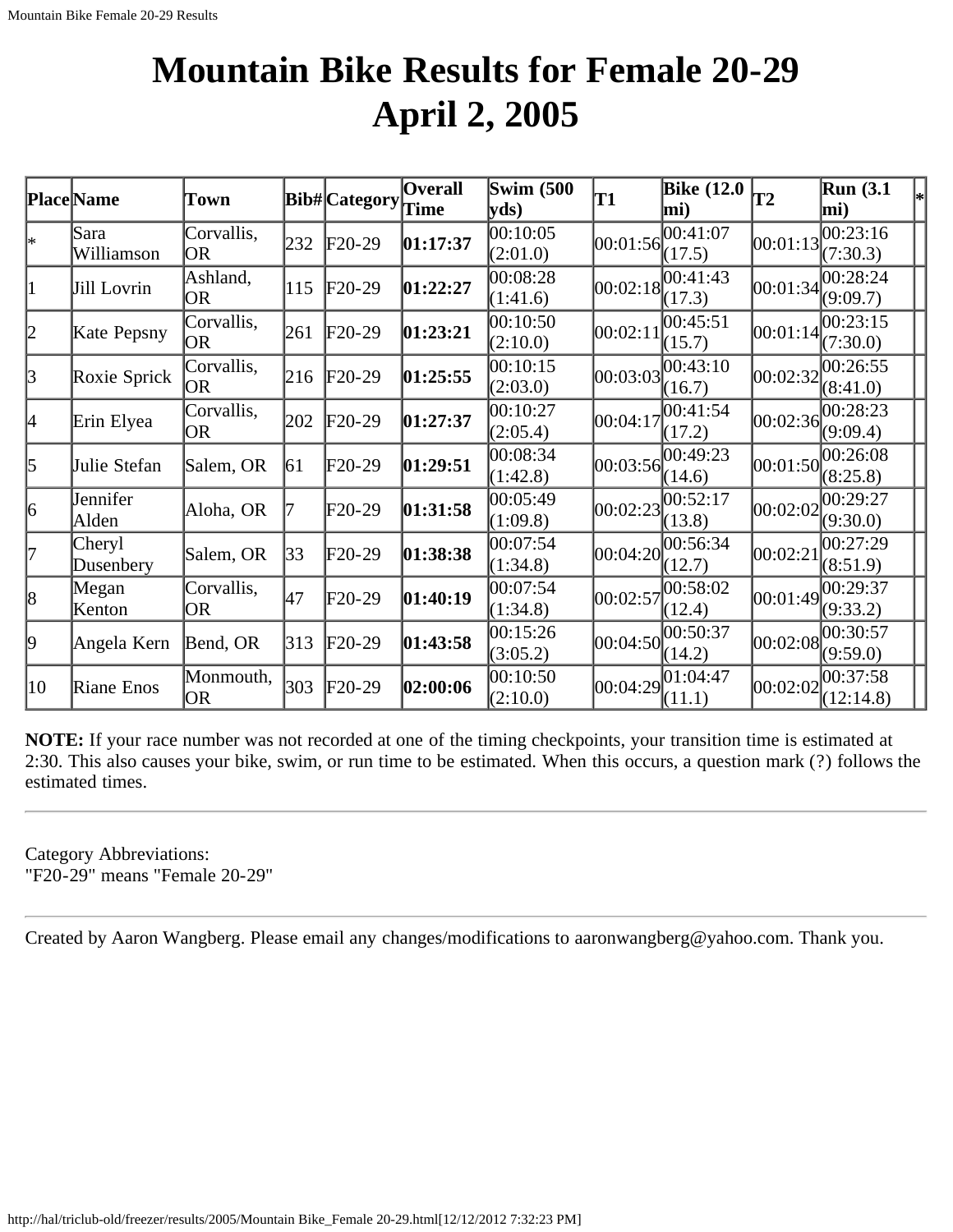# **Mountain Bike Results for Female 30-39 April 2, 2005**

|               | <b>Place</b> Name        | Town                     |               | $ {\bf Bib\#} $ Category $ {\bf \widetilde{Time}} $ | <b>Overall</b> | <b>Swim (500)</b><br> yds) | <b>T1</b>  | Bike<br>$(12.0 \text{ mi})$ | T2         | $\mathbb{R}$ un (3.1<br>mi)                                  |     |
|---------------|--------------------------|--------------------------|---------------|-----------------------------------------------------|----------------|----------------------------|------------|-----------------------------|------------|--------------------------------------------------------------|-----|
| $\vert$ 1     | Christina<br>Kakoyannis  | Corvallis,<br> OR        | 134           | $F30-39$                                            | 01:27:54       | 00:09:25<br>(1:53.0)       | [00:03:03] | 00:46:21<br>(15.5)          |            | $[00:01:30]_{\odot}^{00:27:35}$<br>(8:53.9)                  |     |
| 2             | Tiffanie<br>Andrews-Rost | Salem, OR <sub>264</sub> |               | $F30-39$                                            | 01:30:25       | 00:09:45<br>(1:57.0)       | [00:03:15] | 00:48:51<br>(14.7)          | [00:01:46] | 100:26:48<br>(8:38.7)                                        |     |
| $\mathcal{B}$ | Kris Paul                | Corvallis,<br>OR         | 214           | $F30-39$                                            | 01:36:24       | 00:10:00<br>(2:00.0)       | 00:03:42   | 00:50:04 <br>(14.4)         | 00:02:03   | 00:30:35<br>(9:51.9)                                         |     |
| l4            | Kristi Slaughter         | Eugene,<br>OR            | 273           | $F30-39$                                            | 01:46:08       | 00:10:56<br>(2:11.2)       | 00:03:29   | [00:53:51]<br>(13.4)        |            | $[00:02:08]$ $\overline{00:35:44}$<br>$\left(11:31.6\right)$ |     |
|               | Laura Farr               | Portland,<br>OR          | 268           | $F30-39$                                            |                |                            |            |                             |            |                                                              | dnp |
|               | Ann Dyer                 | Corvallis,<br>OR         | $ 312\rangle$ | $F30-39$                                            |                |                            |            |                             |            |                                                              | dnp |

**NOTE:** If your race number was not recorded at one of the timing checkpoints, your transition time is estimated at 2:30. This also causes your bike, swim, or run time to be estimated. When this occurs, a question mark (?) follows the estimated times.

Category Abbreviations: "F30-39" means "Female 30-39"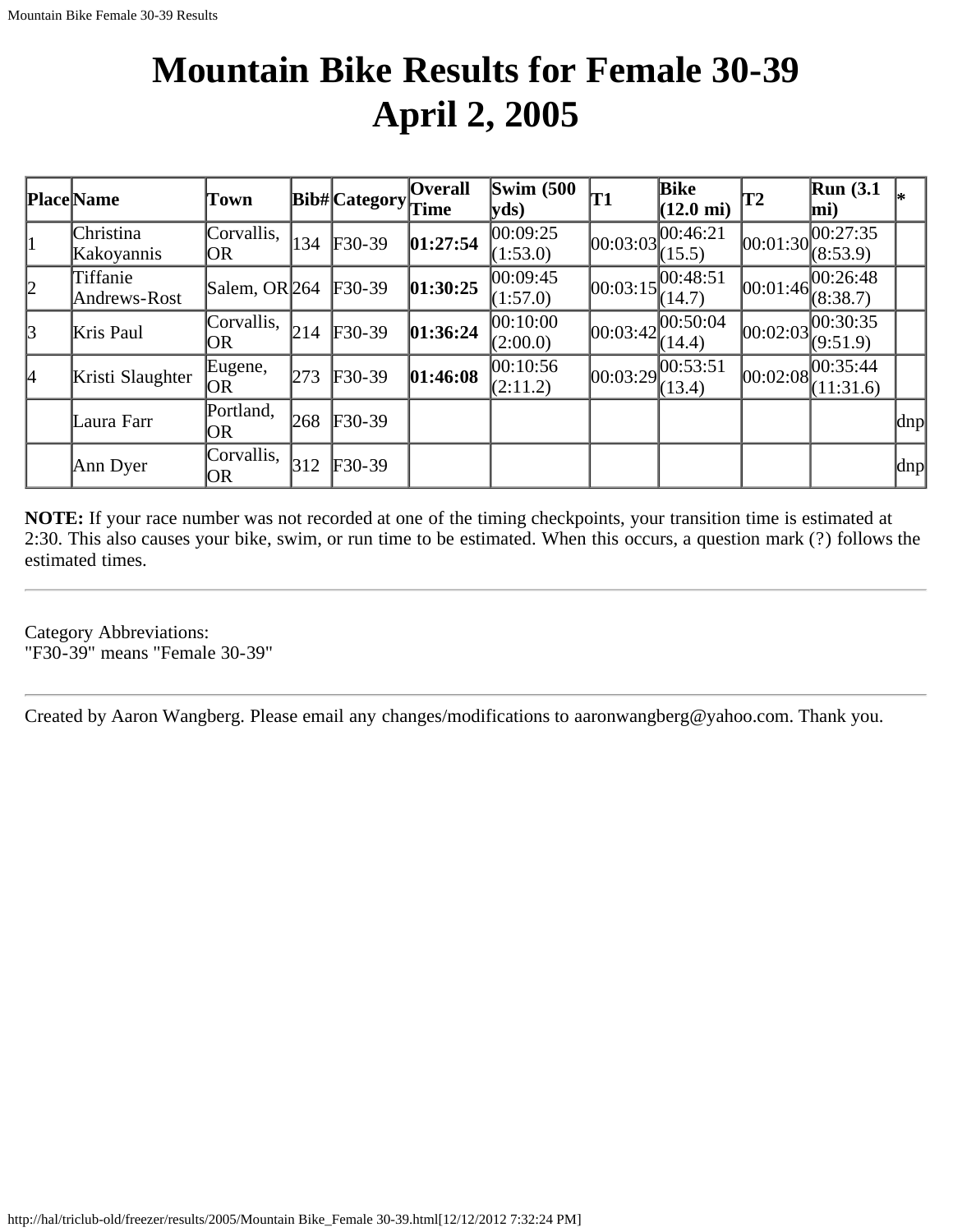## **Mountain Bike Results for Female 40-49 April 2, 2005**

|    | <b>Place</b> Name       | Town              |              | Bib# Category | <b>Overall</b><br>Time | <b>Swim (500</b><br>$ {\bf v} {\bf d} s\rangle$ | T1         | <b>Bike (12.0</b><br>mi) | 'T2        | Run(3.1)<br> ∗¦<br>$\vert$ mi)                       |
|----|-------------------------|-------------------|--------------|---------------|------------------------|-------------------------------------------------|------------|--------------------------|------------|------------------------------------------------------|
|    | Lindsay<br>Parker       | Corvallis,<br>OR  | 260          | $F40-49$      | 01:23:28               | 00:10:55<br>(2:11.0)                            | 00:04:21   | 00:39:59<br>(18.0)       | [00:01:43] | 00:26:30<br>(8:32.9)                                 |
| 2  | $\vert$ Cindy<br>Flugum | Salem, OR         | $\sqrt{205}$ | $F40-49$      | 01:23:44               | 00:09:21<br>1:52.2                              | [00:03:54] | [00:45:17]<br>(15.9)     | 00:01:11   | 00:24:01<br>(7:44.8)                                 |
| 3  | Ann Dunn                | Corvallis,<br> OR | 133          | $F40-49$      | 01:25:36               | 00:09:22 <br>(1:52.4)                           | 00:02:48   | [00:44:30]<br>(16.2)     |            | 00:01:36 <br>(8:49.0)                                |
| l4 | Donna<br>Hausken        | Corvallis,<br> OR | 307          | $F40-49$      | 01:33:54               | 00:14:00<br>(2:48.0)                            | 00:03:19   | 00:46:05<br>(15.6)       |            | $[00:02:32]^{00:27:58}_{\odot}$<br>$\sqrt{(9:01.3)}$ |

**NOTE:** If your race number was not recorded at one of the timing checkpoints, your transition time is estimated at 2:30. This also causes your bike, swim, or run time to be estimated. When this occurs, a question mark (?) follows the estimated times.

Category Abbreviations: "F40-49" means "Female 40-49"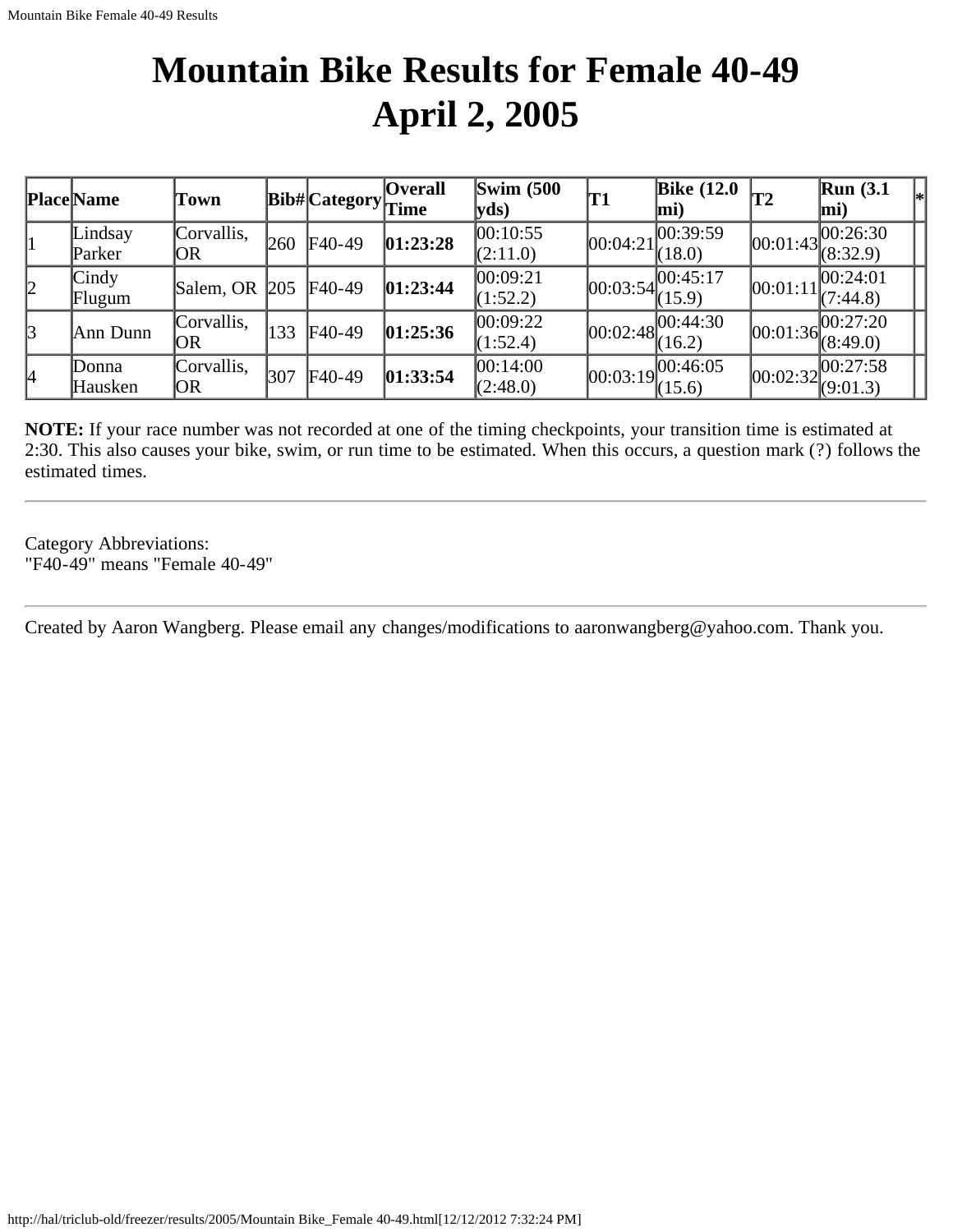# **Mountain Bike Results for Female 50-59 April 2, 2005**

| <b>Place Name</b> | Town             |     |          | <b>Overall</b><br>$\cdots$ Bib# Category $\frac{1}{\pi}$ Eine | $\mathbf{Swim}\;$ (500<br>$\forall ds$ | 'T1      | <b>Bike (12.0</b><br>$ \mathbf{m} $ | <b>T2</b> | Run(3.1)<br>$ \mathbf{m} $                   | l*l |
|-------------------|------------------|-----|----------|---------------------------------------------------------------|----------------------------------------|----------|-------------------------------------|-----------|----------------------------------------------|-----|
| Sally<br>Duncan   | Corvallis,<br>OR | 243 | $F50-59$ | 01:31:55                                                      | 00:10:08<br>(2:01.6)                   | 00:03:47 | 1700:50:07<br>(14.4)                |           | $ 00:01:20 ^{00:26:33}_{0.22:0}$<br>(8:33.9) |     |

**NOTE:** If your race number was not recorded at one of the timing checkpoints, your transition time is estimated at 2:30. This also causes your bike, swim, or run time to be estimated. When this occurs, a question mark (?) follows the estimated times.

Category Abbreviations: "F50-59" means "Female 50-59"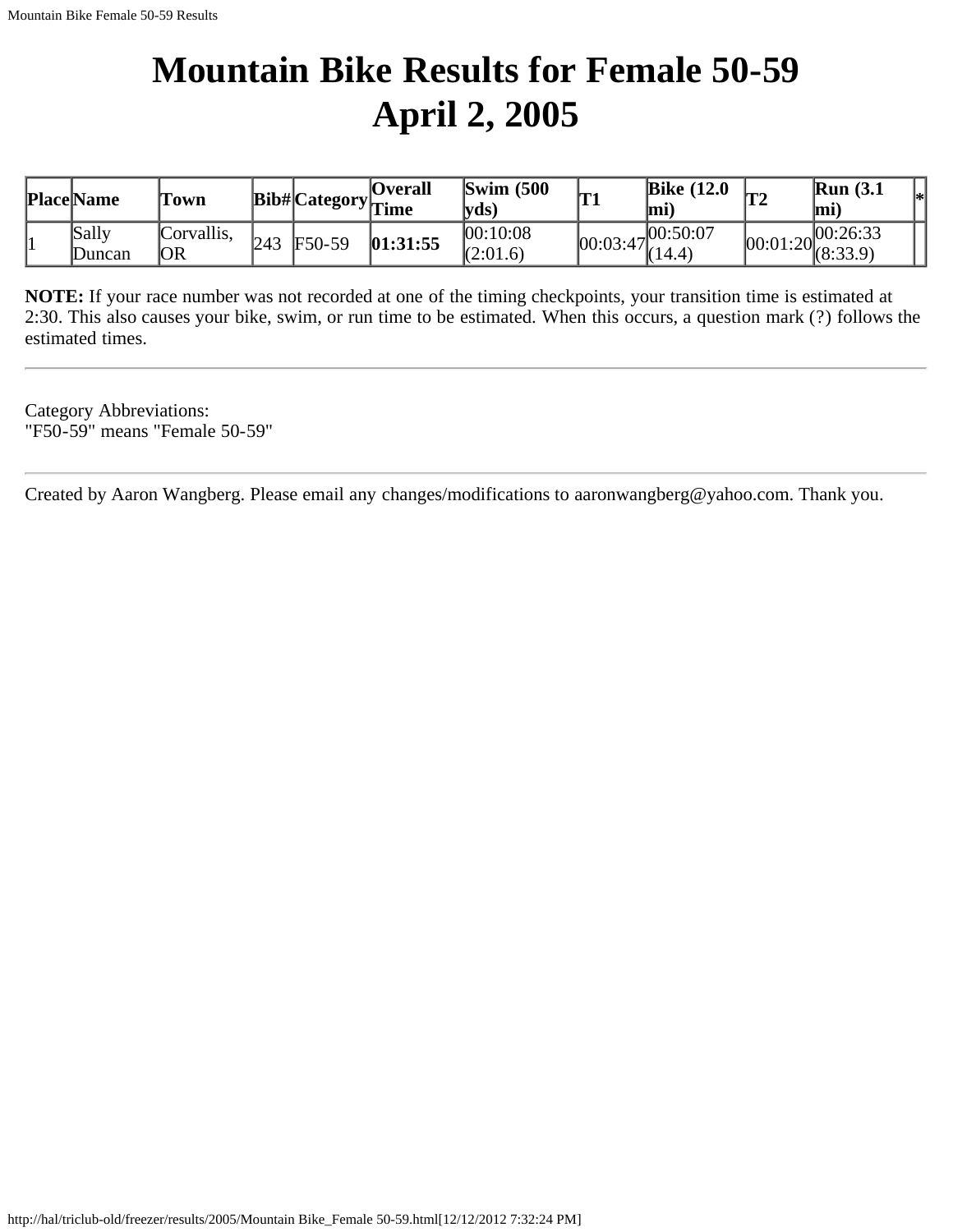# **Mountain Bike Results for Male 15-19 April 2, 2005**

| <b>Place Name</b>  | Town              |                   | <b>Overall</b><br>$\cdots$ Bib# Category $\Gamma$ Eine | $\text{Swim}$ (500<br>$\forall ds$ | lm 1 | Bike $(12.0)$<br>lmi)              | $\mathbb{R}$ un (3.1<br>l*l<br>lmi |
|--------------------|-------------------|-------------------|--------------------------------------------------------|------------------------------------|------|------------------------------------|------------------------------------|
| Charlie<br>Hinckle | Corvallis.<br>'OR | $M15-19$ 01:24:47 |                                                        | 00:06:33<br>(1:18.6)               |      | 100:46:53<br>$ 00:02:48 _{(15.4)}$ | 100:27:15<br>$100:01:18$ (8:47.4)  |

**NOTE:** If your race number was not recorded at one of the timing checkpoints, your transition time is estimated at 2:30. This also causes your bike, swim, or run time to be estimated. When this occurs, a question mark (?) follows the estimated times.

Category Abbreviations: "M15-19" means "Male 15-19"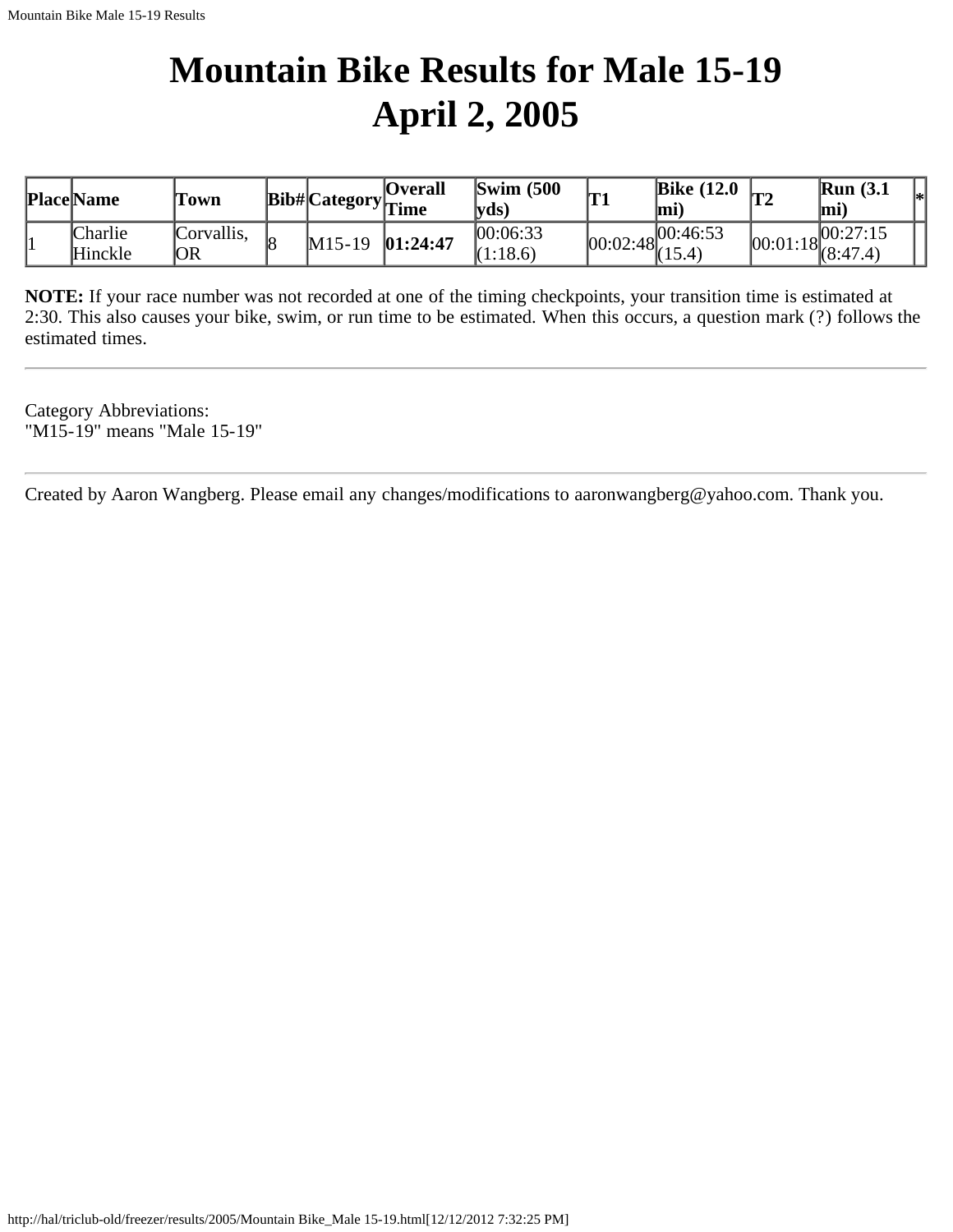# **Mountain Bike Results for Male 20-29 April 2, 2005**

|               | Place Name         | Town                     |     | Bib#Category | <b>Overall</b><br>Time | Swim $(500)$<br> vds) | T1         | <b>Bike</b> (12.0<br>mi) | <b>T2</b>  | Run(3.1)<br>$ \text{mi}\rangle$ |     |
|---------------|--------------------|--------------------------|-----|--------------|------------------------|-----------------------|------------|--------------------------|------------|---------------------------------|-----|
| *             | Andrew<br>Kroeker  | Corvallis,<br>OR         | 25  | $M20-29$     | 01:07:10               | 00:06:38<br>(1:19.6)  | [00:02:18] | 00:35:30 <br>(20.3)      | [00:01:10] | 00:21:34<br>(6:57.4)            |     |
| $\vert$ 1     | John<br>Williamson | Corvallis,<br><b>JOR</b> | 250 | $M20-29$     | 01:14:08               | 00:10:48<br>(2:09.6)  | [00:02:18] | 00:37:28<br>(19.2)       | [00:01:06] | 00:22:28<br>(7:14.8)            |     |
| 2             | Dylan<br>Goldey    | Ashland,<br>OR           | 150 | $M20-29$     | 01:15:26               | 00:10:24<br>(2:04.8)  | [00:03:50] | 00:37:51<br>(19.0)       | [00:03:06] | 100:20:15<br>(6:31.9)           |     |
| $\mathcal{B}$ | Keith Pepsny       | Corvallis,<br><b>OR</b>  | 227 | $M20-29$     | 01:16:49               | 00:09:11<br>(1:50.2)  | 00:01:51   | 00:41:32<br>(17.3)       | [00:01:06] | 00:23:09<br>(7:28.1)            |     |
| 14            | Evan Hobbs         | Ashland,<br>OR.          | 171 | $M20-29$     | 01:19:11               | 00:08:07<br>(1:37.4)  | [00:03:15] | 00:41:42 <br>(17.3)      | 00:02:20   | [00:23:47]<br>(7:40.3)          |     |
| $\vert$ 5     | Austin<br>Turnbull | Hillsboro,<br>OR.        | 191 | $M20-29$     | 01:20:20               | 00:07:56<br>(1:35.2)  | 00:02:51   | 00:44:01<br>(16.4)       | 00:01:22   | 00:24:10<br>(7:47.7)            |     |
|               | Josh Norris        | Corvallis,<br>OR.        | 212 | $M20-29$     |                        |                       |            |                          |            |                                 | dnp |

**NOTE:** If your race number was not recorded at one of the timing checkpoints, your transition time is estimated at 2:30. This also causes your bike, swim, or run time to be estimated. When this occurs, a question mark (?) follows the estimated times.

Category Abbreviations: "M20-29" means "Male 20-29"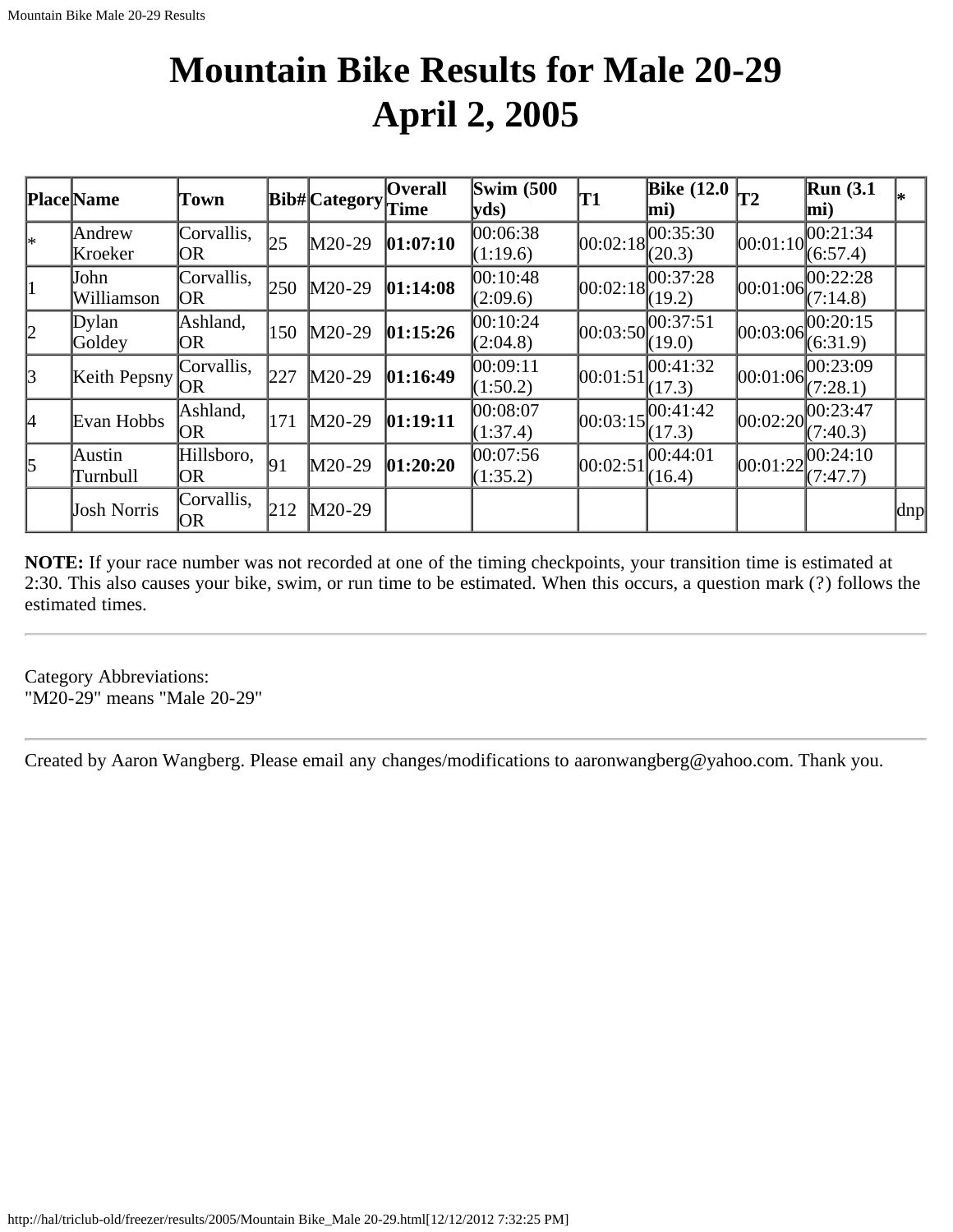# **Mountain Bike Results for Male 30-39 April 2, 2005**

|           | <b>Place</b> Name   | Town                 |              | $ {\rm Bib\#} $ Category $ {\rm Time} $ | <b>Overall</b> | Swim $(500)$<br>yds   | 'T1      | Bike<br>$(12.0 \text{ mi})$  | T2       | Run(3.1)<br>$\vert$ mi) |     |
|-----------|---------------------|----------------------|--------------|-----------------------------------------|----------------|-----------------------|----------|------------------------------|----------|-------------------------|-----|
| 11        | Zach<br>Hausken     | Corvallis,<br>OR     | 163          | M30-39                                  | 01:17:00       | 00:08:45<br>(1:45.0)  | 00:02:46 | 00:36:40<br>(19.6)           | 00:02:31 | 00:26:18<br>(8:29.0)    |     |
| 2         | Mike<br>Holscher    | Portland, OR $ 112 $ |              | $M30-39$                                | 01:21:16       | 00:07:55?<br>(1:35.0) |          | 00:02:30? 00:46:00<br>(15.7) | 00:01:46 | 00:23:05<br>(7:26.8)    |     |
| 3         | Carlos<br>Valazquez | Central<br>Point, OR | 274          | $M30-39$                                | 01:25:14       | 00:10:39<br>(2:07.8)  | 00:03:20 | 00:42:36 <br>(16.9)          | 00:02:01 | 00:26:38<br>(8:35.5)    |     |
| 4         | Matt<br>Thorburn    | Corvallis,<br> OR    | 284          | $M30-39$                                | 01:28:28       | 00:10:46<br>(2:09.2)  | 00:02:38 | 00:46:24<br>(15.5)           |          | 00:01:28 <br>(8:46.5)   |     |
| $\vert$ 5 | Dan de<br>Carbonel  | Salem, OR            | 308          | $M30-39$                                | 01:47:00       | 00:12:26<br>(2:29.2)  | 00:04:54 | 00:50:46 <br>(14.2)          | 00:01:47 | 00:37:07<br>(11:58.4)   |     |
|           | Gregory<br>Stewart  | Corvallis,<br> OR    | $ 90\rangle$ | $M30-39$                                |                |                       |          |                              |          |                         | dnp |

**NOTE:** If your race number was not recorded at one of the timing checkpoints, your transition time is estimated at 2:30. This also causes your bike, swim, or run time to be estimated. When this occurs, a question mark (?) follows the estimated times.

Category Abbreviations: "M30-39" means "Male 30-39"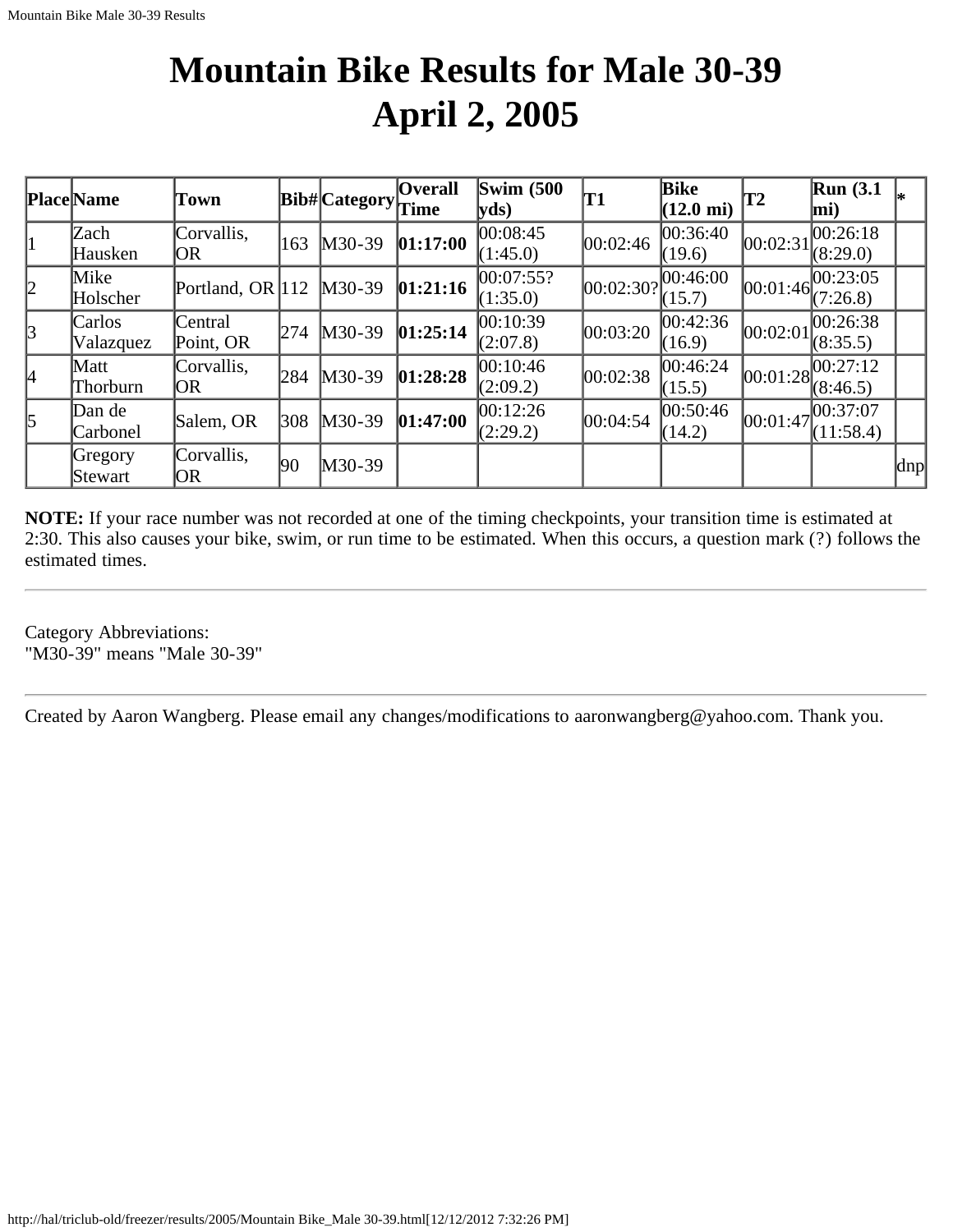# **Mountain Bike Results for Male 40-49 April 2, 2005**

|               | <b>Place Name</b>       | Town                           |     | Bib#Category | <b>Overall</b><br>Time | $\mathbf{Swim}\;$ (500<br>$ yds\rangle$ | 'T1        | Bike $(12.0)$ <sub>T2</sub><br>$\vert$ mi) |            | Run(3.1)<br>$\left\vert _{*}\right\vert$<br>$ \text{mi}\rangle$ |
|---------------|-------------------------|--------------------------------|-----|--------------|------------------------|-----------------------------------------|------------|--------------------------------------------|------------|-----------------------------------------------------------------|
|               | Guy<br>Boulanger        | Corvallis, OR $ 75 $           |     | $M40-49$     | 01:13:36               | 00:08:48<br>(1:45.6)                    | 00:03:01   | 00:39:42<br>(18.1)                         | 00:01:29   | 00:20:36<br>(6:38.7)                                            |
| 2             | Mark<br>Turbull         | Hillsboro,<br> OR              | 218 | $M40-49$     | 01:21:41               | 00:09:26<br>(1:53.2)                    |            | [00:02:36]<br>(18.1)                       | 00:03:03   | 00:26:50<br>(8:39.4)                                            |
| $\mathcal{B}$ |                         | <b>Jim Phillips Eugene, OR</b> | 187 | $M40-49$     | 01:33:52               | 00:08:11<br>(1:38.2)                    | [00:03:26] | 00:46:28<br>(15.5)                         | [00:01:53] | 00:33:54<br>(10:56.1)                                           |
| 14            | <b>James</b><br>Trivett | Oregon City,<br>OR             | 316 | $M40-49$     | 01:42:26               | 00:08:40<br>(1:44.0)                    | [00:02:40] | [00:57:34]<br>(12.5)                       |            | 00:01:35 <br>(10:18.4)                                          |

**NOTE:** If your race number was not recorded at one of the timing checkpoints, your transition time is estimated at 2:30. This also causes your bike, swim, or run time to be estimated. When this occurs, a question mark (?) follows the estimated times.

Category Abbreviations: "M40-49" means "Male 40-49"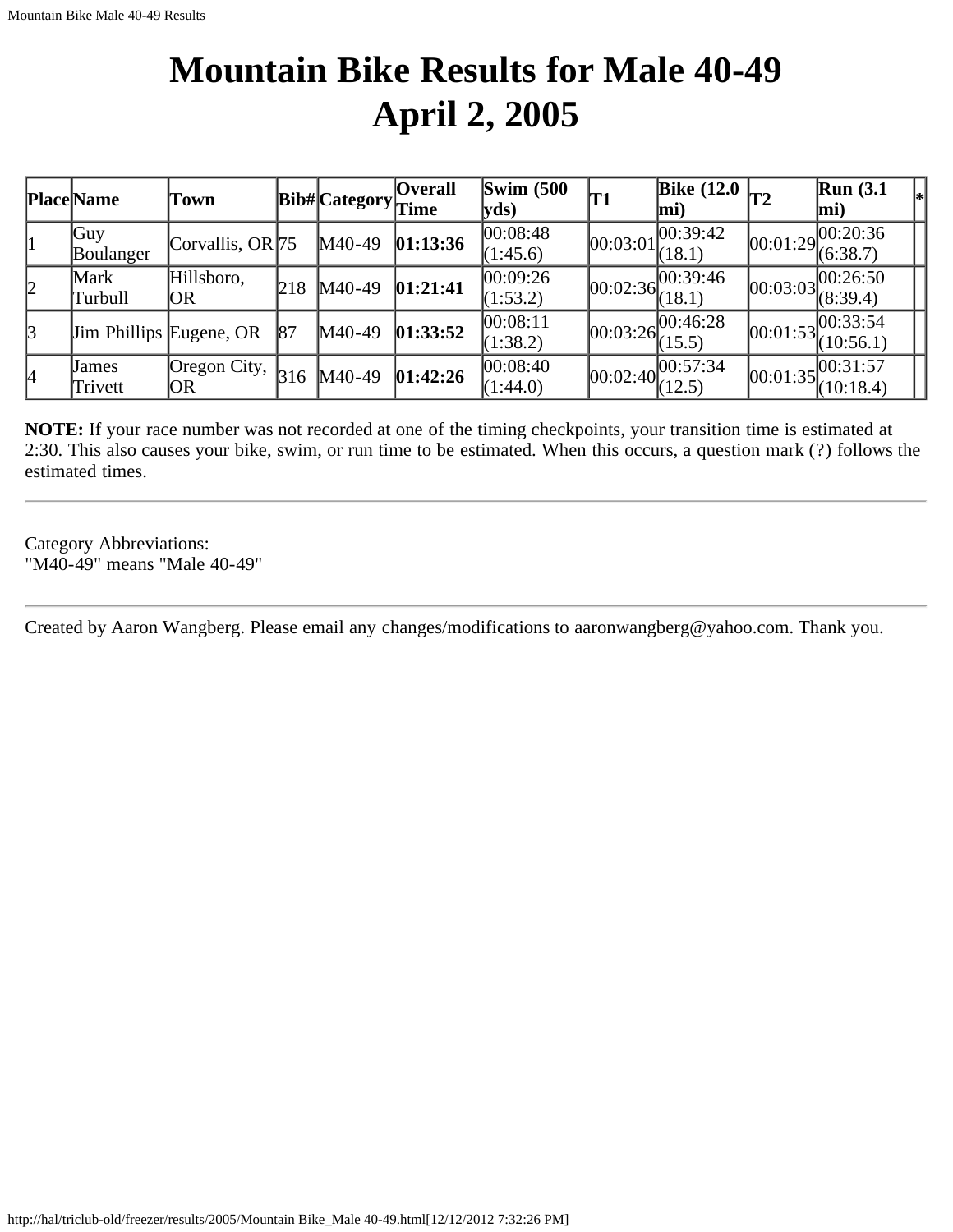# **Mountain Bike Results for Male 50-59 April 2, 2005**

|    | <b>Place Name</b>       | l'own          |      |          | <b>Overall</b><br>$\text{Bib#} \text{Category} $ Time | $\text{Swim}\; (500$<br>$ {\bf v}$ ds) | 'T1       | <b>Bike (12.0</b><br> mi | T2 | $\mathbb{R}$ un (3.1<br> m <sub>i</sub> |  |
|----|-------------------------|----------------|------|----------|-------------------------------------------------------|----------------------------------------|-----------|--------------------------|----|-----------------------------------------|--|
|    | Dan Clark               | Salem.<br> OR  | '198 | $M50-59$ | 01:25:09                                              | 00:10:03<br>(2:00.6)                   | 00:04:06  | 00:43:44 <br>(16.5)      |    | [00:25:13]<br>$ 00:02:03 $ (8:08.1)     |  |
| 12 | Gary<br><b>Blackham</b> | Eugene,<br> OR | 279  | $M50-59$ | 01:42:43                                              | 00:17:22?<br>(3:28.4)                  | 00:02:30? | 00:52:19<br>(13.8)       |    | 00:27:23<br>$100:03:09$ $(8:50.0)$      |  |

**NOTE:** If your race number was not recorded at one of the timing checkpoints, your transition time is estimated at 2:30. This also causes your bike, swim, or run time to be estimated. When this occurs, a question mark (?) follows the estimated times.

Category Abbreviations: "M50-59" means "Male 50-59"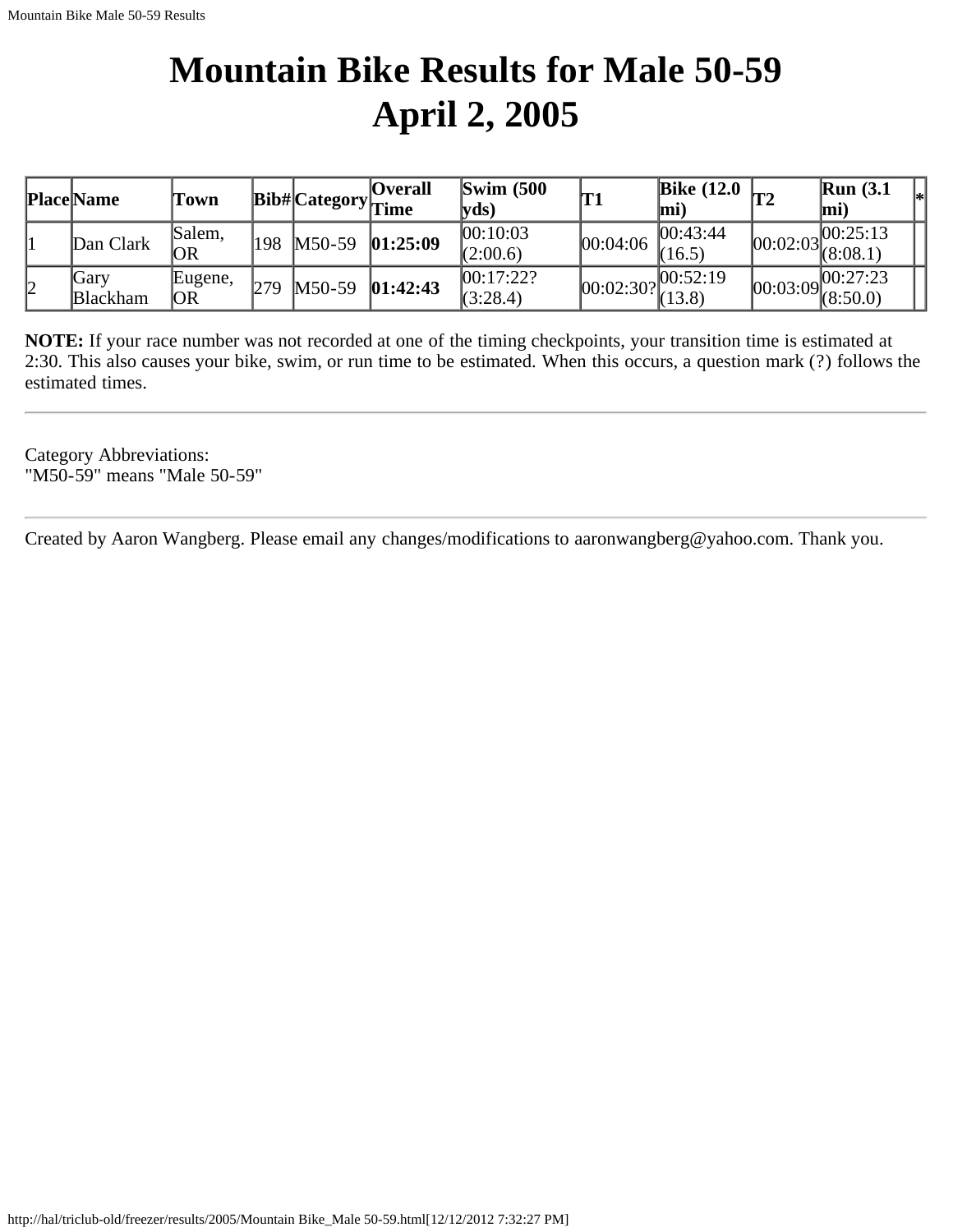### **Team Relay Results for Entire Race April 2, 2005**

|           | Place Name                     | Town                 |     | <b>Bib#</b> Category    | <b>Overall</b><br>Time | $ \overline{\text{Swim }(500 _{T1}}\rangle$<br>$ yds\rangle$ |            | Bike<br>$(12.0 \text{ mi})$ | $\mathbf{T}2$ | Run<br>$(3.1 \text{ mi})$ |                     |
|-----------|--------------------------------|----------------------|-----|-------------------------|------------------------|--------------------------------------------------------------|------------|-----------------------------|---------------|---------------------------|---------------------|
| 11        | Reyna and Nick                 | Beaverton,<br>IOR.   | 126 | $CA > 45 < 90$ 01:12:51 |                        | 00:08:54<br>(1:46.8)                                         | 00:01:07   | 00:39:09<br>(18.4)          | [00:01:03]    | [00:22:38]<br>(7:18.1)    |                     |
| 2         | Tree Huggers                   | Corvallis,<br>OR     | 221 | CA>45<90 01:18:47       |                        | 00:10:52<br>(2:10.4)                                         | [00:01:00] | 00:41:38<br>(17.3)          | 00:00:55      | 00:24:22 <br>(7:51.6)     |                     |
| $\beta$   | Second to Last                 | Corvallis,<br> OR    | 72  | $FA > 45 < 90$ 01:23:51 |                        | 00:08:47<br>(1:45.4)                                         | [00:00:56] | 00:46:55 <br>(15.3)         | 00:01:03      | 00:26:10 <br>(8:26.5)     |                     |
| 4         | Better Be a Beer<br>After This | Springfield,<br>IOR. | 238 | CA > 90                 | 01:24:39               | 00:08:45<br>(1:45.0)                                         | [00:01:16] | 00:42:31<br>(16.9)          | 00:01:34      | 00:30:33 <br>(9:51.3)     |                     |
| $\vert$ 5 | Longanecker and<br>Jenn Rich   | Aloha, OR            | 211 | $FA > 45 < 90$ 01:27:01 |                        | 00:08:17<br>(1:39.4)                                         | 00:00:58   | 00:45:58<br>(15.7)          | [00:01:30]    | 00:30:18 <br>(9:46.5)     |                     |
|           | <b>Bus Station</b><br>Skanks   | Corvallis,<br>OR     | 189 | CA>45<90                |                        |                                                              |            |                             |               |                           | $\vert$ dnp $\vert$ |
|           | Racing Hearts                  | Klamath<br>Falls, OR | 239 | FA > 90                 |                        |                                                              |            |                             |               |                           | dnp                 |
|           | Team 2                         | Eugene, OR           | 254 | MA > 45 < 90            |                        |                                                              |            |                             |               |                           | $\vert$ dnp $\vert$ |

**NOTE:** If your race number was not recorded at one of the timing checkpoints, your transition time is estimated at 2:30. This also causes your bike, swim, or run time to be estimated. When this occurs, a question mark (?) follows the estimated times.

Category Abbreviations: "CA>90" means "Co-Ed Ages >  $90$ " "FA>90" means "Female Ages > 90" "CA>45<90" means "Co-Ed Ages > 45 < 90" "FA>45<90" means "Female Ages > 45 < 90" "MA>45<90" means "Male Ages > 45 < 90"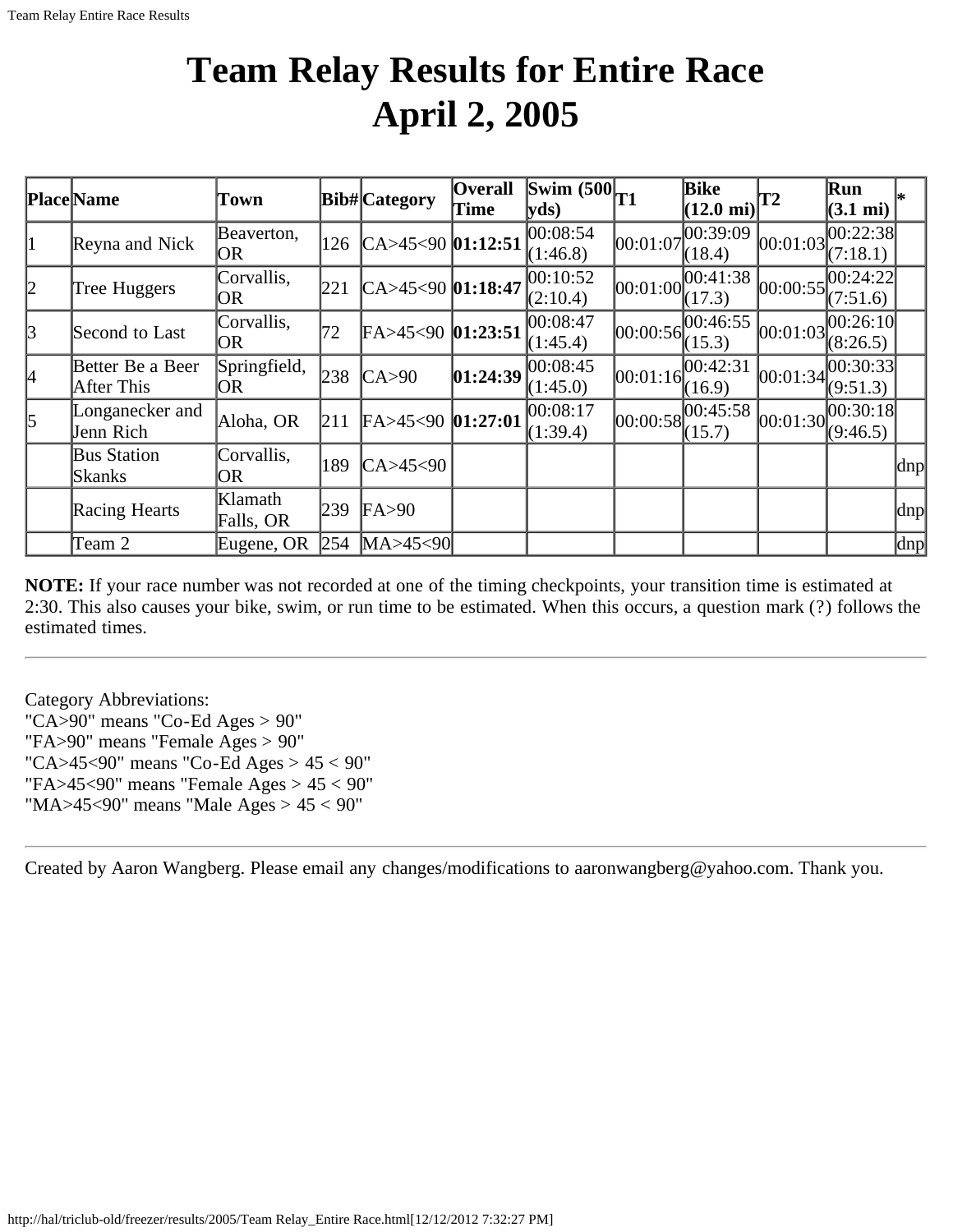# **Team Relay Results for Entire Men's Race April 2, 2005**

**Place Name Town Bib# Category Overall Time Swim (500 yds) T1 Bike (12.0 mi) T2 Run (3.1 mi) \***

**NOTE:** If your race number was not recorded at one of the timing checkpoints, your transition time is estimated at 2:30. This also causes your bike, swim, or run time to be estimated. When this occurs, a question mark (?) follows the estimated times.

Category Abbreviations: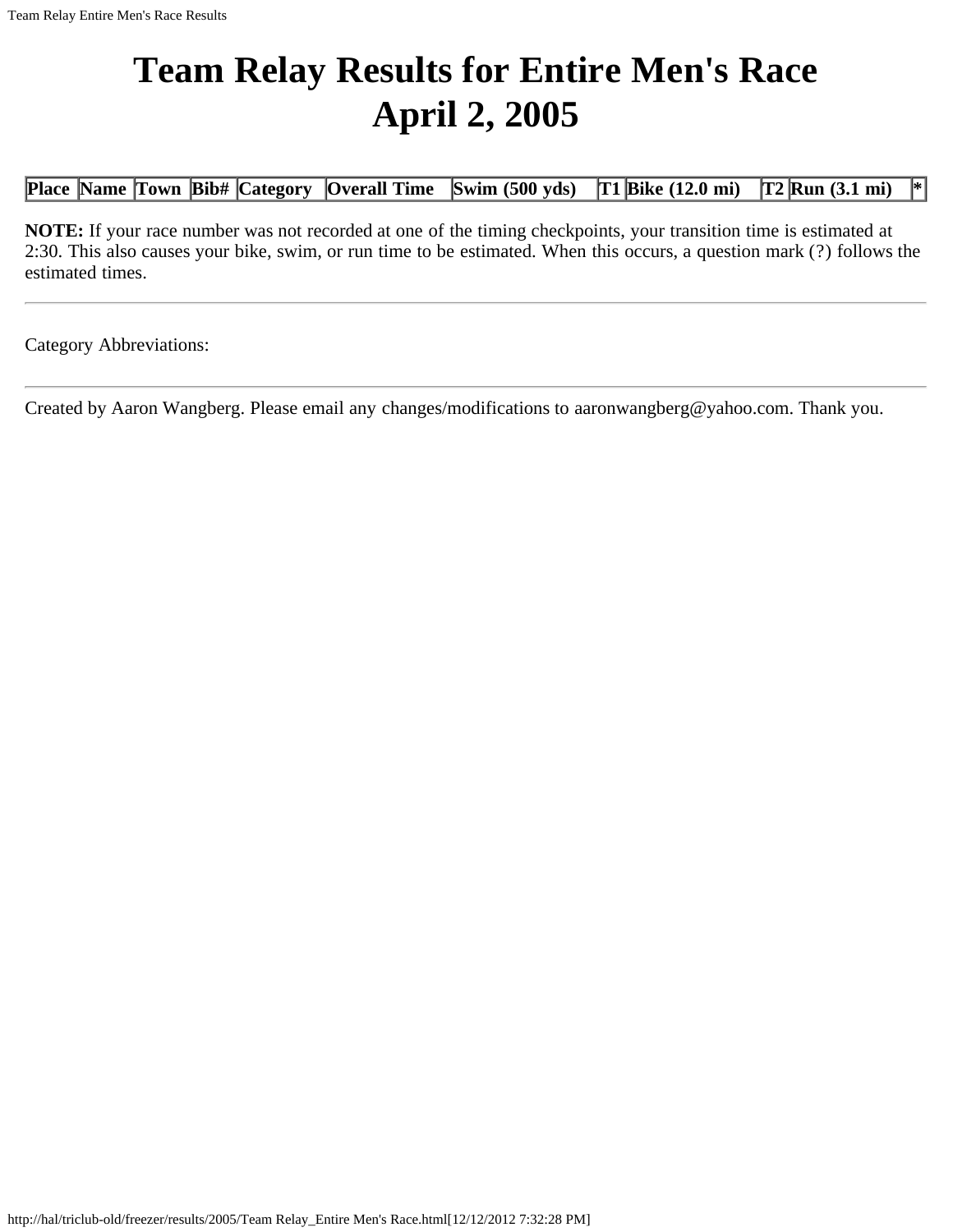# **Team Relay Results for Entire Women's Race April 2, 2005**

**Place Name Town Bib# Category Overall Time Swim (500 yds) T1 Bike (12.0 mi) T2 Run (3.1 mi) \***

**NOTE:** If your race number was not recorded at one of the timing checkpoints, your transition time is estimated at 2:30. This also causes your bike, swim, or run time to be estimated. When this occurs, a question mark (?) follows the estimated times.

Category Abbreviations: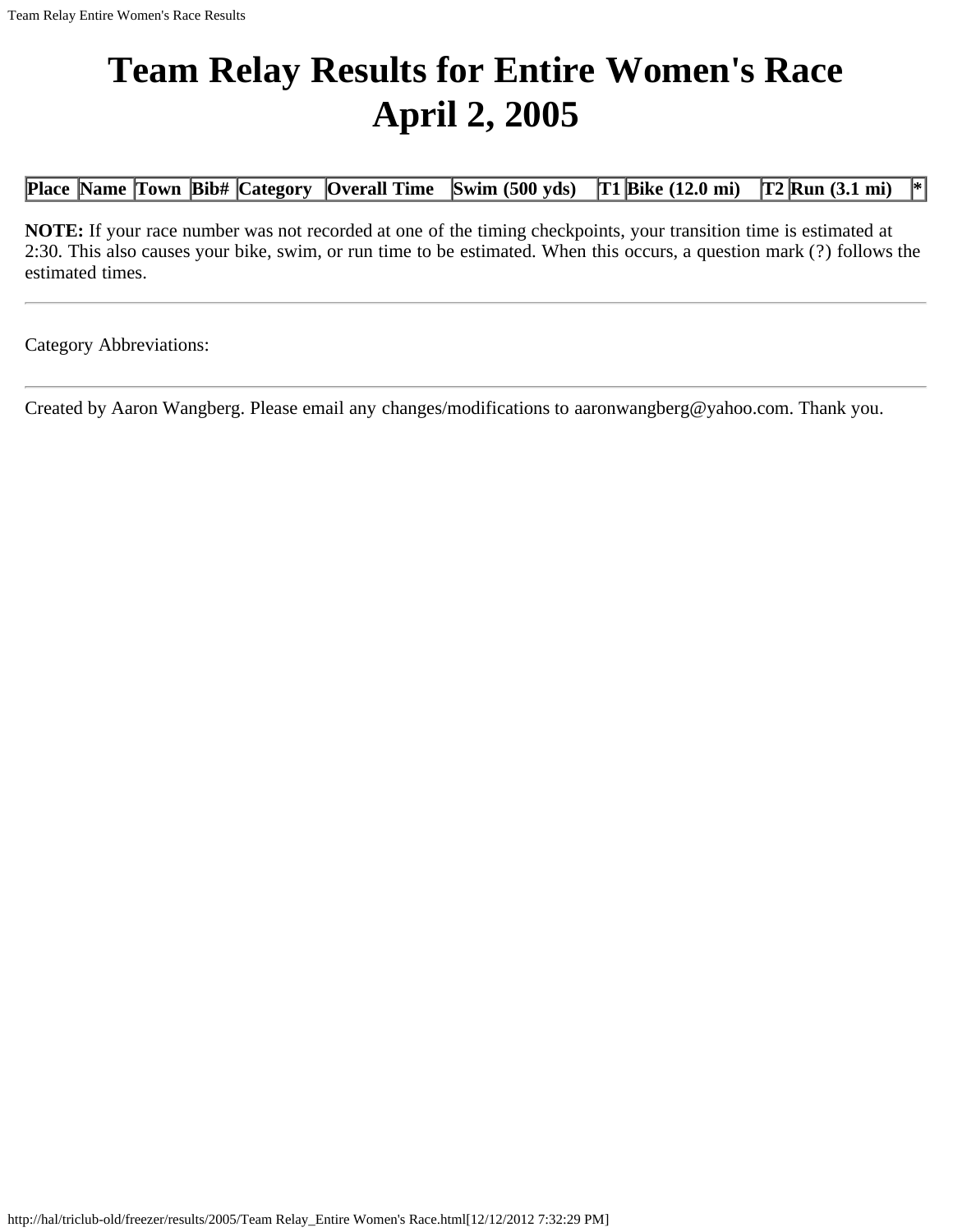### **Team Relay Results for Co-Ed Ages > 45 < 90 April 2, 2005**

|   | <b>Place Name</b>  | Town       |     | Bib#Category                            | <b>Overall</b><br>Time | <b>Swim (500)</b><br> yds) |                                                           | Bike $(12.0)$ <sub>T2</sub><br>mi) |          | $\mathbb{R}$ un (3.1<br>mi) |     |
|---|--------------------|------------|-----|-----------------------------------------|------------------------|----------------------------|-----------------------------------------------------------|------------------------------------|----------|-----------------------------|-----|
|   | Reyna and          | Beaverton, |     | 126 $\text{CA} > 45 < 90 \mid 01:12:51$ |                        | 00:08:54                   | 00:01:07                                                  | , 00:39:09                         | 00:01:03 | 00:22:38                    |     |
|   | Nick               | OR         |     |                                         |                        | (1:46.8)                   |                                                           | (18.4)                             |          | (7:18.1)                    |     |
|   | Tree Huggers       | Corvallis, | 221 | $CA > 45 < 9001$ :18:47                 |                        | 00:10:52                   |                                                           | [00:41:38]                         | 00:00:55 | 00:24:22                    |     |
| 2 |                    | OR         |     |                                         | (2:10.4)               |                            | $[00:01:00\begin{matrix} 0 & 0 \\ 0 & 17.3 \end{matrix}]$ |                                    | (7:51.6) |                             |     |
|   | <b>Bus Station</b> | Corvallis. | 189 | CA>45<90                                |                        |                            |                                                           |                                    |          |                             |     |
|   | Skanks             | OR         |     |                                         |                        |                            |                                                           |                                    |          |                             | dnp |

**NOTE:** If your race number was not recorded at one of the timing checkpoints, your transition time is estimated at 2:30. This also causes your bike, swim, or run time to be estimated. When this occurs, a question mark (?) follows the estimated times.

Category Abbreviations: "CA>45<90" means "Co-Ed Ages > 45 < 90"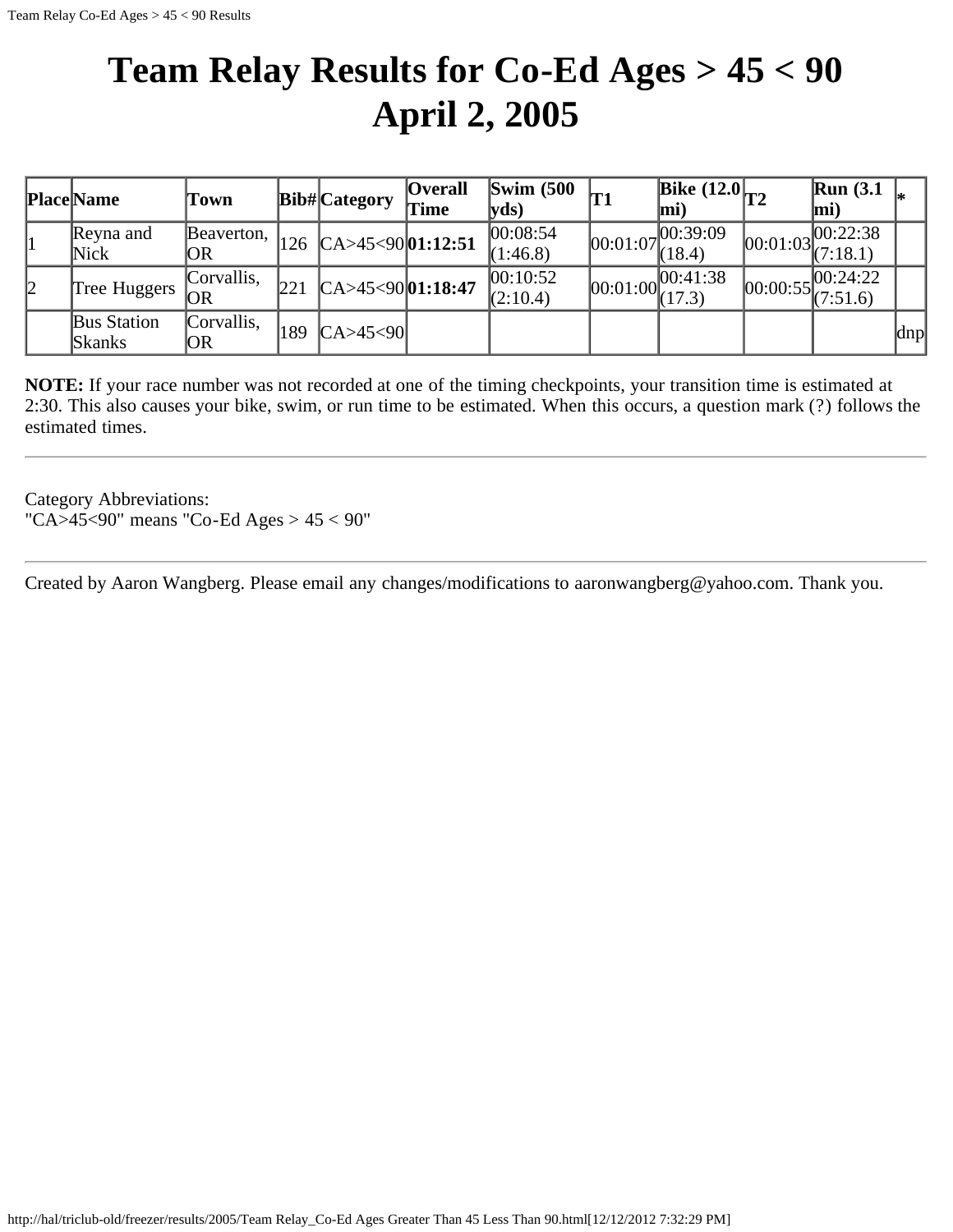# **Team Relay Results for Co-Ed Ages > 90 April 2, 2005**

| <b>Place Name</b>              | Fown                                           |  | <b>Overall</b><br>$\cdots$ Bib# Category $\frac{1}{\text{Time}}$ | $\mathbf{Swim}\;$ (500 | Iт | <b>Bike</b><br>$(12.0 \text{ mi})$ | IT 1 | <b>Run</b> $(3.1)_{*}$<br>lmi                                                      |
|--------------------------------|------------------------------------------------|--|------------------------------------------------------------------|------------------------|----|------------------------------------|------|------------------------------------------------------------------------------------|
| Better Be a Beer<br>After This | Springfield, $_{238}$ $_{\text{CA}>90}$<br>'OR |  | 01:24:39                                                         | 00:08:45<br>1:45.0     |    | 100:42:31<br>$100:01:16$ (16.9)    |      | 00:30:33 <br>$\begin{bmatrix} 0.2 & 0.2 & 1 \\ 0 & 0.2 & 1 \end{bmatrix}$ (9:51.3) |

**NOTE:** If your race number was not recorded at one of the timing checkpoints, your transition time is estimated at 2:30. This also causes your bike, swim, or run time to be estimated. When this occurs, a question mark (?) follows the estimated times.

Category Abbreviations: "CA>90" means "Co-Ed Ages > 90"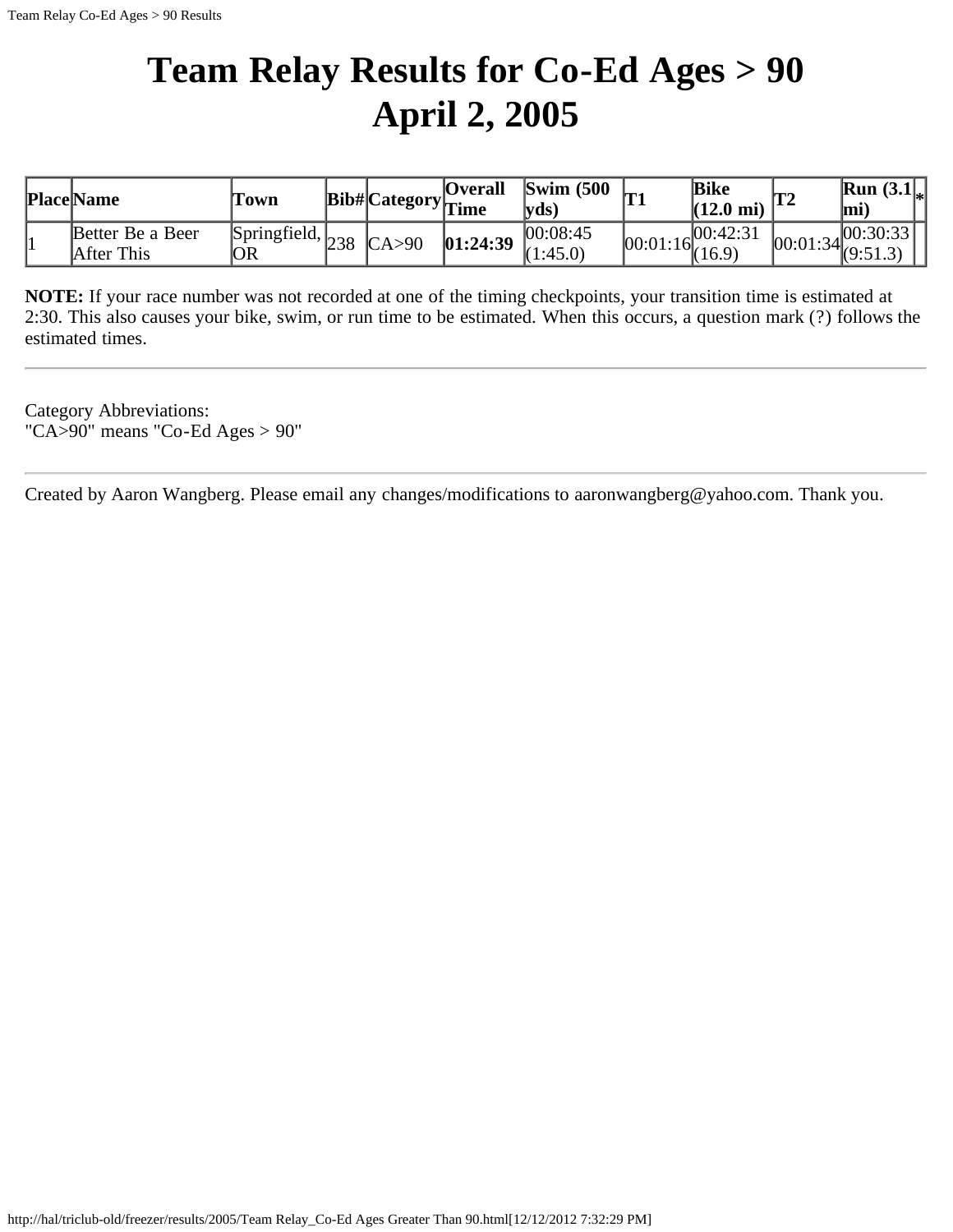### **Team Relay Results for Female Ages > 45 < 90 April 2, 2005**

|    | <b>Place Name</b>            | Town                                  | Bib# Category           | <b>Overall</b><br>Time | $\text{Swim}\ (500$<br>$\mathbf{V}\mathbf{d}\mathbf{s}$ |            | <b>Bike</b><br>$(12.0 \text{ mi})$ |            | <b>Run</b> $(3.1)$<br>lmi                    |
|----|------------------------------|---------------------------------------|-------------------------|------------------------|---------------------------------------------------------|------------|------------------------------------|------------|----------------------------------------------|
|    | Second to Last               | <b>Corvallis</b> , $\vert_{72}$<br>OR | $FA > 45 < 9001$ :23:51 |                        | 00:08:47<br>(1:45.4)                                    | [00:00:56] | 100:46:55<br>(15.3)                | [00:01:03] | .100:26:10  <br>(8:26.5)                     |
| 12 | Longanecker and<br>Jenn Rich | Aloha,<br> OR                         | $FA > 45 < 9001$ :27:01 |                        | 00:08:17<br>(1:39.4)                                    | 00:00:58   | 00:45:58                           |            | .100:30:18<br>$\sim$ $ 00:01:30 $ $(9:46.5)$ |

**NOTE:** If your race number was not recorded at one of the timing checkpoints, your transition time is estimated at 2:30. This also causes your bike, swim, or run time to be estimated. When this occurs, a question mark (?) follows the estimated times.

Category Abbreviations: "FA>45<90" means "Female Ages > 45 < 90"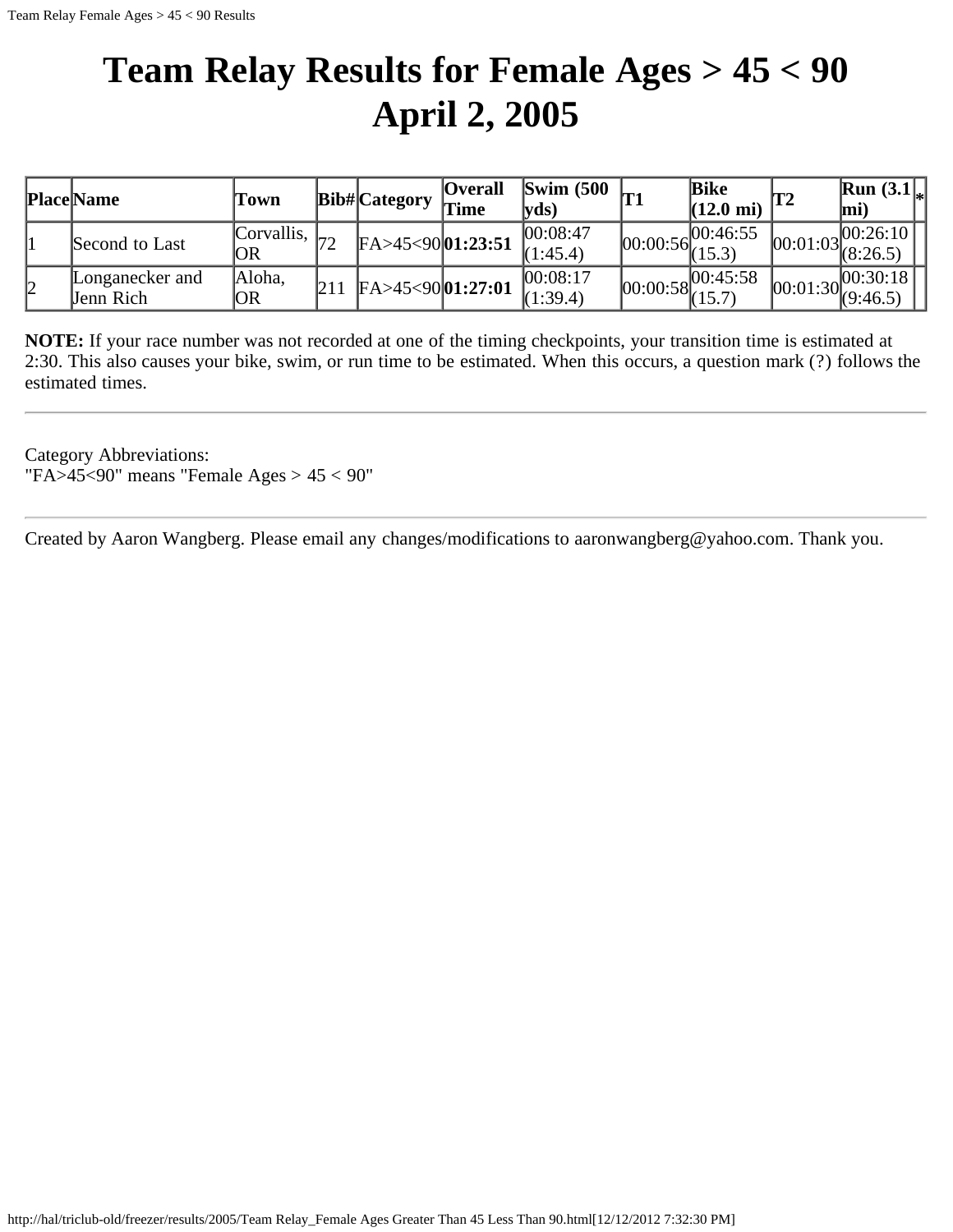# **Team Relay Results for Female Ages > 90 April 2, 2005**

| <b>Place Name</b> | Town                 |     |         | <b>Overall</b><br>$ {\bf Bib\#} $ Category $ _{\hbox{Time}}$ | $\text{Swim}$ (500<br>$\mathbf{V}\mathbf{d}\mathbf{s}$ | 11 | $\vert_{\text{m}_2}$ Bike (12.0)<br>`mi | $\vert_{\text{ra}}$ Run (3.1)<br>$ 14$ mi |     |
|-------------------|----------------------|-----|---------|--------------------------------------------------------------|--------------------------------------------------------|----|-----------------------------------------|-------------------------------------------|-----|
| Racing<br>Hearts  | Klamath Falls,<br>OR | 239 | FA > 90 |                                                              |                                                        |    |                                         |                                           | dnp |

**NOTE:** If your race number was not recorded at one of the timing checkpoints, your transition time is estimated at 2:30. This also causes your bike, swim, or run time to be estimated. When this occurs, a question mark (?) follows the estimated times.

Category Abbreviations: "FA>90" means "Female Ages > 90"